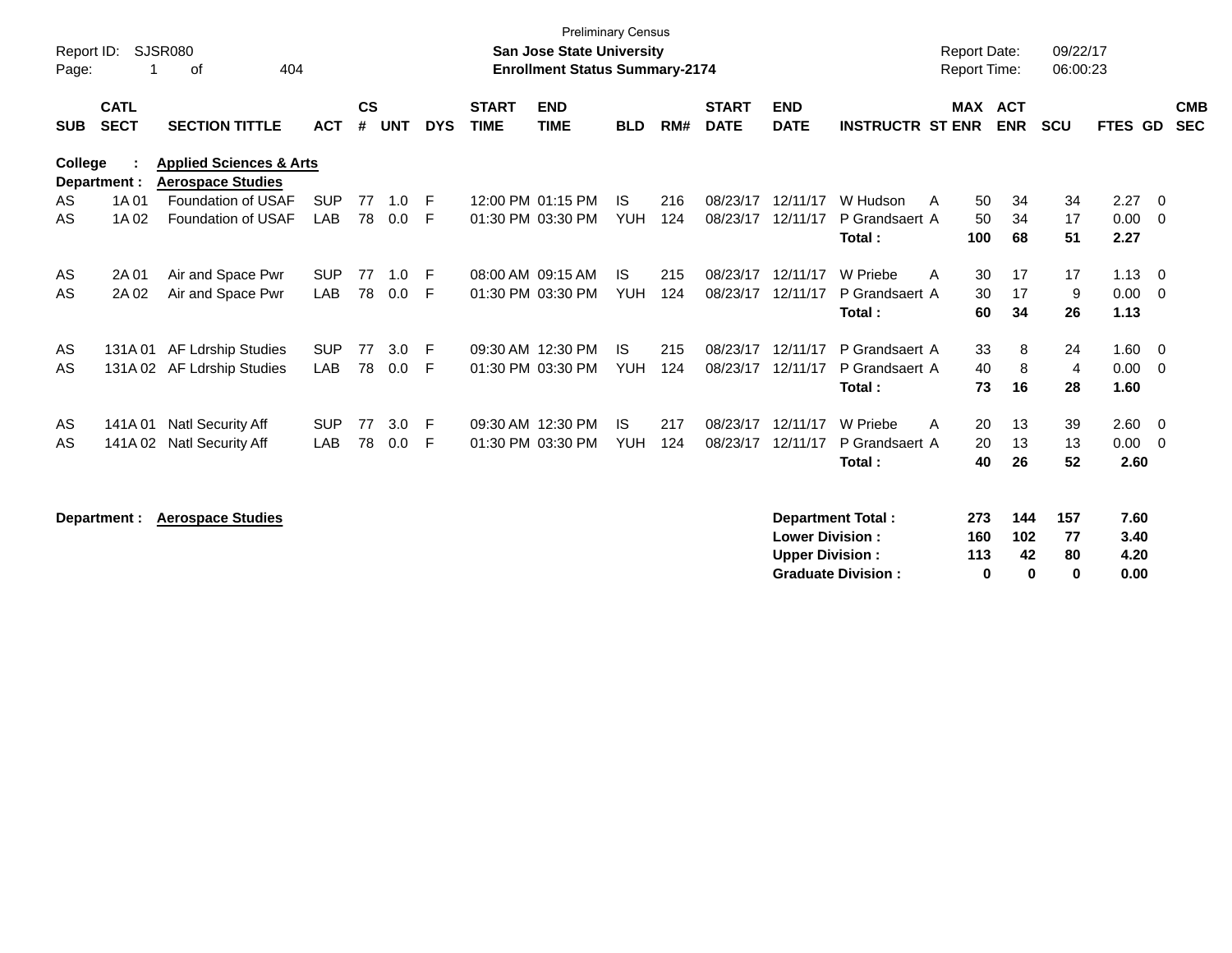| Report ID:<br>Page: | 2                          | SJSR080<br>οf                                                                                                              | 404        |                       |            |                             | <b>San Jose State University</b><br><b>Enrollment Status Summary-2174</b> | <b>Preliminary Census</b> |     |                             |                                                   |                                                       | <b>Report Date:</b><br><b>Report Time:</b> |                                     | 09/22/17<br>06:00:23      |                              |                          |
|---------------------|----------------------------|----------------------------------------------------------------------------------------------------------------------------|------------|-----------------------|------------|-----------------------------|---------------------------------------------------------------------------|---------------------------|-----|-----------------------------|---------------------------------------------------|-------------------------------------------------------|--------------------------------------------|-------------------------------------|---------------------------|------------------------------|--------------------------|
| <b>SUB</b>          | <b>CATL</b><br><b>SECT</b> | <b>SECTION TITTLE</b>                                                                                                      | <b>ACT</b> | CS<br><b>UNT</b><br># | <b>DYS</b> | <b>START</b><br><b>TIME</b> | <b>END</b><br><b>TIME</b>                                                 | <b>BLD</b>                | RM# | <b>START</b><br><b>DATE</b> | <b>END</b><br><b>DATE</b>                         | <b>INSTRUCTR ST ENR</b>                               | <b>MAX</b>                                 | <b>ACT</b><br><b>ENR</b>            | <b>SCU</b>                | FTES GD                      | <b>CMB</b><br><b>SEC</b> |
| College             | Department :               | <b>Applied Sciences &amp; Arts</b><br><b>Applied Sciences &amp; Arts - All College</b><br>APSC 198ITL 80Internat Exper Sem | SEM        | 05<br>1.0             | <b>TBA</b> |                             |                                                                           |                           |     | 08/23/17                    | 12/11/17                                          | L Andonian<br>Total :                                 | 30<br>- A<br>30                            | 29<br>29                            | 29<br>29                  | 2.15 13<br>2.15              |                          |
|                     | Department :               | <b>Applied Sciences &amp; Arts - All College</b>                                                                           |            |                       |            |                             |                                                                           |                           |     |                             | <b>Lower Division :</b><br><b>Upper Division:</b> | <b>Department Total:</b><br><b>Graduate Division:</b> | 30<br>30                                   | 29<br>0<br>$\bf{0}$<br>29<br>0<br>0 | 29<br>$\bf{0}$<br>29<br>0 | 2.15<br>0.00<br>2.15<br>0.00 |                          |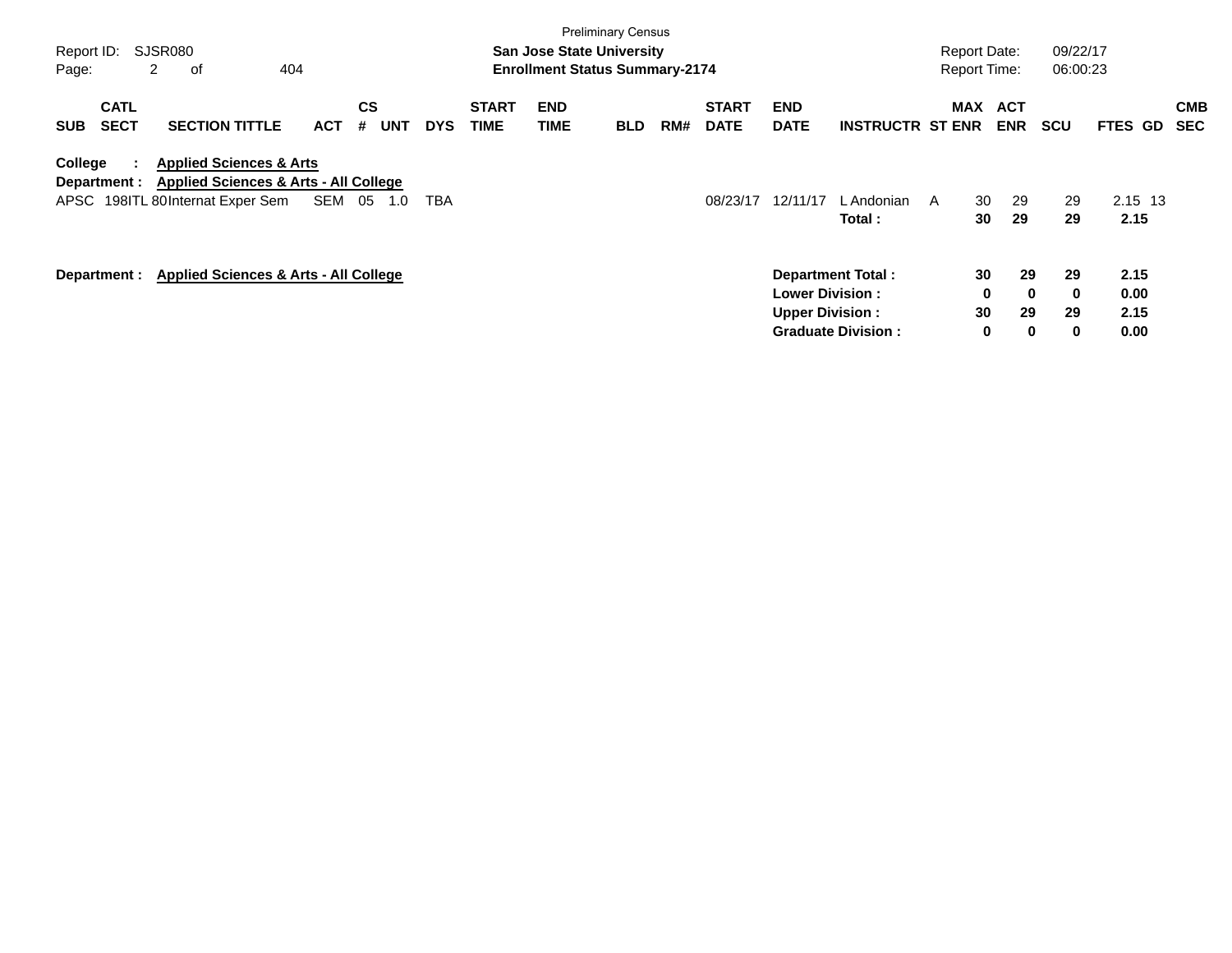| Page:       | Report ID: SJSR080         | 404<br>3<br>οf                                                                                        |            |                    |            |            |                             | San Jose State University<br><b>Enrollment Status Summary-2174</b> | <b>Preliminary Census</b> |     |                             |                           |                                  |              | <b>Report Date:</b><br><b>Report Time:</b> |                       | 09/22/17<br>06:00:23 |                        |                          |
|-------------|----------------------------|-------------------------------------------------------------------------------------------------------|------------|--------------------|------------|------------|-----------------------------|--------------------------------------------------------------------|---------------------------|-----|-----------------------------|---------------------------|----------------------------------|--------------|--------------------------------------------|-----------------------|----------------------|------------------------|--------------------------|
| <b>SUB</b>  | <b>CATL</b><br><b>SECT</b> | <b>SECTION TITTLE</b>                                                                                 | <b>ACT</b> | $\mathsf{cs}$<br># | <b>UNT</b> | <b>DYS</b> | <b>START</b><br><b>TIME</b> | <b>END</b><br><b>TIME</b>                                          | <b>BLD</b>                | RM# | <b>START</b><br><b>DATE</b> | <b>END</b><br><b>DATE</b> | <b>INSTRUCTR ST ENR</b>          |              |                                            | MAX ACT<br><b>ENR</b> | <b>SCU</b>           | <b>FTES GD</b>         | <b>CMB</b><br><b>SEC</b> |
| College     |                            | <b>Applied Sciences &amp; Arts</b>                                                                    |            |                    |            |            |                             |                                                                    |                           |     |                             |                           |                                  |              |                                            |                       |                      |                        |                          |
|             | Department :               | <b>Nutrition, Food Science &amp; Packaging</b>                                                        |            |                    |            |            |                             |                                                                    |                           |     |                             |                           |                                  |              |                                            |                       |                      |                        |                          |
| <b>NUFS</b> | 1A 01                      | Physical Science of                                                                                   | SEM 04 3.0 |                    |            | MW         |                             | 12:00 PM 01:15 PM                                                  | <b>SH</b>                 | 346 |                             | 08/23/17 12/11/17         | K Mauldin<br>Total:              | A            | 30<br>30                                   | 30<br>30              | 90<br>90             | $6.00 \quad 0$<br>6.00 |                          |
| <b>NUFS</b> | 801                        | Nutr Health Prof                                                                                      | <b>LEC</b> | 01                 | 3.0        | МW         |                             | 12:00 PM 01:15 PM                                                  | SCI                       | 164 |                             | 08/23/17 12/11/17         | A Rubin<br>Total:                | Α            | 45<br>45                                   | 56<br>56              | 168<br>168           | $11.20 \t 0$<br>11.20  |                          |
| <b>NUFS</b> | 901                        | Intro Human Nutr                                                                                      | <b>LEC</b> | 01                 | 3.0        | MW         |                             | 09:00 AM 10:15 AM                                                  | <b>BBC</b>                | 201 |                             |                           | 08/23/17 12/11/17 K Knoblaugh A  |              | 45                                         | 45                    | 135                  | $9.00 \t 0$            |                          |
| <b>NUFS</b> | 902                        | Intro Human Nutr                                                                                      | <b>LEC</b> | 01                 | 3.0        | MW         |                             | 10:30 AM 11:45 AM                                                  | <b>BBC</b>                | 201 |                             | 08/23/17 12/11/17         | K Knoblaugh A                    |              | 45                                         | 44                    | 132                  | 8.80 0                 |                          |
| <b>NUFS</b> | 903                        | Intro Human Nutr                                                                                      | <b>LEC</b> | 01                 | 3.0        | <b>TR</b>  |                             | 09:00 AM 10:15 AM                                                  | <b>BBC</b>                | 201 |                             | 08/23/17 12/11/17         | A Whitson                        | A            | 45                                         | 46                    | 138                  | $9.20 \ 0$             |                          |
| <b>NUFS</b> | 904                        | Intro Human Nutr                                                                                      | <b>LEC</b> | 01                 | 3.0        | W          |                             | 05:00 PM 07:45 PM                                                  | <b>SH</b>                 | 346 |                             | 08/23/17 12/11/17         | L Sweeney                        | A            | 45                                         | 45                    | 135                  | 9.00 0                 |                          |
|             |                            |                                                                                                       |            |                    |            |            |                             |                                                                    |                           |     |                             |                           | Total:                           |              | 180                                        | 180                   | 540                  | 36.00                  |                          |
| <b>NUFS</b> | 16 01                      | Sci, Physio, Nutr                                                                                     | <b>LEC</b> | 02                 | 3.0        | <b>TR</b>  |                             | 12:00 PM 01:15 PM                                                  | <b>BBC</b>                | 201 |                             | 08/23/17 12/11/17 Y Sun   |                                  | A            | 45                                         | 46                    | 138                  | $9.20 \ 0$             |                          |
| <b>NUFS</b> | 16 02                      | Sci, Physio, Nutr                                                                                     | <b>LEC</b> | 02                 | 3.0        | <b>TR</b>  |                             | 01:30 PM 02:45 PM                                                  | <b>BBC</b>                | 201 |                             | 08/23/17 12/11/17 Y Sun   |                                  | A            | 45                                         | 45                    | 135                  | $9.00 \t 0$            |                          |
| <b>NUFS</b> | 16 03                      | Sci, Physio, Nutr                                                                                     | <b>LEC</b> |                    | 02 3.0     | МW         |                             | 12:00 PM 01:15 PM                                                  | CL                        | 302 |                             | 08/23/17 12/11/17         | J Morrill                        | A            | 45                                         | 44                    | 132                  | 8.80 0                 |                          |
|             |                            |                                                                                                       |            |                    |            |            |                             |                                                                    |                           |     |                             |                           | Total:                           |              | 135                                        | 135                   | 405                  | 27.00                  |                          |
| NUFS 2001   |                            | Sanitatn & Env Iss                                                                                    | SEM        | 04                 | 2.0        | M          |                             | 12:00 PM 01:40 PM                                                  | <b>CCB</b>                | 125 |                             | 08/23/17 12/11/17         | A Widaman                        | A            | 20                                         | 16                    | 32                   | 2.13                   | $0\,$ C                  |
| HSPM 20 01  |                            | Sanitatn & Env Iss                                                                                    | SEM        |                    | 04 2.0     | M          |                             | 12:00 PM 01:40 PM                                                  | <b>CCB</b>                | 125 |                             | 08/23/17 12/11/17         | A Widaman                        | A            | $\mathbf 0$                                | $\mathbf 0$           | 0                    | $0.00 \t 0 C$          |                          |
|             |                            |                                                                                                       |            |                    |            |            |                             |                                                                    |                           |     |                             |                           | Total:                           |              | 20                                         | 16                    | 32                   | 2.13                   |                          |
| NUFS 21 01  |                            | Culinary Prin & Prac                                                                                  | <b>LEC</b> | 02 <sub>o</sub>    | 3.0        | W          |                             | 08:30 AM 10:10 AM                                                  | <b>CCB</b>                | 122 |                             | 08/23/17 12/11/17         | R Larson                         | A            | 40                                         | 38                    | 76                   | 7.60 0                 |                          |
|             | NUFS 21 02                 | Culinary Prin & Prac                                                                                  | LAB        |                    | 16 0.0     | W          |                             | 10:15 AM 01:15 PM                                                  | <b>CCB</b>                | 125 |                             | 08/23/17 12/11/17         | R Larson                         | A            | 20                                         | 17                    | 17                   | $0.00 \t 0$            |                          |
|             | NUFS 21 03                 | Culinary Prin & Prac                                                                                  | LAB        |                    | 16 0.0     | F          |                             | 09:00 AM 12:00 PM                                                  | <b>CCB</b>                | 125 |                             | 08/23/17 12/11/17         | R Larson                         | A            | 20                                         | 21                    | 21                   | $0.00 \t 0$            |                          |
|             |                            |                                                                                                       |            |                    |            |            |                             |                                                                    |                           |     |                             |                           | Total:                           |              | 80                                         | 76                    | 114                  | 7.60                   |                          |
| NUFS 22 01  |                            | Caterng & Bev Mgmt                                                                                    | LEC        |                    | 02 2.0     | W          |                             | 01:30 PM 02:20 PM                                                  | <b>CCB</b>                | 125 |                             | 08/23/17 12/11/17         | A Finkelstei                     | A            | 20                                         | 8                     | 8                    | 1.07                   | $0\,$ C                  |
| HSPM 22 01  |                            | Caterng & Bev Mgmt LEC                                                                                |            |                    | 02 2.0     | W          |                             | 01:30 PM 02:20 PM                                                  | <b>CCB</b>                | 125 |                             |                           | 08/23/17 12/11/17 A Finkelstei   | A            | $\mathbf 0$                                |                       | $\mathbf{1}$         | $0.13 \quad 0 \quad C$ |                          |
|             | NUFS 22 02                 | Caterng & Bev Mgmt LAB 16 0.0 W                                                                       |            |                    |            |            | 02:25 PM 05:25 PM           |                                                                    | CCB 125                   |     |                             |                           | 08/23/17 12/11/17 A Finkelstei A |              | 20                                         | 8                     | 8                    | $0.00 \t 0 C$          |                          |
|             |                            | HSPM 22 02 Caterng & Bev Mgmt LAB 16 0.0 W 02:25 PM 05:25 PM CCB 125 08/23/17 12/11/17 A Finkelstei A |            |                    |            |            |                             |                                                                    |                           |     |                             |                           |                                  |              | 0                                          | $\overline{1}$        | $\mathbf{1}$         | $0.00 \t 0 C$          |                          |
|             |                            |                                                                                                       |            |                    |            |            |                             |                                                                    |                           |     |                             |                           | Total:                           |              | 40                                         | 18                    | 18                   | 1.20                   |                          |
|             | NUFS 25 01                 | Intern Fdserv Mgmt SUP 36 1.0 TBA                                                                     |            |                    |            |            |                             |                                                                    |                           |     |                             |                           | 08/23/17 12/11/17 L Mcproud      | A            | 10                                         | $\mathbf{1}$          | 1                    | $0.07 \quad 0$         |                          |
|             | NUFS 25 02                 | Intern Fdserv Mgmt SUP 36 2.0 TBA                                                                     |            |                    |            |            |                             |                                                                    |                           |     |                             |                           | 08/23/17 12/11/17 L Mcproud      | $\mathsf{A}$ | 10                                         | $\overline{0}$        | 0                    | $0.00 \quad 0$         |                          |
|             |                            |                                                                                                       |            |                    |            |            |                             |                                                                    |                           |     |                             |                           | Total:                           |              | 20                                         | $\blacksquare$        | $\mathbf 1$          | 0.07                   |                          |
|             | NUFS 31 01                 | Prof in Nufs and Pkg LEC 02 1.0 M 03:00 PM 03:50 PM CCB 102 08/23/17 12/11/17 K Mauldin               |            |                    |            |            |                             |                                                                    |                           |     |                             |                           |                                  | $\mathsf{A}$ |                                            | 35 40                 | 40                   | $2.67$ 0               |                          |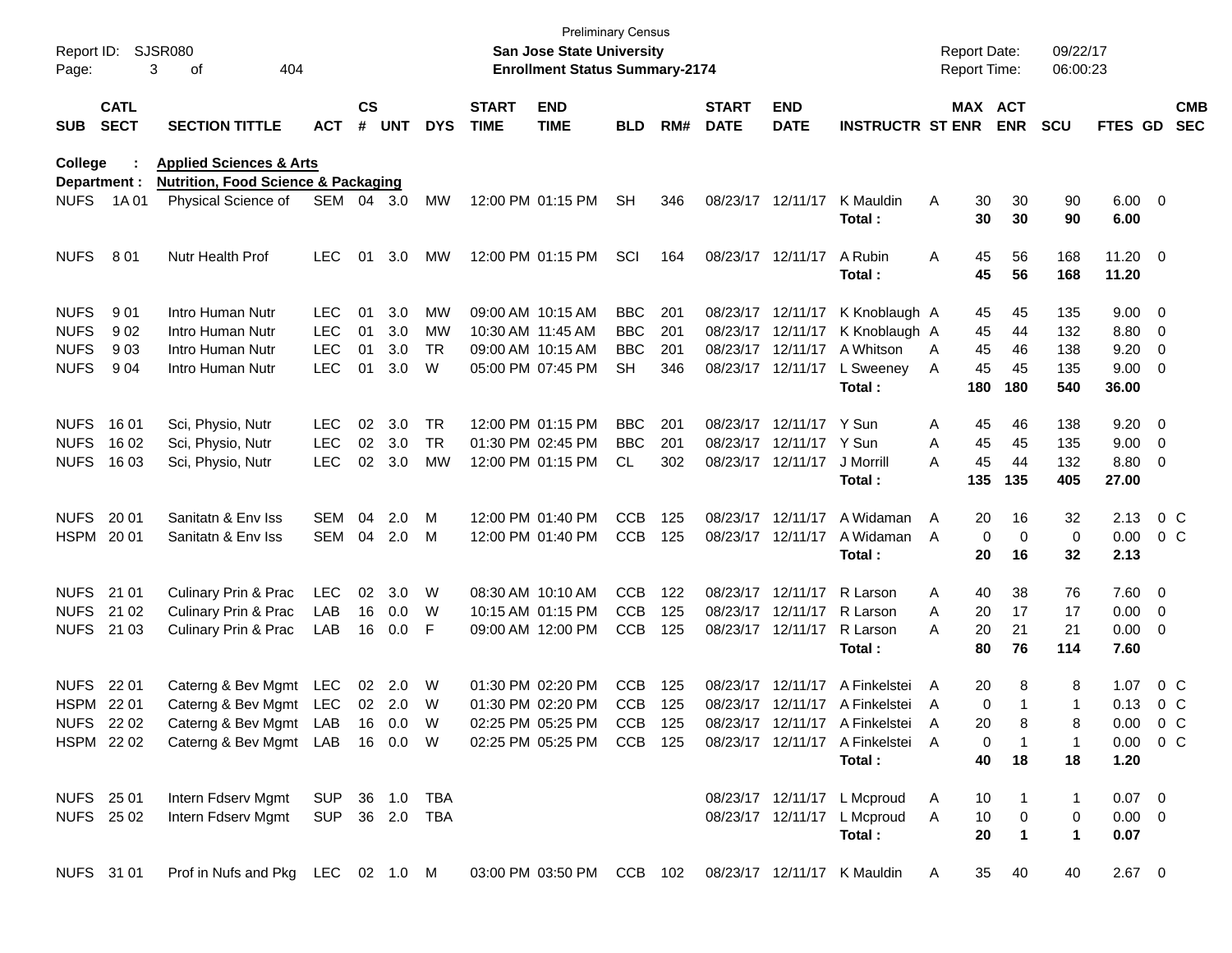| Page: | Report ID: SJSR080<br>4    | 404<br>οf                                                                                          |                                 |                      |                          |                        |                             | <b>San Jose State University</b><br><b>Enrollment Status Summary-2174</b>        | <b>Preliminary Census</b>                            |                          |                             |                                                                |                                                                      | <b>Report Date:</b><br><b>Report Time:</b> |                                                      | 09/22/17<br>06:00:23   |                                           |                          |                |
|-------|----------------------------|----------------------------------------------------------------------------------------------------|---------------------------------|----------------------|--------------------------|------------------------|-----------------------------|----------------------------------------------------------------------------------|------------------------------------------------------|--------------------------|-----------------------------|----------------------------------------------------------------|----------------------------------------------------------------------|--------------------------------------------|------------------------------------------------------|------------------------|-------------------------------------------|--------------------------|----------------|
| SUB   | <b>CATL</b><br><b>SECT</b> | <b>SECTION TITTLE</b>                                                                              | <b>ACT</b>                      | $\mathsf{cs}$<br>#   | <b>UNT</b>               | <b>DYS</b>             | <b>START</b><br><b>TIME</b> | <b>END</b><br><b>TIME</b>                                                        | <b>BLD</b>                                           | RM#                      | <b>START</b><br><b>DATE</b> | <b>END</b><br><b>DATE</b>                                      | <b>INSTRUCTR ST ENR</b>                                              |                                            | MAX ACT<br><b>ENR</b>                                | <b>SCU</b>             | FTES GD SEC                               |                          | <b>CMB</b>     |
|       | NUFS 31 02                 | Prof in Nufs and Pkg                                                                               | LEC                             |                      | 02 1.0                   | $\top$                 |                             | 01:30 PM 02:20 PM                                                                | IS                                                   | 230                      | 08/23/17                    | 12/11/17                                                       | C LaSalle<br>Total:                                                  | A                                          | 35<br>47<br>87<br>70                                 | 47<br>87               | $3.13 \ 0$<br>5.80                        |                          |                |
|       | NUFS 101A01                | Food Science<br>NUFS 101A 02 Food Science<br>NUFS 101A03 Food Science<br>NUFS 101A 04 Food Science | LEC.<br>LAB<br>LAB<br>LAB       | 04<br>16<br>16<br>16 | 4.0<br>0.0<br>0.0<br>0.0 | TR<br>$\top$<br>R<br>R |                             | 10:30 AM 11:45 AM<br>12:00 PM 03:00 PM<br>12:00 PM 03:00 PM<br>03:05 PM 06:05 PM | <b>BBC</b><br><b>CCB</b><br><b>CCB</b><br><b>CCB</b> | 201<br>125<br>125<br>125 | 08/23/17<br>08/23/17        | 12/11/17<br>12/11/17<br>08/23/17 12/11/17<br>08/23/17 12/11/17 | J Kubota<br>J Kubota<br>S Spencer<br>S Spencer                       | A<br>A<br>A<br>A                           | 53<br>60<br>20<br>19<br>20<br>21<br>20<br>13         | 159<br>19<br>21<br>13  | 14.60 7<br>0.00 6<br>0.00<br>$0.00 \t 0$  | $\overline{\phantom{1}}$ |                |
|       | NUFS 103 01<br>NUFS 103 02 | Food Proc & Pkg I<br>Food Proc & Pkg I                                                             | <b>SEM</b><br>SEM               | 02                   | 2.0<br>02 2.0            | $\mathsf{T}$<br>R      |                             | 08:30 AM 10:10 AM<br>08:30 AM 10:10 AM                                           | <b>CCB</b><br><b>CCB</b>                             | 102<br>102               |                             | 08/23/17 12/11/17<br>08/23/17 12/11/17                         | Total:<br>S Spencer<br>S Spencer<br>Total :                          | 120<br>A<br>A                              | 106<br>41<br>45<br>45<br>31<br>90<br>72              | 212<br>82<br>62<br>144 | 14.60<br>5.53 2<br>$4.17 \quad 1$<br>9.70 |                          |                |
|       | NUFS 103L 01               | <b>Food Process Lab</b>                                                                            | LAB                             | 16                   | 1.0 T                    |                        |                             | 12:00 PM 03:00 PM                                                                | <b>CCB</b>                                           | 216                      |                             | 08/23/17 12/11/17                                              | S Spencer<br>Total :                                                 | Α                                          | 16<br>17<br>16<br>17                                 | 17<br>17               | $1.13 \ 0$<br>1.13                        |                          |                |
| HS.   | NUFS 105 01<br>105 01      | <b>Curr Issues in Nutr</b><br>Curr Issues in Nutr                                                  | LEC.<br><b>LEC</b>              | 01<br>01             | 3.0<br>3.0               | R<br>R                 |                             | 03:00 PM 05:45 PM<br>03:00 PM 05:45 PM                                           | <b>CCB</b><br><b>CCB</b>                             | 102<br>102               |                             | 08/23/17 12/11/17<br>08/23/17 12/11/17                         | L Sweeney<br>L Sweeney<br>Total :                                    | A<br>A                                     | 36<br>35<br>$\mathbf 0$<br>$\mathbf 0$<br>35<br>36   | 108<br>0<br>108        | 7.20<br>$0.00 \t 0 C$<br>7.20             |                          | 0 <sup>o</sup> |
|       | NUFS 106A01                | Nutr in Life Span<br>NUFS 106A 02 Nutr in Life Span<br>NUFS 106A 03 Nutr in Life Span              | <b>LEC</b><br>LEC<br><b>LEC</b> | 02<br>02<br>02       | 3.0<br>3.0<br>3.0        | <b>MW</b><br>TR        |                             | 01:30 PM 02:45 PM<br>03:30 PM 04:45 PM                                           | <b>CCB</b><br><b>IS</b>                              | 102<br>230               |                             | 08/23/17 12/11/17<br>08/23/17 12/11/17<br>08/23/17 12/11/17    | S Gieng<br>L Steinberg<br>Total :                                    | X<br>A<br>A                                | 0<br>$\mathbf 0$<br>35<br>35<br>35<br>16<br>70<br>51 | 0<br>105<br>48<br>153  | $0.00 \t 0$<br>$7.40\ 8$<br>3.20<br>10.60 | $\overline{\phantom{0}}$ |                |
|       | <b>NUFS 106B 01</b>        | <b>Resrch Method NufS</b>                                                                          | LEC                             | 01                   | 3.0 TR                   |                        |                             | 09:00 AM 10:15 AM                                                                | CL.                                                  | 302                      |                             | 08/23/17 12/11/17                                              | S Gieng<br>Total :                                                   | A                                          | 30<br>21<br>30<br>21                                 | 63<br>63               | $4.20 \ 0$<br>4.20                        |                          |                |
|       | <b>NUFS 108A01</b>         | Nutr & Metab                                                                                       | LEC.                            | 02                   | 3.0                      | TR                     |                             | 12:00 PM 01:15 PM                                                                | <b>CCB</b>                                           | 102                      |                             | 08/23/17 12/11/17                                              | C Hollenbeck A<br>Total :                                            |                                            | 30<br>11<br>30<br>11                                 | 33<br>33               | $2.20 \ 0$<br>2.20                        |                          |                |
|       |                            | NUFS 108L 01 Nutrition Lab<br>NUFS 108L 02 Nutrition Lab                                           | LAB 16 1.0 R<br>LAB 16 1.0 F    |                      |                          |                        |                             | 02:00 PM 05:00 PM CCB 221<br>10:00 AM 01:00 PM                                   | CCB 221                                              |                          |                             |                                                                | 08/23/17 12/11/17 K Mauldin<br>08/23/17 12/11/17 K Mauldin<br>Total: | A<br>A                                     | 16<br>15<br>16<br>14<br>32<br>29                     | 15<br>14<br>29         | $1.00 \t 0$<br>$0.98$ 3<br>1.98           |                          |                |
|       |                            | NUFS 109 01 Adv Nutr                                                                               | LEC 02 3.0 TR                   |                      |                          |                        |                             | 10:30 AM_11:45 AM  CCB 102                                                       |                                                      |                          |                             |                                                                | 08/23/17 12/11/17 C Hollenbeck A<br>Total:                           |                                            | 40<br>35<br>40<br>35                                 | 105<br>105             | $7.05$ 1<br>7.05                          |                          |                |
|       |                            | NUFS 110A 01 Med Nutrition Ther                                                                    |                                 |                      |                          |                        |                             | SEM 04 3.0 M 12:00 PM 01:40 PM IRC 306 08/23/17 12/11/17 C LaSalle               |                                                      |                          |                             |                                                                |                                                                      | $\mathsf{A}$                               | 45<br>-31                                            | 62                     | 6.50 6                                    |                          |                |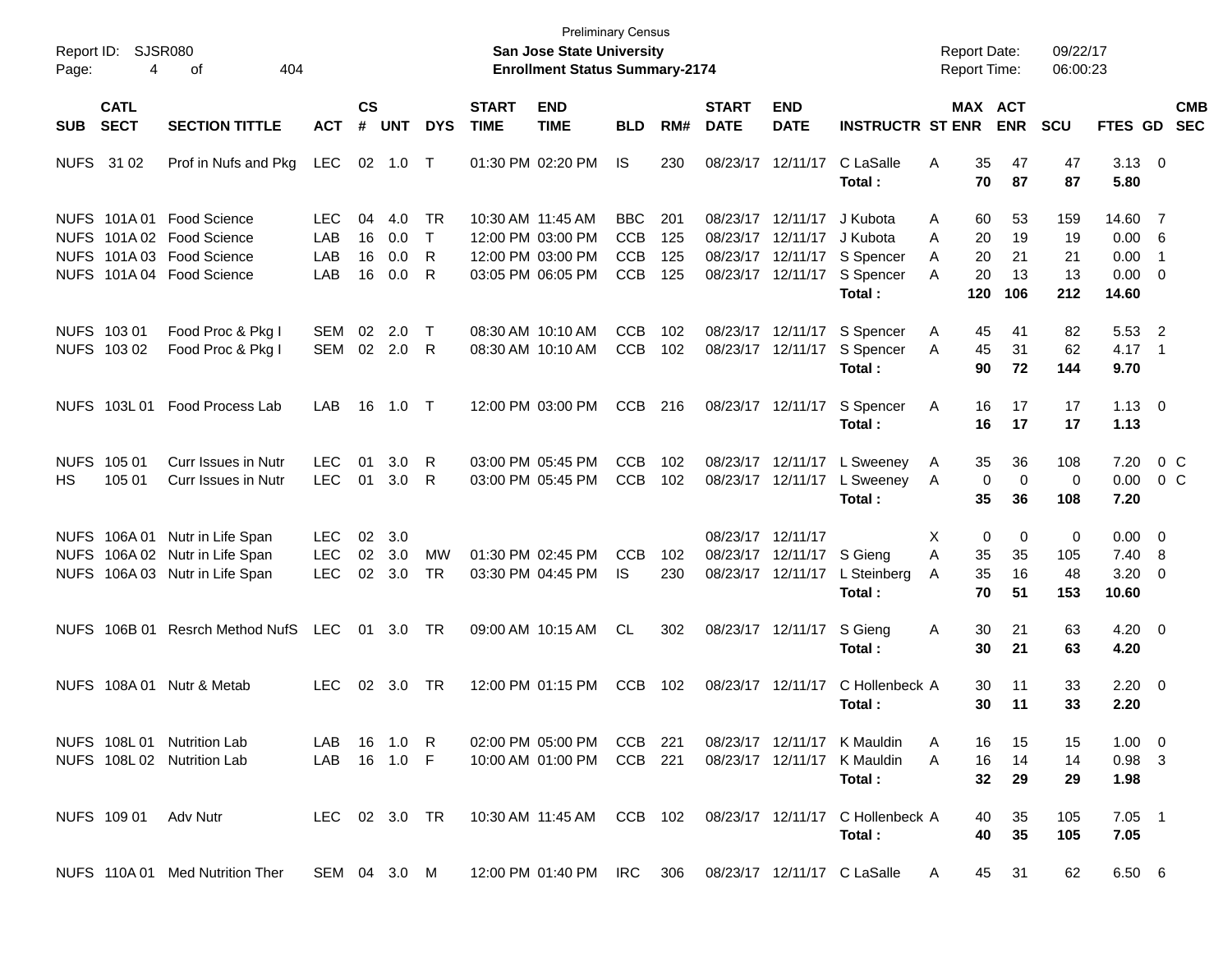| Report ID:<br>Page: | 5                                                                       | <b>SJSR080</b><br>404<br>οf                                                                                                                     |                          |                |                                      |                                   |                             | <b>Preliminary Census</b><br><b>San Jose State University</b><br><b>Enrollment Status Summary-2174</b> |                                        |                                 |                                           |                                                                                                            |                                                                                          |                       |                            | <b>Report Date:</b><br>Report Time: | 09/22/17<br>06:00:23       |                                      |                                             |                          |
|---------------------|-------------------------------------------------------------------------|-------------------------------------------------------------------------------------------------------------------------------------------------|--------------------------|----------------|--------------------------------------|-----------------------------------|-----------------------------|--------------------------------------------------------------------------------------------------------|----------------------------------------|---------------------------------|-------------------------------------------|------------------------------------------------------------------------------------------------------------|------------------------------------------------------------------------------------------|-----------------------|----------------------------|-------------------------------------|----------------------------|--------------------------------------|---------------------------------------------|--------------------------|
| <b>SUB</b>          | <b>CATL</b><br><b>SECT</b>                                              | <b>SECTION TITTLE</b>                                                                                                                           | <b>ACT</b>               | <b>CS</b><br># | <b>UNT</b>                           | <b>DYS</b>                        | <b>START</b><br><b>TIME</b> | <b>END</b><br><b>TIME</b>                                                                              | <b>BLD</b>                             | RM#                             | <b>START</b><br><b>DATE</b>               | <b>END</b><br><b>DATE</b>                                                                                  | <b>INSTRUCTR ST ENR</b>                                                                  |                       |                            | MAX ACT<br><b>ENR</b>               | SCU                        | FTES GD                              |                                             | <b>CMB</b><br><b>SEC</b> |
|                     | <b>NUFS 110A02</b>                                                      | <b>Med Nutrition Ther</b>                                                                                                                       | <b>ACT</b>               | 13             | 0.0                                  | W                                 |                             | 12:00 PM 02:00 PM                                                                                      | <b>IRC</b>                             | 306                             | 08/23/17 12/11/17                         |                                                                                                            | C LaSalle<br>Total:                                                                      | Α                     | 45<br>90                   | 31<br>62                            | 31<br>93                   | 0.00 6<br>6.50                       |                                             |                          |
|                     | NUFS 111 01<br>NUFS 111 02<br>NUFS 111 03                               | <b>Fdserv Prod Mgmt</b><br><b>Fdserv Prod Mgmt</b><br><b>Fdserv Prod Mgmt</b>                                                                   | <b>LEC</b><br>LAB<br>LAB | 02<br>16<br>16 | 3.0<br>0.0<br>0.0                    | $\mathsf{T}$<br>$\mathsf{T}$<br>M |                             | 08:30 AM 10:10 AM<br>10:15 AM 01:15 PM<br>02:00 PM 05:00 PM                                            | <b>CCB</b><br><b>CCB</b><br><b>CCB</b> | 122<br>122<br>122               | 08/23/17<br>08/23/17<br>08/23/17 12/11/17 | 12/11/17<br>12/11/17                                                                                       | A Finkelstei<br>A Finkelstei<br>A Finkelstei<br>Total:                                   | A<br>A<br>A           | 40<br>20<br>20<br>80       | 28<br>16<br>$12 \,$<br>56           | 56<br>16<br>12<br>84       | 5.80<br>0.00<br>0.00<br>5.80         | $\overline{4}$<br>$\overline{4}$<br>0       |                          |
|                     | NUFS 113 01<br>NUFS 113 02                                              | FdsrSys:Mgmt&Pro<br>FdsrSys:Mgmt&Pro                                                                                                            | <b>SEM</b><br>LAB        | 04<br>16       | 3.0<br>0.0                           | м<br>W                            |                             | 02:00 PM 03:40 PM<br>02:00 PM 04:45 PM                                                                 | IS<br><b>IS</b>                        | 230<br>230                      | 08/23/17<br>08/23/17                      | 12/11/17<br>12/11/17                                                                                       | A Widaman<br>A Widaman<br>Total:                                                         | A<br>A                | 30<br>30<br>60             | 22<br>22<br>44                      | 44<br>22<br>66             | 4.45<br>0.00<br>4.45                 | $\overline{\phantom{1}}$<br>$\overline{1}$  |                          |
|                     | <b>NUFS 114A01</b>                                                      | Comm Nutrition, Majo LEC                                                                                                                        |                          | 03             | 3.0                                  | TR                                |                             | 01:30 PM 02:45 PM                                                                                      | <b>CCB</b>                             | 102                             | 08/23/17 12/11/17                         |                                                                                                            | K Harvey<br>Total:                                                                       | Α                     | 45<br>45                   | 30<br>30                            | 90<br>90                   | 6.10 2<br>6.10                       |                                             |                          |
|                     | NUFS 115 01<br>NUFS 115 02                                              | <b>Issues in Food Tox</b><br><b>Issues in Food Tox</b>                                                                                          | <b>SEM</b><br><b>SEM</b> | 04<br>04       | 3.0<br>3.0                           | TR<br><b>TR</b>                   |                             | 09:00 AM 10:15 AM<br>10:30 AM 11:45 AM                                                                 | IS<br>IS                               | 215<br>215                      | 08/23/17 12/11/17<br>08/23/17 12/11/17    |                                                                                                            | I Chou<br>I Chou<br>Total:                                                               | Α<br>A                | 30<br>30<br>60             | 32<br>32<br>64                      | 96<br>96<br>192            | 6.40<br>6.40<br>12.80                | $\overline{0}$<br>$\overline{0}$            |                          |
|                     | NUFS 116 01<br>GERO 116 01                                              | Aging and Nutr<br>Aging and Nutr                                                                                                                | <b>LEC</b><br><b>LEC</b> | 02<br>02       | 3.0<br>3.0                           | R<br>$\mathsf{R}$                 |                             | 03:00 PM 05:45 PM<br>03:00 PM 05:45 PM                                                                 | CL<br>CL                               | 302<br>302                      | 08/23/17 12/11/17<br>08/23/17 12/11/17    |                                                                                                            | C Haas<br>C Haas<br>Total:                                                               | Α<br>A                | 40<br>0<br>40              | 40<br>$\overline{0}$<br>40          | 120<br>0<br>120            | 8.00<br>0.00<br>8.00                 | 0 <sup>o</sup><br>$0\,C$                    |                          |
|                     | NUFS 118 01<br>NUFS 118 02                                              | <b>Food Chemistry</b><br><b>Food Chemistry</b>                                                                                                  | <b>LEC</b><br>LAB        |                | 3.0<br>0.0                           |                                   |                             |                                                                                                        |                                        |                                 |                                           |                                                                                                            | Total:                                                                                   | X<br>X                | 0<br>0<br>0                | 0<br>$\mathbf 0$<br>0               | 0<br>0<br>$\bf{0}$         | 0.00<br>0.00<br>0.00                 | $\overline{0}$<br>$\overline{0}$            |                          |
|                     | NUFS 123 01<br>NUFS 123 02                                              | <b>Nutrit for Sport</b><br><b>Nutrit for Sport</b>                                                                                              | <b>SEM</b><br><b>SEM</b> | 04<br>04       | 3.0<br>3.0                           | MW<br>MW                          | 10:30 AM 11:45 AM           | 12:00 PM 01:15 PM                                                                                      | <b>CCB</b><br><b>CCB</b>               | 102<br>122                      | 08/23/17 12/11/17<br>08/23/17 12/11/17    |                                                                                                            | E Brown<br>E Brown<br>Total:                                                             | Α<br>A                | 40<br>40<br>80             | 38<br>39<br>77                      | 114<br>117<br>231          | 7.65<br>7.85<br>15.50                | $\overline{1}$<br>$\overline{1}$            |                          |
|                     | NUFS 139 01<br>NUFS 139 02<br>NUFS 139 03<br>NUFS 139 04<br>NUFS 139 05 | Hunger & Environ Nut SEM 04 3.0<br>Hunger & Environ Nut SEM<br>Hunger & Environ Nut SEM<br>Hunger & Environ Nut SEM<br>Hunger & Environ Nut SEM |                          |                | 04 3.0<br>04 3.0<br>04 3.0<br>04 3.0 | TR<br><b>TR</b><br>МW<br>МW<br>MW |                             | 01:30 PM 02:45 PM<br>03:00 PM 04:15 PM<br>09:00 AM 10:15 AM<br>01:30 PM 02:45 PM<br>12:00 PM 01:15 PM  | IS.<br>IS.<br>CL<br>CL<br><b>BBC</b>   | 215<br>215<br>302<br>302<br>126 |                                           | 08/23/17 12/11/17 G Acker<br>08/23/17 12/11/17<br>08/23/17 12/11/17 K Cahill<br>08/23/17 12/11/17 K Cahill | G Acker<br>08/23/17 12/11/17 K Harvey                                                    | A<br>Α<br>A<br>A<br>A | 30<br>30<br>30<br>30<br>30 | 30<br>31<br>30<br>29<br>28          | 90<br>93<br>90<br>87<br>84 | 6.00<br>6.20<br>6.00<br>5.80<br>5.60 | $\overline{\mathbf{0}}$<br>0<br>0<br>0<br>0 |                          |
|                     | NUFS 139 06<br>NUFS 139 07<br>NUFS 139 08                               | Hunger & Environ Nut SEM<br>Hunger & Environ Nut SEM<br>Hunger & Environ Nut SEM                                                                |                          |                | 04 3.0<br>04 3.0<br>04 3.0 W         | МW<br>W                           |                             | 01:30 PM 02:45 PM<br>03:00 PM 05:45 PM<br>06:00 PM 08:45 PM                                            | <b>BBC</b><br>CL<br>CL                 | 201<br>302<br>302               |                                           |                                                                                                            | 08/23/17 12/11/17 K Harvey<br>08/23/17 12/11/17 A Gossard<br>08/23/17 12/11/17 A Gossard | A<br>A<br>A           | 30<br>30<br>30             | 27<br>23<br>25                      | 81<br>69<br>75             | 5.40<br>4.60<br>$5.00 \t 0$          | 0<br>0                                      |                          |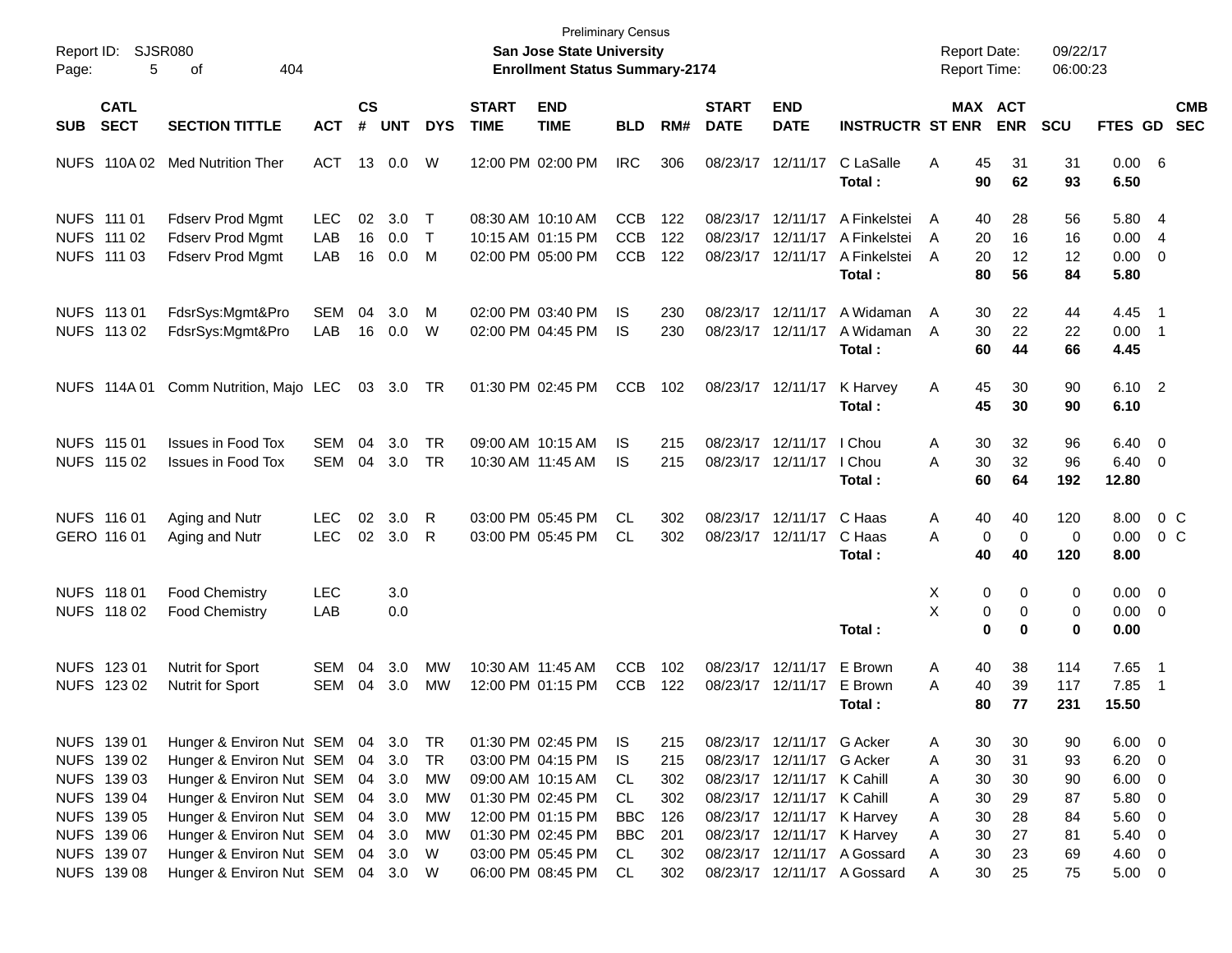| Report ID:<br>Page: | <b>SJSR080</b><br>6        | 404<br>οf                |            |                    |            |             | <b>Preliminary Census</b><br><b>San Jose State University</b><br><b>Enrollment Status Summary-2174</b> |                           |            |     |                             |                             | <b>Report Date:</b><br>Report Time: |   |     | 09/22/17<br>06:00:23         |            |         |                          |
|---------------------|----------------------------|--------------------------|------------|--------------------|------------|-------------|--------------------------------------------------------------------------------------------------------|---------------------------|------------|-----|-----------------------------|-----------------------------|-------------------------------------|---|-----|------------------------------|------------|---------|--------------------------|
| <b>SUB</b>          | <b>CATL</b><br><b>SECT</b> | <b>SECTION TITTLE</b>    | <b>ACT</b> | $\mathsf{cs}$<br># | <b>UNT</b> | <b>DYS</b>  | <b>START</b><br><b>TIME</b>                                                                            | <b>END</b><br><b>TIME</b> | <b>BLD</b> | RM# | <b>START</b><br><b>DATE</b> | <b>END</b><br><b>DATE</b>   | <b>INSTRUCTR ST ENR</b>             |   |     | <b>MAX ACT</b><br><b>ENR</b> | <b>SCU</b> | FTES GD | <b>CMB</b><br><b>SEC</b> |
|                     | NUFS 139 09                | Hunger & Environ Nut SEM |            | 04                 | 3.0        | MW          |                                                                                                        | 12:00 PM 01:15 PM         | <b>BBC</b> | 201 | 08/23/17                    | 12/11/17                    | K Knoblaugh A                       |   | 30  | 31                           | 93         | 6.20    | 0                        |
|                     | NUFS 139 10                | Hunger & Environ Nut SEM |            | 04                 | 3.0        | Т           |                                                                                                        | 01:30 PM 04:15 PM         | <b>CCB</b> | 122 | 08/23/17                    | 12/11/17                    | E MacKusick A                       |   | 30  | 29                           | 87         | 5.80    | 0                        |
|                     | NUFS 139 11                | Hunger & Environ Nut SEM |            | 04                 | 3.0        | $\mathsf T$ |                                                                                                        | 05:30 PM 08:15 PM         | <b>CCB</b> | 122 | 08/23/17                    | 12/11/17                    | E MacKusick A                       |   | 30  | 28                           | 84         | 5.60    | 0                        |
|                     | NUFS 139 12                | Hunger & Environ Nut SEM |            | 04                 | 3.0        | M           |                                                                                                        | 05:30 PM 08:15 PM         | <b>CCB</b> | 122 | 08/23/17                    | 12/11/17                    | E MacKusick A                       |   | 30  | 30                           | 90         | 6.00    | 0                        |
|                     | NUFS 139 13                | Hunger & Environ Nut SEM |            | 04                 | 3.0        | <b>MW</b>   | 10:30 AM 11:45 AM                                                                                      |                           | IS         | 230 | 08/23/17                    | 12/11/17                    | A Reisenauer A                      |   | 30  | 30                           | 90         | 6.00    | 0                        |
|                     | NUFS 139 14                | Hunger & Environ Nut SEM |            | 04                 | 3.0        | <b>MW</b>   |                                                                                                        | 12:00 PM 01:15 PM         | <b>IS</b>  | 230 | 08/23/17                    | 12/11/17                    | A Reisenauer A                      |   | 30  | 33                           | 99         | 6.60    | 0                        |
|                     | NUFS 139 15                | Hunger & Environ Nut SEM |            | 04                 | 3.0        | T           |                                                                                                        | 05:30 PM 08:15 PM         | CL.        | 302 | 08/23/17                    | 12/11/17                    | L Steinberg                         | A | 30  | 28                           | 84         | 5.60    | $\mathbf 0$              |
|                     | NUFS 139 16                | Hunger & Environ Nut SEM |            | 04                 | 3.0        | <b>TR</b>   | 07:30 AM 08:45 AM                                                                                      |                           | <b>BBC</b> | 201 | 08/23/17                    | 12/11/17                    | A Whitson                           | Α | 30  | 29                           | 87         | 5.80    | $\mathbf 0$              |
|                     | NUFS 139 17                | Hunger & Environ Nut SEM |            | 04                 | 3.0        | W           |                                                                                                        | 06:00 PM 08:45 PM         | <b>BBC</b> | 201 | 08/23/17 12/11/17           |                             | S Wood                              | Α | 30  | 19                           | 57         | 3.80    | $\mathbf 0$              |
|                     |                            |                          |            |                    |            |             |                                                                                                        |                           |            |     |                             |                             | Total:                              |   | 510 | 480                          | 1440       | 96.00   |                          |
|                     | NUFS 144 01                | <b>Food Culture</b>      | <b>LEC</b> | 02                 | 3.0        | Т           |                                                                                                        | 03:00 PM 05:45 PM         | <b>CCB</b> | 102 | 08/23/17                    | 12/11/17                    | A Finkelstei                        | A | 30  | 29                           | 87         | 5.80    | $\mathbf 0$              |
|                     | NUFS 144 02                | <b>Food Culture</b>      | <b>LEC</b> | 02                 | 3.0        | <b>MW</b>   | 10:30 AM 11:45 AM                                                                                      |                           | <b>CL</b>  | 302 |                             | 08/23/17 12/11/17           | K Cahill                            | A | 30  | 30                           | 90         | 6.00    | 0                        |
|                     | NUFS 144 03                | <b>Food Culture</b>      | <b>LEC</b> | 02                 | 3.0        | М           |                                                                                                        | 05:30 PM 08:15 PM         | CL.        | 302 |                             | 08/23/17 12/11/17           | K Cahill                            | A | 30  | 30                           | 90         | 6.00    | 0                        |
|                     | NUFS 144 04                | <b>Food Culture</b>      | <b>LEC</b> | 02                 | 3.0        | <b>MW</b>   |                                                                                                        | 03:00 PM 04:15 PM         | <b>IS</b>  | 215 |                             | 08/23/17 12/11/17           | K Harvey                            | A | 30  | 29                           | 87         | 5.80    | $\mathbf 0$              |
|                     | NUFS 144 05                | <b>Food Culture</b>      | <b>LEC</b> | 02                 | 3.0        | <b>MW</b>   |                                                                                                        | 04:30 PM 05:45 PM         | <b>IS</b>  | 215 |                             | 08/23/17 12/11/17           | K Harvey                            | Α | 30  | 30                           | 90         | 6.00    | $\mathbf 0$              |
|                     | NUFS 144 06                | <b>Food Culture</b>      | <b>LEC</b> | 02                 | 3.0        | <b>TR</b>   | 10:30 AM 11:45 AM                                                                                      |                           | IS         | 230 | 08/23/17 12/11/17           |                             | D Singamsett A                      |   | 30  | 30                           | 90         | 6.00    | $\mathbf 0$              |
|                     | NUFS 144 07                | <b>Food Culture</b>      | <b>LEC</b> | 02                 | 3.0        | <b>TR</b>   |                                                                                                        | 12:00 PM 01:15 PM         | IS         | 230 | 08/23/17 12/11/17           |                             | D Singamsett A                      |   | 30  | 30                           | 90         | 6.00    | $\mathbf 0$              |
|                     | NUFS 144 08                | <b>Food Culture</b>      | <b>LEC</b> | 02                 | 3.0        | <b>TR</b>   |                                                                                                        | 01:30 PM 02:45 PM         | <b>BBC</b> | 126 | 08/23/17 12/11/17           |                             | D Singamsett A                      |   | 30  | 30                           | 90         | 6.00    | $\mathbf 0$              |
|                     | NUFS 144 09                | <b>Food Culture</b>      | <b>LEC</b> | 02                 | 3.0        | <b>TR</b>   | 10:30 AM 11:45 AM                                                                                      |                           | <b>CL</b>  | 302 |                             | 08/23/17 12/11/17           | S Spencer                           | A | 30  | 29                           | 87         | 5.80    | $\mathbf 0$              |
|                     | NUFS 144 10                | <b>Food Culture</b>      | <b>LEC</b> | 02                 | 3.0        | <b>TR</b>   |                                                                                                        | 12:00 PM 01:15 PM         | <b>CL</b>  | 302 |                             | 08/23/17 12/11/17           | L Steinberg                         | A | 30  | 30                           | 90         | 6.00    | 0                        |
|                     | NUFS 144 11                | <b>Food Culture</b>      | <b>LEC</b> | 02                 | 3.0        | <b>TR</b>   |                                                                                                        | 01:30 PM 02:45 PM         | <b>CL</b>  | 302 |                             | 08/23/17 12/11/17           | L Steinberg                         | A | 30  | 30                           | 90         | 6.00    | 0                        |
|                     | NUFS 144 12                | <b>Food Culture</b>      | <b>LEC</b> | 02                 | 3.0        | M           |                                                                                                        | 05:30 PM 08:15 PM         | IS         | 230 | 08/23/17                    | 12/11/17                    | C Nealis                            | A | 30  | 25                           | 75         | 5.00    | $\mathbf 0$              |
|                     | NUFS 144 13                | <b>Food Culture</b>      | <b>LEC</b> | 02                 | 3.0        | W           |                                                                                                        | 05:30 PM 08:15 PM         | <b>CCB</b> | 102 |                             | 08/23/17 12/11/17           | N Tsuji                             | A | 30  | 23                           | 69         | 4.60    | $\mathbf 0$              |
|                     | NUFS 144 14                | <b>Food Culture</b>      | <b>LEC</b> | 02                 | 3.0        | <b>TR</b>   |                                                                                                        | 12:00 PM 01:15 PM         | IS         | 215 |                             | 08/23/17 12/11/17           | L Wiley                             | A | 30  | 30                           | 90         | 6.00    | 0                        |
|                     | NUFS 144 15                | <b>Food Culture</b>      | <b>LEC</b> | 02                 | 3.0        | <b>TR</b>   |                                                                                                        | 01:30 PM 02:45 PM         | <b>DBH</b> | 225 |                             | 08/23/17 12/11/17           | L Wiley                             | A | 30  | 29                           | 87         | 5.80    | 0                        |
|                     | NUFS 144 16                | <b>Food Culture</b>      | <b>LEC</b> | 02                 | 3.0        | Т           |                                                                                                        | 03:00 PM 05:45 PM         | <b>CL</b>  | 324 | 08/23/17                    | 12/11/17                    | L Wiley                             | A | 30  | 32                           | 96         | 6.40    | 0                        |
|                     | NUFS 144 17                | <b>Food Culture</b>      | <b>LEC</b> | 02                 | 3.0        | $\mathsf T$ |                                                                                                        | 03:00 PM 05:45 PM         | <b>BBC</b> | 201 | 08/23/17                    | 12/11/17                    | A Whitson                           | A | 30  | 30                           | 90         | 6.00    | 0                        |
| <b>NUFS</b>         | 144 18                     | <b>Food Culture</b>      | <b>LEC</b> | 02                 | 3.0        | $\mathsf T$ |                                                                                                        | 06:00 PM 08:45 PM         | <b>BBC</b> | 201 | 08/23/17                    | 12/11/17                    | A Whitson                           | A | 30  | 30                           | 90         | 6.00    | 0                        |
|                     | NUFS 144 19                | <b>Food Culture</b>      | <b>LEC</b> | 02                 | 3.0        | $\top$      |                                                                                                        | 05:00 PM 07:45 PM         | IS         | 230 |                             |                             | 08/23/17 12/11/17 L Sweeney         | A | 30  | 29                           | 87         | 5.80    | 0                        |
|                     | NUFS 144 20                | <b>Food Culture</b>      | LEC.       | 02                 | 3.0        | MW          |                                                                                                        | 09:00 AM 10:15 AM         | <b>IS</b>  | 230 |                             | 08/23/17 12/11/17 A Rubin   |                                     | A | 30  | 30                           | 90         | 6.00    | $\overline{0}$           |
|                     | NUFS 144 21                | Food Culture             | <b>LEC</b> |                    | 02 3.0 T   |             |                                                                                                        | 06:00 PM 08:45 PM CL      |            | 308 |                             | 08/23/17 12/11/17 A Clinton |                                     | Α | 30  | 18                           | 54         | 3.60    | - 0                      |
|                     |                            |                          |            |                    |            |             |                                                                                                        |                           |            |     |                             |                             | Total:                              |   | 630 | 603                          | 1809       | 120.60  |                          |
|                     | NUFS 163 01                | Phys Fit + Nutrit        | <b>LEC</b> |                    | 02 3.0     | TR          |                                                                                                        | 10:30 AM 11:45 AM         | CL         | 310 |                             | 08/23/17 12/11/17 E Brown   |                                     | A | 32  | 18                           | 54         | 3.60    | $0\,C$                   |
| <b>KIN</b>          | 16301                      | Phys Fit + Nutrit        | <b>LEC</b> |                    | 02 3.0     | TR          |                                                                                                        | 10:30 AM 11:45 AM         | CL         | 310 |                             | 08/23/17 12/11/17 E Brown   |                                     | Α | 0   | 16                           | 48         | 3.25    | $1\,C$                   |
|                     | NUFS 163 03                | Phys Fit + Nutrit        | <b>LEC</b> |                    | 02 3.0     | TR          |                                                                                                        | 12:00 PM 01:15 PM         | МH         | 322 |                             | 08/23/17 12/11/17 E Brown   |                                     | Α | 32  | 16                           | 48         | 3.20    | $0\,C$                   |
| KIN                 | 16303                      | Phys Fit + Nutrit        | <b>LEC</b> |                    | 02 3.0     | TR          |                                                                                                        | 12:00 PM 01:15 PM         | МH         | 322 |                             | 08/23/17 12/11/17 E Brown   |                                     | A | 0   | 16                           | 48         | 3.20    | $0\,C$                   |
|                     | NUFS 163 04                | Phys Fit + Nutrit        | <b>LEC</b> |                    | 02 3.0     | TR          |                                                                                                        | 12:00 PM 01:15 PM         | <b>CCB</b> | 101 |                             | 08/23/17 12/11/17 E Brown   |                                     | Α | 32  | 5                            | 15         | 1.00    | $0\,C$                   |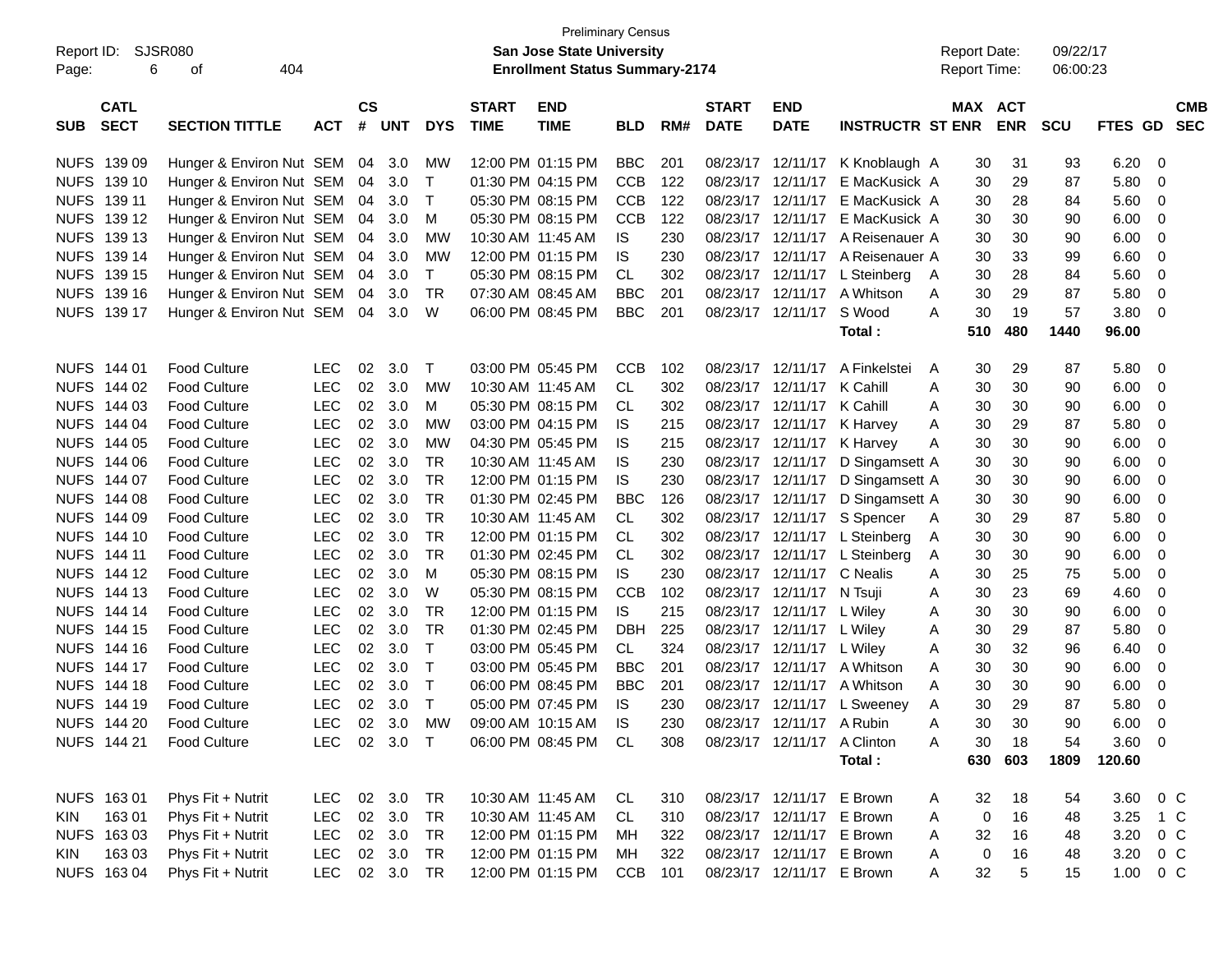| Report ID:<br>Page: | 7                          | SJSR080<br>404<br>οf      |            |                    |            |            |                             | <b>Preliminary Census</b><br>San Jose State University<br><b>Enrollment Status Summary-2174</b> |            |     |                             |                           |                                  |   | <b>Report Date:</b><br>Report Time: |                | 09/22/17<br>06:00:23 |                |                |                          |
|---------------------|----------------------------|---------------------------|------------|--------------------|------------|------------|-----------------------------|-------------------------------------------------------------------------------------------------|------------|-----|-----------------------------|---------------------------|----------------------------------|---|-------------------------------------|----------------|----------------------|----------------|----------------|--------------------------|
| <b>SUB</b>          | <b>CATL</b><br><b>SECT</b> | <b>SECTION TITTLE</b>     | <b>ACT</b> | $\mathsf{cs}$<br># | <b>UNT</b> | <b>DYS</b> | <b>START</b><br><b>TIME</b> | <b>END</b><br><b>TIME</b>                                                                       | <b>BLD</b> | RM# | <b>START</b><br><b>DATE</b> | <b>END</b><br><b>DATE</b> | <b>INSTRUCTR ST ENR</b>          |   | MAX ACT                             | <b>ENR</b>     | <b>SCU</b>           | <b>FTES GD</b> |                | <b>CMB</b><br><b>SEC</b> |
| <b>KIN</b>          | 163 04                     | Phys Fit + Nutrit         | <b>LEC</b> | 02                 | 3.0        | TR         |                             | 12:00 PM 01:15 PM                                                                               | <b>CCB</b> | 101 |                             | 08/23/17 12/11/17         | E Brown                          | A | 0                                   | 27             | 81                   | 5.40           | $0\,C$         |                          |
| <b>NUFS</b>         | 163 05                     | Phys Fit + Nutrit         | <b>LEC</b> | 02                 | 3.0        | МW         |                             | 09:00 AM 10:15 AM                                                                               | IS         | 215 |                             | 08/23/17 12/11/17         | A Bloom                          | A | 32                                  | 15             | 45                   | 3.00           | $0\,C$         |                          |
| <b>KIN</b>          | 163 05                     | Phys Fit + Nutrit         | <b>LEC</b> | 02                 | 3.0        | <b>MW</b>  |                             | 09:00 AM 10:15 AM                                                                               | IS         | 215 |                             | 08/23/17 12/11/17         | A Bloom                          | A | 0                                   | 16             | 48                   | 3.20           | $0\,C$         |                          |
| <b>NUFS</b>         | 163 06                     | Phys Fit + Nutrit         | <b>LEC</b> | 02                 | 3.0        | МW         |                             | 09:00 AM 10:15 AM                                                                               | <b>CCB</b> | 102 |                             | 08/23/17 12/11/17 A Bloom |                                  | A | 32                                  | 14             | 42                   | 2.80           | $0\,C$         |                          |
| <b>KIN</b>          | 163 06                     | Phys Fit + Nutrit         | <b>LEC</b> | 02                 | 3.0        | МW         |                             | 09:00 AM 10:15 AM                                                                               | <b>CCB</b> | 102 |                             | 08/23/17 12/11/17 A Bloom |                                  | A | $\mathbf 0$                         | 18             | 54                   | 3.60           | $0\,C$         |                          |
| <b>NUFS</b>         | 163 07                     | Phys Fit + Nutrit         | <b>LEC</b> | 02                 | 3.0        | МW         |                             | 10:30 AM 11:45 AM                                                                               | IS         | 215 |                             | 08/23/17 12/11/17 A Bloom |                                  | A | 32                                  | 18             | 54                   | 3.60           | $0\,C$         |                          |
| <b>KIN</b>          | 163 07                     | Phys Fit + Nutrit         | <b>LEC</b> | 02                 | 3.0        | МW         |                             | 10:30 AM 11:45 AM                                                                               | IS         | 215 |                             | 08/23/17 12/11/17 A Bloom |                                  | A | 0                                   | 14             | 42                   | 2.85           | 1 C            |                          |
| <b>NUFS</b>         | 16308                      | Phys Fit + Nutrit         | <b>LEC</b> | 02                 | 3.0        | МW         |                             | 10:30 AM 11:45 AM                                                                               | MН         | 322 |                             | 08/23/17 12/11/17 A Bloom |                                  | A | 32                                  | 9              | 27                   | 1.80           | $0\,C$         |                          |
| <b>KIN</b>          | 163 08                     | Phys Fit + Nutrit         | <b>LEC</b> | 02                 | 3.0        | МW         |                             | 10:30 AM 11:45 AM                                                                               | MН         | 322 |                             | 08/23/17 12/11/17 A Bloom |                                  | A | 0                                   | 23             | 69                   | 4.65           | 1 C            |                          |
| <b>NUFS</b>         | 16309                      | Phys Fit + Nutrit         | <b>LEC</b> | 02                 | 3.0        | МW         |                             | 12:00 PM 01:15 PM                                                                               | IS         | 215 |                             | 08/23/17 12/11/17 A Bloom |                                  | A | 32                                  | 12             | 36                   | 2.40           | $0\,C$         |                          |
| <b>KIN</b>          | 163 09                     | Phys Fit + Nutrit         | <b>LEC</b> | 02                 | 3.0        | МW         |                             | 12:00 PM 01:15 PM                                                                               | IS         | 215 |                             | 08/23/17 12/11/17 A Bloom |                                  | A | $\mathbf 0$                         | 19             | 57                   | 3.85           | 1 C            |                          |
| <b>NUFS</b>         | 163 10                     | Phys Fit + Nutrit         | <b>LEC</b> | 02                 | 3.0        | МW         |                             | 12:00 PM 01:15 PM                                                                               | MН         | 322 |                             | 08/23/17 12/11/17 A Bloom |                                  | A | 32                                  | 15             | 45                   | 3.00           | $0\,C$         |                          |
| <b>KIN</b>          | 163 10                     | Phys Fit + Nutrit         | <b>LEC</b> | 02                 | 3.0        | МW         |                             | 12:00 PM 01:15 PM                                                                               | MН         | 322 |                             | 08/23/17 12/11/17 A Bloom |                                  | A | $\mathbf 0$                         | 16             | 48                   | 3.20           | $0\,C$         |                          |
| <b>NUFS</b>         | 163 11                     | Phys Fit + Nutrit         | <b>LEC</b> | 02                 | 3.0        | МW         |                             | 01:30 PM 02:45 PM                                                                               | IS         | 215 |                             | 08/23/17 12/11/17 A Bloom |                                  | A | 32                                  | 18             | 54                   | 3.60           | $0\,C$         |                          |
| <b>KIN</b>          | 163 11                     | Phys Fit + Nutrit         | <b>LEC</b> | 02                 | 3.0        | МW         |                             | 01:30 PM 02:45 PM                                                                               | IS         | 215 |                             | 08/23/17 12/11/17 A Bloom |                                  | A | $\mathbf 0$                         | 13             | 39                   | 2.60           | $0\,C$         |                          |
| <b>NUFS</b>         | 163 12                     | Phys Fit + Nutrit         | <b>LEC</b> | 02                 | 3.0        | МW         |                             | 01:30 PM 02:45 PM                                                                               | CL         | 310 |                             | 08/23/17 12/11/17 A Bloom |                                  | A | 32                                  | 17             | 51                   | 3.40           | $0\,C$         |                          |
| <b>KIN</b>          | 163 12                     | Phys Fit + Nutrit         | <b>LEC</b> | 02                 | 3.0        | МW         |                             | 01:30 PM 02:45 PM                                                                               | CL         | 310 |                             | 08/23/17 12/11/17 A Bloom |                                  | A | 0                                   | 15             | 45                   | 3.00           | $0\,C$         |                          |
| <b>NUFS</b>         | 163 13                     | Phys Fit + Nutrit         | <b>LEC</b> | 02                 | 3.0        | TR         |                             | 10:30 AM 11:45 AM                                                                               | HGH        | 118 |                             | 08/23/17 12/11/17         | E Brown                          | A | 32                                  | 9              | 27                   | 1.80           | $0\,C$         |                          |
| <b>KIN</b>          | 163 13                     | Phys Fit + Nutrit         | LEC        | 02                 | 3.0        | TR         |                             | 10:30 AM 11:45 AM                                                                               | HGH        | 118 |                             | 08/23/17 12/11/17         | E Brown                          | A | 0                                   | 22             | 66                   | 4.40           | 0 <sup>C</sup> |                          |
|                     |                            |                           |            |                    |            |            |                             |                                                                                                 |            |     |                             |                           | Total :                          |   | 384                                 | 381            | 1143                 | 76.40          |                |                          |
|                     | NUFS 180 01                | <b>Individual Studies</b> | <b>SUP</b> | 36                 | 1.0        | <b>TBA</b> |                             |                                                                                                 |            |     |                             | 08/23/17 12/11/17         | L Mcproud                        | A | 10                                  | 3              | 3                    | 0.20           | - 0            |                          |
|                     | NUFS 180 02                | <b>Individual Studies</b> | <b>SUP</b> | 36                 | 2.0        | <b>TBA</b> |                             |                                                                                                 |            |     |                             | 08/23/17 12/11/17         | L Mcproud                        | A | 10                                  | 0              | 0                    | 0.00           | 0              |                          |
|                     | NUFS 180 03                | <b>Individual Studies</b> | <b>SUP</b> | 36                 | 3.0        | <b>TBA</b> |                             |                                                                                                 |            |     |                             | 08/23/17 12/11/17         | L Mcproud                        | A | 10                                  | 0              | 0                    | 0.00           | 0              |                          |
|                     | NUFS 180 04                | <b>Individual Studies</b> | <b>SUP</b> | 36                 | 4.0        | <b>TBA</b> |                             |                                                                                                 |            |     |                             | 08/23/17 12/11/17         | L Mcproud                        | A | 10                                  | 0              | 0                    | 0.00           | 0              |                          |
| <b>NUFS</b>         | 180 05                     | <b>Individual Studies</b> | <b>SUP</b> | 36                 | 5.0        | <b>TBA</b> |                             |                                                                                                 |            |     |                             | 08/23/17 12/11/17         | L Mcproud                        | A | 10                                  | 0              | 0                    | 0.00           | 0              |                          |
| <b>NUFS</b>         | 180 06                     | <b>Individual Studies</b> | <b>SUP</b> | 36                 | 6.0        | <b>TBA</b> |                             |                                                                                                 |            |     |                             | 08/23/17 12/11/17         | L Mcproud                        | A | 10                                  | 0              | 0                    | 0.00           | 0              |                          |
|                     | NUFS 180 07                | <b>Individual Studies</b> | <b>SUP</b> | 36                 | 1.0        | <b>TBA</b> |                             |                                                                                                 |            |     |                             | 08/23/17 12/11/17         | C Barmore                        | A | 10                                  | 0              | 0                    | 0.00           | 0              |                          |
| <b>NUFS</b>         | 18008                      | <b>Individual Studies</b> | <b>SUP</b> | 36                 | 2.0        | <b>TBA</b> |                             |                                                                                                 |            |     |                             | 08/23/17 12/11/17         | C Barmore                        | A | 10                                  | 0              | 0                    | 0.00           | 0              |                          |
|                     | NUFS 180 09                | <b>Individual Studies</b> | <b>SUP</b> | 36                 | 1.0        | <b>TBA</b> |                             |                                                                                                 |            |     |                             |                           | 08/23/17 12/11/17 M Freedman A   |   | 10                                  | 0              | 0                    | 0.00           | 0              |                          |
|                     | NUFS 180 10                | <b>Individual Studies</b> | <b>SUP</b> |                    |            | 36 1.0 TBA |                             |                                                                                                 |            |     |                             |                           | 08/23/17 12/11/17 G Pereira Pi A |   | 10                                  | 0              | 0                    | $0.00 \t 0$    |                |                          |
|                     | NUFS 180 11                | <b>Individual Studies</b> | <b>SUP</b> |                    |            | 36 1.0 TBA |                             |                                                                                                 |            |     |                             |                           | 08/23/17 12/11/17 A Widaman A    |   | 10                                  | 3              | 3                    | $0.20 \ 0$     |                |                          |
|                     |                            |                           |            |                    |            |            |                             |                                                                                                 |            |     |                             |                           | Total:                           |   | 110                                 | 6              | 6                    | 0.40           |                |                          |
|                     | NUFS 190 01                | Nutr Ed & Couns           |            |                    |            |            |                             | LEC 01 3.0 MW 10:30 AM 11:45 AM CCB 122                                                         |            |     |                             |                           | 08/23/17 12/11/17 G Pereira Pi A |   | 35                                  | 36             | 108                  | 7.35 3         |                |                          |
|                     |                            |                           |            |                    |            |            |                             |                                                                                                 |            |     |                             |                           | Total:                           |   | 35                                  | 36             | 108                  | 7.35           |                |                          |
|                     | NUFS 192 01                | Fld Exp NufS/Pkg          | <b>SUP</b> |                    |            | 36 1.0 TBA |                             |                                                                                                 |            |     |                             |                           | 08/23/17 12/11/17 L Mcproud      | A | 10                                  | $\overline{0}$ | 0                    | $0.00 \t 0$    |                |                          |
|                     | NUFS 192 02                | Fld Exp NufS/Pkg          | <b>SUP</b> |                    |            | 36 2.0 TBA |                             |                                                                                                 |            |     |                             |                           | 08/23/17 12/11/17 L Mcproud      | A | 40                                  | 23             | 46                   | $3.07 \t 0$    |                |                          |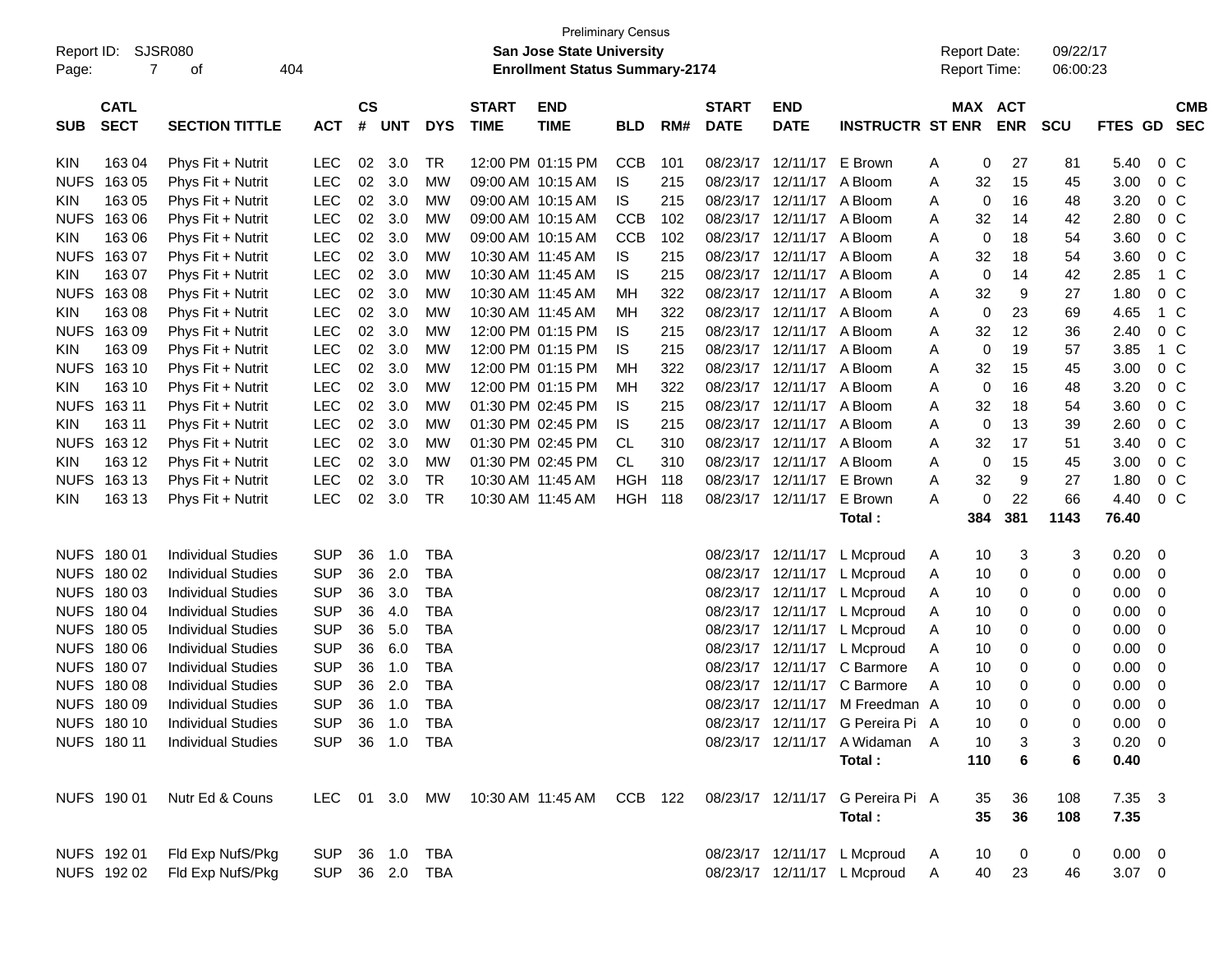| Report ID:<br>Page: | <b>SJSR080</b><br>8        | 404<br>οf                        |            |                |            | <b>Preliminary Census</b><br>San Jose State University<br><b>Enrollment Status Summary-2174</b> |                             |                           |            |     |                             | <b>Report Date:</b><br>Report Time: |                             |   | 09/22/17<br>06:00:23 |                              |            |                |                |                          |
|---------------------|----------------------------|----------------------------------|------------|----------------|------------|-------------------------------------------------------------------------------------------------|-----------------------------|---------------------------|------------|-----|-----------------------------|-------------------------------------|-----------------------------|---|----------------------|------------------------------|------------|----------------|----------------|--------------------------|
| <b>SUB</b>          | <b>CATL</b><br><b>SECT</b> | <b>SECTION TITTLE</b>            | <b>ACT</b> | <b>CS</b><br># | <b>UNT</b> | <b>DYS</b>                                                                                      | <b>START</b><br><b>TIME</b> | <b>END</b><br><b>TIME</b> | <b>BLD</b> | RM# | <b>START</b><br><b>DATE</b> | <b>END</b><br><b>DATE</b>           | <b>INSTRUCTR ST ENR</b>     |   |                      | <b>MAX ACT</b><br><b>ENR</b> | <b>SCU</b> | <b>FTES GD</b> |                | <b>CMB</b><br><b>SEC</b> |
|                     | NUFS 192 03                | Fld Exp NufS/Pkg                 | <b>SUP</b> | 36             | 3.0        | <b>TBA</b>                                                                                      |                             |                           |            |     | 08/23/17                    | 12/11/17                            | L Mcproud                   | A | 10                   | 0                            | 0          | 0.00           | 0              |                          |
|                     | NUFS 192 04                | Fld Exp NufS/Pkg                 | <b>SUP</b> | 36             | 4.0        | <b>TBA</b>                                                                                      |                             |                           |            |     |                             | 08/23/17 12/11/17                   | L Mcproud                   | Α | 10                   | 0                            | 0          | 0.00           | 0              |                          |
|                     | NUFS 192 05                | Fld Exp NufS/Pkg                 | <b>SUP</b> | 36             | 5.0        | <b>TBA</b>                                                                                      |                             |                           |            |     |                             | 08/23/17 12/11/17                   | L Mcproud                   | A | 10                   | 0                            | 0          | 0.00           | 0              |                          |
|                     | NUFS 192 06                | Fld Exp NufS/Pkg                 | <b>SUP</b> | 36             | 6.0        | <b>TBA</b>                                                                                      |                             |                           |            |     | 08/23/17                    | 12/11/17                            | L Mcproud                   | A | 10                   | $\mathbf 1$                  | 6          | 0.40           | 0              |                          |
|                     | NUFS 192 07                | Fld Exp NufS/Pkg                 | <b>SUP</b> | 36             | 2.0        | <b>TBA</b>                                                                                      |                             |                           |            |     | 08/23/17                    | 12/11/17                            | E Brown                     | A | 20                   | 10                           | 20         | 1.33           | 0              |                          |
|                     | NUFS 192 08                | Fld Exp NufS/Pkg                 | <b>SUP</b> | 36             | 2.0        | <b>TBA</b>                                                                                      |                             |                           |            |     | 08/23/17                    | 12/11/17 C Haas                     |                             | Α | 20                   | 12                           | 24         | 1.60           | 0              |                          |
|                     | NUFS 192 09                | Fld Exp NufS/Pkg                 | <b>SUP</b> | 36             | 4.0        | <b>TBA</b>                                                                                      |                             |                           |            |     | 08/23/17                    |                                     | 12/11/17 F Yambrach         | A | 10                   | 8                            | 32         | 2.13           | 0              |                          |
|                     | NUFS 192 10                | Fld Exp NufS/Pkg                 | <b>SUP</b> | 36             | 5.0        | <b>TBA</b>                                                                                      |                             |                           |            |     | 08/23/17                    | 12/11/17                            | F Yambrach A                |   | 10                   | 0                            | 0          | 0.00           | 0              |                          |
|                     | NUFS 192 11                | Fld Exp NufS/Pkg                 | <b>SUP</b> | 36             | 6.0        | <b>TBA</b>                                                                                      |                             |                           |            |     |                             | 08/23/17 12/11/17                   | F Yambrach A                |   | 10                   | $\mathbf 0$                  | 0          | 0.00           | $\mathbf 0$    |                          |
|                     |                            |                                  |            |                |            |                                                                                                 |                             |                           |            |     |                             |                                     | Total:                      |   | 160                  | 54                           | 128        | 8.53           |                |                          |
|                     | NUFS 194 01                | <b>Entrpre Nutrition</b>         | <b>LEC</b> | 02             | 1.0        | W                                                                                               |                             | 03:00 PM 03:50 PM         | CCB        | 102 |                             | 08/23/17 12/11/17                   | K Knoblaugh A               |   | 40                   | 23                           | 23         | 1.53           | - 0            |                          |
|                     |                            |                                  |            |                |            |                                                                                                 |                             |                           |            |     |                             |                                     | Total:                      |   | 40                   | 23                           | 23         | 1.53           |                |                          |
|                     | NUFS 201 01                | Colloq Nutr/Fd/Pkg               | SEM 05 3.0 |                |            | R                                                                                               |                             | 03:00 PM 05:45 PM         | CCB        | 122 |                             | 08/23/17 12/11/17                   | G Pereira Pi A              |   | 18                   | 12                           | 36         | 3.00 12        |                |                          |
|                     |                            |                                  |            |                |            |                                                                                                 |                             |                           |            |     |                             |                                     | Total:                      |   | 18                   | 12                           | 36         | 3.00           |                |                          |
|                     | NUFS 217 01                | Issues Nutr/Fd/Pkg               | SEM        |                | 05 3.0     | M                                                                                               |                             | 03:00 PM 05:45 PM         | <b>CCB</b> | 125 |                             | 08/23/17 12/11/17                   | G Pereira Pi A              |   | 18                   | 7                            | 21         | $1.75$ 7       |                |                          |
|                     |                            |                                  |            |                |            |                                                                                                 |                             |                           |            |     |                             |                                     | Total:                      |   | 18                   | $\overline{7}$               | 21         | 1.75           |                |                          |
|                     |                            | NUFS 219A 01 Adv Nutr and Metab  | <b>SEM</b> |                | 3.0        |                                                                                                 |                             |                           |            |     |                             |                                     |                             | X | 0                    | 0                            | 0          | 0.00           | - 0            |                          |
|                     |                            | NUFS 219A 02 Adv Nutr and Metab  | <b>SEM</b> | 05             | 3.0        | W                                                                                               |                             | 05:30 PM 08:15 PM         | CCB        | 122 |                             | 08/23/17 12/11/17                   | S Gieng                     | A | 18                   | $\overline{7}$               | 21         | 1.75           | $\overline{7}$ |                          |
|                     |                            |                                  |            |                |            |                                                                                                 |                             |                           |            |     |                             |                                     | Total:                      |   | 18                   | $\overline{7}$               | 21         | 1.75           |                |                          |
|                     | NUFS 220A 01 Adv Mnt       |                                  | SEM        |                | 05 3.0     | R                                                                                               |                             | 06:00 PM 08:45 PM         | CCB        | 122 |                             | 08/23/17 12/11/17                   | H Kiehl                     | A | 18                   | 7                            | 21         | 1.55           | - 3            |                          |
|                     |                            |                                  |            |                |            |                                                                                                 |                             |                           |            |     |                             |                                     | Total:                      |   | 18                   | $\overline{7}$               | 21         | 1.55           |                |                          |
|                     | NUFS 260 01                | Mitidis Hith Promo               | <b>SEM</b> | 05             | 3.0        | Т                                                                                               |                             | 06:00 PM 08:45 PM         | <b>CCB</b> | 102 | 08/23/17                    | 12/11/17                            | C Haas                      | A | 18                   | 6                            | 18         | 1.30           | 2 C            |                          |
|                     | HPRF 260 01                | <b>Mitidis Hith Promo</b>        | <b>SEM</b> | 05             | 3.0        | $\mathsf{T}$                                                                                    |                             | 06:00 PM 08:45 PM         | <b>CCB</b> | 102 | 08/23/17                    | 12/11/17                            | C Haas                      | A | 0                    | 0                            | 0          | 0.00           | 0 <sup>o</sup> |                          |
|                     | GERO 260 01                | Mitidis Hith Promo               | <b>SEM</b> | 05             | 3.0        | $\top$                                                                                          |                             | 06:00 PM 08:45 PM         | <b>CCB</b> | 102 |                             | 08/23/17 12/11/17 C Haas            |                             | A | 0                    | 2                            | 6          | 0.50           | 2 C            |                          |
|                     |                            |                                  |            |                |            |                                                                                                 |                             |                           |            |     |                             |                                     | Total :                     |   | 18                   | 8                            | 24         | 1.80           |                |                          |
|                     | NUFS 280A01                | Dietetic Internship              | <b>SUP</b> | 25             | 1.0        | R                                                                                               |                             | 04:00 PM 04:50 PM         | CCB 121    |     |                             |                                     | 08/23/17 12/11/17 C LaSalle | A | 10                   | 7                            | 7          | 0.52           | - 3            |                          |
|                     |                            | NUFS 280A 02 Dietetic Internship | <b>SUP</b> | 25             | 3.0        | <b>TBA</b>                                                                                      |                             |                           |            |     |                             |                                     | 08/23/17 12/11/17 C LaSalle | Α | 10                   | $\pmb{0}$                    | 0          | 0.00           | 0              |                          |
|                     |                            | NUFS 280A 03 Dietetic Internship | <b>SUP</b> |                | 25 6.0     | <b>TBA</b>                                                                                      |                             |                           |            |     |                             |                                     | 08/23/17 12/11/17 C LaSalle | Α | 10                   | $\mathbf 0$                  | 0          | 0.00           | 0              |                          |
|                     |                            | NUFS 280A 04 Dietetic Internship | <b>SUP</b> |                | 25 9.0     | <b>TBA</b>                                                                                      |                             |                           |            |     |                             |                                     | 08/23/17 12/11/17 C LaSalle | Α | 10                   | $\mathbf 0$                  | 0          | 0.00           | 0              |                          |
|                     |                            | NUFS 280A 05 Dietetic Internship | <b>SUP</b> |                | 25 12.0    | <b>TBA</b>                                                                                      |                             |                           |            |     |                             |                                     | 08/23/17 12/11/17 C LaSalle | Α | 10                   | $\overline{c}$               | 24         | 2.00           | $\overline{2}$ |                          |
|                     |                            | NUFS 280A 06 Dietetic Internship | <b>SUP</b> |                | 25 6.0     | <b>TBA</b>                                                                                      |                             |                           |            |     |                             |                                     | 08/23/17 12/11/17 K Mauldin | Α | 10                   | $\pmb{0}$                    | 0          | 0.00           | 0              |                          |
|                     |                            | NUFS 280A 07 Dietetic Internship | <b>SUP</b> |                | 25 12.0    | TBA                                                                                             |                             |                           |            |     |                             |                                     | 08/23/17 12/11/17 K Mauldin | Α | 10                   | 0                            | 0          | 0.00           | $\mathbf 0$    |                          |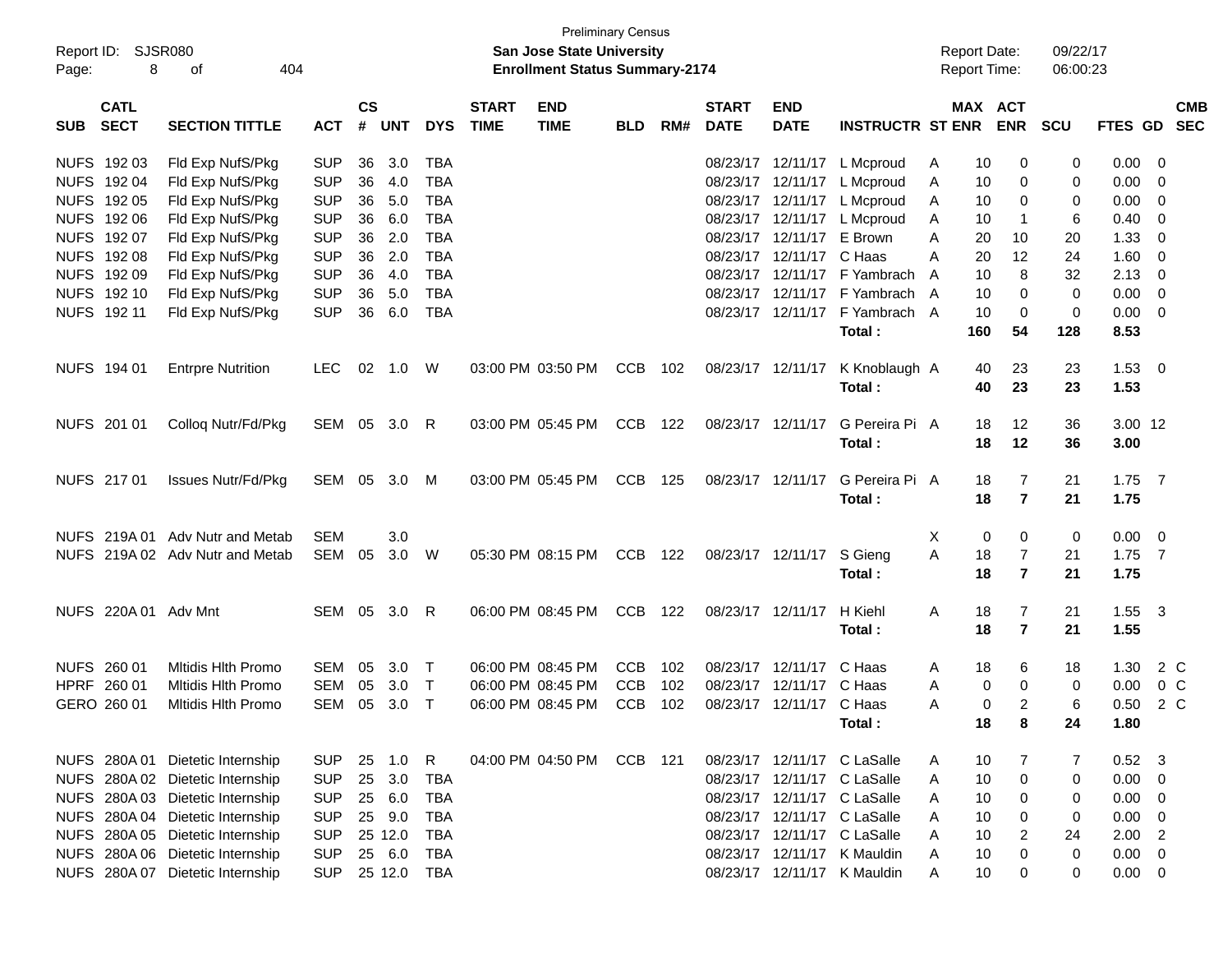| Report ID:<br>Page: | <b>Preliminary Census</b><br>SJSR080<br><b>San Jose State University</b><br>404<br><b>Enrollment Status Summary-2174</b><br>9<br>οf |                             |            |                    |      |            |                             |                           |            |     |                             |                           |                                  | <b>Report Date:</b><br><b>Report Time:</b> |         | 09/22/17<br>06:00:23 |    |                |    |                          |
|---------------------|-------------------------------------------------------------------------------------------------------------------------------------|-----------------------------|------------|--------------------|------|------------|-----------------------------|---------------------------|------------|-----|-----------------------------|---------------------------|----------------------------------|--------------------------------------------|---------|----------------------|----|----------------|----|--------------------------|
| <b>SUB</b>          | <b>CATL</b><br><b>SECT</b>                                                                                                          | <b>SECTION TITTLE</b>       | <b>ACT</b> | $\mathsf{cs}$<br># | UNT  | <b>DYS</b> | <b>START</b><br><b>TIME</b> | <b>END</b><br><b>TIME</b> | <b>BLD</b> | RM# | <b>START</b><br><b>DATE</b> | <b>END</b><br><b>DATE</b> | <b>INSTRUCTR ST ENR</b>          |                                            | MAX ACT | ENR SCU              |    | <b>FTES GD</b> |    | <b>CMB</b><br><b>SEC</b> |
| <b>NUFS</b>         | 280A 08                                                                                                                             | Dietetic Internship         | <b>SUP</b> | 25                 | 6.0  | TBA        |                             |                           |            |     |                             | 08/23/17 12/11/17         | L Mcproud                        | A                                          | 10      | 0                    | 0  | 0.00           | 0  |                          |
| <b>NUFS</b>         | 280A09                                                                                                                              | Dietetic Internship         | <b>SUP</b> | 25 12.0            |      | <b>TBA</b> |                             |                           |            |     |                             | 08/23/17 12/11/17         | L Mcproud                        | A                                          | 10      | 0                    | 0  | 0.00           | 0  |                          |
| <b>NUFS</b>         | 280A 10                                                                                                                             | Dietetic Internship         | <b>SUP</b> |                    | 6.0  |            |                             |                           |            |     |                             |                           |                                  | X                                          | 0       | 0                    | 0  | 0.00           | 0  |                          |
| <b>NUFS</b>         | 280A 11                                                                                                                             | Dietetic Internship         | <b>SUP</b> |                    | 12.0 |            |                             |                           |            |     |                             |                           |                                  | X                                          | 0       | 0                    | 0  | 0.00           | 0  |                          |
| <b>NUFS</b>         | 280A 12                                                                                                                             | Dietetic Internship         | <b>SUP</b> | 25                 | 6.0  | <b>TBA</b> |                             |                           |            |     |                             | 08/23/17 12/11/17         | A Widaman                        | A                                          | 10      | 0                    | 0  | 0.00           | 0  |                          |
| <b>NUFS</b>         |                                                                                                                                     | 280A 13 Dietetic Internship | <b>SUP</b> | 25 12.0            |      | TBA        |                             |                           |            |     |                             | 08/23/17 12/11/17         | A Widaman                        | A                                          | 25      | $\overline{1}$       | 12 | 1.00           | -1 |                          |
|                     |                                                                                                                                     |                             |            |                    |      |            |                             |                           |            |     |                             |                           | Total:                           |                                            | 125     | 10                   | 43 | 3.52           |    |                          |
|                     | NUFS 298 01                                                                                                                         | <b>Special Studies</b>      | <b>SUP</b> | 25                 | 1.0  | <b>TBA</b> |                             |                           |            |     |                             | 08/23/17 12/11/17         | E Brown                          | A                                          | 10      | 0                    | 0  | 0.00           | -0 |                          |
|                     | NUFS 298 02                                                                                                                         | <b>Special Studies</b>      | <b>SUP</b> | 25                 | 2.0  | <b>TBA</b> |                             |                           |            |     |                             | 08/23/17 12/11/17         | E Brown                          | Α                                          | 10      | $\mathbf{1}$         | 2  | 0.17           | -1 |                          |
| <b>NUFS</b>         | 298 03                                                                                                                              | <b>Special Studies</b>      | <b>SUP</b> | 25                 | 3.0  | <b>TBA</b> |                             |                           |            |     |                             | 08/23/17 12/11/17         | E Brown                          | A                                          | 10      | 0                    | 0  | 0.00           | 0  |                          |
|                     | NUFS 298 04                                                                                                                         | <b>Special Studies</b>      | <b>SUP</b> | 25                 | 1.0  | <b>TBA</b> |                             |                           |            |     |                             | 08/23/17 12/11/17         | M Freedman A                     |                                            | 10      | 0                    | 0  | 0.00           | 0  |                          |
|                     | NUFS 298 05                                                                                                                         | <b>Special Studies</b>      | <b>SUP</b> | 25                 | 2.0  | <b>TBA</b> |                             |                           |            |     |                             | 08/23/17 12/11/17         | M Freedman A                     |                                            | 10      | 0                    | 0  | 0.00           | 0  |                          |
|                     | NUFS 298 06                                                                                                                         | <b>Special Studies</b>      | <b>SUP</b> | 25                 | 3.0  | <b>TBA</b> |                             |                           |            |     |                             | 08/23/17 12/11/17         | M Freedman A                     |                                            | 10      | 0                    | 0  | 0.00           | 0  |                          |
|                     | NUFS 298 07                                                                                                                         | <b>Special Studies</b>      | <b>SUP</b> | 25                 | 1.0  | <b>TBA</b> |                             |                           |            |     |                             | 08/23/17 12/11/17         | J Kubota                         | Α                                          | 10      | 0                    | 0  | 0.00           | 0  |                          |
|                     | NUFS 298 08                                                                                                                         | <b>Special Studies</b>      | <b>SUP</b> | 25                 | 2.0  | <b>TBA</b> |                             |                           |            |     |                             | 08/23/17 12/11/17         | J Kubota                         | Α                                          | 10      | 0                    | 0  | 0.00           | 0  |                          |
|                     | NUFS 298 09                                                                                                                         | <b>Special Studies</b>      | <b>SUP</b> | 25                 | 3.0  | <b>TBA</b> |                             |                           |            |     |                             | 08/23/17 12/11/17         | J Kubota                         | Α                                          | 10      | 0                    | 0  | 0.00           | 0  |                          |
|                     | NUFS 298 10                                                                                                                         | <b>Special Studies</b>      | <b>SUP</b> | 25                 | 1.0  | <b>TBA</b> |                             |                           |            |     |                             | 08/23/17 12/11/17         | C LaSalle                        | Α                                          | 10      | 3                    | 3  | 0.25           | 3  |                          |
|                     | NUFS 298 11                                                                                                                         | <b>Special Studies</b>      | <b>SUP</b> | 25                 | 2.0  | <b>TBA</b> |                             |                           |            |     |                             |                           | 08/23/17 12/11/17 C LaSalle      | Α                                          | 10      | 0                    | 0  | 0.00           | 0  |                          |
|                     | NUFS 298 12                                                                                                                         | <b>Special Studies</b>      | <b>SUP</b> | 25                 | 3.0  | <b>TBA</b> |                             |                           |            |     |                             |                           | 08/23/17 12/11/17 C LaSalle      | Α                                          | 10      | 0                    | 0  | 0.00           | 0  |                          |
|                     | NUFS 298 13                                                                                                                         | <b>Special Studies</b>      | <b>SUP</b> | 25                 | 1.0  | <b>TBA</b> |                             |                           |            |     |                             | 08/23/17 12/11/17 X Liu   |                                  | Α                                          | 10      | 0                    | 0  | 0.00           | 0  |                          |
|                     | NUFS 298 14                                                                                                                         | <b>Special Studies</b>      | <b>SUP</b> | 25                 | 2.0  | <b>TBA</b> |                             |                           |            |     |                             | 08/23/17 12/11/17 X Liu   |                                  | Α                                          | 10      | 0                    | 0  | 0.00           | 0  |                          |
|                     | NUFS 298 15                                                                                                                         | <b>Special Studies</b>      | <b>SUP</b> | 25                 | 3.0  | <b>TBA</b> |                             |                           |            |     |                             | 08/23/17 12/11/17 X Liu   |                                  | Α                                          | 10      | 0                    | 0  | 0.00           | 0  |                          |
|                     | NUFS 298 16                                                                                                                         | <b>Special Studies</b>      | <b>SUP</b> | 25                 | 1.0  | <b>TBA</b> |                             |                           |            |     |                             | 08/23/17 12/11/17         | K Mauldin                        | Α                                          | 10      | 3                    | 3  | 0.25           | 3  |                          |
|                     | NUFS 298 17                                                                                                                         | <b>Special Studies</b>      | <b>SUP</b> | 25                 | 2.0  | <b>TBA</b> |                             |                           |            |     |                             | 08/23/17 12/11/17         | K Mauldin                        | Α                                          | 10      | 0                    | 0  | 0.00           | 0  |                          |
|                     | NUFS 298 18                                                                                                                         | <b>Special Studies</b>      | <b>SUP</b> | 25                 | 3.0  | <b>TBA</b> |                             |                           |            |     |                             | 08/23/17 12/11/17         | K Mauldin                        | Α                                          | 10      | 0                    | 0  | 0.00           | 0  |                          |
|                     | NUFS 298 19                                                                                                                         | <b>Special Studies</b>      | <b>SUP</b> | 25                 | 1.0  | <b>TBA</b> |                             |                           |            |     |                             | 08/23/17 12/11/17         | L Mcproud                        | Α                                          | 10      | 0                    | 0  | 0.00           | 0  |                          |
|                     | NUFS 298 20                                                                                                                         | <b>Special Studies</b>      | <b>SUP</b> | 25                 | 2.0  | <b>TBA</b> |                             |                           |            |     |                             | 08/23/17 12/11/17         | L Mcproud                        | A                                          | 10      | 0                    | 0  | 0.00           | 0  |                          |
| <b>NUFS</b>         | 298 21                                                                                                                              | <b>Special Studies</b>      | <b>SUP</b> | 25                 | 3.0  | <b>TBA</b> |                             |                           |            |     |                             | 08/23/17 12/11/17         | L Mcproud                        | Α                                          | 10      | 0                    | 0  | 0.00           | 0  |                          |
|                     | <b>NUFS 298 22</b>                                                                                                                  | <b>Special Studies</b>      | <b>SUP</b> | 25                 | 1.0  | <b>TBA</b> |                             |                           |            |     |                             |                           | 08/23/17 12/11/17 G Pereira Pi A |                                            | 10      | 0                    | 0  | 0.00           | 0  |                          |
|                     | NUFS 298 23                                                                                                                         | <b>Special Studies</b>      | <b>SUP</b> | 25                 | 2.0  | <b>TBA</b> |                             |                           |            |     |                             |                           | 08/23/17 12/11/17 G Pereira Pi A |                                            | 10      | 0                    |    | $0.00 \t 0$    |    |                          |
|                     | NUFS 298 24                                                                                                                         | <b>Special Studies</b>      | <b>SUP</b> | 25                 | 3.0  | TBA        |                             |                           |            |     |                             |                           | 08/23/17 12/11/17 G Pereira Pi A |                                            | 10      | 0                    |    | 0.00           | 0  |                          |
|                     | NUFS 298 25                                                                                                                         | <b>Special Studies</b>      | <b>SUP</b> | 25                 | 1.0  | <b>TBA</b> |                             |                           |            |     |                             |                           | 08/23/17 12/11/17 A Widaman A    |                                            | 10      |                      |    | 0.08           |    |                          |
|                     | NUFS 298 26                                                                                                                         | <b>Special Studies</b>      | <b>SUP</b> | 25                 | 2.0  | <b>TBA</b> |                             |                           |            |     |                             |                           | 08/23/17 12/11/17 A Widaman      | A                                          | 10      | 0                    | 0  | 0.00           | 0  |                          |
|                     | NUFS 298 27                                                                                                                         | <b>Special Studies</b>      | <b>SUP</b> | 25                 | 3.0  | <b>TBA</b> |                             |                           |            |     |                             |                           | 08/23/17 12/11/17 A Widaman      | A                                          | 10      | 0                    | 0  | 0.00           | 0  |                          |
|                     | <b>NUFS 298 28</b>                                                                                                                  | <b>Special Studies</b>      | <b>SUP</b> | 25                 | 1.0  | <b>TBA</b> |                             |                           |            |     |                             |                           | 08/23/17 12/11/17 F Yambrach A   |                                            | 10      | 0                    | 0  | 0.00           | 0  |                          |
|                     | NUFS 298 29                                                                                                                         | <b>Special Studies</b>      | <b>SUP</b> | 25                 | 2.0  | <b>TBA</b> |                             |                           |            |     |                             |                           | 08/23/17 12/11/17 F Yambrach A   |                                            | 10      | 0                    | 0  | 0.00           | 0  |                          |
|                     | NUFS 298 30                                                                                                                         | <b>Special Studies</b>      | <b>SUP</b> | 25 3.0             |      | TBA        |                             |                           |            |     |                             |                           | 08/23/17 12/11/17 F Yambrach A   |                                            | 10      | 0                    | 0  | 0.00           | 0  |                          |
|                     |                                                                                                                                     |                             |            |                    |      |            |                             |                           |            |     |                             |                           | Total:                           |                                            | 300     | 8                    | 9  | 0.75           |    |                          |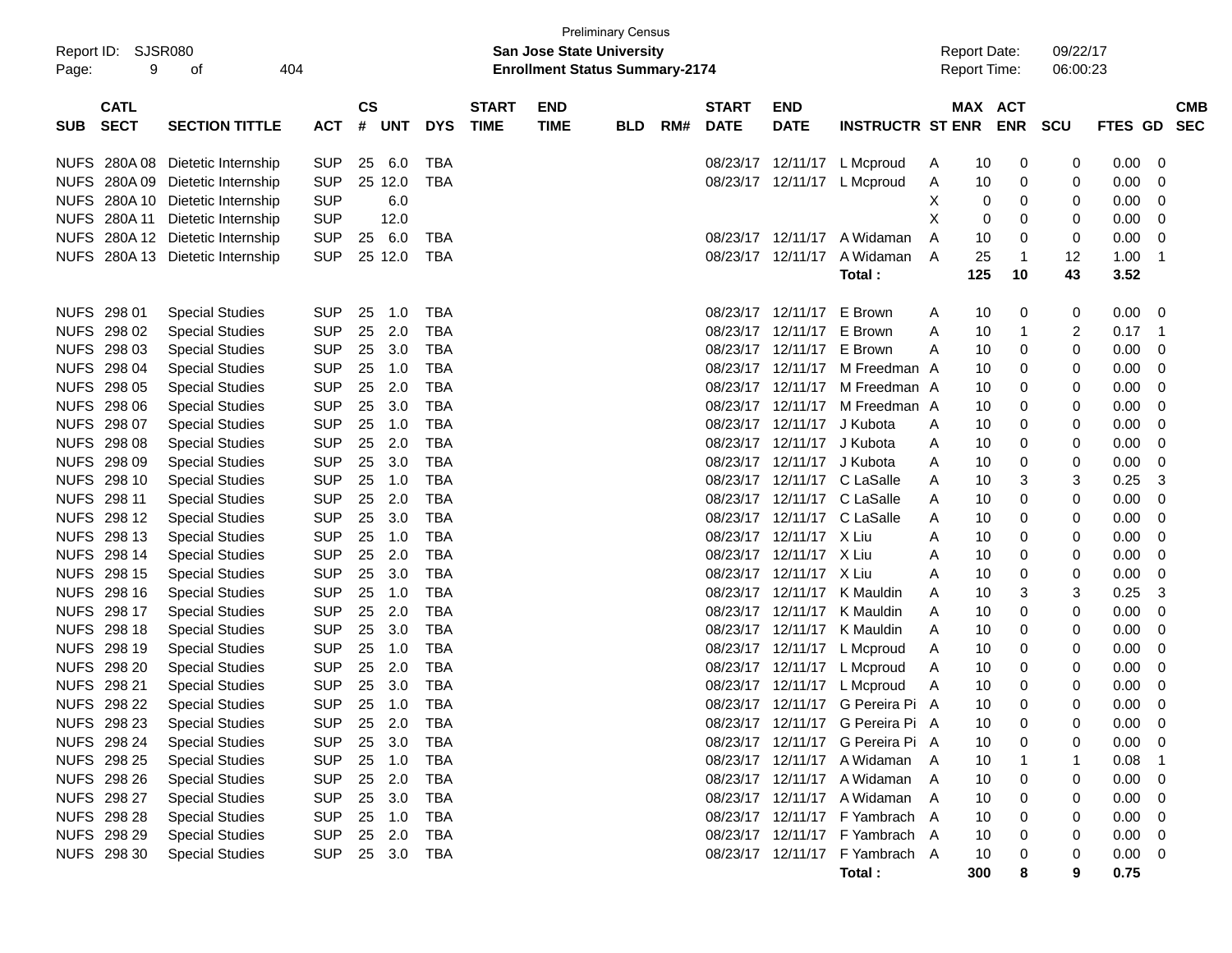| Report ID:<br>Page: | SJSR080<br>10 | 404<br>οf                    |              |               |            |            |              | <b>San Jose State University</b><br><b>Enrollment Status Summary-2174</b> | <b>Preliminary Census</b> |     |              |                         |                                                                   |   | <b>Report Date:</b><br>Report Time: |            | 09/22/17<br>06:00:23 |                |                |            |
|---------------------|---------------|------------------------------|--------------|---------------|------------|------------|--------------|---------------------------------------------------------------------------|---------------------------|-----|--------------|-------------------------|-------------------------------------------------------------------|---|-------------------------------------|------------|----------------------|----------------|----------------|------------|
|                     | <b>CATL</b>   |                              |              | $\mathsf{cs}$ |            |            | <b>START</b> | <b>END</b>                                                                |                           |     | <b>START</b> | <b>END</b>              |                                                                   |   | MAX ACT                             |            |                      |                |                | <b>CMB</b> |
| <b>SUB</b>          | <b>SECT</b>   | <b>SECTION TITTLE</b>        | <b>ACT</b>   | #             | <b>UNT</b> | <b>DYS</b> | <b>TIME</b>  | <b>TIME</b>                                                               | <b>BLD</b>                | RM# | <b>DATE</b>  | <b>DATE</b>             | <b>INSTRUCTR ST ENR</b>                                           |   |                                     | <b>ENR</b> | <b>SCU</b>           | <b>FTES GD</b> |                | <b>SEC</b> |
|                     |               |                              |              |               |            |            |              |                                                                           |                           |     |              |                         |                                                                   |   |                                     |            |                      |                |                |            |
|                     | NUFS 299 01   | Mas Thesis or Proj           | <b>SUP</b>   | 25            | 1.0        | <b>TBA</b> |              |                                                                           |                           |     | 08/23/17     | 12/11/17                | M Freedman A                                                      |   | 10                                  | 0          | 0                    | 0.00           | 0              |            |
|                     | NUFS 299 02   | Mas Thesis or Proj           | <b>SUP</b>   | 25            | 2.0        | <b>TBA</b> |              |                                                                           |                           |     | 08/23/17     | 12/11/17                | M Freedman A                                                      |   | 10                                  | 0          | 0                    | 0.00           | 0              |            |
|                     | NUFS 299 03   | Mas Thesis or Proj           | <b>SUP</b>   | 25            | 3.0        | <b>TBA</b> |              |                                                                           |                           |     | 08/23/17     | 12/11/17                | M Freedman A                                                      |   | 10                                  | 0          | 0                    | 0.00           | 0              |            |
|                     | NUFS 299 04   | Mas Thesis or Proj           | <b>SUP</b>   | 25            | 4.0        | <b>TBA</b> |              |                                                                           |                           |     | 08/23/17     | 12/11/17                | J Kubota                                                          | A | 10                                  | 0          | 0                    | 0.00           | 0              |            |
|                     | NUFS 299 05   | Mas Thesis or Proj           | <b>SUP</b>   | 25            | 5.0        | <b>TBA</b> |              |                                                                           |                           |     | 08/23/17     | 12/11/17                | J Kubota                                                          | A | 10                                  | 0          | 0                    | 0.00           | 0              |            |
|                     | NUFS 299 06   | Mas Thesis or Proj           | <b>SUP</b>   | 25            | 6.0        | <b>TBA</b> |              |                                                                           |                           |     | 08/23/17     | 12/11/17                | J Kubota                                                          | A | 10                                  | 0          | 0                    | 0.00           | 0              |            |
|                     | NUFS 299 07   | Mas Thesis or Proj           | <b>SUP</b>   | 25            | 1.0        | <b>TBA</b> |              |                                                                           |                           |     | 08/23/17     | 12/11/17                | C LaSalle                                                         | A | 10                                  | 1          | $\mathbf{1}$         | 0.08           | -1             |            |
|                     | NUFS 299 08   | Mas Thesis or Proj           | <b>SUP</b>   | 25            | 2.0        | <b>TBA</b> |              |                                                                           |                           |     | 08/23/17     | 12/11/17                | C LaSalle                                                         | A | 10                                  | 0          | 0                    | 0.00           | 0              |            |
|                     | NUFS 299 09   | Mas Thesis or Proj           | <b>SUP</b>   | 25            | 3.0        | <b>TBA</b> |              |                                                                           |                           |     | 08/23/17     | 12/11/17                | C LaSalle                                                         | A | 10                                  | 0          | 0                    | 0.00           | 0              |            |
|                     | NUFS 299 10   | Mas Thesis or Proj           | <b>SUP</b>   | 25            | 4.0        | <b>TBA</b> |              |                                                                           |                           |     | 08/23/17     | 12/11/17 X Liu          |                                                                   | A | 10                                  | 0          | 0                    | 0.00           | 0              |            |
|                     | NUFS 299 11   | Mas Thesis or Proj           | <b>SUP</b>   | 25            | 5.0        | <b>TBA</b> |              |                                                                           |                           |     | 08/23/17     | 12/11/17 X Liu          |                                                                   | A | 10                                  | 0          | 0                    | 0.00           | 0              |            |
|                     | NUFS 299 12   | Mas Thesis or Proj           | <b>SUP</b>   | 25            | 6.0        | <b>TBA</b> |              |                                                                           |                           |     | 08/23/17     | 12/11/17 X Liu          |                                                                   | A | 10                                  | 0          | 0                    | 0.00           | 0              |            |
|                     | NUFS 299 13   | Mas Thesis or Proj           | <b>SUP</b>   | 25            | 1.0        | <b>TBA</b> |              |                                                                           |                           |     | 08/23/17     | 12/11/17                | K Mauldin                                                         | A | 10                                  | 1          | 1                    | 0.08           | $\overline{1}$ |            |
|                     | NUFS 299 14   | Mas Thesis or Proj           | <b>SUP</b>   | 25            | 2.0        | <b>TBA</b> |              |                                                                           |                           |     | 08/23/17     | 12/11/17                | K Mauldin                                                         | A | 10                                  | 0          | 0                    | 0.00           | 0              |            |
|                     | NUFS 299 15   | Mas Thesis or Proj           | <b>SUP</b>   | 25            | 3.0        | <b>TBA</b> |              |                                                                           |                           |     | 08/23/17     | 12/11/17                | K Mauldin                                                         | A | 10                                  | 0          | 0                    | 0.00           | 0              |            |
|                     | NUFS 299 16   | Mas Thesis or Proj           | <b>SUP</b>   | 25            | 4.0        | <b>TBA</b> |              |                                                                           |                           |     | 08/23/17     | 12/11/17                | L Mcproud                                                         | A | 10                                  | 0          | 0                    | 0.00           | 0              |            |
|                     | NUFS 299 17   | Mas Thesis or Proj           | <b>SUP</b>   | 25            | 5.0        | <b>TBA</b> |              |                                                                           |                           |     | 08/23/17     |                         | 12/11/17 L Mcproud                                                | A | 10                                  | 0          | 0                    | 0.00           | 0              |            |
|                     | NUFS 299 18   | Mas Thesis or Proj           | <b>SUP</b>   | 25            | 6.0        | <b>TBA</b> |              |                                                                           |                           |     | 08/23/17     | 12/11/17                | L Mcproud                                                         | A | 10                                  | 0          | 0                    | 0.00           | 0              |            |
|                     | NUFS 299 19   | Mas Thesis or Proj           | <b>SUP</b>   | 25            | 1.0        | <b>TBA</b> |              |                                                                           |                           |     | 08/23/17     | 12/11/17                | A Widaman                                                         | A | 10                                  | 1          | $\mathbf{1}$         | 0.08           | -1             |            |
|                     | NUFS 299 20   | Mas Thesis or Proj           | <b>SUP</b>   | 25            | 2.0        | <b>TBA</b> |              |                                                                           |                           |     | 08/23/17     | 12/11/17                | A Widaman                                                         | A | 10                                  | 0          | 0                    | 0.00           | 0              |            |
|                     | NUFS 299 21   | Mas Thesis or Proj           | <b>SUP</b>   | 25            | 3.0        | <b>TBA</b> |              |                                                                           |                           |     | 08/23/17     | 12/11/17                | A Widaman                                                         | A | 10                                  | 0          | 0                    | 0.00           | 0              |            |
|                     | NUFS 299 22   | Mas Thesis or Proj           | <b>SUP</b>   | 25            | 4.0        | <b>TBA</b> |              |                                                                           |                           |     | 08/23/17     | 12/11/17                | A Widaman                                                         | A | 10                                  | 0          | 0                    | 0.00           | 0              |            |
|                     | NUFS 299 23   | Mas Thesis or Proj           | <b>SUP</b>   | 25            | 5.0        | <b>TBA</b> |              |                                                                           |                           |     | 08/23/17     | 12/11/17                | A Widaman                                                         | A | 10                                  | 0          | 0                    | 0.00           | 0              |            |
|                     | NUFS 299 24   | Mas Thesis or Proj           | <b>SUP</b>   | 25            | 6.0        | <b>TBA</b> |              |                                                                           |                           |     | 08/23/17     | 12/11/17                | A Widaman                                                         | A | 10                                  | 0          | 0                    | 0.00           | 0              |            |
|                     | NUFS 299 25   | Mas Thesis or Proj           | <b>SUP</b>   | 25            | 1.0        | <b>TBA</b> |              |                                                                           |                           |     | 08/23/17     |                         | 12/11/17 F Yambrach A                                             |   | 10                                  | 0          | 0                    | 0.00           | 0              |            |
|                     | NUFS 299 26   | Mas Thesis or Proj           | <b>SUP</b>   | 25            | 2.0        | <b>TBA</b> |              |                                                                           |                           |     | 08/23/17     | 12/11/17                | F Yambrach A                                                      |   | 10                                  | 0          | 0                    | 0.00           | 0              |            |
|                     | NUFS 299 27   | Mas Thesis or Proj           | <b>SUP</b>   | 25            | 3.0        | <b>TBA</b> |              |                                                                           |                           |     | 08/23/17     | 12/11/17                | F Yambrach A                                                      |   | 10                                  | 0          | 0                    | 0.00           | 0              |            |
|                     |               |                              |              |               |            |            |              |                                                                           |                           |     |              |                         | Total:                                                            |   | 270                                 | 3          | 3                    | 0.25           |                |            |
| <b>PKG</b>          |               | 107 01 Prin of Packaging     | <b>LEC</b>   |               |            |            |              |                                                                           |                           |     |              |                         | 02 3.0 M 05:00 PM 07:45 PM DMH 234 08/23/17 12/11/17 F Yambrach A |   | 40                                  | 53         | 159                  | 10.65          | 1 C            |            |
|                     | NUFS 107 01   | Prin of Packaging            | LEC 02 3.0 M |               |            |            |              | 05:00 PM 07:45 PM                                                         | DMH 234                   |     |              |                         | 08/23/17 12/11/17 F Yambrach A                                    |   | 0                                   | 7          | 21                   | 1.40           | 0 C            |            |
|                     |               |                              |              |               |            |            |              |                                                                           |                           |     |              |                         | Total:                                                            |   | 40                                  | 60         | 180                  | 12.05          |                |            |
|                     |               |                              |              |               |            |            |              |                                                                           |                           |     |              |                         |                                                                   |   |                                     |            |                      |                |                |            |
|                     | PKG 141A01    | Pkg Materials I              | LEC.         |               | 02 3.0     | M          |              | 01:30 PM 03:10 PM                                                         | IS.                       | 115 |              | 08/23/17 12/11/17 X Liu |                                                                   | A | 20                                  | 20         | 40                   | 4.05           | 1 C            |            |
|                     | NUFS 141A 01  | Pkg Materials I              | <b>LEC</b>   |               | 02 3.0     | M          |              | 01:30 PM 03:10 PM                                                         | IS.                       | 115 |              | 08/23/17 12/11/17 X Liu |                                                                   | A | 0                                   | 3          | 6                    | 0.60           | $0\,C$         |            |
| PKG                 |               | 141A 02 Pkg Materials I      | <b>ACT</b>   |               | 07 0.0     | W          |              | 01:30 PM 03:30 PM                                                         | IS.                       | 114 |              | 08/23/17 12/11/17 X Liu |                                                                   | Α | 20                                  | 20         | 20                   | 0.00           | 1 C            |            |
|                     |               | NUFS 141A 02 Pkg Materials I | <b>ACT</b>   |               | 07  0.0  W |            |              | 01:30 PM 03:30 PM                                                         | IS.                       | 114 |              | 08/23/17 12/11/17 X Liu |                                                                   | Α | 0                                   | 3          | 3                    | 0.00           | $0\,C$         |            |
|                     |               |                              |              |               |            |            |              |                                                                           |                           |     |              |                         | Total:                                                            |   | 40                                  | 46         | 69                   | 4.65           |                |            |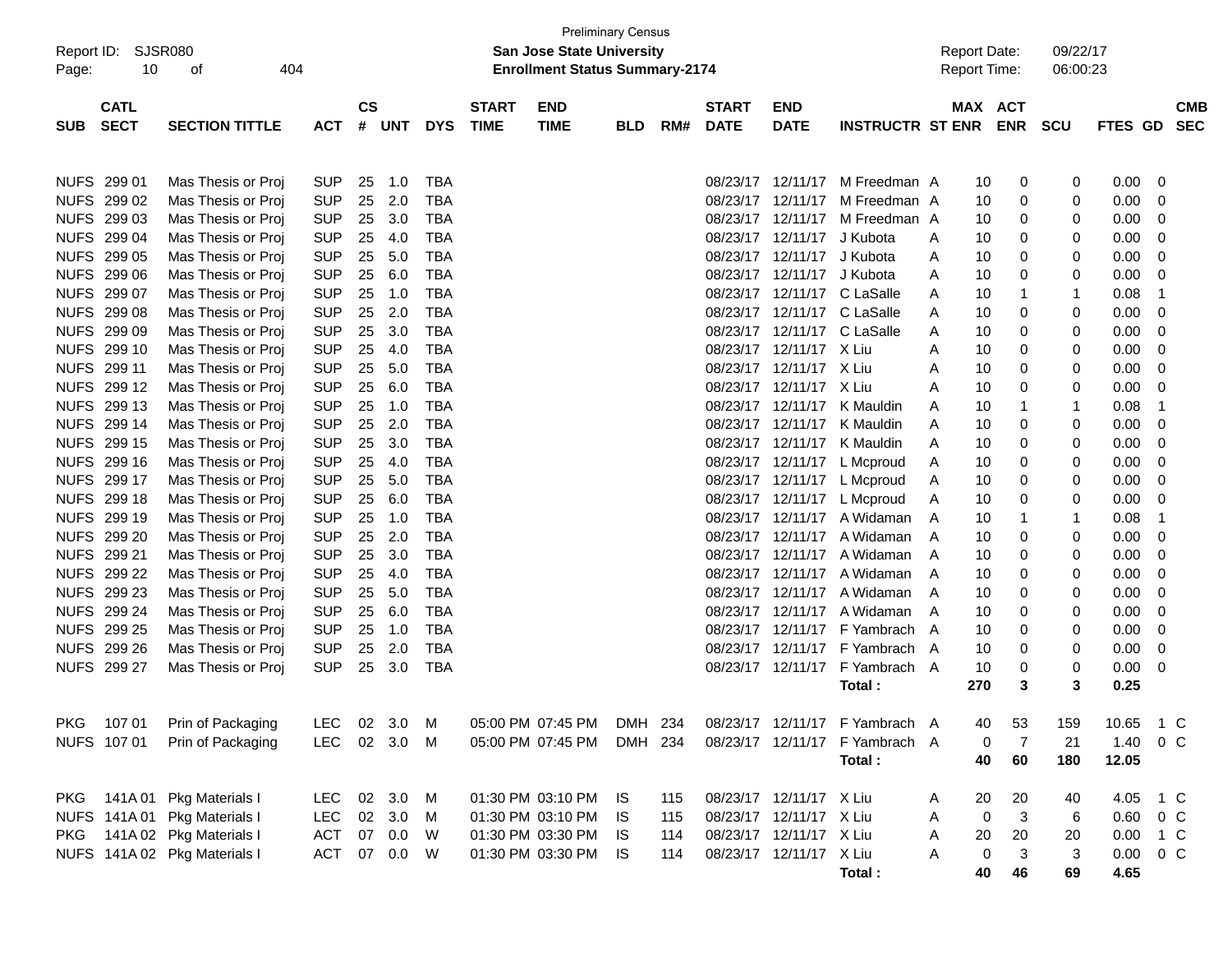| Report ID:<br>Page:                                                              | 11                                                       | SJSR080<br>404<br>οf                                                                                                                                                |                                                                                  |                                  |                                        |                                                                                  |                             | <b>Preliminary Census</b><br><b>San Jose State University</b><br><b>Enrollment Status Summary-2174</b> |                          |            |                                                                      |                                                                      |                                                                                          | <b>Report Date:</b><br><b>Report Time:</b> |                             | 09/22/17<br>06:00:23                  |                                              |                                                                       |
|----------------------------------------------------------------------------------|----------------------------------------------------------|---------------------------------------------------------------------------------------------------------------------------------------------------------------------|----------------------------------------------------------------------------------|----------------------------------|----------------------------------------|----------------------------------------------------------------------------------|-----------------------------|--------------------------------------------------------------------------------------------------------|--------------------------|------------|----------------------------------------------------------------------|----------------------------------------------------------------------|------------------------------------------------------------------------------------------|--------------------------------------------|-----------------------------|---------------------------------------|----------------------------------------------|-----------------------------------------------------------------------|
| <b>SUB</b>                                                                       | <b>CATL</b><br><b>SECT</b>                               | <b>SECTION TITTLE</b>                                                                                                                                               | <b>ACT</b>                                                                       | <b>CS</b><br>#                   | <b>UNT</b>                             | <b>DYS</b>                                                                       | <b>START</b><br><b>TIME</b> | <b>END</b><br><b>TIME</b>                                                                              | <b>BLD</b>               | RM#        | <b>START</b><br><b>DATE</b>                                          | <b>END</b><br><b>DATE</b>                                            | <b>INSTRUCTR ST ENR</b>                                                                  | <b>MAX</b>                                 | <b>ACT</b><br><b>ENR</b>    | <b>SCU</b>                            | FTES GD                                      | <b>CMB</b><br><b>SEC</b>                                              |
| <b>PKG</b><br><b>NUFS</b>                                                        | 156 01<br>156 01                                         | Pkg Mchnry Systems<br><b>Pkg Mchnry Systems</b>                                                                                                                     | LEC<br><b>LEC</b>                                                                | 02<br>02                         | 3.0<br>3.0                             | $\top$<br>т                                                                      |                             | 10:30 AM 12:10 PM<br>10:30 AM 12:10 PM                                                                 | IS<br>IS.                | 115<br>115 | 08/23/17<br>08/23/17                                                 | 12/11/17 X Liu<br>12/11/17                                           | X Liu                                                                                    | 20<br>A<br>A                               | 22<br>0<br>-1               | 44<br>2                               | 4.45<br>0.20                                 | 1 C<br>$0\,$ C                                                        |
| <b>PKG</b><br><b>NUFS</b>                                                        | 156 02<br>156 02                                         | Pkg Mchnry Systems<br><b>Pkg Mchnry Systems</b>                                                                                                                     | ACT<br>ACT                                                                       | 07<br>07                         | 0.0<br>0.0                             | R<br>R                                                                           |                             | 10:30 AM 12:30 PM<br>10:30 AM 12:30 PM                                                                 | IS<br>IS.                | 114<br>114 | 08/23/17<br>08/23/17                                                 | 12/11/17<br>12/11/17                                                 | X Liu<br>X Liu<br>Total:                                                                 | 20<br>A<br>A<br>40                         | 22<br>$\Omega$<br>46        | 22<br>$\mathbf{1}$<br>69              | 0.00<br>0.00<br>4.65                         | 1 C<br>0 C                                                            |
| <b>PKG</b><br><b>NUFS</b>                                                        | 169 01<br>169 01                                         | Food Pkg<br>Food Pkg                                                                                                                                                | <b>LEC</b><br><b>LEC</b>                                                         | 02<br>02                         | 3.0<br>3.0                             | <b>MW</b><br><b>MW</b>                                                           | 10:30 AM 11:45 AM           | 10:30 AM 11:45 AM                                                                                      | <b>BBC</b><br><b>BBC</b> | 225<br>225 | 08/23/17<br>08/23/17                                                 | 12/11/17<br>12/11/17                                                 | F Yambrach A<br>F Yambrach A<br>Total:                                                   | 20<br>20                                   | 24<br>3<br>0<br>27          | 72<br>9<br>81                         | 4.85<br>0.60<br>5.45                         | 1 C<br>$0\,$ C                                                        |
| <b>PKG</b><br><b>PKG</b><br><b>PKG</b><br><b>PKG</b><br><b>PKG</b><br><b>PKG</b> | 180 01<br>180 02<br>180 03<br>180 04<br>180 05<br>180 06 | <b>Individual Studies</b><br>Individual Studies<br><b>Individual Studies</b><br><b>Individual Studies</b><br><b>Individual Studies</b><br><b>Individual Studies</b> | <b>SUP</b><br><b>SUP</b><br><b>SUP</b><br><b>SUP</b><br><b>SUP</b><br><b>SUP</b> | 36<br>36<br>36<br>36<br>36<br>36 | 1.0<br>2.0<br>3.0<br>4.0<br>5.0<br>6.0 | <b>TBA</b><br><b>TBA</b><br><b>TBA</b><br><b>TBA</b><br><b>TBA</b><br><b>TBA</b> |                             |                                                                                                        |                          |            | 08/23/17<br>08/23/17<br>08/23/17<br>08/23/17<br>08/23/17<br>08/23/17 | 12/11/17<br>12/11/17<br>12/11/17<br>12/11/17<br>12/11/17<br>12/11/17 | F Yambrach A<br>F Yambrach A<br>F Yambrach A<br>F Yambrach<br>F Yambrach A<br>F Yambrach | 20<br>20<br>20<br>20<br>A<br>20<br>20<br>A | 0<br>0<br>13<br>0<br>0<br>0 | 0<br>0<br>39<br>$\mathbf 0$<br>0<br>0 | 0.00<br>0.00<br>2.60<br>0.00<br>0.00<br>0.00 | $\overline{\mathbf{0}}$<br>- 0<br>$\overline{0}$<br>- 0<br>- 0<br>- 0 |
| <b>PKG</b>                                                                       | 180 07                                                   | <b>Individual Studies</b>                                                                                                                                           | <b>SUP</b>                                                                       | 36                               | 3.0                                    | R                                                                                |                             | 01:30 PM 04:15 PM                                                                                      | IS.                      | 114        | 08/23/17                                                             | 12/11/17                                                             | X Liu<br>Total:                                                                          | A<br>126                                   | 6<br>20                     | 21<br>60                              | 1.40<br>4.00                                 | - 0                                                                   |

**Department : Nutrition, Food Science & Packaging** 

| Department Total:         |     | 4458 3194 8489 |          | 570.80 |
|---------------------------|-----|----------------|----------|--------|
| <b>Lower Division:</b>    | 620 |                | 599 1455 | 97.00  |
| <b>Upper Division:</b>    |     | 3053 2533 6856 |          | 459.43 |
| <b>Graduate Division:</b> | 785 | 62.            | 178      | 14.37  |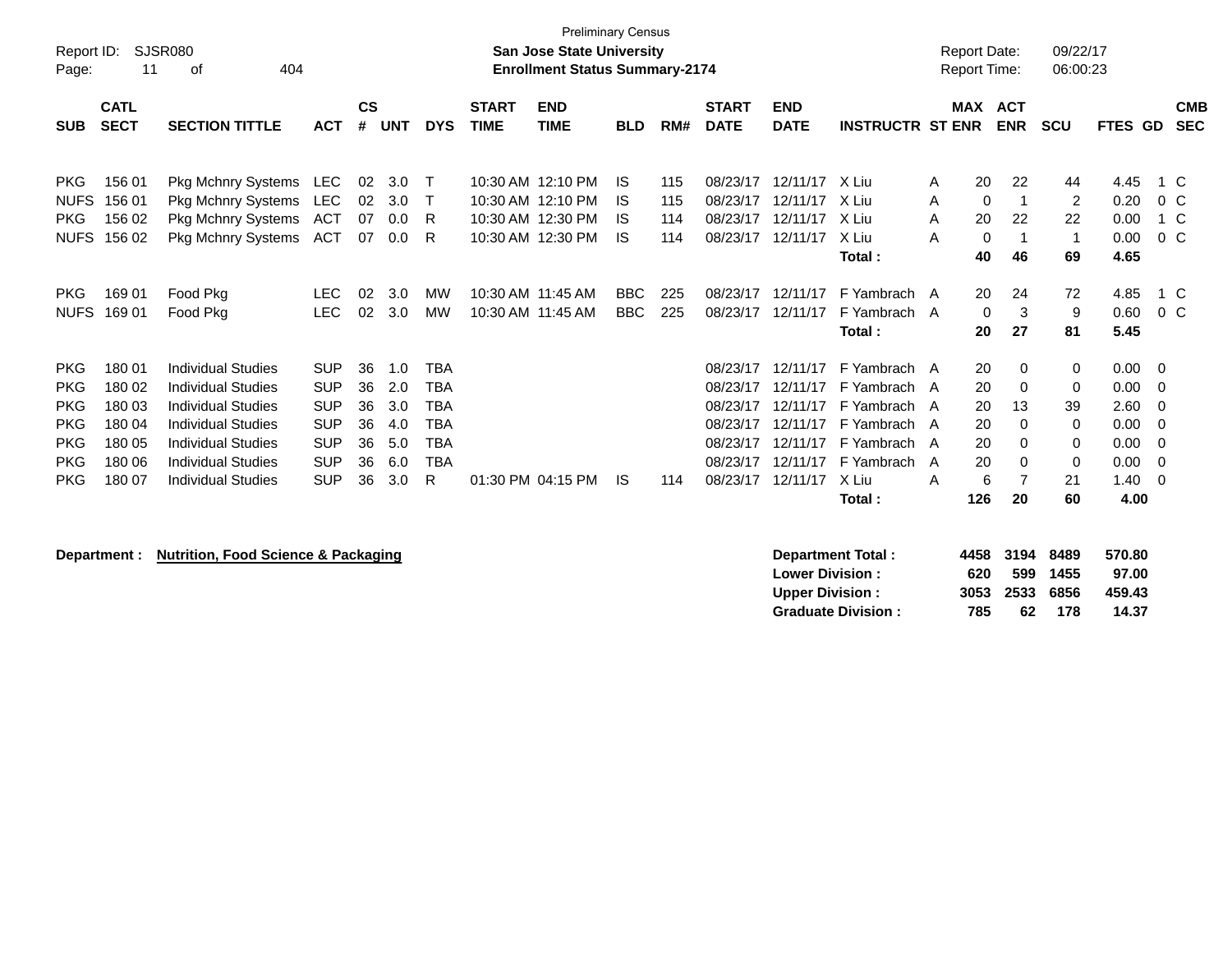| Report ID:  |              | <b>SJSR080</b>                     |            |               |               |            |                   | <b>Preliminary Census</b><br>San Jose State University |            |     |                         |                            |                         | <b>Report Date:</b> |     |                | 09/22/17   |         |                         |                |
|-------------|--------------|------------------------------------|------------|---------------|---------------|------------|-------------------|--------------------------------------------------------|------------|-----|-------------------------|----------------------------|-------------------------|---------------------|-----|----------------|------------|---------|-------------------------|----------------|
| Page:       |              | 12<br>404<br>of                    |            |               |               |            |                   | <b>Enrollment Status Summary-2174</b>                  |            |     |                         |                            |                         | Report Time:        |     |                | 06:00:23   |         |                         |                |
|             |              |                                    |            |               |               |            |                   |                                                        |            |     |                         |                            |                         |                     |     |                |            |         |                         |                |
|             | <b>CATL</b>  |                                    |            | $\mathsf{cs}$ |               |            | <b>START</b>      | <b>END</b>                                             |            |     | <b>START</b>            | <b>END</b>                 |                         |                     |     | MAX ACT        |            |         |                         | <b>CMB</b>     |
| <b>SUB</b>  | <b>SECT</b>  | <b>SECTION TITTLE</b>              | <b>ACT</b> | #             | <b>UNT</b>    | <b>DYS</b> | <b>TIME</b>       | <b>TIME</b>                                            | <b>BLD</b> | RM# | <b>DATE</b>             | <b>DATE</b>                | <b>INSTRUCTR ST ENR</b> |                     |     | <b>ENR</b>     | <b>SCU</b> | FTES GD |                         | <b>SEC</b>     |
| College     |              | <b>Applied Sciences &amp; Arts</b> |            |               |               |            |                   |                                                        |            |     |                         |                            |                         |                     |     |                |            |         |                         |                |
|             | Department : | <b>Health Science</b>              |            |               |               |            |                   |                                                        |            |     |                         |                            |                         |                     |     |                |            |         |                         |                |
| HS          | 1 0 1        | <b>Understand Health</b>           | <b>LEC</b> | 02            | 3.0           | МW         |                   | 09:00 AM 10:15 AM                                      | CL         | 324 | 08/23/17                | 12/11/17                   | M McCarthy A            |                     | 40  | 39             | 117        | 7.80    | 0                       |                |
| HS          | 1 0 2        | <b>Understand Health</b>           | <b>LEC</b> | 02            | 3.0           | MW         |                   | 01:30 PM 02:45 PM                                      | <b>SH</b>  | 313 | 08/23/17                | 12/11/17                   | M McCarthy A            |                     | 40  | 40             | 120        | 8.00    | 0                       |                |
| HS          | 1 0 3        | <b>Understand Health</b>           | <b>LEC</b> | 02            | 3.0           | МW         |                   | 12:00 PM 01:15 PM                                      | НB         | 407 | 08/23/17                | 12/11/17                   | M McCarthy A            |                     | 40  | 40             | 120        | 8.00    | 0                       |                |
| НS          | 1 04         | <b>Understand Health</b>           | <b>LEC</b> | 02            | 3.0           | F          |                   | 09:00 AM 11:45 AM                                      | <b>YUH</b> | 243 | 08/23/17                | 12/11/17                   | M McCarthy              | A                   | 40  | 39             | 117        | 7.80    | 0                       |                |
| HS          | 1 0 7        | <b>Understand Health</b>           | <b>LEC</b> | 02            | 3.0           | TR         |                   | 12:00 PM 01:15 PM                                      | <b>CL</b>  | 324 | 08/23/17                | 12/11/17                   | L Mai                   | A                   | 40  | 41             | 123        | 8.20    | 0                       |                |
| HS          | 1 0 8        | <b>Understand Health</b>           | <b>LEC</b> | 02            | 3.0           | <b>TR</b>  |                   | 09:00 AM 10:15 AM                                      | ENG        | 301 | 08/23/17                | 12/11/17                   | I Cantos                | A                   | 40  | 37             | 111        | 7.40    | 0                       |                |
| НS          | 160          | <b>Understand Health</b>           | <b>LEC</b> | 02            | 3.0           | <b>TR</b>  |                   | 10:30 AM 11:45 AM                                      | CL.        | 324 | 08/23/17                | 12/11/17                   | L Mai                   | A                   | 40  | 38             | 114        | 7.60    | 0                       |                |
| HS          | 161          | <b>Understand Health</b>           | <b>LEC</b> | 02            | 3.0           | <b>TR</b>  |                   | 09:00 AM 10:15 AM                                      | <b>CL</b>  | 324 | 08/23/17                | 12/11/17                   | V Silva                 | A                   | 30  | 29             | 87         | 5.80    | 0                       |                |
|             |              |                                    |            |               |               |            |                   |                                                        |            |     |                         |                            | Total:                  |                     | 310 | 303            | 909        | 60.60   |                         |                |
| HS          | 15 01        | Human Life Span                    | <b>LEC</b> | 02            | 3.0           | M          |                   | 03:00 PM 05:45 PM                                      | <b>YUH</b> | 243 | 08/23/17                | 12/11/17                   | K Roe                   | Α                   | 40  | 32             | 96         | 6.40    |                         | 0 <sup>C</sup> |
| <b>RECL</b> | 15 01        | Human Life Span                    | <b>LEC</b> | 02            | 3.0           | M          |                   | 03:00 PM 05:45 PM                                      | <b>YUH</b> | 243 | 08/23/17                | 12/11/17                   | K Roe                   | A                   | 0   | $\overline{7}$ | 21         | 1.40    |                         | $0\,C$         |
| HS          | 15 02        | Human Life Span                    | <b>LEC</b> | 02            | 3.0           | MW         |                   | 12:00 PM 01:15 PM                                      | <b>ENG</b> | 303 | 08/23/17                | 12/11/17                   | A Buckner-Ca A          |                     | 40  | 34             | 102        | 6.80    |                         | $0\,C$         |
| <b>RECL</b> | 15 02        | Human Life Span                    | <b>LEC</b> | 02            | 3.0           | MW         |                   | 12:00 PM 01:15 PM                                      | <b>ENG</b> | 303 | 08/23/17                | 12/11/17                   | A Buckner-Ca A          |                     | 0   | 6              | 18         | 1.20    | 0 <sup>o</sup>          |                |
| HS          | 15 03        | Human Life Span                    | <b>LEC</b> | 02            | 3.0           | <b>TR</b>  |                   | 12:00 PM 01:15 PM                                      | DH         | 243 | 08/23/17                | 12/11/17                   | N Dashtara              | A                   | 40  | 31             | 93         | 6.20    | 0 <sup>o</sup>          |                |
| <b>RECL</b> | 15 03        | Human Life Span                    | <b>LEC</b> | 02            | 3.0           | <b>TR</b>  |                   | 12:00 PM 01:15 PM                                      | DН         | 243 | 08/23/17                | 12/11/17                   | N Dashtara              | A                   | 0   | 3              | 9          | 0.60    | 0 <sup>o</sup>          |                |
| HS          | 15 04        | Human Life Span                    | <b>LEC</b> | 02            | 3.0           | F          |                   | 12:00 PM 02:45 PM                                      | SН         | 346 | 08/23/17                | 12/11/17                   | <b>R</b> Bartlett       | A                   | 40  | 28             | 84         | 5.60    | 0 <sup>o</sup>          |                |
| <b>RECL</b> | 15 04        | Human Life Span                    | <b>LEC</b> | 02            | 3.0           | F          |                   | 12:00 PM 02:45 PM                                      | <b>SH</b>  | 346 | 08/23/17                | 12/11/17                   | <b>R</b> Bartlett       | A                   | 0   | 5              | 15         | 1.00    | 0 <sup>o</sup>          |                |
| HS          | 15 05        | Human Life Span                    | <b>LEC</b> | 02            | 3.0           | <b>MW</b>  |                   | 09:00 AM 10:15 AM                                      | <b>YUH</b> | 243 | 08/23/17                | 12/11/17                   | F Noonis                | A                   | 40  | 33             | 99         | 6.60    | 0 <sup>o</sup>          |                |
| <b>RECL</b> | 15 05        | Human Life Span                    | <b>LEC</b> | 02            | 3.0           | МW         |                   | 09:00 AM 10:15 AM                                      | <b>YUH</b> | 243 | 08/23/17                | 12/11/17                   | F Noonis                | A                   | 0   | $\overline{4}$ | 12         | 0.80    | 0 <sup>o</sup>          |                |
|             |              |                                    |            |               |               |            |                   |                                                        |            |     |                         |                            | Total:                  |                     | 200 | 183            | 549        | 36.60   |                         |                |
|             |              |                                    |            |               |               |            |                   |                                                        |            |     |                         |                            |                         |                     |     |                |            |         |                         |                |
| HS          | 25 01        | <b>Hith Team Building</b>          | <b>LEC</b> | 02            | 3.0           | M          | 09:00 AM 11:45 AM |                                                        | HB         | 407 | 08/23/17                | 12/11/17                   | D McClure               | A                   | 40  | 42             | 126        | 8.40    | 0                       |                |
| HS          | 25 03        | <b>Hith Team Building</b>          | <b>LEC</b> | 02            | 3.0           | M          |                   | 03:00 PM 05:45 PM                                      | НB         | 407 | 08/23/17                | 12/11/17                   | D McClure               | Α                   | 40  | 49             | 147        | 9.80    | 0                       |                |
| НS          | 25 04        | <b>Hith Team Building</b>          | <b>LEC</b> | 02            | 3.0           | W          |                   | 03:00 PM 05:45 PM                                      | <b>YUH</b> | 243 | 08/23/17                | 12/11/17                   | M Bondi                 | A                   | 40  | 37             | 111        | 7.40    | 0                       |                |
| HS          | 25 05        | <b>Hith Team Building</b>          | <b>LEC</b> | 02            | 3.0           | R          |                   | 06:00 PM 08:45 PM                                      | <b>BBC</b> | 225 |                         | 08/23/17 12/11/17          | A Shaw                  | A                   | 40  | 33             | 99         | 6.60    | 0                       |                |
|             |              |                                    |            |               |               |            |                   |                                                        |            |     |                         |                            | Total:                  |                     | 160 | 161            | 483        | 32.20   |                         |                |
| HS          | 67 01        | Intro Health Stat                  | LEC.       | 01            | $3.0^{\circ}$ | MW         |                   | 09:00 AM 10:15 AM                                      | МH         | 322 |                         | 08/23/17 12/11/17          | S Paterson              | A                   | 25. | 27             | 81         | 5.40    | - 0                     |                |
| HS          | 67 62        | Intro Health Stat                  | LEC        | 01            | 3.0           | TR         |                   | 09:00 AM 10:15 AM                                      | BBC        | 126 |                         | 08/23/17 12/11/17 R Knight |                         | A                   | 25  | 27             | 81         | 5.40    | - 0                     |                |
| HS          | 67 63        | Intro Health Stat                  | <b>LEC</b> | 01            | 3.0           | TR         |                   | 10:30 AM 11:45 AM                                      | BBC        | 126 |                         | 08/23/17 12/11/17          | R Knight                | A                   | 25  | 17             | 51         | 3.40    | $\overline{\mathbf{0}}$ |                |
|             |              |                                    |            |               |               |            |                   |                                                        |            |     |                         |                            | Total:                  |                     | 75  | 71             | 213        | 14.20   |                         |                |
|             |              |                                    |            |               |               |            |                   |                                                        |            |     |                         |                            |                         |                     |     |                |            |         |                         |                |
| HS          | 74 02        | <b>Healthy Comms</b>               | LEC        |               | 3.0           |            |                   |                                                        |            |     |                         |                            |                         | X.                  | 0   | 0              | 0          | 0.00    | - 0                     |                |
| HS          | 74 03        | <b>Healthy Comms</b>               | <b>LEC</b> | 02            | 3.0           | MW         |                   | 12:00 PM 01:15 PM MD                                   |            |     | 101  08/23/17  12/11/17 |                            | M Worthen               | Α                   | 200 | 197            | 591        | 39.40   | - 0                     |                |
| HS          | 7470         | <b>Healthy Comms</b>               | <b>LEC</b> |               | 3.0           |            |                   |                                                        |            |     |                         |                            |                         | Χ                   | 0   | 0              | 0          | 0.00    | $\overline{\mathbf{0}}$ |                |
|             |              |                                    |            |               |               |            |                   |                                                        |            |     |                         |                            | Total:                  |                     |     | 200 197        | 591        | 39.40   |                         |                |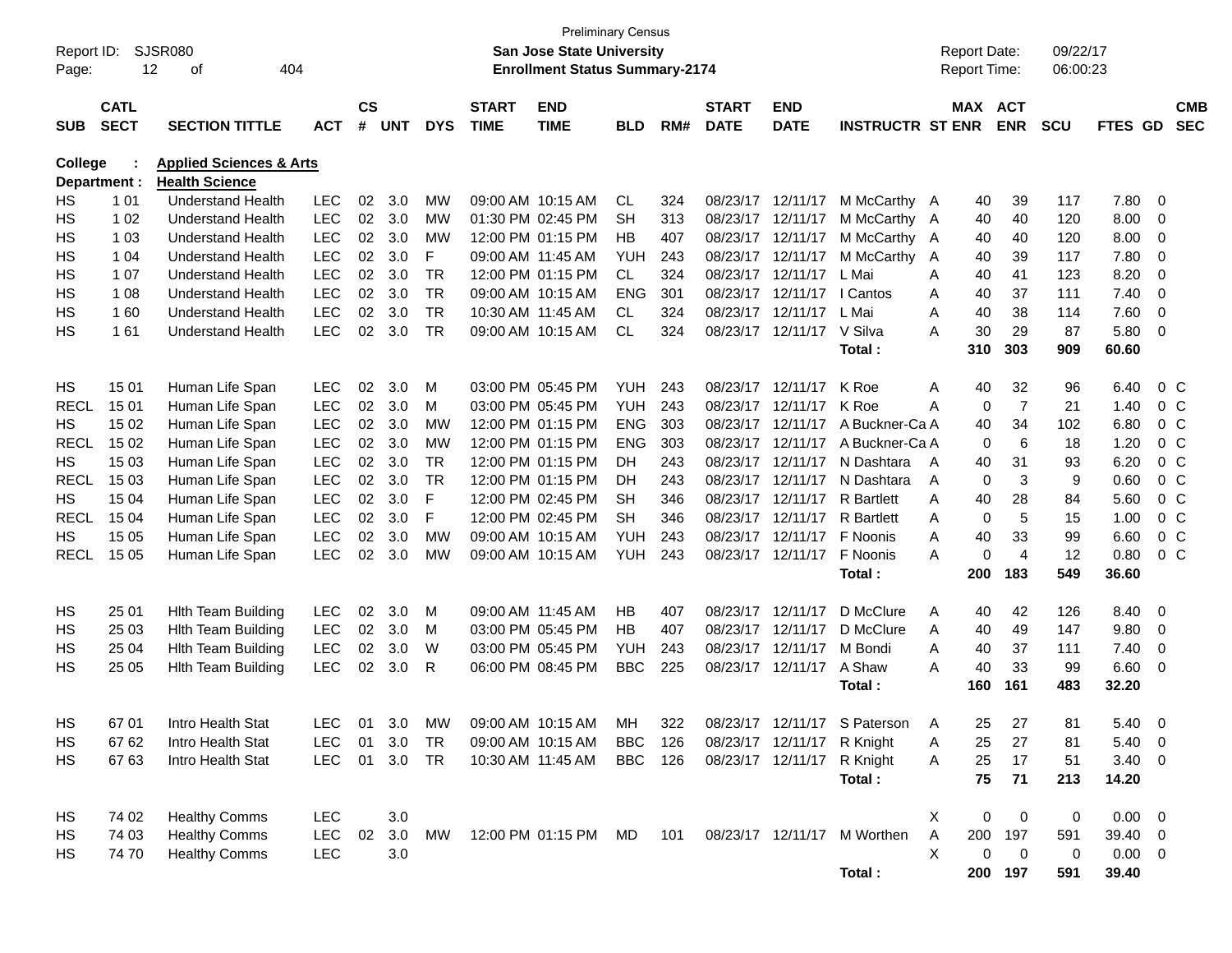| Report ID:<br>Page:                                                  | 13                                                                                                                   | <b>SJSR080</b><br>404<br>of                                                                                                                                                                                                                                          |                                                                                                                                                               |                                              |                                                                                  |                                                     |                             | <b>Preliminary Census</b><br>San Jose State University<br><b>Enrollment Status Summary-2174</b>                                                 |                                                                                      |                                        |                             |                                                                                                                                                                                     |                                                                                         | <b>Report Date:</b><br>Report Time:                                                                                |                                                                             | 09/22/17<br>06:00:23                                                    |                                                                                                                |                                                                                                                                                                                                                                          |                                     |
|----------------------------------------------------------------------|----------------------------------------------------------------------------------------------------------------------|----------------------------------------------------------------------------------------------------------------------------------------------------------------------------------------------------------------------------------------------------------------------|---------------------------------------------------------------------------------------------------------------------------------------------------------------|----------------------------------------------|----------------------------------------------------------------------------------|-----------------------------------------------------|-----------------------------|-------------------------------------------------------------------------------------------------------------------------------------------------|--------------------------------------------------------------------------------------|----------------------------------------|-----------------------------|-------------------------------------------------------------------------------------------------------------------------------------------------------------------------------------|-----------------------------------------------------------------------------------------|--------------------------------------------------------------------------------------------------------------------|-----------------------------------------------------------------------------|-------------------------------------------------------------------------|----------------------------------------------------------------------------------------------------------------|------------------------------------------------------------------------------------------------------------------------------------------------------------------------------------------------------------------------------------------|-------------------------------------|
| <b>SUB</b>                                                           | <b>CATL</b><br><b>SECT</b>                                                                                           | <b>SECTION TITTLE</b>                                                                                                                                                                                                                                                | <b>ACT</b>                                                                                                                                                    | $\mathsf{cs}$<br>#                           | <b>UNT</b>                                                                       | <b>DYS</b>                                          | <b>START</b><br><b>TIME</b> | <b>END</b><br><b>TIME</b>                                                                                                                       | <b>BLD</b>                                                                           | RM#                                    | <b>START</b><br><b>DATE</b> | <b>END</b><br><b>DATE</b>                                                                                                                                                           | <b>INSTRUCTR ST ENR</b>                                                                 | MAX ACT                                                                                                            | <b>ENR</b>                                                                  | <b>SCU</b>                                                              | FTES GD                                                                                                        |                                                                                                                                                                                                                                          | <b>CMB</b><br><b>SEC</b>            |
| HS                                                                   | 103 01                                                                                                               | <b>Health Policy</b>                                                                                                                                                                                                                                                 | LEC.                                                                                                                                                          | 01                                           | 3.0                                                                              | W                                                   | 03:00 PM 05:45 PM           |                                                                                                                                                 | <b>BBC</b>                                                                           | 004                                    |                             | 08/23/17 12/11/17                                                                                                                                                                   | A Shaw<br>Total:                                                                        | 100<br>A<br>100                                                                                                    | 100<br>100                                                                  | 300<br>300                                                              | $20.00 \t 0$<br>20.00                                                                                          |                                                                                                                                                                                                                                          |                                     |
| HS                                                                   | 104 01                                                                                                               | Com Hlth Promo                                                                                                                                                                                                                                                       | <b>LEC</b>                                                                                                                                                    | 02                                           | 3.0                                                                              | МW                                                  | 01:30 PM 02:45 PM           |                                                                                                                                                 | <b>BBC</b>                                                                           | 004                                    | 08/23/17 12/11/17           |                                                                                                                                                                                     | R Rinck<br>Total:                                                                       | 100<br>Α<br>100                                                                                                    | 103<br>103                                                                  | 309<br>309                                                              | $20.60$ 0<br>20.60                                                                                             |                                                                                                                                                                                                                                          |                                     |
| HS                                                                   | 114 01                                                                                                               | Applied ComHealth                                                                                                                                                                                                                                                    | <b>SUP</b>                                                                                                                                                    | 36                                           | 3.0                                                                              | TBA                                                 |                             |                                                                                                                                                 |                                                                                      |                                        |                             | 08/23/17 12/11/17                                                                                                                                                                   | R Rinck<br>Total:                                                                       | 100<br>Α<br>100                                                                                                    | 103<br>103                                                                  | 309<br>309                                                              | $20.60$ 0<br>20.60                                                                                             |                                                                                                                                                                                                                                          |                                     |
| HS<br><b>PSYC</b><br>SOCI                                            | 145 01<br>145 01<br>145 01                                                                                           | <b>Com Mental Health</b><br>Com Mental Health<br><b>Com Mental Health</b>                                                                                                                                                                                            | LEC.<br><b>LEC</b><br><b>LEC</b>                                                                                                                              | 03<br>03<br>03                               | 3.0<br>3.0<br>3.0                                                                | R<br>R<br>R                                         | 03:00 PM 05:45 PM           | 03:00 PM 05:45 PM<br>03:00 PM 05:45 PM                                                                                                          | MН<br>MН<br>MН                                                                       | 324<br>324<br>324                      |                             | 08/23/17 12/11/17<br>08/23/17 12/11/17<br>08/23/17 12/11/17                                                                                                                         | A Demers<br>A Demers<br>A Demers<br>Total:                                              | 60<br>Α<br>0<br>A<br>0<br>A<br>60                                                                                  | 43<br>10<br>$\overline{4}$<br>57                                            | 129<br>30<br>12<br>171                                                  | 8.60<br>2.00<br>0.80<br>11.40                                                                                  |                                                                                                                                                                                                                                          | $0\,$ C<br>0 <sup>o</sup><br>$0\,C$ |
| HS<br>НS                                                             | 158 01<br>158 02                                                                                                     | <b>Hith Comm</b><br><b>Hlth Comm</b>                                                                                                                                                                                                                                 | <b>LEC</b><br><b>SEM</b>                                                                                                                                      | 01<br>05                                     | 3.0<br>0.0                                                                       | <b>TR</b><br><b>TR</b>                              |                             | 12:00 PM 12:50 PM<br>12:55 PM 01:20 PM                                                                                                          | <b>DBH</b><br><b>DBH</b>                                                             | 133<br>133                             | 08/23/17 12/11/17           | 08/23/17 12/11/17                                                                                                                                                                   | N Zhang<br>N Zhang<br>Total:                                                            | 75<br>A<br>75<br>A<br>150                                                                                          | 74<br>74<br>148                                                             | 148<br>74<br>222                                                        | 14.80 0<br>$0.00 \t 0$<br>14.80                                                                                |                                                                                                                                                                                                                                          |                                     |
| HS<br>НS<br>НS<br>НS<br>HS<br>HS<br>HS<br>НS<br>НS<br>HS<br>HS<br>HS | 159 01<br>159 02<br>159 03<br>159 04<br>159 07<br>159 08<br>159 09<br>159 10<br>159 11<br>159 12<br>159 13<br>159 14 | Hith Prgm Planning<br>Hith Prgm Planning<br>Hith Prgm Planning<br>Hith Prgm Planning<br>Hith Prgm Planning<br>Hith Prgm Planning<br>Hith Prgm Planning<br>Hith Prgm Planning<br>Hith Prgm Planning<br>Hith Prgm Planning<br>Hith Prgm Planning<br>Hith Prgm Planning | <b>LEC</b><br><b>SEM</b><br><b>LEC</b><br><b>SEM</b><br><b>LEC</b><br><b>SEM</b><br><b>LEC</b><br><b>SEM</b><br><b>LEC</b><br><b>SEM</b><br><b>LEC</b><br>SEM | 02<br>05<br>01<br>05<br>01<br>05<br>01<br>05 | 3.0<br>0.0<br>3.0<br>0.0<br>3.0<br>0.0<br>3.0<br>0.0<br>3.0<br>0.0<br>3.0<br>0.0 | MW<br>MW<br>MW<br>MW<br><b>MW</b><br>MW<br>MW<br>MW | 01:30 PM 02:20 PM           | 02:30 PM 02:55 PM<br>01:30 PM 02:20 PM<br>02:30 PM 02:55 PM<br>01:30 PM 02:20 PM<br>02:30 PM 02:55 PM<br>03:30 PM 04:20 PM<br>04:30 PM 04:55 PM | MН<br>MН<br><b>BBC</b><br><b>BBC</b><br><b>CL</b><br><b>CL</b><br>DMH 234<br>DMH 234 | 322<br>322<br>126<br>126<br>117<br>117 |                             | 08/23/17 12/11/17<br>08/23/17 12/11/17<br>08/23/17 12/11/17<br>08/23/17 12/11/17<br>08/23/17 12/11/17<br>08/23/17 12/11/17 K Roe<br>08/23/17 12/11/17<br>08/23/17 12/11/17 S Phibbs | A Buckner-Ca A<br>A Buckner-Ca A<br>F Noonis<br>F Noonis<br>K Roe<br>S Phibbs<br>Total: | 25<br>25<br>25<br>A<br>25<br>A<br>25<br>Α<br>25<br>Α<br>0<br>х<br>Х<br>0<br>Х<br>0<br>Х<br>0<br>Α<br>20<br>20<br>А | 24<br>24<br>25<br>25<br>24<br>24<br>0<br>0<br>0<br>0<br>15<br>15<br>190 176 | 72<br>24<br>50<br>25<br>48<br>24<br>0<br>0<br>0<br>0<br>30<br>15<br>288 | 4.80 0<br>$0.00 \t 0$<br>5.00<br>0.00<br>4.80<br>0.00<br>0.00<br>0.00<br>0.00<br>0.00<br>3.00<br>0.00<br>17.60 | $\overline{\phantom{0}}$<br>$\overline{\phantom{0}}$<br>$\overline{\phantom{0}}$<br>$\overline{\mathbf{0}}$<br>$\overline{\phantom{0}}$<br>$\overline{\phantom{0}}$<br>$\overline{\phantom{0}}$<br>$\overline{\mathbf{0}}$<br>- 0<br>- 0 |                                     |
| HS<br>HS<br>HS<br>НS<br>HS<br>HS                                     | 161 01<br>161 02<br>161 03<br>161 04<br>161 05<br>161 06                                                             | Epidemiology<br>Epidemiology<br>Epidemiology<br>Epidemiology<br>Epidemiology<br>Epidemiology                                                                                                                                                                         | LEC<br><b>SEM</b><br><b>LEC</b><br><b>SEM</b><br><b>LEC</b><br>SEM                                                                                            | 01<br>05<br>01<br>05<br>01                   | 3.0<br>0.0<br>3.0<br>0.0<br>3.0<br>05  0.0  M                                    | M<br>M<br>M<br>M<br>M                               |                             | 03:00 PM 04:50 PM<br>05:00 PM 05:50 PM<br>03:00 PM 04:50 PM<br>05:00 PM 05:50 PM<br>03:00 PM 04:50 PM<br>05:00 PM 05:50 PM                      | МH<br>МH<br><b>BBC</b><br><b>BBC</b><br><b>SH</b><br><b>SH</b>                       | 322<br>322<br>126<br>126<br>331<br>331 |                             | 08/23/17 12/11/17<br>08/23/17 12/11/17 D Cao<br>08/23/17 12/11/17 R Shah<br>08/23/17 12/11/17 R Shah                                                                                | 08/23/17 12/11/17 M Dougan<br>08/23/17 12/11/17 M Dougan<br>D Cao                       | 25<br>A<br>25<br>A<br>25<br>A<br>25<br>Α<br>25<br>Α<br>25<br>Α                                                     | 28<br>28<br>29<br>29<br>29<br>29                                            | 56<br>28<br>58<br>29<br>58<br>29                                        | 5.65 1<br>$0.00$ 1<br>5.80 0<br>$0.00 \t 0$<br>5.80 0<br>$0.00 \t 0$                                           |                                                                                                                                                                                                                                          |                                     |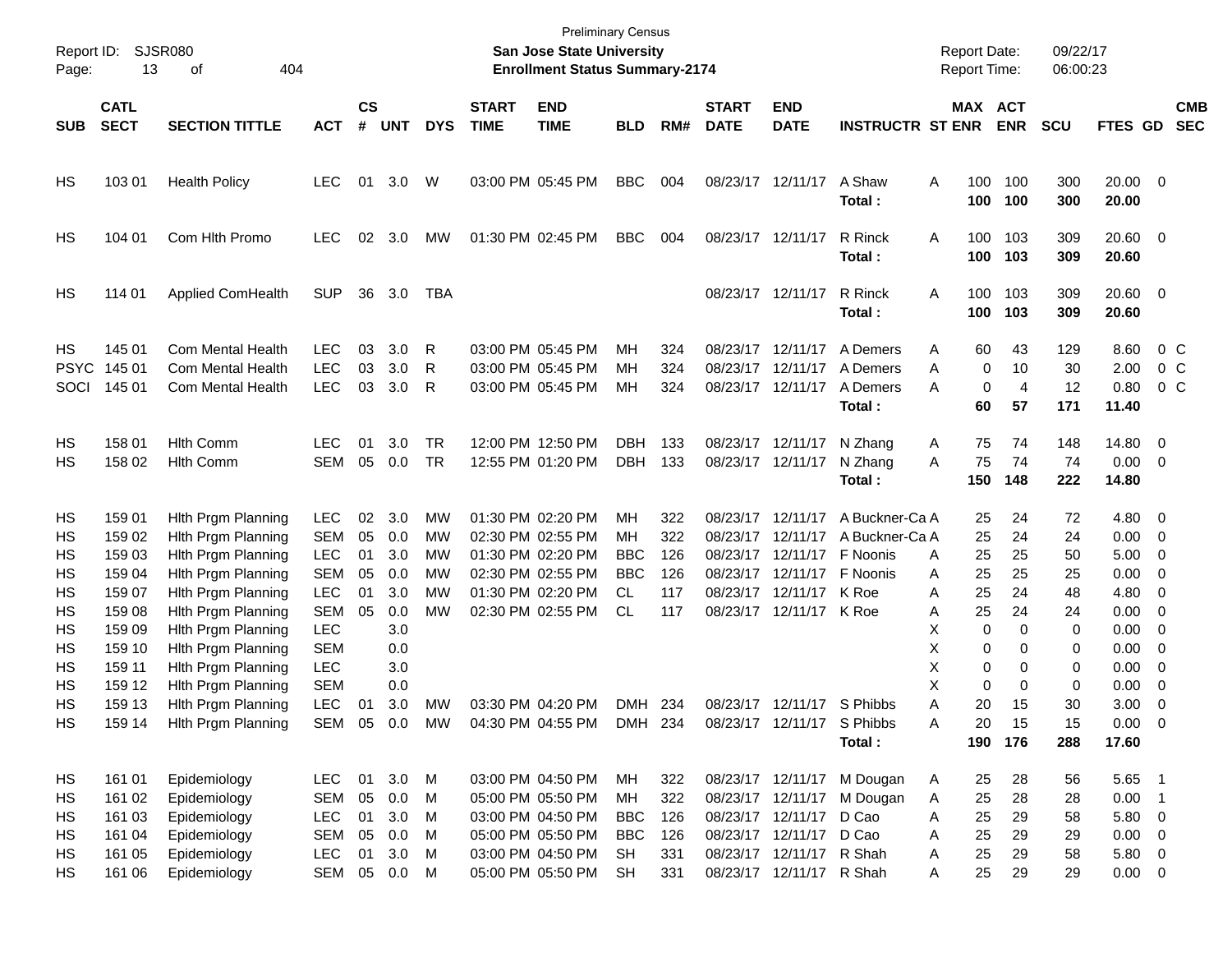| Report ID:<br>Page: | <b>SJSR080</b><br>14       | 404<br>οf                  |              |                    |            |            |                             | <b>Preliminary Census</b><br>San Jose State University<br><b>Enrollment Status Summary-2174</b> |            |     |                                |                           |                         |    | <b>Report Date:</b><br><b>Report Time:</b> |             | 09/22/17<br>06:00:23 |             |                          |                          |
|---------------------|----------------------------|----------------------------|--------------|--------------------|------------|------------|-----------------------------|-------------------------------------------------------------------------------------------------|------------|-----|--------------------------------|---------------------------|-------------------------|----|--------------------------------------------|-------------|----------------------|-------------|--------------------------|--------------------------|
| <b>SUB</b>          | <b>CATL</b><br><b>SECT</b> | <b>SECTION TITTLE</b>      | <b>ACT</b>   | $\mathsf{cs}$<br># | <b>UNT</b> | <b>DYS</b> | <b>START</b><br><b>TIME</b> | <b>END</b><br><b>TIME</b>                                                                       | <b>BLD</b> | RM# | <b>START</b><br><b>DATE</b>    | <b>END</b><br><b>DATE</b> | <b>INSTRUCTR ST ENR</b> |    | MAX ACT                                    | <b>ENR</b>  | <b>SCU</b>           | FTES GD     |                          | <b>CMB</b><br><b>SEC</b> |
| HS                  | 161 07                     | Epidemiology               | <b>LEC</b>   | 01                 | 3.0        | M          |                             | 03:00 PM 04:50 PM                                                                               | <b>BBC</b> | 022 | 08/23/17                       | 12/11/17                  | l Ahmad                 | A  | 25                                         | 26          | 52                   | 5.20        | - 0                      |                          |
| НS                  | 161 08                     | Epidemiology               | <b>SEM</b>   | 05                 | 0.0        | M          |                             | 05:00 PM 05:50 PM                                                                               | <b>BBC</b> | 022 |                                | 08/23/17 12/11/17         | I Ahmad                 | A  | 25                                         | 26          | 26                   | 0.00        | - 0                      |                          |
| HS                  | 161 09                     | Epidemiology               | <b>LEC</b>   | 01                 | 3.0        | W          |                             | 03:00 PM 04:50 PM                                                                               | CL         | 306 | 08/23/17                       | 12/11/17                  | M Dougan                | A  | 25                                         | 27          | 54                   | 5.40        | - 0                      |                          |
| HS                  | 161 10                     | Epidemiology               | <b>SEM</b>   | 05                 | 0.0        | W          |                             | 05:00 PM 05:50 PM                                                                               | <b>CL</b>  | 306 | 08/23/17                       | 12/11/17                  | M Dougan                | A  | 25                                         | 27          | 27                   | 0.00        | - 0                      |                          |
|                     |                            |                            |              |                    |            |            |                             |                                                                                                 |            |     |                                |                           | Total:                  |    | 250                                        | 278         | 417                  | 27.85       |                          |                          |
| HS                  | 162 01                     | Health Org & Admin         | <b>LEC</b>   | 02                 | 3.0        | W          |                             | 06:00 PM 08:45 PM                                                                               | <b>BBC</b> | 202 | 08/23/17                       | 12/11/17                  | A Santiago              | A  | 100                                        | 103         | 309                  | 20.60       | 0                        |                          |
| HS                  | 162 03                     | Health Org & Admin         | <b>LEC</b>   | 02                 | 3.0        | R          |                             | 06:00 PM 08:45 PM                                                                               | CL         | 302 | 08/23/17                       | 12/11/17                  | C Castuciano A          |    | 45                                         | 25          | 75                   | 5.00        | - 0                      |                          |
|                     |                            |                            |              |                    |            |            |                             |                                                                                                 |            |     |                                |                           | Total:                  |    | 145                                        | 128         | 384                  | 25.60       |                          |                          |
| HS                  | 164 01                     | Hith & Soc Mrkting         | <b>LEC</b>   |                    | 3.0        |            |                             |                                                                                                 |            |     |                                |                           |                         | X  | 0                                          | 0           | 0                    | 0.00        | - 0                      |                          |
| HS                  | 164 02                     | Hith & Soc Mrkting         | <b>SEM</b>   | 05                 | 0.0        |            |                             |                                                                                                 |            |     | 08/23/17 12/11/17              |                           |                         | Х  | 0                                          | 0           | 0                    | 0.00        | - 0                      |                          |
| HS                  | 164 03                     | Hith & Soc Mrkting         | <b>LEC</b>   |                    | 3.0        |            |                             |                                                                                                 |            |     |                                |                           |                         | X  | 0                                          | 0           | 0                    | 0.00        | - 0                      |                          |
| НS                  | 164 04                     | Hith & Soc Mrkting         | <b>SEM</b>   |                    | 0.0        |            |                             |                                                                                                 |            |     |                                |                           |                         | X  | 0                                          | 0           | 0                    | 0.00        | - 0                      |                          |
|                     |                            |                            |              |                    |            |            |                             |                                                                                                 |            |     |                                |                           | Total:                  |    | 0                                          | 0           | 0                    | 0.00        |                          |                          |
| HS                  | 165 01                     | <b>Hlth Professional</b>   | <b>LEC</b>   | 01                 | 3.0        | M          |                             | 06:00 PM 07:50 PM                                                                               | <b>BBC</b> | 204 | 08/23/17                       | 12/11/17                  | J McCabe                | A  | 100                                        | 74          | 148                  | 14.80       | - 0                      |                          |
| HS                  | 165 02                     | <b>Hith Professional</b>   | <b>SEM</b>   | 05                 | 0.0        | M          |                             | 08:00 PM 08:50 PM                                                                               | <b>BBC</b> | 204 |                                | 08/23/17 12/11/17         | J McCabe                | A  | 100                                        | 74          | 74                   | 0.00        | - 0                      |                          |
|                     |                            |                            |              |                    |            |            |                             |                                                                                                 |            |     |                                |                           | Total:                  |    | 200                                        | 148         | 222                  | 14.80       |                          |                          |
| HS                  |                            | 166A 01 Field Exp Sem      | SEM          | 05                 | 3.0        | F          |                             | 09:00 AM 11:45 AM                                                                               | HB         | 407 |                                | 08/23/17 12/11/17         | J Jones                 | A  | 43                                         | 39          | 117                  | 7.80        | $\overline{\phantom{0}}$ |                          |
|                     |                            |                            |              |                    |            |            |                             |                                                                                                 |            |     |                                |                           | Total:                  |    | 43                                         | 39          | 117                  | 7.80        |                          |                          |
| HS                  |                            | 166B 01 Field Exp Hlth Sci | <b>SUP</b>   | 36                 | 3.0        | TBA        |                             |                                                                                                 |            |     |                                | 08/23/17 12/11/17         | J Jones                 | A  | 45                                         | 39          | 117                  | 7.80        | $\overline{\phantom{0}}$ |                          |
|                     |                            |                            |              |                    |            |            |                             |                                                                                                 |            |     |                                |                           | Total:                  |    | 45                                         | 39          | 117                  | 7.80        |                          |                          |
| HS                  | 167 01                     | <b>Biostatistics</b>       | LEC.         | 01                 | 3.0        | TR         |                             | 12:00 PM 01:15 PM                                                                               | <b>BBC</b> | 004 | 08/23/17 12/11/17              |                           | <b>E</b> Houts          | A  | 100                                        | 105         | 210                  | 21.05       | $\overline{\phantom{1}}$ |                          |
| HS                  | 16702                      | <b>Biostatistics</b>       | <b>SEM</b>   | 05                 | 0.0        | R          |                             | 01:30 PM 02:15 PM                                                                               | MН         | 321 |                                | 08/23/17 12/11/17         | E Houts                 | A  | 25                                         | 28          | 28                   | 0.00        | - 1                      |                          |
| НS                  | 16703                      | <b>Biostatistics</b>       | <b>SEM</b>   | 05                 | 0.0        | R          |                             | 02:15 PM 03:00 PM                                                                               | MН         | 321 |                                | 08/23/17 12/11/17         | E Houts                 | A  | 25                                         | 25          | 25                   | 0.00        | $\overline{\mathbf{0}}$  |                          |
| HS                  | 167 04                     | <b>Biostatistics</b>       | <b>SEM</b>   | 05                 | 0.0        | Т          |                             | 01:30 PM 02:15 PM                                                                               | MН         | 321 |                                | 08/23/17 12/11/17 E Houts |                         | A  | 25                                         | 26          | 26                   | 0.00        | 0                        |                          |
| <b>HS</b>           | 167 05                     | <b>Biostatistics</b>       | SEM 05 0.0 T |                    |            |            |                             | 02:15 PM 03:00 PM MH                                                                            |            |     | 321 08/23/17 12/11/17 E Houts  |                           |                         | A  | 25                                         | 26          | 26                   | $0.00 \t 0$ |                          |                          |
|                     |                            |                            |              |                    |            |            |                             |                                                                                                 |            |     |                                |                           | Total:                  |    |                                            | 200 210     | 315                  | 21.05       |                          |                          |
| HS                  |                            | 170 01 Hith Care Econ      | LEC 02 3.0 R |                    |            |            |                             | 03:00 PM 05:45 PM HB                                                                            |            | 407 |                                | 08/23/17 12/11/17         | A Shaw                  | A  | 43                                         | 33          | 99                   | $6.60$ 0    |                          |                          |
|                     |                            |                            |              |                    |            |            |                             |                                                                                                 |            |     |                                |                           | Total:                  |    | 43                                         | 33          | 99                   | 6.60        |                          |                          |
| HS                  | 172 01                     | Contemp Env Hith           | LEC.         |                    | 02 3.0     | MW         |                             | 09:00 AM 10:15 AM SH                                                                            |            |     | 313 08/23/17 12/11/17 J Hartle |                           |                         | A  | 40                                         | 37          | 111                  | $7.40 \ 0$  |                          |                          |
| HS                  | 172 03                     | Contemp Env Hith           | <b>LEC</b>   |                    | 3.0        |            |                             |                                                                                                 |            |     |                                |                           |                         | Χ  | 0                                          | $\mathbf 0$ | 0                    | $0.00 \t 0$ |                          |                          |
| HS                  | 172 04                     | Contemp Env Hith           | <b>LEC</b>   |                    | 3.0        |            |                             |                                                                                                 |            |     |                                |                           |                         | X. | $\pmb{0}$                                  | 0           | 0                    | $0.00 \t 0$ |                          |                          |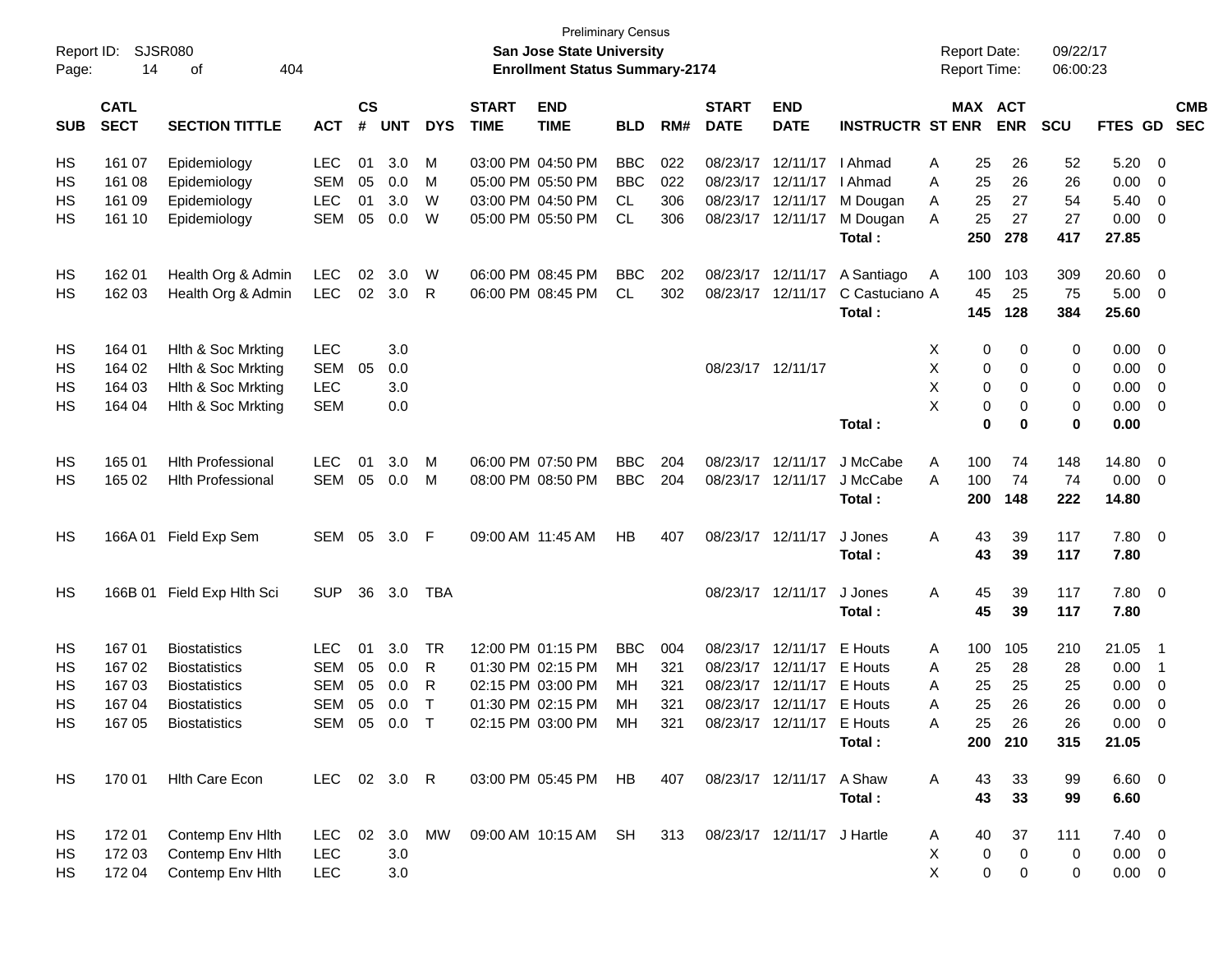| Page:                                                     | Report ID: SJSR080<br>15                                                               | 404<br>οf                                                                                                                                                                                                            |                                                                                                                            |                                                    |                                                             |                                                                                                                            |                             | <b>Preliminary Census</b><br><b>San Jose State University</b><br><b>Enrollment Status Summary-2174</b> |                 |     |                                                                                                                                  |                                                                         |                                                                  |                                           |                                                         | <b>Report Date:</b><br>Report Time:                      | 09/22/17<br>06:00:23                                           |                                                                                                    |                                                                                                                                         |                          |
|-----------------------------------------------------------|----------------------------------------------------------------------------------------|----------------------------------------------------------------------------------------------------------------------------------------------------------------------------------------------------------------------|----------------------------------------------------------------------------------------------------------------------------|----------------------------------------------------|-------------------------------------------------------------|----------------------------------------------------------------------------------------------------------------------------|-----------------------------|--------------------------------------------------------------------------------------------------------|-----------------|-----|----------------------------------------------------------------------------------------------------------------------------------|-------------------------------------------------------------------------|------------------------------------------------------------------|-------------------------------------------|---------------------------------------------------------|----------------------------------------------------------|----------------------------------------------------------------|----------------------------------------------------------------------------------------------------|-----------------------------------------------------------------------------------------------------------------------------------------|--------------------------|
| <b>SUB</b>                                                | <b>CATL</b><br><b>SECT</b>                                                             | <b>SECTION TITTLE</b>                                                                                                                                                                                                | <b>ACT</b>                                                                                                                 | $\mathsf{cs}$<br>#                                 | <b>UNT</b>                                                  | <b>DYS</b>                                                                                                                 | <b>START</b><br><b>TIME</b> | <b>END</b><br><b>TIME</b>                                                                              | <b>BLD</b>      | RM# | <b>START</b><br><b>DATE</b>                                                                                                      | <b>END</b><br><b>DATE</b>                                               | <b>INSTRUCTR ST ENR</b>                                          |                                           |                                                         | MAX ACT<br><b>ENR</b>                                    | <b>SCU</b>                                                     | FTES GD                                                                                            |                                                                                                                                         | <b>CMB</b><br><b>SEC</b> |
|                                                           |                                                                                        |                                                                                                                                                                                                                      |                                                                                                                            |                                                    |                                                             |                                                                                                                            |                             |                                                                                                        |                 |     |                                                                                                                                  |                                                                         | Total:                                                           |                                           | 40                                                      | 37                                                       | 111                                                            | 7.40                                                                                               |                                                                                                                                         |                          |
| НS                                                        | 174 01                                                                                 | Health IT                                                                                                                                                                                                            | LEC.                                                                                                                       | 02                                                 | 3.0                                                         | W                                                                                                                          | 06:00 PM 08:45 PM           |                                                                                                        | HB              | 407 | 08/23/17 12/11/17                                                                                                                |                                                                         | H Martin<br>Total :                                              | A                                         | 43<br>43                                                | 44<br>44                                                 | 132<br>132                                                     | 8.80 0<br>8.80                                                                                     |                                                                                                                                         |                          |
| НS                                                        | 176 01                                                                                 | Global Health                                                                                                                                                                                                        | <b>LEC</b>                                                                                                                 | 02                                                 | 3.0                                                         | M                                                                                                                          |                             | 10:30 AM 01:15 PM                                                                                      | CL              | 324 | 08/23/17 12/11/17                                                                                                                |                                                                         | M Dougan<br>Total:                                               | Α                                         | 30<br>30                                                | 31<br>31                                                 | 93<br>93                                                       | $6.20 \quad 0$<br>6.20                                                                             |                                                                                                                                         |                          |
| <b>HS</b><br>HS<br>HS<br>HS<br>HS<br>HS<br>HS<br>HS<br>HS | 180 02<br>180 03<br>180 04<br>180 05<br>180 07<br>180 08<br>180 09<br>180 10<br>180 11 | <b>Indiv Studies</b><br><b>Indiv Studies</b><br><b>Indiv Studies</b><br><b>Indiv Studies</b><br><b>Indiv Studies</b><br><b>Indiv Studies</b><br><b>Indiv Studies</b><br><b>Indiv Studies</b><br><b>Indiv Studies</b> | <b>SUP</b><br><b>SUP</b><br><b>SUP</b><br><b>SUP</b><br><b>SUP</b><br><b>SUP</b><br><b>SUP</b><br><b>SUP</b><br><b>SUP</b> | 36<br>36<br>36<br>36<br>36<br>36<br>36<br>36<br>36 | 1.0<br>2.0<br>2.0<br>2.0<br>3.0<br>1.0<br>2.0<br>1.0<br>2.0 | <b>TBA</b><br><b>TBA</b><br><b>TBA</b><br><b>TBA</b><br><b>TBA</b><br><b>TBA</b><br><b>TBA</b><br><b>TBA</b><br><b>TBA</b> |                             |                                                                                                        |                 |     | 08/23/17 12/11/17<br>08/23/17 12/11/17<br>08/23/17 12/11/17<br>08/23/17<br>08/23/17<br>08/23/17<br>08/23/17<br>08/23/17 12/11/17 | 08/23/17 12/11/17 S Lee<br>12/11/17<br>12/11/17<br>12/11/17<br>12/11/17 | R Rinck<br>E Romero<br>E Romero<br>R Rinck<br>R Rinck<br>Total : | A<br>A<br>A<br>Α<br>A<br>A<br>A<br>A<br>А | 10<br>20<br>10<br>3<br>3<br>15<br>15<br>12<br>12<br>100 | 6<br>0<br>0<br>$\Omega$<br>1<br>2<br>3<br>12<br>10<br>34 | 6<br>0<br>0<br>0<br>3<br>$\overline{c}$<br>6<br>12<br>20<br>49 | 0.50 6<br>$0.00 \t 0$<br>$0.00 \t 0$<br>0.00<br>0.20<br>0.13<br>0.40<br>0.80<br>$1.33 \ 0$<br>3.37 | $\overline{\phantom{0}}$<br>$\overline{\phantom{0}}$<br>$\overline{\mathbf{0}}$<br>$\overline{\phantom{0}}$<br>$\overline{\phantom{0}}$ |                          |
| HS                                                        | 200 01                                                                                 | Contemporary Practic LEC                                                                                                                                                                                             |                                                                                                                            |                                                    | 02 2.0                                                      | M                                                                                                                          | 03:00 PM 05:45 PM           |                                                                                                        | <b>BBC</b>      | 225 | 08/23/17 12/11/17                                                                                                                |                                                                         | M Allen<br>Total:                                                | A                                         | 30<br>30                                                | 19<br>19                                                 | 38<br>38                                                       | 3.17 19<br>3.17                                                                                    |                                                                                                                                         |                          |
| HS                                                        | 201 01                                                                                 | Groups & Training                                                                                                                                                                                                    | <b>LEC</b>                                                                                                                 |                                                    | 02 2.0                                                      | M                                                                                                                          |                             | 06:00 PM 08:45 PM                                                                                      | <b>CL</b>       | 224 | 08/23/17 12/11/17                                                                                                                |                                                                         | L Levine<br>Total:                                               | A                                         | 30<br>30                                                | 19<br>19                                                 | 38<br>38                                                       | 3.17 19<br>3.17                                                                                    |                                                                                                                                         |                          |
| HS                                                        | 261 01                                                                                 | <b>Epidemiol Prin</b>                                                                                                                                                                                                | LEC.                                                                                                                       | 03                                                 | 3.0                                                         | W                                                                                                                          | 03:00 PM 05:45 PM           |                                                                                                        | <b>CL</b>       | 324 | 08/23/17 12/11/17                                                                                                                |                                                                         | M Worthen<br>Total:                                              | A                                         | 40<br>40                                                | 25<br>25                                                 | 75<br>75                                                       | 6.25 25<br>6.25                                                                                    |                                                                                                                                         |                          |
| HS                                                        | 263 01                                                                                 | Prin/Skls Hlth Adm                                                                                                                                                                                                   | SEM                                                                                                                        |                                                    | 05 2.0                                                      | $\top$                                                                                                                     | 06:00 PM 08:45 PM           |                                                                                                        | <b>SPXC 152</b> |     | 08/23/17 12/11/17                                                                                                                |                                                                         | A Santiago<br>Total:                                             | A                                         | 30<br>30                                                | 22<br>22                                                 | 44<br>44                                                       | 3.67 22<br>3.67                                                                                    |                                                                                                                                         |                          |
| HS.                                                       | 271 01                                                                                 | Theory of Pub Hith                                                                                                                                                                                                   | SEM 05 3.0 R                                                                                                               |                                                    |                                                             |                                                                                                                            |                             | 06:00 PM 08:45 PM HB                                                                                   |                 | 407 |                                                                                                                                  |                                                                         | 08/23/17 12/11/17 M Harvey<br>Total:                             | A                                         | 35<br>35                                                | 22<br>22                                                 | 66<br>66                                                       | 5.50 22<br>5.50                                                                                    |                                                                                                                                         |                          |
| HS                                                        | 276 01                                                                                 | Com Org Health Pro SEM 05 3.0 M                                                                                                                                                                                      |                                                                                                                            |                                                    |                                                             |                                                                                                                            |                             | 06:00 PM 08:45 PM SPXC 152                                                                             |                 |     |                                                                                                                                  | 08/23/17 12/11/17 S Phibbs                                              | Total:                                                           | A                                         | 35<br>35                                                | 23<br>23                                                 | 69<br>69                                                       | 5.75 23<br>5.75                                                                                    |                                                                                                                                         |                          |
| HS                                                        |                                                                                        | 291B 01 Fieldwork                                                                                                                                                                                                    | SUP 25 1.0 TBA                                                                                                             |                                                    |                                                             |                                                                                                                            |                             |                                                                                                        |                 |     |                                                                                                                                  | 08/23/17 12/11/17                                                       | J Jones<br>Total:                                                | A                                         | 15<br>15                                                | 8<br>8                                                   | 8<br>8                                                         | 0.67 8<br>0.67                                                                                     |                                                                                                                                         |                          |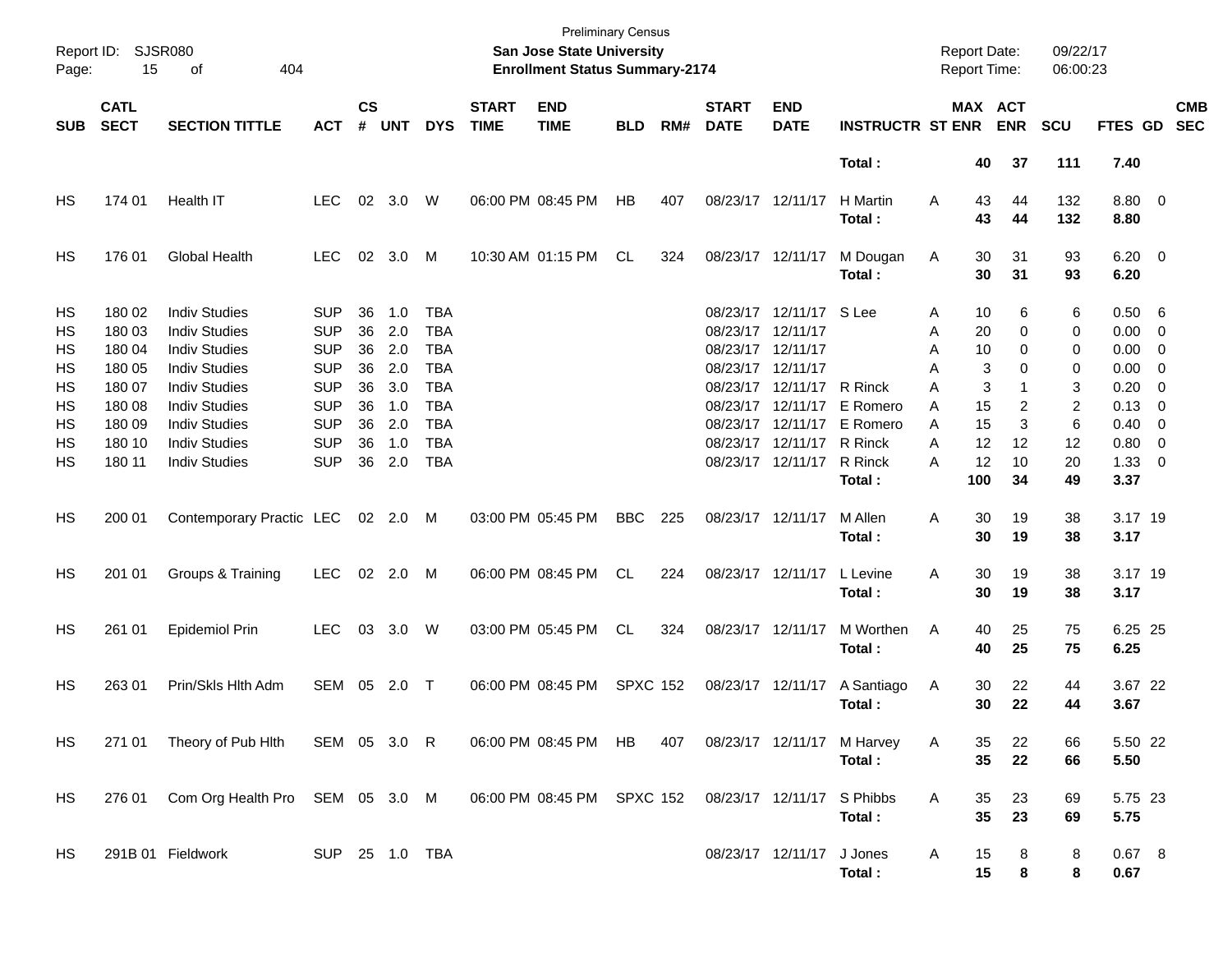| Report ID:<br>Page: | 16                         | SJSR080<br>404<br>оf  |            |                |            |            |                             | <b>Preliminary Census</b><br><b>San Jose State University</b><br><b>Enrollment Status Summary-2174</b> |            |     |                             |                                                  |                                                       |              | <b>Report Date:</b><br><b>Report Time:</b> |                            | 09/22/17<br>06:00:23        |                                     |     |                          |
|---------------------|----------------------------|-----------------------|------------|----------------|------------|------------|-----------------------------|--------------------------------------------------------------------------------------------------------|------------|-----|-----------------------------|--------------------------------------------------|-------------------------------------------------------|--------------|--------------------------------------------|----------------------------|-----------------------------|-------------------------------------|-----|--------------------------|
| <b>SUB</b>          | <b>CATL</b><br><b>SECT</b> | <b>SECTION TITTLE</b> | <b>ACT</b> | <b>CS</b><br># | <b>UNT</b> | <b>DYS</b> | <b>START</b><br><b>TIME</b> | <b>END</b><br>TIME                                                                                     | <b>BLD</b> | RM# | <b>START</b><br><b>DATE</b> | <b>END</b><br><b>DATE</b>                        | <b>INSTRUCTR ST ENR</b>                               |              |                                            | MAX ACT<br><b>ENR</b>      | <b>SCU</b>                  | FTES GD                             |     | <b>CMB</b><br><b>SEC</b> |
| <b>HS</b>           |                            | 291P 01 Prof Dev      | <b>SUP</b> | 23             | 1.0        | TBA        |                             |                                                                                                        |            |     | 08/23/17                    | 12/11/17                                         | J Jones<br>Total:                                     | A            | 15<br>15                                   | 18<br>18                   | 18<br>18                    | 1.50 18<br>1.50                     |     |                          |
| <b>HS</b>           | 298 01                     | Spec Study            | <b>SUP</b> | 25             | 3.0        | TBA        |                             |                                                                                                        |            |     | 08/23/17                    | 12/11/17                                         | M Allen<br>Total:                                     | $\mathsf{A}$ | $\overline{2}$<br>$\mathbf{2}$             | $\overline{1}$<br>-1       | 3<br>3                      | 0.25<br>0.25                        | - 1 |                          |
|                     | Department :               | <b>Health Science</b> |            |                |            |            |                             |                                                                                                        |            |     |                             | <b>Lower Division:</b><br><b>Upper Division:</b> | <b>Department Total:</b><br><b>Graduate Division:</b> |              | 3016<br>945<br>1869<br>202                 | 2780<br>915<br>1727<br>138 | 6759<br>2745<br>3693<br>321 | 455.18<br>183.00<br>245.43<br>26.75 |     |                          |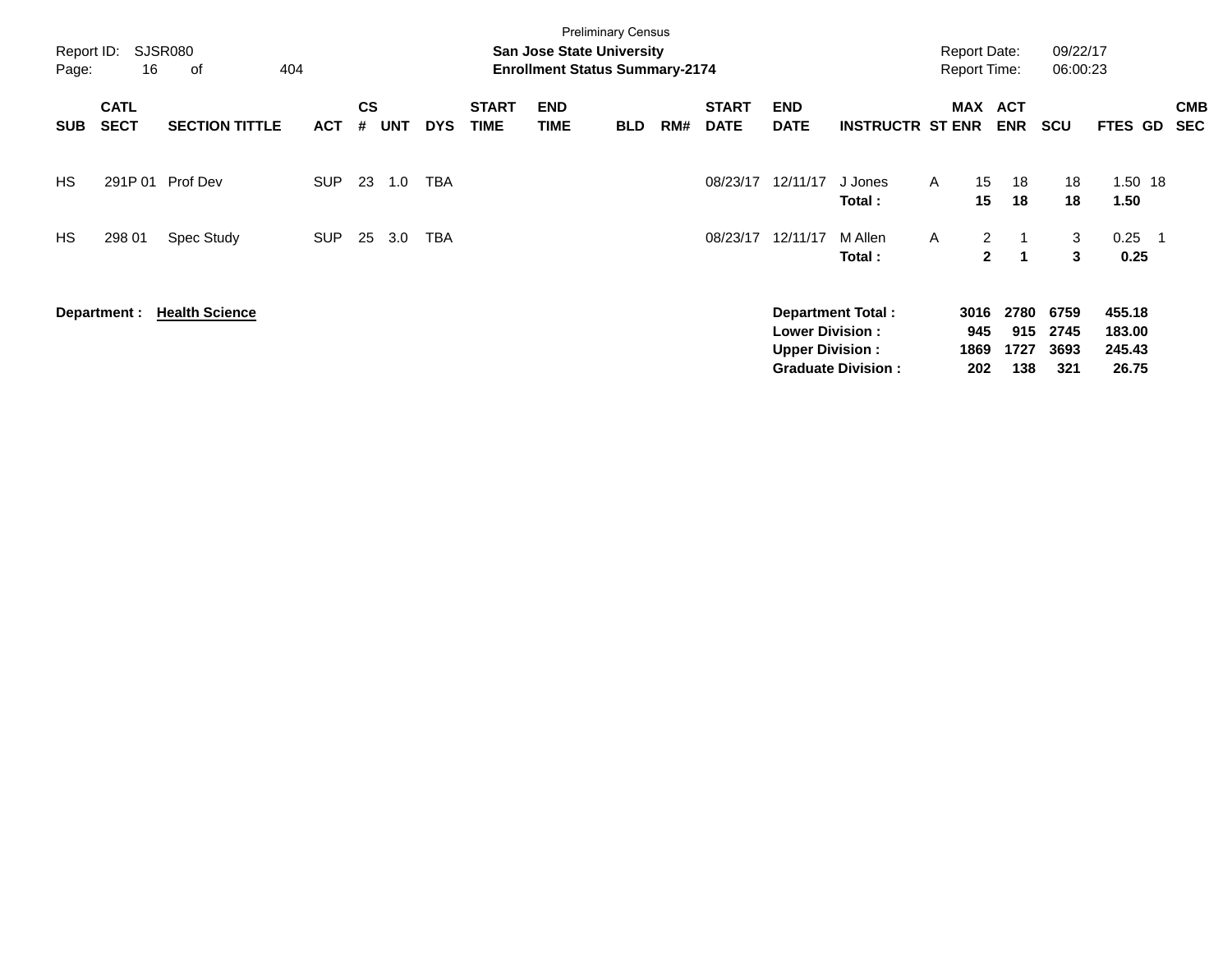|             |                    |                                    |               |           |            |            |              | <b>Preliminary Census</b>             |                 |     |              |                            |                              |   |                     |                |            |                |                |            |
|-------------|--------------------|------------------------------------|---------------|-----------|------------|------------|--------------|---------------------------------------|-----------------|-----|--------------|----------------------------|------------------------------|---|---------------------|----------------|------------|----------------|----------------|------------|
|             | Report ID: SJSR080 |                                    |               |           |            |            |              | San Jose State University             |                 |     |              |                            |                              |   | <b>Report Date:</b> |                | 09/22/17   |                |                |            |
| Page:       | 17                 | οf                                 | 404           |           |            |            |              | <b>Enrollment Status Summary-2174</b> |                 |     |              |                            |                              |   | <b>Report Time:</b> |                | 06:00:23   |                |                |            |
|             |                    |                                    |               |           |            |            |              |                                       |                 |     |              |                            |                              |   |                     |                |            |                |                |            |
|             | <b>CATL</b>        |                                    |               | <b>CS</b> |            |            | <b>START</b> | <b>END</b>                            |                 |     | <b>START</b> | <b>END</b>                 |                              |   | MAX ACT             |                |            |                |                | <b>CMB</b> |
| <b>SUB</b>  | <b>SECT</b>        | <b>SECTION TITTLE</b>              | <b>ACT</b>    | #         | <b>UNT</b> | <b>DYS</b> | <b>TIME</b>  | <b>TIME</b>                           | BLD             | RM# | <b>DATE</b>  | <b>DATE</b>                | <b>INSTRUCTR ST ENR</b>      |   |                     | <b>ENR</b>     | <b>SCU</b> | <b>FTES GD</b> |                | <b>SEC</b> |
| College     |                    | <b>Applied Sciences &amp; Arts</b> |               |           |            |            |              |                                       |                 |     |              |                            |                              |   |                     |                |            |                |                |            |
|             | Department :       | <b>Health Professions</b>          |               |           |            |            |              |                                       |                 |     |              |                            |                              |   |                     |                |            |                |                |            |
|             |                    | HPRF 100W 01 Writing Workshop      | SEM           | 04        | 3.0        | TR         |              | 09:00 AM 10:15 AM                     | <b>SPXC 152</b> |     | 08/23/17     | 12/11/17                   | N Williams                   | Α | 25                  | 7              | 21         | 1.40           | $0\,$ C        |            |
| HS          |                    | 100W 01 Writing Workshop           | SEM           | 04        | 3.0        | TR         |              | 09:00 AM 10:15 AM                     | <b>SPXC 152</b> |     |              | 08/23/17 12/11/17          | N Williams                   | A | 0                   | 13             | 39         | 2.60           | $0\,$ C        |            |
|             |                    | NURS 100W 01 Writing Workshop      | SEM           | 04        | 3.0        | TR         |              | 09:00 AM 10:15 AM                     | <b>SPXC 152</b> |     | 08/23/17     | 12/11/17                   | N Williams                   | A | 0                   | 5              | 15         | 1.00           | 0 <sup>o</sup> |            |
| <b>NUFS</b> |                    | 100W 01 Writing Workshop           | SEM           | 04        | 3.0        | <b>TR</b>  |              | 09:00 AM 10:15 AM                     | <b>SPXC 152</b> |     | 08/23/17     | 12/11/17                   | N Williams                   | A | 0                   | 0              | 0          | 0.00           | 0 <sup>o</sup> |            |
| OCTH        |                    | 100W 01 Writing Workshop           | SEM           | 04        | 3.0        | <b>TR</b>  |              | 09:00 AM 10:15 AM                     | <b>SPXC 152</b> |     |              | 08/23/17 12/11/17          | N Williams                   | A | 0                   | 0              | 0          | 0.00           | 0 <sup>o</sup> |            |
| <b>HPRF</b> |                    | 100W 02 Writing Workshop           | SEM           | 04        | 3.0        | TR         |              | 10:30 AM 11:45 AM                     | <b>SPXC 152</b> |     |              | 08/23/17 12/11/17          | N Williams                   | A | 25                  | 6              | 18         | 1.20           | 0 <sup>o</sup> |            |
| HS          |                    | 100W 02 Writing Workshop           | SEM           | 04        | 3.0        | TR         |              | 10:30 AM 11:45 AM                     | <b>SPXC 152</b> |     | 08/23/17     | 12/11/17                   | N Williams                   | A | 0                   | 14             | 42         | 2.80           | 0 <sup>o</sup> |            |
|             |                    | NURS 100W 02 Writing Workshop      | SEM           | 04        | 3.0        | TR         |              | 10:30 AM 11:45 AM                     | <b>SPXC 152</b> |     |              |                            | 08/23/17 12/11/17 N Williams | A | 0                   | 3              | 9          | 0.60           | 0 <sup>o</sup> |            |
| <b>NUFS</b> |                    | 100W 02 Writing Workshop           | SEM           | 04        | 3.0        | TR         |              | 10:30 AM 11:45 AM                     | <b>SPXC 152</b> |     |              |                            | 08/23/17 12/11/17 N Williams | A | 0                   | 1              | 3          | 0.20           | 0 <sup>o</sup> |            |
| OCTH        |                    | 100W 02 Writing Workshop           | SEM           | 04        | 3.0        | TR         |              | 10:30 AM 11:45 AM                     | <b>SPXC 152</b> |     | 08/23/17     | 12/11/17                   | N Williams                   | Α | 0                   | 0              | 0          | 0.00           | 0 <sup>o</sup> |            |
| <b>HPRF</b> |                    | 100W 03 Writing Workshop           | SEM           | 04        | 3.0        | <b>TR</b>  |              | 01:30 PM 02:45 PM                     | <b>SPXC 152</b> |     | 08/23/17     |                            | 12/11/17 N Williams          | A | 25                  | $\overline{2}$ | 6          | 0.40           | 0 <sup>o</sup> |            |
| HS          |                    | 100W 03 Writing Workshop           | SEM           | 04        | 3.0        | TR         |              | 01:30 PM 02:45 PM                     | <b>SPXC 152</b> |     |              |                            | 08/23/17 12/11/17 N Williams | A | 0                   | 21             | 63         | 4.20           | 0 <sup>o</sup> |            |
|             |                    | NURS 100W 03 Writing Workshop      | SEM           | 04        | 3.0        | <b>TR</b>  |              | 01:30 PM 02:45 PM                     | <b>SPXC 152</b> |     | 08/23/17     |                            | 12/11/17 N Williams          | A | 0                   | 0              | 0          | 0.00           | 0 <sup>o</sup> |            |
| <b>NUFS</b> |                    | 100W 03 Writing Workshop           | SEM           | 04        | 3.0        | TR         |              | 01:30 PM 02:45 PM                     | <b>SPXC 152</b> |     | 08/23/17     | 12/11/17                   | N Williams                   | A | 0                   | $\overline{2}$ | 6          | 0.40           | 0 <sup>o</sup> |            |
| OCTH        |                    | 100W 03 Writing Workshop           | SEM           | 04        | 3.0        | TR         |              | 01:30 PM 02:45 PM                     | <b>SPXC 152</b> |     |              |                            | 08/23/17 12/11/17 N Williams | A | 0                   | 0              | 0          | 0.00           | 0 <sup>o</sup> |            |
| <b>HPRF</b> |                    | 100W 04 Writing Workshop           | SEM           | 04        | 3.0        | <b>MW</b>  |              | 01:30 PM 02:45 PM                     | <b>SPXC 152</b> |     |              | 08/23/17 12/11/17 M Bondi  |                              | A | 25                  | 8              | 24         | 1.60           | 0 <sup>o</sup> |            |
| HS          |                    | 100W 04 Writing Workshop           | SEM           | 04        | 3.0        | <b>MW</b>  |              | 01:30 PM 02:45 PM                     | <b>SPXC 152</b> |     | 08/23/17     | 12/11/17 M Bondi           |                              | Α | 0                   | 16             | 48         | 3.20           | 0 <sup>o</sup> |            |
|             |                    | NURS 100W 04 Writing Workshop      | SEM           | 04        | 3.0        | <b>MW</b>  |              | 01:30 PM 02:45 PM                     | <b>SPXC 152</b> |     |              | 08/23/17 12/11/17 M Bondi  |                              | A | 0                   | $\mathbf 0$    | 0          | 0.00           | 0 <sup>o</sup> |            |
| <b>NUFS</b> |                    | 100W 04 Writing Workshop           | SEM           | 04        | 3.0        | <b>MW</b>  |              | 01:30 PM 02:45 PM                     | <b>SPXC 152</b> |     |              | 08/23/17 12/11/17 M Bondi  |                              | A | 0                   | 1              | 3          | 0.20           | 0 <sup>o</sup> |            |
| OCTH        |                    | 100W 04 Writing Workshop           | SEM           | 04        | 3.0        | MW         |              | 01:30 PM 02:45 PM                     | <b>SPXC 152</b> |     | 08/23/17     | 12/11/17 M Bondi           |                              | A | 0                   | 0              | 0          | 0.00           | 0 <sup>o</sup> |            |
| <b>HPRF</b> |                    | 100W 05 Writing Workshop           | SEM           | 04        | 3.0        | F          |              | 09:00 AM 11:45 AM                     | <b>SPXC 152</b> |     |              | 08/23/17 12/11/17 S Rivera |                              | Α | 25                  | 8              | 24         | 1.60           | 0 <sup>o</sup> |            |
| HS          |                    | 100W 05 Writing Workshop           | SEM           | 04        | 3.0        | F          |              | 09:00 AM 11:45 AM                     | <b>SPXC 152</b> |     |              | 08/23/17 12/11/17 S Rivera |                              | Α | 0                   | 9              | 27         | 1.80           | 0 <sup>o</sup> |            |
|             |                    | NURS 100W 05 Writing Workshop      | SEM           | 04        | 3.0        | F          |              | 09:00 AM 11:45 AM                     | <b>SPXC 152</b> |     | 08/23/17     | 12/11/17 S Rivera          |                              | Α | 0                   | 7              | 21         | 1.40           | 0 <sup>o</sup> |            |
| <b>NUFS</b> |                    | 100W 05 Writing Workshop           | SEM           | 04        | 3.0        | F          |              | 09:00 AM 11:45 AM                     | <b>SPXC 152</b> |     | 08/23/17     | 12/11/17 S Rivera          |                              | Α | 0                   | 1              | 3          | 0.20           | 0 <sup>o</sup> |            |
| <b>OCTH</b> |                    | 100W 05 Writing Workshop           | SEM           | 04        | 3.0        | F          |              | 09:00 AM 11:45 AM                     | <b>SPXC 152</b> |     | 08/23/17     | 12/11/17 S Rivera          |                              | A | 0                   | 0              | 0          | 0.00           | 0 <sup>o</sup> |            |
| <b>HPRF</b> |                    | 100W 06 Writing Workshop           | SEM           | 04        | 3.0        | м          |              | 03:00 PM 05:45 PM                     | <b>SPXC 152</b> |     | 08/23/17     | 12/11/17 M Bondi           |                              | A | 25                  | $\overline{2}$ | 6          | 0.40           | 0 <sup>o</sup> |            |
| HS          |                    | 100W 06 Writing Workshop           | SEM           | 04        | 3.0        | м          |              | 03:00 PM 05:45 PM                     | <b>SPXC 152</b> |     | 08/23/17     | 12/11/17 M Bondi           |                              | A | 0                   | 10             | 30         | 2.00           | 0 <sup>o</sup> |            |
|             |                    | NURS 100W 06 Writing Workshop      | SEM           | 04        | 3.0        | м          |              | 03:00 PM 05:45 PM                     | <b>SPXC 152</b> |     |              | 08/23/17 12/11/17 M Bondi  |                              | Α | 0                   | 10             | 30         | 2.00           | $0\,$ C        |            |
|             |                    | NUFS 100W 06 Writing Workshop      | SEM 04 3.0    |           |            | M          |              | 03:00 PM 05:45 PM                     | <b>SPXC 152</b> |     |              | 08/23/17 12/11/17 M Bondi  |                              |   | 0                   | 0              | 0          | 0.00           |                | $0\,C$     |
|             |                    | OCTH 100W 06 Writing Workshop      | SEM 04 3.0    |           |            | M          |              | 03:00 PM 05:45 PM                     | <b>SPXC 152</b> |     |              | 08/23/17 12/11/17 M Bondi  |                              | A | 0                   | 0              | 0          | 0.00           | 0 <sup>o</sup> |            |
|             |                    | HPRF 100W 07 Writing Workshop      | SEM 04 3.0    |           |            | T          |              | 03:00 PM 05:45 PM                     | <b>SPXC 152</b> |     |              | 08/23/17 12/11/17 N Clinch |                              | A | 25                  | 8              | 24         | 1.60           | $0\,$ C        |            |
| HS.         |                    | 100W 07 Writing Workshop           | SEM 04 3.0    |           |            | T          |              | 03:00 PM 05:45 PM                     | <b>SPXC 152</b> |     |              | 08/23/17 12/11/17 N Clinch |                              | Α | 0                   | 10             | 30         | 2.00           | $0\,$ C        |            |
|             |                    | NURS 100W 07 Writing Workshop      | SEM 04 3.0    |           |            | T          |              | 03:00 PM 05:45 PM                     | <b>SPXC 152</b> |     |              | 08/23/17 12/11/17 N Clinch |                              | Α | 0                   | 6              | 18         | 1.20           | $0\,$ C        |            |
|             |                    | NUFS 100W 07 Writing Workshop      | SEM 04 3.0    |           |            | T          |              | 03:00 PM 05:45 PM                     | <b>SPXC 152</b> |     |              | 08/23/17 12/11/17 N Clinch |                              | Α | 0                   | 0              | 0          | 0.00           | $0\,$ C        |            |
|             |                    | OCTH 100W 07 Writing Workshop      | SEM 04 3.0    |           |            | T          |              | 03:00 PM 05:45 PM                     | <b>SPXC 152</b> |     |              | 08/23/17 12/11/17 N Clinch |                              | Α | 0                   | 0              | 0          | 0.00           | $0\,$ C        |            |
|             |                    | HPRF 100W 08 Writing Workshop      | SEM 04 3.0    |           |            | TR         |              | 12:00 PM 01:15 PM                     | <b>SPXC 152</b> |     |              |                            | 08/23/17 12/11/17 N Williams | A | 25                  | 12             | 36         | 2.40           | $0\,C$         |            |
| HS          |                    | 100W 08 Writing Workshop           | SEM 04 3.0 TR |           |            |            |              | 12:00 PM 01:15 PM                     | <b>SPXC 152</b> |     |              |                            | 08/23/17 12/11/17 N Williams | A | 0                   | 3              | 9          | 0.60           | $0\,C$         |            |
|             |                    |                                    |               |           |            |            |              |                                       |                 |     |              |                            |                              |   |                     |                |            |                |                |            |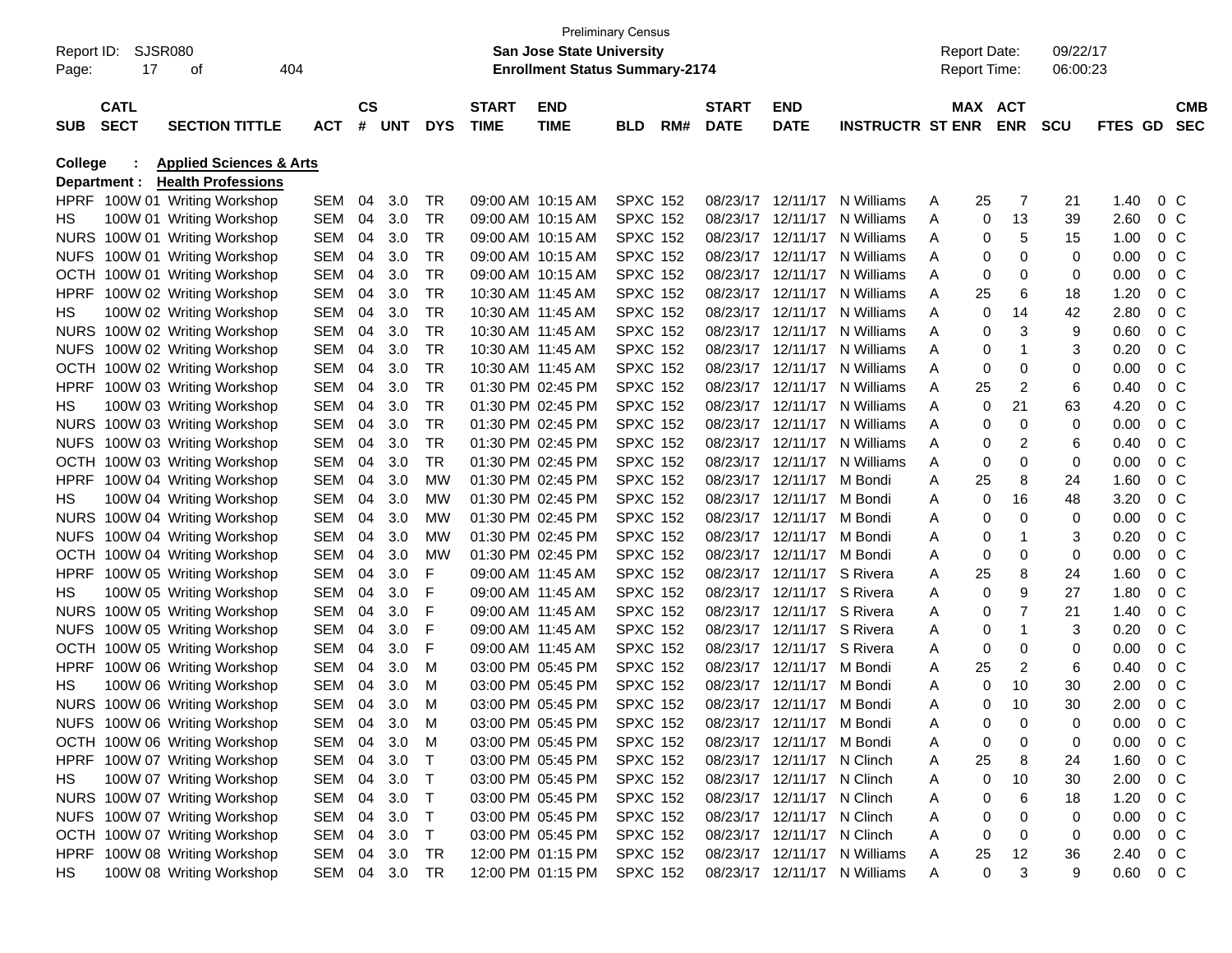| SJSR080<br>Report ID:<br>18<br>Page:     | 404                           |            |                             |            |            | <b>San Jose State University</b><br><b>Enrollment Status Summary-2174</b> | <b>Preliminary Census</b> |                 |     |                             |                           | <b>Report Date:</b><br>Report Time: |         | 09/22/17<br>06:00:23         |            |                |                |            |
|------------------------------------------|-------------------------------|------------|-----------------------------|------------|------------|---------------------------------------------------------------------------|---------------------------|-----------------|-----|-----------------------------|---------------------------|-------------------------------------|---------|------------------------------|------------|----------------|----------------|------------|
| <b>CATL</b><br><b>SECT</b><br><b>SUB</b> | <b>SECTION TITTLE</b>         | <b>ACT</b> | $\mathsf{cs}$<br>$\pmb{\#}$ | <b>UNT</b> | <b>DYS</b> | <b>START</b><br><b>TIME</b>                                               | <b>END</b><br><b>TIME</b> | BLD             | RM# | <b>START</b><br><b>DATE</b> | <b>END</b><br><b>DATE</b> | <b>INSTRUCTR ST ENR</b>             |         | <b>MAX ACT</b><br><b>ENR</b> | <b>SCU</b> | <b>FTES GD</b> | <b>SEC</b>     | <b>CMB</b> |
|                                          | NURS 100W 08 Writing Workshop | <b>SEM</b> | 04                          | 3.0        | <b>TR</b>  |                                                                           | 12:00 PM 01:15 PM         | <b>SPXC 152</b> |     |                             |                           | 08/23/17 12/11/17 N Williams        | A       | 9<br>0                       | 27         | 1.80           | $0\,C$         |            |
|                                          | NUFS 100W 08 Writing Workshop | <b>SEM</b> | 04                          | 3.0        | <b>TR</b>  |                                                                           | 12:00 PM 01:15 PM         | <b>SPXC 152</b> |     |                             |                           | 08/23/17 12/11/17 N Williams        | A       | $\overline{c}$<br>0          | 6          | 0.40           | $0\,C$         |            |
|                                          | OCTH 100W 08 Writing Workshop | <b>SEM</b> | 04                          | 3.0        | <b>TR</b>  |                                                                           | 12:00 PM 01:15 PM         | <b>SPXC 152</b> |     |                             |                           | 08/23/17 12/11/17 N Williams        | A       | 0<br>0                       | 0          | 0.00           | 0 <sup>C</sup> |            |
|                                          | HPRF 100W 09 Writing Workshop | <b>SEM</b> | 04                          | 3.0        | <b>MW</b>  |                                                                           | 09:00 AM 10:15 AM         | <b>SPXC 152</b> |     |                             | 08/23/17 12/11/17 A Petty |                                     | 25<br>A | 10                           | 30         | 2.00           | 0 <sup>o</sup> |            |
| HS                                       | 100W 09 Writing Workshop      | <b>SEM</b> | 04                          | 3.0        | <b>MW</b>  |                                                                           | 09:00 AM 10:15 AM         | <b>SPXC 152</b> |     |                             | 08/23/17 12/11/17 A Petty |                                     | A       | 11<br>0                      | 33         | 2.20           | 0 <sup>o</sup> |            |
|                                          | NURS 100W 09 Writing Workshop | <b>SEM</b> | 04                          | 3.0        | <b>MW</b>  |                                                                           | 09:00 AM 10:15 AM         | <b>SPXC 152</b> |     |                             | 08/23/17 12/11/17 A Petty |                                     | A       | 3<br>0                       | 9          | 0.60           | 0 <sup>o</sup> |            |
|                                          | NUFS 100W 09 Writing Workshop | <b>SEM</b> | 04                          | 3.0        | <b>MW</b>  |                                                                           | 09:00 AM 10:15 AM         | <b>SPXC 152</b> |     |                             | 08/23/17 12/11/17 A Petty |                                     | A       | $\mathbf 1$<br>0             | 3          | 0.20           | 0 <sup>o</sup> |            |
|                                          | OCTH 100W 09 Writing Workshop | <b>SEM</b> | 04                          | 3.0        | <b>MW</b>  |                                                                           | 09:00 AM 10:15 AM         | <b>SPXC 152</b> |     |                             | 08/23/17 12/11/17 A Petty |                                     | A       | 0<br>0                       | 0          | 0.00           | 0 <sup>C</sup> |            |
|                                          | HPRF 100W 12 Writing Workshop | <b>SEM</b> |                             | 3.0        |            |                                                                           |                           |                 |     |                             |                           |                                     | Х       | 0<br>0                       | 0          | 0.00           | 0              |            |
| HS                                       | 100W 12 Writing Workshop      | <b>SEM</b> |                             | 3.0        |            |                                                                           |                           |                 |     |                             |                           |                                     | X       | 0<br>0                       | 0          | 0.00           | 0              |            |
|                                          | NURS 100W 12 Writing Workshop | <b>SEM</b> |                             | 3.0        |            |                                                                           |                           |                 |     |                             |                           |                                     | Χ       | 0<br>0                       | 0          | 0.00           | 0              |            |
|                                          | NUFS 100W 12 Writing Workshop | <b>SEM</b> |                             | 3.0        |            |                                                                           |                           |                 |     |                             |                           |                                     | Χ       | 0<br>0                       | 0          | 0.00           | 0              |            |
|                                          | OCTH 100W 12 Writing Workshop | <b>SEM</b> |                             | 3.0        |            |                                                                           |                           |                 |     |                             |                           |                                     | Χ       | 0<br>0                       | 0          | 0.00           | 0              |            |
|                                          | HPRF 100W 13 Writing Workshop | <b>SEM</b> | 04                          | 3.0        | TBA        |                                                                           |                           |                 |     |                             | 08/23/17 12/11/17 A Petty |                                     | 25<br>A | 0                            | 0          | 0.00           | 0 <sup>o</sup> |            |
| HS                                       | 100W 13 Writing Workshop      | <b>SEM</b> | 04                          | 3.0        | <b>TBA</b> |                                                                           |                           |                 |     |                             | 08/23/17 12/11/17 A Petty |                                     | A       | 6<br>0                       | 18         | 1.20           | 0 <sup>o</sup> |            |
|                                          | NURS 100W 13 Writing Workshop | <b>SEM</b> | 04                          | 3.0        | <b>TBA</b> |                                                                           |                           |                 |     |                             | 08/23/17 12/11/17 A Petty |                                     | A       | 0<br>0                       | 0          | 0.00           | 0 <sup>o</sup> |            |
|                                          | NUFS 100W 13 Writing Workshop | <b>SEM</b> | 04                          | 3.0        | <b>TBA</b> |                                                                           |                           |                 |     |                             | 08/23/17 12/11/17 A Petty |                                     | A       | 0<br>0                       | 0          | 0.00           | 0 <sup>o</sup> |            |
|                                          | OCTH 100W 13 Writing Workshop | <b>SEM</b> | 04                          | 3.0        | <b>TBA</b> |                                                                           |                           |                 |     |                             | 08/23/17 12/11/17 A Petty |                                     | A       | 0<br>0                       | 0          | 0.00           | 0 <sup>o</sup> |            |
|                                          | HPRF 100W 80 Writing Workshop | <b>SEM</b> | 04                          | 3.0        | <b>TBA</b> |                                                                           |                           |                 |     |                             |                           | 08/23/17 12/11/17 M Duphily         | 25<br>A | 10                           | 30         | 2.00           | 0 <sup>o</sup> |            |
| HS                                       | 100W 80 Writing Workshop      | <b>SEM</b> | 04                          | 3.0        | <b>TBA</b> |                                                                           |                           |                 |     |                             |                           | 08/23/17 12/11/17 M Duphily         | A       | 11<br>0                      | 33         | 2.25           | 1 C            |            |
|                                          | NURS 100W 80 Writing Workshop | <b>SEM</b> | 04                          | 3.0        | <b>TBA</b> |                                                                           |                           |                 |     |                             |                           | 08/23/17 12/11/17 M Duphily         | A       | 3<br>0                       | 9          | 0.60           | 0 <sup>o</sup> |            |
|                                          | NUFS 100W 80 Writing Workshop | <b>SEM</b> | 04                          | 3.0        | <b>TBA</b> |                                                                           |                           |                 |     |                             |                           | 08/23/17 12/11/17 M Duphily         | A       | $\mathbf 1$<br>0             | 3          | 0.20           | 0 <sup>o</sup> |            |
|                                          | OCTH 100W 80 Writing Workshop | <b>SEM</b> | 04                          | 3.0        | <b>TBA</b> |                                                                           |                           |                 |     |                             |                           | 08/23/17 12/11/17 M Duphily         | A       | 0<br>0                       | 0          | 0.00           | 0 <sup>o</sup> |            |
|                                          | HPRF 100W 81 Writing Workshop | <b>SEM</b> | 04                          | 3.0        | <b>TBA</b> |                                                                           |                           |                 |     |                             |                           | 08/23/17 12/11/17 M Duphily         | 25<br>A | 5                            | 15         | 1.00           | 0 <sup>o</sup> |            |
| HS                                       | 100W 81 Writing Workshop      | <b>SEM</b> | 04                          | 3.0        | <b>TBA</b> |                                                                           |                           |                 |     |                             | 08/23/17 12/11/17         | M Duphily                           | A       | 5<br>0                       | 15         | 1.00           | 0 <sup>o</sup> |            |
|                                          | NURS 100W 81 Writing Workshop | <b>SEM</b> | 04                          | 3.0        | <b>TBA</b> |                                                                           |                           |                 |     |                             |                           | 08/23/17 12/11/17 M Duphily         | A       | 10<br>0                      | 30         | 2.00           | 0 <sup>o</sup> |            |
|                                          | NUFS 100W 81 Writing Workshop | <b>SEM</b> | 04                          | 3.0        | <b>TBA</b> |                                                                           |                           |                 |     |                             | 08/23/17 12/11/17         | M Duphily                           | A       | $\overline{c}$<br>0          | 6          | 0.40           | 0 <sup>o</sup> |            |
|                                          | OCTH 100W 81 Writing Workshop | <b>SEM</b> | 04                          | 3.0        | <b>TBA</b> |                                                                           |                           |                 |     |                             | 08/23/17 12/11/17         | M Duphily                           | A       | 0<br>0                       | 0          | 0.00           | 0 <sup>o</sup> |            |
|                                          |                               |            |                             |            |            |                                                                           |                           |                 |     |                             |                           | Total:                              | 300     | 274                          | 822        | 54.85          |                |            |
| HPRF 135 01                              | <b>Hith Multiculture</b>      | <b>LEC</b> | 03                          | 3.0        | <b>TR</b>  |                                                                           | 12:00 PM 01:15 PM HB      |                 | 407 |                             | 08/23/17 12/11/17 A Shaw  |                                     | 40<br>Α | 11                           | 33         | 2.20           | $0\,C$         |            |
| 135 01<br>HS.                            | <b>Hith Multiculture</b>      | <b>LEC</b> | 03                          | 3.0        | TR         |                                                                           | 12:00 PM 01:15 PM         | HB              | 407 |                             | 08/23/17 12/11/17 A Shaw  |                                     | A       | 23<br>0                      | 69         | 4.60           | $0\,$ C        |            |
| NUFS 135 01                              | <b>Hith Multiculture</b>      | LEC        | 03                          | 3.0        | TR         |                                                                           | 12:00 PM 01:15 PM         | HB.             | 407 |                             | 08/23/17 12/11/17 A Shaw  |                                     | A       | 5<br>0                       | 15         | 1.05           | 1 C            |            |
| NURS 135 01                              | <b>Hith Multiculture</b>      | LEC        | 03                          | 3.0        | TR         |                                                                           | 12:00 PM 01:15 PM         | HB              | 407 |                             | 08/23/17 12/11/17 A Shaw  |                                     | A       | 0<br>0                       | 0          | 0.00           | 0 C            |            |
| OCTH 135 01                              | <b>Hith Multiculture</b>      | LEC        | 03                          | 3.0        | TR         |                                                                           | 12:00 PM 01:15 PM         | HB              | 407 |                             | 08/23/17 12/11/17 A Shaw  |                                     | A       | 0                            | 3          | 0.20           | 0 C            |            |
| HPRF 135 04                              | <b>Hith Multiculture</b>      | LEC        | 03                          | 3.0        | $\top$     |                                                                           | 09:00 AM 11:45 AM         | HB              | 407 |                             | 08/23/17 12/11/17 K Roe   |                                     | A<br>40 | 7                            | 21         | 1.40           | 0 C            |            |
| 135 04<br>HS                             | <b>Hith Multiculture</b>      | LEC        | 03                          | 3.0        | $\top$     |                                                                           | 09:00 AM 11:45 AM         | HB              | 407 |                             | 08/23/17 12/11/17 K Roe   |                                     | A       | 30<br>0                      | 90         | 6.00           | $0\,C$         |            |
| NUFS 135 04                              | <b>Hith Multiculture</b>      | LEC        | 03                          | 3.0        | $\top$     |                                                                           | 09:00 AM 11:45 AM         | HB.             | 407 |                             | 08/23/17 12/11/17 K Roe   |                                     | A       | 0<br>4                       | 12         | 0.85           | 1 C            |            |
| NURS 135 04                              | <b>Hith Multiculture</b>      | <b>LEC</b> |                             | 03 3.0 T   |            |                                                                           | 09:00 AM 11:45 AM         | HB              | 407 |                             | 08/23/17 12/11/17 K Roe   |                                     | A       | 0<br>0                       | 0          | 0.00           | 0 C            |            |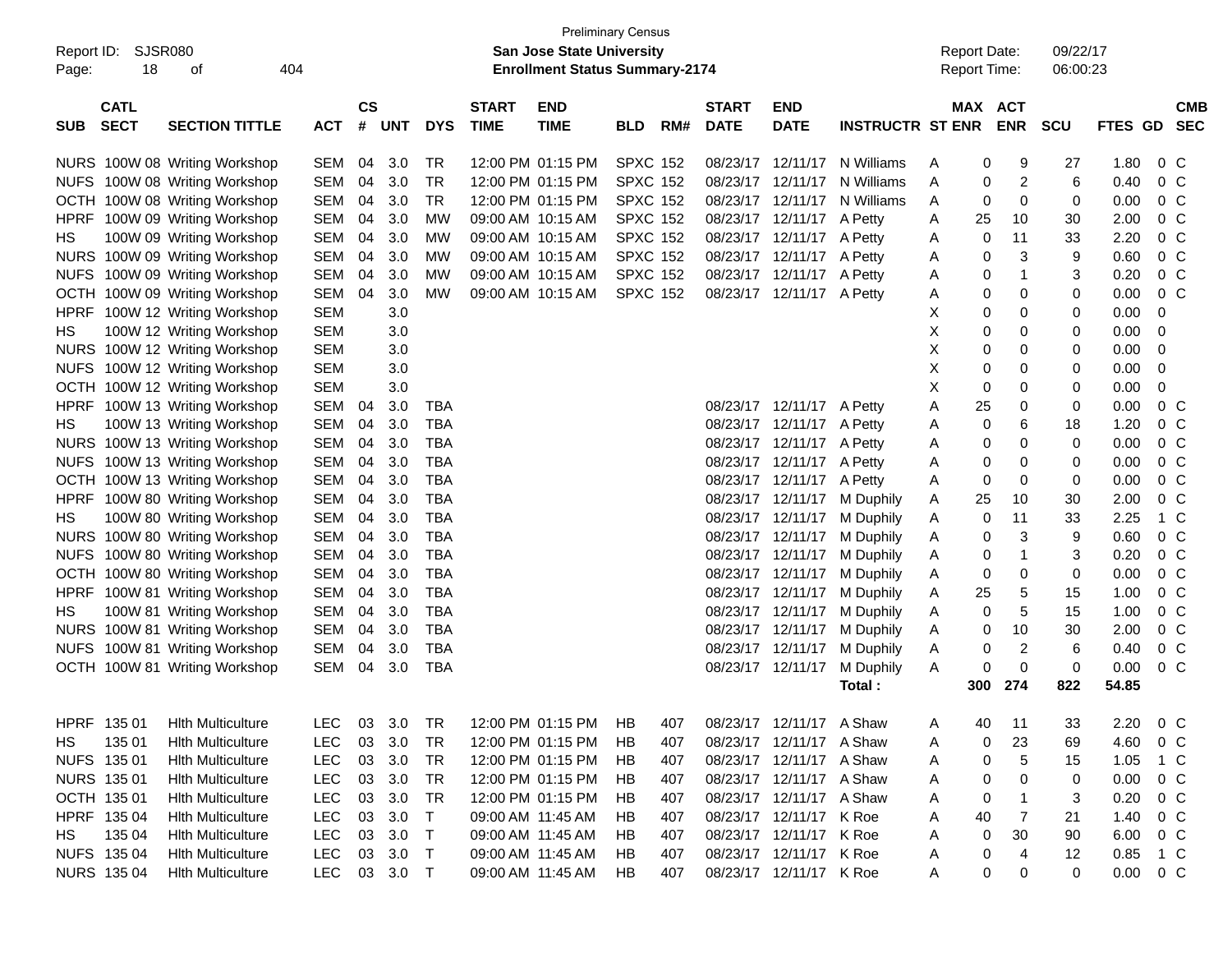| Page:       | <b>Preliminary Census</b><br>SJSR080<br>Report ID:<br><b>San Jose State University</b><br><b>Enrollment Status Summary-2174</b><br>19<br>0f<br>404 |                          |            |           |            |            |                   |                   |                 |     |              |             |                         | <b>Report Date:</b><br><b>Report Time:</b> |            | 09/22/17<br>06:00:23 |                |        |            |
|-------------|----------------------------------------------------------------------------------------------------------------------------------------------------|--------------------------|------------|-----------|------------|------------|-------------------|-------------------|-----------------|-----|--------------|-------------|-------------------------|--------------------------------------------|------------|----------------------|----------------|--------|------------|
|             | <b>CATL</b>                                                                                                                                        |                          |            | <b>CS</b> |            |            | <b>START</b>      | <b>END</b>        |                 |     | <b>START</b> | <b>END</b>  |                         | MAX                                        | <b>ACT</b> |                      |                |        | <b>CMB</b> |
| <b>SUB</b>  | <b>SECT</b>                                                                                                                                        | <b>SECTION TITTLE</b>    | <b>ACT</b> | #         | <b>UNT</b> | <b>DYS</b> | <b>TIME</b>       | <b>TIME</b>       | <b>BLD</b>      | RM# | <b>DATE</b>  | <b>DATE</b> | <b>INSTRUCTR ST ENR</b> |                                            | <b>ENR</b> | <b>SCU</b>           | <b>FTES GD</b> |        | <b>SEC</b> |
| OCTH        | 135 04                                                                                                                                             | <b>Hith Multiculture</b> | LEC.       | 03        | 3.0        | т          | 09:00 AM 11:45 AM |                   | HB              | 407 | 08/23/17     | 12/11/17    | K Roe                   | $\mathbf 0$<br>A                           | $\Omega$   | $\mathbf 0$          | 0.00           | $0\,C$ |            |
| <b>HPRF</b> | 135 05                                                                                                                                             | <b>Hith Multiculture</b> | LEC.       | 03        | 3.0        |            |                   | 06:00 PM 08:45 PM | HB              | 407 | 08/23/17     | 12/11/17    | N Zhang                 | 40<br>A                                    |            | 3                    | 0.20           | $0\,C$ |            |
| HS.         | 135 05                                                                                                                                             | <b>Hith Multiculture</b> | <b>LEC</b> | 03        | 3.0        |            |                   | 06:00 PM 08:45 PM | HB              | 407 | 08/23/17     | 12/11/17    | N Zhang                 | A<br>$\mathbf{0}$                          | 31         | 93                   | 6.20           | $0\,C$ |            |
| <b>NUFS</b> | 135 05                                                                                                                                             | <b>Hith Multiculture</b> | <b>LEC</b> | 03        | 3.0        |            | 06:00 PM          | 08:45 PM          | HB              | 407 | 08/23/17     | 12/11/17    | N Zhang                 | $\mathbf 0$<br>A                           |            | 21                   | 1.40           | $0\,C$ |            |
| <b>NURS</b> | 135 05                                                                                                                                             | <b>Hith Multiculture</b> | <b>LEC</b> | 03        | 3.0        |            | 06:00 PM          | 08:45 PM          | НB              | 407 | 08/23/17     | 12/11/17    | N Zhang                 | $\mathbf 0$<br>A                           | $\Omega$   | 0                    | 0.00           | $0\,C$ |            |
| ОСТН        | 135 05                                                                                                                                             | <b>Hith Multiculture</b> | <b>LEC</b> | 03        | 3.0        | т          |                   | 06:00 PM 08:45 PM | <b>HB</b>       | 407 | 08/23/17     | 12/11/17    | N Zhang                 | A<br>0                                     | $\Omega$   | 0                    | 0.00           | $0\,C$ |            |
|             |                                                                                                                                                    |                          |            |           |            |            |                   |                   |                 |     |              |             | Total:                  | 120                                        | 120        | 360                  | 24.10          |        |            |
| <b>HPRF</b> | 295 01                                                                                                                                             | Research Methodology SEM |            | 05        | 3.0        | W          | 06:00 PM 08:45 PM |                   | <b>SPXC 152</b> |     | 08/23/17     | 12/11/17    | C Marshall              | 25<br>A                                    | $\Omega$   | 0                    | 0.00           | $0\,C$ |            |
| HS.         | 295 01                                                                                                                                             | Research Methodology SEM |            | 05        | 3.0        | W          |                   | 06:00 PM 08:45 PM | <b>SPXC 152</b> |     | 08/23/17     | 12/11/17    | C Marshall              | $\mathbf 0$<br>A                           | 24         | 72                   | 6.00           | 24 C   |            |
| <b>HPRF</b> | 295 02                                                                                                                                             | Research Methodology SEM |            | 05        | 3.0        | W          | 03:00 PM 05:45 PM |                   |                 |     | 08/23/17     | 12/11/17    |                         | 25<br>A                                    | $\Omega$   | 0                    | 0.00           | $0\,C$ |            |
| HS.         | 295 02                                                                                                                                             | Research Methodology SEM |            | 05        | 3.0        | W          |                   | 03:00 PM 05:45 PM |                 |     | 08/23/17     | 12/11/17    |                         | $\mathbf{0}$<br>A                          | $\Omega$   | $\mathbf 0$          | 0.00           | $0\,C$ |            |
|             |                                                                                                                                                    |                          |            |           |            |            |                   |                   |                 |     |              |             | Total:                  | 50                                         | 24         | 72                   | 6.00           |        |            |

**Department : Health Professions Department Total : 470 418 1254 84.95 Lower Division :**  $\begin{array}{cccc} 0 & 0 & 0 & 0.00 \\ \text{Upper Division:} & 420 & 394 & 1182 & 78.95 \end{array}$ **Upper Division : 420 394 1182 78.95 Graduate Division : 50 24 72 6.00**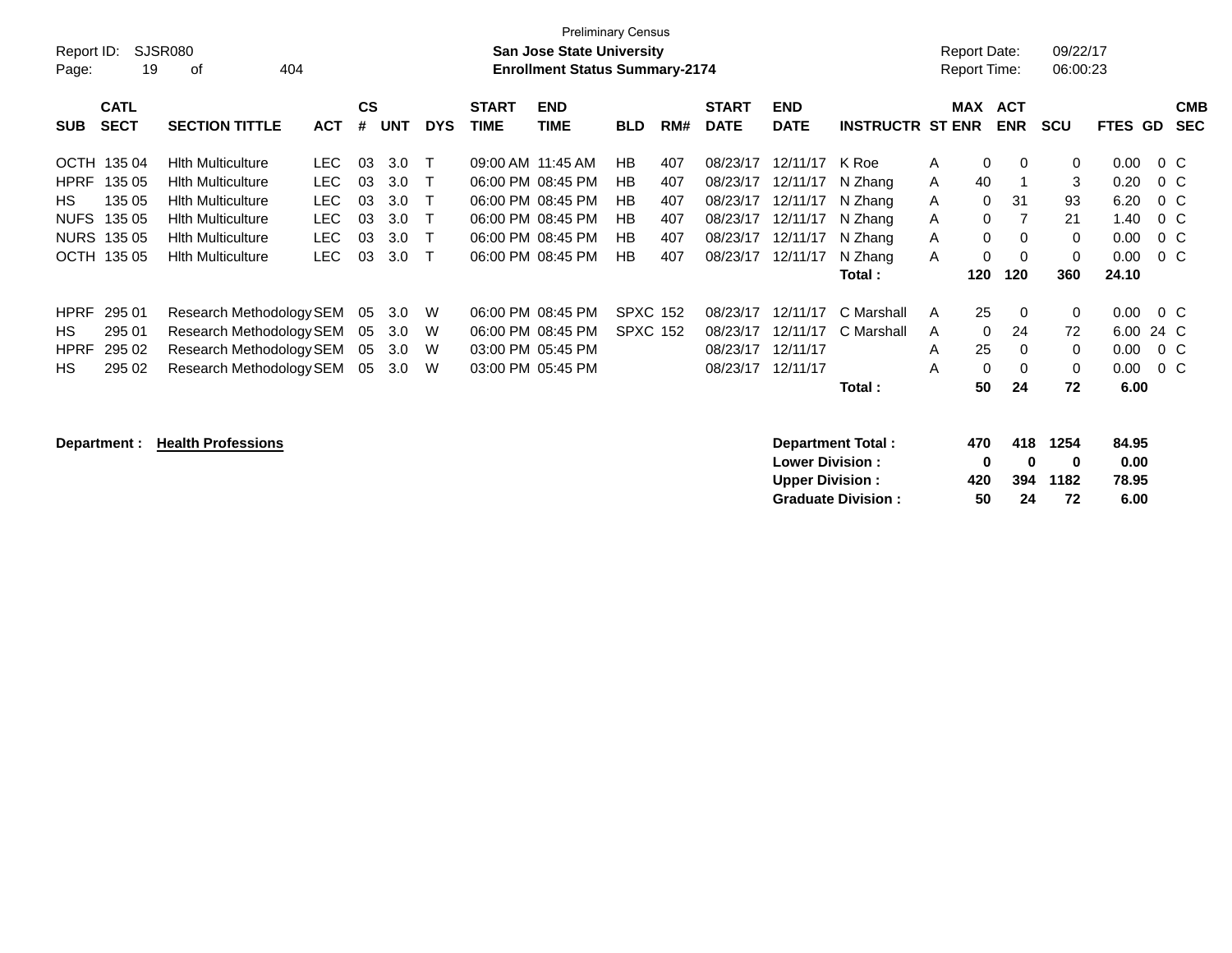| Report ID:<br>Page:     | 20                         | SJSR080<br>404<br>οf                                                                   |               |                    |            |            |                             | <b>Preliminary Census</b><br><b>San Jose State University</b><br><b>Enrollment Status Summary-2174</b> |            |       |                             |                           |                                 | <b>Report Date:</b><br>Report Time: |           |                       | 09/22/17<br>06:00:23 |                  |                          |                          |
|-------------------------|----------------------------|----------------------------------------------------------------------------------------|---------------|--------------------|------------|------------|-----------------------------|--------------------------------------------------------------------------------------------------------|------------|-------|-----------------------------|---------------------------|---------------------------------|-------------------------------------|-----------|-----------------------|----------------------|------------------|--------------------------|--------------------------|
| <b>SUB</b>              | <b>CATL</b><br><b>SECT</b> | <b>SECTION TITTLE</b>                                                                  | <b>ACT</b>    | $\mathsf{cs}$<br># | <b>UNT</b> | <b>DYS</b> | <b>START</b><br><b>TIME</b> | <b>END</b><br><b>TIME</b>                                                                              | <b>BLD</b> | RM#   | <b>START</b><br><b>DATE</b> | <b>END</b><br><b>DATE</b> | <b>INSTRUCTR ST ENR</b>         |                                     |           | MAX ACT<br><b>ENR</b> | <b>SCU</b>           | <b>FTES GD</b>   |                          | <b>CMB</b><br><b>SEC</b> |
| College<br>Department : |                            | <b>Applied Sciences &amp; Arts</b><br><b>Hospitality, Tourism and Event Management</b> |               |                    |            |            |                             |                                                                                                        |            |       |                             |                           |                                 |                                     |           |                       |                      |                  |                          |                          |
| HSPM 101                |                            | Intro Hospitality                                                                      | <b>LEC</b>    | 02                 | 3.0        | <b>TR</b>  | 10:30 AM 11:45 AM           |                                                                                                        | MН         | 324   |                             | 08/23/17 12/11/17         | K Sullivan                      | A                                   | 60        | 62                    | 186                  | 12.40            | $\overline{\phantom{0}}$ |                          |
| <b>HSPM</b>             | 180                        | Intro Hospitality                                                                      | <b>LEC</b>    | 02                 | 3.0        | <b>TBA</b> |                             |                                                                                                        |            |       |                             | 08/23/17 12/11/17         | T Yen<br>Total:                 | A                                   | 60<br>120 | 49<br>111             | 147<br>333           | 9.80<br>22.20    | - 0                      |                          |
| HSPM 11 01              |                            | <b>Restaurant Mgmt</b>                                                                 | <b>LEC</b>    | 02                 | 3.0        | MW         | 01:30 PM 02:45 PM           |                                                                                                        | <b>SH</b>  | 331   |                             | 08/23/17 12/11/17         | T Thompson A<br>Total:          |                                     | 60<br>60  | 53<br>53              | 159<br>159           | 10.60 0<br>10.60 |                          |                          |
| HSPM 1201               |                            | Cost Ctrl Hosp                                                                         | <b>SEM</b>    |                    | 3.0        |            |                             |                                                                                                        |            |       |                             |                           |                                 | X                                   | 0         | 0                     | 0                    | 0.00             | $\overline{\phantom{0}}$ |                          |
| <b>NUFS</b>             | 12 01                      | Cost Ctrl Hosp                                                                         | <b>SEM</b>    |                    | 3.0        |            |                             |                                                                                                        |            |       |                             |                           |                                 | х                                   | 0         | 0                     | 0                    | 0.00             | $\mathbf 0$              |                          |
| HSPM 1280               |                            | Cost Ctrl Hosp                                                                         | <b>SEM</b>    | 04                 | 3.0        | <b>TBA</b> |                             |                                                                                                        |            |       |                             | 08/23/17 12/11/17         | J Ha                            | Α                                   | 30        | 32                    | 96                   | 6.40             | 0 <sup>o</sup>           |                          |
| <b>NUFS</b>             | 12 80                      | Cost Ctrl Hosp                                                                         | <b>SEM</b>    | 04                 | 3.0        | <b>TBA</b> |                             |                                                                                                        |            |       |                             | 08/23/17 12/11/17         | J Ha                            | A                                   | 0         | 0                     | 0                    | 0.00             | $0\,$ C                  |                          |
|                         |                            |                                                                                        |               |                    |            |            |                             |                                                                                                        |            |       |                             |                           | Total:                          |                                     | 30        | 32                    | 96                   | 6.40             |                          |                          |
| HSPM 65 01              |                            | Seminar in HSPM                                                                        | <b>LEC</b>    | 02                 | 1.0        | W          |                             | 03:00 PM 03:50 PM                                                                                      | <b>SH</b>  | 100   | 08/23/17 12/11/17           |                           | J Ha                            | Α                                   | 80        | 68                    | 68                   | $4.53 \t 0$      |                          |                          |
|                         |                            |                                                                                        |               |                    |            |            |                             |                                                                                                        |            |       |                             |                           | Total:                          |                                     | 80        | 68                    | 68                   | 4.53             |                          |                          |
|                         |                            | HSPM 100W 01 Writing Workshop                                                          | <b>SEM</b>    | 04                 | 3.0        | MW         | 09:00 AM 10:15 AM           |                                                                                                        | <b>BBC</b> | 225   |                             | 08/23/17 12/11/17         | K Haven                         | Α                                   | 25        | 28                    | 84                   | 5.60 0           |                          |                          |
|                         |                            | HSPM 100W 02 Writing Workshop                                                          | SEM           | 04                 | 3.0        | <b>TR</b>  | 01:30 PM 02:45 PM           |                                                                                                        | <b>BBC</b> | 225   |                             | 08/23/17 12/11/17         | M ModirzadehA                   |                                     | 25        | 21                    | 63                   | 4.20             | $\overline{\mathbf{0}}$  |                          |
|                         |                            |                                                                                        |               |                    |            |            |                             |                                                                                                        |            |       |                             |                           | Total:                          |                                     | 50        | 49                    | 147                  | 9.80             |                          |                          |
| HSPM 101 01             |                            | Culture & Intl Iss                                                                     | <b>LEC</b>    | 02                 | 3.0        | МW         | 12:00 PM 01:15 PM           |                                                                                                        | <b>SH</b>  | 331   |                             | 08/23/17 12/11/17         | K Haven                         | Α                                   | 40        | 31                    | 93                   | $6.20 \t 0$      |                          |                          |
|                         |                            |                                                                                        |               |                    |            |            |                             |                                                                                                        |            |       |                             |                           | Total:                          |                                     | 40        | 31                    | 93                   | 6.20             |                          |                          |
| HSPM 102 01             |                            | Hotel & Lodging Op                                                                     | LEC           | 02                 | 3.0        | MW         | 10:30 AM 11:45 AM           |                                                                                                        | MН         | 324   |                             | 08/23/17 12/11/17         | F MemarzadehA                   |                                     | 40        | 40                    | 120                  | 8.00             | $\overline{\phantom{0}}$ |                          |
| HSPM 102 02             |                            | Hotel & Lodging Op                                                                     | <b>LEC</b>    | 02                 | 3.0        | TR         |                             | 12:00 PM 01:15 PM                                                                                      | MН         | 324   |                             | 08/23/17 12/11/17         | F MemarzadehA                   |                                     | 40        | 27                    | 81                   | 5.40             | $\overline{\phantom{0}}$ |                          |
|                         |                            |                                                                                        |               |                    |            |            |                             |                                                                                                        |            |       |                             |                           | Total:                          |                                     | 80        | 67                    | 201                  | 13.40            |                          |                          |
| HSPM 104 01             |                            | <b>Hospitality Mktg</b>                                                                | <b>LEC</b>    | 02                 | 3.0        | MW         | 09:00 AM 10:15 AM           |                                                                                                        | CL         | 310   |                             | 08/23/17 12/11/17         | Y Huang                         | Α                                   | 50        | 37                    | 111                  | $7.40 \quad 0$   |                          |                          |
|                         |                            |                                                                                        |               |                    |            |            |                             |                                                                                                        |            |       |                             |                           | Total:                          |                                     | 50.       | 37                    | 111                  | 7.40             |                          |                          |
| HSPM 105 01             |                            | Finance in HSPM                                                                        | LEC 02 3.0 TR |                    |            |            |                             | 09:00 AM 10:15 AM MH                                                                                   |            | 324   |                             |                           | 08/23/17 12/11/17 F MemarzadetA |                                     | 45        | 40                    | 120                  | $8.00 \t 0$      |                          |                          |
|                         |                            |                                                                                        |               |                    |            |            |                             |                                                                                                        |            |       |                             |                           | Total:                          |                                     | 45        | 40                    | 120                  | 8.00             |                          |                          |
| HSPM 107 01             |                            | <b>Legal Hospitality</b>                                                               | LEC           |                    | 02 3.0     | МW         | 10:30 AM 11:45 AM           |                                                                                                        | DBH        | - 133 |                             | 08/23/17 12/11/17         | J Dworak                        | A                                   | 40        | 40                    | 120                  | $8.00 \t 0$      |                          |                          |
|                         | HSPM 107 02                | <b>Legal Hospitality</b>                                                               | LEC.          |                    | 02 3.0     | МW         | 12:00 PM 01:15 PM           |                                                                                                        | МH         | 324   |                             | 08/23/17 12/11/17         | J Dworak                        | A                                   | 40        | 22                    | 66                   | 4.40 0           |                          |                          |
|                         |                            |                                                                                        |               |                    |            |            |                             |                                                                                                        |            |       |                             |                           | Total:                          |                                     | 80        | 62                    | 186                  | 12.40            |                          |                          |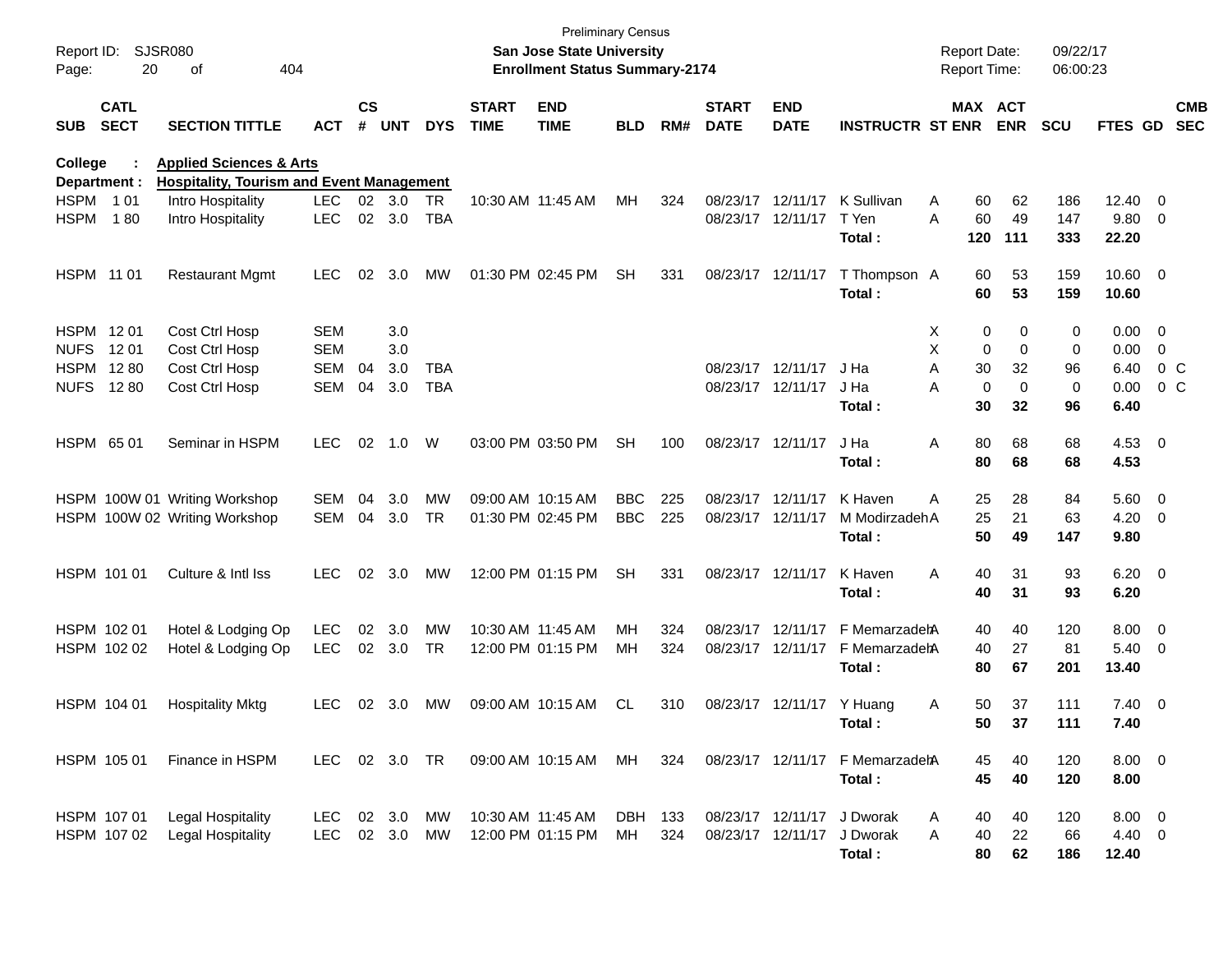| Report ID:<br>Page: | 21                                        | SJSR080<br>404<br>οf                                                             |                                        |                    |                   |                  |                             | <b>Preliminary Census</b><br>San Jose State University<br><b>Enrollment Status Summary-2174</b> |                         |                   |                                  |                                  |                                            | <b>Report Date:</b><br>Report Time:  |                              | 09/22/17<br>06:00:23     |                                               |                                                                                 |
|---------------------|-------------------------------------------|----------------------------------------------------------------------------------|----------------------------------------|--------------------|-------------------|------------------|-----------------------------|-------------------------------------------------------------------------------------------------|-------------------------|-------------------|----------------------------------|----------------------------------|--------------------------------------------|--------------------------------------|------------------------------|--------------------------|-----------------------------------------------|---------------------------------------------------------------------------------|
| <b>SUB</b>          | <b>CATL</b><br><b>SECT</b>                | <b>SECTION TITTLE</b>                                                            | <b>ACT</b>                             | $\mathsf{cs}$<br># | <b>UNT</b>        | <b>DYS</b>       | <b>START</b><br><b>TIME</b> | <b>END</b><br><b>TIME</b>                                                                       | <b>BLD</b>              | RM#               | <b>START</b><br><b>DATE</b>      | <b>END</b><br><b>DATE</b>        | <b>INSTRUCTR ST ENR</b>                    | MAX ACT                              | <b>ENR</b>                   | <b>SCU</b>               | FTES GD                                       | <b>CMB</b><br><b>SEC</b>                                                        |
|                     | HSPM 108 80                               | <b>HSPM Info Sys</b>                                                             | <b>LEC</b>                             | 02                 | 3.0               | <b>TBA</b>       |                             |                                                                                                 |                         |                   | 08/23/17                         | 12/11/17                         | P Wey<br>Total:                            | Α<br>60<br>60                        | 55<br>55                     | 165<br>165               | 11.00 0<br>11.00                              |                                                                                 |
|                     | HSPM 111 01                               | <b>Custom &amp; Courtesy</b>                                                     | <b>LEC</b>                             |                    | 3.0               |                  |                             |                                                                                                 |                         |                   |                                  |                                  | Total:                                     | Х<br>0<br>$\mathbf 0$                | 0<br>$\bf{0}$                | 0<br>0                   | $0.00 \t 0$<br>0.00                           |                                                                                 |
|                     | HSPM 121 01<br>HSPM 121 02<br>HSPM 121 03 | <b>HSPM Leadership</b><br><b>HSPM Leadership</b><br><b>HSPM Leadership</b>       | <b>LEC</b><br><b>LEC</b><br><b>LEC</b> | 02                 | 3.0<br>3.0<br>3.0 | W                |                             | 06:00 PM 08:45 PM                                                                               | MH                      | 324               | 08/23/17 12/11/17                |                                  | T Thompson A<br>Total:                     | Х<br>0<br>X<br>0<br>60<br>60         | 0<br>$\mathbf 0$<br>36<br>36 | 0<br>0<br>108<br>108     | $0.00 \t 0$<br>0.00<br>7.20<br>7.20           | - 0<br>- 0                                                                      |
|                     | HSPM 130 01<br>HSPM 130 02                | <b>Hospitality Event</b><br><b>Hospitality Event</b>                             | <b>LEC</b><br><b>LEC</b>               | 02<br>02           | 3.0<br>3.0        | МW<br><b>TR</b>  |                             | 03:00 PM 04:15 PM<br>12:00 PM 01:15 PM                                                          | <b>BBC</b><br><b>SH</b> | 203<br>346        | 08/23/17<br>08/23/17             | 12/11/17<br>12/11/17             | D Cormany<br>D Cormany<br>Total:           | 40<br>A<br>40<br>A<br>80             | 19<br>37<br>56               | 57<br>111<br>168         | 3.80<br>$7.40 \ 0$<br>11.20                   | $\overline{0}$                                                                  |
|                     | HSPM 134 01                               | HR Management                                                                    | <b>LEC</b>                             | 02                 | 3.0               | TR               |                             | 03:00 PM 04:15 PM                                                                               | <b>SH</b>               | 413               | 08/23/17                         | 12/11/17                         | T Thompson A<br>Total:                     | 40<br>40                             | 30<br>30                     | 90<br>90                 | $6.00 \quad 0$<br>6.00                        |                                                                                 |
|                     | HSPM 140 01                               | Mtg, Conv & Event                                                                | <b>LEC</b>                             |                    | $02 \quad 3.0$    | TR               |                             | 10:30 AM 11:45 AM                                                                               | <b>BBC</b>              | 225               | 08/23/17                         | 12/11/17                         | D Cormany<br>Total:                        | 40<br>A<br>40                        | 39<br>39                     | 117<br>117               | 7.80 0<br>7.80                                |                                                                                 |
|                     | HSPM 143 01                               | <b>Tour Destination</b>                                                          | <b>LEC</b>                             | 02                 | 3.0               | $\top$           |                             | 03:00 PM 05:45 PM                                                                               | <b>BBC</b>              | 225               | 08/23/17                         | 12/11/17                         | D Andre<br>Total:                          | A<br>40<br>40                        | 18<br>18                     | 54<br>54                 | 3.60 0<br>3.60                                |                                                                                 |
|                     | HSPM 148 01<br>HSPM 148 02<br>HSPM 148 03 | Wine Appreciation<br>Wine Appreciation<br>Wine Appreciation                      | <b>LEC</b><br><b>LEC</b><br><b>LEC</b> | 02<br>02<br>02     | 3.0<br>3.0<br>3.0 | M<br>м<br>$\top$ |                             | 03:00 PM 05:45 PM<br>06:00 PM 08:45 PM<br>03:00 PM 05:45 PM                                     | MН<br>MH<br>MH          | 324<br>324<br>324 | 08/23/17<br>08/23/17<br>08/23/17 | 12/11/17<br>12/11/17<br>12/11/17 | S Orvis<br>S Orvis<br>A Ocegueda<br>Total: | 60<br>A<br>60<br>A<br>60<br>A<br>180 | 55<br>46<br>42<br>143        | 165<br>138<br>126<br>429 | 11.05<br>9.20<br>8.40<br>28.65                | $\overline{\phantom{1}}$<br>$\overline{\mathbf{0}}$<br>$\overline{\phantom{0}}$ |
|                     | HSPM 149 01<br>HSPM 149 02<br>HSPM 149 03 | <b>Beer Appreciation</b><br><b>Beer Appreciation</b><br><b>Beer Appreciation</b> | <b>LEC</b><br>LEC<br><b>LEC</b>        |                    | 3.0<br>02 3.0 R   |                  |                             | 03:00 PM 05:45 PM                                                                               | <b>BBC</b>              | 201               |                                  | 08/23/17 12/11/17                | J Dworak<br>Total:                         | X<br>0<br>A<br>60<br>60<br>Α         | 0<br>65<br>46<br>120 111     | 0<br>195<br>138<br>333   | $0.00 \t 0$<br>13.00 0<br>$9.20 \ 0$<br>22.20 |                                                                                 |
|                     | HSPM 152 01                               | <b>Hotel Catering</b>                                                            | LEC 02 3.0 TR                          |                    |                   |                  |                             | 01:30 PM 02:45 PM CL                                                                            |                         | 324               |                                  |                                  | 08/23/17 12/11/17 T Thompson A<br>Total:   | 40<br>40                             | 35<br>35                     | 105<br>105               | $7.00 \t 0$<br>7.00                           |                                                                                 |
|                     | HSPM 154 01                               | Revenue Management LEC 02 3.0 MW 12:00 PM 01:15 PM                               |                                        |                    |                   |                  |                             |                                                                                                 | BBC 225                 |                   |                                  | 08/23/17 12/11/17 Y Huang        | Total:                                     | 40<br>A<br>40                        | 29<br>29                     | 87<br>87                 | 5.80 0<br>5.80                                |                                                                                 |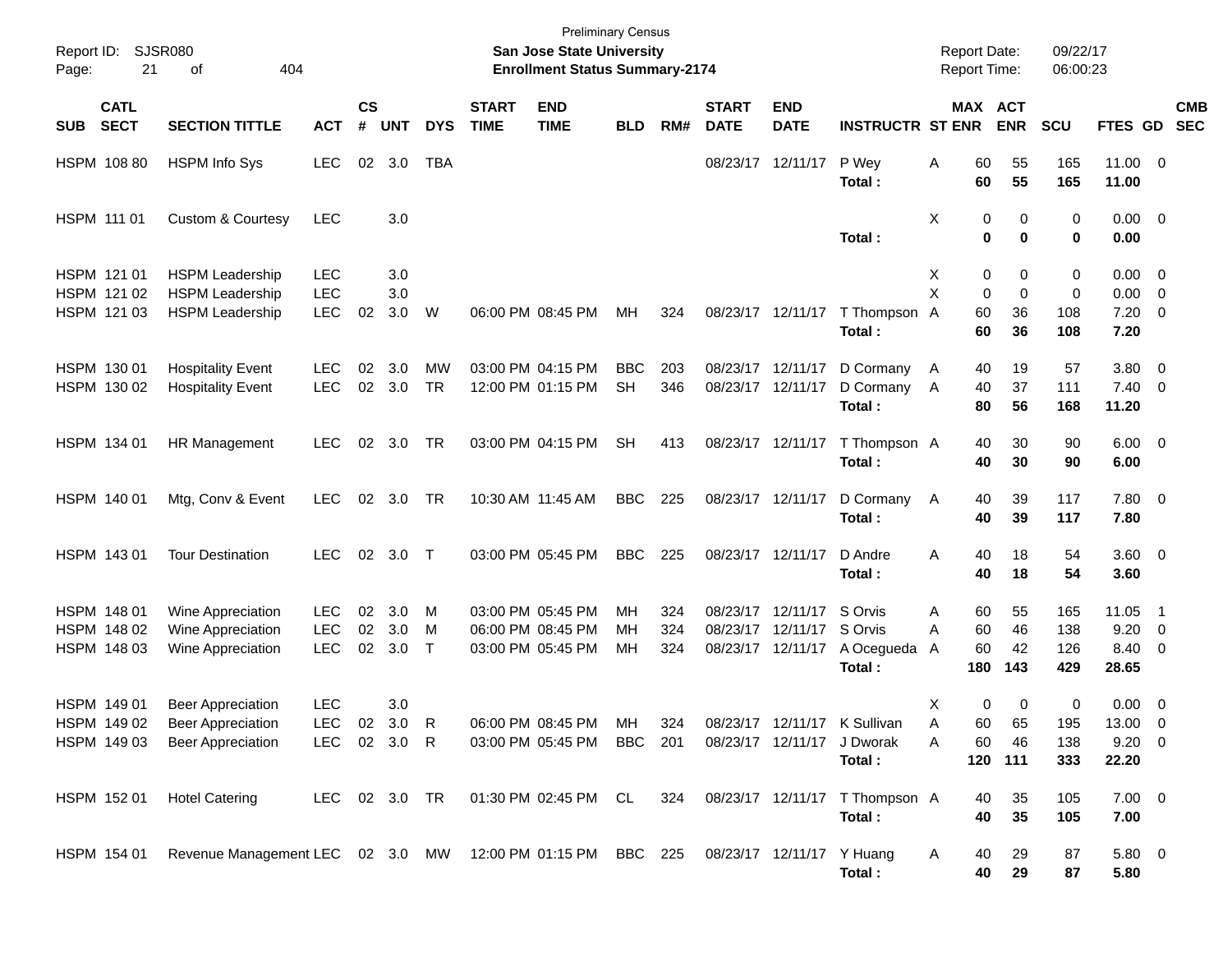| Report ID:<br>22<br>Page:                | <b>SJSR080</b><br>404<br>0f                      |            |                    |            |            |                             | <b>Preliminary Census</b><br><b>San Jose State University</b><br><b>Enrollment Status Summary-2174</b> |            |     |                             |                                                  |                                                       | <b>Report Date:</b><br><b>Report Time:</b> |                                 | 09/22/17<br>06:00:23     |                                   |                          |
|------------------------------------------|--------------------------------------------------|------------|--------------------|------------|------------|-----------------------------|--------------------------------------------------------------------------------------------------------|------------|-----|-----------------------------|--------------------------------------------------|-------------------------------------------------------|--------------------------------------------|---------------------------------|--------------------------|-----------------------------------|--------------------------|
| <b>CATL</b><br><b>SECT</b><br><b>SUB</b> | <b>SECTION TITTLE</b>                            | <b>ACT</b> | $\mathsf{cs}$<br># | <b>UNT</b> | <b>DYS</b> | <b>START</b><br><b>TIME</b> | <b>END</b><br><b>TIME</b>                                                                              | <b>BLD</b> | RM# | <b>START</b><br><b>DATE</b> | <b>END</b><br><b>DATE</b>                        | <b>INSTRUCTR ST ENR</b>                               |                                            | <b>MAX ACT</b><br><b>ENR</b>    | <b>SCU</b>               | FTES GD                           | <b>CMB</b><br><b>SEC</b> |
| HSPM 175 01                              | Entrepreneurship                                 | <b>SEM</b> | 04                 | 3.0        | <b>MW</b>  |                             | 09:00 AM 10:15 AM                                                                                      | HB         | 408 | 08/23/17                    | 12/11/17                                         | F MemarzadehA<br>Total:                               | 40<br>40                                   | 41<br>41                        | 123<br>123               | $8.20 \ 0$<br>8.20                |                          |
| HSPM 177 01                              | <b>HSPM Service Mgnt</b>                         | LEC        | 02                 | 3.0        | MW         |                             | 01:30 PM 02:45 PM                                                                                      | МH         | 324 | 08/23/17                    | 12/11/17                                         | J Ha<br>Total:                                        | 40<br>A<br>40                              | 41<br>41                        | 123<br>123               | $8.20 \ 0$<br>8.20                |                          |
| HSPM 180 01                              | <b>Individual Studies</b>                        | <b>SUP</b> | 36                 | 3.0        | <b>TBA</b> |                             |                                                                                                        |            |     | 08/23/17                    | 12/11/17                                         | K Sullivan<br>Total:                                  | 15<br>A<br>15                              | 14<br>14                        | 42<br>42                 | $2.80 \quad 0$<br>2.80            |                          |
| HSPM 186 01                              | <b>Strategic Mgmt</b>                            | <b>LEC</b> |                    | 3.0        |            |                             |                                                                                                        |            |     |                             |                                                  | Total:                                                | X<br>0<br>$\mathbf 0$                      | 0<br>$\mathbf{0}$               | 0<br>$\mathbf 0$         | $0.00 \t 0$<br>0.00               |                          |
| HSPM 191A01                              | Intern Level 1                                   | <b>SUP</b> | 36                 | 2.0        | <b>TBA</b> |                             |                                                                                                        |            |     |                             | 08/23/17 12/11/17                                | J Ha<br>Total:                                        | A<br>40<br>40                              | 47<br>47                        | 94<br>94                 | $6.27 \quad 0$<br>6.27            |                          |
| HSPM 191B 01                             | Intern Level 2                                   | <b>SUP</b> | 36                 | 3.0        | <b>TBA</b> |                             |                                                                                                        |            |     | 08/23/17                    | 12/11/17                                         | K Sullivan<br>Total:                                  | 40<br>Α<br>40                              | 31<br>31                        | 93<br>93                 | $6.20 \quad 0$<br>6.20            |                          |
| Department :                             | <b>Hospitality, Tourism and Event Management</b> |            |                    |            |            |                             |                                                                                                        |            |     |                             | <b>Lower Division:</b><br><b>Upper Division:</b> | <b>Department Total:</b><br><b>Graduate Division:</b> | 1510<br>290<br>1220<br>$\bf{0}$            | 1276<br>264<br>1012<br>$\bf{0}$ | 3645<br>656<br>2989<br>0 | 243.05<br>43.73<br>199.32<br>0.00 |                          |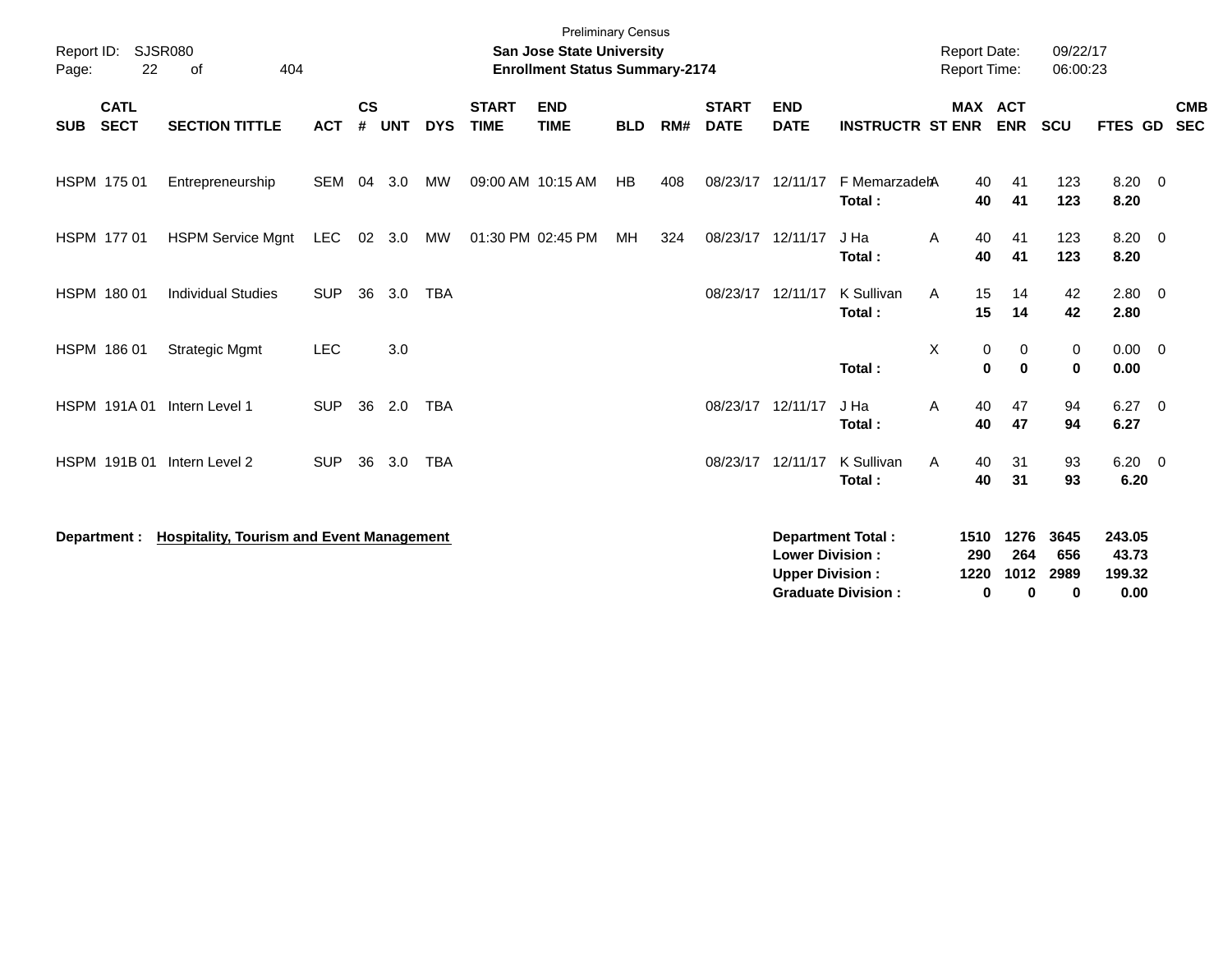| Report ID:<br>Page: | 23                         | <b>SJSR080</b><br>404<br>οf        |               |               |                |            |                             | <b>Preliminary Census</b><br><b>San Jose State University</b><br><b>Enrollment Status Summary-2174</b> |                |      |                             |                            |                                 |   | <b>Report Date:</b><br><b>Report Time:</b> |             | 09/22/17<br>06:00:23 |                     |                          |
|---------------------|----------------------------|------------------------------------|---------------|---------------|----------------|------------|-----------------------------|--------------------------------------------------------------------------------------------------------|----------------|------|-----------------------------|----------------------------|---------------------------------|---|--------------------------------------------|-------------|----------------------|---------------------|--------------------------|
| <b>SUB</b>          | <b>CATL</b><br><b>SECT</b> | <b>SECTION TITTLE</b>              | ACT           | $\mathsf{cs}$ | # UNT          | <b>DYS</b> | <b>START</b><br><b>TIME</b> | <b>END</b><br><b>TIME</b>                                                                              | <b>BLD</b>     | RM#  | <b>START</b><br><b>DATE</b> | <b>END</b><br><b>DATE</b>  | <b>INSTRUCTR ST ENR</b>         |   | MAX ACT                                    | <b>ENR</b>  | <b>SCU</b>           | FTES GD             | <b>CMB</b><br><b>SEC</b> |
| College             |                            | <b>Applied Sciences &amp; Arts</b> |               |               |                |            |                             |                                                                                                        |                |      |                             |                            |                                 |   |                                            |             |                      |                     |                          |
|                     | Department :               | Journalism & Mass Communication    |               |               |                |            |                             |                                                                                                        |                |      |                             |                            |                                 |   |                                            |             |                      |                     |                          |
| ADV.                | 91 01                      | Intro Advertising                  | LEC.          |               | $02 \quad 3.0$ | МW         |                             | 01:30 PM 02:45 PM                                                                                      | <b>YUH 124</b> |      |                             | 08/23/17 12/11/17          | D Ocampo<br>Total:              | A | 150<br>150                                 | 126<br>126  | 378<br>378           | 25.20 0<br>25.20    |                          |
| ADV                 | 116 01                     | Spartan Daily Ad Sta               | ACT           |               | 20 3.0         |            | MTWR01:30 PM 04:15 PM       |                                                                                                        | DBH 213        |      |                             | 08/23/17 12/11/17          | T Hendrick<br>Total :           | Α | 15<br>15                                   | 10<br>10    | 30<br>30             | $2.00 \t 0$<br>2.00 |                          |
| ADV                 | 121 01                     | Consumer Advertising LEC           |               |               | 02 3.0 T       |            |                             | 06:00 PM 08:45 PM                                                                                      | DBH            | 133  |                             | 08/23/17 12/11/17          | S Eckstone<br>Total:            | A | 40<br>40                                   | 45<br>45    | 135<br>135           | $9.05$ 1<br>9.05    |                          |
| ADV                 | 122 01                     | Bus-to-Bus Advertisi               | SEM           | 04            | 3.0            | MW         |                             | 12:00 PM 01:15 PM                                                                                      | DBH            | 225  |                             | 08/23/17 12/11/17          | S Eckstone<br>Total:            | A | 30<br>30                                   | 27<br>27    | 81<br>81             | $5.40 \ 0$<br>5.40  |                          |
| ADV                 | 123 01                     | Brdcast & New Media SEM 04 3.0     |               |               |                | M          |                             | 06:00 PM 08:45 PM                                                                                      | DBH            | 202  |                             | 08/23/17 12/11/17          | S Eckstone<br>Total:            | A | 24<br>24                                   | 22<br>22    | 66<br>66             | $4.40 \ 0$<br>4.40  |                          |
| ADV                 | 124 01                     | Copywriting                        | SEM           | 04            | 3.0            | TR         |                             | 01:30 PM 02:45 PM                                                                                      | DBH            |      | 117D 08/23/17 12/11/17      |                            | J Delacruz<br>Total:            | Α | 20<br>20                                   | 16<br>16    | 48<br>48             | $3.20 \ 0$<br>3.20  |                          |
| ADV                 | 125 01                     | Ad Layout & Prod                   | <b>SEM</b>    | 04            | 3.0            | <b>MW</b>  |                             | 12:00 PM 01:15 PM                                                                                      | DBH.           | 117D | 08/23/17 12/11/17           |                            | J Delacruz                      | Α | 20                                         | 20          | 60                   | $4.00 \t 0$         |                          |
| ADV                 | 125 02                     | Ad Layout & Prod                   | SEM           | 04            | 3.0            | MW         |                             | 04:30 PM 05:45 PM                                                                                      | DBH            | 117D | 08/23/17 12/11/17           |                            | J Delacruz                      | A | 20                                         | 20          | 60                   | $4.00 \ 0$          |                          |
|                     |                            |                                    |               |               |                |            |                             |                                                                                                        |                |      |                             |                            | Total :                         |   | 40                                         | 40          | 120                  | 8.00                |                          |
| ADV                 | 126 01                     | Media Planning & Buy SEM 04 3.0 TR |               |               |                |            |                             | 04:30 PM 05:45 PM                                                                                      | DBH 202        |      |                             | 08/23/17 12/11/17          | T Hendrick<br>Total :           | Α | 20<br>20                                   | 19<br>19    | 57<br>57             | 3.80 0<br>3.80      |                          |
| ADV                 | 128 01                     | Integrtd Mktg Comm                 | SEM 04 3.0    |               |                | МW         |                             | 04:30 PM 05:45 PM                                                                                      | DBH 225        |      |                             | 08/23/17 12/11/17          | T Hendrick<br>Total :           | Α | 30<br>30                                   | 31<br>31    | 93<br>93             | $6.20 \t 0$<br>6.20 |                          |
| ADV                 | 129 01                     | Campaigns Mgmt                     | SEM 04 3.0 TR |               |                |            |                             | 10:30 AM 11:45 AM                                                                                      |                |      |                             | DBH 117D 08/23/17 12/11/17 | J Delacruz<br>Total:            | A | 30<br>30                                   | 19<br>19    | 57<br>57             | $3.80\ 0$<br>3.80   |                          |
|                     | JOUR 61 01                 | Prnt/Mag and Online                | LEC           |               | 3.0            |            |                             |                                                                                                        |                |      |                             |                            |                                 | X | 0                                          | 0           | 0                    | $0.00 \t 0$         |                          |
|                     | JOUR 61 02                 | Prnt/Mag and Online                | <b>LEC</b>    | 02            | $3.0\,$        | TR         |                             | 01:30 PM 02:45 PM                                                                                      | DBH 224        |      |                             |                            | 08/23/17 12/11/17 J Rodriguez   | A | 20                                         | 18          | 54                   | 3.60 0              |                          |
|                     | JOUR 61 04                 | Prnt/Mag and Online                | <b>LEC</b>    | 02            | 3.0            | MW         |                             | 10:30 AM 11:45 AM                                                                                      | DBH 222        |      |                             | 08/23/17 12/11/17          | D Martinet                      | Α | 20                                         | 20          | 60                   | $4.00 \ 0$          |                          |
|                     | JOUR 61 05                 | Prnt/Mag and Online                | <b>LEC</b>    |               | 3.0            |            |                             |                                                                                                        |                |      |                             |                            |                                 | Χ | 0                                          | $\mathbf 0$ | 0                    | $0.00 \t 0$         |                          |
|                     | JOUR 61 06                 | Prnt/Mag and Online                | <b>LEC</b>    |               | 3.0            |            |                             |                                                                                                        |                |      |                             |                            |                                 | X | 0                                          | $\mathbf 0$ | 0                    | $0.00 \t 0$         |                          |
|                     | JOUR 61 07                 | Prnt/Mag and Online                | LEC           |               | 02 3.0 TR      |            |                             | 09:00 AM 10:15 AM DBH 213                                                                              |                |      |                             |                            | 08/23/17 12/11/17 J Rodriguez A |   | 20                                         | 18          | 54                   | $3.60 \ 0$          |                          |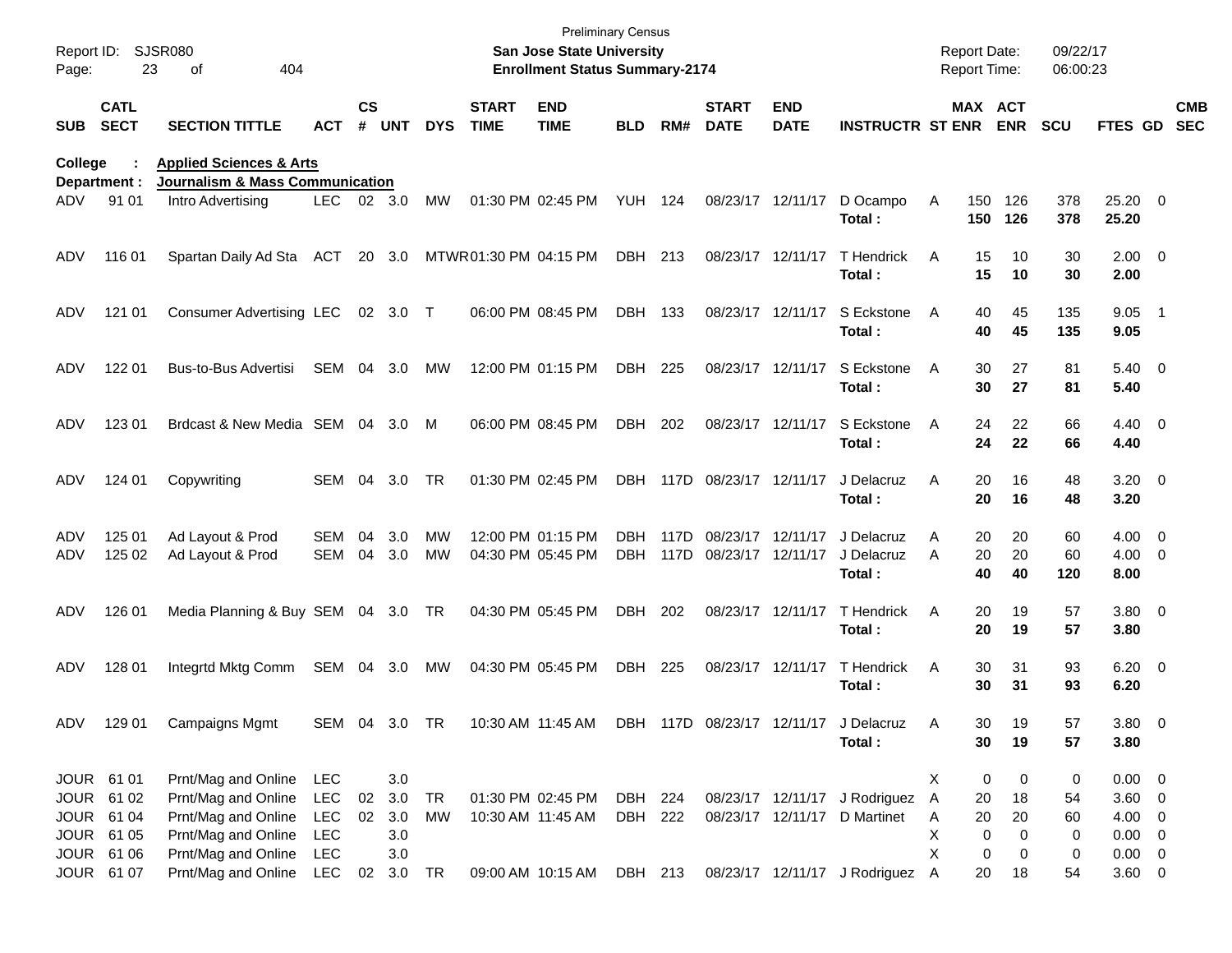| Page:       | Report ID: SJSR080<br>24   | 404<br>of                     |               |                    |                |            |                             | San Jose State University<br><b>Enrollment Status Summary-2174</b> | Preliminary Census |     |                             |                           |                             | <b>Report Date:</b><br><b>Report Time:</b> |          |                       | 09/22/17<br>06:00:23 |                    |                          |                          |
|-------------|----------------------------|-------------------------------|---------------|--------------------|----------------|------------|-----------------------------|--------------------------------------------------------------------|--------------------|-----|-----------------------------|---------------------------|-----------------------------|--------------------------------------------|----------|-----------------------|----------------------|--------------------|--------------------------|--------------------------|
| <b>SUB</b>  | <b>CATL</b><br><b>SECT</b> | <b>SECTION TITTLE</b>         | <b>ACT</b>    | $\mathsf{cs}$<br># | <b>UNT</b>     | <b>DYS</b> | <b>START</b><br><b>TIME</b> | <b>END</b><br><b>TIME</b>                                          | <b>BLD</b>         | RM# | <b>START</b><br><b>DATE</b> | <b>END</b><br><b>DATE</b> | <b>INSTRUCTR ST ENR</b>     |                                            |          | MAX ACT<br><b>ENR</b> | <b>SCU</b>           | <b>FTES GD</b>     |                          | <b>CMB</b><br><b>SEC</b> |
|             |                            |                               |               |                    |                |            |                             |                                                                    |                    |     |                             |                           | Total:                      |                                            | 60       | 56                    | 168                  | 11.20              |                          |                          |
| <b>JOUR</b> | 95 01                      | Digital News Photo            | <b>LEC</b>    | 03                 | 3.0            | MW         | 10:30 AM 11:45 AM           |                                                                    | DBH                | 228 | 08/23/17 12/11/17           |                           | D Cheers                    | A                                          | 20       | 20                    | 60                   | 4.00               | $\overline{\mathbf{0}}$  |                          |
| <b>JOUR</b> | 95 02                      | Digital News Photo            | <b>LEC</b>    | 03                 | 3.0            | <b>TR</b>  |                             | 12:00 PM 01:15 PM                                                  | DBH                | 228 | 08/23/17 12/11/17           |                           | D Cheers<br>Total :         | Α                                          | 20<br>40 | 20<br>40              | 60<br>120            | 4.00<br>8.00       | $\overline{\phantom{0}}$ |                          |
|             |                            |                               |               |                    |                |            |                             |                                                                    |                    |     |                             |                           |                             |                                            |          |                       |                      |                    |                          |                          |
|             | JOUR 132 01                | <b>Feature Reporting</b>      | <b>LEC</b>    | 04                 | 3.0            | TR         | 10:30 AM 11:45 AM           |                                                                    | DBH                | 213 |                             | 08/23/17 12/11/17         | T Ulrich<br>Total:          | Α                                          | 20<br>20 | 20<br>20              | 60<br>60             | $4.00 \ 0$<br>4.00 |                          |                          |
|             | JOUR 133 01                | <b>Editing/News Mgmt</b>      | SEM           | 04                 | 3.0            | TR         |                             | 12:00 PM 01:15 PM                                                  | DBH                | 224 | 08/23/17 12/11/17           |                           | M Corpos                    | Α                                          | 20       | 17                    | 51                   | $3.40 \ 0$         |                          |                          |
|             |                            |                               |               |                    |                |            |                             |                                                                    |                    |     |                             |                           | Total:                      |                                            | 20       | 17                    | 51                   | 3.40               |                          |                          |
|             | JOUR 135 01                | Rep/Editing & Mgmt            | <b>ACT</b>    | 20                 | 1.0            |            | MTWR01:30 PM 02:45 PM       |                                                                    | DBH                | 209 |                             | 08/23/17 12/11/17         | R Craig                     | A                                          | 15       | 12                    | 12                   | 0.80 0             |                          |                          |
|             | JOUR 135 02                | Rep/Editing & Mgmt            | <b>ACT</b>    |                    | 20 2.0         | TBA        |                             |                                                                    | DBH                | 209 | 08/23/17 12/11/17           |                           |                             | Α                                          | 15       | 13                    | 13                   | 1.73               | $\overline{\phantom{0}}$ |                          |
|             | JOUR 135 03                | Rep/Editing & Mgmt            | <b>ACT</b>    | 20                 | 1.0            |            | MTWR 01:30 PM 02:45 PM      |                                                                    | <b>DBH</b>         | 209 | 08/23/17 12/11/17           |                           | R Craig                     | A                                          | 15       | 4                     | 4                    | 0.27               | $\overline{\mathbf{0}}$  |                          |
|             | JOUR 135 04                | Rep/Editing & Mgmt            | <b>ACT</b>    |                    | 20 2.0         | TBA        |                             |                                                                    | DBH                | 209 | 08/23/17 12/11/17           |                           |                             | A                                          | 15       | 3                     | 3                    | 0.40               | $\overline{\phantom{0}}$ |                          |
|             |                            |                               |               |                    |                |            |                             |                                                                    |                    |     |                             |                           | Total:                      |                                            | 60       | 32                    | 32                   | 3.20               |                          |                          |
|             | JOUR 136 01                | Newspaper and Mag D&EC        |               |                    | 02 3.0         | TR         |                             | 04:30 PM 05:45 PM                                                  | DBH                | 226 | 08/23/17 12/11/17           |                           | T Korani                    | Α                                          | 20       | 18                    | 54                   | $3.60 \ 0$         |                          |                          |
|             |                            |                               |               |                    |                |            |                             |                                                                    |                    |     |                             |                           | Total:                      |                                            | 20       | 18                    | 54                   | 3.60               |                          |                          |
|             | JOUR 165 01                | <b>TV News Staff</b>          | <b>ACT</b>    | 20                 | 1.0            | F          | 08:00 AM 10:30 AM           |                                                                    | DBH                | 141 | 08/23/17 12/11/17           |                           |                             | A                                          | 20       | -1                    | $\mathbf 1$          | $0.07$ 0           |                          |                          |
|             | JOUR 165 02                | <b>TV News Staff</b>          | <b>ACT</b>    | 20                 | 2.0            | F          |                             | 08:00 AM 10:30 AM                                                  | DBH                | 141 | 08/23/17 12/11/17           |                           |                             | A                                          | 20       | 0                     | 0                    | 0.00               | $\overline{\phantom{0}}$ |                          |
|             | JOUR 165 03                | <b>TV News Staff</b>          | <b>ACT</b>    | 20                 | 3.0            | F          |                             | 08:00 AM 10:30 AM                                                  | DBH                | 141 | 08/23/17 12/11/17           |                           |                             | A                                          | 20       | 17                    | 51                   | 3.40               | $\overline{\mathbf{0}}$  |                          |
|             |                            |                               |               |                    |                |            |                             |                                                                    |                    |     |                             |                           | Total :                     |                                            | 60       | 18                    | 52                   | 3.47               |                          |                          |
|             | JOUR 166 01                | Converged Newsroom LEC        |               |                    | 04 3.0         |            | MTWR01:30 PM 02:45 PM       |                                                                    | DBH                | 221 |                             | 08/23/17 12/11/17         | T Ulrich                    | Α                                          | 20       | 15                    | 30                   | 3.00               | $\overline{\phantom{0}}$ |                          |
|             | JOUR 166 02                | Converged Newsroom ACT 12 0.0 |               |                    |                |            | MTWR 03:00 PM 04:15 PM      |                                                                    | DBH                | 221 |                             | 08/23/17 12/11/17         | T Ulrich                    | A                                          | 20       | 15                    | 15                   | 0.00               | $\overline{\mathbf{0}}$  |                          |
|             |                            |                               |               |                    |                |            |                             |                                                                    |                    |     |                             |                           | Total :                     |                                            | 40       | 30                    | 45                   | 3.00               |                          |                          |
|             |                            | JOUR 167 01 TV News Magazine  | ACT           |                    | 3.0            |            |                             |                                                                    |                    |     |                             |                           |                             | X                                          | $\Omega$ | $\Omega$              | 0                    | $0.00 \quad 0$     |                          |                          |
|             |                            |                               |               |                    |                |            |                             |                                                                    |                    |     |                             |                           | Total :                     |                                            | 0        | 0                     | 0                    | 0.00               |                          |                          |
|             | MCOM 63 01                 | New Media                     | LEC.          |                    | $02 \quad 3.0$ | МW         |                             | 09:00 AM 10:15 AM                                                  | DBH 228            |     |                             |                           | 08/23/17 12/11/17 D Nichols | A                                          | 20       | 20                    | 60                   | $4.00 \t 0$        |                          |                          |
|             | MCOM 63 02                 | New Media                     | <b>LEC</b>    |                    | 02 3.0         | TR         | 10:30 AM 11:45 AM           |                                                                    | DBH 228            |     |                             | 08/23/17 12/11/17         | D Cheers                    | A                                          | 20       | 17                    | 51                   | $3.40 \ 0$         |                          |                          |
|             | MCOM 63 03                 | New Media                     | <b>LEC</b>    |                    | 02 3.0         | МW         |                             | 01:30 PM 02:45 PM                                                  | DBH 228            |     |                             | 08/23/17 12/11/17 P Young |                             | A                                          | 20       | 20                    | 60                   | $4.00 \ 0$         |                          |                          |
|             | MCOM 63 04                 | New Media                     | <b>LEC</b>    |                    | 02 3.0         | МW         |                             | 12:00 PM 01:15 PM                                                  | DBH 228            |     |                             | 08/23/17 12/11/17         | P Young                     | A                                          | 20       | 20                    | 60                   | $4.00 \ 0$         |                          |                          |
|             | MCOM 63 05                 | New Media                     | <b>LEC</b>    |                    | 02 3.0         | MW         |                             | 03:00 PM 04:15 PM                                                  | DBH 228            |     |                             | 08/23/17 12/11/17         | D Nichols                   | A                                          | 20       | 19                    | 57                   | $3.80\ 0$          |                          |                          |
|             | MCOM 63 06                 | New Media                     | LEC 02 3.0 TR |                    |                |            |                             | 09:00 AM 10:15 AM                                                  | DBH 228            |     |                             |                           | 08/23/17 12/11/17 D Nichols | A                                          | 20       | 20                    | 60                   | $4.00 \t 0$        |                          |                          |
|             |                            |                               |               |                    |                |            |                             |                                                                    |                    |     |                             |                           |                             |                                            |          |                       |                      |                    |                          |                          |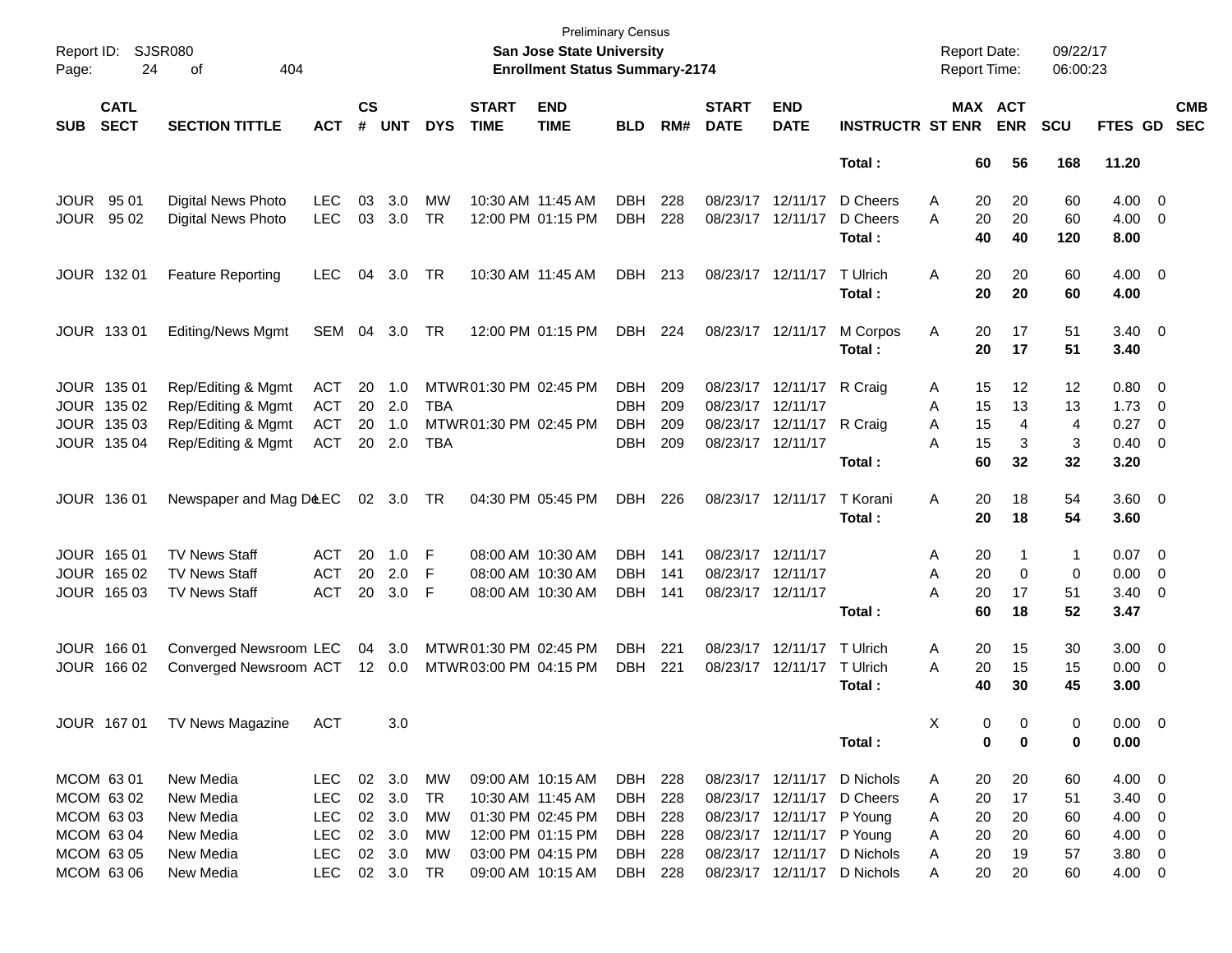| Report ID:<br>25<br>Page:                 | <b>SJSR080</b><br>404<br>οf                                                                                                                                            |                                                      |                      |                                 |                            |                             | <b>Preliminary Census</b><br>San Jose State University<br><b>Enrollment Status Summary-2174</b> |                                                |                          |                             |                                                         |                                                                             | <b>Report Date:</b><br><b>Report Time:</b>                         |                                        | 09/22/17<br>06:00:23                       |                                                                |                                                            |            |
|-------------------------------------------|------------------------------------------------------------------------------------------------------------------------------------------------------------------------|------------------------------------------------------|----------------------|---------------------------------|----------------------------|-----------------------------|-------------------------------------------------------------------------------------------------|------------------------------------------------|--------------------------|-----------------------------|---------------------------------------------------------|-----------------------------------------------------------------------------|--------------------------------------------------------------------|----------------------------------------|--------------------------------------------|----------------------------------------------------------------|------------------------------------------------------------|------------|
| <b>CATL</b><br><b>SECT</b><br><b>SUB</b>  | <b>SECTION TITTLE</b>                                                                                                                                                  | <b>ACT</b>                                           | $\mathsf{cs}$<br>#   | <b>UNT</b>                      | <b>DYS</b>                 | <b>START</b><br><b>TIME</b> | <b>END</b><br><b>TIME</b>                                                                       | <b>BLD</b>                                     | RM#                      | <b>START</b><br><b>DATE</b> | <b>END</b><br><b>DATE</b>                               | <b>INSTRUCTR ST ENR</b>                                                     |                                                                    | MAX ACT<br><b>ENR</b>                  | <b>SCU</b>                                 | FTES GD SEC                                                    |                                                            | <b>CMB</b> |
| MCOM 63 07                                | New Media                                                                                                                                                              | <b>LEC</b>                                           | 02                   | 3.0                             | TR                         |                             | 04:30 PM 05:45 PM                                                                               | <b>DBH</b>                                     | 228                      |                             | 08/23/17 12/11/17                                       | R Nichols<br>Total:                                                         | 20<br>A<br>140                                                     | 16<br>132                              | 48<br>396                                  | $3.20 \ 0$<br>26.40                                            |                                                            |            |
| MCOM 70 01                                | Vis Comm Mod Media LEC                                                                                                                                                 |                                                      |                      | 03 3.0                          | MW                         |                             | 09:00 AM 10:15 AM                                                                               | DBH 133                                        |                          |                             | 08/23/17 12/11/17                                       | D Martinet<br>Total:                                                        | A<br>70<br>70                                                      | 70<br>70                               | 210<br>210                                 | $14.00 \t 0$<br>14.00                                          |                                                            |            |
| MCOM 72 02<br><b>MCOM 7203</b>            | Mcom & Society<br>Mcom & Society                                                                                                                                       | LEC<br><b>LEC</b>                                    | 02<br>02             | 3.0<br>3.0                      | МW<br><b>TR</b>            |                             | 12:00 PM 01:15 PM<br>10:30 AM 11:45 AM                                                          | DBH.<br><b>DBH</b>                             | 133<br>133               |                             | 08/23/17 12/11/17<br>08/23/17 12/11/17                  | D Nichols<br>R Craig<br>Total:                                              | 70<br>A<br>70<br>A<br>140                                          | 70<br>68<br>138                        | 210<br>204<br>414                          | $14.00 \t 0$<br>13.60 0<br>27.60                               |                                                            |            |
|                                           | MCOM 100W 01 Wrtg Wkhp in Comm<br>MCOM 100W 02 Wrtg Wkhp in Comm<br>MCOM 100W 03 Wrtg Wkhp in Comm<br>MCOM 100W 04 Wrtg Wkhp in Comm<br>MCOM 100W 06 Wrtg Wkhp in Comm | SEM<br><b>SEM</b><br><b>SEM</b><br>SEM<br><b>SEM</b> | 04<br>04<br>04<br>04 | 3.0<br>3.0<br>3.0<br>3.0<br>3.0 | МW<br>МW<br><b>TR</b><br>F |                             | 04:30 PM 05:45 PM<br>12:00 PM 01:15 PM<br>03:00 PM 04:15 PM<br>09:30 AM 12:15 PM                | DBH.<br><b>DBH</b><br><b>DBH</b><br><b>DBH</b> | 224<br>222<br>224<br>224 | 08/23/17                    | 08/23/17 12/11/17<br>12/11/17<br>08/23/17 12/11/17      | R Nichols<br>T Ulrich<br>08/23/17 12/11/17 R Nichols<br>R Nichols<br>Total: | 20<br>A<br>20<br>A<br>20<br>A<br>20<br>A<br>X<br>$\mathbf 0$<br>80 | 17<br>20<br>20<br>14<br>$\Omega$<br>71 | 51<br>60<br>60<br>42<br>$\mathbf 0$<br>213 | $3.40 \quad 0$<br>4.00<br>4.00<br>2.80<br>$0.00 \t 0$<br>14.20 | $\overline{\phantom{0}}$<br>$\overline{\mathbf{0}}$<br>- 0 |            |
| MCOM 101 01<br>MCOM 101 02<br>MCOM 101 03 | Media Law & Ethics<br>Media Law & Ethics<br>Media Law & Ethics                                                                                                         | <b>LEC</b><br><b>LEC</b><br><b>LEC</b>               | 03<br>03             | 3.0<br>3.0<br>3.0               | <b>TR</b><br><b>TR</b>     |                             | 10:30 AM 11:45 AM<br>03:00 PM 04:15 PM                                                          | DBH<br><b>DBH</b>                              | 225<br>225               |                             | 08/23/17 12/11/17                                       | L Sokoloff<br>08/23/17 12/11/17 H Kazem<br>Total:                           | 35<br>A<br>A<br>35<br>X<br>$\mathbf 0$<br>70                       | 35<br>34<br>0<br>69                    | 105<br>102<br>0<br>207                     | $7.00 \t 0$<br>$6.80$ 0<br>$0.00 \t 0$<br>13.80                |                                                            |            |
| MCOM 104 01<br>MCOM 104 02<br>MCOM 104 03 | Mass Comm Research SEM<br>Mass Comm Research SEM<br>Mass Comm Research SEM                                                                                             |                                                      | 04<br>04<br>04       | 3.0<br>3.0<br>3.0               | МW<br><b>TR</b><br>$\top$  |                             | 03:00 PM 04:15 PM<br>03:00 PM 04:15 PM<br>06:00 PM 08:45 PM                                     | <b>DBH</b><br><b>DBH</b><br><b>DBH</b>         | 224<br>228<br>228        | 08/23/17                    | 08/23/17 12/11/17<br>12/11/17<br>08/23/17 12/11/17 Z Li | P Young<br>ZLi<br>Total:                                                    | 25<br>A<br>18<br>Α<br>A<br>18<br>61                                | 25<br>17<br>21<br>63                   | 75<br>51<br>63<br>189                      | $5.00 \quad 0$<br>3.40<br>$4.20 \ 0$<br>12.60                  | $\overline{\phantom{0}}$                                   |            |
| MCOM 105 01                               | Diversty & Media                                                                                                                                                       | <b>LEC</b>                                           | 02                   | 3.0                             | TR                         |                             | 01:30 PM 02:45 PM                                                                               | <b>DBH</b>                                     | - 133                    |                             | 08/23/17 12/11/17                                       | R Rucker<br>Total:                                                          | 70<br>Α<br>70                                                      | 40<br>40                               | 120<br>120                                 | $8.05$ 1<br>8.05                                               |                                                            |            |
| MCOM 106 01                               | Global Mass Comm                                                                                                                                                       | LEC 02 3.0 TR                                        |                      |                                 |                            |                             | 09:00 AM 10:15 AM                                                                               | DBH 133                                        |                          |                             |                                                         | 08/23/17 12/11/17 H Kazem<br>Total:                                         | Α<br>60<br>60                                                      | 16<br>16                               | 48<br>48                                   | 3.25<br>3.25                                                   | $\overline{\phantom{1}}$                                   |            |
| MCOM 111 01                               | Internship                                                                                                                                                             | SEM 06 3.0 TBA                                       |                      |                                 |                            |                             |                                                                                                 |                                                |                          |                             | 08/23/17 12/11/17                                       | R Rucker<br>Total:                                                          | 60<br>Α<br>60                                                      | 39<br>39                               | 117<br>117                                 | 7.80 0<br>7.80                                                 |                                                            |            |
| MCOM 139 01<br>MCOM 139 02<br>MCOM 139 03 | Specialized Wrtg<br>Specialized Wrtg<br>Specialized Wrtg                                                                                                               | SEM<br><b>SEM</b><br>SEM 04                          |                      | 3.0<br>3.0<br>3.0               | MW                         |                             | 04:30 PM 05:45 PM                                                                               | DBH 209                                        |                          |                             |                                                         | 08/23/17 12/11/17 D Nichols                                                 | 0<br>Х<br>Χ<br>0<br>A<br>30                                        | 0<br>0<br>23                           | 0<br>0<br>69                               | $0.00 \t 0$<br>$0.00 \t 0$<br>$4.60\ 0$                        |                                                            |            |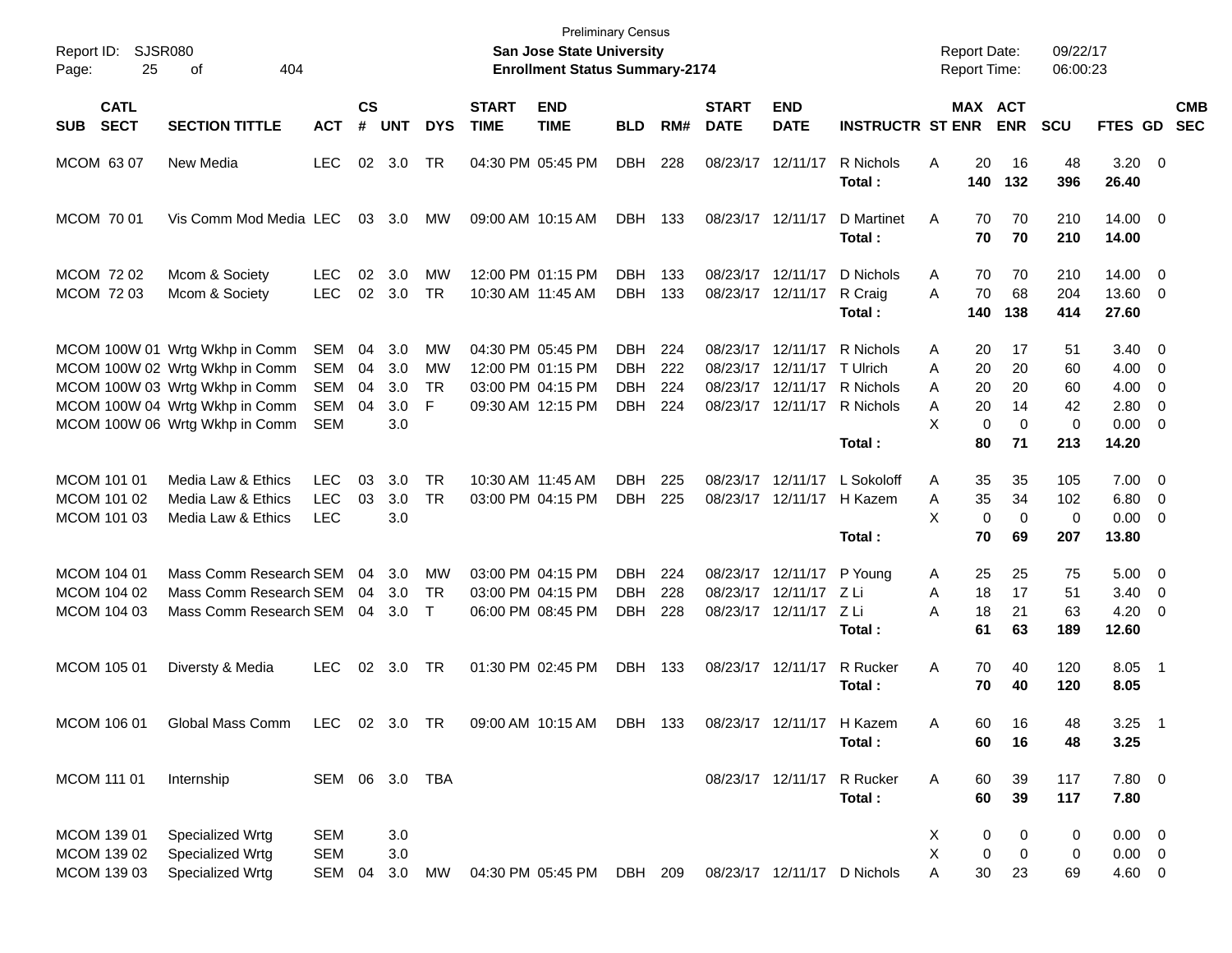| Report ID:<br>26<br>Page:                 | <b>SJSR080</b><br>404<br>of                                        |                                        |                |                   |                                        |                             | San Jose State University<br><b>Enrollment Status Summary-2174</b> | <b>Preliminary Census</b> |          |                             |                                                           |                            | <b>Report Date:</b><br>Report Time:     |                       | 09/22/17<br>06:00:23 |                                                     |                           |
|-------------------------------------------|--------------------------------------------------------------------|----------------------------------------|----------------|-------------------|----------------------------------------|-----------------------------|--------------------------------------------------------------------|---------------------------|----------|-----------------------------|-----------------------------------------------------------|----------------------------|-----------------------------------------|-----------------------|----------------------|-----------------------------------------------------|---------------------------|
| <b>CATL</b><br><b>SECT</b><br><b>SUB</b>  | <b>SECTION TITTLE</b>                                              | <b>ACT</b>                             | <b>CS</b><br># | <b>UNT</b>        | <b>DYS</b>                             | <b>START</b><br><b>TIME</b> | <b>END</b><br><b>TIME</b>                                          | <b>BLD</b>                | RM#      | <b>START</b><br><b>DATE</b> | <b>END</b><br><b>DATE</b>                                 | <b>INSTRUCTR ST ENR</b>    |                                         | MAX ACT<br><b>ENR</b> | <b>SCU</b>           |                                                     | <b>CMB</b><br>FTES GD SEC |
| MCOM 139 04                               | Specialized Wrtg                                                   | <b>SEM</b>                             |                | 3.0               |                                        |                             |                                                                    |                           |          |                             |                                                           | Total:                     | X<br>0<br>30                            | 0<br>23               | 0<br>69              | $0.00 \t 0$<br>4.60                                 |                           |
| MCOM 163 01                               | Adv Media tech                                                     | <b>LEC</b>                             | 03             | 3.0               | МW                                     |                             | 04:30 PM 05:45 PM                                                  | DBH                       | 228      |                             | 08/23/17 12/11/17                                         | P Young<br>Total:          | 20<br>Α<br>20                           | 20<br>20              | 60<br>60             | $4.00 \ 0$<br>4.00                                  |                           |
| MCOM 170 01                               | StrtgcSocialMedia&Bu LEC                                           |                                        |                | 01 3.0 M          |                                        |                             | 06:00 PM 08:45 PM                                                  | DBH 133                   |          |                             | 08/23/17 12/11/17                                         | M Brito<br>Total:          | 60<br>A<br>60                           | 23<br>23              | 69<br>69             | 5.05 9<br>5.05                                      |                           |
| MCOM 180 01<br>MCOM 180 02<br>MCOM 180 03 | <b>Global Leadership</b><br>Global Leadership<br>Global Leadership | <b>SUP</b><br><b>SUP</b><br><b>SUP</b> | 36<br>36<br>36 | 1.0<br>2.0<br>3.0 | <b>TBA</b><br><b>TBA</b><br><b>TBA</b> |                             |                                                                    |                           |          | 08/23/17                    | 08/23/17 12/11/17<br>12/11/17<br>08/23/17 12/11/17 P West | P West<br>P West<br>Total: | 30<br>A<br>A<br>30<br>A<br>30<br>90     | 15<br>3<br>15<br>33   | 15<br>6<br>45<br>66  | $1.00 \t 0$<br>$0.40 \quad 0$<br>$3.00 \ 0$<br>4.40 |                           |
|                                           | MCOM 199A 01 Ad & PR Agency I                                      | LAB                                    | 15             | 3.0               |                                        |                             | MTWR03:00 PM 04:15 PM                                              |                           | DBH 117D | 08/23/17 12/11/17           |                                                           | C Disalvo<br>Total:        | Α<br>30<br>30                           | 31<br>31              | 93<br>93             | $6.20 \quad 0$<br>6.20                              |                           |
| MCOM 210 01                               | Media/Social Issue                                                 | SEM                                    |                | 05 3.0            | $\top$                                 |                             | 06:00 PM 08:45 PM                                                  | DBH                       | 225      |                             | 08/23/17 12/11/17                                         | R Rucker<br>Total:         | Α<br>20<br>20                           | 8<br>8                | 24<br>24             | 2.00 8<br>2.00                                      |                           |
| MCOM 280 01                               | Communication Mgmt SEM                                             |                                        |                | 3.0               |                                        |                             |                                                                    |                           |          |                             |                                                           | Total:                     | X<br>0<br>$\mathbf 0$                   | 0<br>$\bf{0}$         | 0<br>0               | $0.00 \t 0$<br>0.00                                 |                           |
| MCOM 285 01                               | New Media Technology SEM 05 3.0 W                                  |                                        |                |                   |                                        |                             | 06:00 PM 08:45 PM                                                  | DBH                       | 222      |                             | 08/23/17 12/11/17                                         | T Korani<br>Total:         | 20<br>Α<br>20                           | 5<br>$5\phantom{.0}$  | 15<br>15             | $1.25$ 5<br>1.25                                    |                           |
| MCOM 290 01                               | Theory of Mass Comm SEM 05 3.0 M                                   |                                        |                |                   |                                        |                             | 06:00 PM 08:45 PM                                                  | DBH                       | 225      |                             | 08/23/17 12/11/17                                         | R Craig<br>Total:          | 20<br>Α<br>20                           | 4<br>4                | 12<br>12             | 1.004<br>1.00                                       |                           |
| MCOM 298 01                               | SP Studies M C<br>MCOM 298 02 SP Studies M C                       | <b>SUP</b><br>SUP                      |                | 25 3.0            | TBA<br>25 6.0 TBA                      |                             |                                                                    |                           |          |                             | 08/23/17 12/11/17 M Cabot<br>08/23/17 12/11/17            | M Cabot<br>Total:          | 20<br>Α<br>A<br>20<br>40                | 6<br>0<br>6           | 18<br>0<br>18        | 1.506<br>$0.00 \quad 0$<br>1.50                     |                           |
| MCOM 299 01<br>MCOM 299 02                | <b>Mass Comm Thesis</b><br><b>Mass Comm Thesis</b>                 | <b>SUP</b><br><b>SUP</b>               |                | 3.0<br>6.0        |                                        |                             |                                                                    |                           |          |                             |                                                           | Total:                     | X<br>0<br>$\mathsf{X}$<br>0<br>$\bf{0}$ | 0<br>0<br>0           | 0<br>0<br>0          | $0.00 \t 0$<br>$0.00 \t 0$<br>0.00                  |                           |
| <b>PR</b><br>99 01                        | Contempory PR                                                      | SEM 04 3.0 MW                          |                |                   |                                        |                             | 10:30 AM 11:45 AM                                                  | BBC 004                   |          |                             | 08/23/17 12/11/17                                         | M Cabot<br>Total:          | 110<br>A<br>110                         | 62<br>62              | 186<br>186           | $12.40 \ 0$<br>12.40                                |                           |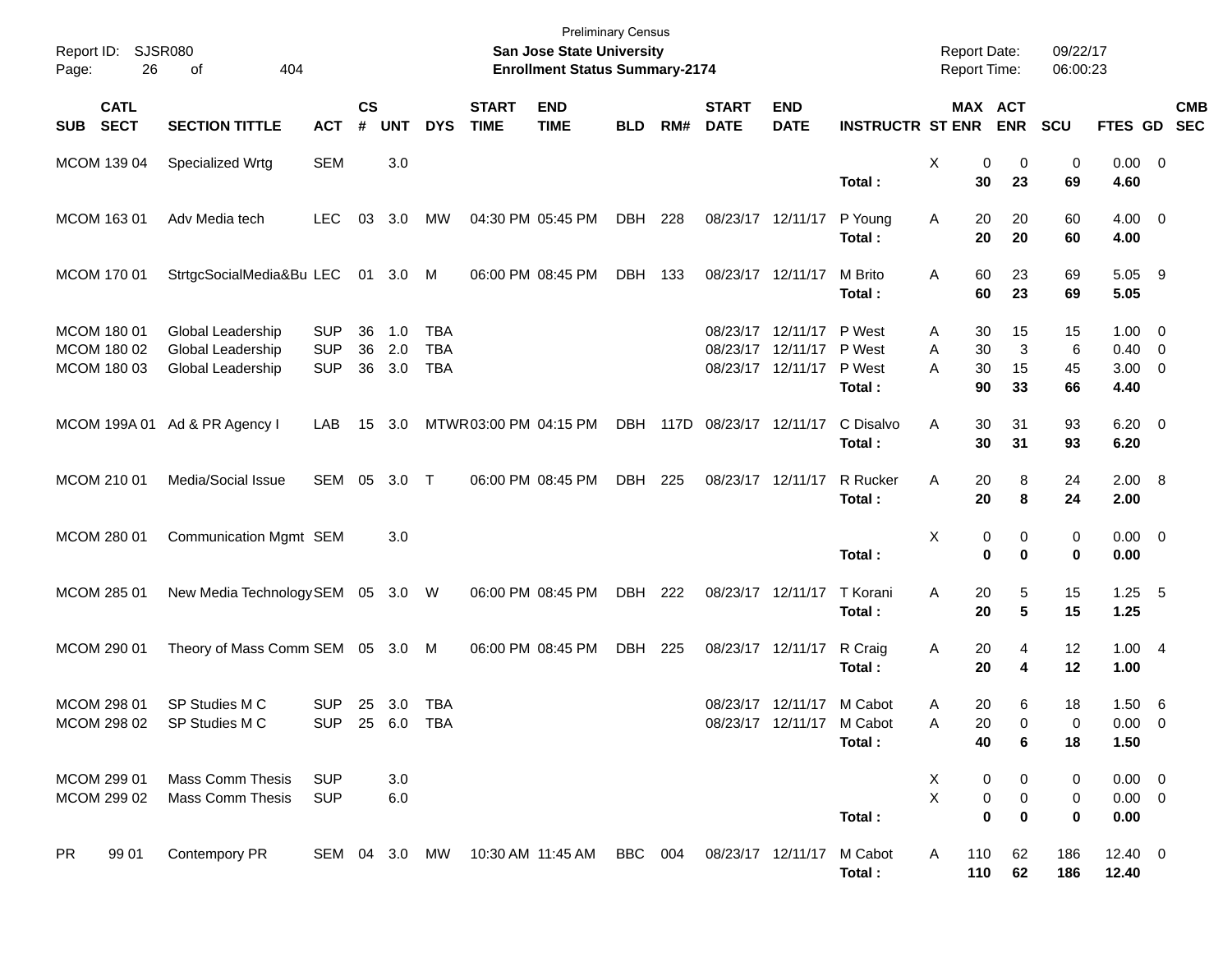| Report ID:<br>Page:                 | 27                         | <b>SJSR080</b><br>404<br>οf                                                      |                                        |                    |                   |                        |                             | <b>Preliminary Census</b><br><b>San Jose State University</b><br><b>Enrollment Status Summary-2174</b> |                          |             |                             |                                                  |                                                       |             | <b>Report Date:</b><br><b>Report Time:</b> |                          | 09/22/17<br>06:00:23         |                                    |                                                    |
|-------------------------------------|----------------------------|----------------------------------------------------------------------------------|----------------------------------------|--------------------|-------------------|------------------------|-----------------------------|--------------------------------------------------------------------------------------------------------|--------------------------|-------------|-----------------------------|--------------------------------------------------|-------------------------------------------------------|-------------|--------------------------------------------|--------------------------|------------------------------|------------------------------------|----------------------------------------------------|
| <b>SUB</b>                          | <b>CATL</b><br><b>SECT</b> | <b>SECTION TITTLE</b>                                                            | <b>ACT</b>                             | $\mathsf{cs}$<br># | <b>UNT</b>        | <b>DYS</b>             | <b>START</b><br><b>TIME</b> | <b>END</b><br><b>TIME</b>                                                                              | <b>BLD</b>               | RM#         | <b>START</b><br><b>DATE</b> | <b>END</b><br><b>DATE</b>                        | <b>INSTRUCTR ST ENR</b>                               |             | <b>MAX ACT</b>                             | <b>ENR</b>               | <b>SCU</b>                   | <b>FTES GD</b>                     | <b>CMB</b><br><b>SEC</b>                           |
| <b>PR</b><br><b>PR</b>              | 190 01<br>190 02           | <b>Media Writing</b><br>Media Writing                                            | <b>SEM</b><br><b>SEM</b>               | 04<br>04           | 3.0<br>3.0        | <b>MW</b><br><b>TR</b> |                             | 04:30 PM 05:45 PM<br>01:30 PM 02:45 PM                                                                 | <b>DBH</b><br><b>DBH</b> | 222<br>222  | 08/23/17<br>08/23/17        | 12/11/17<br>12/11/17                             | C Martell<br>P West<br>Total:                         | A<br>A      | 20<br>20<br>40                             | 11<br>15<br>26           | 33<br>45<br>78               | 2.25<br>3.00<br>5.25               | - 1<br>$\overline{\mathbf{0}}$                     |
| <b>PR</b><br><b>PR</b><br><b>PR</b> | 191 02<br>191 03<br>191 04 | <b>Strategic Writing</b><br><b>Strategic Writing</b><br><b>Strategic Writing</b> | <b>SEM</b><br><b>SEM</b><br><b>SEM</b> | 04<br>04           | 3.0<br>3.0<br>3.0 | <b>MW</b><br>MW        |                             | 09:00 AM 10:15 AM<br>01:30 PM 02:45 PM                                                                 | <b>DBH</b><br><b>DBH</b> | 224<br>222  | 08/23/17<br>08/23/17        | 12/11/17<br>12/11/17                             | K Passarelli<br>M Cabot<br>Total:                     | X<br>A<br>A | 0<br>20<br>20<br>40                        | 0<br>16<br>20<br>36      | $\pmb{0}$<br>48<br>60<br>108 | 0.00<br>3.25<br>4.00<br>7.25       | $\overline{\mathbf{0}}$<br>-1<br>- 0               |
| <b>PR</b><br><b>PR</b>              | 19201<br>192 03            | <b>Case Studies</b><br><b>Case Studies</b>                                       | <b>SEM</b><br><b>SEM</b>               | 04<br>04           | 3.0<br>3.0        | <b>MW</b><br>MW        |                             | 03:00 PM 04:15 PM<br>01:30 PM 02:45 PM                                                                 | <b>DBH</b><br><b>DBH</b> | 202<br>117D | 08/23/17<br>08/23/17        | 12/11/17<br>12/11/17                             | R Siegel<br>R Siegel<br>Total:                        | A<br>A      | 24<br>25<br>49                             | 22<br>24<br>46           | 66<br>72<br>138              | 4.40<br>4.80<br>9.20               | $\overline{\mathbf{0}}$<br>$\overline{\mathbf{0}}$ |
| <b>PR</b>                           | 199 01                     | Campaign Mgmt                                                                    | <b>SEM</b>                             | 05                 | 3.0               | MW                     |                             | 01:30 PM 02:45 PM                                                                                      | <b>DBH</b>               | 225         | 08/23/17                    | 12/11/17                                         | C Disalvo<br>Total:                                   | A           | 30<br>30                                   | 26<br>26                 | 78<br>78                     | 5.20<br>5.20                       | $\overline{\mathbf{0}}$                            |
|                                     | Department :               | Journalism & Mass Communication                                                  |                                        |                    |                   |                        |                             |                                                                                                        |                          |             |                             | <b>Lower Division:</b><br><b>Upper Division:</b> | <b>Department Total:</b><br><b>Graduate Division:</b> |             | 2069<br>710<br>1259<br>100                 | 1573<br>624<br>926<br>23 | 4575<br>1872<br>2634<br>69   | 307.92<br>124.80<br>177.37<br>5.75 |                                                    |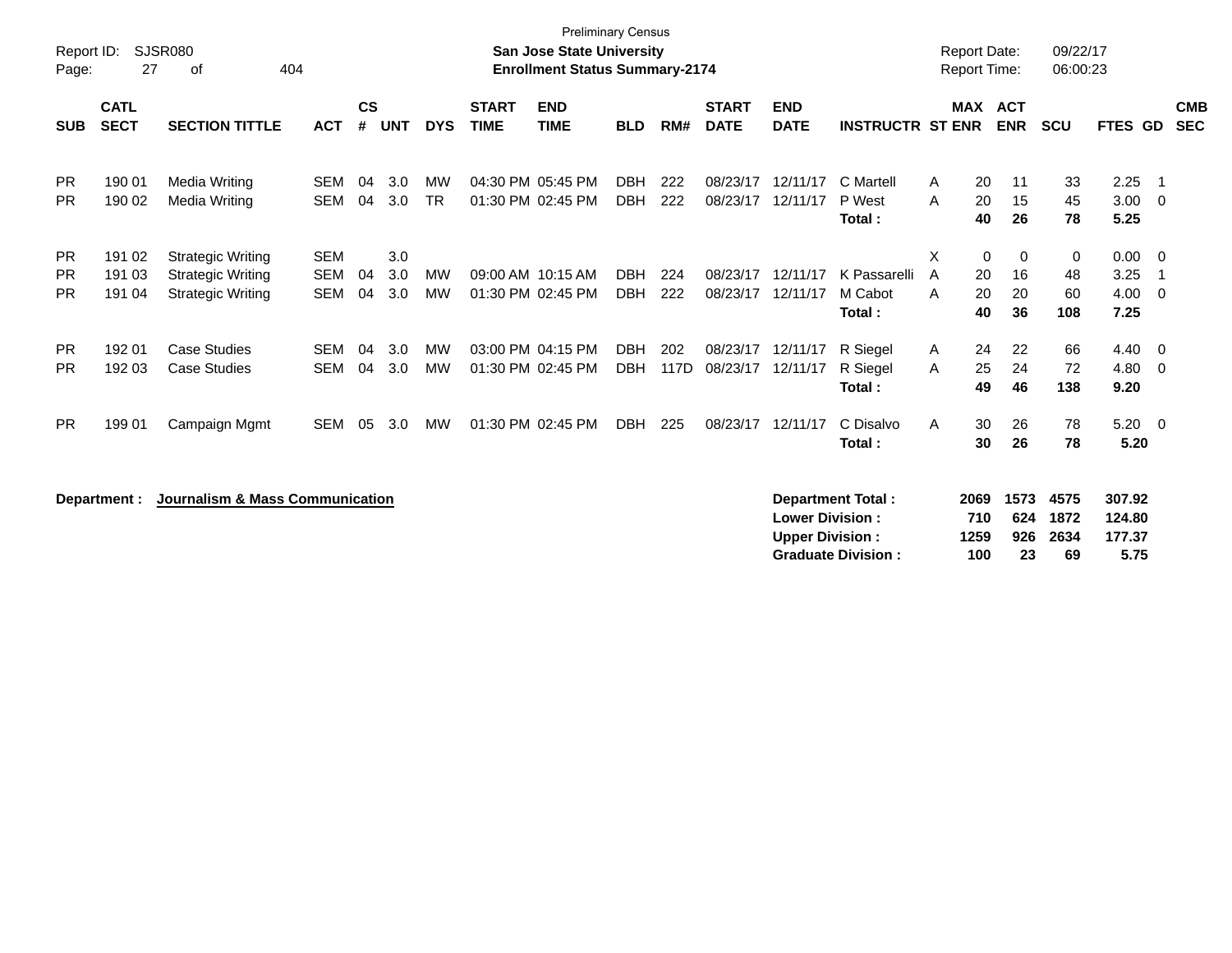| Report ID:<br>Page: | 28                         | SJSR080<br>404<br>οf               |            |                |            |              |                             | <b>Preliminary Census</b><br><b>San Jose State University</b><br><b>Enrollment Status Summary-2174</b> |            |     |                             |                           |                             |   | <b>Report Date:</b><br><b>Report Time:</b> |                    | 09/22/17<br>06:00:23 |                |                          |                          |
|---------------------|----------------------------|------------------------------------|------------|----------------|------------|--------------|-----------------------------|--------------------------------------------------------------------------------------------------------|------------|-----|-----------------------------|---------------------------|-----------------------------|---|--------------------------------------------|--------------------|----------------------|----------------|--------------------------|--------------------------|
| <b>SUB</b>          | <b>CATL</b><br><b>SECT</b> | <b>SECTION TITTLE</b>              | <b>ACT</b> | <b>CS</b><br># | <b>UNT</b> | <b>DYS</b>   | <b>START</b><br><b>TIME</b> | <b>END</b><br><b>TIME</b>                                                                              | <b>BLD</b> | RM# | <b>START</b><br><b>DATE</b> | <b>END</b><br><b>DATE</b> | <b>INSTRUCTR ST ENR</b>     |   | MAX ACT                                    | <b>ENR</b>         | SCU                  | FTES GD        |                          | <b>CMB</b><br><b>SEC</b> |
| College             |                            | <b>Applied Sciences &amp; Arts</b> |            |                |            |              |                             |                                                                                                        |            |     |                             |                           |                             |   |                                            |                    |                      |                |                          |                          |
|                     | Department :               | <b>Justice Studies</b>             |            |                |            |              |                             |                                                                                                        |            |     |                             |                           |                             |   |                                            |                    |                      |                |                          |                          |
| FS                  | 11 01                      | Survey For Sci                     | <b>LEC</b> | 02             | 3.0        | <b>TR</b>    |                             | 04:30 PM 05:45 PM                                                                                      | MН         | 520 | 08/23/17                    | 12/11/17                  | S Bolton                    | A | 70                                         | 60                 | 180                  | 12.00          | - 0                      |                          |
| <b>FS</b>           | 11 02                      | Survey For Sci                     | <b>LEC</b> | 02             | 3.0        | F            |                             | 04:00 PM 06:45 PM                                                                                      | MН         | 520 | 08/23/17                    | 12/11/17                  | S Lee                       | A | 70                                         | 59                 | 177                  | 11.80          | $\overline{0}$           |                          |
| <b>FS</b>           | 11 80                      | Survey For Sci                     | <b>LEC</b> |                | 3.0        |              |                             |                                                                                                        |            |     |                             |                           | Total:                      | X | $\Omega$<br>140                            | $\mathbf 0$<br>119 | $\mathbf 0$<br>357   | 0.00<br>23.80  | $\overline{0}$           |                          |
| FS                  | 160 05                     | Spec Topics FS                     | SEM        | 05             | 3.0        | <b>MW</b>    |                             | 09:00 AM 10:15 AM                                                                                      | MН         | 523 | 08/23/17                    | 12/11/17                  | G Zamora                    | Α | 55                                         | 14                 | 14                   | 2.80           | $\overline{0}$           |                          |
| <b>FS</b>           | 16080                      | Spec Topics FS                     | <b>SEM</b> |                | 3.0        |              |                             |                                                                                                        |            |     |                             |                           |                             | X | $\Omega$                                   | $\mathbf 0$        | $\mathbf 0$          | 0.00           | - 0                      |                          |
|                     |                            |                                    |            |                |            |              |                             |                                                                                                        |            |     |                             |                           | Total:                      |   | 55                                         | 14                 | 14                   | 2.80           |                          |                          |
| FS                  | 161 01                     | <b>Crime Scene Invest</b>          | <b>LEC</b> | 02             | 3.0        | M            | 09:00 AM 11:30 AM           |                                                                                                        | MН         | 520 |                             | 08/23/17 12/11/17         | M Juno                      | A | 40                                         | 43                 | 86                   | 8.60           | $\overline{0}$           |                          |
| <b>FS</b>           | 161 02                     | Crime Scene Invest                 | LAB        | 16             | 0.0        | W            | 09:00 AM 11:30 AM           |                                                                                                        | MН         | 520 |                             | 08/23/17 12/11/17         | M Juno                      | A | 40                                         | 43                 | 43                   | 0.00           | $\overline{0}$           |                          |
|                     |                            |                                    |            |                |            |              |                             |                                                                                                        |            |     |                             |                           | Total:                      |   | 80                                         | 86                 | 129                  | 8.60           |                          |                          |
| FS                  | 162 01                     | <b>FS Applications</b>             | <b>SEM</b> | 04             | 3.0        | $\mathsf{T}$ | 09:00 AM 11:15 AM           |                                                                                                        | MН         | 520 | 08/23/17                    | 12/11/17                  | S Bolton                    | A | 40                                         | 20                 | 40                   | 4.00           | $\overline{0}$           |                          |
| <b>FS</b>           | 162 02                     | <b>FS Applications</b>             | <b>ACT</b> | 07             | 0.0        | R            | 09:00 AM 11:15 AM           |                                                                                                        | MН         | 520 | 08/23/17                    | 12/11/17                  | S Bolton                    | A | 40                                         | 20                 | 20                   | 0.00           | $\overline{0}$           |                          |
|                     |                            |                                    |            |                |            |              |                             |                                                                                                        |            |     |                             |                           | Total:                      |   | 80                                         | 40                 | 60                   | 4.00           |                          |                          |
| FS                  | 16301                      | Fingerprint Sci                    | <b>SEM</b> |                | 3.0        |              |                             |                                                                                                        |            |     |                             |                           |                             | Χ | 0                                          | 0                  | 0                    | 0.00           | - 0                      |                          |
| FS                  | 163 02                     | Fingerprint Sci                    | <b>ACT</b> |                | 0.0        |              |                             |                                                                                                        |            |     |                             |                           |                             | X | 0                                          | $\mathbf 0$        | 0                    | 0.00           | $\overline{0}$           |                          |
| FS                  | 163 03                     | Fingerprint Sci                    | <b>SEM</b> | 05             | 3.0        | M            |                             | 01:30 PM 03:25 PM                                                                                      | <b>DBH</b> | 133 |                             | 08/23/17 12/11/17         | M Juno                      | A | 40                                         | 15                 | 30                   | 3.00           | $\overline{0}$           |                          |
| <b>FS</b>           | 163 04                     | <b>Fingerprint Sci</b>             | <b>ACT</b> | 07             | 0.0        | W            |                             | 01:30 PM 03:25 PM                                                                                      | <b>DBH</b> | 133 | 08/23/17                    | 12/11/17                  | M Juno                      | A | 40                                         | 15                 | 15                   | 0.00           | $\overline{0}$           |                          |
|                     |                            |                                    |            |                |            |              |                             |                                                                                                        |            |     |                             |                           | Total:                      |   | 80                                         | 30                 | 45                   | 3.00           |                          |                          |
| FS                  | 164 01                     | Crim Scene Ev Phot                 | <b>SEM</b> |                | 3.0        |              |                             |                                                                                                        |            |     |                             |                           |                             | X | 0                                          | 0                  | $\pmb{0}$            | 0.00           | - 0                      |                          |
| FS                  | 164 02                     | Crim Scene Ev Phot                 | <b>ACT</b> |                | 0.0        |              |                             |                                                                                                        |            |     |                             |                           |                             | X | 0                                          | $\mathbf 0$        | 0                    | 0.00           | 0                        |                          |
| FS                  | 164 03                     | Crim Scene Ev Phot                 | <b>SEM</b> | 05             | 3.0        | M            |                             | 03:30 PM 05:25 PM                                                                                      | <b>DBH</b> | 133 | 08/23/17                    | 12/11/17                  | M Juno                      | A | 40                                         | 14                 | 28                   | 2.80           | $\mathbf 0$              |                          |
| <b>FS</b>           | 164 04                     | Crim Scene Ev Phot                 | <b>ACT</b> | 07             | 0.0        | W            |                             | 03:30 PM 05:25 PM                                                                                      | <b>DBH</b> | 133 | 08/23/17                    | 12/11/17                  | M Juno                      | A | 40                                         | 14                 | 14                   | 0.00           | $\mathbf 0$              |                          |
|                     |                            |                                    |            |                |            |              |                             |                                                                                                        |            |     |                             |                           | Total:                      |   | 80                                         | 28                 | 42                   | 2.80           |                          |                          |
| FS                  | 16580                      | <b>Forensic Biometrics</b>         | LEC        |                | 3.0        |              |                             |                                                                                                        |            |     |                             |                           |                             | X | 0                                          | 0                  | 0                    | $0.00 \t 0$    |                          |                          |
|                     |                            |                                    |            |                |            |              |                             |                                                                                                        |            |     |                             |                           | Total:                      |   | 0                                          | 0                  | 0                    | 0.00           |                          |                          |
| FS                  | 16701                      | <b>Forensic Mol Biol</b>           | LEC        |                | 0.0        |              |                             |                                                                                                        |            |     |                             |                           |                             | X | 0                                          | 0                  | 0                    | $0.00 \quad 0$ |                          |                          |
| FS                  | 167 02                     | Forensic Mol Biol                  | LAB        |                | 5.0        |              |                             |                                                                                                        |            |     |                             |                           |                             | X | 0                                          | 0                  | 0                    | 0.00           | $\overline{\phantom{0}}$ |                          |
| FS                  | 167 03                     | <b>Forensic Mol Biol</b>           | LEC        | 02             | 0.0        | M            |                             | 06:00 PM 09:30 PM                                                                                      | MH.        | 520 |                             |                           | 08/23/17 12/11/17 J Garrido | A | 20                                         | 14                 | 56                   | 0.00           | $\overline{0}$           |                          |
| FS                  | 167 04                     | Forensic Mol Biol                  | LAB        | 16             | 5.0        | T            |                             | 06:00 PM 09:30 PM                                                                                      | MH.        | 520 |                             | 08/23/17 12/11/17         | J Garrido                   | A | 20                                         | 14                 | 14                   | 4.67           | $\overline{\mathbf{0}}$  |                          |
|                     |                            |                                    |            |                |            |              |                             |                                                                                                        |            |     |                             |                           | Total:                      |   | 40                                         | 28                 | 70                   | 4.67           |                          |                          |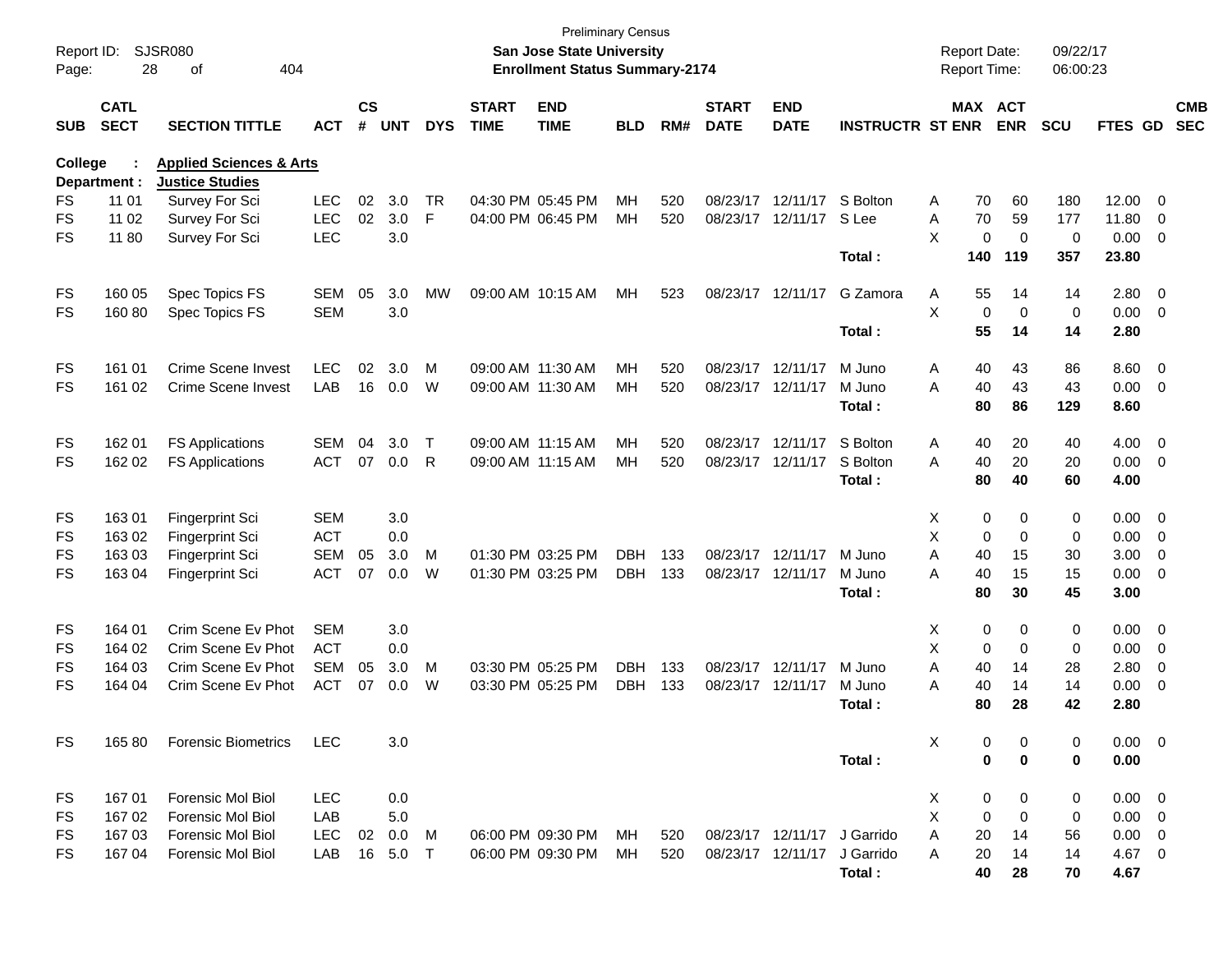| Report ID:<br>Page: | <b>SJSR080</b><br>29 | 404<br>οf                |            |               |            |            |              | <b>Preliminary Census</b><br>San Jose State University<br><b>Enrollment Status Summary-2174</b> |            |     |                   |                        |                               |    |             | <b>Report Date:</b><br>Report Time: | 09/22/17<br>06:00:23 |             |                          |            |
|---------------------|----------------------|--------------------------|------------|---------------|------------|------------|--------------|-------------------------------------------------------------------------------------------------|------------|-----|-------------------|------------------------|-------------------------------|----|-------------|-------------------------------------|----------------------|-------------|--------------------------|------------|
|                     | <b>CATL</b>          |                          |            | $\mathsf{cs}$ |            |            | <b>START</b> | <b>END</b>                                                                                      |            |     | <b>START</b>      | <b>END</b>             |                               |    |             | MAX ACT                             |                      |             |                          | <b>CMB</b> |
| <b>SUB</b>          | <b>SECT</b>          | <b>SECTION TITTLE</b>    | <b>ACT</b> | #             | <b>UNT</b> | <b>DYS</b> | <b>TIME</b>  | <b>TIME</b>                                                                                     | <b>BLD</b> | RM# | <b>DATE</b>       | <b>DATE</b>            | <b>INSTRUCTR ST ENR</b>       |    |             | <b>ENR</b>                          | <b>SCU</b>           | FTES GD     |                          | <b>SEC</b> |
| FS                  | 169 01               | <b>FS Senior Seminar</b> | <b>SEM</b> |               | 3.0        |            |              |                                                                                                 |            |     |                   |                        |                               | X  | 0           | 0                                   | 0                    | $0.00 \t 0$ |                          |            |
| <b>FS</b>           | 169 02               | <b>FS Senior Seminar</b> | <b>SEM</b> |               | 3.0        |            |              |                                                                                                 |            |     |                   |                        |                               | X  | 0           | 0                                   | 0                    | 0.00        | $\overline{\phantom{0}}$ |            |
|                     |                      |                          |            |               |            |            |              |                                                                                                 |            |     |                   |                        | Total:                        |    | 0           | 0                                   | 0                    | 0.00        |                          |            |
| JS                  | 10 01                | Intro Just Stud          | <b>LEC</b> | 01            | 3.0        | <b>MW</b>  |              | 01:30 PM 02:45 PM                                                                               | MН         | 523 | 08/23/17 12/11/17 |                        | G Woods                       | A  | 70          | 67                                  | 201                  | 13.40 0     |                          |            |
| JS                  | 10 02                | Intro Just Stud          | <b>LEC</b> | 01            | 3.0        | F.         |              | 09:00 AM 11:45 AM                                                                               | MН         | 523 |                   | 08/23/17 12/11/17      | J Randle                      | A  | 70          | 18                                  | 54                   | 3.60        | $\overline{\phantom{0}}$ |            |
| JS                  | 1080                 | Intro Just Stud          | <b>LEC</b> |               | 3.0        |            |              |                                                                                                 |            |     |                   |                        |                               | X  | 0           | $\mathbf 0$                         | 0                    | 0.00        | $\overline{\phantom{0}}$ |            |
| <b>JS</b>           | 1081                 | Intro Just Stud          | <b>LEC</b> |               | 3.0        |            |              |                                                                                                 |            |     |                   |                        |                               | X  | 0           | $\mathbf 0$                         | 0                    | 0.00        | $\overline{\mathbf{0}}$  |            |
|                     |                      |                          |            |               |            |            |              |                                                                                                 |            |     |                   |                        | Total:                        |    | 140         | 85                                  | 255                  | 17.00       |                          |            |
| JS                  | 12 01                | Intro to Leg Studie      | <b>LEC</b> | 02            | 3.0        | TR         |              | 03:00 PM 04:15 PM                                                                               | MН         | 520 | 08/23/17 12/11/17 |                        | J Halushka                    | Α  | 70          | 68                                  | 204                  | 13.60 0     |                          |            |
| JS                  | 12 03                | Intro to Leg Studie      | <b>LEC</b> |               | 3.0        |            |              |                                                                                                 |            |     |                   |                        |                               | X. | $\mathbf 0$ | 0                                   | 0                    | 0.00        | $\overline{\phantom{0}}$ |            |
|                     |                      |                          |            |               |            |            |              |                                                                                                 |            |     |                   |                        | Total:                        |    | 70          | 68                                  | 204                  | 13.60       |                          |            |
| JS                  | 1580                 | Intro Stat Justice       | <b>LEC</b> |               | 3.0        |            |              |                                                                                                 |            |     |                   |                        |                               | Χ  | 0           | 0                                   | 0                    | $0.00 \t 0$ |                          |            |
|                     |                      |                          |            |               |            |            |              |                                                                                                 |            |     |                   |                        | Total:                        |    | $\bf{0}$    | $\bf{0}$                            | 0                    | 0.00        |                          |            |
| JS                  | 25 01                | Intro HR & Justice       | <b>LEC</b> |               | 3.0        |            |              |                                                                                                 |            |     |                   |                        |                               | X  | 0           | 0                                   | $\pmb{0}$            | $0.00 \t 0$ |                          |            |
| JS                  | 25 02                | Intro HR & Justice       | <b>LEC</b> | 02            | 3.0        | <b>TR</b>  |              | 10:30 AM 11:45 AM                                                                               | <b>BBC</b> | 226 |                   | 08/23/17 12/11/17      | H Kazem                       | Α  | 60          | 58                                  | 174                  | 11.60       | $\overline{\phantom{0}}$ |            |
| JS                  | 25 03                | Intro HR & Justice       | <b>LEC</b> |               | 3.0        |            |              |                                                                                                 |            |     |                   |                        |                               | X  | $\mathbf 0$ | $\mathbf 0$                         | 0                    | 0.00        | $\overline{\mathbf{0}}$  |            |
| <b>JS</b>           | 25 80                | Intro HR & Justice       | <b>LEC</b> | 02            | 3.0        | <b>TBA</b> |              |                                                                                                 |            |     |                   | 08/23/17 12/11/17      | H Kazem                       | A  | 70          | 60                                  | 180                  | 12.00 0     |                          |            |
|                     |                      |                          |            |               |            |            |              |                                                                                                 |            |     |                   |                        | Total:                        |    | 130         | 118                                 | 354                  | 23.60       |                          |            |
| JS                  |                      | 100W 01 Writing Workshop | <b>SEM</b> | 04            | 3.0        | <b>MW</b>  |              | 07:30 AM 08:45 AM                                                                               | MН         | 322 |                   | 08/23/17 12/11/17      | D Kameda                      | A  | 27          | 27                                  | 81                   | $5.40 \ 0$  |                          |            |
| JS                  |                      | 100W 02 Writing Workshop | <b>SEM</b> | 04            | 3.0        | МW         |              | 04:30 PM 05:45 PM                                                                               | <b>SH</b>  | 312 | 08/23/17          | 12/11/17               | S Rivera                      | A  | 27          | 30                                  | 90                   | 6.00        | $\overline{\phantom{0}}$ |            |
| JS                  |                      | 100W 03 Writing Workshop | <b>SEM</b> | 04            | 3.0        | <b>TR</b>  |              | 12:00 PM 01:15 PM                                                                               | YUH        | 243 |                   | 08/23/17 12/11/17      | J Randle                      | A  | 27          | 30                                  | 90                   | 6.00        | $\overline{\phantom{0}}$ |            |
| JS                  |                      | 100W 04 Writing Workshop | <b>SEM</b> | 04            | 3.0        | <b>TR</b>  |              | 03:00 PM 04:15 PM                                                                               | <b>SH</b>  | 242 |                   | 08/23/17 12/11/17      | V Thompson A                  |    | 27          | 29                                  | 87                   | 5.80        | $\overline{\mathbf{0}}$  |            |
| JS                  |                      | 100W 80 Writing Workshop | <b>SEM</b> | 04            | 3.0        | <b>TBA</b> |              |                                                                                                 |            |     |                   | 08/23/17 12/11/17      | M Vallerga                    | Α  | 27          | 50                                  | 150                  | 10.00       | - 0                      |            |
|                     |                      |                          |            |               |            |            |              |                                                                                                 |            |     |                   |                        | Total :                       |    | 135         | 166                                 | 498                  | 33.20       |                          |            |
| JS                  | 101 01               | <b>Critical Issues</b>   | LEC.       | 01            | 3.0        | МW         |              | 03:00 PM 04:15 PM                                                                               | MН         | 520 |                   |                        | 08/23/17 12/11/17 A De Giorgi | A  | 65          | 67                                  | 201                  | 13.40 0     |                          |            |
| JS                  | 101 02               | <b>Critical Issues</b>   | <b>LEC</b> | 01            | 3.0        | <b>TR</b>  |              | 07:30 AM 08:45 AM                                                                               | МH         | 520 |                   |                        | 08/23/17 12/11/17 D Kameda    | A  | 65          | 26                                  | 78                   | $5.20 \t 0$ |                          |            |
| JS                  | 101 03               | <b>Critical Issues</b>   | <b>LEC</b> |               | 3.0        |            |              |                                                                                                 |            |     |                   |                        |                               | X  | 0           | 0                                   | 0                    | $0.00 \t 0$ |                          |            |
| JS                  | 101 04               | <b>Critical Issues</b>   | <b>LEC</b> |               | 3.0        |            |              |                                                                                                 |            |     |                   |                        |                               | х  | 0           | 0                                   | 0                    | $0.00 \t 0$ |                          |            |
| JS                  | 101 80               | <b>Critical Issues</b>   | LEC        | 01            |            | 3.0 TBA    |              |                                                                                                 |            |     |                   | 08/23/17 12/11/17 SKil |                               | Α  | 65          | 26                                  | 78                   | $5.20 \ 0$  |                          |            |
|                     |                      |                          |            |               |            |            |              |                                                                                                 |            |     |                   |                        | Total:                        |    | 195         | 119                                 | 357                  | 23.80       |                          |            |
| JS                  | 102 01               | Police and Society       |            |               |            |            |              | LEC 02 3.0 MW 10:30 AM 11:45 AM MH                                                              |            | 523 |                   |                        | 08/23/17 12/11/17 G Woods     | A  | 70          | 70                                  | 210                  | 14.00 0     |                          |            |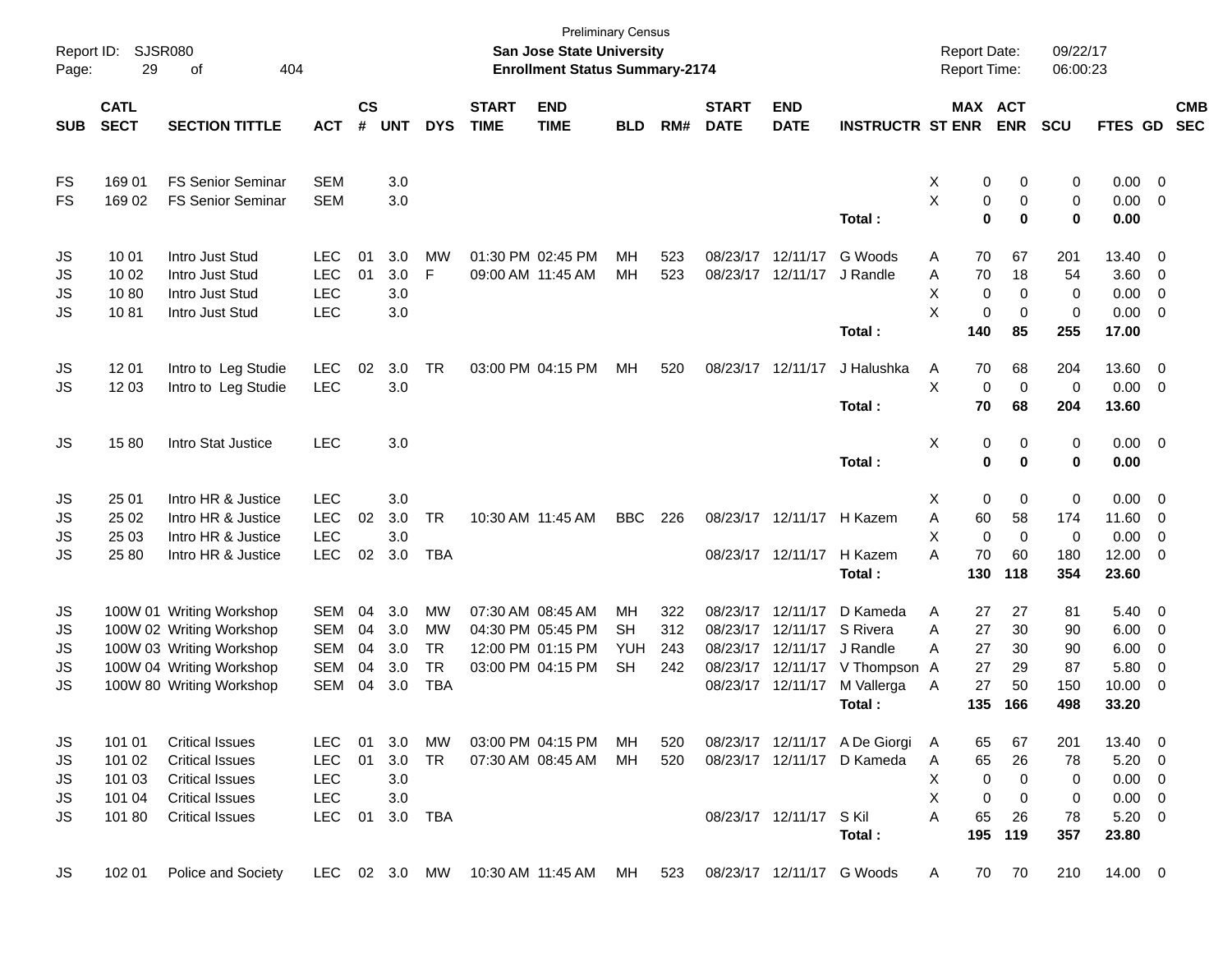| Report ID:<br>Page:  | 30                                   | <b>SJSR080</b><br>404<br>оf                                                                                       |                                                      |                    |                          |                                      |                             | <b>Preliminary Census</b><br>San Jose State University<br><b>Enrollment Status Summary-2174</b> |                 |            |                               |                                                             |                                                              |                  |                           | <b>Report Date:</b><br><b>Report Time:</b> | 09/22/17<br>06:00:23         |                                          |                                                   |            |
|----------------------|--------------------------------------|-------------------------------------------------------------------------------------------------------------------|------------------------------------------------------|--------------------|--------------------------|--------------------------------------|-----------------------------|-------------------------------------------------------------------------------------------------|-----------------|------------|-------------------------------|-------------------------------------------------------------|--------------------------------------------------------------|------------------|---------------------------|--------------------------------------------|------------------------------|------------------------------------------|---------------------------------------------------|------------|
| <b>SUB</b>           | <b>CATL</b><br><b>SECT</b>           | <b>SECTION TITTLE</b>                                                                                             | <b>ACT</b>                                           | $\mathsf{cs}$<br># | <b>UNT</b>               | <b>DYS</b>                           | <b>START</b><br><b>TIME</b> | <b>END</b><br><b>TIME</b>                                                                       | <b>BLD</b>      | RM#        | <b>START</b><br><b>DATE</b>   | <b>END</b><br><b>DATE</b>                                   | <b>INSTRUCTR ST ENR</b>                                      |                  |                           | MAX ACT<br><b>ENR</b>                      | SCU                          | FTES GD SEC                              |                                                   | <b>CMB</b> |
| JS<br>JS             | 102 02<br>102 03                     | Police and Society<br>Police and Society                                                                          | LEC<br><b>LEC</b>                                    | 02                 | 3.0<br>3.0               | R                                    | 05:30 PM 08:15 PM           |                                                                                                 | МH              | 523        |                               | 08/23/17 12/11/17                                           | E Sills<br>Total:                                            | Χ<br>A           | 0<br>65<br>135            | 0<br>54<br>124                             | 0<br>162<br>372              | 0.00<br>10.80<br>24.80                   | $\overline{0}$<br>$\mathbf 0$                     |            |
| JS<br>JS<br>JS       | 103 01<br>103 02<br>103 03           | Courts and Society<br><b>Courts and Society</b><br><b>Courts and Society</b>                                      | <b>LEC</b><br><b>LEC</b><br><b>LEC</b>               | 02<br>02           | 3.0<br>3.0<br>3.0        | <b>TR</b><br><b>TR</b>               | 01:30 PM 02:45 PM           | 12:00 PM 01:15 PM                                                                               | <b>MH</b><br>MH | 520<br>520 | 08/23/17 12/11/17<br>08/23/17 | 12/11/17                                                    | M Stevenson A<br>H Peterson<br>Total:                        | X<br>A           | 0<br>65<br>65<br>130      | 0<br>62<br>66<br>128                       | 0<br>186<br>198<br>384       | 0.00<br>12.40<br>13.20<br>25.60          | $\overline{\mathbf{0}}$<br>$\mathbf 0$<br>0       |            |
| JS<br>JS             | 104 01<br>104 02                     | Penal Pol & Inst<br>Penal Pol & Inst                                                                              | <b>LEC</b><br><b>LEC</b>                             | 02                 | 3.0<br>3.0               | TR                                   | 01:30 PM 02:45 PM           |                                                                                                 | MH              | 523        | 08/23/17 12/11/17             |                                                             | D Kameda<br>Total:                                           | X<br>A           | 0<br>65<br>65             | 0<br>64<br>64                              | 0<br>192<br>192              | 0.00<br>12.80<br>12.80                   | $\overline{0}$<br>$\mathbf 0$                     |            |
| JS<br>JS             | 107 01<br>10780                      | Justice Mgmt<br>Justice Mgmt                                                                                      | <b>LEC</b><br><b>LEC</b>                             | 02                 | 3.0<br>02 3.0            | <b>TR</b><br><b>TBA</b>              |                             | 12:00 PM 01:15 PM                                                                               | МH              | 523        |                               | 08/23/17 12/11/17<br>08/23/17 12/11/17                      | G Woods<br>S Rivera<br>Total:                                | Α<br>A           | 70<br>65<br>135           | 20<br>64<br>84                             | 60<br>192<br>252             | 4.00<br>12.95<br>16.95                   | $\overline{0}$<br>-3                              |            |
| JS<br>JS<br>JS<br>JS | 114 01<br>114 02<br>114 03<br>114 80 | <b>Research Methods</b><br><b>Research Methods</b><br><b>Research Methods</b><br><b>Research Methods</b>          | <b>LEC</b><br><b>LEC</b><br><b>LEC</b><br><b>LEC</b> | 02<br>02<br>02     | 3.0<br>3.0<br>3.0<br>3.0 | <b>MW</b><br><b>TR</b><br><b>TBA</b> | 04:30 PM 05:45 PM           | 04:30 PM 05:45 PM                                                                               | МH<br><b>SH</b> | 520<br>332 |                               | 08/23/17 12/11/17<br>08/23/17 12/11/17<br>08/23/17 12/11/17 | <b>B</b> Westlake<br>S Ghatak<br><b>B</b> Westlake<br>Total: | A<br>X<br>Α<br>A | 35<br>0<br>25<br>35<br>95 | 34<br>$\mathbf 0$<br>15<br>48<br>97        | 102<br>0<br>45<br>144<br>291 | 6.80<br>0.00<br>3.00<br>9.60<br>19.40    | $\overline{0}$<br>$\mathbf 0$<br>$\mathbf 0$<br>0 |            |
| JS                   | 117 01                               | <b>QuaL Resrch Mds</b>                                                                                            | <b>LEC</b>                                           |                    | 3.0                      |                                      |                             |                                                                                                 |                 |            |                               |                                                             | Total:                                                       | Χ                | 0<br>0                    | 0<br>0                                     | 0<br>0                       | $0.00 \t 0$<br>0.00                      |                                                   |            |
| JS                   | 121 01                               | Media and Justice                                                                                                 | <b>LEC</b>                                           |                    | 3.0                      |                                      |                             |                                                                                                 |                 |            |                               |                                                             | Total:                                                       | X                | 0<br>0                    | 0<br>0                                     | 0<br>0                       | $0.00 \t 0$<br>0.00                      |                                                   |            |
| JS                   | 122 01                               | Drugs & Society                                                                                                   | <b>LEC</b>                                           |                    | 3.0                      |                                      |                             |                                                                                                 |                 |            |                               |                                                             | Total:                                                       | X                | 0<br>0                    | 0<br>0                                     | 0<br>0                       | $0.00 \t 0$<br>0.00                      |                                                   |            |
| JS<br>JS             | 123 01<br>12380                      | Terrorism & Security<br>Terrorism & Security                                                                      | LEC 02 3.0 TBA                                       |                    |                          |                                      |                             | LEC 02 3.0 MW 07:30 AM 08:45 AM MH                                                              |                 | 523        |                               | 08/23/17 12/11/17 J Guy                                     | 08/23/17 12/11/17 S Ghatak<br>Total:                         | A<br>A           | 70<br>65<br>135           | 17<br>65<br>82                             | 51<br>195<br>246             | $3.40 \quad 0$<br>13.00 0<br>16.40       |                                                   |            |
| JS<br>JS             | 128 02<br>128 03                     | Punishment, Cult an LEC<br>Punishment, Cult an LEC 02 3.0 MW 01:30 PM 02:45 PM MH 520 08/23/17 12/11/17 A Colbert |                                                      |                    | 3.0                      |                                      |                             |                                                                                                 |                 |            |                               |                                                             | Total:                                                       | X<br>A           | 0<br>55<br>55             | 0<br>23<br>23                              | 0<br>69<br>69                | $0.00 \quad 0$<br>$4.60 \quad 0$<br>4.60 |                                                   |            |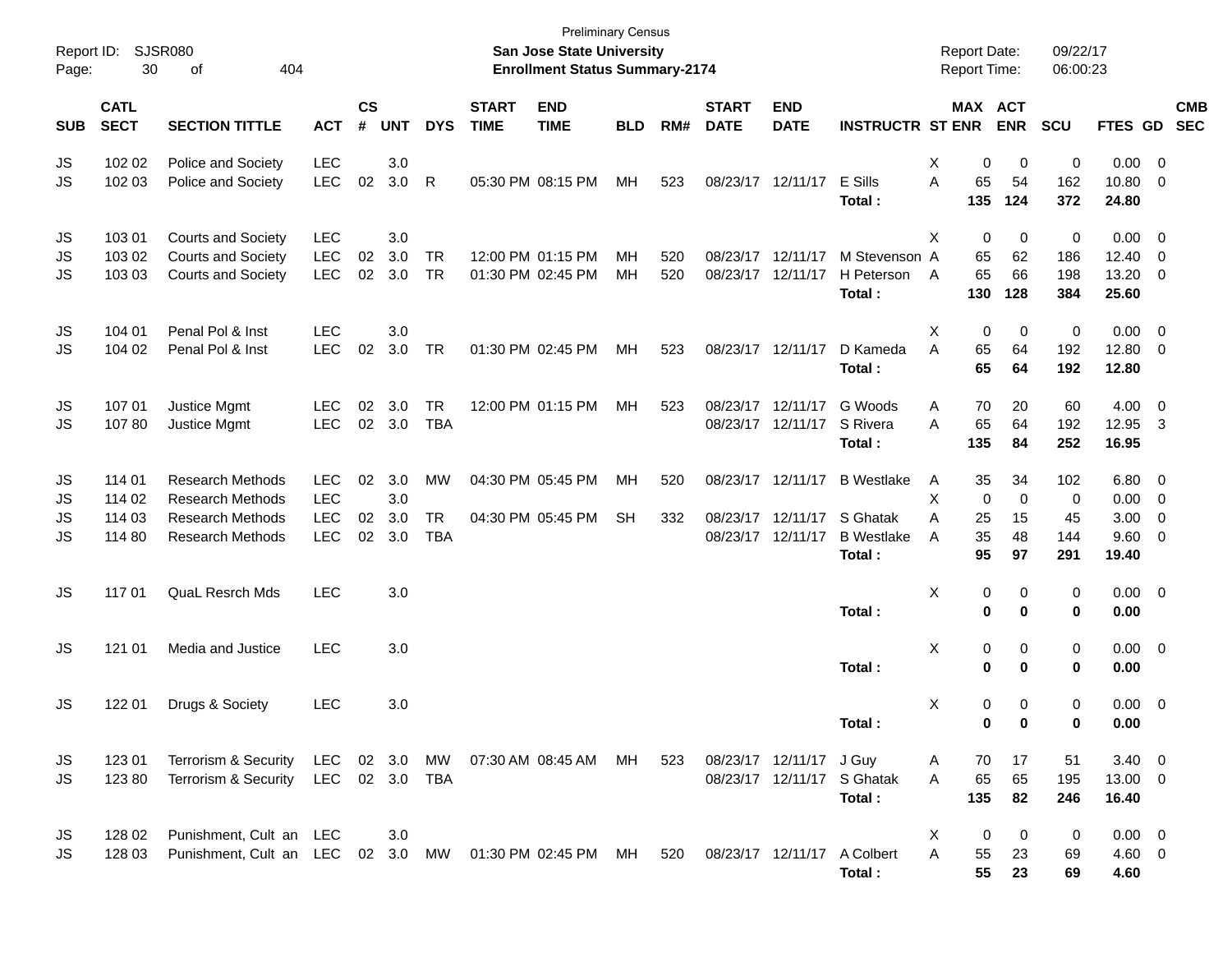| Page:      | Report ID: SJSR080<br>31 | 404<br>of                                                                               |            |               |            |            |              | <b>Preliminary Census</b><br>San Jose State University<br><b>Enrollment Status Summary-2174</b> |            |     |                   |                   |                                                                        | <b>Report Date:</b><br><b>Report Time:</b> |                | 09/22/17<br>06:00:23 |                |                          |            |
|------------|--------------------------|-----------------------------------------------------------------------------------------|------------|---------------|------------|------------|--------------|-------------------------------------------------------------------------------------------------|------------|-----|-------------------|-------------------|------------------------------------------------------------------------|--------------------------------------------|----------------|----------------------|----------------|--------------------------|------------|
|            | <b>CATL</b>              |                                                                                         |            | $\mathsf{cs}$ |            |            | <b>START</b> | <b>END</b>                                                                                      |            |     | <b>START</b>      | <b>END</b>        |                                                                        | MAX ACT                                    |                |                      |                |                          | <b>CMB</b> |
| <b>SUB</b> | <b>SECT</b>              | <b>SECTION TITTLE</b>                                                                   | <b>ACT</b> | #             | <b>UNT</b> | <b>DYS</b> | <b>TIME</b>  | <b>TIME</b>                                                                                     | <b>BLD</b> | RM# | <b>DATE</b>       | <b>DATE</b>       | <b>INSTRUCTR ST ENR</b>                                                |                                            | <b>ENR</b>     | <b>SCU</b>           | FTES GD        |                          | <b>SEC</b> |
| JS         | 129 02                   | Intl Crime & Dev                                                                        | <b>LEC</b> |               | 3.0        |            |              |                                                                                                 |            |     |                   |                   |                                                                        | X<br>0                                     | 0              | 0                    | 0.00           | $\overline{\mathbf{0}}$  |            |
| JS         | 129 03                   | Intl Crime & Dev                                                                        | <b>LEC</b> |               | 3.0        |            |              |                                                                                                 |            |     |                   |                   |                                                                        | X<br>$\pmb{0}$                             | 0              | 0                    | 0.00           | $\overline{0}$           |            |
|            |                          |                                                                                         |            |               |            |            |              |                                                                                                 |            |     |                   |                   | Total:                                                                 | $\bf{0}$                                   | 0              | 0                    | 0.00           |                          |            |
| JS         | 130 01                   | Sex & Justice                                                                           | <b>LEC</b> |               | 3.0        |            |              |                                                                                                 |            |     |                   |                   |                                                                        | X<br>0                                     | 0              | 0                    | $0.00 \t 0$    |                          |            |
|            |                          |                                                                                         |            |               |            |            |              |                                                                                                 |            |     |                   |                   | Total:                                                                 | $\bf{0}$                                   | $\mathbf 0$    | $\mathbf 0$          | 0.00           |                          |            |
| JS         | 131 01                   | Intervntn/Mediatn                                                                       | <b>LEC</b> |               | 3.0        |            |              |                                                                                                 |            |     |                   |                   |                                                                        | Χ<br>0                                     | $\mathbf 0$    | 0                    | 0.00           | $\overline{\mathbf{0}}$  |            |
| JS         | 131 02                   | Intervntn/Mediatn                                                                       | <b>LEC</b> | 02            | 3.0        | TR         |              | 07:30 AM 08:45 AM                                                                               | MН         | 523 |                   | 08/23/17 12/11/17 | V Montelongo A                                                         | 65                                         | 19             | 57                   | 3.80           | $\overline{\mathbf{0}}$  |            |
|            |                          |                                                                                         |            |               |            |            |              |                                                                                                 |            |     |                   |                   | Total :                                                                | 65                                         | 19             | 57                   | 3.80           |                          |            |
| JS         | 132 01                   | Race Gender Inequali LEC                                                                |            |               | 3.0        |            |              |                                                                                                 |            |     |                   |                   |                                                                        | 0<br>Χ                                     | 0              | 0                    | 0.00           | $\overline{\phantom{0}}$ |            |
| JS         | 132 02                   | Race Gender Inequali LEC                                                                |            | 02            | 3.0        | <b>MW</b>  |              | 09:00 AM 10:15 AM                                                                               | <b>ENG</b> | 331 |                   |                   | 08/23/17 12/11/17 A Colbert                                            | 44<br>A                                    | 44             | 132                  | 8.80           | $\overline{\mathbf{0}}$  |            |
| JS         | 132 03                   | Race Gender Inequali LEC                                                                |            |               | 3.0        |            |              |                                                                                                 |            |     |                   |                   |                                                                        | X<br>0                                     | $\mathbf 0$    | 0                    | 0.00           | 0                        |            |
| JS         | 132 04                   | Race Gender Inequali LEC                                                                |            | 02            | 3.0        | <b>MW</b>  |              | 12:00 PM 01:15 PM                                                                               | MH         | 523 |                   | 08/23/17 12/11/17 | J DiSalvo                                                              | A<br>44                                    | 45             | 135                  | 9.00           | 0                        |            |
| JS         | 132 05                   | Race Gender Inequali LEC                                                                |            | 02            | 3.0        | <b>TR</b>  |              | 03:00 PM 04:15 PM                                                                               | <b>DMH</b> | 231 |                   | 08/23/17 12/11/17 | S Kil                                                                  | A<br>44                                    | 11             | 33                   | 2.20           | $\mathbf 0$              |            |
| JS         | 132 80                   | Race Gender Inequali LEC                                                                |            | 02            | 3.0        | <b>TBA</b> |              |                                                                                                 |            |     |                   | 08/23/17 12/11/17 | A Colbert                                                              | 44<br>A                                    | 43             | 129                  | 8.60           | $\overline{0}$           |            |
|            |                          |                                                                                         |            |               |            |            |              |                                                                                                 |            |     |                   |                   | Total:                                                                 | 176                                        | 143            | 429                  | 28.60          |                          |            |
| JS         | 136 01                   | Famly & Comm ViolencLEC                                                                 |            |               | 3.0        |            |              |                                                                                                 |            |     |                   |                   |                                                                        | Χ<br>0                                     | 0              | 0                    | 0.00           | $\overline{\mathbf{0}}$  |            |
| JS         | 136 02                   | Famly & Comm ViolencLEC                                                                 |            | 02            | 3.0        | TR         |              | 09:00 AM 10:15 AM                                                                               | YUH        | 243 | 08/23/17 12/11/17 |                   | D Kameda                                                               | A<br>44                                    | 42             | 126                  | 8.40           | 0                        |            |
| JS         | 136 03                   | Famly & Comm ViolencLEC                                                                 |            | 02            | 3.0        | <b>TBA</b> |              |                                                                                                 |            |     | 08/23/17 12/11/17 |                   |                                                                        | A<br>42                                    | 31             | 93                   | 6.20           | 0                        |            |
| JS         | 136 80                   | Famly & Comm ViolencLEC                                                                 |            | 02            | 3.0        | <b>TBA</b> |              |                                                                                                 |            |     |                   | 08/23/17 12/11/17 | M Lowell                                                               | 44<br>A                                    | 43             | 129                  | 8.60           | 0                        |            |
| JS         | 13681                    | Famly & Comm ViolencLEC                                                                 |            |               | 3.0        |            |              |                                                                                                 |            |     |                   |                   |                                                                        | X<br>0                                     | $\mathbf 0$    | 0                    | 0.00           | $\mathbf 0$              |            |
| JS         | 13682                    | Famly & Comm ViolencLEC                                                                 |            |               | 3.0        |            |              |                                                                                                 |            |     |                   |                   |                                                                        | X<br>$\mathbf 0$                           | $\mathbf 0$    | $\mathbf 0$          | 0.00           | 0                        |            |
|            |                          |                                                                                         |            |               |            |            |              |                                                                                                 |            |     |                   |                   | Total:                                                                 | 130                                        | 116            | 348                  | 23.20          |                          |            |
| JS         | 13780                    | Collaborative Respon LEC                                                                |            | 02            | 3.0        | <b>TBA</b> |              |                                                                                                 |            |     |                   | 08/23/17 12/11/17 | M Lowell                                                               | 40<br>A                                    | 32             | 96                   | 6.40           | $\overline{\mathbf{0}}$  |            |
| JS         | 13781                    | Collaborative Respon LEC                                                                |            |               | 3.0        |            |              |                                                                                                 |            |     |                   |                   |                                                                        | X<br>$\mathbf 0$                           | $\mathbf 0$    | 0                    | 0.00           | $\overline{\mathbf{0}}$  |            |
|            |                          |                                                                                         |            |               |            |            |              |                                                                                                 |            |     |                   |                   | Total:                                                                 | 40                                         | 32             | 96                   | 6.40           |                          |            |
| JS         | 140 01 RCP               |                                                                                         |            |               |            |            |              |                                                                                                 |            |     |                   |                   | LEC 02 3.0 TR 03:00 PM 04:15 PM SH 312 08/23/17 12/11/17 M Stevenson A | 20                                         | 23             | 69                   | $4.60 \quad 0$ |                          |            |
|            |                          |                                                                                         |            |               |            |            |              |                                                                                                 |            |     |                   |                   | Total:                                                                 | 20                                         | 23             | 69                   | 4.60           |                          |            |
| JS         | 141 01                   | RCP Representation SUP 36 3.0 TR 04:30 PM 05:45 PM SH 312 08/23/17 12/11/17             |            |               |            |            |              |                                                                                                 |            |     |                   |                   | M Stevenson A                                                          | 10                                         | $\overline{7}$ | 21                   | $1.40 \ 0$     |                          |            |
|            |                          |                                                                                         |            |               |            |            |              |                                                                                                 |            |     |                   |                   | Total:                                                                 | 10                                         | $\overline{7}$ | 21                   | 1.40           |                          |            |
| JS         | 143 01                   | Evidence & Proced LEC 02 3.0 TR 09:00 AM 10:15 AM MH 523 08/23/17 12/11/17 H Peterson A |            |               |            |            |              |                                                                                                 |            |     |                   |                   |                                                                        |                                            | 65 51          | 153                  | $10.20 \t 0$   |                          |            |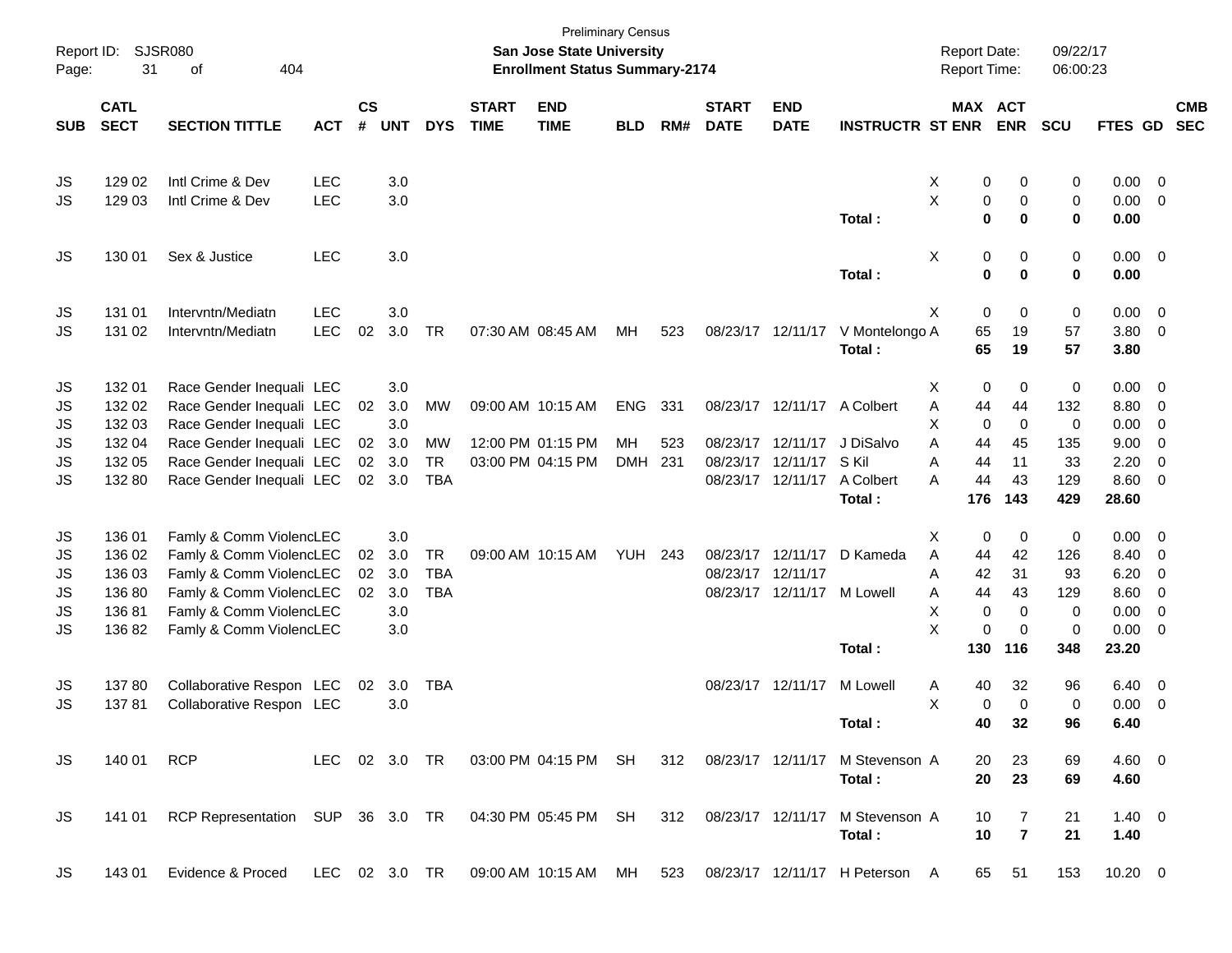| Report ID:<br>Page:        | 32                                           | <b>SJSR080</b><br>404<br>оf                                                            |                                                              |                |                                      |                                                   |                             | <b>Preliminary Census</b><br>San Jose State University<br><b>Enrollment Status Summary-2174</b> |                         |                   |                             |                                                                                                                   |                                                  | <b>Report Date:</b><br>Report Time:                 |                                       | 09/22/17<br>06:00:23                  |                                                             |                                            |
|----------------------------|----------------------------------------------|----------------------------------------------------------------------------------------|--------------------------------------------------------------|----------------|--------------------------------------|---------------------------------------------------|-----------------------------|-------------------------------------------------------------------------------------------------|-------------------------|-------------------|-----------------------------|-------------------------------------------------------------------------------------------------------------------|--------------------------------------------------|-----------------------------------------------------|---------------------------------------|---------------------------------------|-------------------------------------------------------------|--------------------------------------------|
| <b>SUB</b>                 | <b>CATL</b><br><b>SECT</b>                   | <b>SECTION TITTLE</b>                                                                  | <b>ACT</b>                                                   | <b>CS</b><br># | <b>UNT</b>                           | <b>DYS</b>                                        | <b>START</b><br><b>TIME</b> | <b>END</b><br><b>TIME</b>                                                                       | <b>BLD</b>              | RM#               | <b>START</b><br><b>DATE</b> | <b>END</b><br><b>DATE</b>                                                                                         | <b>INSTRUCTR ST ENR</b>                          |                                                     | MAX ACT<br><b>ENR</b>                 | SCU                                   | FTES GD                                                     | <b>CMB</b><br><b>SEC</b>                   |
|                            |                                              |                                                                                        |                                                              |                |                                      |                                                   |                             |                                                                                                 |                         |                   |                             |                                                                                                                   | Total:                                           | 65                                                  | 51                                    | 153                                   | 10.20                                                       |                                            |
| JS                         | 144 01                                       | <b>Criminal Law</b>                                                                    | <b>LEC</b>                                                   | 02             | 3.0                                  | TR                                                |                             | 10:30 AM 11:45 AM                                                                               | <b>YUH 243</b>          |                   | 08/23/17 12/11/17           |                                                                                                                   | H Peterson<br>Total:                             | 65<br>A<br>65                                       | 33<br>33                              | 99<br>99                              | $6.60$ 0<br>6.60                                            |                                            |
| JS                         | 145 01                                       | <b>White Collar Crime</b>                                                              | <b>LEC</b>                                                   |                | 3.0                                  |                                                   |                             |                                                                                                 |                         |                   |                             |                                                                                                                   | Total:                                           | X<br>0<br>$\mathbf 0$                               | 0<br>$\bf{0}$                         | 0<br>0                                | $0.00 \t 0$<br>0.00                                         |                                            |
| JS                         | 150 01                                       | Gender and Crime                                                                       | <b>LEC</b>                                                   | 02             | 3.0                                  | MW                                                |                             | 12:00 PM 01:15 PM                                                                               | MH                      | 520               | 08/23/17 12/11/17           |                                                                                                                   | N Birthelmer A<br>Total:                         | 65<br>65                                            | 22<br>22                              | 66<br>66                              | $4.40 \quad 0$<br>4.40                                      |                                            |
| JS<br>JS<br>JS<br>JS       | 151 01<br>151 02<br>151 03<br>151 80         | Crim Theory<br>Crim Theory<br>Crim Theory<br>Crim Theory                               | <b>LEC</b><br><b>LEC</b><br><b>LEC</b><br><b>LEC</b>         | 02<br>02<br>02 | 3.0<br>3.0<br>3.0<br>3.0             | <b>TR</b><br><b>MW</b><br><b>TBA</b>              |                             | 10:30 AM 11:45 AM<br>10:30 AM 11:45 AM                                                          | <b>MH</b><br><b>BBC</b> | 523<br>126        | 08/23/17                    | 08/23/17 12/11/17<br>12/11/17<br>08/23/17 12/11/17                                                                | C Hebert<br>C Vera Sanch A<br>D Kameda<br>Total: | X<br>0<br>A<br>50<br>31<br>65<br>A<br>146           | 0<br>47<br>29<br>79<br>155            | 0<br>141<br>87<br>237<br>465          | $0.00 \t 0$<br>$9.40 \quad 0$<br>5.80<br>15.85<br>31.05     | $\overline{\phantom{0}}$<br>$\overline{1}$ |
| JS<br>JS                   | 152 01<br>152 02                             | Juv Delinquency<br>Juv Delinquency                                                     | <b>LEC</b><br><b>LEC</b>                                     | 02<br>02       | 3.0<br>3.0                           | <b>MW</b><br><b>TR</b>                            |                             | 03:00 PM 04:15 PM<br>09:00 AM 10:15 AM                                                          | <b>MH</b><br><b>SH</b>  | 523<br>434        |                             | 08/23/17 12/11/17<br>08/23/17 12/11/17                                                                            | S Rivera<br>C Hebert<br>Total:                   | 65<br>A<br>48<br>A<br>113                           | 63<br>48<br>111                       | 189<br>144<br>333                     | 12.60 0<br>9.60 0<br>22.20                                  |                                            |
| JS<br>JS                   | 155 01<br>155 02                             | Victimology<br>Victimology                                                             | <b>LEC</b><br><b>LEC</b>                                     | 02             | 3.0<br>3.0                           | W                                                 |                             | 05:30 PM 08:15 PM                                                                               | DBH 133                 |                   |                             | 08/23/17 12/11/17                                                                                                 | S Martinek<br>Total:                             | X<br>0<br>A<br>55<br>55                             | 0<br>25<br>25                         | 0<br>75<br>75                         | $0.00 \t 0$<br>$5.00 \t 0$<br>5.00                          |                                            |
| JS<br>JS                   | 157 01<br>15780                              | Deviance & Justice<br>Deviance & Justice                                               | <b>LEC</b><br><b>LEC</b>                                     | 02             | 3.0<br>3.0                           | <b>TR</b>                                         |                             | 04:30 PM 05:45 PM                                                                               | DMH 359                 |                   |                             | 08/23/17 12/11/17                                                                                                 | C Hebert<br>Total:                               | Α<br>15<br>X<br>0<br>15                             | 15<br>$\mathbf 0$<br>15               | 45<br>0<br>45                         | $3.00 \ 0$<br>$0.00 \t 0$<br>3.00                           |                                            |
| JS<br>JS                   | 161 01<br>161 80                             | Intro Cybercrime<br>Intro Cybercrime                                                   | <b>LEC</b>                                                   |                | 3.0                                  | LEC 01 3.0 TBA                                    |                             |                                                                                                 |                         |                   |                             |                                                                                                                   | 08/23/17 12/11/17 B Westlake<br>Total:           | Χ<br>$\overline{A}$<br>55<br>55                     | 0<br>0<br>37<br>37                    | 0<br>111<br>111                       | $0.00 \t 0$<br>7.45<br>7.45                                 | $\overline{\phantom{0}}$                   |
| JS<br>JS<br>JS<br>JS<br>JS | 171 01<br>171 02<br>171 03<br>17180<br>17181 | HR and Justice<br>HR and Justice<br>HR and Justice<br>HR and Justice<br>HR and Justice | LEC.<br><b>LEC</b><br><b>LEC</b><br><b>LEC</b><br><b>LEC</b> |                | 02 3.0<br>02 3.0<br>02 3.0<br>02 3.0 | <b>MW</b><br><b>TR</b><br>TR<br>TBA<br>02 3.0 TBA |                             | 01:30 PM 02:45 PM<br>04:30 PM 05:45 PM<br>09:00 AM 10:15 AM                                     | CL<br>DH<br>ENG         | 324<br>318<br>401 |                             | 08/23/17 12/11/17 E Tejada<br>08/23/17 12/11/17 S Kil<br>08/23/17 12/11/17 E Kinney<br>08/23/17 12/11/17 E Tejada | 08/23/17 12/11/17 R Abusaad<br>Total:            | 44<br>A<br>A<br>44<br>40<br>Α<br>44<br>A<br>44<br>Α | 43<br>22<br>38<br>41<br>44<br>216 188 | 129<br>66<br>114<br>123<br>132<br>564 | $8.60$ 0<br>4.40 0<br>$7.60$ 0<br>8.20 0<br>8.80 0<br>37.60 |                                            |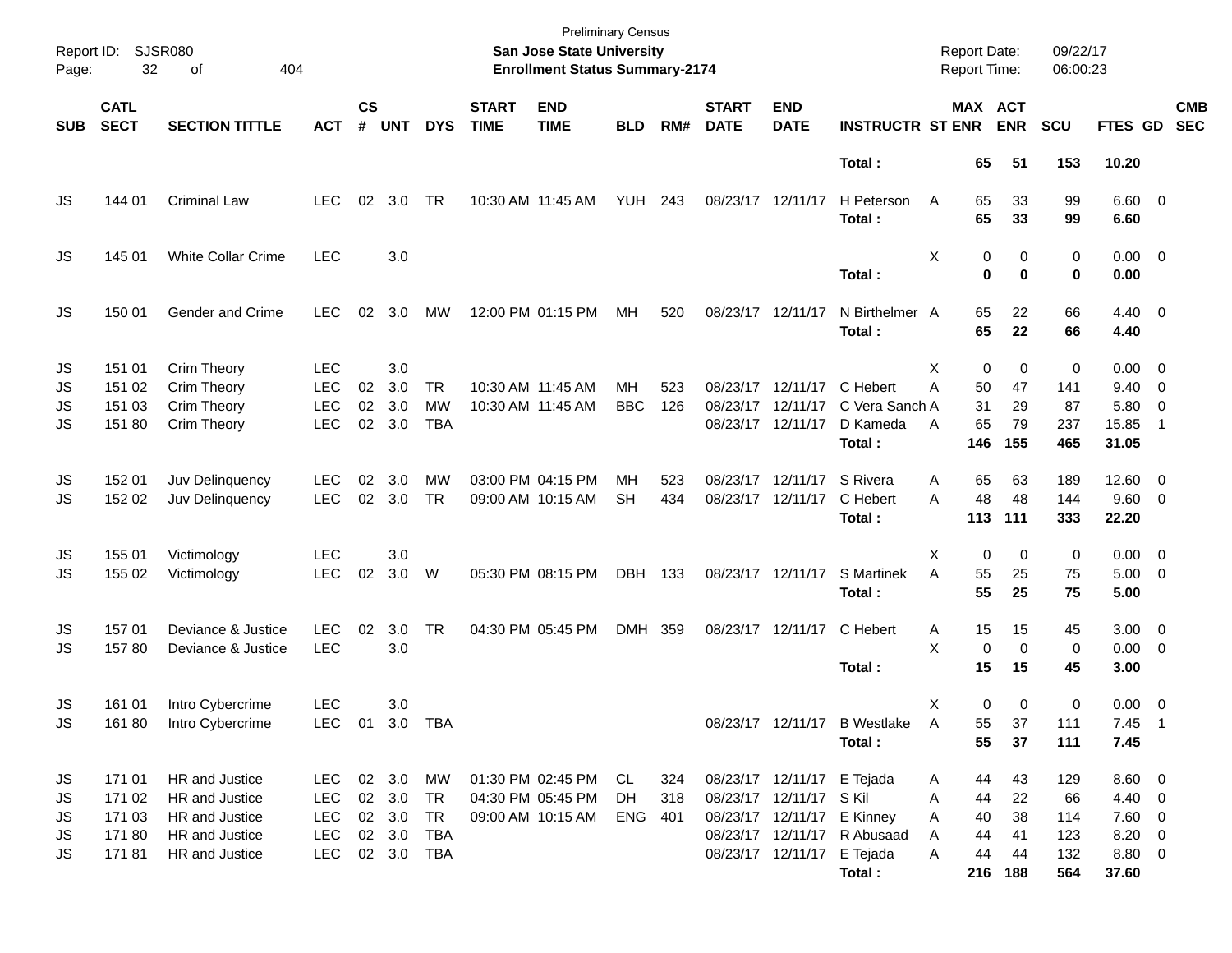| Page:      | Report ID: SJSR080<br>33 | 404<br>оf               |            |               |            |            |                   | San Jose State University<br><b>Enrollment Status Summary-2174</b> | <b>Preliminary Census</b> |     |                   |                            |                                | <b>Report Date:</b><br><b>Report Time:</b> |                      | 09/22/17<br>06:00:23 |                |                         |            |
|------------|--------------------------|-------------------------|------------|---------------|------------|------------|-------------------|--------------------------------------------------------------------|---------------------------|-----|-------------------|----------------------------|--------------------------------|--------------------------------------------|----------------------|----------------------|----------------|-------------------------|------------|
|            | <b>CATL</b>              |                         |            | $\mathsf{cs}$ |            |            | <b>START</b>      | <b>END</b>                                                         |                           |     | <b>START</b>      | <b>END</b>                 |                                |                                            | MAX ACT              |                      |                |                         | <b>CMB</b> |
| <b>SUB</b> | <b>SECT</b>              | <b>SECTION TITTLE</b>   | <b>ACT</b> | #             | <b>UNT</b> | <b>DYS</b> | <b>TIME</b>       | <b>TIME</b>                                                        | <b>BLD</b>                | RM# | <b>DATE</b>       | <b>DATE</b>                | <b>INSTRUCTR ST ENR</b>        |                                            | <b>ENR</b>           | <b>SCU</b>           | <b>FTES GD</b> |                         | <b>SEC</b> |
|            | 172 02                   | Human Trafficking       | <b>LEC</b> |               | 3.0        |            |                   |                                                                    |                           |     |                   |                            |                                | X                                          | 0<br>0               | 0                    | 0.00           | $\overline{\mathbf{0}}$ |            |
| JS<br>JS   | 172 03                   | Human Trafficking       | <b>LEC</b> |               | 3.0        |            |                   |                                                                    |                           |     |                   |                            |                                | X                                          | 0<br>0               | 0                    | 0.00           | - 0                     |            |
|            |                          |                         |            |               |            |            |                   |                                                                    |                           |     |                   |                            | Total:                         |                                            | 0<br>0               | 0                    | 0.00           |                         |            |
| JS         | 179 01                   | <b>HR Pract and Sem</b> | <b>LEC</b> |               | 3.0        |            |                   |                                                                    |                           |     |                   |                            |                                | Χ                                          | 0<br>0               | $\pmb{0}$            | 0.00           | $\overline{\mathbf{0}}$ |            |
| JS         | 179 02                   | <b>HR Pract and Sem</b> | <b>LEC</b> | 02            | 3.0        | TR         | 10:30 AM 11:45 AM |                                                                    | MH.                       | 526 | 08/23/17 12/11/17 |                            | E Kinney                       | A                                          | 22<br>16             | 48                   | 3.20           | $\overline{\mathbf{0}}$ |            |
|            |                          |                         |            |               |            |            |                   |                                                                    |                           |     |                   |                            | Total:                         |                                            | 22<br>16             | 48                   | 3.20           |                         |            |
| JS         | 180 01                   | <b>Indiv Studies</b>    | <b>SUP</b> | 36            | 1.0        | <b>TBA</b> |                   |                                                                    |                           |     |                   |                            | 08/23/17 12/11/17 V Thompson A |                                            | 1                    | 0<br>0               | 0.00           | $\overline{\mathbf{0}}$ |            |
| JS         | 180 02                   | <b>Indiv Studies</b>    | <b>SUP</b> | 36            | 2.0        | <b>TBA</b> |                   |                                                                    |                           |     |                   |                            | 08/23/17 12/11/17 V Thompson A |                                            | 2<br>0               | 0                    | 0.00           | $\overline{\mathbf{0}}$ |            |
| JS         | 180 03                   | <b>Indiv Studies</b>    | <b>SUP</b> | 36            | 3.0        | <b>TBA</b> |                   |                                                                    |                           |     |                   |                            | 08/23/17 12/11/17 V Thompson A |                                            | 5<br>3               | 15                   | 1.00           | - 0                     |            |
|            |                          |                         |            |               |            |            |                   |                                                                    |                           |     |                   |                            | Total:                         |                                            | 5<br>6               | 15                   | 1.00           |                         |            |
| JS         | 181 01                   | Internship in JS        | <b>SUP</b> | 36            | 3.0        | <b>TBA</b> |                   |                                                                    |                           |     |                   |                            | 08/23/17 12/11/17 A De Giorgi  | A                                          | 7<br>10              | 21                   | 1.40           | $\overline{\mathbf{0}}$ |            |
| JS         | 181 02                   | Internship in JS        | <b>SUP</b> | 36            | 6.0        | <b>TBA</b> |                   |                                                                    |                           |     |                   |                            | 08/23/17 12/11/17 A De Giorgi  | A                                          | $\overline{2}$<br>0  | 0                    | 0.00           | $\overline{\mathbf{0}}$ |            |
| JS         | 181 03                   | Internship in JS        | <b>SUP</b> | 36            | 3.0        | <b>TBA</b> |                   |                                                                    |                           |     |                   |                            | 08/23/17 12/11/17 V Thompson A |                                            | 7<br>10              | 21                   | 1.40           | - 0                     |            |
| JS         | 181 04                   | Internship in JS        | <b>SUP</b> | 36            | 6.0        | <b>TBA</b> |                   |                                                                    |                           |     |                   |                            | 08/23/17 12/11/17 V Thompson A |                                            | $\overline{2}$<br>0  | 0                    | 0.00           | 0                       |            |
| JS         | 181 05                   | Internship in JS        | <b>SUP</b> | 36            | 3.0        | <b>TBA</b> |                   |                                                                    |                           |     |                   | 08/23/17 12/11/17 C Hebert |                                | A                                          | 7<br>10              | 21                   | 1.40           | - 0                     |            |
| JS         | 181 06                   | Internship in JS        | <b>SUP</b> | 36            | 6.0        | <b>TBA</b> |                   |                                                                    |                           |     |                   | 08/23/17 12/11/17 C Hebert |                                | A                                          | $\overline{2}$<br>0  | 0                    | 0.00           | 0                       |            |
| JS         | 181 07                   | Internship in JS        | <b>SUP</b> | 36            | 3.0        | <b>TBA</b> |                   |                                                                    |                           |     |                   | 08/23/17 12/11/17 S Ghatak |                                | A                                          | 3<br>10              | 9                    | 0.60           | 0                       |            |
| JS         | 181 08                   | Internship in JS        | <b>SUP</b> | 36            | 6.0        | <b>TBA</b> |                   |                                                                    |                           |     |                   |                            | 08/23/17 12/11/17 S Ghatak     | A                                          | $\overline{c}$       | 0<br>0               | 0.00           | 0                       |            |
| JS         | 181 09                   | Internship in JS        | <b>SUP</b> | 36            | 3.0        | <b>TBA</b> |                   |                                                                    |                           |     |                   | 08/23/17 12/11/17 Y Yuan   |                                | A                                          | 3<br>10              | 9                    | 0.60           | 0                       |            |
| JS         | 181 10                   | Internship in JS        | <b>SUP</b> | 36            | 6.0        | <b>TBA</b> |                   |                                                                    |                           |     |                   | 08/23/17 12/11/17 Y Yuan   |                                | A                                          | $\overline{c}$       | 0<br>0               | 0.00           | 0                       |            |
| JS         | 181 11                   | Internship in JS        | <b>SUP</b> | 36            | 3.0        | <b>TBA</b> |                   |                                                                    |                           |     |                   | 08/23/17 12/11/17 S Lee    |                                | A                                          | 10<br>4              | 12                   | 0.80           | 0                       |            |
| JS         | 181 12                   | Internship in JS        | <b>SUP</b> | 36            | 6.0        | <b>TBA</b> |                   |                                                                    |                           |     |                   | 08/23/17 12/11/17 S Lee    |                                | A                                          | $\overline{2}$<br>0  | 0                    | 0.00           | 0                       |            |
| JS         | 181 13                   | Internship in JS        | <b>SUP</b> | 36            | 3.0        | <b>TBA</b> |                   |                                                                    |                           |     |                   | 08/23/17 12/11/17 S Bolton |                                | A                                          | 5<br>10              | 15                   | 1.00           | 0                       |            |
| JS         | 181 14                   | Internship in JS        | <b>SUP</b> | 36            | 6.0        | <b>TBA</b> |                   |                                                                    |                           |     |                   | 08/23/17 12/11/17 S Bolton |                                | A                                          | 5                    | 0<br>0               | 0.00           | 0                       |            |
| JS         | 181 15                   | Internship in JS        | <b>SUP</b> | 36            | 3.0        | <b>TBA</b> |                   |                                                                    |                           |     |                   | 08/23/17 12/11/17          | J Halushka                     | A                                          | 10<br>5              | 15                   | 1.00           | 0                       |            |
| JS         | 181 16                   | Internship in JS        | <b>SUP</b> | 36            | 6.0        | <b>TBA</b> |                   |                                                                    |                           |     |                   |                            | 08/23/17 12/11/17 J Halushka   | A                                          | 2                    | $\mathbf 0$<br>0     | 0.00           | 0                       |            |
| JS         | 181 17                   | Internship in JS        | <b>SUP</b> |               | 36 3.0     | <b>TBA</b> |                   |                                                                    |                           |     |                   | 08/23/17 12/11/17 E Adams  |                                | A                                          | 10                   | 9                    | 0.60           | $\Omega$                |            |
| JS         | 181 18                   | Internship in JS        | <b>SUP</b> |               | 36 3.0     | TBA        |                   |                                                                    |                           |     |                   | 08/23/17 12/11/17 E Adams  |                                | A                                          | 10<br>0              | 0                    | $0.00 \t 0$    |                         |            |
| JS         | 181 19                   | Internship in JS        | <b>SUP</b> |               | 36 3.0     | TBA        |                   |                                                                    |                           |     |                   | 08/23/17 12/11/17 E Kinney |                                | A                                          | 10<br>4              | 12                   | 0.80 0         |                         |            |
| JS         | 181 20                   | Internship in JS        | <b>SUP</b> |               | 36 3.0 TBA |            |                   |                                                                    |                           |     |                   | 08/23/17 12/11/17 S Kil    |                                | A                                          | 10<br>$\overline{4}$ | 12                   | 0.80 0         |                         |            |
|            |                          |                         |            |               |            |            |                   |                                                                    |                           |     |                   |                            | Total:                         | 139                                        | 52                   | 156                  | 10.40          |                         |            |
| JS         | 18901                    | Sen Sem Cont Prob       | SEM 05 3.0 |               |            | MW         |                   | 10:30 AM 11:45 AM SPXC 152                                         |                           |     |                   |                            | 08/23/17 12/11/17 A De Giorgi  | A                                          | 27<br>23             | 69                   | $4.60 \quad 0$ |                         |            |
| JS         | 18902                    | Sen Sem Cont Prob       | SEM        |               | 05 3.0     | MW         |                   | 12:00 PM 01:15 PM CL                                               |                           | 218 |                   |                            | 08/23/17 12/11/17 G Woods      | A                                          | 27<br>12             | 36                   | $2.40 \ 0$     |                         |            |
| JS         | 18903                    | Sen Sem Cont Prob       | <b>SEM</b> |               | 3.0        |            |                   |                                                                    |                           |     |                   |                            |                                | X                                          | $\mathbf 0$          | 0<br>0               | $0.00 \t 0$    |                         |            |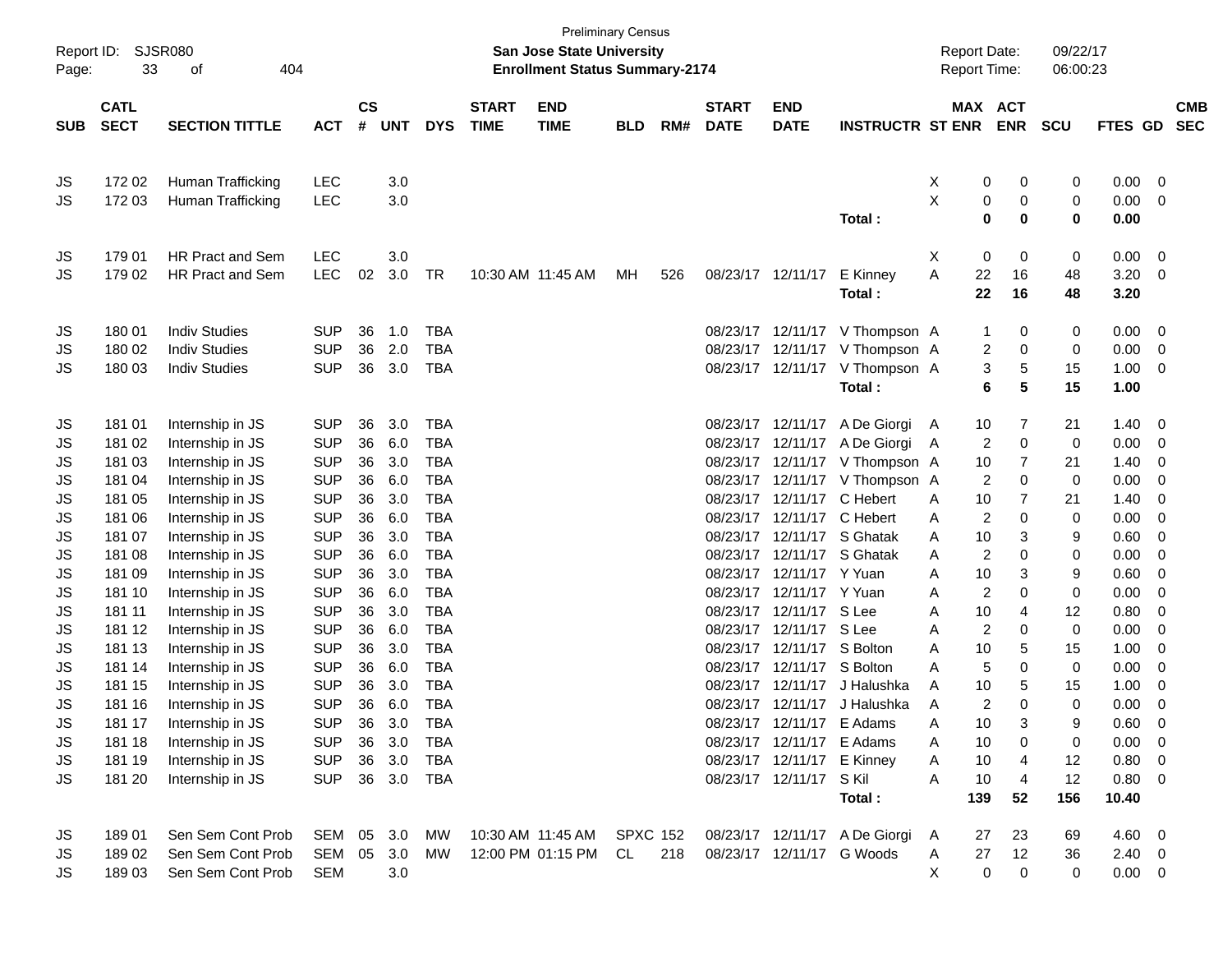| Report ID:<br>Page: | 34                         | <b>SJSR080</b><br>404<br>οf                                          |                                        |                |                            |                          |                             | <b>Preliminary Census</b><br>San Jose State University<br><b>Enrollment Status Summary-2174</b> |            |     |                             |                                        |                                                                                                                    | <b>Report Date:</b><br><b>Report Time:</b> |                                | 09/22/17<br>06:00:23           |                                             |                                                             |            |
|---------------------|----------------------------|----------------------------------------------------------------------|----------------------------------------|----------------|----------------------------|--------------------------|-----------------------------|-------------------------------------------------------------------------------------------------|------------|-----|-----------------------------|----------------------------------------|--------------------------------------------------------------------------------------------------------------------|--------------------------------------------|--------------------------------|--------------------------------|---------------------------------------------|-------------------------------------------------------------|------------|
| <b>SUB</b>          | <b>CATL</b><br><b>SECT</b> | <b>SECTION TITTLE</b>                                                | <b>ACT</b>                             | <b>CS</b><br># | <b>UNT</b>                 | <b>DYS</b>               | <b>START</b><br><b>TIME</b> | <b>END</b><br><b>TIME</b>                                                                       | <b>BLD</b> | RM# | <b>START</b><br><b>DATE</b> | <b>END</b><br><b>DATE</b>              | <b>INSTRUCTR ST ENR</b>                                                                                            |                                            | <b>MAX ACT</b><br><b>ENR</b>   | <b>SCU</b>                     | FTES GD SEC                                 |                                                             | <b>CMB</b> |
| JS<br>JS<br>JS      | 18904<br>18905<br>18906    | Sen Sem Cont Prob<br>Sen Sem Cont Prob<br>Sen Sem Cont Prob          | <b>SEM</b><br>SEM<br><b>SEM</b>        | 05             | 3.0<br>3.0<br>3.0          | <b>TR</b>                |                             | 03:00 PM 04:15 PM                                                                               | MH         | 523 |                             | 08/23/17 12/11/17                      | H Peterson                                                                                                         | X<br>0<br>A<br>50<br>X                     | 0<br>19<br>0<br>0              | 0<br>57<br>0                   | 0.00<br>3.80<br>0.00                        | $\overline{\mathbf{0}}$<br>$\overline{0}$<br>$\overline{0}$ |            |
|                     |                            |                                                                      |                                        |                |                            |                          |                             |                                                                                                 |            |     |                             |                                        | Total:                                                                                                             | 104                                        | 54                             | 162                            | 10.80                                       |                                                             |            |
| JS                  | 201 01                     | Just-Soc-Theory                                                      | SEM                                    | 05             | 3.0                        | W                        |                             | 04:30 PM 07:15 PM                                                                               | МH         | 526 |                             | 08/23/17 12/11/17                      | A De Giorgi<br>Total:                                                                                              | 16<br>A<br>16                              | 7<br>$\overline{7}$            | 21<br>21                       | $1.75$ 7<br>1.75                            |                                                             |            |
| JS<br>JS            | 202 01<br>202 02           | Surv-Res-Methods<br>Surv-Res-Methods                                 | <b>SEM</b><br>SEM                      | 05             | 3.0<br>3.0                 | M                        |                             | 04:30 PM 07:15 PM                                                                               | MH         | 526 |                             | 08/23/17 12/11/17                      | Y Yuan<br>Total:                                                                                                   | X<br>0<br>A<br>16<br>16                    | 0<br>6<br>6                    | 0<br>18<br>18                  | $0.00 \t 0$<br>1.50<br>1.50                 | - 6                                                         |            |
| JS                  | 207 01                     | Sem Qual Rsc                                                         | SEM 05                                 |                | 3.0                        | R                        |                             | 04:30 PM 07:15 PM                                                                               | MH         | 526 |                             | 08/23/17 12/11/17                      | J Halushka<br>Total:                                                                                               | A<br>16<br>16                              | 8<br>8                         | 24<br>24                       | 2.00 8<br>2.00                              |                                                             |            |
| JS                  | 218 01                     | Imm, Law, Just                                                       | <b>SEM</b>                             |                | 3.0                        |                          |                             |                                                                                                 |            |     |                             |                                        | Total:                                                                                                             | X                                          | 0<br>0<br>$\bf{0}$<br>$\bf{0}$ | 0<br>0                         | $0.00 \t 0$<br>0.00                         |                                                             |            |
| <b>JS</b>           | 221 01                     | Deviance-Soc-Contr                                                   | SEM 05                                 |                | 3.0 F                      |                          |                             | 01:00 PM 03:45 PM                                                                               | MH         | 526 |                             | 08/23/17 12/11/17                      | V Thompson A<br>Total:                                                                                             | 16<br>16                                   | 6<br>6                         | 18<br>18                       | $1.50\ 6$<br>1.50                           |                                                             |            |
| JS<br>JS            | 265 01<br>265 02           | Compa Crim Jus Sys<br>Compa Crim Jus Sys SEM 05                      | SEM                                    |                | 3.0<br>$3.0$ T             |                          |                             | 04:30 PM 07:15 PM                                                                               | MH         | 526 |                             | 08/23/17 12/11/17                      | E Adams<br>Total:                                                                                                  | 0<br>х<br>16<br>A<br>16                    | 0<br>4<br>4                    | 0<br>12<br>12                  | $0.00 \t 0$<br>1.00<br>1.00                 | $\overline{4}$                                              |            |
| JS<br>JS            | 281 01<br>281 02           | Justice Practicum<br>Justice Practicum                               | <b>SUP</b><br><b>SUP</b>               | 25             | 3.0<br>25 3.0              | <b>TBA</b><br><b>TBA</b> |                             |                                                                                                 |            |     |                             | 08/23/17 12/11/17<br>08/23/17 12/11/17 | N Jolly<br>C Vera Sanch A<br>Total:                                                                                | Α<br>12                                    | 6<br>0<br>6<br>0<br>0          | 0<br>0<br>0                    | $0.00 \t 0$<br>0.00<br>0.00                 | $\overline{\phantom{0}}$                                    |            |
| JS                  | 297 01                     | Prgm Eval Proj                                                       | <b>SUP</b>                             |                | 25 3.0                     | TBA                      |                             |                                                                                                 |            |     |                             | 08/23/17 12/11/17                      | C Vera Sanch A<br>Total:                                                                                           |                                            | 5<br>0<br>5<br>0               | 0<br>0                         | $0.00 \t 0$<br>0.00                         |                                                             |            |
| JS<br>JS<br>JS      | 298 01<br>298 02<br>298 03 | <b>Special Study</b><br><b>Special Study</b><br><b>Special Study</b> | <b>SUP</b><br><b>SUP</b><br><b>SUP</b> |                | 25 1.0<br>25 2.0<br>25 3.0 | TBA<br><b>TBA</b><br>TBA |                             |                                                                                                 |            |     |                             |                                        | 08/23/17 12/11/17 C Vera Sanch A<br>08/23/17 12/11/17 C Vera Sanch A<br>08/23/17 12/11/17 C Vera Sanch A<br>Total: | 0<br>0<br>0                                | 0<br>$\overline{c}$<br>0<br>3  | -1<br>0<br>6<br>$\overline{7}$ | $0.08$ 1<br>$0.00 \t 0$<br>$0.50$ 2<br>0.58 |                                                             |            |
| JS<br>JS            | 299 01<br>299 02           | <b>Masters Thesis</b><br><b>Masters Thesis</b>                       | <b>SUP</b><br><b>SUP</b>               |                | 25 3.0                     | TBA<br>25 6.0 TBA        |                             |                                                                                                 |            |     |                             |                                        | 08/23/17 12/11/17 C Vera Sanch A<br>08/23/17 12/11/17 C Vera Sanch A                                               |                                            | 5<br>1<br>0<br>0               | 3<br>$\mathbf 0$               | $0.25$ 1<br>$0.00 \t 0$                     |                                                             |            |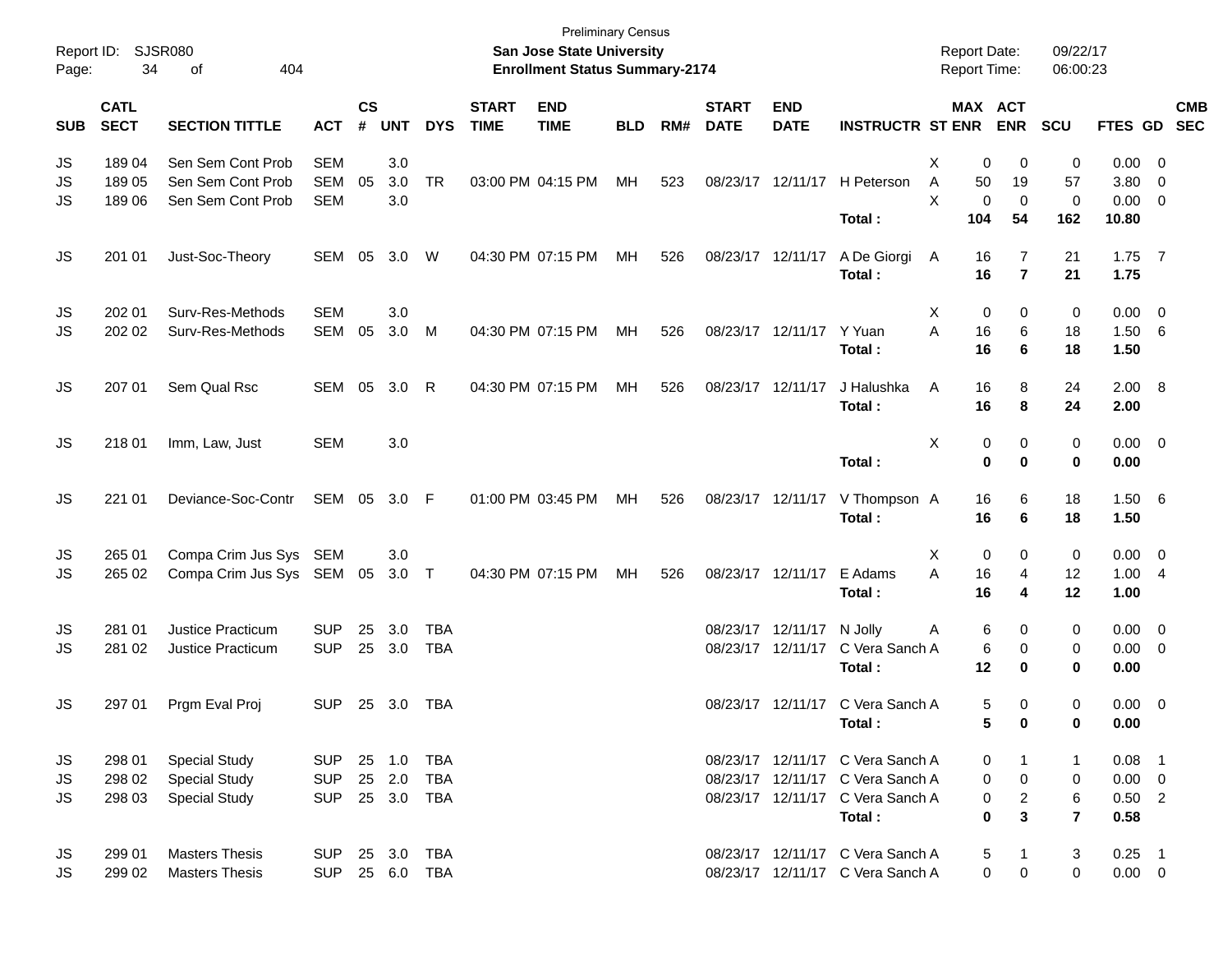| Report ID:<br>Page:                      | SJSR080<br>35<br>оf    | 404        |                              |            |                             | <b>San Jose State University</b><br><b>Enrollment Status Summary-2174</b> | <b>Preliminary Census</b> |     |                             |                           |                                                                                                           | <b>Report Date:</b><br><b>Report Time:</b> |                           | 09/22/17<br>06:00:23        |                                   |                   |
|------------------------------------------|------------------------|------------|------------------------------|------------|-----------------------------|---------------------------------------------------------------------------|---------------------------|-----|-----------------------------|---------------------------|-----------------------------------------------------------------------------------------------------------|--------------------------------------------|---------------------------|-----------------------------|-----------------------------------|-------------------|
| <b>CATL</b><br><b>SECT</b><br><b>SUB</b> | <b>SECTION TITTLE</b>  | <b>ACT</b> | <b>CS</b><br>#<br><b>UNT</b> | <b>DYS</b> | <b>START</b><br><b>TIME</b> | <b>END</b><br>TIME                                                        | <b>BLD</b>                | RM# | <b>START</b><br><b>DATE</b> | <b>END</b><br><b>DATE</b> | <b>INSTRUCTR ST ENR</b>                                                                                   | MAX                                        | <b>ACT</b><br><b>ENR</b>  | <b>SCU</b>                  | FTES GD                           | <b>CMB</b><br>SEC |
|                                          |                        |            |                              |            |                             |                                                                           |                           |     |                             |                           | Total:                                                                                                    | 5                                          | -1                        | 3                           | 0.25                              |                   |
| Department :                             | <b>Justice Studies</b> |            |                              |            |                             |                                                                           |                           |     |                             |                           | <b>Department Total:</b><br><b>Lower Division:</b><br><b>Upper Division:</b><br><b>Graduate Division:</b> | 3584<br>480<br>3002<br>102                 | 2642<br>390<br>2217<br>35 | 7606<br>1170<br>6333<br>103 | 510.90<br>78.00<br>424.32<br>8.58 |                   |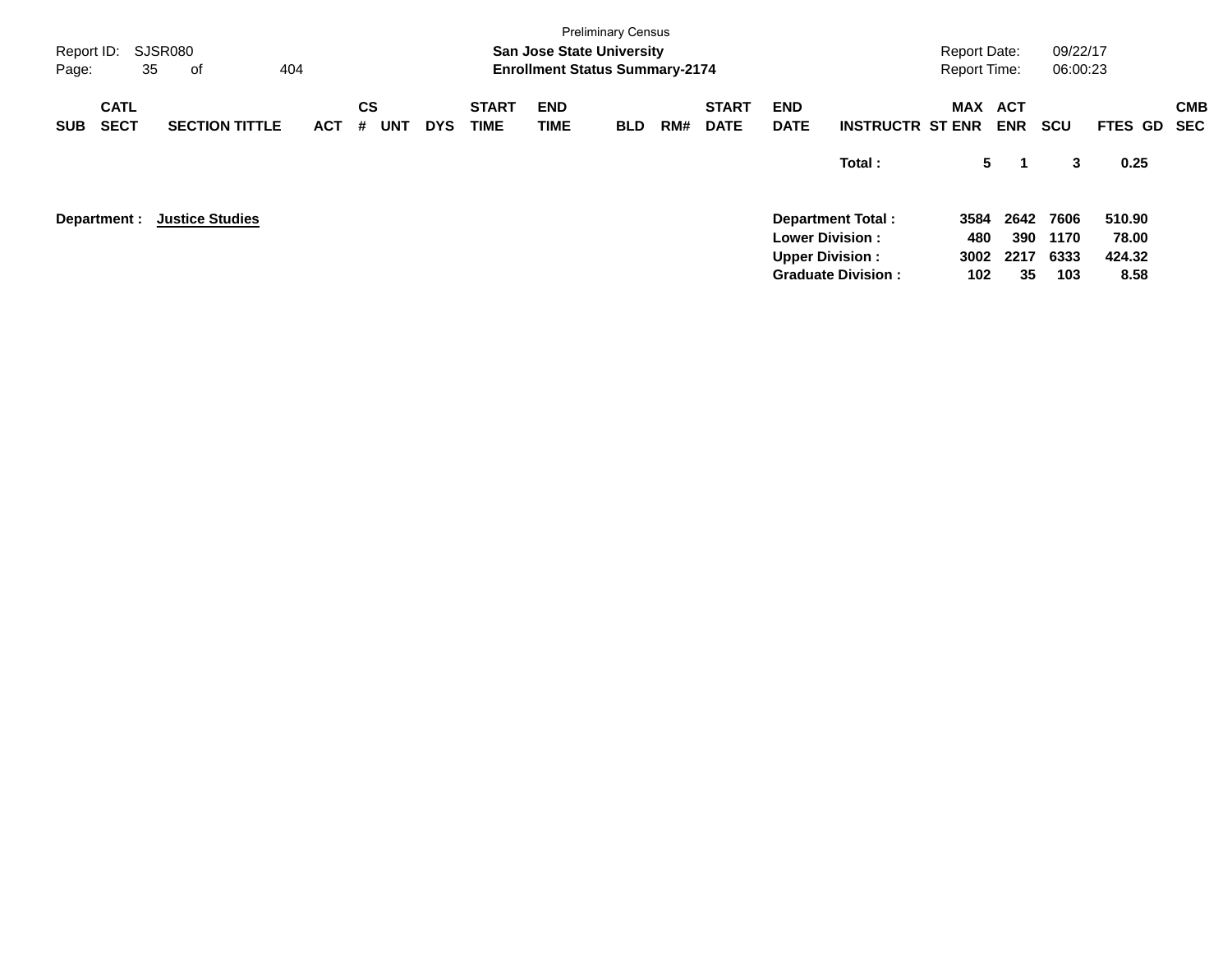| Report ID: SJSR080<br>36<br>404<br>Page:<br>οf |                            |                                                                    |                | <b>Preliminary Census</b><br><b>San Jose State University</b><br><b>Enrollment Status Summary-2174</b> |     |            |                             |                           |            |     |                             |                            |                             | <b>Report Date:</b><br><b>Report Time:</b> |         |            | 09/22/17<br>06:00:23 |         |     |                          |
|------------------------------------------------|----------------------------|--------------------------------------------------------------------|----------------|--------------------------------------------------------------------------------------------------------|-----|------------|-----------------------------|---------------------------|------------|-----|-----------------------------|----------------------------|-----------------------------|--------------------------------------------|---------|------------|----------------------|---------|-----|--------------------------|
| <b>SUB</b>                                     | <b>CATL</b><br><b>SECT</b> | <b>SECTION TITTLE</b>                                              | <b>ACT</b>     | $\mathsf{cs}$<br># UNT                                                                                 |     | <b>DYS</b> | <b>START</b><br><b>TIME</b> | <b>END</b><br><b>TIME</b> | <b>BLD</b> | RM# | <b>START</b><br><b>DATE</b> | <b>END</b><br><b>DATE</b>  | <b>INSTRUCTR ST ENR</b>     |                                            | MAX ACT | <b>ENR</b> | <b>SCU</b>           | FTES GD |     | <b>CMB</b><br><b>SEC</b> |
| <b>College</b>                                 | Department :               | <b>Applied Sciences &amp; Arts</b><br><b>School of Information</b> |                |                                                                                                        |     |            |                             |                           |            |     |                             |                            |                             |                                            |         |            |                      |         |     |                          |
| INFO.                                          | 200 01                     | Inf. Comm                                                          | SEM            | 05                                                                                                     | 3.0 | <b>TBA</b> |                             |                           |            |     |                             | 08/23/17 12/11/17 Z Liu    |                             | A                                          | 35      | 29         | 87                   | 7.20 28 |     |                          |
| <b>INFO</b>                                    | 200 02                     | Inf. Comm                                                          | <b>SEM</b>     | 05                                                                                                     | 3.0 | <b>TBA</b> |                             |                           |            |     |                             | 08/23/17 12/11/17          | M Stephens                  | A                                          | 35      | 26         | 78                   | 6.50 26 |     |                          |
| INFO                                           | 200 03                     | Inf. Comm                                                          | <b>SEM</b>     | 05                                                                                                     | 3.0 | TBA        |                             |                           |            |     |                             | 08/23/17 12/11/17          | K Bontenbal A               |                                            | 35      | 25         | 75                   | 6.25 25 |     |                          |
| <b>INFO</b>                                    | 200 04                     | Inf. Comm                                                          | SEM            | 05                                                                                                     | 3.0 | <b>TBA</b> |                             |                           |            |     |                             | 08/23/17 12/11/17          | K Bontenbal A               |                                            | 35      | 23         | 69                   | 5.70 22 |     |                          |
|                                                |                            |                                                                    |                |                                                                                                        |     |            |                             |                           |            |     |                             |                            | Total:                      |                                            | 140     | 103        | 309                  | 25.65   |     |                          |
| <b>INFO</b>                                    | 202 01                     | Inf. Ret. Sys. Des                                                 | SEM            | 05                                                                                                     | 3.0 | <b>TBA</b> |                             |                           |            |     |                             | 08/23/17 12/11/17          | H Chen                      | A                                          | 35      | 29         | 87                   | 7.25 29 |     |                          |
| <b>INFO</b>                                    | 202 02                     | Inf. Ret. Sys. Des                                                 | SEM            | 05                                                                                                     | 3.0 | <b>TBA</b> |                             |                           |            |     |                             | 08/23/17 12/11/17          | G Liu                       | A                                          | 35      | 5          | 15                   | 1.25    | - 5 |                          |
| <b>INFO</b>                                    | 202 03                     | Inf. Ret. Sys. Des                                                 | SEM            | 05                                                                                                     | 3.0 | <b>TBA</b> |                             |                           |            |     |                             | 08/23/17 12/11/17          | T San Nicola A              |                                            | 35      | 28         | 84                   | 7.00 28 |     |                          |
| <b>INFO</b>                                    | 202 04                     | Inf. Ret. Sys. Des                                                 | SEM            | 05                                                                                                     | 3.0 | <b>TBA</b> |                             |                           |            |     |                             | 08/23/17 12/11/17 V Tucker |                             | A                                          | 35      | 34         | 102                  | 8.45 33 |     |                          |
|                                                |                            |                                                                    |                |                                                                                                        |     |            |                             |                           |            |     |                             |                            | Total:                      |                                            | 140     | 96         | 288                  | 23.95   |     |                          |
| <b>INFO</b>                                    | 203 01                     | Online Learning                                                    | SEM            | $02 \quad 1.0$                                                                                         |     | <b>TBA</b> |                             |                           |            |     |                             | 08/23/17 12/11/17          | C Runnels                   | A                                          | 75      | 47         | 47                   | 3.90 46 |     |                          |
| <b>INFO</b>                                    | 203 02                     | Online Learning                                                    | <b>SEM</b>     | 02                                                                                                     | 1.0 | <b>TBA</b> |                             |                           |            |     |                             | 08/23/17 12/11/17          | C Runnels                   | A                                          | 75      | 33         | 33                   | 2.75 33 |     |                          |
| <b>INFO</b>                                    | 203 03                     | Online Learning                                                    | SEM            | 02 1.0                                                                                                 |     | <b>TBA</b> |                             |                           |            |     |                             | 08/23/17 12/11/17          | C Runnels                   | A                                          | 70      | 29         | 29                   | 2.40 28 |     |                          |
|                                                |                            |                                                                    |                |                                                                                                        |     |            |                             |                           |            |     |                             |                            | Total:                      |                                            | 220     | 109        | 109                  | 9.05    |     |                          |
| <b>INFO</b>                                    | 204 01                     | Inf. Prof                                                          | SEM            | 05                                                                                                     | 3.0 | <b>TBA</b> |                             |                           |            |     |                             | 08/23/17 12/11/17          | C Dee                       | A                                          | 35      | 20         | 60                   | 5.00 20 |     |                          |
| <b>INFO</b>                                    | 204 02                     | Inf. Prof                                                          | SEM            | 05                                                                                                     | 3.0 | <b>TBA</b> |                             |                           |            |     |                             |                            | 08/23/17 12/11/17 C Sawyer  | A                                          | 35      | 18         | 54                   | 4.45 17 |     |                          |
| <b>INFO</b>                                    | 204 03                     | Inf. Prof                                                          | SEM            | 05                                                                                                     | 3.0 | <b>TBA</b> |                             |                           |            |     |                             | 08/23/17 12/11/17          | C Dee                       | A                                          | 35      | 34         | 102                  | 8.50 34 |     |                          |
| <b>INFO</b>                                    | 204 04                     | Inf. Prof                                                          | SEM            | 05                                                                                                     | 3.0 | <b>TBA</b> |                             |                           |            |     |                             | 08/23/17 12/11/17          | M Otero-Bois A              |                                            | 35      | 28         | 84                   | 6.95 27 |     |                          |
|                                                |                            |                                                                    |                |                                                                                                        |     |            |                             |                           |            |     |                             |                            | Total:                      |                                            | 140     | 100        | 300                  | 24.90   |     |                          |
| INFO.                                          | 210 01                     | Reference Info Servi                                               | SEM 05 3.0     |                                                                                                        |     | TBA        |                             |                           |            |     |                             | 08/23/17 12/11/17          | T Gilman                    | Α                                          | 35      | 26         | 26                   | 6.50 26 |     |                          |
|                                                |                            |                                                                    |                |                                                                                                        |     |            |                             |                           |            |     |                             |                            | Total:                      |                                            | 35      | 26         | 26                   | 6.50    |     |                          |
| INFO.                                          | 232 01                     | Iss Publ Libs                                                      | <b>SUP</b>     | 36                                                                                                     | 3.0 | TBA        |                             |                           |            |     | 08/23/17 12/11/17           |                            | R Barefoot                  | A                                          | 35      | 28         | 84                   | 7.00 28 |     |                          |
|                                                |                            |                                                                    |                |                                                                                                        |     |            |                             |                           |            |     |                             |                            | Total:                      |                                            | 35      | 28         | 84                   | 7.00    |     |                          |
|                                                | INFO 234 01                | Int Freedom Sem                                                    | SEM 05 3.0 TBA |                                                                                                        |     |            |                             |                           |            |     |                             |                            | 08/23/17 12/11/17 C Gardner | A                                          | 35      | 13         | 39                   | 3.25 13 |     |                          |
|                                                |                            |                                                                    |                |                                                                                                        |     |            |                             |                           |            |     |                             |                            | Total:                      |                                            | 35      | 13         | 39                   | 3.25    |     |                          |
|                                                | INFO 237 01                | SchLibMedMtls                                                      | SEM 05 3.0 TBA |                                                                                                        |     |            |                             |                           |            |     |                             | 08/23/17 12/11/17 M Harlan |                             | A                                          | 35      | 19         | 57                   | 4.70 18 |     |                          |
|                                                |                            |                                                                    |                |                                                                                                        |     |            |                             |                           |            |     |                             |                            | Total:                      |                                            | 35      | 19         | 57                   | 4.70    |     |                          |
|                                                | INFO 240 01                | Info Tech Tools & Ap SEM 05 3.0 TBA                                |                |                                                                                                        |     |            |                             |                           |            |     |                             | 08/23/17 12/11/17 R Dean   |                             | A                                          | 35      | 35         | 105                  | 8.75 35 |     |                          |
|                                                |                            |                                                                    |                |                                                                                                        |     |            |                             |                           |            |     |                             |                            | Total:                      |                                            | 35      | 35         | 105                  | 8.75    |     |                          |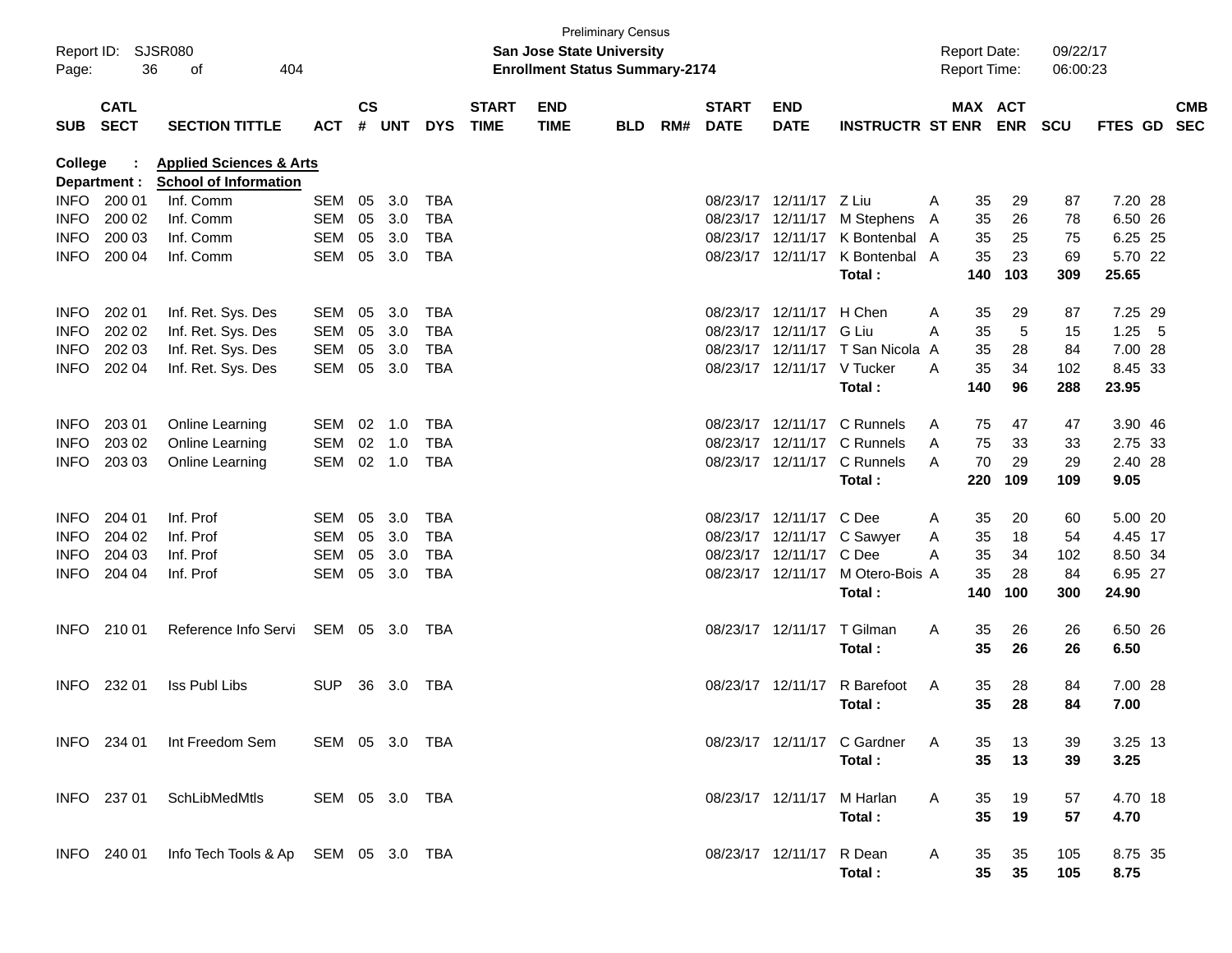| Page:                      | Report ID: SJSR080<br>37<br>404<br>of<br><b>CATL</b> |                                                  |                   |                    |            |            |                             | San Jose State University<br><b>Enrollment Status Summary-2174</b> | <b>Preliminary Census</b> |     |                             |                             |                             | <b>Report Date:</b><br>Report Time: |                                        | 09/22/17<br>06:00:23 |                                |            |
|----------------------------|------------------------------------------------------|--------------------------------------------------|-------------------|--------------------|------------|------------|-----------------------------|--------------------------------------------------------------------|---------------------------|-----|-----------------------------|-----------------------------|-----------------------------|-------------------------------------|----------------------------------------|----------------------|--------------------------------|------------|
|                            | SUB SECT                                             | <b>SECTION TITTLE</b>                            | <b>ACT</b>        | $\mathsf{cs}$<br># | <b>UNT</b> | <b>DYS</b> | <b>START</b><br><b>TIME</b> | <b>END</b><br><b>TIME</b>                                          | <b>BLD</b>                | RM# | <b>START</b><br><b>DATE</b> | <b>END</b><br><b>DATE</b>   | <b>INSTRUCTR ST ENR ENR</b> |                                     | MAX ACT                                | <b>SCU</b>           | FTES GD SEC                    | <b>CMB</b> |
|                            | INFO 244 01                                          | Online Searching                                 | SEM 05 3.0 TBA    |                    |            |            |                             |                                                                    |                           |     |                             | 08/23/17 12/11/17 V Steiner | Total:                      | 35<br>Α<br>35                       | 31<br>31                               | 93<br>93             | 7.75 31<br>7.75                |            |
|                            | INFO 247 01                                          | Voc Design                                       | SEM 05 3.0 TBA    |                    |            |            |                             |                                                                    |                           |     |                             | 08/23/17 12/11/17 L Zhang   | Total:                      | 35<br>Α<br>35                       | 19<br>19                               | 57<br>57             | 4.75 19<br>4.75                |            |
|                            | INFO 248 01                                          | Beg Cat & Class                                  | SEM 05 3.0 TBA    |                    |            |            |                             |                                                                    |                           |     |                             | 08/23/17 12/11/17           | <b>G</b> Cotton<br>Total:   | 35<br>A<br>35                       | 29<br>29                               | 87<br>87             | 7.20 28<br>7.20                |            |
| <b>INFO</b><br><b>INFO</b> | 250 01<br>250 02                                     | Instr Dsgn Info Prof<br>Instr Dsgn Info Prof     | SEM<br><b>SEM</b> | 05                 | 3.0<br>3.0 | <b>TBA</b> |                             |                                                                    |                           |     |                             | 08/23/17 12/11/17           | D Kovacs<br>Total:          | 35<br>Α<br>X<br>35                  | 21<br>$\mathbf 0$<br>0<br>21           | 63<br>0<br>63        | 5.25 21<br>$0.00 \t 0$<br>5.25 |            |
|                            | INFO 251 01                                          | Web Usability                                    | SEM 05 3.0 TBA    |                    |            |            |                             |                                                                    |                           |     |                             | 08/23/17 12/11/17           | J Kemp<br>Total:            | 35<br>Α<br>35                       | 16<br>16                               | 48<br>48             | 4.00 16<br>4.00                |            |
| <b>INFO</b>                | 256 01                                               | Archv & Mnscpt                                   | SEM 05 3.0 TBA    |                    |            |            |                             |                                                                    |                           |     |                             | 08/23/17 12/11/17           | D DeLorenzo A<br>Total:     | 35<br>35                            | 20<br>20                               | 60<br>60             | 5.00 20<br>5.00                |            |
| <b>INFO</b>                | 259 01                                               | Presrv Mgmt                                      | SEM 05 3.0 TBA    |                    |            |            |                             |                                                                    |                           |     |                             | 08/23/17 12/11/17           | E Holmes<br>Total:          | 35<br>Α<br>35                       | 14<br>14                               | 42<br>42             | 3.50 14<br>3.50                |            |
| <b>INFO</b>                |                                                      | 260A 01 Prgrm and Srvcs for                      | LEC 02 3.0 TBA    |                    |            |            |                             |                                                                    |                           |     |                             | 08/23/17 12/11/17           | P Peck<br>Total:            | 35<br>Α<br>35                       | 19<br>19                               | 57<br>57             | 4.75 19<br>4.75                |            |
| <b>INFO</b>                |                                                      | 261A 01 Prgrm and Srvcs for                      | LEC               |                    | 02 3.0 TBA |            |                             |                                                                    |                           |     |                             | 08/23/17 12/11/17           | A Bernier<br>Total:         | 35<br>Α<br>35                       | 16<br>16                               | 48<br>48             | 4.00 16<br>4.00                |            |
| INFO                       | 265 01                                               | Matrls for YAS                                   | <b>LEC</b>        |                    | 02 3.0 TBA |            |                             |                                                                    |                           |     |                             | 08/23/17 12/11/17 J Bodart  | Total:                      | 35<br>Α<br>35                       | 10<br>10                               | 30<br>30             | 2.50 10<br>2.50                |            |
| <b>INFO</b>                | INFO 266 01<br>266 02                                | <b>Collection Mgmt</b><br><b>Collection Mgmt</b> | SEM<br><b>SEM</b> | 05                 | 3.0        | 3.0 TBA    |                             |                                                                    |                           |     |                             | 08/23/17 12/11/17           | M Sloane<br>Total:          | 35<br>A<br>X<br>35                  | 35<br>$\mathbf 0$<br>$\mathbf 0$<br>35 | 105<br>0<br>105      | 8.75 35<br>$0.00 \t 0$<br>8.75 |            |
|                            | INFO 275 01                                          | Libr Sev Div Comm                                | SEM 05 3.0 TBA    |                    |            |            |                             |                                                                    |                           |     |                             | 08/23/17 12/11/17           | K Rebmann A<br>Total:       | 35<br>35                            | 13<br>13                               | 39<br>39             | 3.25 13<br>3.25                |            |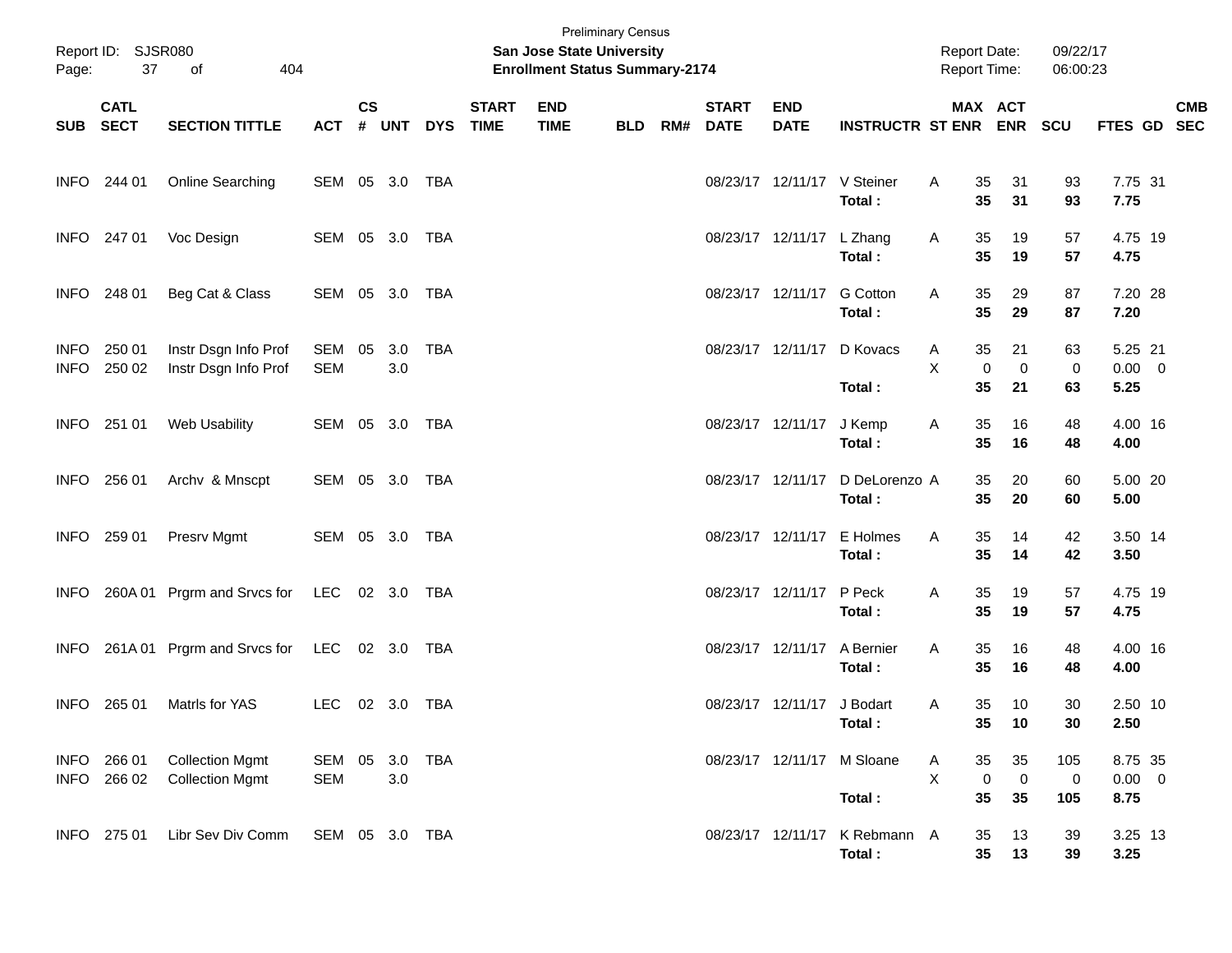| Report ID:<br>Page:        | 38                         | SJSR080<br>of<br>404                               |                |                    |                  |                          |                             | <b>San Jose State University</b><br><b>Enrollment Status Summary-2174</b> | <b>Preliminary Census</b> |     |                             |                            |                             |        | <b>Report Date:</b><br><b>Report Time:</b> |                       | 09/22/17<br>06:00:23 |                             |                          |  |
|----------------------------|----------------------------|----------------------------------------------------|----------------|--------------------|------------------|--------------------------|-----------------------------|---------------------------------------------------------------------------|---------------------------|-----|-----------------------------|----------------------------|-----------------------------|--------|--------------------------------------------|-----------------------|----------------------|-----------------------------|--------------------------|--|
| <b>SUB</b>                 | <b>CATL</b><br><b>SECT</b> | <b>SECTION TITTLE</b>                              | <b>ACT</b>     | $\mathsf{cs}$<br># | <b>UNT</b>       | <b>DYS</b>               | <b>START</b><br><b>TIME</b> | <b>END</b><br><b>TIME</b>                                                 | <b>BLD</b>                | RM# | <b>START</b><br><b>DATE</b> | <b>END</b><br><b>DATE</b>  | <b>INSTRUCTR ST ENR</b>     |        |                                            | MAX ACT<br><b>ENR</b> | <b>SCU</b>           | <b>FTES GD</b>              | <b>CMB</b><br><b>SEC</b> |  |
| <b>INFO</b>                | 281 01                     | Colloq Contemp Iss                                 | SEM 05 3.0     |                    |                  | TBA                      |                             |                                                                           |                           |     |                             | 08/23/17 12/11/17          | D DeLorenzo A<br>Total:     |        | 35<br>35                                   | 10<br>10              | 30<br>30             | 2.50 10<br>2.50             |                          |  |
| <b>INFO</b>                | 282 01                     | Sem in Libr Mgmt                                   | SEM 05 2.0     |                    |                  | TBA                      |                             |                                                                           |                           |     |                             | 08/23/17 12/11/17          | E Valenti<br>Total:         | Α      | 35<br>35                                   | 21<br>21              | 21<br>21             | 3.50 21<br>3.50             |                          |  |
| <b>INFO</b><br><b>INFO</b> | 284 01<br>284 02           | Sem Archiv Rec Mgmt SEM<br>Sem Archiv Rec Mgmt SEM |                |                    | 05 1.0<br>05 2.0 | <b>TBA</b><br><b>TBA</b> |                             |                                                                           |                           |     | 08/23/17<br>08/23/17        | 12/11/17<br>12/11/17       | L Main<br>L Main            | A<br>A | 35<br>35                                   | 11<br>7               | 11<br>7              | $0.92$ 11<br>$1.17 \quad 7$ |                          |  |
| <b>INFO</b>                | 284 03                     | Sem Archiv Rec Mgmt SEM                            |                |                    | 05 2.0           | <b>TBA</b>               |                             |                                                                           |                           |     | 08/23/17                    | 12/11/17 L Main            |                             | Α      | 35                                         | 8                     | 8                    | 1.33                        | -8                       |  |
| <b>INFO</b>                | 284 04                     | Sem Archiv Rec Mgmt SEM                            |                |                    | 05 3.0           | <b>TBA</b>               |                             |                                                                           |                           |     |                             | 08/23/17 12/11/17          | M Winget                    | A      | 35                                         | 7                     | 7                    | 1.75                        | - 7                      |  |
|                            |                            |                                                    |                |                    |                  |                          |                             |                                                                           |                           |     |                             |                            | Total:                      |        | 140                                        | 33                    | 33                   | 5.17                        |                          |  |
| <b>INFO</b>                | 285 01                     | App. Res. Methods                                  | <b>SEM</b>     | 05                 | 3.0              | <b>TBA</b>               |                             |                                                                           |                           |     | 08/23/17                    | 12/11/17                   | S Walter                    | A      | 35                                         | 10                    | 10                   | 2.50 10                     |                          |  |
| <b>INFO</b>                | 285 02                     | App. Res. Methods                                  | <b>SEM</b>     | 05                 | 3.0              | <b>TBA</b>               |                             |                                                                           |                           |     | 08/23/17                    | 12/11/17                   | C Hagar                     | A      | 35                                         | 14                    | 14                   | 3.50 14                     |                          |  |
| <b>INFO</b>                | 285 03                     | App. Res. Methods                                  | <b>SEM</b>     |                    | 05 3.0           | <b>TBA</b>               |                             |                                                                           |                           |     |                             | 08/23/17 12/11/17          | D Hansen                    | A      | 35                                         | 21                    | 21                   | 5.25 21                     |                          |  |
|                            |                            |                                                    |                |                    |                  |                          |                             |                                                                           |                           |     |                             |                            | Total:                      |        | 105                                        | 45                    | 45                   | 11.25                       |                          |  |
| <b>INFO</b>                | 287 01                     | Sem Inf Sci                                        | SEM            | 05                 | 3.0              | <b>TBA</b>               |                             |                                                                           |                           |     | 08/23/17                    |                            | 12/11/17 M Stephens         | A      | 35                                         | 27                    | 27                   | 6.75 27                     |                          |  |
| <b>INFO</b>                | 287 02                     | Sem Inf Sci                                        | SEM            | 05                 | 2.0              | <b>TBA</b>               |                             |                                                                           |                           |     |                             |                            | 08/23/17 12/11/17 H Cervone | A      | 36                                         | 3                     | 3                    | 0.50                        | - 3                      |  |
| <b>INFO</b>                | 287 03                     | Sem Inf Sci                                        | <b>SEM</b>     |                    | 3.0              |                          |                             |                                                                           |                           |     |                             |                            |                             | X      | 0                                          | 0                     | 0                    | 0.00                        | $\overline{\phantom{0}}$ |  |
|                            |                            |                                                    |                |                    |                  |                          |                             |                                                                           |                           |     |                             |                            | Total:                      |        | 71                                         | 30                    | 30                   | 7.25                        |                          |  |
| <b>INFO</b>                | 289 01                     | Adv Topics Libr & In                               | <b>SUP</b>     |                    | 25 3.0           | TBA                      |                             |                                                                           |                           |     |                             | 08/23/17 12/11/17          | D Faires                    | Α      | 70                                         | 27                    | 81                   | 6.75 27                     |                          |  |
|                            |                            |                                                    |                |                    |                  |                          |                             |                                                                           |                           |     |                             |                            | Total:                      |        | 70                                         | 27                    | 81                   | 6.75                        |                          |  |
| <b>INFO</b>                | 294 02                     | Prof Exp Intern                                    | <b>SUP</b>     | 25                 | 2.0              | <b>TBA</b>               |                             |                                                                           |                           |     | 08/23/17                    | 12/11/17                   | W Fisher                    | A      | 35                                         | $\mathbf 1$           | 2                    | 0.17                        | $\blacksquare$ 1         |  |
| <b>INFO</b>                | 294 03                     | Prof Exp Intern                                    | <b>SUP</b>     | 25                 | 3.0              | <b>TBA</b>               |                             |                                                                           |                           |     | 08/23/17                    | 12/11/17                   | W Fisher                    | A      | 35                                         | 3                     | 9                    | 0.75                        | - 3                      |  |
| <b>INFO</b>                | 294 04                     | Prof Exp Intern                                    | <b>SUP</b>     | 25                 | 4.0              | <b>TBA</b>               |                             |                                                                           |                           |     | 08/23/17                    |                            | 12/11/17 W Fisher           | A      | 35                                         | 2                     | 8                    | 0.67                        | $\overline{2}$           |  |
| <b>INFO</b>                | 294 05                     | Prof Exp Intern                                    | <b>SUP</b>     | 25                 | 2.0              | <b>TBA</b>               |                             |                                                                           |                           |     | 08/23/17                    | 12/11/17 L Main            |                             | Α      | 35                                         | 0                     | 0                    | 0.00                        | 0                        |  |
| <b>INFO</b>                | 294 06                     | Prof Exp Intern                                    | <b>SUP</b>     |                    | 25 3.0           | <b>TBA</b>               |                             |                                                                           |                           |     |                             | 08/23/17 12/11/17 L Main   |                             | A      | 35                                         | $\mathbf{1}$          | 3                    | 0.25                        | - 1                      |  |
|                            |                            | INFO 294 07 Prof Exp Intern                        | SUP 25 4.0 TBA |                    |                  |                          |                             |                                                                           |                           |     |                             | 08/23/17 12/11/17 L Main   |                             | Α      | 35                                         |                       | 4                    | $0.33$ 1                    |                          |  |
|                            |                            |                                                    |                |                    |                  |                          |                             |                                                                           |                           |     |                             |                            | Total:                      |        | 210                                        | 8                     | 26                   | 2.17                        |                          |  |
|                            | INFO 295 01                | Sch Libr Fieldwork                                 | SUP 25 3.0 TBA |                    |                  |                          |                             |                                                                           |                           |     |                             | 08/23/17 12/11/17 M Harlan |                             | A      | 20                                         | $\overline{c}$        | 6                    | $0.45$ 1                    |                          |  |
|                            |                            |                                                    |                |                    |                  |                          |                             |                                                                           |                           |     |                             |                            | Total:                      |        | 20                                         | $\mathbf{2}$          | 6                    | 0.45                        |                          |  |
| INFO                       | 298 01                     | <b>Special Study</b>                               | <b>SUP</b>     |                    | 25 1.0           | <b>TBA</b>               |                             |                                                                           |                           |     |                             | 08/23/17 12/11/17 D Faires |                             | A      | 20                                         | $\overline{2}$        | 2                    | $0.17$ 2                    |                          |  |
| INFO                       | 298 02                     | <b>Special Study</b>                               | <b>SUP</b>     |                    | 25 2.0           | <b>TBA</b>               |                             |                                                                           |                           |     |                             | 08/23/17 12/11/17 D Faires |                             | A      | 20                                         | $\pmb{0}$             | 0                    | $0.00 \t 0$                 |                          |  |
| <b>INFO</b>                | 298 03                     | <b>Special Study</b>                               | SUP            |                    |                  | 25 3.0 TBA               |                             |                                                                           |                           |     |                             | 08/23/17 12/11/17 D Faires |                             | A      | 20                                         | 3                     | 9                    | $0.75$ 3                    |                          |  |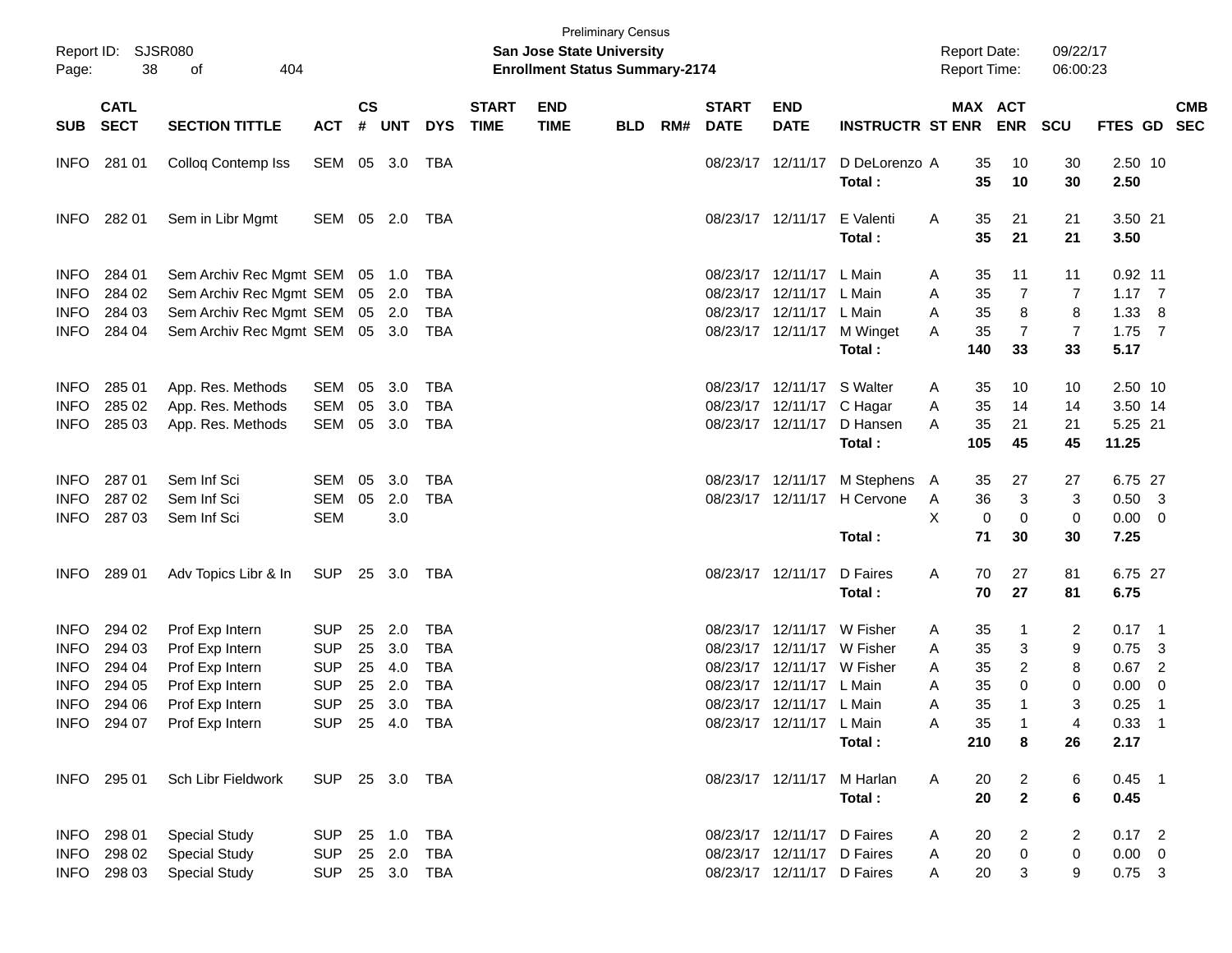| Report ID:<br>Page: | 39                         | <b>SJSR080</b><br>404<br>οf  |            |                |            |            |                             | <b>San Jose State University</b><br><b>Enrollment Status Summary-2174</b> | <b>Preliminary Census</b> |     |                             |                           |                           |        | <b>Report Date:</b><br><b>Report Time:</b> |                          | 09/22/17<br>06:00:23 |              |                |                          |
|---------------------|----------------------------|------------------------------|------------|----------------|------------|------------|-----------------------------|---------------------------------------------------------------------------|---------------------------|-----|-----------------------------|---------------------------|---------------------------|--------|--------------------------------------------|--------------------------|----------------------|--------------|----------------|--------------------------|
| <b>SUB</b>          | <b>CATL</b><br><b>SECT</b> | <b>SECTION TITTLE</b>        | <b>ACT</b> | <b>CS</b><br># | <b>UNT</b> | <b>DYS</b> | <b>START</b><br><b>TIME</b> | <b>END</b><br><b>TIME</b>                                                 | <b>BLD</b>                | RM# | <b>START</b><br><b>DATE</b> | <b>END</b><br><b>DATE</b> | <b>INSTRUCTR ST ENR</b>   |        | <b>MAX</b>                                 | <b>ACT</b><br><b>ENR</b> | <b>SCU</b>           | FTES GD      |                | <b>CMB</b><br><b>SEC</b> |
| <b>INFO</b>         | 298 04                     | Special Study                | <b>SUP</b> | 25             | 3.0        | TBA        |                             |                                                                           |                           |     | 08/23/17                    | 12/11/17                  | D Faires                  | A      | 20                                         | 2                        | 6                    | 0.50         | $\overline{2}$ |                          |
| <b>INFO</b>         | 298 05                     | <b>Special Study</b>         | <b>SUP</b> | 25             | 3.0        | TBA        |                             |                                                                           |                           |     | 08/23/17                    | 12/11/17<br>12/11/17      | D Faires<br>D Faires      | A<br>A | 20<br>20                                   | 0                        | 0<br>3               | 0.00         | - 0            |                          |
| <b>INFO</b>         | 298 06                     | <b>Special Study</b>         | <b>SUP</b> | 25             | 3.0        | <b>TBA</b> |                             |                                                                           |                           |     | 08/23/17                    |                           | Total:                    |        | 120                                        | 8                        | 20                   | 0.25<br>1.67 | -1             |                          |
| <b>INFO</b>         | 299 01                     | MA Thesis/Project            | SEM        | 25             | 3.0        | TBA        |                             |                                                                           |                           |     | 08/23/17                    | 12/11/17                  | D Hansen<br>Total:        | A      | 5<br>5                                     | 0<br>$\bf{0}$            | 0<br>0               | 0.00<br>0.00 | - 0            |                          |
|                     | Department :               | <b>School of Information</b> |            |                |            |            |                             |                                                                           |                           |     |                             |                           | Department Total:         |        | 2046                                       | 956                      | 2338                 | 215.15       |                |                          |
|                     |                            |                              |            |                |            |            |                             |                                                                           |                           |     |                             | <b>Lower Division:</b>    |                           |        | 0                                          | 0                        | 0                    | 0.00         |                |                          |
|                     |                            |                              |            |                |            |            |                             |                                                                           |                           |     |                             | <b>Upper Division:</b>    |                           |        | 140                                        | 103                      | 309                  | 25.65        |                |                          |
|                     |                            |                              |            |                |            |            |                             |                                                                           |                           |     |                             |                           | <b>Graduate Division:</b> |        | 1906                                       | 853                      | 2029                 | 189.50       |                |                          |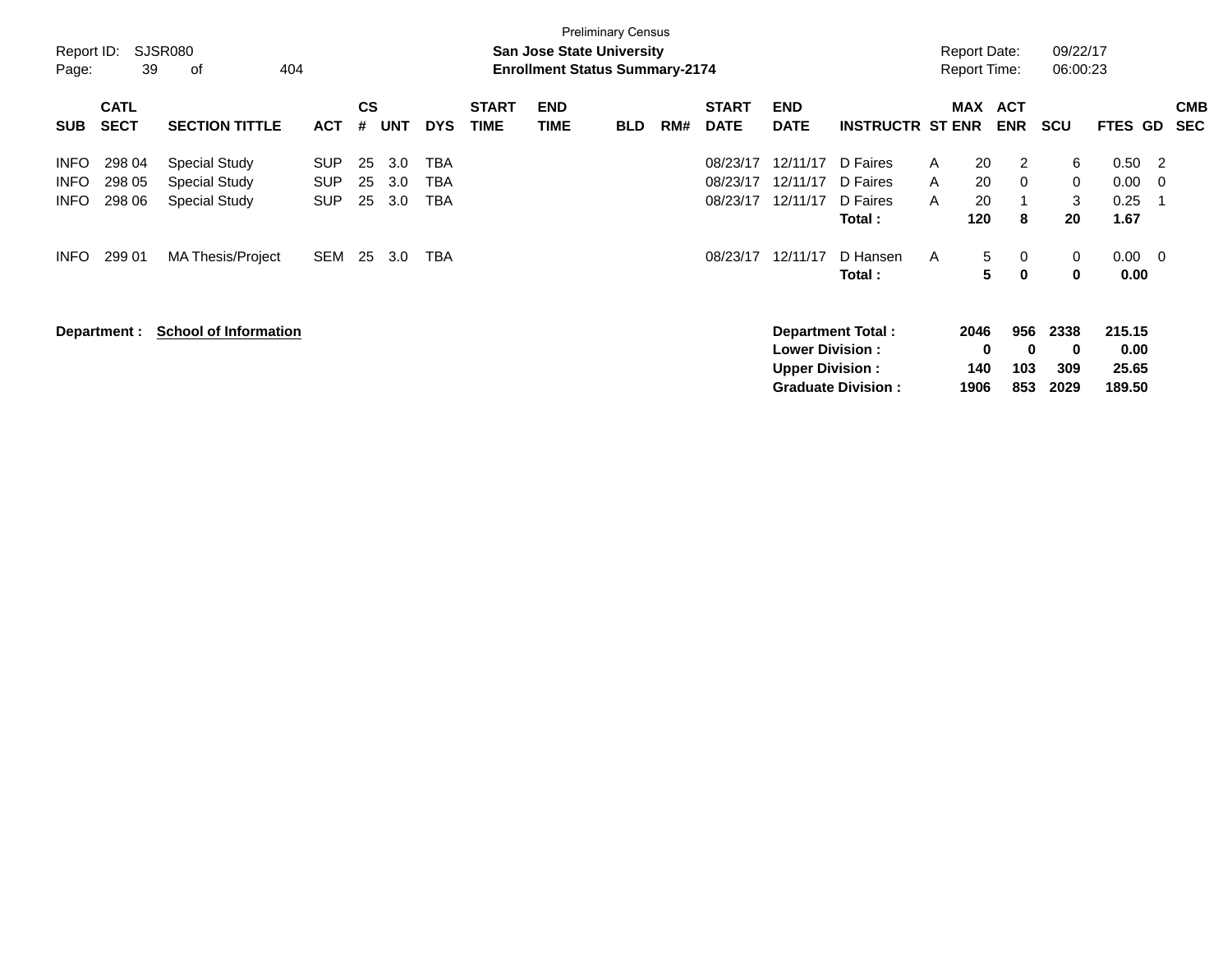| Report ID:<br>Page: | 40                         | <b>SJSR080</b><br>404<br>of                                   |            |                    |            |            |                             | <b>Preliminary Census</b><br>San Jose State University<br><b>Enrollment Status Summary-2174</b> |            |     |                             |                                                  |                                                       | <b>Report Date:</b><br><b>Report Time:</b> |                                 | 09/22/17<br>06:00:23        |                              |                            |
|---------------------|----------------------------|---------------------------------------------------------------|------------|--------------------|------------|------------|-----------------------------|-------------------------------------------------------------------------------------------------|------------|-----|-----------------------------|--------------------------------------------------|-------------------------------------------------------|--------------------------------------------|---------------------------------|-----------------------------|------------------------------|----------------------------|
| <b>SUB</b>          | <b>CATL</b><br><b>SECT</b> | <b>SECTION TITTLE</b>                                         | <b>ACT</b> | $\mathsf{cs}$<br># | <b>UNT</b> | <b>DYS</b> | <b>START</b><br><b>TIME</b> | <b>END</b><br><b>TIME</b>                                                                       | <b>BLD</b> | RM# | <b>START</b><br><b>DATE</b> | <b>END</b><br><b>DATE</b>                        | <b>INSTRUCTR ST ENR</b>                               |                                            | MAX ACT<br><b>ENR</b>           | SCU                         | <b>FTES GD</b>               | <b>CMB</b><br><b>SEC</b>   |
| <b>College</b>      | Department :               | <b>Applied Sciences &amp; Arts</b><br><b>Military Science</b> |            |                    |            |            |                             |                                                                                                 |            |     |                             |                                                  |                                                       |                                            |                                 |                             |                              |                            |
| <b>MILS</b>         | 1A 01                      | Ldrshp & Pers Dev                                             | <b>SUP</b> | 77                 | 2.0        | <b>MW</b>  |                             | 08:00 AM 09:05 AM                                                                               | <b>OFF</b> |     |                             |                                                  | CAMP 08/23/17 12/11/17 C Carpentier A                 | 30                                         | 8                               | 16                          | 1.07                         | $\overline{\mathbf{0}}$    |
| <b>MILS</b>         | 1A 02                      | Ldrshp & Pers Dev                                             | LAB        | 78                 | 0.0        | W          |                             | 02:15 PM 05:00 PM                                                                               | <b>OFF</b> |     | CAMP 08/23/17 12/11/17      |                                                  | C Carpentier A                                        | 30                                         | 8                               | 8                           | 0.00                         | $\overline{0}$             |
|                     |                            |                                                               |            |                    |            |            |                             |                                                                                                 |            |     |                             |                                                  | Total:                                                | 60                                         | 16                              | 24                          | 1.07                         |                            |
| <b>MILS</b>         | 2A 01                      | Inn Team Ldrshp                                               | <b>SUP</b> | 77                 | 2.0        | <b>MW</b>  |                             | 08:00 AM 09:05 AM                                                                               | <b>OFF</b> |     | CAMP 08/23/17 12/11/17      |                                                  | M Morales                                             | 30<br>A                                    | 6                               | 12                          | 0.80                         | $\overline{\mathbf{0}}$    |
| <b>MILS</b>         | 2A 02                      | Inn Team Ldrshp                                               | LAB        | 78                 | 0.0        | W          |                             | 02:15 PM 05:00 PM                                                                               | <b>OFF</b> |     | CAMP 08/23/17               | 12/11/17                                         | <b>M</b> Morales                                      | 30<br>A                                    | 6                               | $\,6\,$                     | 0.00                         | $\overline{0}$             |
|                     |                            |                                                               |            |                    |            |            |                             |                                                                                                 |            |     |                             |                                                  | Total:                                                | 60                                         | 12                              | 18                          | 0.80                         |                            |
| <b>MILS</b>         | 130A01                     | Adap Tm Ldrshp                                                | <b>SUP</b> | 77                 | 4.0        | <b>TR</b>  |                             | 08:30 AM 10:10 AM                                                                               | <b>OFF</b> |     | CAMP 08/23/17               | 12/11/17                                         | M Morales                                             | 30<br>A                                    | 10                              | 40                          | 2.73                         | $\overline{\phantom{0}}$   |
| <b>MILS</b>         | 130A02                     | Adap Tm Ldrshp                                                | LAB        | 78                 | 0.0        | W          |                             | 02:15 PM 05:00 PM                                                                               | <b>OFF</b> |     | CAMP 08/23/17               | 12/11/17                                         | M Morales                                             | A<br>30                                    | 10                              | 10                          | 0.00                         | $\overline{\phantom{0}}$ 1 |
|                     |                            |                                                               |            |                    |            |            |                             |                                                                                                 |            |     |                             |                                                  | Total:                                                | 60                                         | 20                              | 50                          | 2.73                         |                            |
| <b>MILS</b>         | 140A 04                    | Adap Ldrshp                                                   | <b>LAB</b> | 78                 | 0.0        | W          |                             | 02:15 PM 05:00 PM                                                                               | <b>OFF</b> |     | CAMP 08/23/17 12/11/17      |                                                  | M Morales                                             | 30<br>Α                                    | 5                               | $\sqrt{5}$                  | 0.00                         | $\overline{\phantom{0}}$ 1 |
| <b>MILS</b>         | 140A 05                    | Adap Ldrshp                                                   | <b>SUP</b> | 77                 | 4.0        | <b>TR</b>  |                             | 10:20 AM 01:00 PM                                                                               | <b>OFF</b> |     | CAMP 08/23/17 12/11/17      |                                                  | <b>M</b> Morales                                      | 30<br>A                                    | 5                               | 20                          | 1.40                         | $\overline{\phantom{0}}$ 1 |
|                     |                            |                                                               |            |                    |            |            |                             |                                                                                                 |            |     |                             |                                                  | Total:                                                | 60                                         | 10                              | 25                          | 1.40                         |                            |
| MILS                | 180 01                     | <b>Individual Studies</b>                                     | <b>SUP</b> |                    | 77 3.0     | <b>TBA</b> |                             |                                                                                                 | <b>OFF</b> |     | CAMP 08/23/17 12/11/17      |                                                  | M Morales                                             | A                                          | 0<br>0                          | 0                           | $0.00 \t 0$                  |                            |
|                     |                            |                                                               |            |                    |            |            |                             |                                                                                                 |            |     |                             |                                                  | Total:                                                |                                            | 0<br>$\bf{0}$                   | $\mathbf 0$                 | 0.00                         |                            |
| <b>MILS</b>         | 199 01                     | American Military Hi                                          | <b>LEC</b> |                    | 02 3.0     | <b>TR</b>  |                             | 12:10 PM 01:50 PM                                                                               | <b>OFF</b> |     | CAMP 08/23/17 12/11/17      |                                                  | M Morales                                             | 15<br>A                                    | 3                               | 9                           | $0.65$ 1                     |                            |
|                     |                            |                                                               |            |                    |            |            |                             |                                                                                                 |            |     |                             |                                                  | Total:                                                | 15                                         | 3                               | 9                           | 0.65                         |                            |
|                     | Department :               | <b>Military Science</b>                                       |            |                    |            |            |                             |                                                                                                 |            |     |                             | <b>Lower Division:</b><br><b>Upper Division:</b> | <b>Department Total:</b><br><b>Graduate Division:</b> | 255<br>120<br>135                          | 61<br>28<br>33<br>$\bf{0}$<br>0 | 126<br>42<br>84<br>$\bf{0}$ | 6.65<br>1.87<br>4.78<br>0.00 |                            |
|                     |                            |                                                               |            |                    |            |            |                             |                                                                                                 |            |     |                             |                                                  |                                                       |                                            |                                 |                             |                              |                            |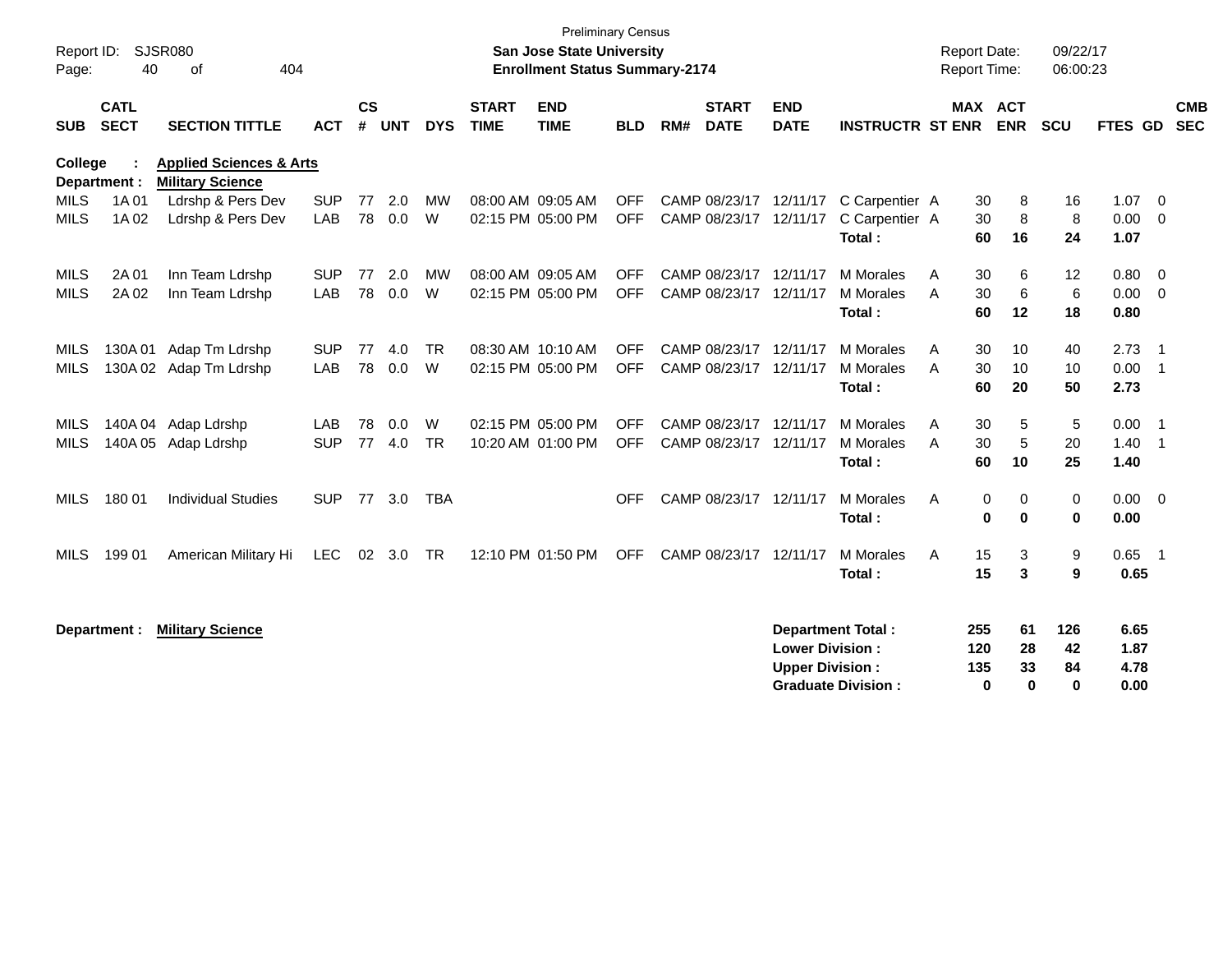| Report ID:<br>Page:             | 41                                                                                                                                                                                                                  | <b>SJSR080</b><br>404<br>of                                                                                                                                                                                                                                                                                                           |                                                                                  |                                              |                                                                                                         |                                                                    |                             | <b>San Jose State University</b><br><b>Enrollment Status Summary-2174</b>                                                                                                                                                           | <b>Preliminary Census</b>                                                                                                 |                   |                                                                            |                                                                                                                                                              |                                                                                                                                                                                                               | <b>Report Date:</b><br><b>Report Time:</b>                                                                                     |                                                                                                   | 09/22/17<br>06:00:23                                                                   |                                                                                                                                                                                                         |                          |                          |
|---------------------------------|---------------------------------------------------------------------------------------------------------------------------------------------------------------------------------------------------------------------|---------------------------------------------------------------------------------------------------------------------------------------------------------------------------------------------------------------------------------------------------------------------------------------------------------------------------------------|----------------------------------------------------------------------------------|----------------------------------------------|---------------------------------------------------------------------------------------------------------|--------------------------------------------------------------------|-----------------------------|-------------------------------------------------------------------------------------------------------------------------------------------------------------------------------------------------------------------------------------|---------------------------------------------------------------------------------------------------------------------------|-------------------|----------------------------------------------------------------------------|--------------------------------------------------------------------------------------------------------------------------------------------------------------|---------------------------------------------------------------------------------------------------------------------------------------------------------------------------------------------------------------|--------------------------------------------------------------------------------------------------------------------------------|---------------------------------------------------------------------------------------------------|----------------------------------------------------------------------------------------|---------------------------------------------------------------------------------------------------------------------------------------------------------------------------------------------------------|--------------------------|--------------------------|
| <b>SUB</b>                      | <b>CATL</b><br><b>SECT</b>                                                                                                                                                                                          | <b>SECTION TITTLE</b>                                                                                                                                                                                                                                                                                                                 | <b>ACT</b>                                                                       | $\mathsf{cs}$<br>#                           | <b>UNT</b>                                                                                              | <b>DYS</b>                                                         | <b>START</b><br><b>TIME</b> | <b>END</b><br><b>TIME</b>                                                                                                                                                                                                           | <b>BLD</b>                                                                                                                | RM#               | <b>START</b><br><b>DATE</b>                                                | <b>END</b><br><b>DATE</b>                                                                                                                                    | <b>INSTRUCTR ST ENR</b>                                                                                                                                                                                       |                                                                                                                                | MAX ACT<br><b>ENR</b>                                                                             | <b>SCU</b>                                                                             | FTES GD                                                                                                                                                                                                 |                          | <b>CMB</b><br><b>SEC</b> |
| <b>College</b>                  |                                                                                                                                                                                                                     | <b>Applied Sciences &amp; Arts</b>                                                                                                                                                                                                                                                                                                    |                                                                                  |                                              |                                                                                                         |                                                                    |                             |                                                                                                                                                                                                                                     |                                                                                                                           |                   |                                                                            |                                                                                                                                                              |                                                                                                                                                                                                               |                                                                                                                                |                                                                                                   |                                                                                        |                                                                                                                                                                                                         |                          |                          |
|                                 | Department :<br><b>NURS 2301</b>                                                                                                                                                                                    | <b>Nursing</b><br>Pathophysiology-I                                                                                                                                                                                                                                                                                                   | <b>LEC</b>                                                                       | 01                                           | 3.0                                                                                                     | R                                                                  |                             | 03:00 PM 05:45 PM                                                                                                                                                                                                                   | <b>SH</b>                                                                                                                 | 331               |                                                                            | 08/23/17 12/11/17                                                                                                                                            | A Spilker<br>Total:                                                                                                                                                                                           | 60<br>Α<br>60                                                                                                                  | 60<br>60                                                                                          | 180<br>180                                                                             | 12.00 0<br>12.00                                                                                                                                                                                        |                          |                          |
| <b>NURS</b> 24 01               |                                                                                                                                                                                                                     | Adult Care Mgmt                                                                                                                                                                                                                                                                                                                       | <b>LEC</b>                                                                       | 01                                           | 4.0                                                                                                     | F                                                                  |                             | 10:30 AM 12:10 PM                                                                                                                                                                                                                   | <b>SH</b>                                                                                                                 | 331               |                                                                            | 08/23/17 12/11/17                                                                                                                                            | A Butzlaff<br>Total:                                                                                                                                                                                          | 61<br>A<br>61                                                                                                                  | 60<br>60                                                                                          | 240<br>240                                                                             | 16.00 0<br>16.00                                                                                                                                                                                        |                          |                          |
| NURS 33 01                      | NURS 33 02                                                                                                                                                                                                          | Prof Role Dev I<br>Prof Role Dev I                                                                                                                                                                                                                                                                                                    | <b>LEC</b><br><b>LEC</b>                                                         | 02                                           | 2.0<br>02 2.0                                                                                           | W<br>W                                                             |                             | 11:00 AM 12:40 PM<br>05:00 PM 06:40 PM                                                                                                                                                                                              | НB<br><b>BBC</b>                                                                                                          | 408<br>126        |                                                                            | 08/23/17 12/11/17<br>08/23/17 12/11/17                                                                                                                       | S Guido<br>M Haririfar<br>Total :                                                                                                                                                                             | 30<br>Α<br>30<br>A<br>60                                                                                                       | 30<br>30<br>60                                                                                    | 60<br>60<br>120                                                                        | $4.00 \ 0$<br>$4.00 \ 0$<br>8.00                                                                                                                                                                        |                          |                          |
|                                 | <b>NURS 34A01</b><br>NURS 34A 02                                                                                                                                                                                    | Prof Role Dev II<br>Prof Role Dev II                                                                                                                                                                                                                                                                                                  | <b>LEC</b><br><b>LEC</b>                                                         | 02<br>02                                     | 1.0<br>1.0                                                                                              | F<br>F                                                             |                             | 08:00 AM 10:15 AM<br>01:30 PM 03:50 PM                                                                                                                                                                                              | НB<br>НB                                                                                                                  | 408<br>408        |                                                                            | 08/23/17 12/11/17<br>08/23/17 12/11/17                                                                                                                       | A Spilker<br>A Spilker<br>Total:                                                                                                                                                                              | 31<br>A<br>30<br>A<br>61                                                                                                       | 31<br>29<br>60                                                                                    | 31<br>29<br>60                                                                         | $2.07$ 0<br>$1.93$ 0<br>4.00                                                                                                                                                                            |                          |                          |
| <b>NURS 4301</b>                |                                                                                                                                                                                                                     | Pharmacology                                                                                                                                                                                                                                                                                                                          | <b>LEC</b>                                                                       | 01                                           | 3.0                                                                                                     | $\top$                                                             |                             | 01:30 PM 04:15 PM                                                                                                                                                                                                                   | <b>CL</b>                                                                                                                 | 310               |                                                                            | 08/23/17 12/11/17                                                                                                                                            | S Malloy<br>Total:                                                                                                                                                                                            | 60<br>A<br>60                                                                                                                  | 60<br>60                                                                                          | 180<br>180                                                                             | 12.00 0<br>12.00                                                                                                                                                                                        |                          |                          |
| NURS 44 01<br><b>NURS 44 03</b> | <b>NURS 44 04</b><br><b>NURS 44 05</b><br><b>NURS 44 06</b><br><b>NURS 44 07</b><br><b>NURS 44 08</b><br><b>NURS 44 09</b><br><b>NURS 44 10</b><br><b>NURS 5301</b><br>NURS 53 02<br>NURS 53 03<br><b>NURS 5304</b> | <b>Adult Care Clin Prac</b><br>Adult Care Clin Prac<br>Adult Care Clin Prac<br>Adult Care Clin Prac<br>Adult Care Clin Prac<br>Adult Care Clin Prac<br>Adult Care Clin Prac<br><b>Adult Care Clin Prac</b><br><b>Adult Care Clin Prac</b><br>Skills in Nursing I<br>Skills in Nursing I<br>Skills in Nursing I<br>Skills in Nursing I | LAB<br>LAB<br>LAB<br>LAB<br>LAB<br>LAB<br>LAB<br>LAB<br>LAB<br>LAB<br>LAB<br>LAB | 17<br>17<br>17<br>17<br>17<br>17<br>17<br>17 | 3.0<br>3.0<br>3.0<br>3.0<br>3.0<br>3.0<br>3.0<br>3.0<br>3.0<br>LEC 02 0.0<br>16 3.0<br>16 3.0<br>16 3.0 | W<br>M<br>Т<br>S<br>Т<br>$\top$<br>W<br>M<br>TBA<br>WF<br>WF<br>WF |                             | 02:00 PM 11:00 PM<br>02:00 PM 11:00 PM<br>02:00 PM 11:00 PM<br>06:30 AM 03:30 PM<br>02:00 PM 11:00 PM<br>02:00 PM 11:00 PM<br>02:00 PM 11:00 PM<br>02:00 PM 11:00 PM<br>08:00 AM 11:00 AM<br>11:00 AM 02:00 PM<br>02:00 PM 05:00 PM | <b>OFF</b><br><b>OFF</b><br><b>OFF</b><br><b>OFF</b><br>OFF<br><b>OFF</b><br><b>OFF</b><br><b>OFF</b><br>HB<br>HB.<br>HB. | 311<br>311<br>311 | CAMP 08/23/17 12/11/17<br>CAMP 08/23/17 12/11/17<br>CAMP 08/23/17 12/11/17 | CAMP 08/23/17 12/11/17<br>CAMP 08/23/17 12/11/17<br>CAMP 08/23/17 12/11/17<br>CAMP 08/23/17 12/11/17<br>CAMP 08/23/17 12/11/17<br>08/23/17 12/11/17 M Mistal | M Diaz<br>C Keane<br>T Tchantchan A<br>M Mistal<br>P Mayer<br>M Brown<br>D Law<br>Total :<br>08/23/17 12/11/17 K Bawel-Brin A<br>08/23/17 12/11/17 K Bawel-Brin A<br>08/23/17 12/11/17 R Cummings A<br>Total: | X<br>A<br>10<br>10<br>A<br>10<br>10<br>A<br>10<br>Α<br>10<br>A<br>10<br>A<br>10<br>A<br>80<br>60<br>20<br>20<br>Α<br>20<br>120 | 0<br>0<br>8<br>9<br>9<br>8<br>10<br>0<br>9<br>$\overline{7}$<br>60<br>60<br>20<br>20<br>20<br>120 | 0<br>24<br>27<br>27<br>24<br>30<br>0<br>27<br>21<br>180<br>60<br>40<br>40<br>40<br>180 | $0.00 \t 0$<br>$1.60 \t 0$<br>$1.80 \ 0$<br>$1.80 \ 0$<br>$1.60 \t 0$<br>$2.00 \t 0$<br>$0.00 \t 0$<br>1.80<br>$1.40 \ 0$<br>12.00<br>$0.00 \quad 0$<br>$4.00 \ 0$<br>$4.00 \ 0$<br>$4.00 \ 0$<br>12.00 | $\overline{\phantom{0}}$ |                          |
| NURS 54 01                      | <b>NURS 54 02</b><br><b>NURS 54 03</b>                                                                                                                                                                              | Nursing Skills II<br>Nursing Skills II<br><b>Nursing Skills II</b>                                                                                                                                                                                                                                                                    | LEC 02 0.0<br>LAB<br>LAB 16 2.0 R                                                |                                              | 16 2.0                                                                                                  | TBA<br>R.                                                          |                             | 08:00 AM 11:00 AM<br>11:00 AM 02:00 PM                                                                                                                                                                                              | HB.<br>HB                                                                                                                 | 311<br>311        |                                                                            | 08/23/17 12/11/17 M Mistal                                                                                                                                   | 08/23/17 12/11/17 K Bawel-Brin A<br>08/23/17 12/11/17 K Bawel-Brin A                                                                                                                                          | 61<br>21<br>20<br>A                                                                                                            | 60<br>21<br>21                                                                                    | 60<br>21<br>21                                                                         | $0.00 \t 0$<br>2.80 0<br>$2.80\ 0$                                                                                                                                                                      |                          |                          |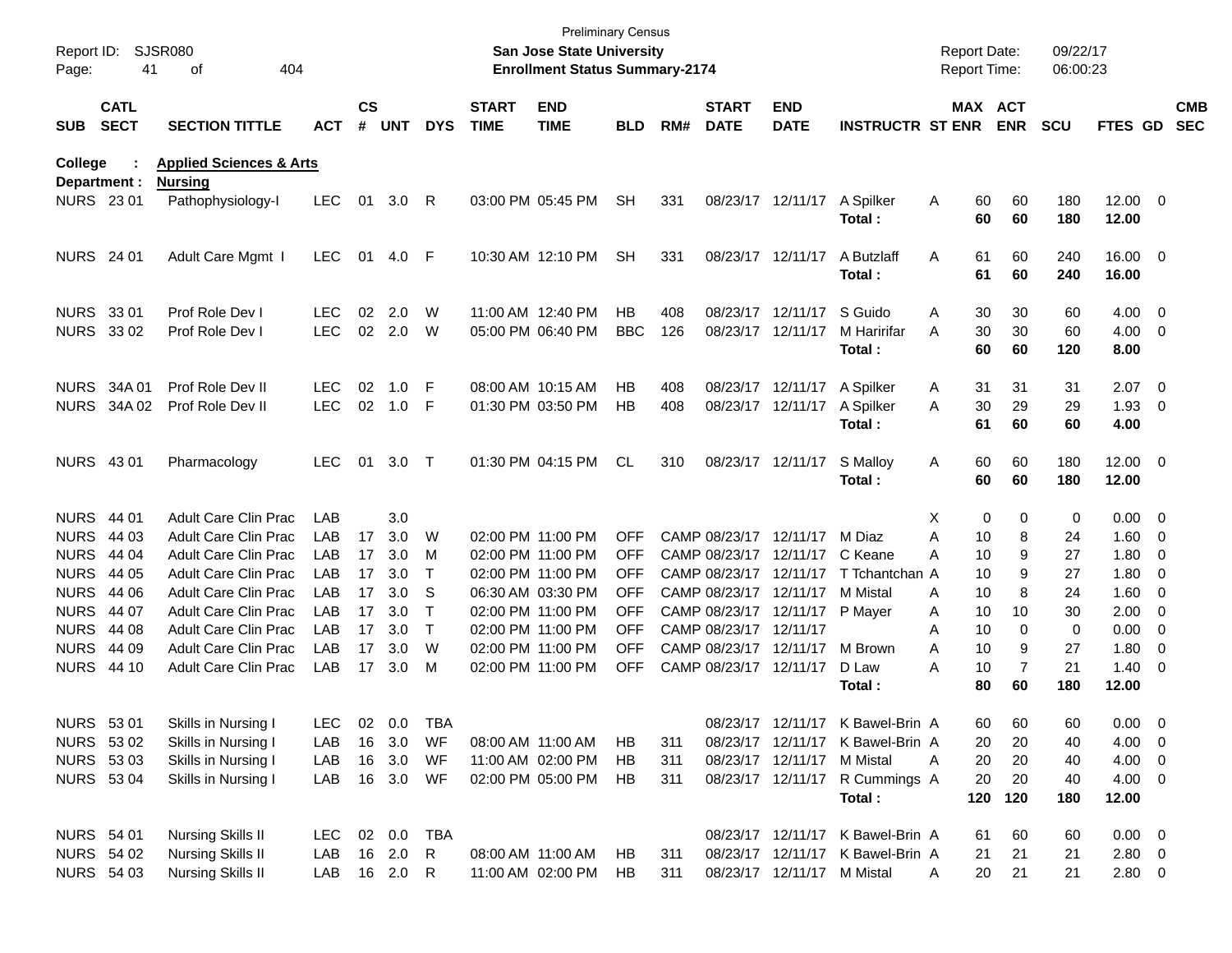| Page:             | Report ID:<br><b>SJSR080</b><br>42<br>404<br>оf<br><b>CATL</b> |                                                       |                                        |                |                         |                  |                             | <b>Preliminary Census</b><br><b>San Jose State University</b><br><b>Enrollment Status Summary-2174</b> |                          |                   |                             |                                                   |                                                                                                    | <b>Report Date:</b><br><b>Report Time:</b> |                      | 09/22/17<br>06:00:23  |                                                     |            |
|-------------------|----------------------------------------------------------------|-------------------------------------------------------|----------------------------------------|----------------|-------------------------|------------------|-----------------------------|--------------------------------------------------------------------------------------------------------|--------------------------|-------------------|-----------------------------|---------------------------------------------------|----------------------------------------------------------------------------------------------------|--------------------------------------------|----------------------|-----------------------|-----------------------------------------------------|------------|
| <b>SUB</b>        | <b>SECT</b>                                                    | <b>SECTION TITTLE</b>                                 | <b>ACT</b>                             | <b>CS</b><br># | <b>UNT</b>              | <b>DYS</b>       | <b>START</b><br><b>TIME</b> | <b>END</b><br><b>TIME</b>                                                                              | <b>BLD</b>               | RM#               | <b>START</b><br><b>DATE</b> | <b>END</b><br><b>DATE</b>                         | <b>INSTRUCTR ST ENR</b>                                                                            | MAX ACT                                    | <b>ENR</b>           | <b>SCU</b>            | FTES GD SEC                                         | <b>CMB</b> |
| <b>NURS 54 04</b> |                                                                | <b>Nursing Skills II</b>                              | LAB                                    | 16             | 2.0                     | R                |                             | 02:00 PM 05:00 PM                                                                                      | HB                       | 311               | 08/23/17 12/11/17           |                                                   | M Diaz<br>Total :                                                                                  | A<br>20<br>122                             | 18<br>120            | 18<br>120             | $2.40 \ 0$<br>8.00                                  |            |
|                   | NURS 124 02                                                    | Nursing Theory II                                     | <b>LEC</b>                             | 01             | 3.0                     | W                |                             | 12:00 PM 02:45 PM                                                                                      | SН                       | 435               | 08/23/17 12/11/17           |                                                   | <b>K</b> Kinner<br>Total :                                                                         | 40<br>A<br>40                              | 38<br>38             | 114<br>114            | 7.60 0<br>7.60                                      |            |
|                   | NURS 125 01                                                    | Adult Care Mgmt II                                    | <b>LEC</b>                             | 01             | 4.0                     | W                |                             | 10:30 AM 12:10 PM                                                                                      | CL.                      | 310               |                             | 08/23/17 12/11/17                                 | S Rickman PaA<br>Total :                                                                           | 58<br>58                                   | 56<br>56             | 224<br>224            | 14.93 0<br>14.93                                    |            |
|                   |                                                                | NURS 126A 01 Pediatric Theory                         | <b>LEC</b>                             | 01             | 2.0                     | R                |                             | 10:00 AM 11:40 AM                                                                                      | <b>SH</b>                | 331               |                             | 08/23/17 12/11/17                                 | C Hill<br>Total :                                                                                  | A<br>63<br>63                              | 61<br>61             | 244<br>244            | 8.13 0<br>8.13                                      |            |
|                   |                                                                | NURS 126B 01 Mat/Newborn Theory                       | LEC                                    |                | 01 2.0                  | R                |                             | 01:00 PM 02:40 PM                                                                                      | <b>SH</b>                | 331               | 08/23/17 12/11/17           |                                                   | D Nelson<br>Total :                                                                                | A<br>63<br>63                              | 61<br>61             | 122<br>122            | 8.13 0<br>8.13                                      |            |
|                   |                                                                | NURS 127A 01 Psych / MH Theory                        | <b>LEC</b>                             |                | 01 2.0 F                |                  |                             | 08:00 AM 09:40 AM                                                                                      | MH                       | 324               |                             | 08/23/17 12/11/17                                 | C Mao<br>Total :                                                                                   | 62<br>A<br>62                              | 61<br>61             | 122<br>122            | 8.13 0<br>8.13                                      |            |
|                   |                                                                | NURS 127B 01 Community Theory                         | <b>LEC</b>                             |                | 01 2.0 F                |                  |                             | 10:00 AM 11:40 AM                                                                                      | <b>DMH</b>               | 359               | 08/23/17 12/11/17           |                                                   | Total :                                                                                            | 92<br>Α<br>92                              | 94<br>94             | 188<br>188            | 12.67 4<br>12.67                                    |            |
|                   | NURS 128 01<br>NURS 128 02<br><b>NURS 128 06</b>               | EBP in Nursing<br>EBP in Nursing<br>EBP in Nursing    | <b>LEC</b><br><b>LEC</b><br><b>LEC</b> | 02             | 2.0<br>02 2.0<br>02 2.0 | R<br>R<br>W      |                             | 12:00 PM 01:40 PM<br>02:00 PM 03:40 PM<br>03:00 PM 04:40 PM                                            | HB<br>HB<br><b>BBC</b>   | 408<br>408<br>225 | 08/23/17<br>08/23/17        | 08/23/17 12/11/17<br>12/11/17<br>12/11/17 R Patel | C Hill<br>L Anderson                                                                               | Α<br>31<br>A<br>30<br>A<br>40              | 30<br>30<br>32       | 60<br>60<br>64        | $4.00 \ 0$<br>$4.00 \ 0$<br>$4.27$ 0                |            |
|                   | NURS 128 07                                                    | EBP in Nursing                                        | <b>LEC</b>                             |                | 02 2.0                  | -S               |                             | 09:00 AM 10:40 AM                                                                                      | <b>OFF</b>               |                   | CAMP 08/23/17 12/11/17      |                                                   | R Ballin<br>Total:                                                                                 | 25<br>A<br>126                             | 14<br>106            | 28<br>212             | $1.87 \ 0$<br>14.13                                 |            |
|                   | NURS 133 01<br>NURS 133 02                                     | Prof Role Dev IV<br>Prof Role Dev IV                  | <b>LEC</b><br><b>LEC</b>               | 02             | 2.0<br>02 2.0           | $\top$<br>$\top$ |                             | 10:30 AM 12:10 PM<br>01:00 PM 02:40 PM                                                                 | HB<br>HB                 | 408<br>408        |                             | 08/23/17 12/11/17<br>08/23/17 12/11/17            | K Abriam-Yag A<br>V Wong<br>Total :                                                                | 29<br>29<br>A<br>58                        | 30<br>26<br>56       | 60<br>52<br>112       | $4.00 \ 0$<br>$3.47 \quad 0$<br>7.47                |            |
|                   | NURS 136 01<br>NURS 136 02                                     | Prof Role Dev III<br>Prof Role Dev III                | LEC<br>LEC                             |                | 02  2.0  R<br>02 2.0 R  |                  |                             | 08:00 AM 09:40 AM<br>04:00 PM 05:40 PM                                                                 | HB<br>HB                 | 408<br>408        |                             | 08/23/17 12/11/17 T Lind                          | 08/23/17 12/11/17 D Nelson<br>Total:                                                               | 32<br>Α<br>31<br>A<br>63                   | 33<br>28<br>61       | 66<br>56<br>122       | $4.40 \quad 0$<br>$3.73 \ 0$<br>8.13                |            |
|                   | NURS 137 01<br>NURS 137 02<br>NURS 137 03                      | Prof Role Dev V<br>Prof Role Dev V<br>Prof Role Dev V | LEC 02 2.0 F<br>LEC<br><b>LEC</b>      |                | 02 2.0 F<br>02 2.0 F    |                  |                             | 12:30 PM 02:10 PM<br>12:30 PM 02:10 PM<br>12:30 PM 02:10 PM                                            | IRC<br><b>IRC</b><br>IRC | 306<br>306<br>306 |                             |                                                   | 08/23/17 12/11/17 T Adelman<br>08/23/17 12/11/17 D Canham<br>08/23/17 12/11/17 T Adelman<br>Total: | A<br>31<br>31<br>A<br>30<br>A<br>92        | 31<br>31<br>30<br>92 | 62<br>62<br>60<br>184 | $4.13 \quad 0$<br>$4.13 \quad 0$<br>4.07 2<br>12.33 |            |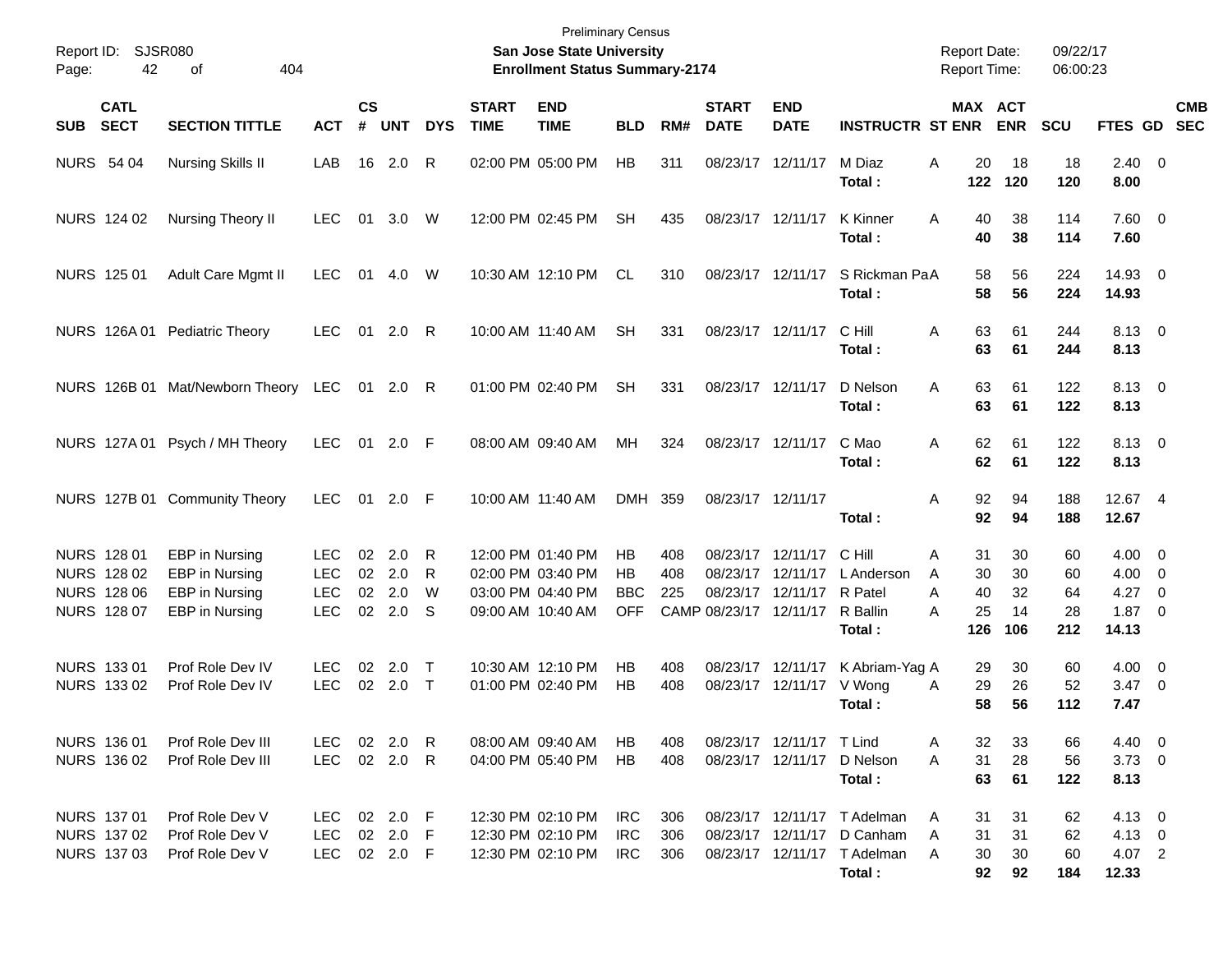| Report ID:<br>Page:       | SJSR080<br>43<br>404<br>οf      |              |               |            |            |                   | <b>Preliminary Census</b><br>San Jose State University<br><b>Enrollment Status Summary-2174</b> |            |     |                        |                                  |                                                             | <b>Report Date:</b><br><b>Report Time:</b> |    |            | 09/22/17<br>06:00:23 |                |     |            |
|---------------------------|---------------------------------|--------------|---------------|------------|------------|-------------------|-------------------------------------------------------------------------------------------------|------------|-----|------------------------|----------------------------------|-------------------------------------------------------------|--------------------------------------------|----|------------|----------------------|----------------|-----|------------|
| <b>CATL</b>               |                                 |              | $\mathsf{cs}$ |            |            | <b>START</b>      | <b>END</b>                                                                                      |            |     | <b>START</b>           | <b>END</b>                       |                                                             |                                            |    | MAX ACT    |                      |                |     | <b>CMB</b> |
| <b>SECT</b><br><b>SUB</b> | <b>SECTION TITTLE</b>           | <b>ACT</b>   | #             | <b>UNT</b> | <b>DYS</b> | <b>TIME</b>       | <b>TIME</b>                                                                                     | <b>BLD</b> | RM# | <b>DATE</b>            | <b>DATE</b>                      | <b>INSTRUCTR ST ENR</b>                                     |                                            |    | <b>ENR</b> | <b>SCU</b>           | FTES GD        |     | <b>SEC</b> |
|                           |                                 |              |               |            |            |                   |                                                                                                 |            |     |                        |                                  |                                                             |                                            |    |            |                      |                |     |            |
| NURS 138 01               | Prof Role Dev VI                | LEC.         | 02            | 3.0        | F          |                   | 09:00 AM 11:45 AM                                                                               | <b>CCB</b> | 101 |                        | 08/23/17 12/11/17 T Lind         |                                                             | A                                          | 39 | 38         | 114                  | 7.60           | - 0 |            |
| NURS 138 02               | <b>Prof Role Dev VI</b>         | <b>LEC</b>   | 02            | 3.0        | F          | 09:00 AM 11:45 AM |                                                                                                 | <b>BBC</b> | 225 |                        | 08/23/17 12/11/17 R Ballin       |                                                             | A                                          | 38 | 37         | 111                  | 7.40           | 0   |            |
|                           |                                 |              |               |            |            |                   |                                                                                                 |            |     |                        |                                  | Total :                                                     |                                            | 77 | 75         | 225                  | 15.00          |     |            |
| NURS 144 01               | Clin Nurs Appl                  | <b>LEC</b>   | 02            | 2.0        | W          |                   | 09:00 AM 10:40 AM                                                                               | <b>CL</b>  | 111 | 08/23/17 12/11/17      |                                  | D Nelson                                                    | Α                                          | 40 | 38         | 76                   | $5.07 \quad 0$ |     |            |
|                           |                                 |              |               |            |            |                   |                                                                                                 |            |     |                        |                                  | Total :                                                     |                                            | 40 | 38         | 76                   | 5.07           |     |            |
| NURS 145 01               | <b>Adult Care Clin II</b>       | LAB          | 17            | 4.0        | <b>RF</b>  |                   | 02:00 PM 08:00 PM                                                                               | <b>OFF</b> |     |                        | CAMP 08/23/17 12/11/17 M Diaz    |                                                             | A                                          | 10 | 10         | 40                   | 2.67           | - 0 |            |
| NURS 145 02               | <b>Adult Care Clin II</b>       | LAB          |               | 4.0        |            |                   |                                                                                                 |            |     |                        |                                  |                                                             | X                                          | 0  | 0          | 0                    | 0.00           | - 0 |            |
| NURS 145 03               | Adult Care Clin II              | LAB          |               | 4.0        |            |                   |                                                                                                 |            |     |                        |                                  |                                                             | X                                          | 0  | 0          | 0                    | 0.00           | - 0 |            |
| NURS 145 04               | Adult Care Clin II              | LAB          | 17            | 4.0        | <b>RF</b>  |                   | 07:00 AM 01:00 PM                                                                               | <b>OFF</b> |     |                        | CAMP 08/23/17 12/11/17           | K Kinner                                                    | A                                          | 10 | 10         | 40                   | 2.67           | 0   |            |
| <b>NURS 145 05</b>        | Adult Care Clin II              | LAB          | 17            | 4.0        | <b>WR</b>  |                   | 02:00 PM 08:00 PM                                                                               | <b>OFF</b> |     |                        | CAMP 08/23/17 12/11/17           | A Paulson                                                   | A                                          | 10 | 10         | 40                   | 2.67           | 0   |            |
| NURS 145 06               | Adult Care Clin II              | LAB          | 17            | 4.0        | <b>WR</b>  |                   | 02:00 PM 08:00 PM                                                                               | <b>OFF</b> |     |                        | CAMP 08/23/17 12/11/17           | P Mayer                                                     | A                                          | 10 | 9          | 36                   | 2.40           | 0   |            |
| NURS 145 07               | Adult Care Clin II              | LAB          | 17            | 4.0        | <b>RF</b>  |                   | 07:00 AM 01:00 PM                                                                               | <b>OFF</b> |     | CAMP 08/23/17 12/11/17 |                                  |                                                             | A                                          | 10 | 0          | 0                    | 0.00           | - 0 |            |
| <b>NURS 145 08</b>        | Adult Care Clin II              | LAB          | 17            | 4.0        | <b>WR</b>  |                   | 02:00 PM 08:00 PM                                                                               | <b>OFF</b> |     |                        |                                  | CAMP 08/23/17 12/11/17 S Rickman PaA                        |                                            | 10 | 8          | 32                   | 2.13           | 0   |            |
| NURS 145 09               | <b>Adult Care Clin II</b>       | LAB          | 17            | 4.0        | R          |                   | 07:00 AM 07:00 PM                                                                               | <b>OFF</b> |     |                        | CAMP 08/23/17 12/11/17           | C Pham                                                      | A                                          | 10 | 9          | 36                   | 2.40           | - 0 |            |
|                           |                                 |              |               |            |            |                   |                                                                                                 |            |     |                        |                                  | Total :                                                     |                                            | 70 | 56         | 224                  | 14.93          |     |            |
| NURS 146A 01              | <b>Peds Clinical</b>            | LAB          | 17            | 2.0        | W          |                   | 07:00 AM 01:00 PM                                                                               | <b>OFF</b> |     |                        | CAMP 08/23/17 12/11/17           | C Hill                                                      | A                                          | 10 | 9          | 18                   | 1.20           | 0   |            |
|                           | NURS 146A 02 Peds Clinical      | LAB          | 17            | 2.0        | F          |                   | 07:00 AM 01:00 PM                                                                               | <b>OFF</b> |     |                        | CAMP 08/23/17 12/11/17 V Brewer  |                                                             | A                                          | 10 | 8          | 16                   | 1.07           | - 0 |            |
|                           | NURS 146A 03 Peds Clinical      | LAB          | 17            | 2.0        | Т          |                   | 07:00 AM 01:00 PM                                                                               | <b>OFF</b> |     |                        | CAMP 08/23/17 12/11/17 J Pulatie |                                                             | A                                          | 10 | 9          | 18                   | 1.20           | 0   |            |
|                           | NURS 146A 05 Peds Clinical      | LAB          | 17            | 2.0        | W          |                   | 07:00 AM 01:00 PM                                                                               | <b>OFF</b> |     |                        | CAMP 08/23/17 12/11/17 J Barreto |                                                             | A                                          | 8  | 8          | 16                   | 1.07           | - 0 |            |
|                           | NURS 146A 08 Peds Clinical      | LAB          | 17            | 2.0        | T          |                   | 03:00 PM 09:00 PM                                                                               | <b>OFF</b> |     |                        | CAMP 08/23/17 12/11/17 J Ruiz    |                                                             | A                                          | 10 | 9          | 18                   | 1.20           | 0   |            |
|                           | NURS 146A 10 Peds Clinical      | LAB          | 17            | 2.0        | W          |                   | 03:00 PM 09:00 PM                                                                               | <b>OFF</b> |     |                        | CAMP 08/23/17 12/11/17 C Weng    |                                                             | A                                          | 10 | 9          | 18                   | 1.20           | 0   |            |
| <b>NURS 146A11</b>        | <b>Peds Clinical</b>            | LAB          | 17            | 2.0        | F          |                   | 07:00 AM 01:00 PM                                                                               | <b>OFF</b> |     |                        | CAMP 08/23/17 12/11/17           | S McKenna                                                   | A                                          | 10 | 9          | 18                   | 1.20           | - 0 |            |
|                           |                                 |              |               |            |            |                   |                                                                                                 |            |     |                        |                                  | Total :                                                     |                                            | 68 | 61         | 122                  | 8.13           |     |            |
| <b>NURS 146B 01</b>       | Mat Hlth Clinical               | LAB          | 17            | 2.0        | Т          |                   | 03:00 PM 09:00 PM                                                                               | <b>OFF</b> |     |                        | CAMP 08/23/17 12/11/17           | J Barnby                                                    | A                                          | 10 | 9          | 18                   | 1.20           | - 0 |            |
|                           | NURS 146B 02 Mat Hlth Clinical  | LAB          |               | 17 2.0     | W          |                   | 07:00 AM 01:00 PM                                                                               | <b>OFF</b> |     |                        | CAMP 08/23/17 12/11/17 M Agroia  |                                                             | A                                          | 10 | 9          | 18                   | 1.20           | - 0 |            |
|                           | NURS 146B 04 Mat Hith Clinical  | LAB.         |               | 17 2.0 T   |            |                   | 07:00 AM 01:00 PM                                                                               | OFF        |     |                        | CAMP 08/23/17 12/11/17 S Bahl    |                                                             | A                                          | 10 | я          | 18                   | 1.20           | 0   |            |
|                           | NURS 146B 05 Mat Hith Clinical  | LAB 17 2.0 F |               |            |            |                   |                                                                                                 |            |     |                        |                                  | 07:00 AM 01:00 PM OFF CAMP 08/23/17 12/11/17 M Germain A    |                                            | 10 |            | 18                   | $1.20 \t 0$    |     |            |
|                           | NURS 146B 06 Mat Hith Clinical  | LAB 17 2.0 W |               |            |            |                   |                                                                                                 |            |     |                        |                                  | 03:00 PM 09:00 PM OFF CAMP 08/23/17 12/11/17 B Ashaolu      | A                                          | 10 | 9          | 18                   | $1.20 \t 0$    |     |            |
|                           | NURS 146B 08 Mat Hith Clinical  | LAB 17 2.0 W |               |            |            |                   |                                                                                                 |            |     |                        |                                  | 07:00 AM 01:00 PM OFF CAMP 08/23/17 12/11/17 R Billner-Ga A |                                            | 10 | 8          | 16                   | $1.07 \t 0$    |     |            |
|                           | NURS 146B 10 Mat Hlth Clinical  | LAB 17 2.0 T |               |            |            |                   | 07:00 AM 01:00 PM OFF CAMP 08/23/17 12/11/17 D Nelson                                           |            |     |                        |                                  |                                                             | A                                          | 10 | 9          | 18                   | $1.20 \t 0$    |     |            |
|                           |                                 |              |               |            |            |                   |                                                                                                 |            |     |                        |                                  | Total:                                                      |                                            | 70 | 62         | 124                  | 8.27           |     |            |
|                           | NURS 147A 01 Mental Health Clin | LAB 17 2.0 T |               |            |            |                   |                                                                                                 |            |     |                        |                                  | 03:00 PM 09:00 PM OFF CAMP 08/23/17 12/11/17 J Sugiyama A   |                                            | 10 | 9          | 18                   | $1.20 \t 0$    |     |            |
|                           | NURS 147A 02 Mental Health Clin | LAB 17 2.0 W |               |            |            |                   | 08:00 AM 02:00 PM OFF CAMP 08/23/17 12/11/17 C Mao                                              |            |     |                        |                                  |                                                             | A                                          | 9  | 8          | 16                   | $1.07 \t 0$    |     |            |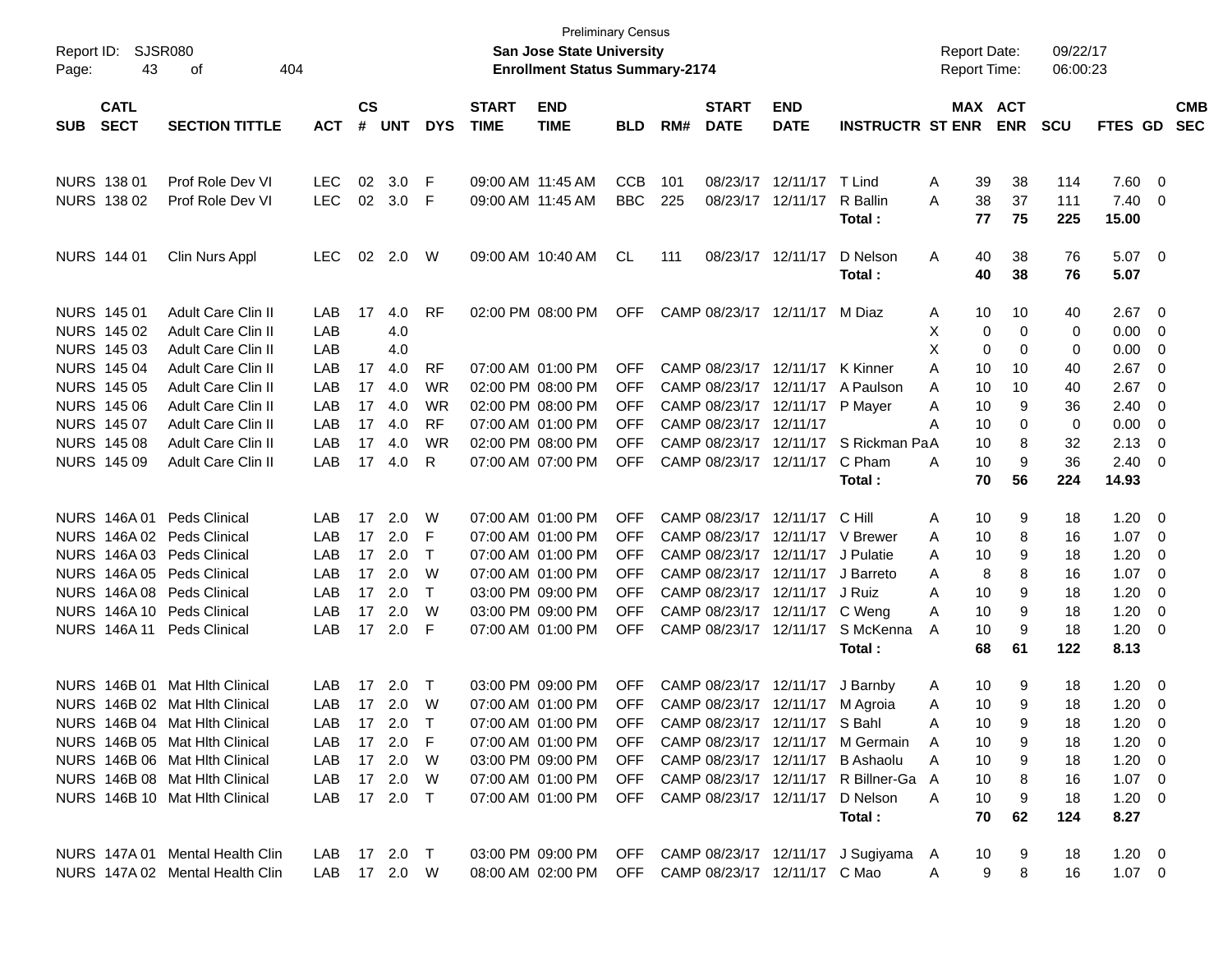| Report ID:<br>44<br>Page:                | SJSR080<br>404<br>оf            |            |                |            |             |                             | <b>Preliminary Census</b><br><b>San Jose State University</b><br><b>Enrollment Status Summary-2174</b> |            |     |                             |                           |                                       | <b>Report Date:</b><br><b>Report Time:</b> |           |                           | 09/22/17<br>06:00:23 |             |                          |                          |
|------------------------------------------|---------------------------------|------------|----------------|------------|-------------|-----------------------------|--------------------------------------------------------------------------------------------------------|------------|-----|-----------------------------|---------------------------|---------------------------------------|--------------------------------------------|-----------|---------------------------|----------------------|-------------|--------------------------|--------------------------|
| <b>CATL</b><br><b>SECT</b><br><b>SUB</b> | <b>SECTION TITTLE</b>           | <b>ACT</b> | <b>CS</b><br># | <b>UNT</b> | <b>DYS</b>  | <b>START</b><br><b>TIME</b> | <b>END</b><br><b>TIME</b>                                                                              | <b>BLD</b> | RM# | <b>START</b><br><b>DATE</b> | <b>END</b><br><b>DATE</b> | <b>INSTRUCTR ST ENR</b>               |                                            |           | MAX ACT<br><b>ENR SCU</b> |                      | FTES GD     |                          | <b>CMB</b><br><b>SEC</b> |
|                                          | NURS 147A 03 Mental Health Clin | LAB        | 17             | 2.0        |             |                             |                                                                                                        |            |     | 08/23/17 12/11/17           |                           |                                       | Х                                          | 0         | 0                         | 0                    | 0.00        | $\Omega$                 |                          |
|                                          | NURS 147A 04 Mental Health Clin | LAB        | 17             | 2.0        | M           |                             | 03:00 PM 09:00 PM                                                                                      | <b>OFF</b> |     |                             |                           | CAMP 08/23/17 12/11/17 N Ugokwe       | A                                          | 10        | 8                         | 16                   | 1.07        | 0                        |                          |
|                                          | NURS 147A 05 Mental Health Clin | LAB        | 17             | 2.0        | м           |                             | 08:00 AM 02:00 PM                                                                                      | <b>OFF</b> |     | CAMP 08/23/17 12/11/17      |                           | <b>B</b> Tran                         | A                                          | 10        | $\overline{7}$            | 14                   | 0.93        | 0                        |                          |
|                                          | NURS 147A 06 Mental Health Clin | LAB        | 17             | 2.0        | W           |                             | 08:00 AM 02:00 PM                                                                                      | <b>OFF</b> |     |                             |                           | CAMP 08/23/17 12/11/17 D Francisco    | A                                          | 9         | 9                         | 18                   | 1.20        | $\Omega$                 |                          |
|                                          | NURS 147A 08 Mental Health Clin | LAB        |                | 2.0        |             |                             |                                                                                                        |            |     |                             |                           |                                       | X                                          | $\Omega$  | $\Omega$                  | $\Omega$             | 0.00        | 0                        |                          |
|                                          | NURS 147A 09 Mental Health Clin | LAB        |                | 2.0        |             |                             |                                                                                                        |            |     |                             |                           |                                       | X                                          | 0         | $\Omega$                  | 0                    | 0.00        | 0                        |                          |
|                                          | NURS 147A 10 Mental Health Clin | LAB        | 17             | 2.0        | $\top$      |                             | 08:00 AM 02:00 PM                                                                                      | <b>OFF</b> |     |                             | CAMP 08/23/17 12/11/17    | C Mao                                 | A                                          | 10        | 10                        | 20                   | 1.33        | 0                        |                          |
|                                          | NURS 147A 11 Mental Health Clin | <b>LAB</b> | 17             | 2.0        | M           |                             | 03:00 PM 09:00 PM                                                                                      | <b>OFF</b> |     | CAMP 08/23/17 12/11/17      |                           | S Lee                                 | A                                          | 9         | 10                        | 20                   | 1.33        | $\Omega$                 |                          |
|                                          |                                 |            |                |            |             |                             |                                                                                                        |            |     |                             |                           | Total:                                |                                            | 67        | 61                        | 122                  | 8.13        |                          |                          |
| NURS 147B 01 Com Hith Clin               |                                 | LAB        | 17             | 3.0        | Т           |                             | 08:00 AM 05:00 PM                                                                                      | <b>OFF</b> |     |                             | CAMP 08/23/17 12/11/17    | P Edwards                             | A                                          | 10        | 9                         | 27                   | 1.80        | - 0                      |                          |
| NURS 147B 02 Com Hith Clin               |                                 | LAB        | 17             | 3.0        | W           |                             | 08:00 AM 05:00 PM                                                                                      | <b>OFF</b> |     | CAMP 08/23/17 12/11/17      |                           | D Canham                              | A                                          | 11        | 11                        | 33                   | 2.25        | $\overline{\mathbf{1}}$  |                          |
| NURS 147B 03 Com Hith Clin               |                                 | LAB        | 17             | 3.0        | Т           |                             | 08:00 AM 05:00 PM                                                                                      | <b>OFF</b> |     | CAMP 08/23/17 12/11/17      |                           | D Teaford                             | A                                          | 10        | 9                         | 27                   | 1.80        | 0                        |                          |
| NURS 147B 05 Com Hith Clin               |                                 | LAB        | 17             | 3.0        | W           |                             | 08:00 AM 05:00 PM                                                                                      | <b>OFF</b> |     |                             |                           | CAMP 08/23/17 12/11/17 C Finkbeiner A |                                            | 11        | 10                        | 30                   | 2.00        | - 0                      |                          |
| NURS 147B 06 Com Hith Clin               |                                 | LAB        | 17             | 3.0        | $\mathsf T$ |                             | 08:00 AM 05:00 PM                                                                                      | OFF        |     |                             |                           | CAMP 08/23/17 12/11/17 T Adelman      | A                                          | 12        | 12                        | 36                   | 2.40        | 0                        |                          |
| NURS 147B 07 Com Hith Clin               |                                 | LAB        | 17             | 3.0        | $\mathsf T$ |                             | 08:00 AM 05:00 PM                                                                                      | <b>OFF</b> |     | CAMP 08/23/17 12/11/17      |                           | C Finkbeiner A                        |                                            | 10        | 10                        | 30                   | 2.00        | 0                        |                          |
| NURS 147B 08 Com Hith Clin               |                                 | LAB        | 17             | 3.0        | <b>TBA</b>  |                             |                                                                                                        |            |     | 08/23/17 12/11/17           |                           |                                       | A                                          | 12        | 12                        | 36                   | 2.50        | $\overline{2}$           |                          |
| NURS 147B 10 Com Hith Clin               |                                 | LAB        | 17             | 3.0        | R           |                             | 08:00 AM 05:00 PM                                                                                      | <b>OFF</b> |     |                             |                           | CAMP 08/23/17 12/11/17 T Adelman      | A                                          | 10        | 11                        | 33                   | 2.20        | 0                        |                          |
| NURS 147B 12 Com Hlth Clin               |                                 | LAB        | 17             | 3.0        | W           |                             | 08:00 AM 05:00 PM                                                                                      | <b>OFF</b> |     | CAMP 08/23/17 12/11/17      |                           | J Cohen                               | A                                          | 11        | 9                         | 27                   | 1.80        | $\Omega$                 |                          |
|                                          |                                 |            |                |            |             |                             |                                                                                                        |            |     |                             |                           | Total:                                |                                            | 97        | 93                        | 279                  | 18.75       |                          |                          |
| NURS 148A 01 Sen Precept                 |                                 | <b>PRA</b> | 17             | 4.0        | TBA         |                             |                                                                                                        |            |     |                             | 08/23/17 12/11/17         | R Rosenblum A                         |                                            | 77        | 0                         | 0                    | 0.00        | - 0                      |                          |
| NURS 148A 02 Sen Precept                 |                                 | <b>PRA</b> | 17             | 4.0        | TBA         |                             |                                                                                                        | OFF        |     | CAMP 08/23/17 12/11/17      |                           |                                       | A                                          | 13        | 12                        | 48                   | 3.20        | 0                        |                          |
| NURS 148A 03 Sen Precept                 |                                 | <b>PRA</b> | 17             | 4.0        | TBA         |                             |                                                                                                        | OFF        |     | CAMP 08/23/17 12/11/17      |                           |                                       | A                                          | 12        | 9                         | 36                   | 2.40        | 0                        |                          |
| NURS 148A 04 Sen Precept                 |                                 | <b>PRA</b> | 17             | 4.0        | TBA         |                             |                                                                                                        | OFF        |     | CAMP 08/23/17 12/11/17      |                           |                                       | A                                          | 16        | 12                        | 48                   | 3.20        | 0                        |                          |
| NURS 148A 05 Sen Precept                 |                                 | <b>PRA</b> | 17             | 4.0        | <b>TBA</b>  |                             |                                                                                                        | <b>OFF</b> |     | CAMP 08/23/17 12/11/17      |                           |                                       | A                                          | 12        | 21                        | 84                   | 5.60        | - 0                      |                          |
| NURS 148A 06 Sen Precept                 |                                 | <b>PRA</b> | 17             | 4.0        | TBA         |                             |                                                                                                        | <b>OFF</b> |     | CAMP 08/23/17 12/11/17      |                           |                                       | A                                          | 16        | 15                        | 60                   | 4.00        | 0                        |                          |
| NURS 148A 07 Sen Precept                 |                                 | <b>PRA</b> |                | 17 4.0     | TBA         |                             |                                                                                                        | OFF        |     | CAMP 08/23/17 12/11/17      |                           |                                       | Α                                          | 9         | 6                         | 24                   | 1.60        | - 0                      |                          |
|                                          |                                 |            |                |            |             |                             |                                                                                                        |            |     |                             |                           | Total:                                |                                            | 155       | 75                        | 300                  | 20.00       |                          |                          |
| NURS 180 01                              | <b>Indivi Stdies</b>            | <b>SUP</b> |                | 36 1.0     | TBA         |                             |                                                                                                        |            |     |                             |                           | 08/23/17 12/11/17 C O'Leary-Ke A      |                                            | 36        | 13                        | 13                   | 0.87        | - 0                      |                          |
| NURS 180 02                              | <b>Indivi Stdies</b>            | <b>SUP</b> |                | 36 2.0     | TBA         |                             |                                                                                                        |            |     |                             |                           | 08/23/17 12/11/17 C O'Leary-Ke A      |                                            | 36        | 5                         | 10                   | 0.67        | - 0                      |                          |
| NURS 180 03                              | <b>Indivi Stdies</b>            | <b>SUP</b> |                | 36 3.0     | TBA         |                             |                                                                                                        |            |     |                             |                           | 08/23/17 12/11/17 C O'Leary-Ke A      |                                            | 36        | 0                         | 0                    | 0.00        | - 0                      |                          |
| <b>NURS 180 04</b>                       | <b>Indivi Stdies</b>            | <b>SUP</b> |                | 36 4.0 TBA |             |                             |                                                                                                        |            |     |                             |                           | 08/23/17 12/11/17 C O'Leary-Ke A      |                                            | 36        | 0                         | 0                    | 0.00        | $\overline{\phantom{0}}$ |                          |
|                                          |                                 |            |                |            |             |                             |                                                                                                        |            |     |                             |                           | Total:                                |                                            | 144       | 18                        | 23                   | 1.53        |                          |                          |
| NURS 200 01                              | <b>Health Systems</b>           | <b>SEM</b> |                | 3.0        |             |                             |                                                                                                        |            |     |                             |                           |                                       | X                                          | 0         | $\mathbf 0$               | 0                    | $0.00 \t 0$ |                          |                          |
|                                          |                                 |            |                |            |             |                             |                                                                                                        |            |     |                             |                           | Total:                                |                                            | $\pmb{0}$ | $\pmb{0}$                 | $\pmb{0}$            | 0.00        |                          |                          |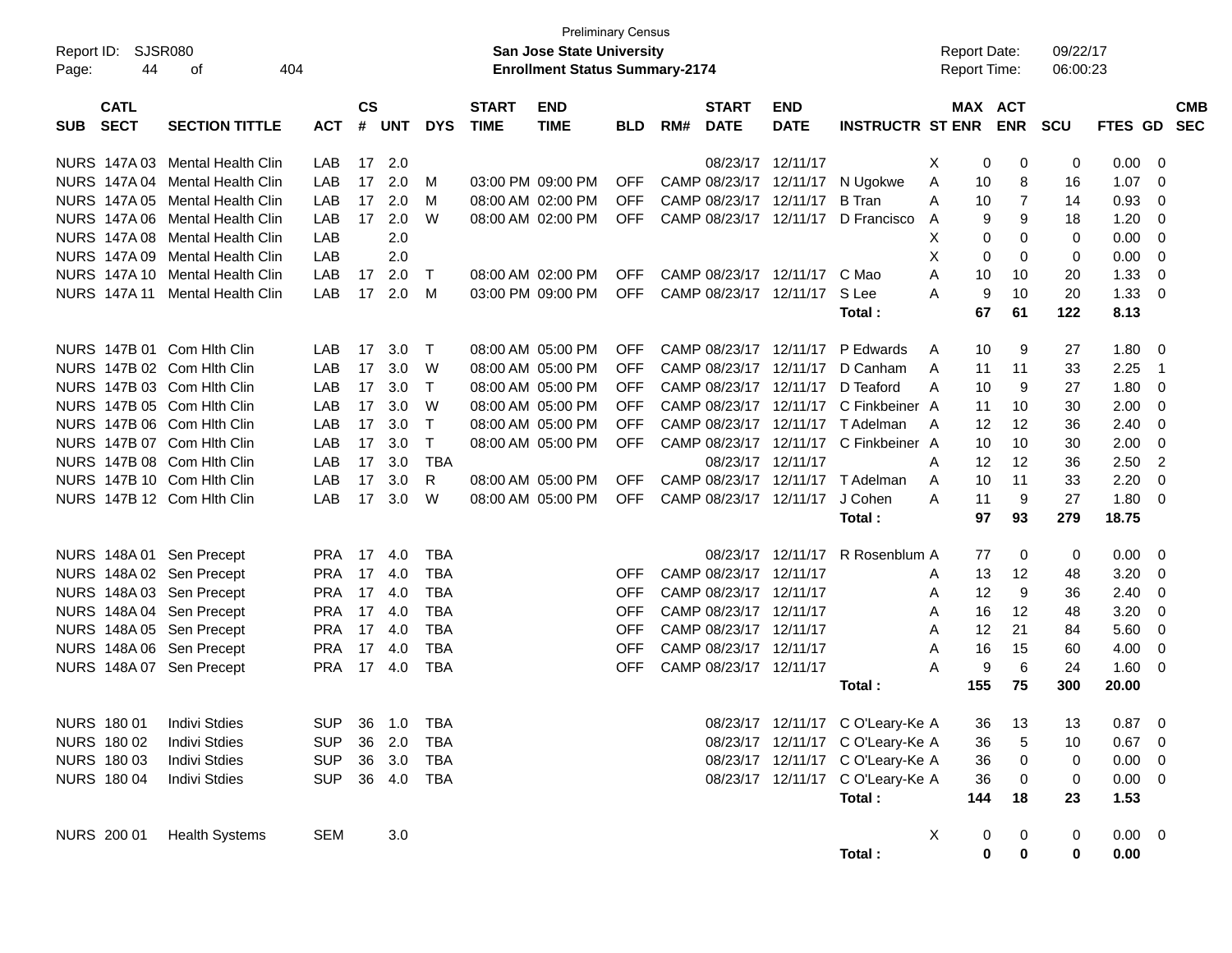| Report ID:<br>Page:                      | <b>SJSR080</b><br>45<br>of<br>404    |                          |                |            |            |                             | <b>San Jose State University</b><br><b>Enrollment Status Summary-2174</b> | <b>Preliminary Census</b> |     |                             |                                                  |                                                       |          | <b>Report Date:</b><br><b>Report Time:</b> |                            | 09/22/17<br>06:00:23       |                                   |                  |                          |
|------------------------------------------|--------------------------------------|--------------------------|----------------|------------|------------|-----------------------------|---------------------------------------------------------------------------|---------------------------|-----|-----------------------------|--------------------------------------------------|-------------------------------------------------------|----------|--------------------------------------------|----------------------------|----------------------------|-----------------------------------|------------------|--------------------------|
| <b>CATL</b><br><b>SECT</b><br><b>SUB</b> | <b>SECTION TITTLE</b>                | <b>ACT</b>               | <b>CS</b><br># | <b>UNT</b> | <b>DYS</b> | <b>START</b><br><b>TIME</b> | <b>END</b><br><b>TIME</b>                                                 | <b>BLD</b>                | RM# | <b>START</b><br><b>DATE</b> | <b>END</b><br><b>DATE</b>                        | <b>INSTRUCTR ST ENR</b>                               |          | MAX                                        | <b>ACT</b><br><b>ENR</b>   | <b>SCU</b>                 | <b>FTES GD</b>                    |                  | <b>CMB</b><br><b>SEC</b> |
| NURS 202 01                              | <b>Theoretical Found</b>             | <b>SEM</b>               |                | 2.0        |            |                             |                                                                           |                           |     |                             |                                                  | Total:                                                | X        | $\mathbf 0$<br>$\bf{0}$                    | 0<br>$\mathbf 0$           | 0<br>0                     | $0.00 \quad 0$<br>0.00            |                  |                          |
| NURS 248 01                              | Adv Hith Assess                      | <b>SEM</b>               |                | 3.0        |            |                             |                                                                           |                           |     |                             |                                                  | Total:                                                | $\times$ | 0<br>0                                     | $\mathbf 0$<br>$\mathbf 0$ | 0<br>0                     | $0.00 \quad 0$<br>0.00            |                  |                          |
| NURS 297 01<br>NURS 297 02               | Master's Project<br>Master's Project | <b>SUP</b><br><b>SUP</b> | 25<br>25       | 1.0<br>2.0 | TBA<br>TBA |                             |                                                                           |                           |     | 08/23/17<br>08/23/17        | 12/11/17<br>12/11/17                             | D Goyal<br>D Goyal<br>Total:                          | A<br>A   | 18<br>18<br>36                             | 11<br>12                   | 11<br>2<br>13              | $0.92$ 11<br>0.17<br>1.08         | $\blacksquare$ 1 |                          |
| Department :                             | Nursing                              |                          |                |            |            |                             |                                                                           |                           |     |                             | <b>Lower Division:</b><br><b>Upper Division:</b> | <b>Department Total:</b><br><b>Graduate Division:</b> |          | 2165<br>624<br>1505<br>36                  | 1837<br>600<br>1225<br>12  | 4412<br>1260<br>3139<br>13 | 286.57<br>84.00<br>201.48<br>1.08 |                  |                          |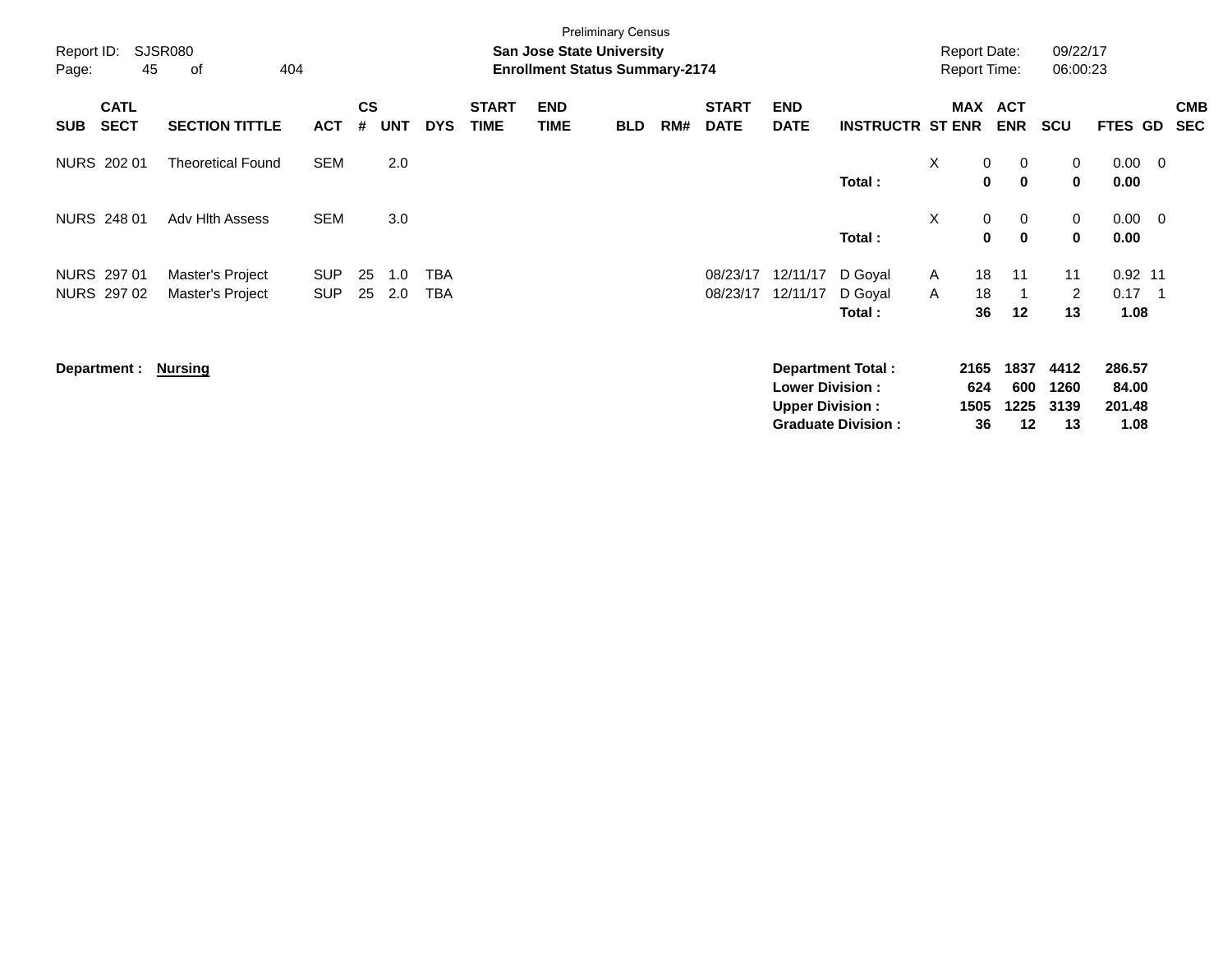| Report ID:<br>Page: | 46                         | SJSR080<br>404<br>οf                                              |               |                    |            |            |                             | <b>Preliminary Census</b><br><b>San Jose State University</b><br><b>Enrollment Status Summary-2174</b> |            |     |                             |                           |                                  | <b>Report Date:</b><br><b>Report Time:</b> |                       | 09/22/17<br>06:00:23 |                   |                          |
|---------------------|----------------------------|-------------------------------------------------------------------|---------------|--------------------|------------|------------|-----------------------------|--------------------------------------------------------------------------------------------------------|------------|-----|-----------------------------|---------------------------|----------------------------------|--------------------------------------------|-----------------------|----------------------|-------------------|--------------------------|
| <b>SUB</b>          | <b>CATL</b><br><b>SECT</b> | <b>SECTION TITTLE</b>                                             | <b>ACT</b>    | $\mathsf{cs}$<br># | <b>UNT</b> | <b>DYS</b> | <b>START</b><br><b>TIME</b> | <b>END</b><br><b>TIME</b>                                                                              | <b>BLD</b> | RM# | <b>START</b><br><b>DATE</b> | <b>END</b><br><b>DATE</b> | <b>INSTRUCTR ST ENR</b>          |                                            | MAX ACT<br><b>ENR</b> | <b>SCU</b>           | FTES GD           | <b>CMB</b><br><b>SEC</b> |
| College             | Department :               | <b>Applied Sciences &amp; Arts</b><br><b>Occupational Therapy</b> |               |                    |            |            |                             |                                                                                                        |            |     |                             |                           |                                  |                                            |                       |                      |                   |                          |
|                     |                            | OCTH 201A 01 Field Work Exper                                     | <b>SUP</b>    | 25                 | 6.0        | TBA        |                             |                                                                                                        |            |     |                             | 08/23/17 12/11/17         | D Wiederecht A                   |                                            | 0<br>4                | 0                    | $0.00 \t 0$       |                          |
|                     |                            |                                                                   |               |                    |            |            |                             |                                                                                                        |            |     |                             |                           | Total:                           |                                            | 4<br>$\mathbf 0$      | $\bf{0}$             | 0.00              |                          |
|                     |                            |                                                                   |               |                    |            |            |                             |                                                                                                        |            |     |                             |                           |                                  |                                            |                       |                      |                   |                          |
|                     | OCTH 201B 01               | Adv Field Wrk Exp                                                 | <b>SUP</b>    | 25                 | 6.0        | TBA        |                             |                                                                                                        |            |     |                             | 08/23/17 12/11/17         | D Wiederecht A                   | 50<br>50                                   | 53                    | 318                  | 26.50 53<br>26.50 |                          |
|                     |                            |                                                                   |               |                    |            |            |                             |                                                                                                        |            |     |                             |                           | Total:                           |                                            | 53                    | 318                  |                   |                          |
|                     | OCTH 211 01                | Hist Theory OT                                                    | <b>LEC</b>    | 02                 | 3.0        | M          |                             | 09:00 AM 11:45 AM                                                                                      | <b>CCB</b> | 101 |                             | 08/23/17 12/11/17         | D Bolding                        | 27<br>Α                                    | 28                    | 84                   | 7.00 28           |                          |
|                     | OCTH 211 02                | Hist Theory OT                                                    | <b>LEC</b>    | 02                 | 3.0        | M          |                             | 01:30 PM 04:15 PM                                                                                      | <b>CCB</b> | 101 |                             | 08/23/17 12/11/17         | H Pendleton A                    | 27                                         | 27                    | 81                   | 6.75 27           |                          |
|                     | OCTH 211 03                | Hist Theory OT                                                    | <b>LEC</b>    | 02                 | 3.0        | $\top$     |                             | 01:30 PM 04:15 PM                                                                                      | <b>CCB</b> | 101 |                             | 08/23/17 12/11/17         | C Glogoski                       | 27<br>Α                                    | 27                    | 81                   | 6.75 27           |                          |
|                     |                            |                                                                   |               |                    |            |            |                             |                                                                                                        |            |     |                             |                           | Total:                           | 81                                         | 82                    | 246                  | 20.50             |                          |
|                     | OCTH 212 01                | Lifespan occupat                                                  | <b>LEC</b>    | 02                 | 3.0        | M          |                             | 09:00 AM 11:45 AM                                                                                      | <b>CCB</b> | 115 |                             | 08/23/17 12/11/17         | M Chang                          | 24<br>A                                    | 27                    | 81                   | 6.75 27           |                          |
|                     | OCTH 212 02                | Lifespan occupat                                                  | LEC           | 02                 | 3.0        | M          |                             | 01:30 PM 04:15 PM                                                                                      | <b>CCB</b> | 115 |                             | 08/23/17 12/11/17         | M Chang                          | 27<br>Α                                    | 28                    | 84                   | 7.00 28           |                          |
|                     | OCTH 212 03                | Lifespan occupat                                                  | <b>LEC</b>    | 02                 | 3.0        | R          |                             | 09:00 AM 11:45 AM                                                                                      | HB         | 407 |                             | 08/23/17 12/11/17         | A Niehues                        | 27<br>A                                    | 27                    | 81                   | 6.75 27           |                          |
|                     |                            |                                                                   |               |                    |            |            |                             |                                                                                                        |            |     |                             |                           | Total:                           | 78                                         | 82                    | 246                  | 20.50             |                          |
|                     |                            |                                                                   |               |                    |            |            |                             |                                                                                                        |            |     |                             |                           |                                  |                                            |                       |                      |                   |                          |
|                     | OCTH 213 01                | Prof Develop I                                                    | <b>LEC</b>    | 02                 | 3.0        | W          |                             | 09:00 AM 11:45 AM                                                                                      | <b>CCB</b> | 115 |                             | 08/23/17 12/11/17         | D Lashgari                       | 27<br>A                                    | 27                    | 81                   | 6.75 27           |                          |
|                     | OCTH 213 02                | Prof Develop I                                                    | <b>LEC</b>    | 02                 | 3.0        | W          |                             | 01:30 PM 04:15 PM                                                                                      | <b>CCB</b> | 115 |                             | 08/23/17 12/11/17         | H Pendleton                      | A<br>27                                    | 27                    | 81                   | 6.75 27           |                          |
|                     | OCTH 213 03                | Prof Develop I                                                    | <b>LEC</b>    |                    | 3.0        |            |                             |                                                                                                        |            |     |                             |                           |                                  | X.                                         | 0<br>$\mathbf 0$      | $\mathbf 0$          | $0.00 \t 0$       |                          |
|                     | OCTH 213 04                | Prof Develop I                                                    | <b>LEC</b>    | 02                 | 3.0        | F          |                             | 09:00 AM 11:45 AM                                                                                      | <b>CCB</b> | 115 |                             | 08/23/17 12/11/17         | <b>B</b> Weinerth                | A<br>28                                    | 28                    | 84                   | 7.00 28           |                          |
|                     |                            |                                                                   |               |                    |            |            |                             |                                                                                                        |            |     |                             |                           | Total:                           | 82                                         | 82                    | 246                  | 20.50             |                          |
|                     | OCTH 221 01                | OccupatAnalysis                                                   | <b>SEM</b>    |                    | 3.0        |            |                             |                                                                                                        |            |     |                             |                           |                                  | X.                                         | 0<br>$\mathbf 0$      | 0                    | 0.00 0            |                          |
|                     | OCTH 221 02                | OccupatAnalysis                                                   | <b>SEM</b>    | 06                 | 3.0        | $\top$     |                             | 01:30 PM 04:15 PM                                                                                      | CCB        | 210 |                             | 08/23/17 12/11/17         | L Andonian                       | A<br>20                                    | 21                    | 63                   | 5.25 21           |                          |
|                     | OCTH 221 03                | OccupatAnalysis                                                   | <b>SEM</b>    | 06                 | 3.0        | W          |                             | 09:00 AM 11:45 AM                                                                                      | CCB        | 210 |                             | 08/23/17 12/11/17         | C Glogoski                       | 20<br>A                                    | 21                    | 63                   | 5.25 21           |                          |
|                     | OCTH 221 04                | OccupatAnalysis                                                   | <b>SEM</b>    | 06                 | 3.0        | W          |                             | 01:30 PM 04:15 PM                                                                                      | CCB        | 210 |                             | 08/23/17 12/11/17         | C Glogoski                       | Α<br>20                                    | 20                    | 60                   | 5.00 20           |                          |
|                     | OCTH 221 05                | OccupatAnalysis                                                   | <b>SEM</b>    | 06                 | 3.0        | M          |                             | 05:00 PM 07:45 PM                                                                                      | <b>CCB</b> | 210 |                             | 08/23/17 12/11/17         | A Smith                          | 20<br>Α                                    | 20                    | 60                   | 5.00 20           |                          |
|                     |                            |                                                                   |               |                    |            |            |                             |                                                                                                        |            |     |                             |                           | Total:                           | 80                                         | 82                    | 246                  | 20.50             |                          |
|                     |                            |                                                                   |               |                    |            |            |                             |                                                                                                        |            |     |                             |                           |                                  |                                            |                       |                      |                   |                          |
|                     | OCTH 222 01                | <b>Funct Kinesiology</b>                                          | SEM 06 3.0    |                    |            | TR         |                             | 09:00 AM 10:15 AM                                                                                      | CCB 101    |     |                             |                           | 08/23/17 12/11/17 A George       | 20<br>Α                                    | 20                    | 60                   | 5.00 20           |                          |
|                     | OCTH 222 02                | <b>Funct Kinesiology</b>                                          | SEM 06 3.0 TR |                    |            |            |                             | 10:30 AM 11:45 AM                                                                                      | CCB 101    |     |                             | 08/23/17 12/11/17         | A George                         | 20<br>Α<br>40                              | 21                    | 63                   | 5.25 21<br>10.25  |                          |
|                     |                            |                                                                   |               |                    |            |            |                             |                                                                                                        |            |     |                             |                           | Total:                           |                                            | 41                    | 123                  |                   |                          |
|                     | OCTH 226 01                | OT with Children                                                  | SEM 05 3.0 M  |                    |            |            |                             | 09:00 AM 11:45 AM                                                                                      | CCB 210    |     |                             |                           | 08/23/17 12/11/17 W Schultz-Kr A | 18                                         | 19                    | 57                   | 4.75 19           |                          |
|                     | OCTH 226 02                | OT with Children                                                  | SEM 05 3.0 M  |                    |            |            |                             | 01:30 PM 04:15 PM                                                                                      | CCB 210    |     |                             | 08/23/17 12/11/17         | A Smith                          | Α<br>18                                    | 18                    | 54                   | 4.50 18           |                          |
|                     |                            |                                                                   |               |                    |            |            |                             |                                                                                                        |            |     |                             |                           | Total:                           | 36                                         | 37                    | 111                  | 9.25              |                          |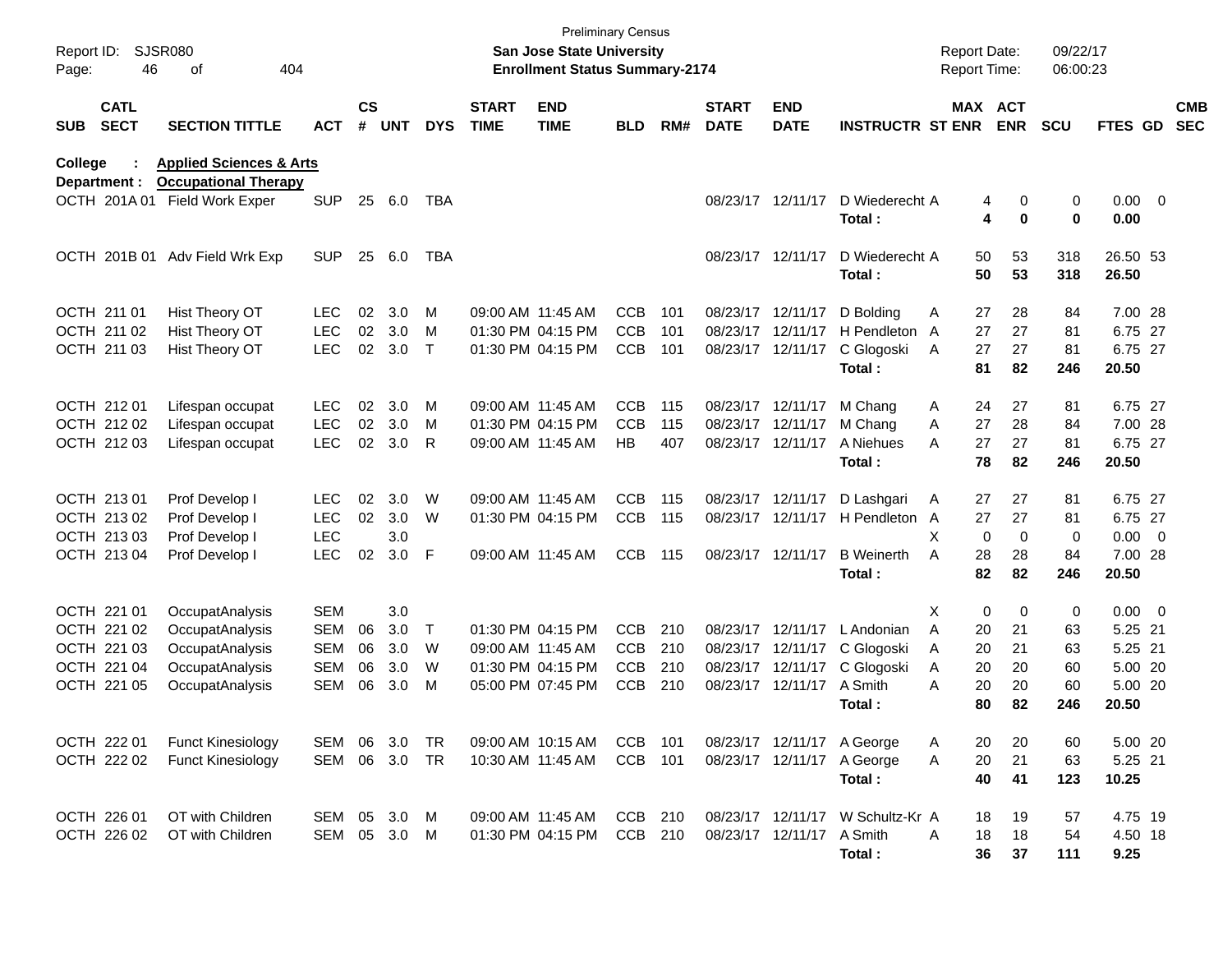| Report ID:<br>47<br>Page:                | <b>SJSR080</b><br>404<br>оf              |                          |                |            |                        |                             | <b>Preliminary Census</b><br><b>San Jose State University</b><br><b>Enrollment Status Summary-2174</b> |            |            |                                        |                           |                             | <b>Report Date:</b><br>Report Time: |                       | 09/22/17<br>06:00:23 |                      |                          |
|------------------------------------------|------------------------------------------|--------------------------|----------------|------------|------------------------|-----------------------------|--------------------------------------------------------------------------------------------------------|------------|------------|----------------------------------------|---------------------------|-----------------------------|-------------------------------------|-----------------------|----------------------|----------------------|--------------------------|
| <b>CATL</b><br><b>SECT</b><br><b>SUB</b> | <b>SECTION TITTLE</b>                    | <b>ACT</b>               | <b>CS</b><br># | <b>UNT</b> | <b>DYS</b>             | <b>START</b><br><b>TIME</b> | <b>END</b><br><b>TIME</b>                                                                              | <b>BLD</b> | RM#        | <b>START</b><br><b>DATE</b>            | <b>END</b><br><b>DATE</b> | <b>INSTRUCTR ST ENR</b>     |                                     | MAX ACT<br><b>ENR</b> | <b>SCU</b>           | FTES GD              | <b>CMB</b><br><b>SEC</b> |
| OCTH 233 01                              | Prof Develop II                          | LEC                      | 02             | 3.0        | М                      | 09:00 AM 11:45 AM           |                                                                                                        | <b>CCB</b> | 209        | 08/23/17                               | 12/11/17                  | L Andonian                  | 24<br>A                             | 24                    | 72                   | 6.00 24              |                          |
| OCTH 233 02                              | Prof Develop II                          | <b>LEC</b>               | 02             | 3.0        | W                      |                             | 09:00 AM 11:45 AM                                                                                      | <b>CCB</b> | 101        | 08/23/17                               | 12/11/17                  | J Smith                     | A<br>24                             | 24                    | 72                   | 6.00 24              |                          |
| OCTH 233 03                              | Prof Develop II                          | <b>LEC</b>               | 02             | 3.0        | W                      |                             | 01:30 PM 04:15 PM                                                                                      | <b>CCB</b> | 101        | 08/23/17                               | 12/11/17                  | J Smith                     | 24<br>Α                             | 26                    | 78                   | 6.50 26              |                          |
|                                          |                                          |                          |                |            |                        |                             |                                                                                                        |            |            |                                        |                           | Total:                      | 72                                  | 74                    | 222                  | 18.50                |                          |
| OCTH 234 01                              | OT in Community II                       | <b>SEM</b>               | 05             | 3.0        | М                      |                             | 01:30 PM 04:15 PM                                                                                      | <b>CCB</b> | 209        | 08/23/17                               | 12/11/17                  | L Andonian                  | 18<br>A                             | 19                    | 57                   | 4.75 19              |                          |
| OCTH 234 02                              | OT in Community II                       | <b>SEM</b>               | 05             | 3.0        | $\top$                 |                             | 09:00 AM 11:45 AM                                                                                      | <b>CCB</b> | 210        | 08/23/17                               | 12/11/17                  | C Glogoski                  | 18<br>Α                             | 18                    | 54                   | 4.50 18              |                          |
|                                          |                                          |                          |                |            |                        |                             |                                                                                                        |            |            |                                        |                           | Total:                      | 36                                  | 37                    | 111                  | 9.25                 |                          |
| OCTH 236 02                              | OT with Youth                            | <b>SEM</b>               | 05             | 3.0        | T                      |                             | 09:00 AM 11:45 AM                                                                                      | <b>CCB</b> | 209        | 08/23/17                               | 12/11/17                  | A Niehues                   | 18<br>A                             | 19                    | 57                   | 4.75 19              |                          |
| OCTH 236 03                              | OT with Youth                            | <b>SEM</b>               | 05             | 3.0        | $\top$                 |                             | 01:30 PM 04:15 PM                                                                                      | <b>CCB</b> | 209        |                                        | 08/23/17 12/11/17         | A George                    | 20<br>A                             | 19                    | 57                   | 4.75 19              |                          |
|                                          |                                          |                          |                |            |                        |                             |                                                                                                        |            |            |                                        |                           | Total:                      | 38                                  | 38                    | 114                  | 9.50                 |                          |
| OCTH 246 01                              | OT w Young Adults                        | <b>SEM</b>               | 05             | 3.0        | W                      |                             | 09:00 AM 11:45 AM                                                                                      | <b>CCB</b> | 209        |                                        | 08/23/17 12/11/17         | D Bolding                   | 18<br>A                             | 20                    | 60                   | 5.00 20              |                          |
| OCTH 246 02                              | OT w Young Adults                        | <b>SEM</b>               | 05             | 3.0        | W                      |                             | 01:30 PM 04:15 PM                                                                                      | <b>CCB</b> | 209        |                                        | 08/23/17 12/11/17         | A George                    | 18<br>A                             | 18                    | 54                   | 4.50 18              |                          |
|                                          |                                          |                          |                |            |                        |                             |                                                                                                        |            |            |                                        |                           | Total:                      | 36                                  | 38                    | 114                  | 9.50                 |                          |
| OCTH 256 01                              | OT Mid Age Adults                        | <b>SEM</b>               | 05             | 3.0        | R                      |                             | 09:00 AM 11:45 AM                                                                                      | <b>CCB</b> | 210        |                                        | 08/23/17 12/11/17         | J Smith                     | Α<br>20                             | 19                    | 57                   | 4.75 19              |                          |
| OCTH 256 02                              | OT Mid Age Adults                        | <b>SEM</b>               | 05             | 3.0        | R                      |                             | 01:30 PM 04:15 PM                                                                                      | <b>CCB</b> | 210        |                                        | 08/23/17 12/11/17         | A George                    | 18<br>A                             | 19                    | 57                   | 4.75 19              |                          |
|                                          |                                          |                          |                |            |                        |                             |                                                                                                        |            |            |                                        |                           | Total:                      | 38                                  | 38                    | 114                  | 9.50                 |                          |
| OCTH 275 01                              | EBP in OT                                | <b>SEM</b>               | 05             | 3.0        | М                      |                             | 01:30 PM 04:15 PM                                                                                      | HB         | 408        |                                        | 08/23/17 12/11/17         | D Bolding                   | 24<br>A                             | 24                    | 72                   | 6.00 24              |                          |
| OCTH 275 02                              | EBP in OT                                | <b>SEM</b>               | 05             | 3.0        | R                      |                             | 09:00 AM 11:45 AM                                                                                      | <b>CCB</b> | 209        | 08/23/17                               | 12/11/17                  | M Chang                     | 24<br>Α                             | 26                    | 78                   | 6.50 26              |                          |
| OCTH 275 03                              | EBP in OT                                | <b>SEM</b>               | 05             | 3.0        | R                      |                             | 01:30 PM 04:15 PM                                                                                      | <b>CCB</b> | 209        |                                        | 08/23/17 12/11/17         | M Chang                     | 24<br>Α                             | 24                    | 72                   | 6.00 24              |                          |
|                                          |                                          |                          |                |            |                        |                             |                                                                                                        |            |            |                                        |                           | Total:                      | 72                                  | 74                    | 222                  | 18.50                |                          |
| OCTH 276 01                              | Pract & Seminar 1A                       | <b>SEM</b>               | 05             | 0.0        | T                      |                             | 05:00 PM 07:05 PM                                                                                      | <b>CCB</b> | 210        | 08/23/17                               | 12/11/17                  | D Wiederecht A              | 20                                  | 20                    | 50                   | 0.0020               |                          |
| OCTH 276 02                              | Pract & Seminar 1A                       | LAB                      | 17             | 3.0        | <b>TBA</b>             |                             |                                                                                                        |            |            | 08/23/17                               | 12/11/17                  | D Wiederecht A              | 20                                  | 20                    | 10                   | 5.00 20              |                          |
| OCTH 276 03                              | Pract & Seminar 1A                       | <b>SEM</b>               | 05             | 0.0        | R                      |                             | 05:00 PM 07:05 PM                                                                                      | <b>CCB</b> | 210        | 08/23/17                               | 12/11/17                  | G Teaford                   | 20<br>A                             | 21                    | 53                   | 0.0021               |                          |
| OCTH 276 04                              | Pract & Seminar 1A                       | LAB                      | 17             | 3.0        | <b>TBA</b>             |                             |                                                                                                        |            |            |                                        | 08/23/17 12/11/17         | G Teaford                   | 20<br>A                             | 21                    | 11                   | 5.25 21              |                          |
|                                          |                                          |                          |                |            |                        |                             |                                                                                                        |            |            |                                        |                           | Total:                      | 80                                  | 82                    | 123                  | 10.25                |                          |
| OCTH 286 01                              | Seminar & Pract IB                       | SEM                      | 05             | 4.0        | TR                     |                             | 09:00 AM 10:15 AM                                                                                      | CCB        | 115        |                                        | 08/23/17 12/11/17         | L Andonian A                | 12                                  | 12                    | 36                   | 4.00 12              |                          |
| OCTH 286 02                              | Seminar & Pract IB                       | <b>SUP</b>               | 23             | 0.0        | <b>TR</b>              |                             | 10:30 AM 11:45 AM                                                                                      | CCB        | 115        | 08/23/17 12/11/17                      |                           | L Andonian                  | 12<br>A                             | 12                    | 48                   | $0.00$ 12            |                          |
| OCTH 286 03                              | Seminar & Pract IB                       | <b>SEM</b>               | 05             | 4.0        | TR                     |                             | 01:30 PM 02:45 PM                                                                                      | CCB        | 115        | 08/23/17 12/11/17                      |                           | M Tipton-Bur A              | 12                                  | 12                    | 36                   | 4.00 12              |                          |
| OCTH 286 04<br>OCTH 286 05               | Seminar & Pract IB<br>Seminar & Pract IB | <b>SUP</b><br><b>SEM</b> | 23<br>05       | 0.0<br>4.0 | <b>TR</b><br><b>TR</b> |                             | 03:30 PM 04:45 PM<br>02:00 PM 03:15 PM                                                                 | CCB<br>CCB | 222<br>222 | 08/23/17 12/11/17<br>08/23/17 12/11/17 |                           | M Tipton-Bur A<br>A Niehues | 12<br>Α<br>12                       | 12<br>13              | 48<br>39             | $0.00$ 12<br>4.33 13 |                          |
| OCTH 286 06                              | Seminar & Pract IB                       | <b>SUP</b>               | 23             | 0.0        | <b>TR</b>              |                             | 03:30 PM 04:45 PM                                                                                      | CCB 115    |            |                                        | 08/23/17 12/11/17         | A Niehues                   | Α<br>12                             | 13                    | 52                   | $0.00$ 13            |                          |
|                                          |                                          |                          |                |            |                        |                             |                                                                                                        |            |            |                                        |                           | Total:                      | 72                                  | 74                    | 259                  | 12.33                |                          |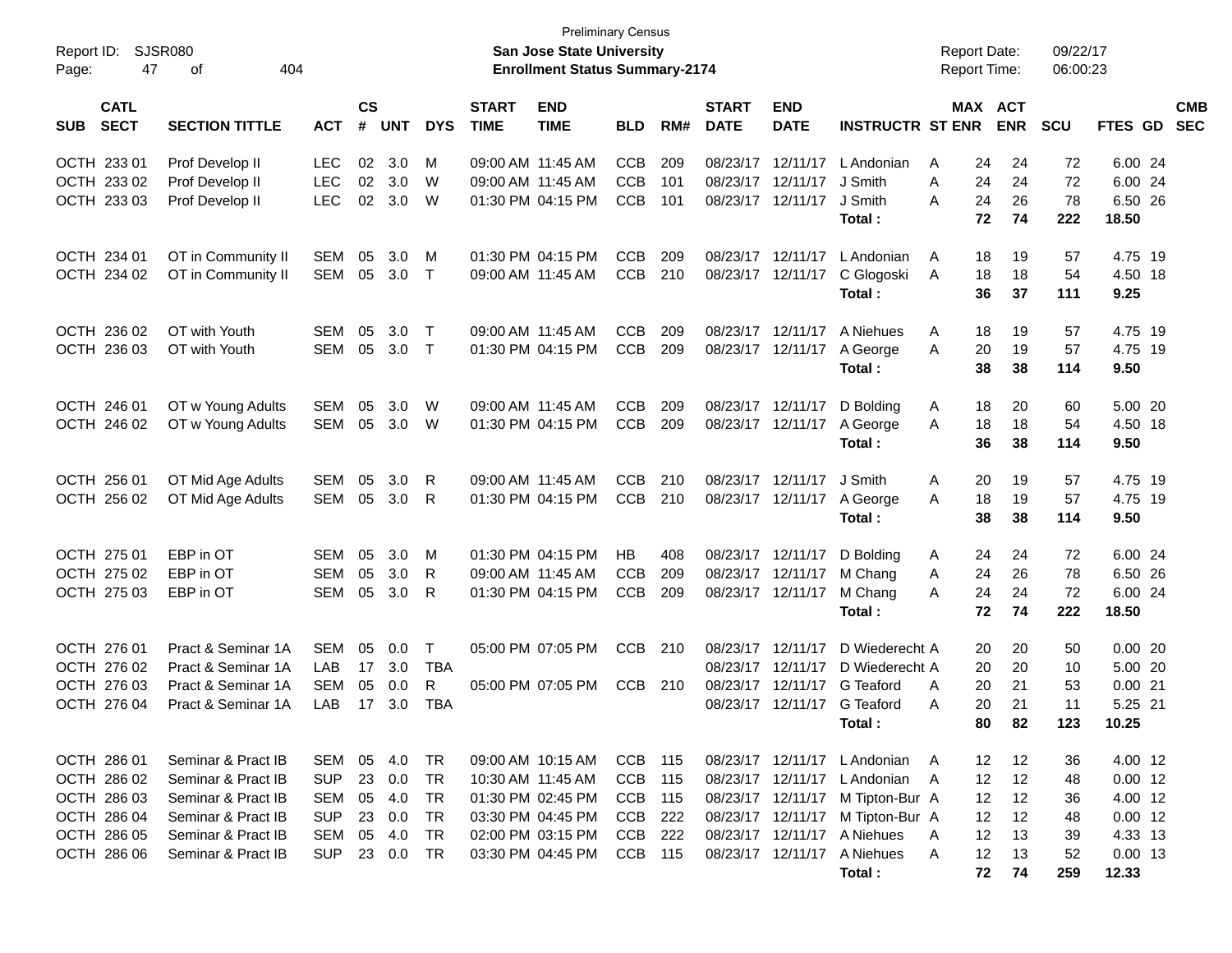| Report ID:<br>Page: | 48                                                       | <b>SJSR080</b><br>οf                                         | 404                                                  |                      |                          |                          |                             | <b>San Jose State University</b><br><b>Enrollment Status Summary-2174</b> | <b>Preliminary Census</b> |     |                                              |                                                  |                                                       |                  | <b>Report Date:</b><br><b>Report Time:</b> |                              | 09/22/17<br>06:00:23             |                                      |                                     |                          |
|---------------------|----------------------------------------------------------|--------------------------------------------------------------|------------------------------------------------------|----------------------|--------------------------|--------------------------|-----------------------------|---------------------------------------------------------------------------|---------------------------|-----|----------------------------------------------|--------------------------------------------------|-------------------------------------------------------|------------------|--------------------------------------------|------------------------------|----------------------------------|--------------------------------------|-------------------------------------|--------------------------|
| <b>SUB</b>          | <b>CATL</b><br><b>SECT</b>                               | <b>SECTION TITTLE</b>                                        | <b>ACT</b>                                           | <b>CS</b><br>#       | <b>UNT</b>               | <b>DYS</b>               | <b>START</b><br><b>TIME</b> | <b>END</b><br><b>TIME</b>                                                 | <b>BLD</b>                | RM# | <b>START</b><br><b>DATE</b>                  | <b>END</b><br><b>DATE</b>                        | <b>INSTRUCTR ST ENR</b>                               |                  | <b>MAX</b>                                 | <b>ACT</b><br><b>ENR</b>     | SCU                              | <b>FTES</b>                          | GD                                  | <b>CMB</b><br><b>SEC</b> |
|                     | OCTH 298 01<br>OCTH 298 02<br>OCTH 298 03<br>OCTH 298 04 | Sup Study OT<br>Sup Study OT<br>Sup Study OT<br>Sup Study OT | <b>SUP</b><br><b>SUP</b><br><b>SUP</b><br><b>SUP</b> | 25<br>25<br>25<br>25 | 1.0<br>2.0<br>3.0<br>1.0 | ТВА<br>TBA<br>TBA<br>TBA |                             |                                                                           |                           |     | 08/23/17<br>08/23/17<br>08/23/17<br>08/23/17 | 12/11/17<br>12/11/17<br>12/11/17<br>12/11/17     | Total:                                                | A<br>A<br>A<br>A | 80<br>16<br>16<br>60<br>172                | 0<br>0<br>$\Omega$<br>0<br>0 | 0<br>0<br>0<br>0<br>0            | 0.00<br>0.00<br>0.00<br>0.00<br>0.00 | - 0<br>- 0<br>- 0<br>$\overline{0}$ |                          |
|                     | Department :                                             | <b>Occupational Therapy</b>                                  |                                                      |                      |                          |                          |                             |                                                                           |                           |     |                                              | <b>Lower Division:</b><br><b>Upper Division:</b> | <b>Department Total:</b><br><b>Graduate Division:</b> |                  | 1067<br>$\mathbf 0$<br>$\bf{0}$<br>1067    | 914<br>0<br>$\bf{0}$<br>914  | 2815<br>$\mathbf 0$<br>0<br>2815 | 225.33<br>0.00<br>0.00<br>225.33     |                                     |                          |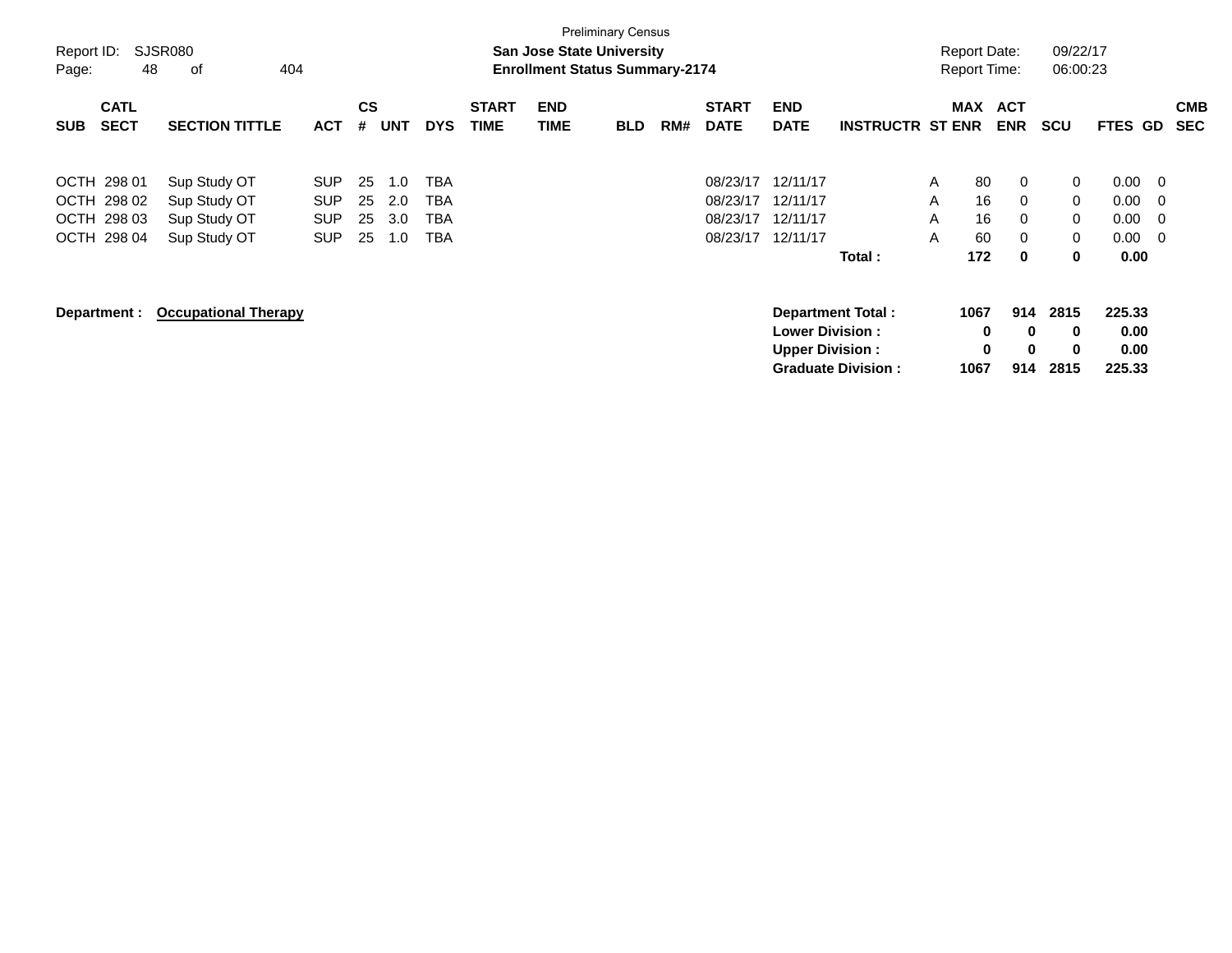| Report ID:<br>Page: | 49                         | SJSR080<br>404<br>of                              |               |                    |                |               |                             | San Jose State University<br><b>Enrollment Status Summary-2174</b> | <b>Preliminary Census</b> |     |                                   |                           |                                           |   | <b>Report Date:</b><br><b>Report Time:</b> |            | 09/22/17<br>06:00:23 |                |                         |                          |
|---------------------|----------------------------|---------------------------------------------------|---------------|--------------------|----------------|---------------|-----------------------------|--------------------------------------------------------------------|---------------------------|-----|-----------------------------------|---------------------------|-------------------------------------------|---|--------------------------------------------|------------|----------------------|----------------|-------------------------|--------------------------|
| SUB                 | <b>CATL</b><br><b>SECT</b> | <b>SECTION TITTLE</b>                             | <b>ACT</b>    | $\mathsf{cs}$<br># | <b>UNT</b>     | <b>DYS</b>    | <b>START</b><br><b>TIME</b> | <b>END</b><br><b>TIME</b>                                          | <b>BLD</b>                | RM# | <b>START</b><br><b>DATE</b>       | <b>END</b><br><b>DATE</b> | <b>INSTRUCTR ST ENR</b>                   |   | MAX ACT                                    | <b>ENR</b> | <b>SCU</b>           | FTES GD        |                         | <b>CMB</b><br><b>SEC</b> |
| College             |                            | <b>Applied Sciences &amp; Arts</b>                |               |                    |                |               |                             |                                                                    |                           |     |                                   |                           |                                           |   |                                            |            |                      |                |                         |                          |
| KIN.                | Department :<br>1 0 1      | <b>Kinesiology</b><br><b>Adapted Phys Activit</b> | <b>ACT</b>    |                    |                | - TR          |                             | 09:30 AM 10:20 AM                                                  | YUH                       | 126 |                                   | 08/23/17 12/11/17         | E Siebert                                 | Α | 10                                         | 6          | 6                    | $0.40 \quad 0$ |                         |                          |
|                     |                            |                                                   |               |                    |                |               |                             |                                                                    |                           |     |                                   |                           | Total:                                    |   | 10                                         | 6          | 6                    | 0.40           |                         |                          |
| KIN                 | 2A 01                      | Begin Swimming                                    | ACT           | 11                 | 1.0            | МW            |                             | 08:30 AM 09:20 AM                                                  | <b>SPXE 180</b>           |     |                                   | 08/23/17 12/11/17         | C May                                     | Α | 25                                         | 24         | 24                   | 1.60           | $\overline{\mathbf{0}}$ |                          |
| KIN                 | 2A 02                      | Begin Swimming                                    | <b>ACT</b>    | 11                 | 1.0            | MW            |                             | 09:30 AM 10:20 AM                                                  | <b>SPXE 180</b>           |     |                                   | 08/23/17 12/11/17         | K Thompson                                | A | 25                                         | 21         | 21                   | 1.40           | 0                       |                          |
| KIN                 | 2A 03                      | Begin Swimming                                    | <b>ACT</b>    | 11                 | 1.0            | <b>TR</b>     |                             | 08:30 AM 09:20 AM                                                  | <b>SPXE 180</b>           |     |                                   | 08/23/17 12/11/17         | C May                                     | Α | 25                                         | 21         | 21                   | 1.40           | 0                       |                          |
| KIN                 | 2A 04                      | Begin Swimming                                    | <b>ACT</b>    | 11                 | 1.0            | <b>TR</b>     |                             | 09:30 AM 10:20 AM                                                  | <b>SPXE 180</b>           |     |                                   | 08/23/17 12/11/17         | K Bruga                                   | Α | 25                                         | 26         | 26                   | 1.73           | 0                       |                          |
| KIN                 | 2A 05                      | Begin Swimming                                    | <b>ACT</b>    | 11                 | 1.0            | <b>TR</b>     |                             | 10:30 AM 11:20 AM                                                  | <b>SPXE 180</b>           |     |                                   | 08/23/17 12/11/17         | K Bruga                                   | Α | 25                                         | 25         | 25                   | 1.67           | 0                       |                          |
| KIN                 | 2A 06                      | Begin Swimming                                    | <b>ACT</b>    | 11                 | 1.0            | <b>MW</b>     |                             | 11:30 AM 12:20 PM                                                  | <b>SPXE 180</b>           |     |                                   | 08/23/17 12/11/17         | C May                                     | Α | 25                                         | 25         | 25                   | 1.67           | 0                       |                          |
| KIN                 | 2A 07                      | Begin Swimming                                    | <b>ACT</b>    | 11                 | 1.0            | <b>TR</b>     |                             | 11:30 AM 12:20 PM                                                  | <b>SPXE 180</b>           |     |                                   | 08/23/17 12/11/17         | C May                                     | A | 25                                         | 27         | 27                   | 1.80           | 0                       |                          |
|                     |                            |                                                   |               |                    |                |               |                             |                                                                    |                           |     |                                   |                           | Total:                                    |   | 175                                        | 169        | 169                  | 11.27          |                         |                          |
| KIN                 | 2B 01                      | Inter Swimming                                    | ACT           | 11                 | 1.0            | МW            |                             | 10:30 AM 11:20 AM                                                  | <b>SPXE 180</b>           |     |                                   | 08/23/17 12/11/17         | C May                                     | Α | 15                                         | 18         | 18                   | $1.20 \t 0$    |                         |                          |
|                     |                            |                                                   |               |                    |                |               |                             |                                                                    |                           |     |                                   |                           | Total:                                    |   | 15                                         | 18         | 18                   | 1.20           |                         |                          |
| KIN                 | 2C 01                      | Adv Swim                                          | <b>ACT</b>    | 11                 | 1.0            | МW            |                             | 10:30 AM 11:20 AM                                                  | SPXE 180                  |     |                                   | 08/23/17 12/11/17         | C May                                     | Α | 10                                         | 10         | 10                   | $0.67$ 0       |                         |                          |
|                     |                            |                                                   |               |                    |                |               |                             |                                                                    |                           |     |                                   |                           | Total :                                   |   | 10                                         | 10         | 10                   | 0.67           |                         |                          |
| KIN                 | 801                        | Scuba Diving                                      | <b>LEC</b>    | 02                 | 2.0            | W             |                             | 06:00 PM 08:30 PM                                                  | <b>SPXE 163</b>           |     |                                   | 08/23/17 12/11/17         | F Barry                                   | A | 25                                         | 22         | 22                   | 2.93           | $\overline{0}$          |                          |
| KIN                 | 802                        | Scuba Diving                                      | LAB           | 16                 | 0.0            | <b>TBA</b>    |                             |                                                                    | <b>SPXE 180</b>           |     |                                   | 08/23/17 12/11/17         | F Barry                                   | Α | 25                                         | 22         | 22                   | 0.00           | $\overline{0}$          |                          |
| KIN                 | 803                        | Scuba Diving                                      | <b>LEC</b>    | 02                 | 2.0            | R             |                             | 06:00 PM 08:30 PM                                                  | <b>SPXE 163</b>           |     |                                   | 08/23/17 12/11/17         | F Barry                                   | Α | 25                                         | 18         | 18                   | 2.40           | 0                       |                          |
| KIN                 | 804                        | Scuba Diving                                      | LAB           | 16                 | 0.0            | <b>TBA</b>    |                             |                                                                    | <b>SPXE 180</b>           |     |                                   | 08/23/17 12/11/17         | F Barry                                   | Α | 25                                         | 19         | 19                   | 0.00           | $\overline{0}$          |                          |
|                     |                            |                                                   |               |                    |                |               |                             |                                                                    |                           |     |                                   |                           | Total:                                    |   | 100                                        | 81         | 81                   | 5.33           |                         |                          |
| KIN                 | 13A 01                     | Begin Rugby                                       | <b>ACT</b>    |                    | 11  1.0        | M             |                             | 09:30 AM 11:20 AM                                                  | <b>YUH 106</b>            |     |                                   | 08/23/17 12/11/17         | J Fonda                                   | A | 35                                         | 26         | 26                   | $1.73 \t 0$    |                         |                          |
|                     |                            |                                                   |               |                    |                |               |                             |                                                                    |                           |     |                                   |                           | Total :                                   |   | 35                                         | 26         | 26                   | 1.73           |                         |                          |
| KIN                 | 14A 01                     | Begin Volleyball                                  | <b>ACT</b>    | 11                 | 1.0            | TR            |                             | 11:30 AM 12:20 PM                                                  |                           |     | SPXC 107A 08/23/17 12/11/17       |                           | O Crespo                                  | A | 40                                         | 41         | 41                   | 2.73           | $\overline{\mathbf{0}}$ |                          |
| <b>KIN</b>          | 14A 02                     | <b>Begin Volleyball</b>                           | <b>ACT</b>    |                    |                | 11  1.0  MW   |                             | 12:30 PM 01:20 PM                                                  |                           |     | SPXC 107A 08/23/17 12/11/17 C May |                           |                                           | A | 40                                         | 42         | 42                   | 2.80 0         |                         |                          |
| KIN                 | 14A 03                     | Begin Volleyball                                  | ACT 11 1.0    |                    |                | MW            |                             | 01:30 PM 02:20 PM                                                  |                           |     | SPXC 107A 08/23/17 12/11/17 KLi   |                           |                                           | Α | 40                                         | 39         | 39                   | 2.60 0         |                         |                          |
| KIN.                | 14A 04                     | Begin Volleyball                                  | ACT           |                    | $11 \quad 1.0$ | МW            |                             | 02:30 PM 03:20 PM                                                  |                           |     | SPXC 107A 08/23/17 12/11/17 K Li  |                           |                                           | Α | 40                                         | 40         | 40                   | $2.67$ 0       |                         |                          |
| KIN.                | 14A 05                     | Begin Volleyball                                  | ACT 11 1.0    |                    |                | TR            |                             | 01:30 PM 02:20 PM                                                  |                           |     |                                   |                           | SPXC 107A 08/23/17 12/11/17 O Crespo      | A | 40                                         | 40         | 40                   | $2.67$ 0       |                         |                          |
| KIN                 | 14A 06                     | Begin Volleyball                                  | ACT 11 1.0    |                    |                | МW            |                             | 11:30 AM 12:20 PM                                                  |                           |     |                                   |                           | SPXC 107A 08/23/17 12/11/17 O Crespo      | Α | 40                                         | 40         | 40                   | $2.67$ 0       |                         |                          |
|                     |                            |                                                   |               |                    |                |               |                             |                                                                    |                           |     |                                   |                           | Total:                                    |   | 240                                        | 242        | 242                  | 16.13          |                         |                          |
| KIN.                | 14B 01                     | Inter Volleyball                                  |               |                    |                | ACT 11 1.0 MW |                             | 10:30 AM 11:20 AM                                                  |                           |     |                                   |                           | SPXC 107A 08/23/17 12/11/17 R MontgomeryA |   | 40                                         | 42         | 42                   | $2.80 \t 0$    |                         |                          |
| KIN.                |                            | 14B 02 Inter Volleyball                           | ACT 11 1.0 TR |                    |                |               |                             | 12:30 PM 01:20 PM SPXC 107A 08/23/17 12/11/17 O Crespo             |                           |     |                                   |                           |                                           | A | 40                                         | 40         | 40                   | $2.67$ 0       |                         |                          |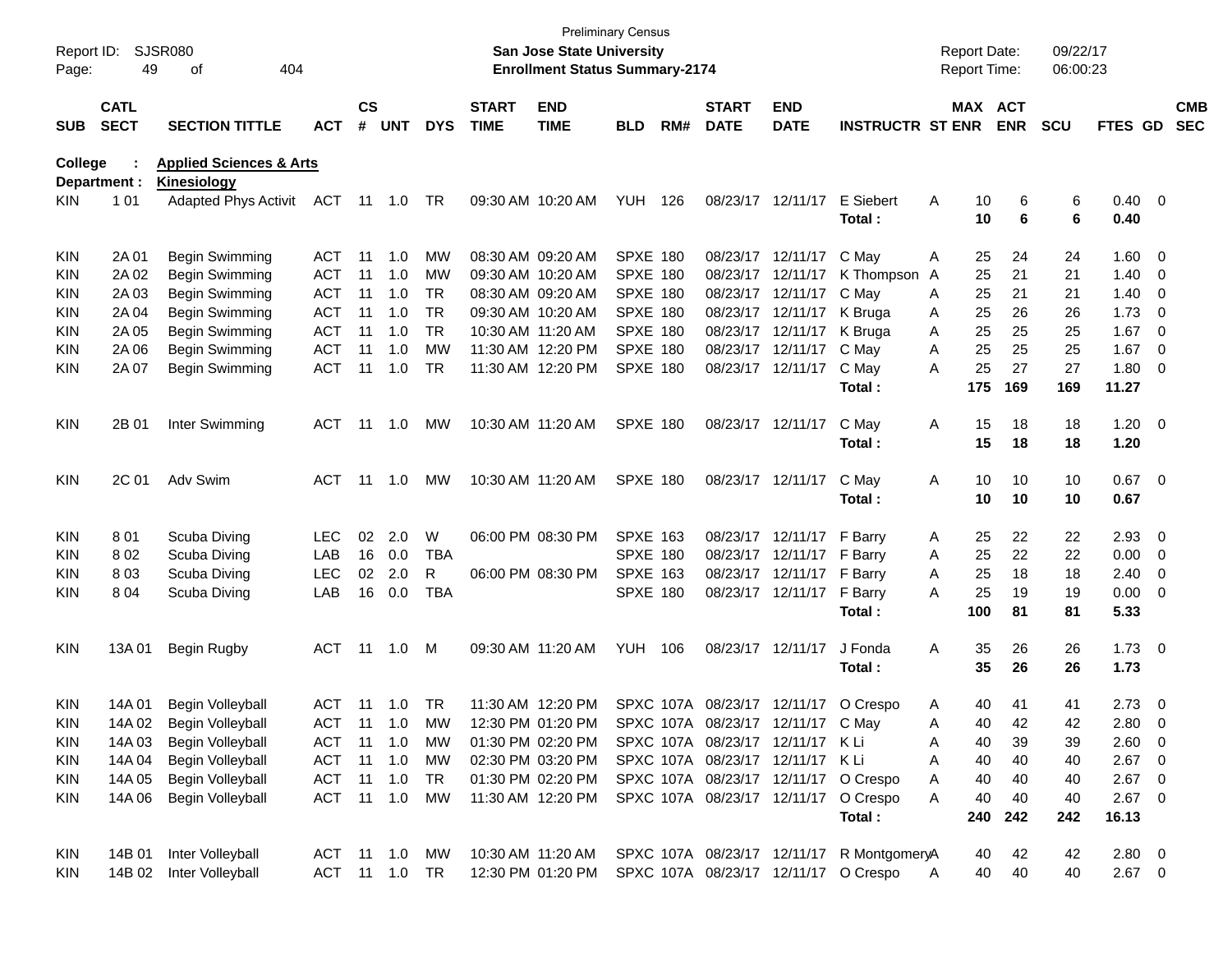| Report ID:<br>Page: | 50                         | <b>SJSR080</b><br>404<br>οf |              |                    |            |            |                             | San Jose State University<br><b>Enrollment Status Summary-2174</b> | <b>Preliminary Census</b> |            |                             |                           |                         |   | <b>Report Date:</b><br><b>Report Time:</b> |            | 09/22/17<br>06:00:23 |                        |                         |                          |
|---------------------|----------------------------|-----------------------------|--------------|--------------------|------------|------------|-----------------------------|--------------------------------------------------------------------|---------------------------|------------|-----------------------------|---------------------------|-------------------------|---|--------------------------------------------|------------|----------------------|------------------------|-------------------------|--------------------------|
| SUB                 | <b>CATL</b><br><b>SECT</b> | <b>SECTION TITTLE</b>       | <b>ACT</b>   | $\mathsf{cs}$<br># | <b>UNT</b> | <b>DYS</b> | <b>START</b><br><b>TIME</b> | <b>END</b><br><b>TIME</b>                                          | <b>BLD</b>                | RM#        | <b>START</b><br><b>DATE</b> | <b>END</b><br><b>DATE</b> | <b>INSTRUCTR ST ENR</b> |   | MAX ACT                                    | <b>ENR</b> | <b>SCU</b>           | FTES GD                |                         | <b>CMB</b><br><b>SEC</b> |
| <b>KIN</b>          | 14B 03                     | Inter Volleyball            | <b>ACT</b>   | 11                 | 1.0        | F          |                             | 11:30 AM 01:20 PM                                                  |                           | SPXC 107A  | 08/23/17                    | 12/11/17                  | M Watson<br>Total:      | Α | 40<br>120                                  | 39<br>121  | 39<br>121            | 2.62<br>8.08           | $\blacksquare$ 1        |                          |
| <b>KIN</b>          | 14C 01                     | Adv Volleyball              | ACT          | 11                 | 1.0        | <b>TR</b>  |                             | 02:30 PM 03:20 PM                                                  |                           |            | SPXC 107A 08/23/17 12/11/17 |                           | O Crespo<br>Total:      | Α | 40<br>40                                   | 34<br>34   | 34<br>34             | $2.27$ 0<br>2.27       |                         |                          |
| <b>KIN</b>          | 15A 01                     | <b>Beg Basketball</b>       | <b>ACT</b>   | 11                 | 1.0        | MW         |                             | 08:30 AM 09:20 AM                                                  | <b>YUH</b>                | 106        | 08/23/17                    | 12/11/17                  | S Butler                | A | 24                                         | 22         | 22                   | 1.47                   | $\overline{\mathbf{0}}$ |                          |
| <b>KIN</b>          | 15A 02                     | <b>Beg Basketball</b>       | <b>ACT</b>   | 11                 | 1.0        | <b>TR</b>  |                             | 09:30 AM 10:20 AM                                                  | <b>YUH</b>                | 106        | 08/23/17                    | 12/11/17                  | S Butler                | A | 24                                         | 24         | 24                   | 1.60                   | 0                       |                          |
| <b>KIN</b>          | 15A 03                     | <b>Beg Basketball</b>       | <b>ACT</b>   | 11                 | 1.0        | <b>TR</b>  |                             | 10:30 AM 11:20 AM                                                  | <b>YUH</b>                | 106        | 08/23/17                    | 12/11/17                  | C May                   | A | 24                                         | 24         | 24                   | 1.60                   | 0                       |                          |
| <b>KIN</b>          | 15A 04                     | <b>Beg Basketball</b>       | <b>ACT</b>   | 11                 | 1.0        | <b>TR</b>  |                             | 08:30 AM 09:20 AM                                                  | <b>YUH</b>                | 106        | 08/23/17                    | 12/11/17                  | H Pai                   | Α | 24                                         | 23         | 23                   | 1.53                   | 0                       |                          |
| <b>KIN</b>          | 15A 05                     | <b>Beg Basketball</b>       | <b>ACT</b>   | 11                 | 1.0        | <b>TR</b>  |                             | 11:30 AM 12:20 PM                                                  | <b>YUH</b>                | 106        | 08/23/17                    | 12/11/17                  | H Pai                   | Α | 24                                         | 22         | 22                   | 1.47                   | - 0                     |                          |
| <b>KIN</b>          | 15A 06                     | <b>Beg Basketball</b>       | <b>ACT</b>   | 11                 | 1.0        | <b>MW</b>  |                             | 10:30 AM 11:20 AM                                                  | <b>YUH</b>                | 106        | 08/23/17                    | 12/11/17                  | H Stadnikia<br>Total:   | A | 24<br>144                                  | 24<br>139  | 24<br>139            | 1.60<br>9.27           | - 0                     |                          |
| <b>KIN</b>          | 15B 01                     | Int Basketball              | <b>ACT</b>   | 11                 | 1.0        | MW         |                             | 09:30 AM 10:20 AM                                                  | <b>YUH</b>                | 106        | 08/23/17                    | 12/11/17                  | S Butler<br>Total:      | Α | 24<br>24                                   | 24<br>24   | 24<br>24             | $1.60 \t 0$<br>1.60    |                         |                          |
| <b>KIN</b>          | 18A01                      | <b>Beg Handball</b>         | <b>ACT</b>   | 11                 | 1.0        | W          |                             | 06:00 PM 07:50 PM                                                  | EC                        | <b>RQB</b> | 08/23/17 12/11/17           |                           | T Urquhart<br>Total:    | Α | 20<br>20                                   | 22<br>22   | 22<br>22             | 1.48<br>1.48           | $\blacksquare$ 1        |                          |
| <b>KIN</b>          | 19A 01                     | <b>Begin Soccer</b>         | <b>ACT</b>   | 11                 | 1.0        | W          |                             | 09:30 AM 11:20 AM                                                  | <b>YUH</b>                | 106        | 08/23/17                    | 12/11/17                  | M Behler                | A | 30                                         | 33         | 33                   | 2.20                   | $\overline{\mathbf{0}}$ |                          |
| <b>KIN</b>          | 19A 02                     | <b>Begin Soccer</b>         | <b>ACT</b>   | 11                 | 1.0        | $\top$     |                             | 08:30 AM 10:20 AM                                                  | <b>YUH</b>                | 106        | 08/23/17                    | 12/11/17                  | M Behler                | A | 30                                         | 28         | 28                   | 1.87                   | 0                       |                          |
| KIN                 | 19A 03                     | <b>Begin Soccer</b>         | <b>ACT</b>   | 11                 | 1.0        | $\top$     |                             | 10:30 AM 12:20 PM                                                  | <b>YUH</b>                | 106        | 08/23/17                    | 12/11/17                  | M Behler<br>Total:      | А | 30<br>90                                   | 32<br>93   | 32<br>93             | 2.13<br>6.20           | $\overline{\mathbf{0}}$ |                          |
| <b>KIN</b>          | 20A 01                     | Begin Badminton             | <b>ACT</b>   | 11                 | 1.0        | F          |                             | 08:30 AM 10:20 AM                                                  |                           | SPXC 107B  | 08/23/17                    | 12/11/17                  | L Cai                   | A | 24                                         | 32         | 32                   | 2.15                   | $\overline{1}$          |                          |
| <b>KIN</b>          | 20A 02                     | Begin Badminton             | <b>ACT</b>   | 11                 | 1.0        | MW         |                             | 08:30 AM 09:20 AM                                                  |                           | SPXC 107B  | 08/23/17                    | 12/11/17                  | L Cai                   | A | 24                                         | 28         | 28                   | 1.87                   | 0                       |                          |
| <b>KIN</b>          | 20A 03                     | Begin Badminton             | <b>ACT</b>   | 11                 | 1.0        | <b>TR</b>  |                             | 08:30 AM 09:20 AM                                                  |                           | SPXC 107B  | 08/23/17                    | 12/11/17                  | L Cai                   | A | 24                                         | 29         | 29                   | 1.93                   | 0                       |                          |
| KIN                 | 20A 04                     | Begin Badminton             | <b>ACT</b>   | 11                 | 1.0        | <b>TR</b>  |                             | 09:30 AM 10:20 AM                                                  |                           | SPXC 107B  | 08/23/17                    | 12/11/17                  | L Cai<br>Total:         | Α | 24<br>96                                   | 32<br>121  | 32<br>121            | 2.13<br>8.08           | 0                       |                          |
| KIN.                |                            | 20B 01 Inter Badminton      | ACT 11 1.0 F |                    |            |            |                             | 10:30 AM 12:20 PM SPXC 107B 08/23/17 12/11/17 L Cai                |                           |            |                             |                           | Total:                  | A | 12<br>12                                   | 15<br>15   | 15<br>15             | $1.02$ 1<br>1.02       |                         |                          |
| <b>KIN</b>          |                            | 20C 01 Adv Badminton        | ACT 11 1.0 F |                    |            |            |                             | 10:30 AM 12:20 PM SPXC 107B 08/23/17 12/11/17 L Cai                |                           |            |                             |                           | Total:                  | A | 12<br>12                                   | 11<br>11   | 11<br>11             | $0.73 \quad 0$<br>0.73 |                         |                          |
| KIN                 | 22A 01                     | <b>Begin Racquetball</b>    | ACT 11 1.0 T |                    |            |            |                             | 06:00 PM 07:50 PM EC                                               |                           |            | RQB 08/23/17 12/11/17       |                           | R Kwok<br>Total:        | A | 15<br>15                                   | 16<br>16   | 16<br>16             | $1.07 \t 0$<br>1.07    |                         |                          |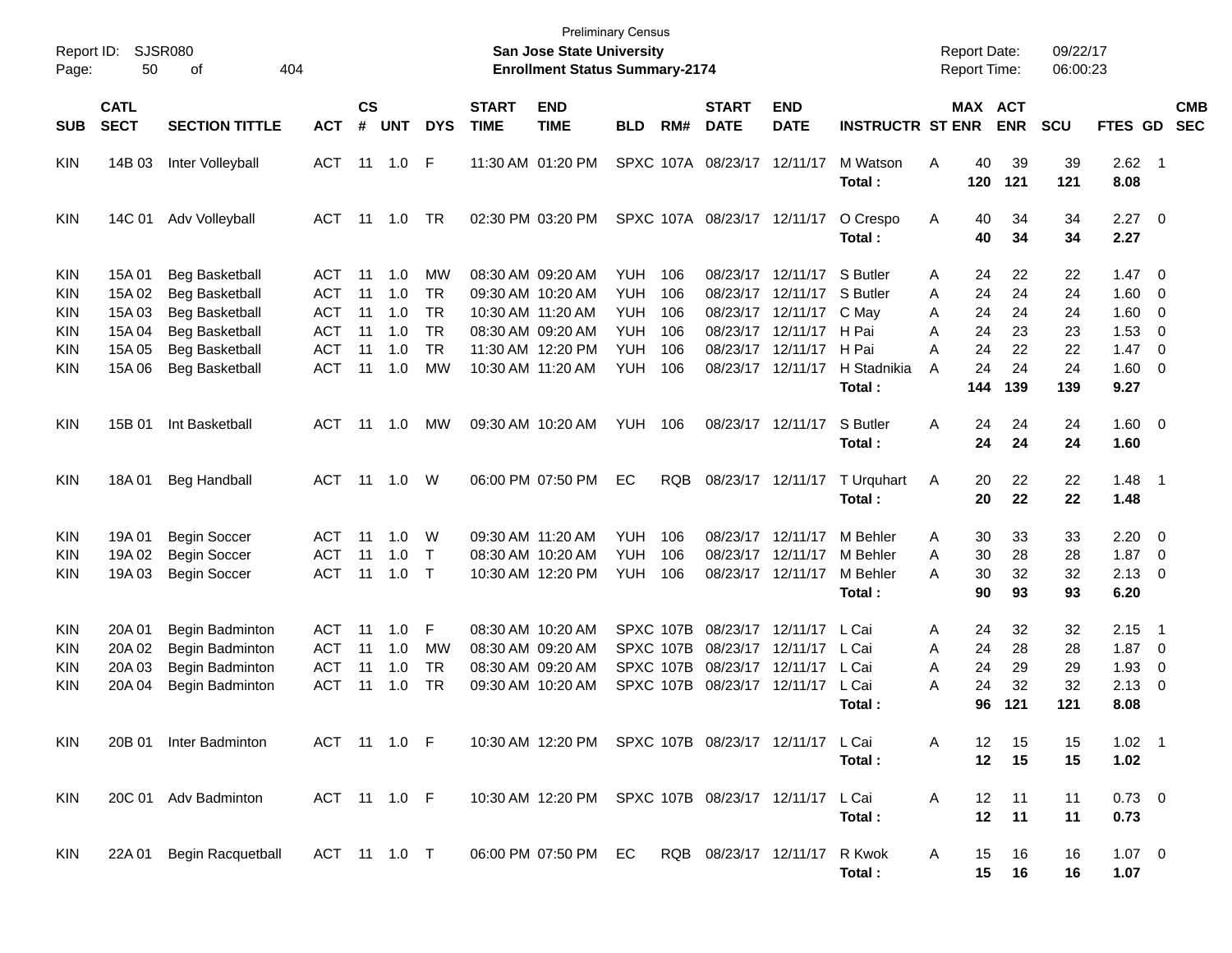| Report ID:<br>Page:             | 51                                   | <b>SJSR080</b><br>404<br>οf                                      |                                                      |                    |                          |                        |                             | San Jose State University<br><b>Enrollment Status Summary-2174</b> | <b>Preliminary Census</b>              |                   |                                                                                                                |                                                                     |                                                          | <b>Report Date:</b><br><b>Report Time:</b> |                            | 09/22/17<br>06:00:23  |                                                  |                              |                          |
|---------------------------------|--------------------------------------|------------------------------------------------------------------|------------------------------------------------------|--------------------|--------------------------|------------------------|-----------------------------|--------------------------------------------------------------------|----------------------------------------|-------------------|----------------------------------------------------------------------------------------------------------------|---------------------------------------------------------------------|----------------------------------------------------------|--------------------------------------------|----------------------------|-----------------------|--------------------------------------------------|------------------------------|--------------------------|
| <b>SUB</b>                      | <b>CATL</b><br><b>SECT</b>           | <b>SECTION TITTLE</b>                                            | <b>ACT</b>                                           | $\mathsf{cs}$<br># | <b>UNT</b>               | <b>DYS</b>             | <b>START</b><br><b>TIME</b> | <b>END</b><br><b>TIME</b>                                          | <b>BLD</b>                             | RM#               | <b>START</b><br><b>DATE</b>                                                                                    | <b>END</b><br><b>DATE</b>                                           | <b>INSTRUCTR ST ENR</b>                                  | <b>MAX ACT</b>                             | <b>ENR</b>                 | <b>SCU</b>            | FTES GD                                          |                              | <b>CMB</b><br><b>SEC</b> |
| <b>KIN</b>                      | 22B 01                               | Inter Racqueball                                                 | ACT                                                  |                    |                          |                        |                             | 06:00 PM 07:50 PM                                                  | EC                                     | <b>RQB</b>        |                                                                                                                | 08/23/17 12/11/17                                                   | R Kwok<br>Total:                                         | Α<br>5<br>5                                | 3<br>3                     | 3<br>3                | $0.20 \ 0$<br>0.20                               |                              |                          |
| <b>KIN</b><br><b>KIN</b>        | 23A 01<br>23A 02                     | <b>Begin Archery</b><br><b>Begin Archery</b>                     | ACT<br><b>ACT</b>                                    | -11<br>11          | 1.0<br>1.0               | $\top$<br>R            |                             | 12:30 PM 02:20 PM<br>12:30 PM 02:20 PM                             | <b>YUH</b><br>YUH                      | 106<br>106        | 08/23/17 12/11/17                                                                                              | 08/23/17 12/11/17                                                   | K Bruga<br>K Bruga<br>Total:                             | 25<br>A<br>20<br>A<br>45                   | 27<br>22<br>49             | 27<br>22<br>49        | 1.80<br>$1.47 \quad 0$<br>3.27                   | $\overline{\phantom{0}}$     |                          |
| <b>KIN</b>                      | 23B 01                               | Inter Archery                                                    | ACT                                                  | 11                 | 1.0 R                    |                        |                             | 12:30 PM 02:20 PM                                                  | <b>YUH 106</b>                         |                   | 08/23/17 12/11/17                                                                                              |                                                                     | K Bruga<br>Total:                                        | 5<br>Α<br>5                                | 3<br>$\mathbf{3}$          | 3<br>3                | $0.20 \ 0$<br>0.20                               |                              |                          |
| <b>KIN</b><br>KIN<br>KIN        | 24A 01<br>24A 02<br>24A 03           | <b>Begin Bowling</b><br>Begin Bowling<br>Begin Bowling           | <b>ACT</b><br><b>ACT</b><br><b>ACT</b>               |                    | 1.0<br>1.0<br>1.0        |                        |                             |                                                                    |                                        |                   |                                                                                                                |                                                                     |                                                          | 0<br>X.<br>X<br>0<br>X<br>0                | 0<br>0<br>$\Omega$         | 0<br>0<br>0           | $0.00 \t 0$<br>$0.00 \t 0$<br>$0.00 \t 0$        |                              |                          |
| KIN<br>KIN<br>KIN<br>KIN        | 24A 04<br>24A 05<br>24A 06<br>24A 07 | Begin Bowling<br>Begin Bowling<br>Begin Bowling<br>Begin Bowling | <b>ACT</b><br><b>ACT</b><br><b>ACT</b><br><b>ACT</b> | 11<br>11<br>11     | 1.0<br>1.0<br>1.0<br>1.0 | M<br>T<br>$\mathsf{T}$ |                             | 01:00 PM 02:50 PM<br>12:00 PM 01:50 PM<br>02:00 PM 03:50 PM        | <b>YUH</b><br><b>YUH</b><br><b>YUH</b> | 106<br>106<br>106 |                                                                                                                | 08/23/17 12/11/17 Z Deges<br>08/23/17 12/11/17<br>08/23/17 12/11/17 | Z Deges<br>Z Deges                                       | X<br>0<br>30<br>A<br>30<br>A<br>30<br>A    | $\Omega$<br>29<br>29<br>34 | 0<br>29<br>29<br>34   | $0.00 \t 0$<br>1.93<br>1.93<br>2.27              | $\overline{0}$<br>- 0<br>- 0 |                          |
| <b>KIN</b>                      | 24A 08                               | Begin Bowling                                                    | <b>ACT</b>                                           | 11                 | 1.0                      | R                      |                             | 01:00 PM 02:50 PM                                                  | YUH                                    | 106               |                                                                                                                | 08/23/17 12/11/17                                                   | Z Deges<br>Total:                                        | 30<br>A<br>120                             | 28<br>120                  | 28<br>120             | $1.87 \t 0$<br>8.00                              |                              |                          |
| <b>KIN</b><br><b>KIN</b>        | 24B 01<br>24B 02                     | Inter Bowling<br>Inter Bowling                                   | <b>ACT</b><br><b>ACT</b>                             | 11                 | 1.0<br>$1.0$ F           |                        |                             | 12:00 PM 01:50 PM                                                  | <b>YUH 106</b>                         |                   |                                                                                                                | 08/23/17 12/11/17                                                   | Z Deges<br>Total:                                        | 0<br>X<br>A<br>30<br>30                    | $\mathbf 0$<br>27<br>27    | 0<br>27<br>27         | $0.00 \t 0$<br>$1.80 \ 0$<br>1.80                |                              |                          |
| <b>KIN</b><br>KIN<br><b>KIN</b> | 25A 01<br>25A 02<br>25A 03           | Begin Golf<br>Begin Golf<br>Begin Golf                           | ACT<br><b>ACT</b><br><b>ACT</b>                      | 11<br>11<br>11     | 1.0<br>1.0<br>1.0        | M<br>W<br>R            |                             | 09:30 AM 11:20 AM<br>09:30 AM 11:20 AM<br>09:30 AM 11:20 AM        | <b>YUH</b><br><b>YUH</b><br><b>YUH</b> | 106<br>106<br>106 |                                                                                                                | 08/23/17 12/11/17<br>08/23/17 12/11/17<br>08/23/17 12/11/17         | M Behler<br>J Fonda<br>M Behler<br>Total:                | 25<br>A<br>25<br>A<br>25<br>A<br>75        | 26<br>17<br>24<br>67       | 26<br>17<br>24<br>67  | $1.73 \t 0$<br>$1.13 \ 0$<br>$1.60 \t 0$<br>4.47 |                              |                          |
| <b>KIN</b><br>KIN               | 27A 01<br>27A 02                     | <b>Begin Table Tennis</b><br>Begin Table Tennis                  | <b>ACT</b><br><b>ACT</b>                             |                    | 11  1.0  MW<br>1.0       |                        |                             | 09:30 AM 10:20 AM SPXC 107A 08/23/17 12/11/17 L Cai                |                                        |                   |                                                                                                                |                                                                     |                                                          | 40<br>Α<br>х<br>0                          | 46<br>0                    | 46<br>0               | $3.07$ 0<br>$0.00 \t 0$                          |                              |                          |
| <b>KIN</b><br><b>KIN</b><br>KIN | 27A 03<br>27A 04<br>27A 05           | Begin Table Tennis<br>Begin Table Tennis<br>Begin Table Tennis   | ACT<br><b>ACT</b><br>ACT 11 1.0 MW                   | 11<br>11           | 1.0<br>1.0               | TR<br>TR               |                             | 03:30 PM 04:20 PM<br>04:30 PM 05:20 PM<br>04:30 PM 05:20 PM        |                                        |                   | SPXC 107A 08/23/17 12/11/17 G Chen<br>SPXC 107A 08/23/17 12/11/17 G Chen<br>SPXC 107A 08/23/17 12/11/17 G Chen |                                                                     | Total:                                                   | 40<br>Α<br>40<br>Α<br>40<br>А<br>160       | 45<br>44<br>46<br>181      | 45<br>44<br>46<br>181 | $3.00 \ 0$<br>$2.93$ 0<br>$3.07$ 0<br>12.07      |                              |                          |
| KIN<br>KIN                      | 28A 01<br>28A 02                     | <b>Beg Gymnastics</b><br><b>Beg Gymnastics</b>                   | ACT 11 1.0 MW<br>ACT 11 1.0 MW                       |                    |                          |                        |                             | 08:30 AM 09:20 AM<br>09:30 AM 10:20 AM                             | <b>SPXC 231</b><br><b>SPXC 231</b>     |                   |                                                                                                                |                                                                     | 08/23/17 12/11/17 C Spomer<br>08/23/17 12/11/17 C Spomer | 30<br>Α<br>30<br>Α                         | 30<br>27                   | 30<br>27              | $2.00 \t 0$<br>$1.80 \t 0$                       |                              |                          |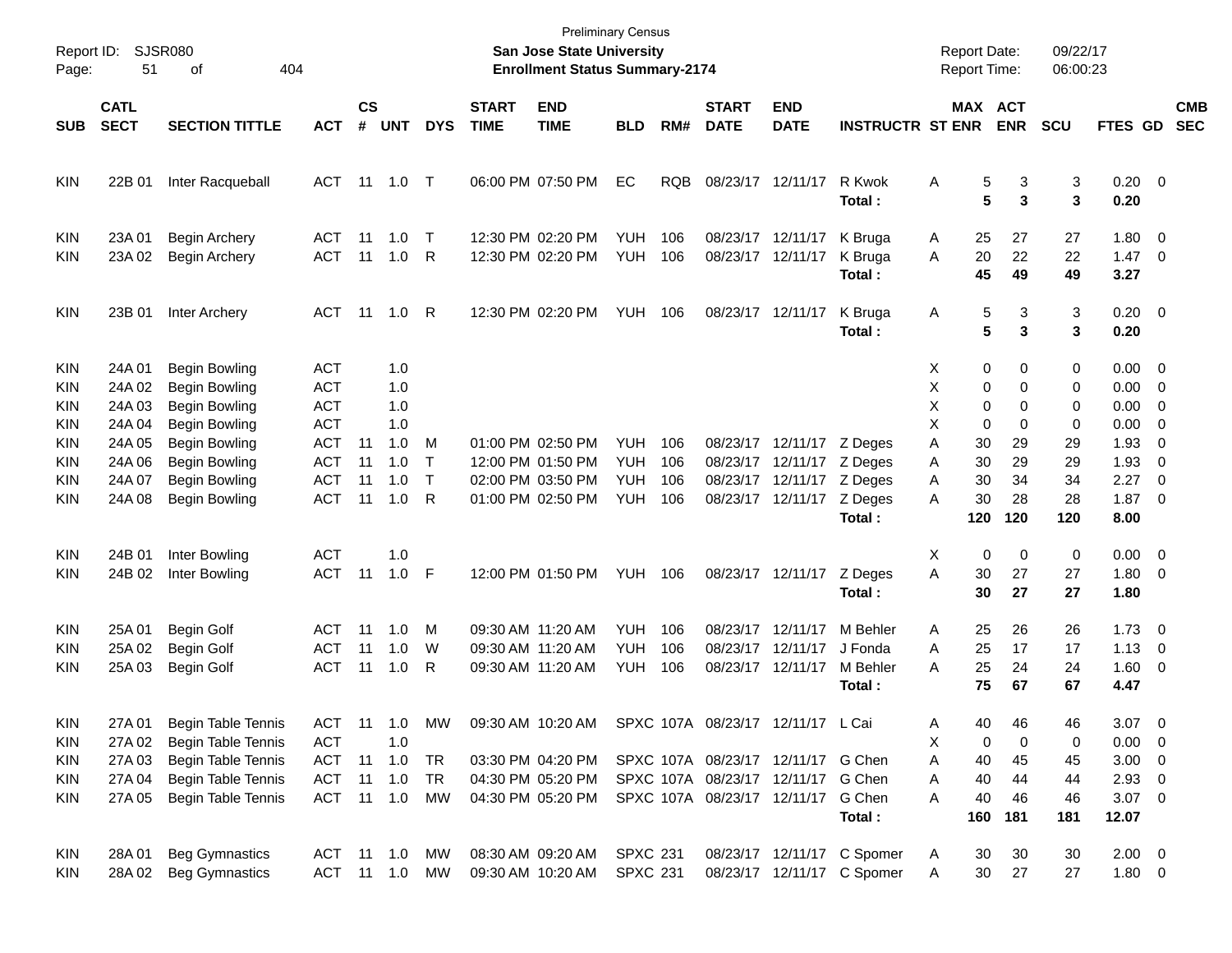| Report ID:<br>Page: | 52                         | <b>SJSR080</b><br>404<br>οf |            |                    |            |            |                             | San Jose State University<br><b>Enrollment Status Summary-2174</b> | <b>Preliminary Census</b> |            |                             |                             |                                 |   | <b>Report Date:</b><br><b>Report Time:</b> |                       | 09/22/17<br>06:00:23 |                |                         |                          |
|---------------------|----------------------------|-----------------------------|------------|--------------------|------------|------------|-----------------------------|--------------------------------------------------------------------|---------------------------|------------|-----------------------------|-----------------------------|---------------------------------|---|--------------------------------------------|-----------------------|----------------------|----------------|-------------------------|--------------------------|
| <b>SUB</b>          | <b>CATL</b><br><b>SECT</b> | <b>SECTION TITTLE</b>       | <b>ACT</b> | $\mathsf{cs}$<br># | <b>UNT</b> | <b>DYS</b> | <b>START</b><br><b>TIME</b> | <b>END</b><br><b>TIME</b>                                          | <b>BLD</b>                | RM#        | <b>START</b><br><b>DATE</b> | <b>END</b><br><b>DATE</b>   | <b>INSTRUCTR ST ENR</b>         |   |                                            | MAX ACT<br><b>ENR</b> | <b>SCU</b>           | FTES GD        |                         | <b>CMB</b><br><b>SEC</b> |
|                     |                            |                             |            |                    |            |            |                             |                                                                    |                           |            |                             |                             | Total:                          |   | 60                                         | 57                    | 57                   | 3.80           |                         |                          |
| <b>KIN</b>          | 29 01                      | Cardio Kickboxing           | ACT        | 11                 | 1.0        | MW         |                             | 08:30 AM 09:20 AM                                                  |                           |            | SPXC 107A 08/23/17 12/11/17 |                             | F Ghiasvand A                   |   | 30                                         | 30                    | 30                   | 2.00           | - 0                     |                          |
| <b>KIN</b>          | 29 02                      | Cardio Kickboxing           | <b>ACT</b> | 11                 | 1.0        | <b>MW</b>  |                             | 03:30 PM 04:20 PM                                                  |                           | SPXC 107A  |                             | 08/23/17 12/11/17           | F Ghiasvand                     | A | 30                                         | 35                    | 35                   | 2.33           | 0                       |                          |
| KIN                 | 29 03                      | Cardio Kickboxing           | <b>ACT</b> | 11                 | 1.0        | <b>TR</b>  |                             | 03:30 PM 04:20 PM                                                  | EC                        | AER        |                             | 08/23/17 12/11/17           | A Batt                          | A | 30                                         | 31                    | 31                   | 2.07           | 0                       |                          |
| KIN                 | 29 04                      | Cardio Kickboxing           | <b>ACT</b> | 11                 | 1.0        | <b>TR</b>  |                             | 01:30 PM 02:20 PM                                                  | EC                        | AER        |                             | 08/23/17 12/11/17           | A Batt                          | Α | 30                                         | 28                    | 28                   | 1.87           | 0                       |                          |
|                     |                            |                             |            |                    |            |            |                             |                                                                    |                           |            |                             |                             | Total :                         |   | 120                                        | 124                   | 124                  | 8.27           |                         |                          |
| <b>KIN</b>          | 30 01                      | <b>Pilates</b>              | ACT        | -11                | 1.0        | MW         |                             | 07:30 AM 08:20 AM                                                  | EC                        | <b>AER</b> |                             | 08/23/17 12/11/17           | J Linafelter                    | A | 30                                         | 29                    | 29                   | 1.95           | -1                      |                          |
| <b>KIN</b>          | 30 02                      | Pilates                     | <b>ACT</b> | 11                 | 1.0        | F          | 09:30 AM 11:20 AM           |                                                                    | EС                        | <b>AER</b> |                             | 08/23/17 12/11/17           | J Linafelter                    | A | 30                                         | 29                    | 29                   | 1.93           | 0                       |                          |
| <b>KIN</b>          | 30 03                      | Pilates                     | <b>ACT</b> | 11                 | 1.0        | <b>MW</b>  |                             | 08:30 AM 09:20 AM                                                  | EС                        | <b>AER</b> |                             | 08/23/17 12/11/17           | J Linafelter                    | A | 30                                         | 31                    | 31                   | 2.07           | 0                       |                          |
| KIN                 | 30 04                      | Pilates                     | <b>ACT</b> | 11                 | 1.0        | <b>MW</b>  |                             | 12:30 PM 01:20 PM                                                  | EС                        | <b>AER</b> |                             | 08/23/17 12/11/17           | J Linafelter                    | A | 30                                         | 31                    | 31                   | 2.07           | 0                       |                          |
| KIN                 | 30 05                      | <b>Pilates</b>              | <b>ACT</b> | 11                 | 1.0        | F          |                             | 07:30 AM 09:20 AM                                                  | EC                        | <b>AER</b> |                             | 08/23/17 12/11/17           | J Linafelter                    | A | 30                                         | 28                    | 28                   | 1.87           | 0                       |                          |
|                     |                            |                             |            |                    |            |            |                             |                                                                    |                           |            |                             |                             | Total:                          |   | 150                                        | 148                   | 148                  | 9.88           |                         |                          |
| <b>KIN</b>          | 31 01                      | <b>Body Sculpting</b>       | ACT        | 11                 | 1.0        | <b>TR</b>  |                             | 07:30 AM 08:20 AM                                                  | EC                        | <b>AER</b> |                             | 08/23/17 12/11/17           | L Pate                          | Α | 50                                         | 54                    | 54                   | 3.60           | $\overline{\mathbf{0}}$ |                          |
| <b>KIN</b>          | 31 02                      | <b>Body Sculpting</b>       | <b>ACT</b> | 11                 | 1.0        | <b>TR</b>  |                             | 09:30 AM 10:20 AM                                                  | EС                        | <b>AER</b> |                             | 08/23/17 12/11/17 L Pate    |                                 | A | 50                                         | 53                    | 53                   | 3.53           | 0                       |                          |
| KIN                 | 31 03                      | <b>Body Sculpting</b>       | <b>ACT</b> | 11                 | 1.0        | <b>TR</b>  |                             | 12:30 PM 01:20 PM                                                  | EС                        | <b>AER</b> |                             | 08/23/17 12/11/17           | L Pate                          | A | 50                                         | 55                    | 55                   | 3.67           | 0                       |                          |
|                     |                            |                             |            |                    |            |            |                             |                                                                    |                           |            |                             |                             | Total :                         |   | 150                                        | 162                   | 162                  | 10.80          |                         |                          |
| <b>KIN</b>          | 32 01                      | Aerobics                    | ACT        | 11                 | 1.0        | <b>MW</b>  |                             | 07:30 AM 08:20 AM                                                  |                           |            | SPXC 107A 08/23/17 12/11/17 |                             | F Ghiasvand A                   |   | 50                                         | 39                    | 39                   | 2.60           | $\overline{0}$          |                          |
| KIN                 | 32 02                      | Aerobics                    | <b>ACT</b> | 11                 | 1.0        | MW         |                             | 01:30 PM 02:20 PM                                                  | EС                        | <b>AER</b> |                             | 08/23/17 12/11/17           | F Ghiasvand                     | A | 50                                         | 45                    | 45                   | 3.00           | 0                       |                          |
| <b>KIN</b>          | 32 03                      | Aerobics                    | <b>ACT</b> | 11                 | 1.0        | <b>TR</b>  |                             | 08:30 AM 09:20 AM                                                  | EС                        | <b>AER</b> |                             | 08/23/17 12/11/17           | L Pate                          | A | 50                                         | 46                    | 46                   | 3.07           | 0                       |                          |
| <b>KIN</b>          | 32 04                      | Aerobics                    | <b>ACT</b> | 11                 | 1.0        | <b>TR</b>  |                             | 11:30 AM 12:20 PM                                                  | EC                        | AER        |                             | 08/23/17 12/11/17           | L Pate                          | A | 50                                         | 52                    | 52                   | 3.47           | 0                       |                          |
| KIN                 | 32 05                      | Aerobics                    | <b>ACT</b> | 11                 | 1.0        | <b>TR</b>  |                             | 07:30 AM 08:20 AM                                                  |                           |            |                             | SPXC 107A 08/23/17 12/11/17 | A Batt                          | A | 50                                         | 49                    | 49                   | 3.28           | -1                      |                          |
| KIN                 | 32 06                      | Aerobics                    | <b>ACT</b> | 11                 | 1.0        | <b>TR</b>  |                             | 08:30 AM 09:20 AM                                                  |                           |            | SPXC 107A 08/23/17 12/11/17 |                             | A Batt                          | A | 50                                         | 44                    | 44                   | 2.93           | 0                       |                          |
|                     |                            |                             |            |                    |            |            |                             |                                                                    |                           |            |                             |                             | Total :                         |   | 300                                        | 275                   | 275                  | 18.35          |                         |                          |
| <b>KIN</b>          | 34 01                      | <b>Step Training</b>        | ACT        | 11                 | 1.0        | MW         |                             | 02:30 PM 03:20 PM                                                  | EC                        | <b>AER</b> |                             | 08/23/17 12/11/17           | F Ghiasvand                     | A | 50                                         | 50                    | 50                   | 3.33           | $\overline{0}$          |                          |
| <b>KIN</b>          | 34 02                      | <b>Step Training</b>        | <b>ACT</b> | 11                 | 1.0        | TR         |                             | 09:30 AM 10:20 AM                                                  |                           | SPXC 107A  |                             | 08/23/17 12/11/17 A Batt    |                                 | Α | 50                                         | 48                    | 48                   | 3.20           | 0                       |                          |
| <b>KIN</b>          | 34 03                      | <b>Step Training</b>        | ACT 11 1.0 |                    |            | TR         |                             | 02:30 PM 03:20 PM                                                  | EC                        | AER        |                             | 08/23/17 12/11/17 A Batt    |                                 | A | 50                                         | 41                    | 41                   | 2.73           | $\Omega$                |                          |
|                     |                            |                             |            |                    |            |            |                             |                                                                    |                           |            |                             |                             | Total:                          |   |                                            | 150 139               | 139                  | 9.27           |                         |                          |
| <b>KIN</b>          | 35A01                      | <b>Begin Wt Training</b>    | ACT 11 1.0 |                    |            | МW         |                             | 08:30 AM 09:20 AM                                                  | <b>YUH 126</b>            |            |                             |                             | 08/23/17 12/11/17 R MontgomeryA |   | 32                                         | 30                    | 30                   | $2.00 \t 0$    |                         |                          |
| <b>KIN</b>          | 35A 02                     | Begin Wt Training           | <b>ACT</b> | 11                 | 1.0        | <b>TR</b>  |                             | 07:30 AM 08:20 AM                                                  | YUH                       | 126        |                             | 08/23/17 12/11/17 S Butler  |                                 | A | 32                                         | 31                    | 31                   | $2.07$ 0       |                         |                          |
| <b>KIN</b>          | 35A03                      | Begin Wt Training           | ACT        | 11                 | 1.0        | TR         |                             | 08:30 AM 09:20 AM                                                  | <b>YUH 126</b>            |            |                             | 08/23/17 12/11/17 S Butler  |                                 | Α | 32                                         | 33                    | 33                   | 2.20           | 0                       |                          |
| <b>KIN</b>          | 35A 04                     | Begin Wt Training           | ACT        | 11                 | 1.0        | <b>TR</b>  |                             | 10:30 AM 11:20 AM                                                  | <b>YUH 126</b>            |            |                             | 08/23/17 12/11/17 S Butler  |                                 | Α | 32                                         | 38                    | 38                   | $2.53$ 0       |                         |                          |
| <b>KIN</b>          | 35A 05                     | Begin Wt Training           | ACT        | 11                 | 1.0        | <b>TR</b>  |                             | 03:30 PM 04:20 PM                                                  | <b>YUH 126</b>            |            |                             | 08/23/17 12/11/17 M Glaser  |                                 | Α | 32                                         | 32                    | 32                   | $2.13 \quad 0$ |                         |                          |
| <b>KIN</b>          | 35A 06                     | Begin Wt Training           | ACT 11     |                    | 1.0        | <b>MW</b>  |                             | 12:30 PM 01:20 PM                                                  | <b>YUH 126</b>            |            |                             |                             | 08/23/17 12/11/17 C Carrillo    | A | 32                                         | 31                    | 31                   | $2.07 \t 0$    |                         |                          |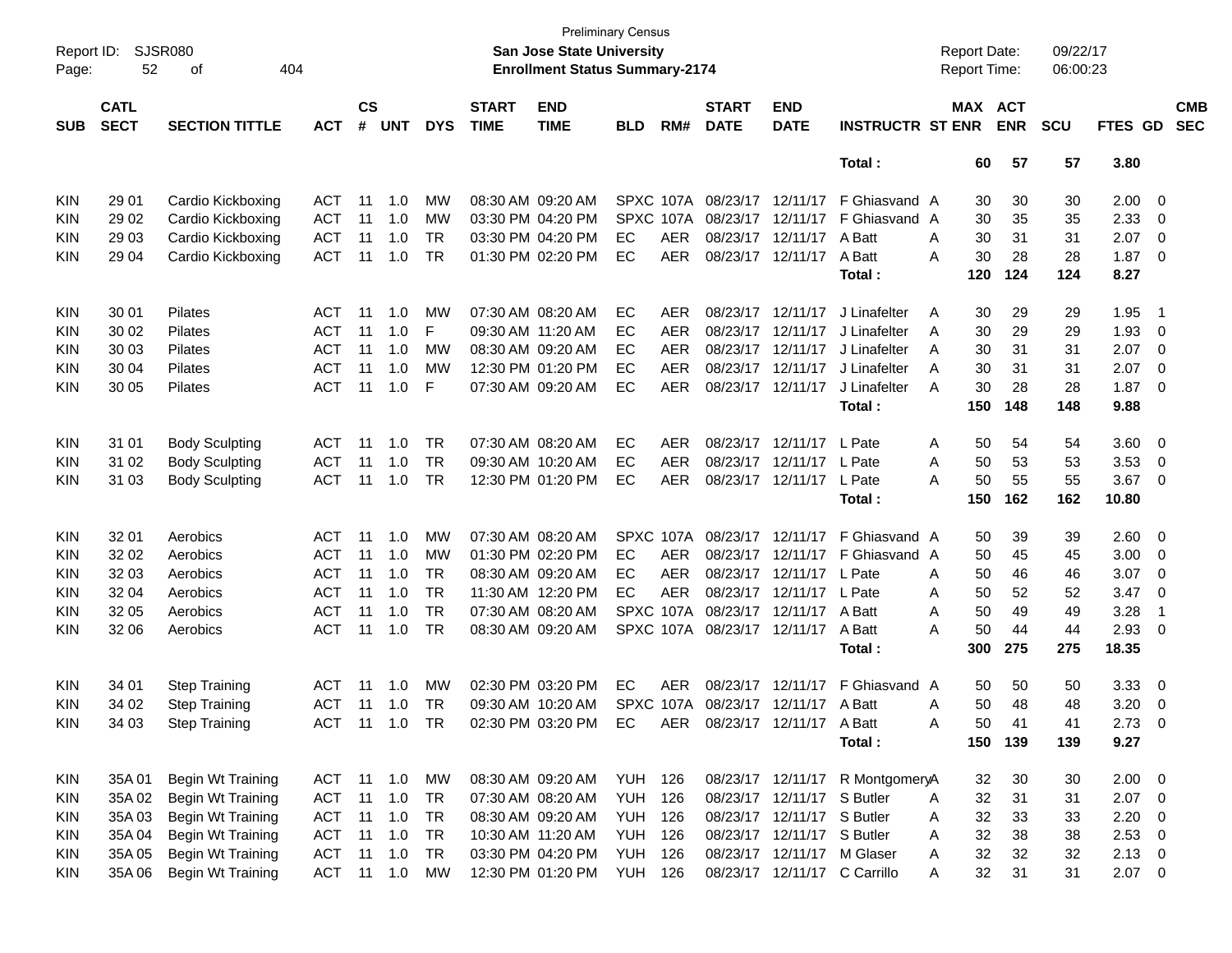| Report ID:<br>Page: | 53                         | <b>SJSR080</b><br>404<br>οf                                          |               |                |            |            |                             | <b>San Jose State University</b><br><b>Enrollment Status Summary-2174</b> | <b>Preliminary Census</b> |                  |                             |                           |                             | <b>Report Date:</b><br><b>Report Time:</b> |                | 09/22/17<br>06:00:23 |             |                          |  |
|---------------------|----------------------------|----------------------------------------------------------------------|---------------|----------------|------------|------------|-----------------------------|---------------------------------------------------------------------------|---------------------------|------------------|-----------------------------|---------------------------|-----------------------------|--------------------------------------------|----------------|----------------------|-------------|--------------------------|--|
|                     |                            |                                                                      |               |                |            |            |                             |                                                                           |                           |                  |                             |                           |                             |                                            |                |                      |             |                          |  |
| <b>SUB</b>          | <b>CATL</b><br><b>SECT</b> | <b>SECTION TITTLE</b>                                                | АСТ           | <b>CS</b><br># | <b>UNT</b> | <b>DYS</b> | <b>START</b><br><b>TIME</b> | <b>END</b><br><b>TIME</b>                                                 | <b>BLD</b>                | RM#              | <b>START</b><br><b>DATE</b> | <b>END</b><br><b>DATE</b> | <b>INSTRUCTR ST ENR</b>     | MAX ACT                                    | <b>ENR</b>     | <b>SCU</b>           | FTES GD     | <b>CMB</b><br><b>SEC</b> |  |
| KIN                 | 35A 07                     | <b>Begin Wt Training</b>                                             | <b>ACT</b>    | 11             | 1.0        | <b>MW</b>  |                             | 01:30 PM 02:20 PM                                                         | YUH                       | 126              | 08/23/17 12/11/17           |                           | M Pascal-GonA               | 32                                         | 34             | 34                   | 2.27        | - 0                      |  |
| KIN                 | 35A08                      | Begin Wt Training                                                    | <b>ACT</b>    | 11             | 1.0        | <b>TR</b>  |                             | 02:30 PM 03:20 PM                                                         | <b>YUH</b>                | 126              |                             | 08/23/17 12/11/17         | M Pascal-GonA               | 32                                         | 32             | 32                   | 2.13        | $\mathbf 0$              |  |
| KIN                 | 35A09                      | Begin Wt Training                                                    | <b>ACT</b>    | 11             | 1.0        | MW         |                             | 02:30 PM 03:20 PM                                                         | YUH                       | 126              |                             | 08/23/17 12/11/17         | J Fonda                     | 32<br>A                                    | 32             | 32                   | 2.13        | - 0                      |  |
|                     |                            |                                                                      |               |                |            |            |                             |                                                                           |                           |                  |                             |                           | Total:                      | 288                                        | 293            | 293                  | 19.53       |                          |  |
| <b>KIN</b>          | 35B 01                     | Inter Wt Training                                                    | <b>ACT</b>    | 11             | 1.0        | <b>MW</b>  |                             | 09:30 AM 10:20 AM                                                         | YUH                       | 126              |                             | 08/23/17 12/11/17         | R MontgomeryA               | 32                                         | 30             | 30                   | 2.00        | - 0                      |  |
| KIN                 | 35B 02                     | Inter Wt Training                                                    | <b>ACT</b>    | 11             | 1.0        | МW         |                             | 07:30 AM 08:20 AM                                                         | <b>YUH</b>                | 126              |                             | 08/23/17 12/11/17         | R MontgomeryA               | 32                                         | 31             | 31                   | 2.07        | $\overline{0}$           |  |
| KIN                 | 35B 03                     | Inter Wt Training                                                    | <b>ACT</b>    | 11             | 1.0        | MW         |                             | 10:30 AM 11:20 AM                                                         | YUH                       | 126              |                             | 08/23/17 12/11/17         | S Butler                    | 32<br>A                                    | 35             | 35                   | 2.33        | $\overline{0}$           |  |
|                     |                            |                                                                      |               |                |            |            |                             |                                                                           |                           |                  |                             |                           | Total:                      | 96                                         | 96             | 96                   | 6.40        |                          |  |
| <b>KIN</b>          | 37 01                      | <b>Fitness Walking</b>                                               | <b>ACT</b>    | 11             | 1.0        | TR.        |                             | 02:30 PM 03:20 PM                                                         |                           | SPXC 107B        |                             | 08/23/17 12/11/17         | J Fonda                     | 30<br>A                                    | 30             | 30                   | 2.00        | $\overline{\mathbf{0}}$  |  |
| KIN                 | 37 02                      | <b>Fitness Walking</b>                                               | <b>ACT</b>    | 11             | $-1.0$     | МW         |                             | 09:30 AM 10:20 AM                                                         |                           | <b>SPXC 107B</b> | 08/23/17 12/11/17           |                           | K Li                        | 30<br>А                                    | 31             | 31                   | 2.07        | $\overline{\mathbf{0}}$  |  |
|                     |                            |                                                                      |               |                |            |            |                             |                                                                           |                           |                  |                             |                           | Total:                      | 60                                         | 61             | 61                   | 4.07        |                          |  |
| <b>KIN</b>          | 38 02                      | Begin Jogging                                                        | <b>ACT</b>    | 11             | 1.0        | <b>TR</b>  |                             | 10:30 AM 11:20 AM                                                         |                           | SPXC 107B        | 08/23/17 12/11/17           |                           | J Fonda                     | 30<br>A                                    | 30             | 30                   | 2.00        | $\overline{0}$           |  |
| KIN                 | 38 03                      | Begin Jogging                                                        | <b>ACT</b>    | 11             | 1.0        | <b>TR</b>  |                             | 01:30 PM 02:20 PM                                                         |                           | SPXC 107B        | 08/23/17 12/11/17           |                           | J Fonda                     | 30<br>A                                    | 31             | 31                   | 2.07        | - 0                      |  |
| KIN                 | 38 04                      | Begin Jogging                                                        | <b>ACT</b>    | 11             | 1.0        | МW         |                             | 12:30 PM 01:20 PM                                                         |                           | SPXC 107B        | 08/23/17 12/11/17           |                           | N Megginson A               | 30                                         | 31             | 31                   | 2.07        | $\mathbf 0$              |  |
| KIN                 | 38 05                      | Begin Jogging                                                        | <b>ACT</b>    | 11             | 1.0        | МW         |                             | 01:30 PM 02:20 PM                                                         |                           |                  | SPXC 107B 08/23/17 12/11/17 |                           | N Megginson A               | 30                                         | 23             | 23                   | 1.53        | $\overline{0}$           |  |
|                     |                            |                                                                      |               |                |            |            |                             |                                                                           |                           |                  |                             |                           | Total:                      | 120                                        | 115            | 115                  | 7.67        |                          |  |
| <b>KIN</b>          | 45A 01                     | Beg Lindy & Swing                                                    | <b>ACT</b>    | 11             | 1.0        | <b>MW</b>  |                             | 08:30 AM 09:20 AM                                                         | <b>SPXE 178</b>           |                  |                             | 08/23/17 12/11/17         | A Ayers                     | 30<br>A                                    | 19             | 19                   | 1.27        | $0\,$ C                  |  |
| <b>DANC</b>         | 45A 01                     | Beg Lindy & Swing                                                    | ACT           | 11             | 1.0        | MW         |                             | 08:30 AM 09:20 AM                                                         | <b>SPXE 178</b>           |                  |                             | 08/23/17 12/11/17         | A Ayers                     | 0<br>A                                     | 4              | $\overline{4}$       | 0.27        | $0\,$ C                  |  |
|                     |                            |                                                                      |               |                |            |            |                             |                                                                           |                           |                  |                             |                           | Total:                      | 30                                         | 23             | 23                   | 1.53        |                          |  |
| <b>KIN</b>          | 46A 01                     | <b>Beg Social Dance</b>                                              | ACT           | 11             | 1.0        | <b>MW</b>  |                             | 09:30 AM 10:20 AM                                                         | <b>SPXE 178</b>           |                  |                             | 08/23/17 12/11/17         | A Ayers                     | 40<br>A                                    | 20             | 20                   | 1.33        | $0\,$ C                  |  |
| <b>DANC</b>         | 46A 01                     | <b>Beg Social Dance</b>                                              | <b>ACT</b>    | 11             | 1.0        | MW         |                             | 09:30 AM 10:20 AM                                                         | <b>SPXE 178</b>           |                  |                             | 08/23/17 12/11/17         | A Ayers                     | 0<br>Α                                     | 4              | 4                    | 0.27        | $0\,$ C                  |  |
| KIN.                | 46A 02                     | <b>Beg Social Dance</b>                                              | <b>ACT</b>    | 11             | 1.0        | MW         |                             | 10:30 AM 11:20 AM                                                         | <b>SPXE 178</b>           |                  |                             | 08/23/17 12/11/17         | A Ayers                     | 40<br>Α                                    | 35             | 35                   | 2.33        | $0\,$ C                  |  |
| <b>DANC</b>         | 46A 02                     | <b>Beg Social Dance</b>                                              | <b>ACT</b>    | 11             | 1.0        | MW         |                             | 10:30 AM 11:20 AM                                                         | <b>SPXE 178</b>           |                  |                             | 08/23/17 12/11/17         | A Ayers                     | 0<br>Α                                     | 4              | $\overline{4}$       | 0.27        | 0 <sup>C</sup>           |  |
| KIN                 | 46A03                      | <b>Beg Social Dance</b>                                              | <b>ACT</b>    | 11             | 1.0        | MW         |                             | 12:30 PM 01:20 PM                                                         | <b>SPXE 178</b>           |                  |                             | 08/23/17 12/11/17         | A Ayers                     | 40<br>Α                                    | 39             | 39                   | 2.60        | 0 <sup>C</sup>           |  |
| <b>DANC</b>         | 46A 03                     | <b>Beg Social Dance</b>                                              | <b>ACT</b>    | 11             | 1.0        | МW         |                             | 12:30 PM 01:20 PM                                                         | <b>SPXE 178</b>           |                  |                             | 08/23/17 12/11/17 A Ayers |                             | $\mathbf 0$<br>Α                           | $\overline{2}$ | 2                    | 0.13        | 0 <sup>o</sup>           |  |
|                     |                            | KIN 46A 04 Beg Social Dance                                          |               |                |            |            |                             | ACT 11 1.0 MW 01:30 PM 02:20 PM SPXE 178 08/23/17 12/11/17 AAyers         |                           |                  |                             |                           |                             | A<br>40                                    | 36             | 36                   |             | 2.40 0 C                 |  |
|                     |                            | DANC 46A 04 Beg Social Dance                                         |               |                |            |            |                             | ACT 11 1.0 MW 01:30 PM 02:20 PM SPXE 178                                  |                           |                  | 08/23/17 12/11/17 A Ayers   |                           |                             | 0<br>A                                     | 2              | $\overline{c}$       |             | $0.13 \quad 0 \quad C$   |  |
|                     |                            |                                                                      |               |                |            |            |                             |                                                                           |                           |                  |                             |                           | Total:                      |                                            | 160 142        | 142                  | 9.47        |                          |  |
| KIN                 |                            | 47A 01 Beg W Coast Swing ACT 11 1.0 TR  01:30 PM 02:20 PM  SPXE  178 |               |                |            |            |                             |                                                                           |                           |                  |                             |                           | 08/23/17 12/11/17 H Schmitt | A<br>30                                    | 27             | 27                   | $1.80 \t 0$ |                          |  |
|                     |                            |                                                                      |               |                |            |            |                             |                                                                           |                           |                  |                             |                           | Total:                      | 30                                         | 27             | 27                   | 1.80        |                          |  |
| KIN                 |                            | 48A 01 Beg Latin Dance                                               | ACT 11 1.0 TR |                |            |            |                             | 08:30 AM 09:20 AM SPXE 178                                                |                           |                  |                             | 08/23/17 12/11/17 O David |                             | 40<br>A                                    | 30             | 30                   |             | $2.00 \t 0 \t C$         |  |
|                     | DANC 48A 01                | Beg Latin Dance                                                      | ACT 11 1.0 TR |                |            |            |                             | 08:30 AM 09:20 AM SPXE 178                                                |                           |                  |                             | 08/23/17 12/11/17 O David |                             | 0<br>A                                     | $\overline{4}$ | 4                    |             | 0.27 0 C                 |  |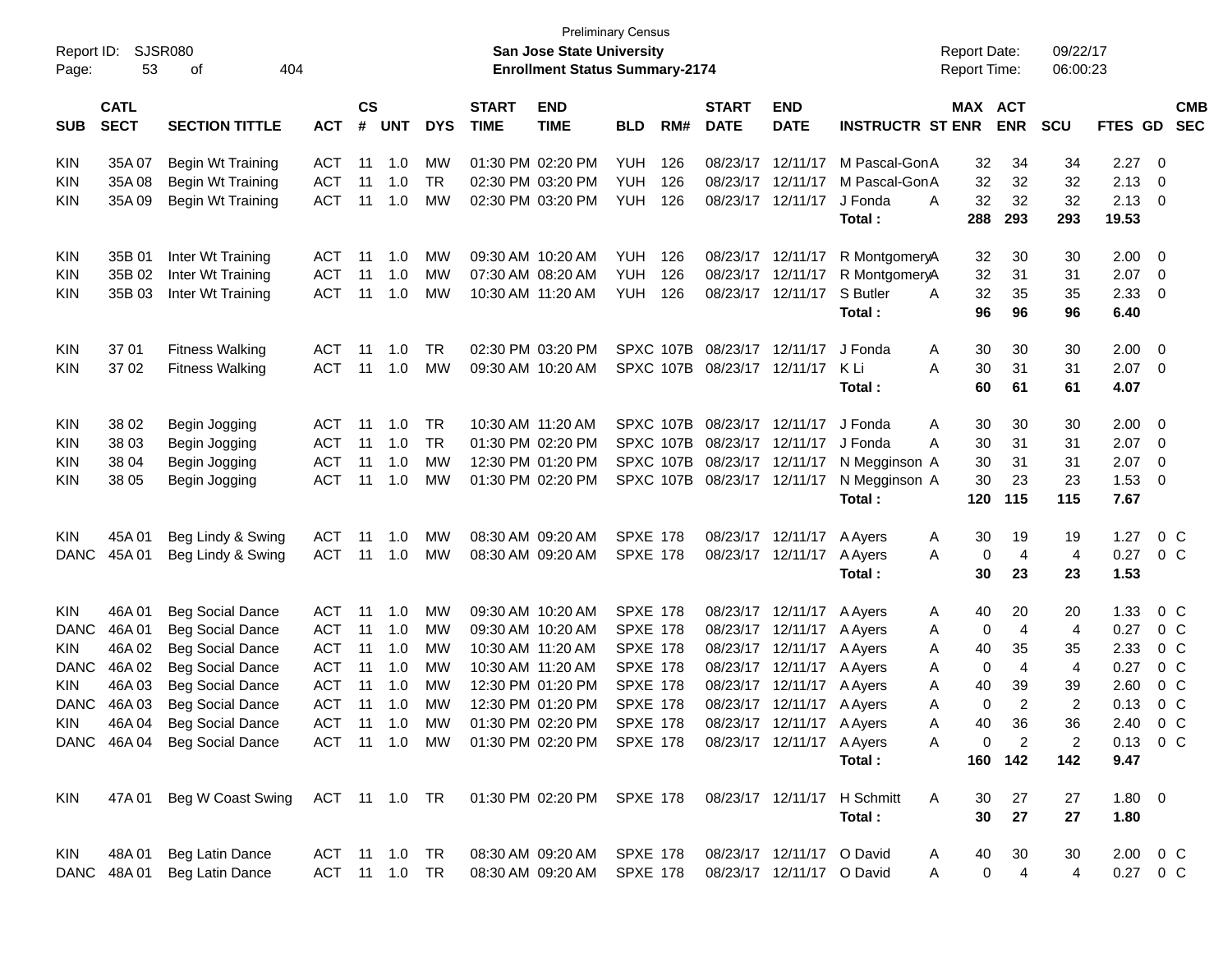| Report ID:<br>Page: | 54                         | SJSR080<br>404<br>оf  |               |                    |            |            |                             | <b>San Jose State University</b><br><b>Enrollment Status Summary-2174</b> | <b>Preliminary Census</b> |     |                             |                             |                         | <b>Report Date:</b><br>Report Time: |            | 09/22/17<br>06:00:23 |             |                           |
|---------------------|----------------------------|-----------------------|---------------|--------------------|------------|------------|-----------------------------|---------------------------------------------------------------------------|---------------------------|-----|-----------------------------|-----------------------------|-------------------------|-------------------------------------|------------|----------------------|-------------|---------------------------|
| <b>SUB</b>          | <b>CATL</b><br><b>SECT</b> | <b>SECTION TITTLE</b> | <b>ACT</b>    | $\mathsf{cs}$<br># | <b>UNT</b> | <b>DYS</b> | <b>START</b><br><b>TIME</b> | <b>END</b><br><b>TIME</b>                                                 | <b>BLD</b>                | RM# | <b>START</b><br><b>DATE</b> | <b>END</b><br><b>DATE</b>   | <b>INSTRUCTR ST ENR</b> | MAX ACT                             | <b>ENR</b> | <b>SCU</b>           |             | <b>CMB</b><br>FTES GD SEC |
| <b>KIN</b>          | 48A 02                     | Beg Latin Dance       | ACT           | 11                 | 1.0        | MW         |                             | 02:30 PM 03:20 PM                                                         | <b>SPXE 178</b>           |     |                             | 08/23/17 12/11/17           | A Ayers                 | 40<br>Α                             | 36         | 36                   | 2.42        | 1 C                       |
| <b>DANC</b>         | 48A 02                     | Beg Latin Dance       | <b>ACT</b>    | 11                 | 1.0        | <b>MW</b>  |                             | 02:30 PM 03:20 PM                                                         | <b>SPXE 178</b>           |     |                             | 08/23/17 12/11/17           | A Ayers                 | 0<br>Α                              | 3          | 3                    | 0.20        | $0\,C$                    |
| KIN                 | 48A03                      | Beg Latin Dance       | <b>ACT</b>    | 11                 | 1.0        | <b>TR</b>  |                             | 09:30 AM 10:20 AM                                                         | <b>SPXE 178</b>           |     |                             | 08/23/17 12/11/17           | O David                 | 40<br>A                             | 35         | 35                   | 2.33        | $0\,C$                    |
| <b>DANC</b>         | 48A03                      | Beg Latin Dance       | <b>ACT</b>    | 11                 | 1.0        | <b>TR</b>  |                             | 09:30 AM 10:20 AM                                                         | <b>SPXE 178</b>           |     |                             | 08/23/17 12/11/17           | O David                 | 0<br>A                              | 4          | $\overline{4}$       | 0.27        | $0\,C$                    |
| KIN                 | 48A04                      | Beg Latin Dance       | <b>ACT</b>    | 11                 | 1.0        | <b>TR</b>  |                             | 10:30 AM 11:20 AM                                                         | <b>SPXE 178</b>           |     |                             | 08/23/17 12/11/17           | O David                 | 40<br>Α                             | 44         | 44                   | 2.93        | 0 <sup>o</sup>            |
| <b>DANC</b>         | 48A04                      | Beg Latin Dance       | <b>ACT</b>    | 11                 | 1.0        | <b>TR</b>  |                             | 10:30 AM 11:20 AM                                                         | <b>SPXE 178</b>           |     |                             | 08/23/17 12/11/17           | O David                 | $\mathbf 0$<br>A                    | 5          | 5                    | 0.33        | 0 <sup>o</sup>            |
|                     |                            |                       |               |                    |            |            |                             |                                                                           |                           |     |                             |                             | Total:                  | 160                                 | 161        | 161                  | 10.75       |                           |
| <b>KIN</b>          | 50 02                      | Tai Chi               | ACT           | 11                 | 1.0        | MW         |                             | 03:30 PM 04:20 PM                                                         | <b>SPXE 178</b>           |     |                             | 08/23/17 12/11/17           | C Weng                  | 40<br>A                             | 34         | 34                   | 2.27        | - 0                       |
| KIN                 | 50 03                      | Tai Chi               | <b>ACT</b>    | 11                 | 1.0        | <b>MW</b>  |                             | 10:30 AM 11:20 AM                                                         |                           |     | SPXC 107B 08/23/17 12/11/17 |                             | G Chen                  | 40<br>A                             | 38         | 38                   | 2.53        | - 0                       |
|                     |                            |                       |               |                    |            |            |                             |                                                                           |                           |     |                             |                             | Total:                  | 80                                  | 72         | 72                   | 4.80        |                           |
| <b>KIN</b>          | 51A 01                     | Begin Aikido          | ACT           | -11                | 1.0        | MW         |                             | 08:30 AM 09:20 AM                                                         | YUH                       | 208 |                             | 08/23/17 12/11/17           | J Wada                  | 30<br>A                             | 28         | 28                   | 1.87        | $\overline{\phantom{0}}$  |
| <b>KIN</b>          | 51A02                      | Begin Aikido          | <b>ACT</b>    | 11                 | 1.0        | <b>MW</b>  |                             | 09:30 AM 10:20 AM                                                         | YUH                       | 208 |                             | 08/23/17 12/11/17           | J Wada                  | 20<br>A                             | 18         | 18                   | 1.20        | - 0                       |
|                     |                            |                       |               |                    |            |            |                             |                                                                           |                           |     |                             |                             | Total:                  | 50                                  | 46         | 46                   | 3.07        |                           |
| <b>KIN</b>          | 51B 01                     | Int Aikido            | ACT           |                    | 11 1.0     | MW         |                             | 09:30 AM 10:20 AM                                                         | <b>YUH 208</b>            |     |                             | 08/23/17 12/11/17           | J Wada                  | 10<br>A                             | 4          | 4                    | $0.27$ 0    |                           |
|                     |                            |                       |               |                    |            |            |                             |                                                                           |                           |     |                             |                             | Total:                  | 10                                  | 4          | 4                    | 0.27        |                           |
| <b>KIN</b>          | 52A 01                     | Begin Judo            | ACT           | 11                 | 1.0        | TR.        |                             | 09:30 AM 10:20 AM                                                         | YUH                       | 208 |                             | 08/23/17 12/11/17           | D Williams              | A<br>30                             | 36         | 36                   | 2.40        | - 0                       |
| <b>KIN</b>          | 52A 02                     | Begin Judo            | <b>ACT</b>    | 11                 | 1.0        | <b>TR</b>  |                             | 10:30 AM 11:20 AM                                                         | <b>YUH</b>                | 208 | 08/23/17 12/11/17           |                             | D Williams              | 30<br>A                             | 31         | 31                   | 2.07        | - 0                       |
| KIN                 | 52A03                      | Begin Judo            | <b>ACT</b>    | 11                 | 1.0        | <b>MW</b>  |                             | 02:30 PM 03:20 PM                                                         | YUH                       | 208 |                             | 08/23/17 12/11/17           | S Rhodes                | 30<br>Α                             | 30         | 30                   | 2.00        | $\overline{0}$            |
|                     |                            |                       |               |                    |            |            |                             |                                                                           |                           |     |                             |                             | Total:                  | 90                                  | 97         | 97                   | 6.47        |                           |
| <b>KIN</b>          | 52B 02                     | Inter Judo            | ACT           |                    | 11  1.0    | <b>TR</b>  |                             | 11:30 AM 12:20 PM                                                         | YUH                       | 208 | 08/23/17 12/11/17           |                             | D Williams              | A<br>20                             | 8          | 8                    | $0.53$ 0    |                           |
|                     |                            |                       |               |                    |            |            |                             |                                                                           |                           |     |                             |                             | Total:                  | 20                                  | 8          | 8                    | 0.53        |                           |
| <b>KIN</b>          | 52C 01                     | Competitive Judo      | ACT           |                    | 11  1.0    | TBA        |                             |                                                                           | YUH                       | 208 |                             | 08/23/17 12/11/17           | M Swain                 | A<br>35                             | 10         | 10                   | $0.67$ 0    |                           |
|                     |                            |                       |               |                    |            |            |                             |                                                                           |                           |     |                             |                             | Total:                  | 35                                  | 10         | 10                   | 0.67        |                           |
| <b>KIN</b>          |                            | 53A 01 Begin Karate   |               |                    |            |            |                             | ACT 11 1.0 F 08:30 AM 10:20 AM YUH 106 08/23/17 12/11/17 J Keeling        |                           |     |                             |                             |                         | 20<br>Α                             | 22         | 22                   | $1.47 \ 0$  |                           |
| <b>KIN</b>          | 53A 02                     | <b>Begin Karate</b>   | ACT 11 1.0 F  |                    |            |            |                             | 10:30 AM 12:20 PM YUH 106                                                 |                           |     |                             | 08/23/17 12/11/17 J Keeling |                         | 20<br>Α                             | 21         | 21                   | $1.40 \ 0$  |                           |
|                     |                            |                       |               |                    |            |            |                             |                                                                           |                           |     |                             |                             | Total:                  | 40                                  | 43         | 43                   | 2.87        |                           |
| KIN                 |                            | 53B 01 Inter Karate   | ACT 11 1.0 F  |                    |            |            |                             | 10:30 AM 12:20 PM YUH 106                                                 |                           |     |                             | 08/23/17 12/11/17 J Keeling |                         | 10<br>A                             | 4          | 4                    | $0.27$ 0    |                           |
| <b>KIN</b>          |                            | 53B 02 Inter Karate   | ACT 11 1.0 F  |                    |            |            |                             | 08:30 AM 10:20 AM YUH 106                                                 |                           |     |                             | 08/23/17 12/11/17 J Keeling |                         | A<br>$10$                           | 5          | 5                    | 0.33 0      |                           |
|                     |                            |                       |               |                    |            |            |                             |                                                                           |                           |     |                             |                             | Total:                  | 20                                  | 9          | 9                    | 0.60        |                           |
| KIN                 | 54A 01                     | Begin Tae Kwon Do     | ACT 11 1.0 MW |                    |            |            |                             | 10:30 AM 11:20 AM YUH 208                                                 |                           |     |                             | 08/23/17 12/11/17 G Garcia  |                         | 30<br>A                             | 30         | 30                   | $2.00 \t 0$ |                           |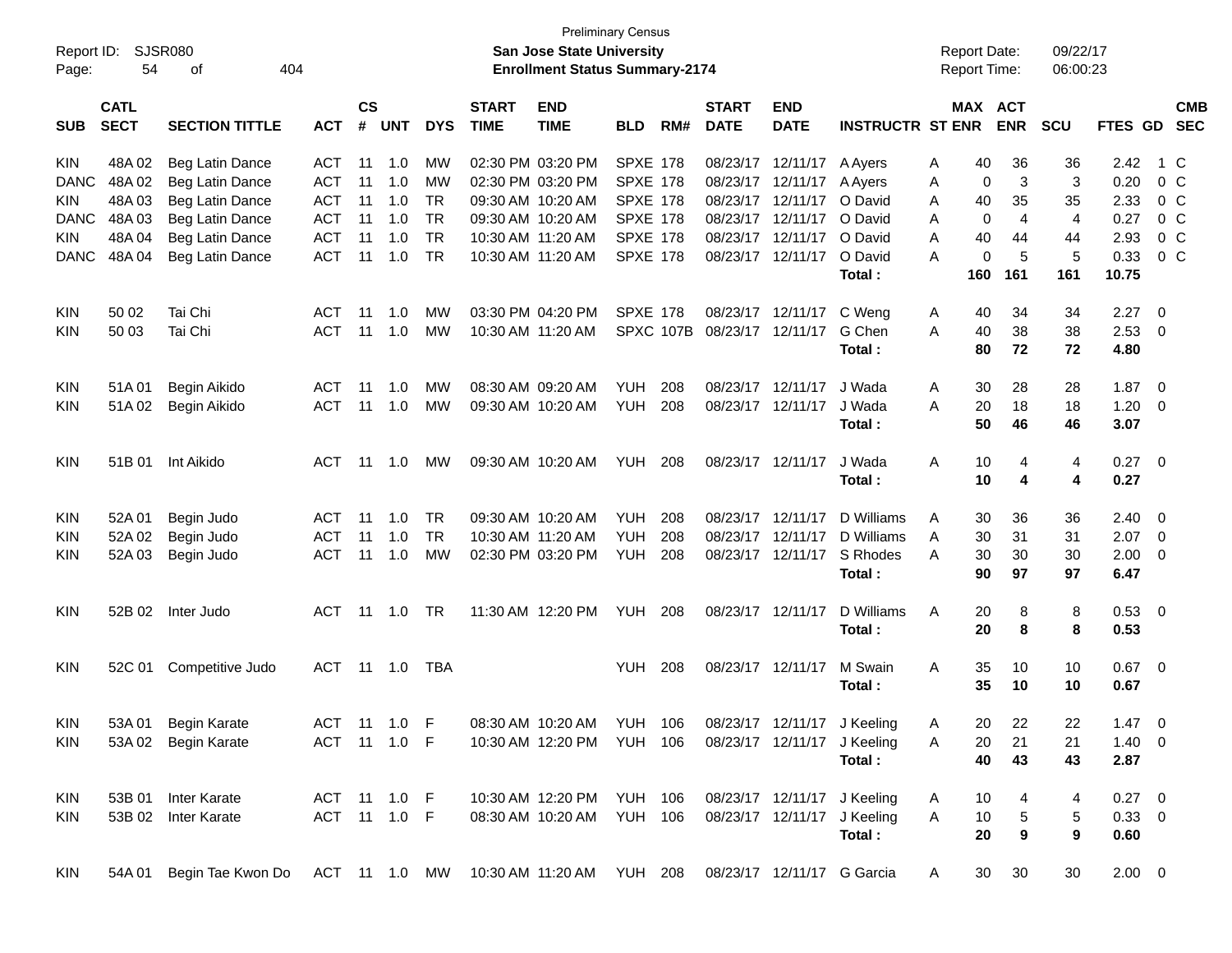| Report ID:<br>Page:                                                | 55                                        | <b>SJSR080</b><br>404<br>оf                                                                                                              |                                                                    |                             |                                                |                            |                             | San Jose State University<br><b>Enrollment Status Summary-2174</b>                                    | <b>Preliminary Census</b>            |                                 |                             |                                                                         |                                                                                          |                  | <b>Report Date:</b><br><b>Report Time:</b> |                                                           | 09/22/17<br>06:00:23                                    |                                                                                                             |                          |
|--------------------------------------------------------------------|-------------------------------------------|------------------------------------------------------------------------------------------------------------------------------------------|--------------------------------------------------------------------|-----------------------------|------------------------------------------------|----------------------------|-----------------------------|-------------------------------------------------------------------------------------------------------|--------------------------------------|---------------------------------|-----------------------------|-------------------------------------------------------------------------|------------------------------------------------------------------------------------------|------------------|--------------------------------------------|-----------------------------------------------------------|---------------------------------------------------------|-------------------------------------------------------------------------------------------------------------|--------------------------|
| <b>SUB</b>                                                         | <b>CATL</b><br><b>SECT</b>                | <b>SECTION TITTLE</b>                                                                                                                    | <b>ACT</b>                                                         | $\mathsf{cs}$<br>$\pmb{\#}$ | <b>UNT</b>                                     | <b>DYS</b>                 | <b>START</b><br><b>TIME</b> | <b>END</b><br><b>TIME</b>                                                                             | <b>BLD</b>                           | RM#                             | <b>START</b><br><b>DATE</b> | <b>END</b><br><b>DATE</b>                                               | <b>INSTRUCTR ST ENR</b>                                                                  |                  | MAX ACT<br><b>ENR</b>                      | <b>SCU</b>                                                | <b>FTES GD</b>                                          |                                                                                                             | <b>CMB</b><br><b>SEC</b> |
| <b>KIN</b>                                                         | 54A 02                                    | Begin Tae Kwon Do                                                                                                                        | <b>ACT</b>                                                         |                             | 11  1.0                                        | TR                         |                             | 08:30 AM 09:20 AM                                                                                     | <b>YUH</b>                           | 208                             |                             | 08/23/17 12/11/17                                                       | J Schachner A<br>Total:                                                                  |                  | 30<br>60                                   | 26<br>26<br>56<br>56                                      | $1.73 \t 0$<br>3.73                                     |                                                                                                             |                          |
| <b>KIN</b>                                                         | 54B 01                                    | Int Tae Kwon Do                                                                                                                          | <b>ACT</b>                                                         |                             | 1.0                                            |                            |                             |                                                                                                       |                                      |                                 |                             |                                                                         | Total:                                                                                   | X                | 0<br>$\bf{0}$                              | 0<br>0<br>$\bf{0}$<br>0                                   | $0.00 \t 0$<br>0.00                                     |                                                                                                             |                          |
| <b>KIN</b><br><b>KIN</b><br>KIN                                    | 55A01<br>55A 02<br>55A03                  | Begin Self-Defense<br>Begin Self-Defense<br>Begin Self-Defense                                                                           | ACT<br><b>ACT</b><br><b>ACT</b>                                    | 11<br>11<br>11              | 1.0<br>1.0<br>1.0                              | МW<br>МW<br>MW             |                             | 11:30 AM 12:20 PM<br>12:30 PM 01:20 PM<br>01:30 PM 02:20 PM                                           | YUH.<br><b>YUH</b><br><b>YUH</b>     | 208<br>208<br>208               |                             | 08/23/17 12/11/17<br>08/23/17 12/11/17<br>08/23/17 12/11/17             | G Chen<br>G Chen<br>G Chen<br>Total:                                                     | Α<br>Α<br>А      | 30<br>30<br>30<br>90<br>101                | 32<br>32<br>37<br>37<br>32<br>32<br>101                   | $2.13 \quad 0$<br>2.47<br>2.15<br>6.75                  | $\overline{\phantom{0}}$<br>$\overline{\phantom{1}}$                                                        |                          |
| <b>KIN</b><br><b>KIN</b><br><b>KIN</b><br>KIN                      | 61A02<br>61A03<br>61A04<br>61A05          | Begin Hatha Yoga<br>Begin Hatha Yoga<br>Begin Hatha Yoga<br>Begin Hatha Yoga                                                             | ACT<br>ACT<br><b>ACT</b><br><b>ACT</b>                             | -11<br>11<br>11<br>11       | 1.0<br>1.0<br>1.0<br>1.0                       | м<br>F<br>W<br>F           |                             | 09:30 AM 11:20 AM<br>07:30 AM 09:20 AM<br>09:30 AM 11:20 AM<br>11:30 AM 01:20 PM                      | EС<br><b>YUH</b><br>EC<br><b>YUH</b> | AER<br>208<br><b>AER</b><br>208 | 08/23/17                    | 08/23/17 12/11/17<br>12/11/17<br>08/23/17 12/11/17<br>08/23/17 12/11/17 | J Linafelter<br>S Caughlan<br>J Linafelter<br>S Caughlan<br>Total:                       | A<br>A<br>A<br>A | 50<br>50<br>50<br>50<br>200<br>191         | 49<br>49<br>48<br>48<br>46<br>46<br>48<br>48<br>191       | 3.27<br>3.22<br>3.07<br>3.20<br>12.75                   | $\overline{\phantom{0}}$<br>$\overline{\mathbf{1}}$<br>$\overline{\phantom{0}}$<br>$\overline{\phantom{0}}$ |                          |
| <b>KIN</b>                                                         | 61B 01                                    | Int Hatha Yoga                                                                                                                           | ACT 11 1.0 F                                                       |                             |                                                |                            |                             | 09:30 AM 11:20 AM                                                                                     | YUH                                  | 208                             |                             | 08/23/17 12/11/17                                                       | S Caughlan<br>Total:                                                                     | A                | 50<br>50                                   | 31<br>31<br>31<br>31                                      | $2.07$ 0<br>2.07                                        |                                                                                                             |                          |
| <b>KIN</b><br>KIN                                                  | 62A 01<br>62A 02                          | Begin Ice Skating<br>Begin Ice Skating                                                                                                   | ACT<br><b>ACT</b>                                                  | 11<br>11                    | 1.0<br>1.0                                     | F<br>$\top$                |                             | 08:20 AM 10:00 AM<br>09:30 AM 11:10 AM                                                                | <b>YUH</b><br><b>YUH</b>             | 106<br>106                      |                             | 08/23/17 12/11/17<br>08/23/17 12/11/17                                  | G Chen<br>G Chen<br>Total:                                                               | A<br>A           | 50<br>50<br>100                            | 38<br>38<br>42<br>42<br>80<br>80                          | 2.55<br>$2.80 \t 0$<br>5.35                             | - 1                                                                                                         |                          |
| <b>KIN</b>                                                         | 63A01                                     | Beg Hiking                                                                                                                               | ACT 11 1.0 F                                                       |                             |                                                |                            |                             | 01:00 PM 03:50 PM                                                                                     | <b>SPXE 163</b>                      |                                 |                             | 08/23/17 12/11/17                                                       | K Kirkendall<br>Total:                                                                   | A                | 20<br>20                                   | 21<br>21<br>21<br>21                                      | $1.40 \ 0$<br>1.40                                      |                                                                                                             |                          |
| <b>KIN</b>                                                         | 65A 01                                    | Begin Ice Hockey                                                                                                                         | ACT                                                                |                             |                                                |                            |                             | 09:50 AM 11:30 AM                                                                                     | YUH                                  | 106                             |                             | 08/23/17 12/11/17                                                       | G Chen<br>Total:                                                                         | A                | 50<br>50                                   | 30<br>30<br>30<br>30                                      | $2.00 \t 0$<br>2.00                                     |                                                                                                             |                          |
| <b>KIN</b>                                                         | 68 01                                     | Visl Rep Sprt Cult                                                                                                                       | <b>LEC</b>                                                         |                             | 02 3.0 TR                                      |                            |                             | 12:00 PM 01:15 PM SPXC 151                                                                            |                                      |                                 |                             | 08/23/17 12/11/17                                                       | D Murphy<br>Total:                                                                       | Α                | 40<br>40                                   | 41<br>123<br>123<br>41                                    | $8.20 \ 0$<br>8.20                                      |                                                                                                             |                          |
| <b>KIN</b><br><b>KIN</b><br><b>KIN</b><br><b>KIN</b><br><b>KIN</b> | 69 01<br>69 02<br>69 03<br>69 04<br>69 05 | <b>Stress Management</b><br><b>Stress Management</b><br><b>Stress Management</b><br><b>Stress Management</b><br><b>Stress Management</b> | <b>LEC</b><br><b>LEC</b><br><b>LEC</b><br><b>LEC</b><br><b>LEC</b> |                             | 02 3.0<br>02 3.0<br>02 3.0<br>02 3.0<br>02 3.0 | МW<br>MW<br>TR<br>TR<br>TR |                             | 07:30 AM 08:45 AM<br>03:00 PM 04:15 PM<br>12:00 PM 01:15 PM<br>01:30 PM 02:45 PM<br>04:30 PM 05:45 PM | YUH<br>YUH<br>YUH<br>YUH<br>YUH      | 236<br>236<br>236<br>236<br>236 |                             | 08/23/17 12/11/17<br>08/23/17 12/11/17<br>08/23/17 12/11/17 T Beggs     | 08/23/17 12/11/17 B Grosvenor A<br>K Jeffery<br>K Russell<br>08/23/17 12/11/17 K Russell | Α<br>Α<br>Α<br>Α | 30<br>30<br>30<br>30<br>30                 | 30<br>90<br>33<br>99<br>31<br>93<br>29<br>87<br>37<br>111 | $6.00 \t 0$<br>$6.60$ 0<br>6.20<br>5.80 0<br>$7.40 \ 0$ | $\overline{\phantom{0}}$                                                                                    |                          |
| KIN                                                                | 69 06                                     | <b>Stress Management</b>                                                                                                                 | LEC                                                                |                             | 02 3.0 TR                                      |                            |                             | 06:00 PM 07:15 PM                                                                                     | <b>YUH 236</b>                       |                                 |                             | 08/23/17 12/11/17 T Beggs                                               |                                                                                          | Α                | 30                                         | 35<br>105                                                 | $7.00 \t 0$                                             |                                                                                                             |                          |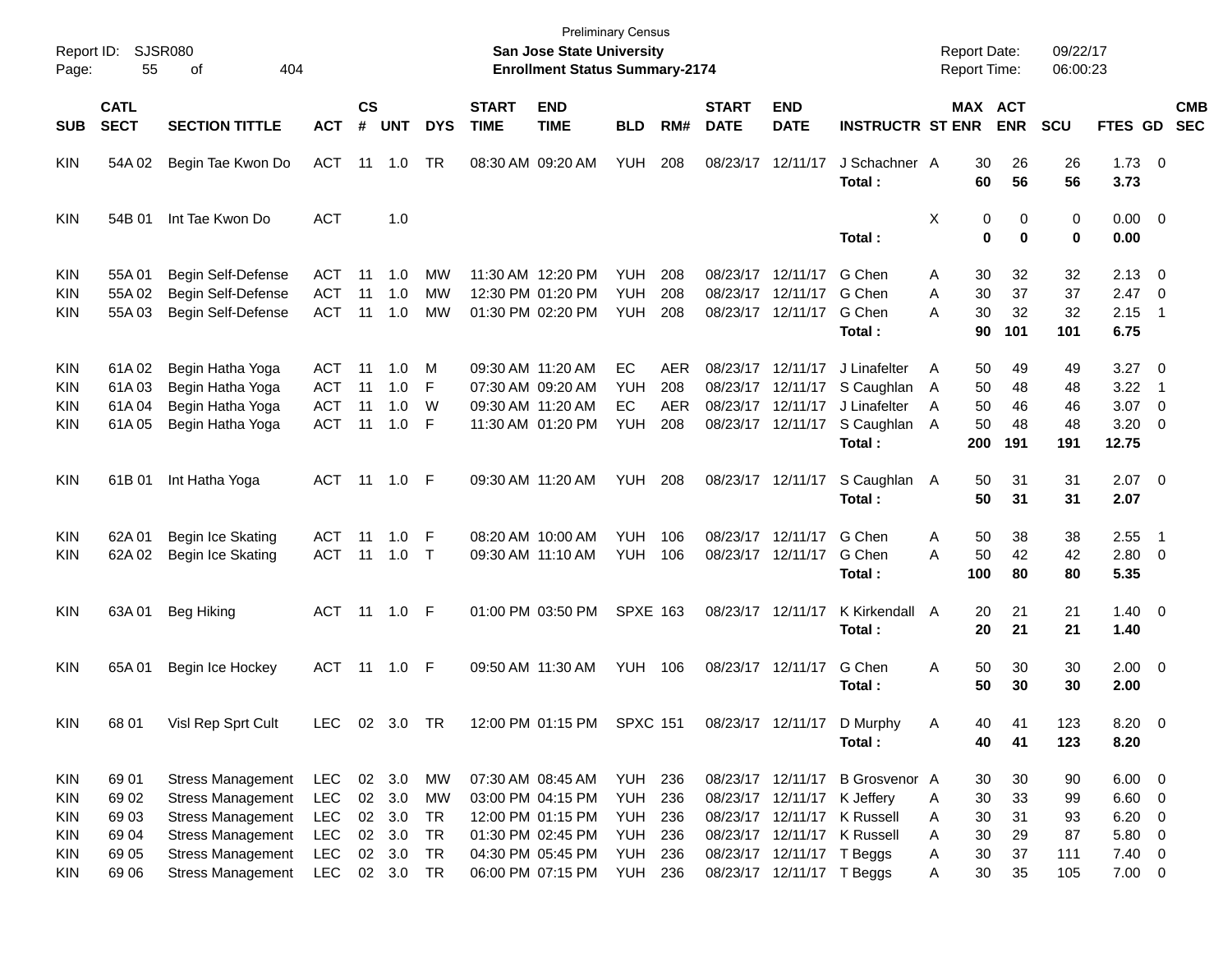| Report ID:<br>Page:                    | 56                         | <b>SJSR080</b><br>404<br>οf                                                      |                                        |                |                   |                                        |                             | <b>San Jose State University</b><br><b>Enrollment Status Summary-2174</b> | <b>Preliminary Census</b>    |                   |                             |                                                             |                                                                     | <b>Report Date:</b><br>Report Time: |                 |                 | 09/22/17<br>06:00:23                |                                |                                   |                          |
|----------------------------------------|----------------------------|----------------------------------------------------------------------------------|----------------------------------------|----------------|-------------------|----------------------------------------|-----------------------------|---------------------------------------------------------------------------|------------------------------|-------------------|-----------------------------|-------------------------------------------------------------|---------------------------------------------------------------------|-------------------------------------|-----------------|-----------------|-------------------------------------|--------------------------------|-----------------------------------|--------------------------|
| SUB                                    | <b>CATL</b><br><b>SECT</b> | <b>SECTION TITTLE</b>                                                            | <b>ACT</b>                             | <b>CS</b><br># | <b>UNT</b>        | <b>DYS</b>                             | <b>START</b><br><b>TIME</b> | <b>END</b><br><b>TIME</b>                                                 | <b>BLD</b>                   | RM#               | <b>START</b><br><b>DATE</b> | <b>END</b><br><b>DATE</b>                                   | <b>INSTRUCTR ST ENR</b>                                             |                                     | MAX ACT         | <b>ENR</b>      | <b>SCU</b>                          | FTES GD                        |                                   | <b>CMB</b><br><b>SEC</b> |
| <b>KIN</b>                             | 69 07                      | <b>Stress Management</b>                                                         | <b>LEC</b>                             | 02             | 3.0               | TR                                     |                             | 03:00 PM 04:15 PM                                                         | YUH                          | 236               | 08/23/17 12/11/17           |                                                             | <b>K</b> Russell<br>Total:                                          | Α                                   | 30<br>210       | 31<br>226       | 93<br>678                           | $6.20 \t 0$<br>45.20           |                                   |                          |
| <b>KIN</b><br><b>KIN</b>               | 70 01<br>70 02             | Intro to Kinesiology<br>Intro to Kinesiology                                     | <b>LEC</b><br>ACT                      | 02<br>11       | 3.0<br>0.0        | TR<br>М                                |                             | 12:00 PM 12:50 PM<br>11:30 AM 01:20 PM                                    | <b>YUH</b><br><b>DBH</b>     | 124<br>202        |                             | 08/23/17 12/11/17<br>08/23/17 12/11/17                      | J Chin<br>M Watson                                                  | A<br>A                              | 100<br>20       | 100<br>19       | 200<br>19                           | 20.00<br>0.00                  | 0<br>0                            |                          |
| <b>KIN</b><br><b>KIN</b>               | 70 03<br>70 04             | Intro to Kinesiology<br>Intro to Kinesiology                                     | <b>ACT</b><br><b>ACT</b>               | 11<br>11       | 0.0<br>0.0        | М<br>W                                 |                             | 01:30 PM 03:20 PM<br>11:30 AM 01:20 PM                                    | SH<br><b>DBH</b>             | 242<br>202        |                             | 08/23/17 12/11/17<br>08/23/17 12/11/17                      | C Carrillo<br>M Watson                                              | A<br>A                              | 20<br>20        | 21<br>20        | 21<br>20                            | 0.00<br>0.00                   | 0<br>0                            |                          |
| <b>KIN</b><br>KIN                      | 70 05<br>70 06             | Intro to Kinesiology<br>Intro to Kinesiology                                     | ACT<br><b>ACT</b>                      | 11<br>11       | 0.0<br>0.0        | W<br>M                                 |                             | 01:30 PM 03:20 PM<br>11:30 AM 01:20 PM                                    | <b>SH</b><br><b>SPXC 153</b> | 242               |                             | 08/23/17 12/11/17<br>08/23/17 12/11/17                      | C Carrillo<br>J Lee<br>Total:                                       | Α<br>А                              | 20<br>20<br>200 | 21<br>19<br>200 | 21<br>19<br>300                     | 0.00<br>0.00<br>20.00          | 0<br>0                            |                          |
| <b>KIN</b>                             | 80 01                      | <b>Indivdl Movement</b>                                                          | <b>ACT</b>                             | 11             | 1.0               | <b>TBA</b>                             |                             |                                                                           |                              |                   |                             | 08/23/17 12/11/17                                           | G Chen                                                              | Α                                   | 10              | 0               | 0                                   | 0.00                           | $\overline{\mathbf{0}}$           |                          |
| <b>KIN</b><br><b>KIN</b><br><b>KIN</b> | 80 02<br>80 03<br>80 04    | Indivdl Movement<br><b>Indivdl Movement</b><br><b>Indivdl Movement</b>           | <b>ACT</b><br><b>ACT</b><br><b>ACT</b> | 11<br>11<br>11 | 1.0<br>1.0<br>1.0 | <b>TBA</b><br><b>TBA</b><br><b>TBA</b> |                             |                                                                           |                              |                   |                             | 08/23/17 12/11/17<br>08/23/17 12/11/17<br>08/23/17 12/11/17 | D Williams<br>L Pate<br>J Keeling                                   | Α<br>Α<br>A                         | 10<br>10<br>10  | 4<br>-1<br>-1   | 4<br>$\overline{1}$<br>$\mathbf{1}$ | 0.27<br>0.07<br>0.07           | 0<br>0<br>$\overline{\mathbf{0}}$ |                          |
|                                        |                            |                                                                                  |                                        |                |                   |                                        |                             |                                                                           |                              |                   |                             |                                                             | Total:                                                              |                                     | 40              | 6               | 6                                   | 0.40                           |                                   |                          |
| <b>KIN</b><br><b>KIN</b>               |                            | 100W 01 Writing Workshop<br>100W 02 Writing Workshop                             | <b>SEM</b><br><b>SEM</b>               | 04<br>04       | 3.0<br>3.0        | <b>MW</b><br>TR                        |                             | 10:30 AM 11:45 AM<br>12:00 PM 01:15 PM                                    | <b>SH</b><br>CL.             | 242<br>243        |                             | 08/23/17 12/11/17<br>08/23/17 12/11/17                      | D Bohigian<br>A Medina                                              | A<br>Α                              | 25<br>25        | 30<br>26        | 90<br>78                            | 6.00<br>5.20                   | $\overline{\mathbf{0}}$<br>0      |                          |
| <b>KIN</b><br><b>KIN</b><br><b>KIN</b> |                            | 100W 03 Writing Workshop<br>100W 04 Writing Workshop<br>100W 05 Writing Workshop | <b>SEM</b><br><b>SEM</b><br><b>SEM</b> | 04<br>04<br>04 | 3.0<br>3.0<br>3.0 | MW<br><b>TR</b><br><b>TR</b>           |                             | 12:00 PM 01:15 PM<br>09:00 AM 10:15 AM<br>01:30 PM 02:45 PM               | SН<br>SН<br><b>SH</b>        | 242<br>242<br>242 | 08/23/17 12/11/17           | 08/23/17 12/11/17<br>08/23/17 12/11/17                      | P Toney<br>A Medina<br>M Crockett                                   | Α<br>Α<br>Α                         | 25<br>25<br>25  | 25<br>24<br>23  | 75<br>72<br>69                      | 5.00<br>4.80<br>4.60           | 0<br>0<br>0                       |                          |
| <b>KIN</b>                             |                            | 100W 06 Writing Workshop                                                         | <b>SEM</b>                             | 04             | 3.0               | MW                                     |                             | 09:00 AM 10:15 AM                                                         | <b>HGH</b>                   | 124               |                             | 08/23/17 12/11/17                                           | D Bohigian<br>Total:                                                | Α                                   | 25<br>150       | 28<br>156       | 84<br>468                           | 5.60<br>31.20                  | 0                                 |                          |
| <b>KIN</b><br><b>KIN</b>               | 101 01<br>101 02           | Sport in America<br>Sport in America                                             | <b>LEC</b><br><b>LEC</b>               | 02<br>02       | 3.0<br>3.0        | MW<br>TR                               |                             | 12:00 PM 01:15 PM<br>12:00 PM 01:15 PM                                    | <b>SPXE 163</b><br><b>SH</b> | 242               |                             | 08/23/17 12/11/17<br>08/23/17 12/11/17                      | <b>M Crockett</b><br>V Andrews                                      | A<br>Α                              | 40<br>40        | 40<br>37        | 120<br>111                          | 8.00<br>7.40                   | $\overline{\mathbf{0}}$<br>0      |                          |
| <b>KIN</b>                             | 101 03                     | Sport in America                                                                 | <b>LEC</b>                             | 02             | 3.0               | <b>TR</b>                              |                             | 01:30 PM 02:45 PM                                                         | <b>SPXE 163</b>              |                   |                             | 08/23/17 12/11/17                                           | V Andrews<br>Total:                                                 | A                                   | 40<br>120       | 22<br>99        | 66<br>297                           | 4.40<br>19.80                  | 0                                 |                          |
| KIN<br>KIN.                            | 107 01                     | <b>Adapted Aquatics</b><br>107 02 Adapted Aquatics                               | <b>ACT</b>                             |                | 1.0               |                                        |                             | ACT 11 1.0 MW 01:30 PM 02:20 PM SPXE 180 08/23/17 12/11/17 J Lee          |                              |                   |                             |                                                             |                                                                     | X<br>Α                              | $\Omega$<br>25  | $\Omega$<br>26  | $\Omega$<br>26                      | $0.00 \quad 0$<br>$1.73 \t 0$  |                                   |                          |
|                                        |                            |                                                                                  |                                        |                |                   |                                        |                             |                                                                           |                              |                   |                             |                                                             | Total:                                                              |                                     | 25              | 26              | 26                                  | 1.73                           |                                   |                          |
| KIN<br><b>KIN</b>                      | 111 01<br>111 02           | <b>Global Sport</b><br><b>Global Sport</b>                                       | LEC 02 3.0 MW<br>LEC 02 3.0 TR         |                |                   |                                        |                             | 10:30 AM 11:45 AM SPXC 151<br>03:00 PM 04:15 PM SPXE 163                  |                              |                   |                             |                                                             | 08/23/17 12/11/17 D Murphy<br>08/23/17 12/11/17 V Andrews<br>Total: | A<br>Α                              | 40<br>40<br>80  | 42<br>36<br>78  | 126<br>108<br>234                   | 8.40 0<br>$7.20 \t 0$<br>15.60 |                                   |                          |
| KIN                                    |                            | 145A 01 Phys Act Old Adult                                                       | <b>SEM</b>                             |                | 3.0               |                                        |                             |                                                                           |                              |                   |                             |                                                             |                                                                     | X                                   | 0               | 0               | 0                                   | $0.00 \t 0$                    |                                   |                          |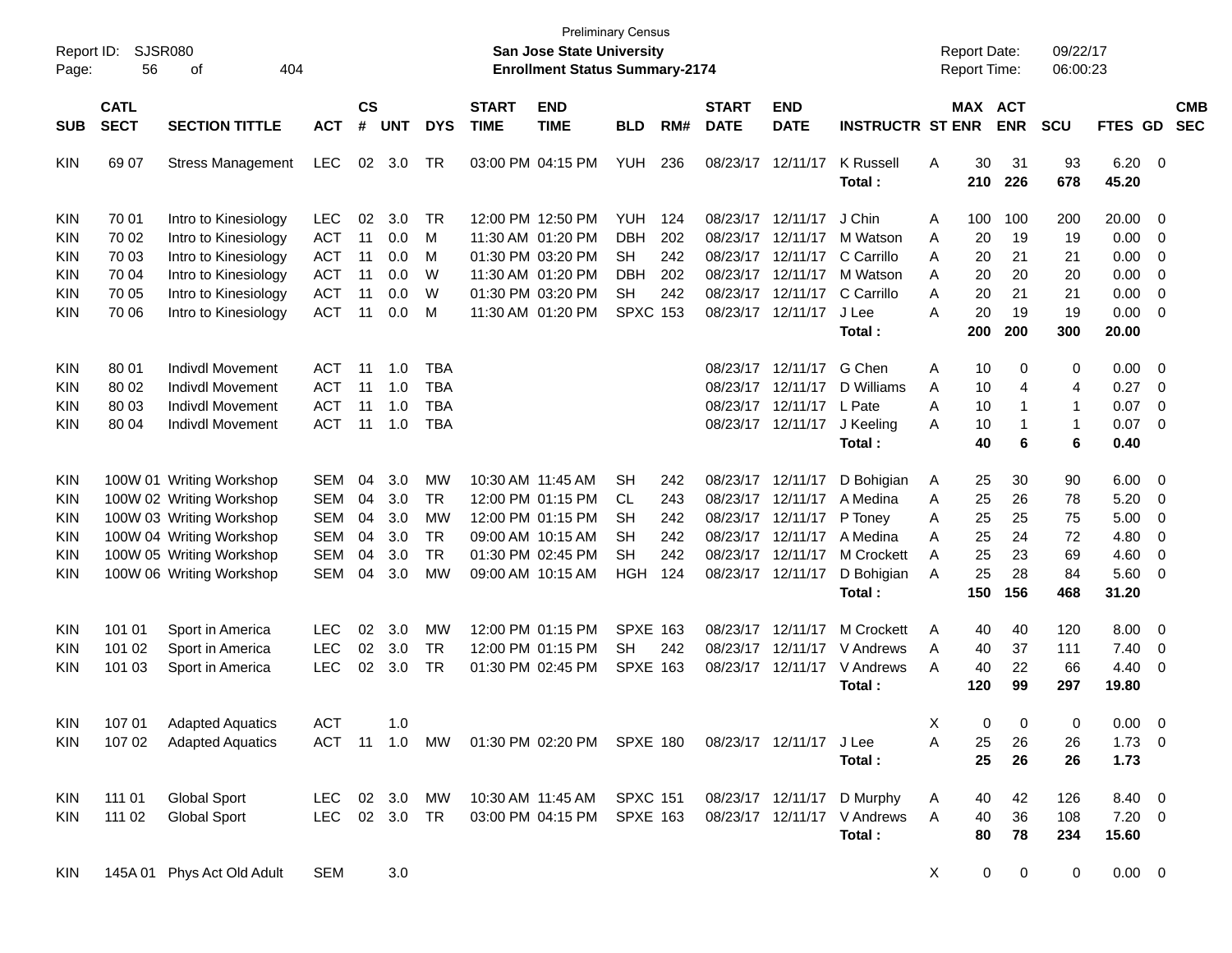| Report ID:<br>Page: | 57                         | <b>SJSR080</b><br>404<br>оf |            |                |            |              |                             | San Jose State University<br><b>Enrollment Status Summary-2174</b> | <b>Preliminary Census</b> |     |                             |                           |                         | <b>Report Date:</b><br>Report Time: |                                   | 09/22/17<br>06:00:23 |                        |                          |                          |
|---------------------|----------------------------|-----------------------------|------------|----------------|------------|--------------|-----------------------------|--------------------------------------------------------------------|---------------------------|-----|-----------------------------|---------------------------|-------------------------|-------------------------------------|-----------------------------------|----------------------|------------------------|--------------------------|--------------------------|
| <b>SUB</b>          | <b>CATL</b><br><b>SECT</b> | <b>SECTION TITTLE</b>       | <b>ACT</b> | <b>CS</b><br># | <b>UNT</b> | <b>DYS</b>   | <b>START</b><br><b>TIME</b> | <b>END</b><br><b>TIME</b>                                          | BLD                       | RM# | <b>START</b><br><b>DATE</b> | <b>END</b><br><b>DATE</b> | <b>INSTRUCTR ST ENR</b> |                                     | MAX ACT<br><b>ENR</b>             | <b>SCU</b>           | FTES GD                |                          | <b>CMB</b><br><b>SEC</b> |
| <b>KIN</b>          |                            | 145A 02 Phys Act Old Adult  | LAB        |                | 0.0        |              |                             |                                                                    |                           |     |                             |                           | Total:                  | X                                   | 0<br>0<br>$\mathbf 0$<br>$\bf{0}$ | 0<br>0               | $0.00 \t 0$<br>0.00    |                          |                          |
| <b>KIN</b>          | 14701                      | Biomechanical Asmt o LEC    |            | 02             | 3.0        | М            |                             | 08:30 AM 09:20 AM                                                  | <b>SPXE 160</b>           |     |                             | 08/23/17 12/11/17         | R York                  | 60<br>A                             | 60                                | 60                   | 12.00                  | 0                        |                          |
| <b>KIN</b>          | 14702                      | Biomechanical Asmt o LAB    |            | 15             | 0.0        | МW           |                             | 09:30 AM 11:20 AM                                                  | <b>SPXC 234</b>           |     |                             | 08/23/17 12/11/17         | M Watson                | 20<br>Α                             | 20                                | 40                   | 0.00                   | $\overline{0}$           |                          |
| KIN                 | 14703                      | Biomechanical Asmt o LAB    |            | 15             | 0.0        | МW           |                             | 02:00 PM 03:50 PM                                                  | <b>SPXC 234</b>           |     |                             | 08/23/17 12/11/17         | M Watson                | 20<br>A                             | 21                                | 42                   | 0.00                   | 0                        |                          |
| <b>KIN</b>          | 147 04                     | Biomechanical Asmt o LAB    |            | 15             | 0.0        | MW           |                             | 04:00 PM 05:50 PM                                                  | <b>SPXC 234</b>           |     |                             | 08/23/17 12/11/17         | M Watson<br>Total:      | 20<br>А<br>120                      | 19<br>120                         | 38<br>180            | 0.00<br>12.00          | $\overline{0}$           |                          |
| <b>KIN</b>          | 151 01                     | Sprts&FitnessMark           | <b>LEC</b> | 02             | 3.0        | TR           |                             | 01:30 PM 02:45 PM                                                  | <b>SPXC 151</b>           |     |                             | 08/23/17 12/11/17         | C Armstrong A<br>Total: | 40<br>40                            | 41<br>41                          | 123<br>123           | 8.20<br>8.20           | $\overline{\phantom{0}}$ |                          |
| <b>KIN</b>          | 152 01                     | Theory Spt/Fit Mgt          | <b>LEC</b> | 02             | 3.0        | TR           |                             | 10:30 AM 11:45 AM                                                  | <b>SPXE 163</b>           |     |                             | 08/23/17 12/11/17         | A Medina<br>Total:      | A<br>40<br>40                       | 40<br>40                          | 120<br>120           | 8.15<br>8.15           | $\overline{\mathbf{3}}$  |                          |
| <b>KIN</b>          | 155 01                     | <b>Exercise Physiology</b>  | <b>LEC</b> | 02             | 3.0        | MW           |                             | 09:30 AM 10:20 AM                                                  | YUH.                      | 124 |                             | 08/23/17 12/11/17         | C Cisar                 | 90<br>A                             | 104                               | 208                  | 20.85                  | -1                       |                          |
| KIN                 | 155 02                     | <b>Exercise Physiology</b>  | <b>ACT</b> | 07             | 0.0        | М            |                             | 07:30 AM 09:20 AM                                                  | <b>YUH</b>                | 233 |                             | 08/23/17 12/11/17         | C Cisar                 | Α<br>20                             | 27                                | 27                   | 0.00                   | 0                        |                          |
| KIN                 | 155 03                     | <b>Exercise Physiology</b>  | ACT        | 07             | 0.0        | W            |                             | 07:30 AM 09:20 AM                                                  | YUH                       | 233 |                             | 08/23/17 12/11/17         | C Cisar                 | 20<br>A                             | 25                                | 25                   | 0.00                   | -1                       |                          |
| KIN                 | 155 04                     | <b>Exercise Physiology</b>  | <b>ACT</b> | 07             | 0.0        | т            |                             | 10:00 AM 11:50 AM                                                  | <b>YUH</b>                | 233 |                             | 08/23/17 12/11/17         | C Cisar                 | 20<br>A                             | 25                                | 25                   | 0.00                   | 0                        |                          |
| <b>KIN</b>          | 155 05                     | <b>Exercise Physiology</b>  | <b>ACT</b> | 07             | 0.0        | R            |                             | 10:00 AM 11:50 AM                                                  | YUH                       | 233 |                             | 08/23/17 12/11/17         | C Cisar                 | 20<br>А                             | 27                                | 27                   | 0.00                   | $\overline{0}$           |                          |
|                     |                            |                             |            |                |            |              |                             |                                                                    |                           |     |                             |                           | Total:                  | 170                                 | 208                               | 312                  | 20.85                  |                          |                          |
| <b>KIN</b>          | 156 01                     | Intro Adapted Act           | <b>LEC</b> | 02             | 3.0        | W            |                             | 04:00 PM 06:45 PM                                                  | <b>SPXC 151</b>           |     |                             | 08/23/17 12/11/17         | J Lee<br>Total:         | Α<br>30<br>30                       | 30<br>30                          | 90<br>90             | $6.00 \quad 0$<br>6.00 |                          |                          |
| <b>KIN</b>          | 15701                      | <b>Physiol Assessment</b>   | LEC        | 02             | 3.0        | м            |                             | 09:30 AM 10:20 AM                                                  | <b>SPXE 160</b>           |     |                             | 08/23/17 12/11/17         | P Plato                 | 60<br>A                             | 53                                | 53                   | 10.65                  | -1                       |                          |
| KIN                 | 15702                      | <b>Physiol Assessment</b>   | LAB        | 15             | 0.0        | МW           |                             | 10:30 AM 12:20 PM                                                  | YUH.                      | 233 |                             | 08/23/17 12/11/17         | P Plato                 | 20<br>A                             | 23                                | 46                   | 0.00                   | 0                        |                          |
| KIN                 | 15703                      | <b>Physiol Assessment</b>   | LAB        | 15             | 0.0        | МW           |                             | 12:30 PM 02:20 PM                                                  | <b>YUH</b>                | 233 |                             | 08/23/17 12/11/17         | A Jensen                | 20<br>A                             | 22                                | 44                   | 0.00                   | 0                        |                          |
| <b>KIN</b>          | 15704                      | <b>Physiol Assessment</b>   | LAB        | 15             | 0.0        | TR           |                             | 02:30 PM 04:20 PM                                                  | YUH                       | 233 |                             | 08/23/17 12/11/17         | L Wilkin                | 20<br>А                             | 8                                 | 16                   | 0.00                   | -1                       |                          |
|                     |                            |                             |            |                |            |              |                             |                                                                    |                           |     |                             |                           | Total :                 | 120                                 | 106                               | 159                  | 10.65                  |                          |                          |
| KIN                 | 158 01                     | Biomechanics                | <b>LEC</b> | 02             | 3.0        | TR           |                             | 08:00 AM 08:50 AM                                                  | <b>YUH 124</b>            |     |                             | 08/23/17 12/11/17 R York  |                         | 100<br>A                            | 132                               | 264                  | 26.40                  | $\overline{\mathbf{0}}$  |                          |
| <b>KIN</b>          | 158 02                     | <b>Biomechanics</b>         | <b>ACT</b> | 07             | 0.0        | $\mathsf{T}$ |                             | 02:00 PM 03:50 PM                                                  | <b>SPXC 234</b>           |     |                             | 08/23/17 12/11/17         | A Tomimbang A           | 20                                  | 26                                | 26                   | 0.00                   | $\overline{\mathbf{0}}$  |                          |
| <b>KIN</b>          | 158 03                     | Biomechanics                | <b>ACT</b> | 07             | 0.0        | R            |                             | 02:00 PM 03:50 PM                                                  | <b>SPXC 234</b>           |     |                             | 08/23/17 12/11/17         | A Tomimbang A           | 20                                  | 22                                | 22                   | 0.00                   | $\mathbf 0$              |                          |
| <b>KIN</b>          | 158 04                     | Biomechanics                | <b>ACT</b> | 07             | 0.0        | Т            |                             | 12:00 PM 01:50 PM                                                  | <b>SPXC 234</b>           |     |                             | 08/23/17 12/11/17         | A Tomimbang A           | 20                                  | 24                                | 24                   | 0.00                   | 0                        |                          |
| <b>KIN</b>          | 158 05                     | Biomechanics                | <b>ACT</b> | 07             | 0.0        | R            |                             | 12:00 PM 01:50 PM                                                  | <b>SPXC 234</b>           |     |                             | 08/23/17 12/11/17         | A Tomimbang A           | 20                                  | 15                                | 15                   | 0.00                   | 0                        |                          |
| <b>KIN</b>          | 158 06                     | Biomechanics                | <b>ACT</b> | 07             | 0.0        | M            |                             | 12:00 PM 01:50 PM                                                  | <b>SPXC 234</b>           |     |                             | 08/23/17 12/11/17         | A Tomimbang A           | 20                                  | 23                                | 23                   | 0.00                   | $\overline{\mathbf{0}}$  |                          |
| KIN                 | 158 07                     | Biomechanics                | <b>ACT</b> | 07             | 0.0        | W            |                             | 12:00 PM 01:50 PM                                                  | <b>SPXC 234</b>           |     |                             | 08/23/17 12/11/17         | A Tomimbang A           | 20                                  | 22                                | 22                   | 0.00                   | $\overline{\phantom{0}}$ |                          |
|                     |                            |                             |            |                |            |              |                             |                                                                    |                           |     |                             |                           | Total:                  | 220                                 | 264                               | 396                  | 26.40                  |                          |                          |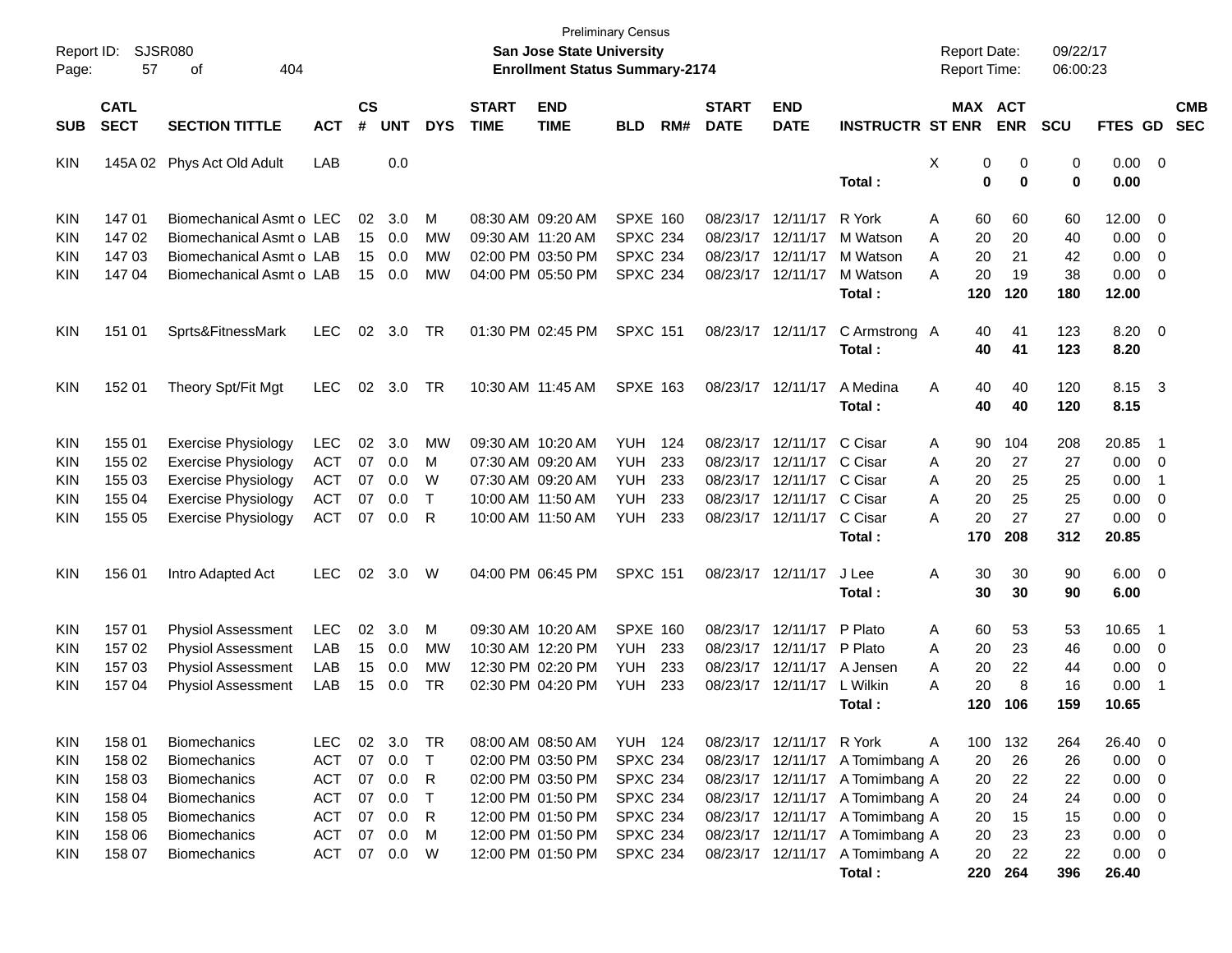| Report ID:<br>Page: | 58                         | <b>SJSR080</b><br>404<br>οf |              |                    |                |            |                             | San Jose State University<br><b>Enrollment Status Summary-2174</b> | <b>Preliminary Census</b> |     |                             |                             |                                 | <b>Report Date:</b><br><b>Report Time:</b> |            | 09/22/17<br>06:00:23 |                |                          |                          |
|---------------------|----------------------------|-----------------------------|--------------|--------------------|----------------|------------|-----------------------------|--------------------------------------------------------------------|---------------------------|-----|-----------------------------|-----------------------------|---------------------------------|--------------------------------------------|------------|----------------------|----------------|--------------------------|--------------------------|
| <b>SUB</b>          | <b>CATL</b><br><b>SECT</b> | <b>SECTION TITTLE</b>       | <b>ACT</b>   | $\mathsf{cs}$<br># | <b>UNT</b>     | <b>DYS</b> | <b>START</b><br><b>TIME</b> | <b>END</b><br><b>TIME</b>                                          | <b>BLD</b>                | RM# | <b>START</b><br><b>DATE</b> | <b>END</b><br><b>DATE</b>   | <b>INSTRUCTR ST ENR</b>         | MAX ACT                                    | <b>ENR</b> | <b>SCU</b>           | <b>FTES GD</b> |                          | <b>CMB</b><br><b>SEC</b> |
|                     |                            |                             |              |                    |                |            |                             |                                                                    |                           |     |                             |                             |                                 |                                            |            |                      |                |                          |                          |
| KIN                 | 159 01                     | Sport Adapt Activ           | <b>LEC</b>   | 02                 | 3.0            | M          | 04:00 PM 05:50 PM           |                                                                    | <b>SPXE 163</b>           |     | 08/23/17 12/11/17           |                             | N Megginson A                   | 30                                         | 32         | 64                   | 6.45           | $\overline{\phantom{1}}$ |                          |
| KIN                 | 159 02                     | Sport Adapt Activ           | <b>ACT</b>   | 11                 | 0.0            | М          |                             | 06:00 PM 07:50 PM                                                  | <b>SPXE 163</b>           |     | 08/23/17 12/11/17           |                             | N Megginson A                   | 30                                         | 32         | 32                   | 0.00           | $\overline{\phantom{1}}$ |                          |
|                     |                            |                             |              |                    |                |            |                             |                                                                    |                           |     |                             |                             | Total:                          | 60                                         | 64         | 96                   | 6.45           |                          |                          |
| KIN                 | 160 01                     | Hist of Sport & PE          | LEC          |                    | 3.0            |            |                             |                                                                    |                           |     |                             |                             |                                 | Х<br>0                                     | 0          | 0                    | 0.00           | $\overline{\phantom{0}}$ |                          |
| KIN                 | 160 02                     | Hist of Sport & PE          | <b>LEC</b>   |                    | 3.0            |            |                             |                                                                    |                           |     |                             |                             |                                 | Х<br>0                                     | 0          | 0                    | 0.00           | $\overline{\mathbf{0}}$  |                          |
| KIN                 | 160 03                     | Hist of Sport & PE          | <b>LEC</b>   | 02                 | 3.0            | MW         |                             | 09:00 AM 10:15 AM                                                  | <b>SPXE 163</b>           |     |                             | 08/23/17 12/11/17           | S Reekie                        | Α<br>40                                    | 39         | 117                  | 7.85           | -1                       |                          |
| KIN                 | 160 04                     | Hist of Sport & PE          | <b>LEC</b>   | 02                 | 3.0            | <b>MW</b>  |                             | 12:00 PM 01:15 PM                                                  | <b>SPXE 160</b>           |     |                             | 08/23/17 12/11/17           | S Reekie                        | 40<br>А                                    | 43         | 129                  | 8.60           | $\overline{\mathbf{0}}$  |                          |
|                     |                            |                             |              |                    |                |            |                             |                                                                    |                           |     |                             |                             | Total:                          | 80                                         | 82         | 246                  | 16.45          |                          |                          |
| KIN                 | 161 01                     | Philos of Sport             | <b>LEC</b>   | 02                 | 3.0            | MW         | 01:30 PM 02:45 PM           |                                                                    | <b>SPXC 151</b>           |     |                             | 08/23/17 12/11/17           | D Bohigian                      | A<br>40                                    | 40         | 120                  | 8.00           | $\overline{\phantom{0}}$ |                          |
| KIN                 | 161 02                     | Philos of Sport             | <b>LEC</b>   |                    | $02 \quad 3.0$ | <b>MW</b>  |                             | 12:00 PM 01:15 PM                                                  | <b>SPXC 151</b>           |     |                             | 08/23/17 12/11/17           | D Bohigian                      | A<br>40                                    | 45         | 135                  | 9.05           | $\overline{1}$           |                          |
|                     |                            |                             |              |                    |                |            |                             |                                                                    |                           |     |                             |                             | Total:                          | 80                                         | 85         | 255                  | 17.05          |                          |                          |
| KIN                 | 162 01                     | Adv Fit Asse Ex RX          | <b>LEC</b>   | 02                 | 3.0            | TR         | 12:30 PM 01:20 PM           |                                                                    | <b>YUH</b>                | 233 |                             | 08/23/17 12/11/17           | C Cisar                         | Α<br>40                                    | 39         | 78                   | 8.00 4         |                          |                          |
| KIN                 | 162 02                     | Adv Fit Asse Ex RX          | <b>ACT</b>   | 11                 | 0.0            | TR         |                             | 01:30 PM 02:20 PM                                                  | YUH                       | 233 |                             | 08/23/17 12/11/17           | C Cisar                         | 40<br>A                                    | 39         | 39                   | 0.00           | $\overline{4}$           |                          |
|                     |                            |                             |              |                    |                |            |                             |                                                                    |                           |     |                             |                             | Total:                          | 80                                         | 78         | 117                  | 8.00           |                          |                          |
| KIN                 | 164 01                     | Soc-cult Perspectv          | <b>LEC</b>   | 02                 | 3.0            | TR         | 10:30 AM 11:45 AM           |                                                                    | <b>SPXC 151</b>           |     |                             | 08/23/17 12/11/17           | V Andrews                       | Α<br>40                                    | 40         | 120                  | $8.00 \t 0$    |                          |                          |
|                     |                            |                             |              |                    |                |            |                             |                                                                    |                           |     |                             |                             | Total:                          | 40                                         | 40         | 120                  | 8.00           |                          |                          |
| <b>KIN</b>          | 165 01                     | Motor Development           | <b>LEC</b>   | 02                 | 3.0            | MW         |                             | 09:00 AM 10:15 AM                                                  | <b>SPXC 151</b>           |     |                             | 08/23/17 12/11/17           | S Chang                         | A<br>40                                    | 41         | 123                  | 8.25           | $\overline{\phantom{1}}$ |                          |
| KIN                 | 165 02                     | Motor Development           | <b>LEC</b>   | 02                 | 3.0            | TR         |                             | 09:00 AM 10:15 AM                                                  | <b>SPXC 151</b>           |     |                             | 08/23/17 12/11/17 V Payne   |                                 | 40<br>A                                    | 43         | 129                  | 8.60           | $\overline{\phantom{0}}$ |                          |
| KIN                 | 165 03                     | Motor Development           | <b>LEC</b>   | 02                 | 3.0            | MW         |                             | 01:30 PM 02:45 PM                                                  | <b>SPXE 163</b>           |     |                             | 08/23/17 12/11/17 S Chang   |                                 | 40<br>A                                    | 43         | 129                  | 8.60           | $\overline{\mathbf{0}}$  |                          |
| KIN                 | 165 04                     | Motor Development           | <b>LEC</b>   |                    | 02 3.0         | TR         |                             | 07:30 AM 08:45 AM                                                  | <b>SPXC 151</b>           |     |                             | 08/23/17 12/11/17 V Payne   |                                 | 40<br>A                                    | 39         | 117                  | 7.80           | $\overline{\mathbf{0}}$  |                          |
|                     |                            |                             |              |                    |                |            |                             |                                                                    |                           |     |                             |                             | Total:                          | 160                                        | 166        | 498                  | 33.25          |                          |                          |
| KIN                 | 166 01                     | Motor Learning              | <b>LEC</b>   | 02                 | 3.0            | TR         | 12:00 PM 12:50 PM           |                                                                    | <b>SPXE 160</b>           |     |                             | 08/23/17 12/11/17           | E Wughalter A                   | 60                                         | 74         | 148                  | 14.80          | $\overline{\phantom{0}}$ |                          |
| KIN                 | 166 02                     | Motor Learning              | <b>ACT</b>   |                    | 07 0.0         | $\top$     |                             | 01:00 PM 02:50 PM                                                  | <b>SPXE 172</b>           |     |                             | 08/23/17 12/11/17           | E Wughalter A                   | 20                                         | 27         | 27                   | 0.00           | $\overline{0}$           |                          |
| KIN                 | 166 03                     | Motor Learning              | ACT          |                    | 07 0.0         | R          |                             | 01:00 PM 02:50 PM                                                  | <b>SPXE 172</b>           |     |                             |                             | 08/23/17 12/11/17 E Wughalter A | 20.                                        | 22         | 22                   | $0.00 \quad 0$ |                          |                          |
| <b>KIN</b>          | 166 04                     | Motor Learning              | ACT 07 0.0 R |                    |                |            |                             | 03:00 PM 04:50 PM                                                  | SPXE 172                  |     |                             |                             | 08/23/17 12/11/17 D Ziemer      | 20<br>A                                    | 25         | 25                   | $0.00 \t 0$    |                          |                          |
|                     |                            |                             |              |                    |                |            |                             |                                                                    |                           |     |                             |                             | Total:                          | 120                                        | 148        | 222                  | 14.80          |                          |                          |
| KIN                 | 169 01                     | Divrsty/Stress/Hlth         | SEM 05 3.0   |                    |                | МW         |                             | 09:00 AM 10:15 AM                                                  | <b>YUH 236</b>            |     |                             | 08/23/17 12/11/17 K Jeffery |                                 | 30<br>A                                    | 28         | 84                   | 5.60           | $0\,$ C                  |                          |
| HS                  | 169 01                     | Divrsty/Stress/Hlth         | SEM          | 05                 | 3.0            | MW         |                             | 09:00 AM 10:15 AM                                                  | YUH                       | 236 |                             | 08/23/17 12/11/17           | K Jeffery                       | 0<br>A                                     | 9          | 27                   | 1.80           |                          | $0\,C$                   |
| <b>KIN</b>          | 169 02                     | Divrsty/Stress/Hlth         | SEM          | 05                 | 3.0            | MW         | 10:30 AM 11:45 AM           |                                                                    | YUH                       | 236 |                             | 08/23/17 12/11/17           | K Jeffery                       | 30<br>A                                    | 26         | 78                   | 5.20           | $0\,$ C                  |                          |
| HS                  | 169 02                     | Divrsty/Stress/Hlth         | SEM          | 05                 | 3.0            | MW         | 10:30 AM 11:45 AM           |                                                                    | YUH                       | 236 |                             | 08/23/17 12/11/17 K Jeffery |                                 | 0<br>A                                     | 11         | 33                   | 2.20           | $0\,$ C                  |                          |
| KIN                 | 169 03                     | Divrsty/Stress/Hlth         | SEM 05 3.0   |                    |                | МW         |                             | 12:00 PM 01:15 PM                                                  | YUH                       | 236 |                             |                             | 08/23/17 12/11/17 D Murphy      | Α<br>30                                    | 22         | 66                   | 4.40           | 0 C                      |                          |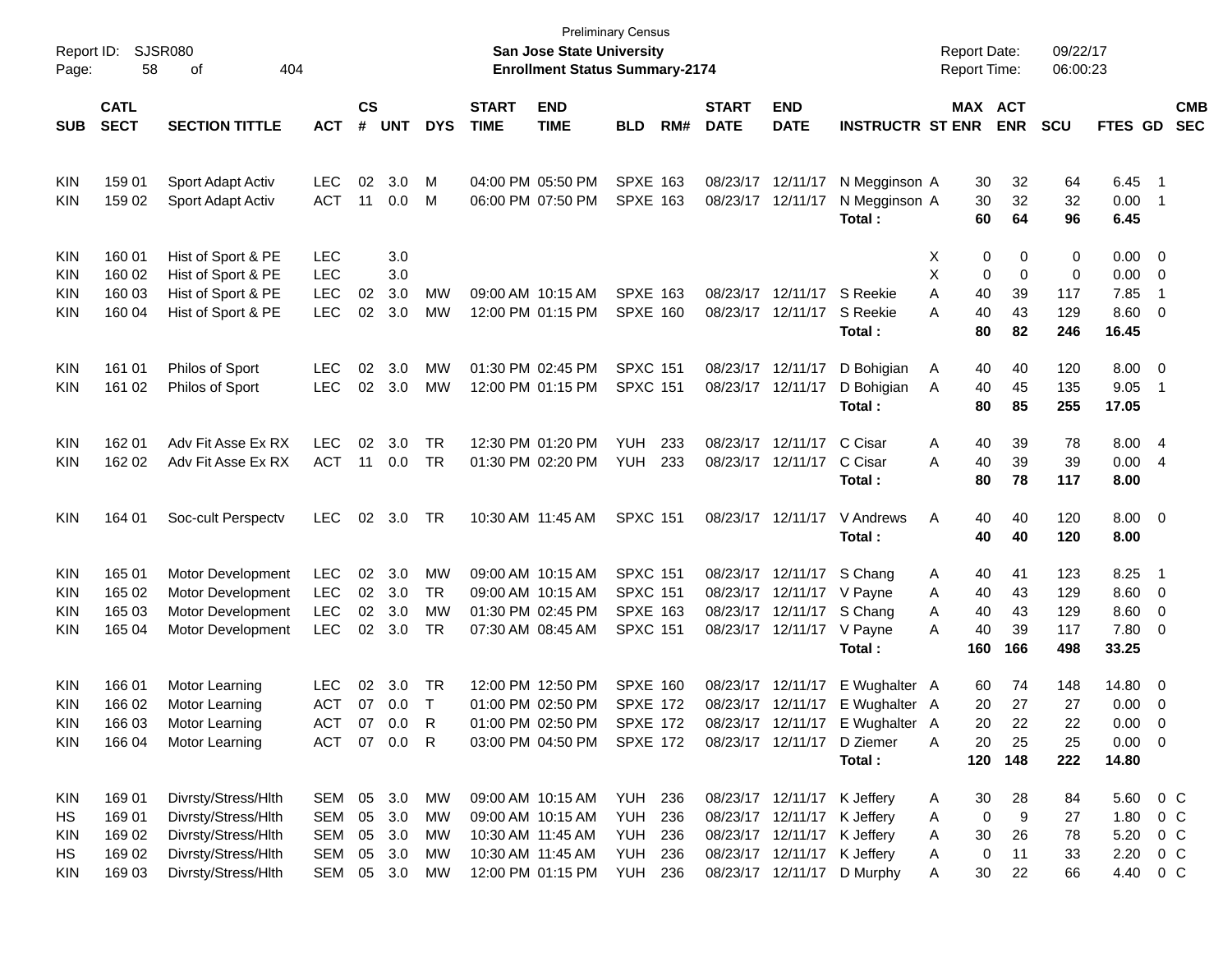| Report ID: |                            | <b>SJSR080</b>                    |              |                |            |            |                                       | San Jose State University  | <b>Preliminary Census</b> |     |                             |                           |                               | <b>Report Date:</b> |              | 09/22/17   |                |                          |
|------------|----------------------------|-----------------------------------|--------------|----------------|------------|------------|---------------------------------------|----------------------------|---------------------------|-----|-----------------------------|---------------------------|-------------------------------|---------------------|--------------|------------|----------------|--------------------------|
| Page:      | 59                         |                                   |              |                |            |            | <b>Enrollment Status Summary-2174</b> |                            |                           |     |                             |                           | Report Time:                  |                     | 06:00:23     |            |                |                          |
| <b>SUB</b> | <b>CATL</b><br><b>SECT</b> | <b>SECTION TITTLE</b>             | <b>ACT</b>   | <b>CS</b><br># | <b>UNT</b> | <b>DYS</b> | <b>START</b><br><b>TIME</b>           | <b>END</b><br><b>TIME</b>  | <b>BLD</b>                | RM# | <b>START</b><br><b>DATE</b> | <b>END</b><br><b>DATE</b> | <b>INSTRUCTR ST ENR</b>       | MAX ACT             | <b>ENR</b>   | <b>SCU</b> | <b>FTES GD</b> | <b>CMB</b><br><b>SEC</b> |
| HS         | 169 03                     | Divrsty/Stress/Hlth               | <b>SEM</b>   | 05             | 3.0        | MW         |                                       | 12:00 PM 01:15 PM          | YUH                       | 236 | 08/23/17 12/11/17           |                           | D Murphy                      | 0<br>Α              | 10           | 30         | 2.00           | 0 <sup>o</sup>           |
| KIN        | 169 04                     | Divrsty/Stress/Hlth               | <b>SEM</b>   | 05             | 3.0        | МW         |                                       | 01:30 PM 02:45 PM          | YUH                       | 236 | 08/23/17 12/11/17           |                           | D Murphy                      | 30<br>Α             | 22           | 66         | 4.45           | 1 C                      |
| HS         | 169 04                     | Divrsty/Stress/Hlth               | <b>SEM</b>   | 05             | 3.0        | <b>MW</b>  |                                       | 01:30 PM 02:45 PM          | <b>YUH</b>                | 236 | 08/23/17 12/11/17           |                           | D Murphy                      | 0<br>Α              | 8            | 24         | 1.60           | 0 <sup>o</sup>           |
| KIN        | 169 05                     | Divrsty/Stress/Hlth               | <b>SEM</b>   | 05             | 3.0        | <b>TR</b>  |                                       | 09:00 AM 10:15 AM          | <b>YUH</b>                | 236 | 08/23/17 12/11/17           |                           | M Crockett                    | 30<br>A             | 26           | 78         | 5.25           | 1 C                      |
| HS         | 169 05                     | Divrsty/Stress/Hlth               | <b>SEM</b>   | 05             | 3.0        | <b>TR</b>  |                                       | 09:00 AM 10:15 AM          | <b>YUH</b>                | 236 | 08/23/17 12/11/17           |                           | M Crockett                    | 0<br>Α              | 5            | 15         | 1.00           | 0 <sup>o</sup>           |
| <b>KIN</b> | 169 06                     | Divrsty/Stress/Hlth               | <b>SEM</b>   | 05             | 3.0        | <b>TR</b>  |                                       | 10:30 AM 11:45 AM          | <b>YUH</b>                | 236 | 08/23/17 12/11/17           |                           | D Murphy                      | 30<br>Α             | 27           | 81         | 5.40           | 0 <sup>o</sup>           |
| НS         | 169 06                     | Divrsty/Stress/Hlth               | <b>SEM</b>   | 05             | 3.0        | <b>TR</b>  |                                       | 10:30 AM 11:45 AM          | <b>YUH</b>                | 236 |                             | 08/23/17 12/11/17         | D Murphy                      | $\mathbf 0$<br>Α    | 3            | 9          | 0.60           | $0\,C$                   |
|            |                            |                                   |              |                |            |            |                                       |                            |                           |     |                             |                           | Total:                        | 180                 | 197          | 591        | 39.50          |                          |
| <b>KIN</b> |                            | 170B 01 Fld Exp Teach             | <b>SUP</b>   | 36             | 1.0        | <b>TBA</b> |                                       |                            |                           |     |                             | 08/23/17 12/11/17         | D Daum                        | Α<br>25             | 0            | 0          | 0.00           | - 0                      |
| <b>KIN</b> |                            | 170B 02 Fld Exp Teach             | <b>SUP</b>   | 36             | 1.0        | <b>TBA</b> |                                       |                            |                           |     |                             | 08/23/17 12/11/17         | D Daum                        | 25<br>А             | 0            | 0          | 0.00           | $\overline{\mathbf{0}}$  |
|            |                            |                                   |              |                |            |            |                                       |                            |                           |     |                             |                           | Total :                       | 50                  | 0            | 0          | 0.00           |                          |
| <b>KIN</b> |                            | 170C 01 Fieldwork-Adapted         | <b>SUP</b>   | 36             | 1.0        | <b>TBA</b> |                                       |                            |                           |     |                             | 08/23/17 12/11/17         | N Megginson A                 | 15                  | 0            | 0          | 0.00           | $\overline{\phantom{0}}$ |
| <b>KIN</b> |                            | 170C 02 Fieldwork-Adapted         | <b>SUP</b>   | 36             | 2.0        | <b>TBA</b> |                                       |                            |                           |     | 08/23/17 12/11/17           |                           | N Megginson A                 | 15                  | 0            | 0          | 0.00           | $\overline{\mathbf{0}}$  |
| <b>KIN</b> |                            | 170C 03 Fieldwork-Adapted         | <b>SUP</b>   | 36             | 3.0        | <b>TBA</b> |                                       |                            |                           |     |                             | 08/23/17 12/11/17         | N Megginson A                 | 15                  | 9            | 27         | 1.80           | $\overline{\mathbf{0}}$  |
|            |                            |                                   |              |                |            |            |                                       |                            |                           |     |                             |                           | Total:                        | 45                  | 9            | 27         | 1.80           |                          |
| <b>KIN</b> |                            | 170D 01 Fldwrk Sport Mngmt        | <b>SUP</b>   | 36             | 1.0        | TBA        |                                       |                            |                           |     |                             | 08/23/17 12/11/17         | <b>B</b> Shifflett            | 15<br>Α             | 0            | 0          | 0.00           | $\overline{\phantom{0}}$ |
| <b>KIN</b> |                            | 170D 02 Fldwrk Sport Mngmt        | <b>SUP</b>   | 36             | 2.0        | <b>TBA</b> |                                       |                            |                           |     |                             | 08/23/17 12/11/17         | <b>B</b> Shifflett            | 15<br>Α             | 0            | 0          | 0.00           | $\overline{\mathbf{0}}$  |
| <b>KIN</b> |                            | 170D 03 Fldwrk Sport Mngmt        | <b>SUP</b>   | 36             | 3.0        | <b>TBA</b> |                                       |                            |                           |     |                             | 08/23/17 12/11/17         | <b>B</b> Shifflett            | 15<br>А             | $\mathbf{1}$ | 3          | 0.20           | $\overline{\mathbf{0}}$  |
|            |                            |                                   |              |                |            |            |                                       |                            |                           |     |                             |                           | Total:                        | 45                  | $\mathbf 1$  | 3          | 0.20           |                          |
| <b>KIN</b> | 17301                      | Intro Teach PE                    | <b>LEC</b>   | 02             | 3.0        | R          |                                       | 04:00 PM 05:50 PM          | <b>SPXC 151</b>           |     |                             | 08/23/17 12/11/17         | D Daum                        | Α<br>22             | 18           | 36         | 3.60           | $\overline{\phantom{0}}$ |
| <b>KIN</b> | 173 02                     | Intro Teach PE                    | <b>ACT</b>   | 11             | 0.0        | R          |                                       | 06:00 PM 07:50 PM          | <b>SPXC 151</b>           |     |                             | 08/23/17 12/11/17         | D Daum                        | 22<br>А             | 18           | 18         | 0.00           | $\overline{\mathbf{0}}$  |
|            |                            |                                   |              |                |            |            |                                       |                            |                           |     |                             |                           | Total:                        | 44                  | 36           | 54         | 3.60           |                          |
| KIN        | 174 01                     | Assess Psychomotor                | LEC          | 02             | 3.0 F      |            |                                       | 12:00 PM 02:45 PM          | <b>SPXC 151</b>           |     |                             | 08/23/17 12/11/17         | J Lee                         | A<br>30             | 34           | 102        | $6.80\quad 0$  |                          |
|            |                            |                                   |              |                |            |            |                                       |                            |                           |     |                             |                           | Total:                        | 30                  | 34           | 102        | 6.80           |                          |
| KIN        | 175 01                     | Meas & Eval in Kines LEC 02 3.0 T |              |                |            |            |                                       | 04:00 PM 05:50 PM          | DMH 227                   |     |                             |                           | 08/23/17 12/11/17 B Shifflett | 60<br>A             | 54           | 108        | $10.80 \t 0$   |                          |
| <b>KIN</b> | 175 02                     | Meas & Eval in Kines ACT 13 0.0   |              |                |            | - F        |                                       | 10:00 AM 11:50 AM          | MН                        | 321 |                             |                           | 08/23/17 12/11/17 B Shifflett | 20<br>Α             | 18           | 18         | $0.00 \t 0$    |                          |
| KIN        | 175 03                     | Meas & Eval in Kines ACT          |              |                | 13 0.0     | - F        |                                       | 12:00 PM 01:50 PM          | MН                        | 321 |                             |                           | 08/23/17 12/11/17 B Shifflett | 20<br>A             | 16           | 16         | $0.00 \t 0$    |                          |
| <b>KIN</b> | 175 04                     | Meas & Eval in Kines ACT 13 0.0 F |              |                |            |            |                                       | 02:00 PM 03:50 PM MH       |                           | 321 |                             |                           | 08/23/17 12/11/17 B Shifflett | 20<br>A             | 20           | 20         | $0.00 \t 0$    |                          |
|            |                            |                                   |              |                |            |            |                                       |                            |                           |     |                             |                           | Total:                        | 120                 | 108          | 162        | 10.80          |                          |
| KIN        | 178 03                     | Mgt Practice TE                   | LEC 02 3.0 F |                |            |            |                                       | 03:00 PM 04:50 PM SPXC 151 |                           |     |                             |                           | 08/23/17 12/11/17 E Siebert   | 22<br>A             | 13           | 26         | $2.60 \quad 0$ |                          |
| <b>KIN</b> | 178 04                     | Mgt Practice TE                   | ACT 13 0.0 F |                |            |            |                                       | 05:00 PM 06:50 PM SPXC 151 |                           |     |                             |                           | 08/23/17 12/11/17 E Siebert   | 22<br>A             | 13           | 13         | $0.00 \quad 0$ |                          |
|            |                            |                                   |              |                |            |            |                                       |                            |                           |     |                             |                           | Total:                        | 44                  | 26           | 39         | 2.60           |                          |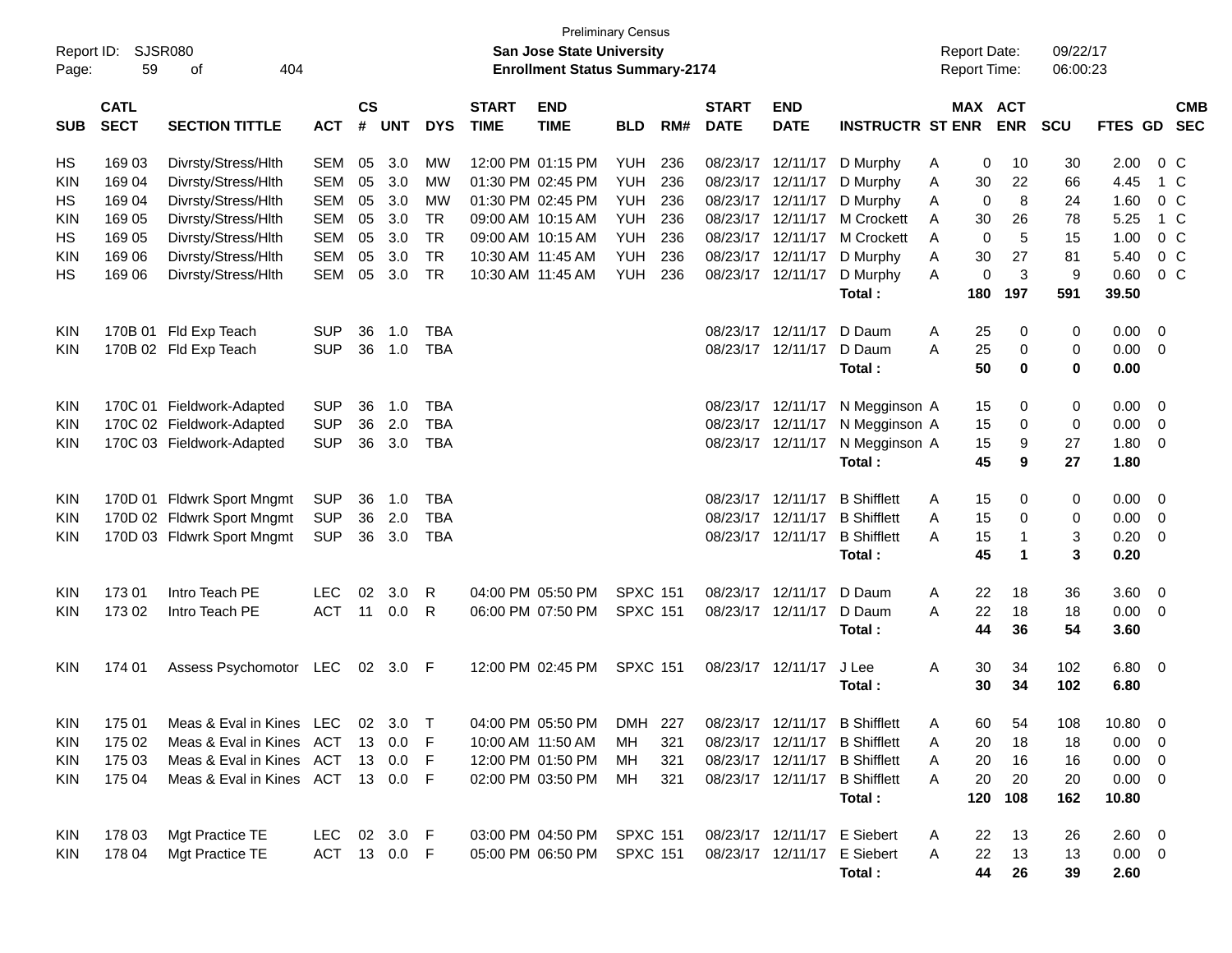| Report ID: |                 | <b>SJSR080</b>        |            |           |            |            |              | <b>Preliminary Census</b><br>San Jose State University |                 |     |              |                             |                         |   | <b>Report Date:</b>     |                         | 09/22/17                |         |                         |            |
|------------|-----------------|-----------------------|------------|-----------|------------|------------|--------------|--------------------------------------------------------|-----------------|-----|--------------|-----------------------------|-------------------------|---|-------------------------|-------------------------|-------------------------|---------|-------------------------|------------|
| Page:      | 60              | 404<br>οf             |            |           |            |            |              | <b>Enrollment Status Summary-2174</b>                  |                 |     |              |                             |                         |   | Report Time:            |                         | 06:00:23                |         |                         |            |
|            | <b>CATL</b>     |                       |            | <b>CS</b> |            |            | <b>START</b> | <b>END</b>                                             |                 |     | <b>START</b> | <b>END</b>                  |                         |   | MAX                     | <b>ACT</b>              |                         |         |                         | <b>CMB</b> |
| <b>SUB</b> | <b>SECT</b>     | <b>SECTION TITTLE</b> | <b>ACT</b> | #         | <b>UNT</b> | <b>DYS</b> | <b>TIME</b>  | <b>TIME</b>                                            | <b>BLD</b>      | RM# | <b>DATE</b>  | <b>DATE</b>                 | <b>INSTRUCTR ST ENR</b> |   |                         | <b>ENR</b>              | <b>SCU</b>              | FTES GD |                         | <b>SEC</b> |
|            |                 | Independent Study     | <b>SUP</b> | 36        | 1.0        | TBA        |              |                                                        |                 |     | 08/23/17     | 12/11/17                    | C Armstrong A           |   |                         |                         | -1                      | 0.07    | 0                       |            |
| KIN<br>KIN | 18001<br>180 02 | Independent Study     | <b>SUP</b> | 36        | 2.0        | <b>TBA</b> |              |                                                        |                 |     | 08/23/17     | 12/11/17                    |                         | A | 10<br>10                | 1<br>0                  | 0                       | 0.00    | 0                       |            |
| KIN        | 180 03          | Independent Study     | <b>SUP</b> | 36        | 3.0        | TBA        |              |                                                        |                 |     | 08/23/17     | 12/11/17                    |                         | A | 10                      | 0                       | 0                       | 0.00    | 0                       |            |
| KIN        | 180 04          | Independent Study     | <b>SUP</b> | 36        | 4.0        | TBA        |              |                                                        |                 |     | 08/23/17     | 12/11/17                    |                         | A | 10                      | 0                       | 0                       | 0.00    | 0                       |            |
| KIN        | 180 05          | Independent Study     | <b>SUP</b> | 36        | 1.0        | <b>TBA</b> |              |                                                        |                 |     | 08/23/17     | 12/11/17                    |                         | A | 2                       | 0                       | 0                       | 0.00    | 0                       |            |
| KIN        | 180 06          | Independent Study     | <b>SUP</b> | 36        | 1.0        | <b>TBA</b> |              |                                                        |                 |     | 08/23/17     | 12/11/17                    |                         | A | 2                       | 0                       | 0                       | 0.00    | 0                       |            |
| KIN        | 180 07          | Independent Study     | <b>SUP</b> | 36        | 1.0        | <b>TBA</b> |              |                                                        |                 |     | 08/23/17     | 12/11/17                    |                         | A | $\overline{c}$          | 0                       | 0                       | 0.00    | 0                       |            |
| KIN        | 180 08          | Independent Study     | <b>SUP</b> | 36        | 1.0        | <b>TBA</b> |              |                                                        |                 |     | 08/23/17     | 12/11/17                    |                         | Α | $\boldsymbol{2}$        | 0                       | 0                       | 0.00    | 0                       |            |
| KIN        | 180 09          | Independent Study     | <b>SUP</b> | 36        | 1.0        | <b>TBA</b> |              |                                                        |                 |     | 08/23/17     | 12/11/17                    |                         | Α | $\overline{c}$          | 0                       | 0                       | 0.00    | 0                       |            |
| KIN        | 180 10          | Independent Study     | <b>SUP</b> | 36        | 1.0        | <b>TBA</b> |              |                                                        |                 |     | 08/23/17     | 12/11/17                    |                         | A | $\overline{c}$          | 0                       | 0                       | 0.00    | 0                       |            |
| KIN        | 180 11          | Independent Study     | <b>SUP</b> | 36        | 1.0        | <b>TBA</b> |              |                                                        |                 |     | 08/23/17     | 12/11/17                    |                         | A | $\boldsymbol{2}$        | 0                       | 0                       | 0.00    | 0                       |            |
| KIN        | 180 12          | Independent Study     | <b>SUP</b> | 36        | 2.0        | <b>TBA</b> |              |                                                        |                 |     | 08/23/17     | 12/11/17                    | A Jensen                | A | $\overline{c}$          | 1                       | $\overline{\mathbf{c}}$ | 0.13    | 0                       |            |
| KIN        | 180 13          | Independent Study     | <b>SUP</b> | 36        | 2.0        | <b>TBA</b> |              |                                                        |                 |     | 08/23/17     | 12/11/17                    | E Wughalter             | A | $\overline{c}$          | 1                       | $\overline{c}$          | 0.13    | 0                       |            |
| KIN        | 180 14          | Independent Study     | <b>SUP</b> | 36        | 2.0        | <b>TBA</b> |              |                                                        |                 |     | 08/23/17     | 12/11/17                    | T Semerjian             | A | 2                       | 1                       | $\overline{c}$          | 0.13    | 0                       |            |
| KIN        | 180 15          | Independent Study     | <b>SUP</b> | 36        | 2.0        | TBA        |              |                                                        |                 |     | 08/23/17     | 12/11/17                    |                         | A | $\overline{\mathbf{c}}$ | 0                       | 0                       | 0.00    | 0                       |            |
| KIN        | 180 16          | Independent Study     | <b>SUP</b> | 36        | 2.0        | <b>TBA</b> |              |                                                        |                 |     | 08/23/17     | 12/11/17                    |                         | Α | $\overline{c}$          | 0                       | 0                       | 0.00    | 0                       |            |
| KIN        | 180 17          | Independent Study     | <b>SUP</b> | 36        | 3.0        | <b>TBA</b> |              |                                                        |                 |     | 08/23/17     | 12/11/17                    | C Cisar                 | Α | $\overline{c}$          | 2                       | 6                       | 0.40    | 0                       |            |
| KIN        | 180 18          | Independent Study     | <b>SUP</b> | 36        | 3.0        | TBA        |              |                                                        |                 |     | 08/23/17     | 12/11/17                    | E Wughalter             | A | $\boldsymbol{2}$        | $\overline{\mathbf{c}}$ | 6                       | 0.40    | 0                       |            |
| KIN        | 180 19          | Independent Study     | <b>SUP</b> | 36        | 3.0        | TBA        |              |                                                        |                 |     | 08/23/17     | 12/11/17                    | A Jensen                | Α | $\overline{\mathbf{c}}$ | $\overline{\mathbf{c}}$ | 6                       | 0.40    | 0                       |            |
| KIN        | 180 20          | Independent Study     | <b>SUP</b> | 36        | 3.0        | <b>TBA</b> |              |                                                        |                 |     | 08/23/17     | 12/11/17                    | P Plato                 | A | $\boldsymbol{2}$        | 3                       | 9                       | 0.60    | 0                       |            |
| KIN        | 180 21          | Independent Study     | <b>SUP</b> | 36        | 3.0        | TBA        |              |                                                        |                 |     | 08/23/17     | 12/11/17                    | T Semerjian             | Α | 2                       | 1                       | 3                       | 0.20    | 0                       |            |
| KIN        | 180 22          | Independent Study     | <b>SUP</b> | 36        | 3.0        | TBA        |              |                                                        |                 |     | 08/23/17     | 12/11/17                    | K Han                   | A | $\boldsymbol{2}$        | 3                       | 9                       | 0.60    | 0                       |            |
| KIN        | 180 23          | Independent Study     | <b>SUP</b> | 36        | 3.0        | TBA        |              |                                                        |                 |     | 08/23/17     | 12/11/17                    |                         | A | $\overline{c}$          | 0                       | 0                       | 0.00    | 0                       |            |
| KIN        | 180 24          | Independent Study     | <b>SUP</b> | 36        | 3.0        | <b>TBA</b> |              |                                                        |                 |     | 08/23/17     | 12/11/17                    |                         | A | $\overline{c}$          | 0                       | 0                       | 0.00    | 0                       |            |
| KIN        | 180 25          | Independent Study     | <b>SUP</b> | 36        | 3.0        | TBA        |              |                                                        |                 |     | 08/23/17     | 12/11/17                    |                         | Α | $\overline{c}$          | 0                       | 0                       | 0.00    | 0                       |            |
| KIN        | 180 26          | Independent Study     | <b>SUP</b> | 36        | 3.0        | TBA        |              |                                                        |                 |     | 08/23/17     | 12/11/17                    |                         | Α | $\boldsymbol{2}$        | 0                       | 0                       | 0.00    | 0                       |            |
| KIN        | 180 27          | Independent Study     | <b>SUP</b> | 36        | 3.0        | TBA        |              |                                                        |                 |     | 08/23/17     | 12/11/17                    |                         | A | $\overline{c}$          | 0                       | 0                       | 0.00    | 0                       |            |
| KIN        | 180 28          | Independent Study     | <b>SUP</b> | 36        | 3.0        | <b>TBA</b> |              |                                                        |                 |     |              | 08/23/17 12/11/17           |                         | Α | $\overline{c}$          | 0                       | 0                       | 0.00    | 0                       |            |
|            |                 |                       |            |           |            |            |              |                                                        |                 |     |              |                             | Total:                  |   | 88                      | 17                      | 46                      | 3.07    |                         |            |
| KIN        | 185 01          | Senior Seminar        | SEM 05     |           | 1.0        | R          |              | 10:30 AM 11:20 AM                                      | <b>SPXC 153</b> |     |              | 08/23/17 12/11/17 L Wilkin  |                         | A | 20                      | 20                      | 20                      | 1.33    | $\overline{\mathbf{0}}$ |            |
| KIN        | 185 02          | Senior Seminar        | SEM 05     |           | 1.0        | W          |              | 12:30 PM 01:20 PM                                      | <b>SPXC 153</b> |     |              | 08/23/17 12/11/17 K Jeffery |                         | A | 20                      | 33                      | 33                      | 2.20    | 0                       |            |
| KIN        | 185 03          | Senior Seminar        | SEM 05 1.0 |           |            | T.         |              | 10:30 AM 11:20 AM                                      | <b>SPXC 153</b> |     |              | 08/23/17 12/11/17 L Wilkin  |                         | A | 20                      | 19                      | 19                      | 1.27    | $\mathbf 0$             |            |
| KIN        | 185 04          | Senior Seminar        | SEM 05     |           | 1.0        | R.         |              | 12:00 PM 12:50 PM                                      | <b>SPXC 153</b> |     |              | 08/23/17 12/11/17 K Jeffery |                         | A | 20                      | 23                      | 23                      | 1.53    | 0                       |            |
| KIN        | 185 05          | Senior Seminar        |            |           | SEM 05 1.0 | R          |              | 09:30 AM 10:20 AM                                      | <b>SPXC 153</b> |     |              | 08/23/17 12/11/17 L Wilkin  |                         | Α | 20                      | 10                      | 10                      | 0.67    | $\overline{\mathbf{0}}$ |            |
|            |                 |                       |            |           |            |            |              |                                                        |                 |     |              |                             | Total:                  |   | 100                     | 105                     | 105                     | 7.00    |                         |            |
| KIN        | 18701           | Clin Ex Physiol       | LEC 02 3.0 |           |            | MW         |              | 10:30 AM 11:45 AM                                      | <b>SPXE 163</b> |     |              | 08/23/17 12/11/17 A Jensen  |                         | A | 40                      | 44                      | 132                     | 8.80 0  |                         |            |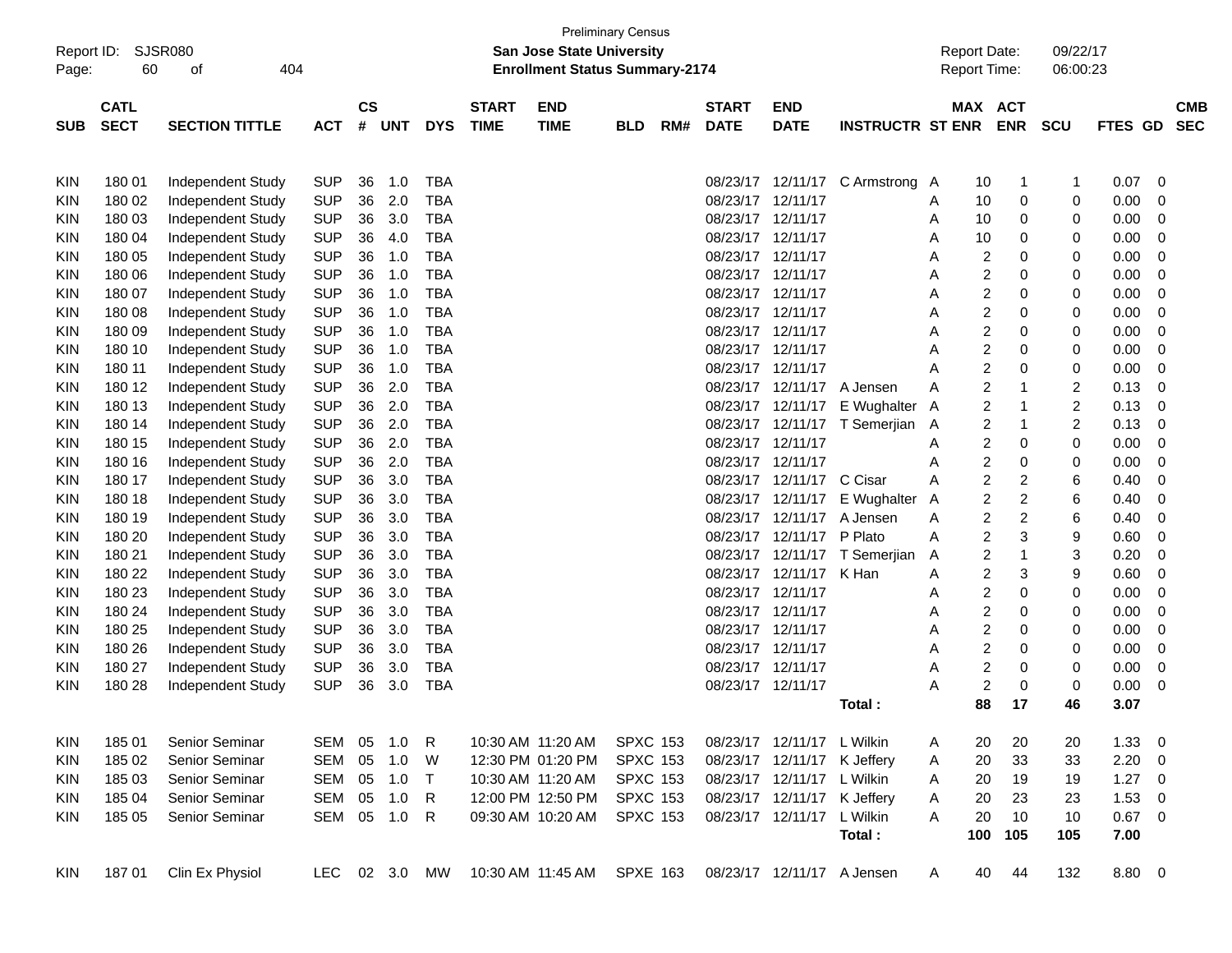| Report ID:<br>Page:                           | <b>SJSR080</b><br>61                 |                                                                                                  |                                                              |                    |                       |                          | San Jose State University<br><b>Enrollment Status Summary-2174</b> | <b>Preliminary Census</b>                                   |                                  |                   |                                        |                            | <b>Report Date:</b><br><b>Report Time:</b>                                                                                      |                                                | 09/22/17<br>06:00:23                |                                           |                                                         |                                 |                          |
|-----------------------------------------------|--------------------------------------|--------------------------------------------------------------------------------------------------|--------------------------------------------------------------|--------------------|-----------------------|--------------------------|--------------------------------------------------------------------|-------------------------------------------------------------|----------------------------------|-------------------|----------------------------------------|----------------------------|---------------------------------------------------------------------------------------------------------------------------------|------------------------------------------------|-------------------------------------|-------------------------------------------|---------------------------------------------------------|---------------------------------|--------------------------|
| <b>SUB</b>                                    | <b>CATL</b><br><b>SECT</b>           | <b>SECTION TITTLE</b>                                                                            | <b>ACT</b>                                                   | $\mathsf{cs}$<br># | <b>UNT</b>            | <b>DYS</b>               | <b>START</b><br><b>TIME</b>                                        | <b>END</b><br><b>TIME</b>                                   | <b>BLD</b>                       | RM#               | <b>START</b><br><b>DATE</b>            | <b>END</b><br><b>DATE</b>  | <b>INSTRUCTR ST ENR</b>                                                                                                         |                                                | MAX ACT<br><b>ENR</b>               | <b>SCU</b>                                | FTES GD                                                 |                                 | <b>CMB</b><br><b>SEC</b> |
|                                               |                                      |                                                                                                  |                                                              |                    |                       |                          |                                                                    |                                                             |                                  |                   |                                        |                            | Total:                                                                                                                          | 40                                             | 44                                  | 132                                       | 8.80                                                    |                                 |                          |
| <b>KIN</b>                                    | 18801                                | Prev Care Ath Inj                                                                                | LEC.                                                         | 02                 | 2.0                   | TR                       |                                                                    | 12:30 PM 01:20 PM                                           | <b>SPXE 163</b>                  |                   | 08/23/17 12/11/17                      |                            | K Han<br>Total:                                                                                                                 | Α<br>40<br>40                                  | 36<br>36                            | 72<br>72                                  | 4.87 2<br>4.87                                          |                                 |                          |
| <b>KIN</b><br><b>KIN</b>                      | 189 01<br>18902                      | Care & Prev Lab<br>Care & Prev Lab                                                               | LAB<br>LAB                                                   | 15<br>15           | 1.0<br>1.0            | м<br>W                   |                                                                    | 12:30 PM 02:20 PM<br>12:30 PM 02:20 PM                      | YUH.<br><b>YUH</b>               | 128<br>128        | 08/23/17 12/11/17                      | 08/23/17 12/11/17          | H Pai<br>K Han<br>Total:                                                                                                        | 20<br>A<br>A<br>20<br>40                       | 17<br>17<br>34                      | 17<br>17<br>34                            | 1.15<br>1.15<br>2.30                                    | - 1<br>$\overline{\phantom{1}}$ |                          |
| <b>KIN</b><br><b>KIN</b><br>KIN               | 191A 01                              | Adv Assess Lower Ext LEC<br>191A 02 Adv Assess Lower Ext LAB<br>191A 03 Adv Assess Lower Ext LAB |                                                              | 02<br>15<br>15     | 3.0<br>0.0<br>$0.0\,$ | TR<br>$\mathsf{T}$<br>R  |                                                                    | 09:30 AM 10:20 AM<br>10:30 AM 12:20 PM<br>10:30 AM 12:20 PM | YUH.<br><b>YUH</b><br><b>YUH</b> | 128<br>128<br>128 | 08/23/17 12/11/17<br>08/23/17 12/11/17 | 08/23/17 12/11/17          | K Han<br>K Han<br>Total:                                                                                                        | 40<br>A<br>A<br>20<br>A<br>20<br>80            | 11<br>11<br>$\mathbf 0$<br>22       | 22<br>11<br>0<br>33                       | $2.20 \t 0$<br>$0.00 \t 0$<br>$0.00 \t 0$<br>2.20       |                                 |                          |
| <b>KIN</b>                                    | 193 01                               | Org/Adm Ath Traing                                                                               | LEC                                                          |                    | 02 2.0 F              |                          |                                                                    | 08:30 AM 10:20 AM                                           | YUH                              | 128               | 08/23/17 12/11/17                      |                            | H Pai<br>Total:                                                                                                                 | Α<br>30<br>30                                  | 8<br>8                              | 16<br>16                                  | $1.07 \t 0$<br>1.07                                     |                                 |                          |
| <b>KIN</b><br><b>KIN</b><br>KIN               | 194 01<br>194 02<br>194 03           | Therapeutic Exercise LEC<br>Therapeutic Exercise ACT<br>Therapeutic Exercise ACT                 |                                                              | 02<br>13<br>13     | 3.0<br>0.0<br>0.0     | <b>MW</b><br>м<br>W      | 09:30 AM 11:20 AM                                                  | 08:30 AM 09:20 AM<br>09:30 AM 11:20 AM                      | YUH.<br><b>YUH</b><br><b>YUH</b> | 128<br>128<br>128 | 08/23/17 12/11/17<br>08/23/17 12/11/17 | 08/23/17 12/11/17          | H Pai<br>H Pai<br>Total:                                                                                                        | 40<br>A<br>20<br>Α<br>A<br>20<br>80            | 16<br>16<br>$\mathbf 0$<br>32       | 32<br>16<br>0<br>48                       | $3.20 \ 0$<br>$0.00 \t 0$<br>$0.00 \t 0$<br>3.20        |                                 |                          |
| <b>KIN</b>                                    |                                      | 197A 01 Practicum Ath Trn I                                                                      | <b>SUP</b>                                                   | 36                 | 1.0                   | R                        |                                                                    | 07:30 AM 08:20 AM                                           | YUH                              | 128               | 08/23/17 12/11/17                      |                            | K Han<br>Total:                                                                                                                 | 12<br>Α<br>12                                  | $\overline{7}$<br>$\overline{7}$    | $\overline{7}$<br>$\overline{\mathbf{r}}$ | $0.47 \quad 0$<br>0.47                                  |                                 |                          |
| KIN                                           |                                      | 197C 01 Practicum Ath Trn II                                                                     | <b>SUP</b>                                                   | 36                 | 1.0                   | W                        |                                                                    | 07:30 AM 08:20 AM                                           | YUH                              | 128               | 08/23/17 12/11/17                      |                            | H Pai<br>Total:                                                                                                                 | 12<br>A<br>12                                  | 10<br>10                            | 10<br>10                                  | $0.67$ 0<br>0.67                                        |                                 |                          |
| <b>KIN</b><br><b>KIN</b><br>KIN<br><b>KIN</b> | 198 01<br>198 02<br>198 03<br>198 04 | Internship<br>Internship<br>Internship<br>Internship                                             | <b>SUP</b><br><b>SUP</b><br>SUP 36 3.0 TBA<br>SUP 36 4.0 TBA | 36<br>36           | 1.0<br>2.0            | <b>TBA</b><br><b>TBA</b> |                                                                    |                                                             |                                  |                   | 08/23/17                               | 12/11/17                   | <b>B</b> Shifflett<br>08/23/17 12/11/17 B Shifflett<br>08/23/17 12/11/17 B Shifflett<br>08/23/17 12/11/17 B Shifflett<br>Total: | 10<br>Α<br>10<br>Α<br>10<br>A<br>10<br>A<br>40 | 14<br>34<br>25<br>$\mathbf 0$<br>73 | 14<br>68<br>75<br>0<br>157                | $0.93$ 0<br>4.53<br>$5.00 \t 0$<br>$0.00 \t 0$<br>10.47 | $\overline{\phantom{0}}$        |                          |
| KIN                                           | 250 01                               | Fund Quant Resrch                                                                                | SEM 05 3.0 M                                                 |                    |                       |                          |                                                                    | 04:00 PM 06:45 PM SPXC 151                                  |                                  |                   |                                        |                            | 08/23/17 12/11/17 E Wughalter A<br>Total:                                                                                       | 22<br>22                                       | 29<br>29                            | 87<br>87                                  | 7.25 29<br>7.25                                         |                                 |                          |
| <b>KIN</b>                                    | 251 01                               | Fund Qual Resrch                                                                                 | SEM 05 3.0 T                                                 |                    |                       |                          |                                                                    | 07:00 PM 09:45 PM SPXC 151                                  |                                  |                   |                                        | 08/23/17 12/11/17 T Butryn | Total:                                                                                                                          | 22<br>A                                        | 22<br>22<br>22                      | 66<br>66                                  | 5.50 22<br>5.50                                         |                                 |                          |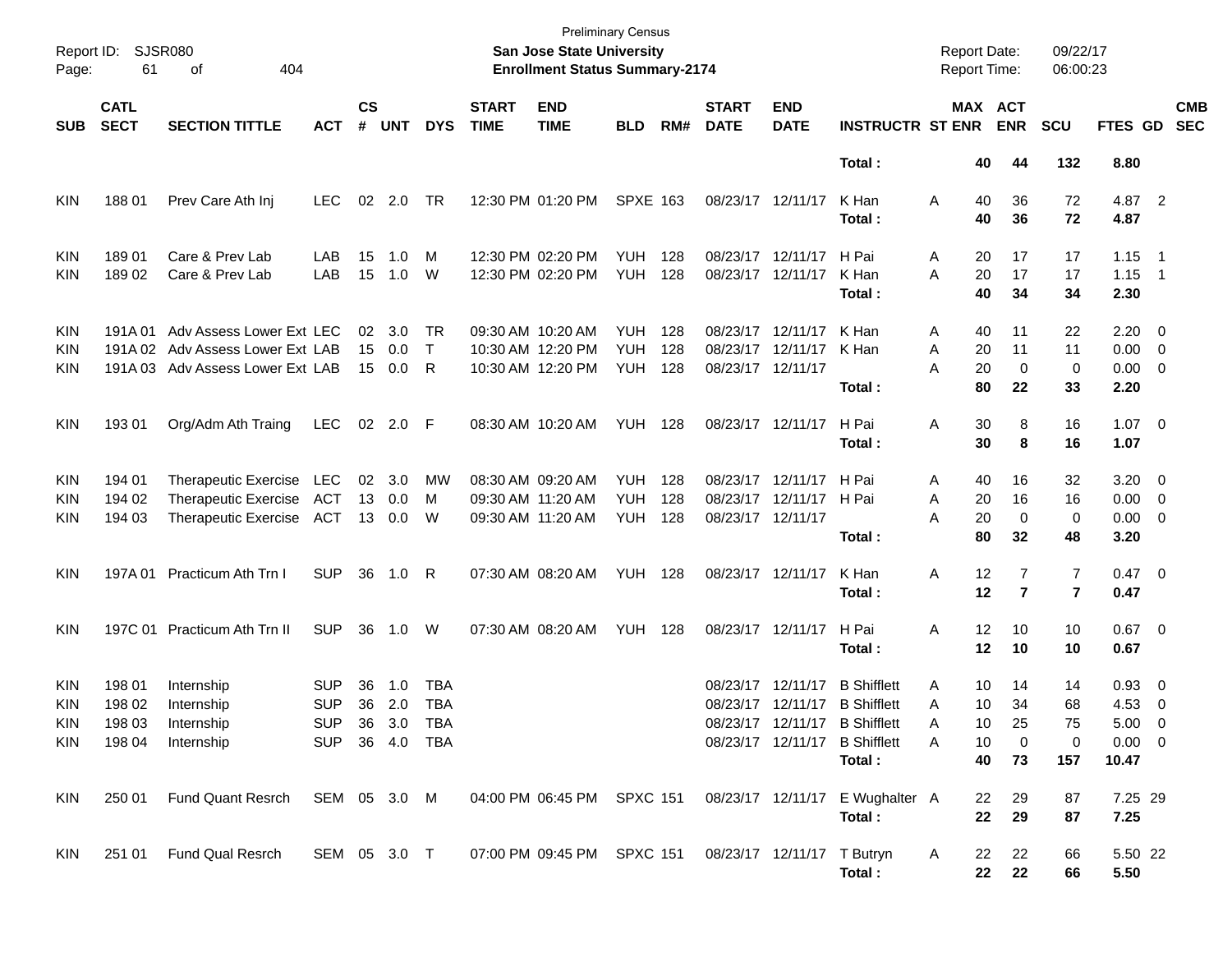| Page:                                         | Report ID: SJSR080<br>62             | 404<br>of                                                                        |                                                      |                    |                                          |                                 |                             | <b>Preliminary Census</b><br>San Jose State University<br><b>Enrollment Status Summary-2174</b> |                 |     |                                                             |                                                             |                                                                                                | <b>Report Date:</b><br><b>Report Time:</b> |                                                         | 09/22/17<br>06:00:23    |                                                          |            |
|-----------------------------------------------|--------------------------------------|----------------------------------------------------------------------------------|------------------------------------------------------|--------------------|------------------------------------------|---------------------------------|-----------------------------|-------------------------------------------------------------------------------------------------|-----------------|-----|-------------------------------------------------------------|-------------------------------------------------------------|------------------------------------------------------------------------------------------------|--------------------------------------------|---------------------------------------------------------|-------------------------|----------------------------------------------------------|------------|
| <b>SUB</b>                                    | <b>CATL</b><br><b>SECT</b>           | <b>SECTION TITTLE</b>                                                            | <b>ACT</b>                                           | $\mathsf{cs}$<br># | <b>UNT</b>                               | <b>DYS</b>                      | <b>START</b><br><b>TIME</b> | <b>END</b><br><b>TIME</b>                                                                       | <b>BLD</b>      | RM# | <b>START</b><br><b>DATE</b>                                 | <b>END</b><br><b>DATE</b>                                   | <b>INSTRUCTR ST ENR</b>                                                                        |                                            | MAX ACT<br><b>ENR</b>                                   | <b>SCU</b>              | FTES GD SEC                                              | <b>CMB</b> |
| <b>KIN</b>                                    | 255 01                               | Adv Exercise Physiol                                                             | SEM 05 3.0 W                                         |                    |                                          |                                 | 04:00 PM 06:45 PM           |                                                                                                 | <b>YUH 233</b>  |     |                                                             | 08/23/17 12/11/17                                           | P Plato<br>Total:                                                                              | 15<br>Α<br>15                              | 10<br>10                                                | 30<br>30                | 2.50 10<br>2.50                                          |            |
| <b>KIN</b>                                    | 259 01                               | Adv APA Internship                                                               | <b>SUP</b>                                           |                    | 25 3.0                                   | TBA                             |                             |                                                                                                 |                 |     |                                                             | 08/23/17 12/11/17                                           | N Megginson A<br>Total:                                                                        | 10<br>10                                   | 0<br>0                                                  | 0<br>0                  | $0.00 \t 0$<br>0.00                                      |            |
| <b>KIN</b>                                    | 267 01                               | Adv Sport Psych                                                                  | SEM                                                  | 05                 | 3.0                                      | R                               |                             | 04:00 PM 06:45 PM                                                                               | <b>SPXC 153</b> |     |                                                             | 08/23/17 12/11/17                                           | T Semerjian A<br>Total:                                                                        | 15<br>15                                   | 12<br>12                                                | 36<br>36                | 3.00 12<br>3.00                                          |            |
| <b>KIN</b>                                    | 268 01                               | Res/Prac/Mgmt/Inj-LE SEM 05 2.0 W                                                |                                                      |                    |                                          |                                 |                             | 07:00 PM 08:50 PM                                                                               | <b>YUH 128</b>  |     | 08/23/17 12/11/17                                           |                                                             | R Nishime<br>Total:                                                                            | Α<br>15<br>15                              | 17<br>17                                                | 34<br>34                | 2.83 17<br>2.83                                          |            |
| <b>KIN</b>                                    | 271 01                               | <b>ADV TOPICS AT</b>                                                             | LEC.                                                 | 03                 | $3.0$ T                                  |                                 |                             | 04:00 PM 06:45 PM                                                                               | <b>YUH 128</b>  |     | 08/23/17 12/11/17                                           |                                                             | M Tsuruike<br>Total:                                                                           | Α<br>15<br>15                              | 11<br>11                                                | 33<br>33                | 2.75 11<br>2.75                                          |            |
| <b>KIN</b>                                    | 272 01                               | Res/Prac Ther Exerci SEM 05 3.0                                                  |                                                      |                    |                                          | M                               | 07:00 PM 09:45 PM           |                                                                                                 | <b>YUH 128</b>  |     | 08/23/17 12/11/17                                           |                                                             | M Tsuruike<br>Total:                                                                           | Α<br>15<br>15                              | 14<br>14                                                | 42<br>42                | 3.50 14<br>3.50                                          |            |
| KIN<br>KIN<br><b>KIN</b>                      | 280 01<br>280 02<br>280 03           | Adv Fldwk Sprt Mgt<br>Adv Fldwk Sprt Mgt<br>Adv Fldwk Sprt Mgt                   | <b>SUP</b><br><b>SUP</b><br><b>SUP</b>               | 25                 | 1.0<br>25 2.0<br>25 3.0                  | TBA<br><b>TBA</b><br><b>TBA</b> |                             |                                                                                                 |                 |     |                                                             | 08/23/17 12/11/17<br>08/23/17 12/11/17<br>08/23/17 12/11/17 | <b>B</b> Shifflett<br><b>B</b> Shifflett<br><b>B</b> Shifflett<br>Total:                       | Α<br>A<br>A<br>15                          | 0<br>5<br>5<br>0<br>5<br>$\overline{c}$<br>$\mathbf{2}$ | 0<br>0<br>6<br>6        | $0.00 \t 0$<br>$0.00 \t 0$<br>$0.50$ 2<br>0.50           |            |
| <b>KIN</b>                                    | 282 01                               | Marketing/Sport                                                                  | SEM 05                                               |                    | $3.0$ T                                  |                                 |                             | 04:00 PM 06:45 PM                                                                               | <b>SPXC 151</b> |     |                                                             |                                                             | 08/23/17 12/11/17 C Armstrong A<br>Total:                                                      | 15<br>15                                   | 7<br>$\overline{7}$                                     | 21<br>21                | $1.75$ 7<br>1.75                                         |            |
| <b>KIN</b>                                    | 283 01                               | Mgt Lead Comm/Spt                                                                | SEM 05 3.0 M                                         |                    |                                          |                                 |                             | 07:00 PM 09:45 PM                                                                               | <b>SPXC 153</b> |     |                                                             | 08/23/17 12/11/17                                           | C Armstrong A<br>Total:                                                                        | 15<br>15                                   | 15<br>15                                                | 45<br>45                | 3.75 15<br>3.75                                          |            |
| <b>KIN</b><br><b>KIN</b><br><b>KIN</b>        | 285 01<br>285 02<br>285 03           | Internship Kinesiolo<br>Internship Kinesiolo<br>Internship Kinesiolo             | SUP 25 1.0 TBA<br><b>SUP</b><br><b>SUP</b>           |                    | 25 2.0<br>25 3.0                         | TBA<br>TBA                      |                             |                                                                                                 |                 |     |                                                             | 08/23/17 12/11/17                                           | 08/23/17 12/11/17 B Shifflett<br>08/23/17 12/11/17 B Shifflett<br><b>B</b> Shifflett<br>Total: | A<br>Α<br>Α<br>15                          | 5<br>0<br>5<br>5<br>2<br>3                              | $\Omega$<br>2<br>6<br>8 | $0.00 \quad 0$<br>$0.17$ 1<br>$0.50$ 2<br>0.67           |            |
| KIN<br><b>KIN</b><br><b>KIN</b><br><b>KIN</b> | 286 01<br>286 02<br>286 03<br>286 04 | Independent Study<br>Independent Study<br>Independent Study<br>Independent Study | <b>SUP</b><br><b>SUP</b><br><b>SUP</b><br><b>SUP</b> |                    | 25 1.0<br>25 2.0<br>25 3.0<br>25 1.0 TBA | TBA<br><b>TBA</b><br>TBA        |                             |                                                                                                 |                 |     | 08/23/17 12/11/17<br>08/23/17 12/11/17<br>08/23/17 12/11/17 | 08/23/17 12/11/17                                           |                                                                                                | 10<br>Α<br>10<br>Α<br>10<br>Α<br>10<br>Α   | 0<br>0<br>0<br>0                                        | 0<br>0<br>0<br>0        | $0.00 \t 0$<br>$0.00 \t 0$<br>$0.00 \t 0$<br>$0.00 \t 0$ |            |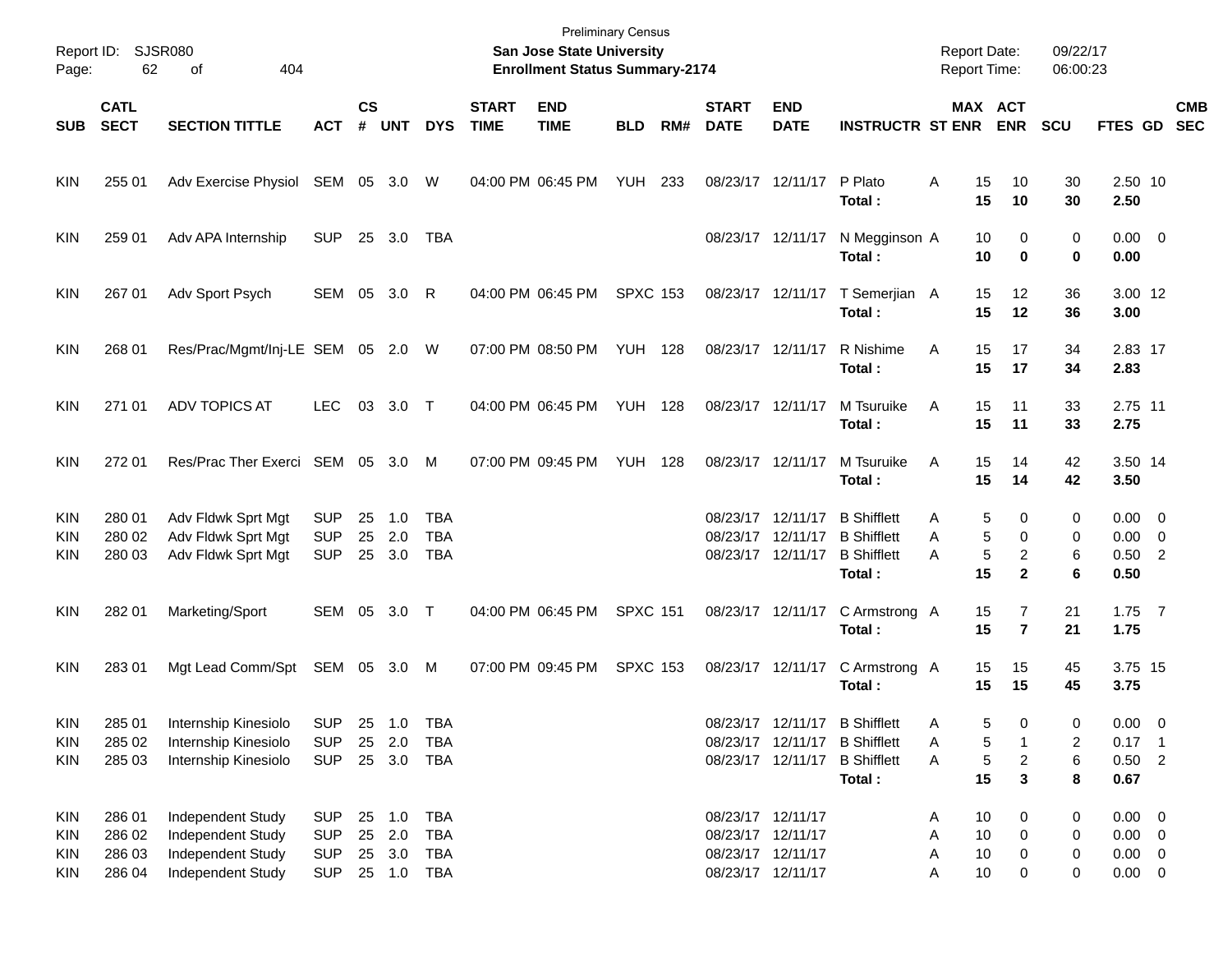|                     |                            | <b>SJSR080</b>                  |            |                    |            |            |                             |                                                                    | <b>Preliminary Census</b> |     |                             |                            |                         |                                            |            |                       | 09/22/17   |                 |                         |                          |
|---------------------|----------------------------|---------------------------------|------------|--------------------|------------|------------|-----------------------------|--------------------------------------------------------------------|---------------------------|-----|-----------------------------|----------------------------|-------------------------|--------------------------------------------|------------|-----------------------|------------|-----------------|-------------------------|--------------------------|
| Report ID:<br>Page: | 63                         | 404<br>оf                       |            |                    |            |            |                             | San Jose State University<br><b>Enrollment Status Summary-2174</b> |                           |     |                             |                            |                         | <b>Report Date:</b><br><b>Report Time:</b> |            |                       | 06:00:23   |                 |                         |                          |
| <b>SUB</b>          | <b>CATL</b><br><b>SECT</b> | <b>SECTION TITTLE</b>           | <b>ACT</b> | $\mathsf{cs}$<br># | <b>UNT</b> | <b>DYS</b> | <b>START</b><br><b>TIME</b> | <b>END</b><br><b>TIME</b>                                          | <b>BLD</b>                | RM# | <b>START</b><br><b>DATE</b> | <b>END</b><br><b>DATE</b>  | <b>INSTRUCTR ST ENR</b> |                                            |            | MAX ACT<br><b>ENR</b> | <b>SCU</b> | FTES GD         |                         | <b>CMB</b><br><b>SEC</b> |
| <b>KIN</b>          | 286 05                     | Independent Study               | <b>SUP</b> | 25                 | 1.0        | <b>TBA</b> |                             |                                                                    |                           |     |                             | 08/23/17 12/11/17          |                         | A                                          | 10         | 0                     | 0          | 0.00            | 0                       |                          |
| KIN                 | 286 06                     | Independent Study               | <b>SUP</b> | 25                 | 2.0        | <b>TBA</b> |                             |                                                                    |                           |     |                             | 08/23/17 12/11/17          |                         | A                                          | 10         | 0                     | 0          | 0.00            | 0                       |                          |
| <b>KIN</b>          | 286 07                     | Independent Study               | <b>SUP</b> | 25                 | 2.0        | <b>TBA</b> |                             |                                                                    |                           |     |                             | 08/23/17 12/11/17          |                         | A                                          | 10         | 0                     | 0          | 0.00            | 0                       |                          |
| <b>KIN</b>          | 286 08                     | Independent Study               | <b>SUP</b> | 25                 | 3.0        | <b>TBA</b> |                             |                                                                    |                           |     | 08/23/17                    | 12/11/17                   | C Cisar                 | A                                          | 10         | 3                     | 9          | 0.75            | 3                       |                          |
| <b>KIN</b>          | 286 09                     | Independent Study               | <b>SUP</b> | 25                 | 3.0        | <b>TBA</b> |                             |                                                                    |                           |     | 08/23/17                    | 12/11/17 P Plato           |                         | A                                          | 10         | 4                     | 12         | 1.00            | $\overline{4}$          |                          |
| <b>KIN</b>          | 286 10                     | Independent Study               | <b>SUP</b> | 25                 | 3.0        | <b>TBA</b> |                             |                                                                    |                           |     |                             | 08/23/17 12/11/17          | <b>B</b> Shifflett      | A                                          | 10         | $\mathbf{1}$          | 3          | 0.25            | -1                      |                          |
| <b>KIN</b>          | 286 11                     | Independent Study               | <b>SUP</b> | 25                 | 3.0        | <b>TBA</b> |                             |                                                                    |                           |     |                             | 08/23/17 12/11/17          | C Armstrong             | A                                          | 5          | 1                     | 3          | 0.25            | -1                      |                          |
| <b>KIN</b>          | 286 12                     | Independent Study               | <b>SUP</b> | 25                 | 3.0        | <b>TBA</b> |                             |                                                                    |                           |     |                             | 08/23/17 12/11/17          | T Butryn                | A                                          | 5          | 1                     | 3          | 0.25            | -1                      |                          |
| <b>KIN</b>          | 286 13                     | Independent Study               | <b>SUP</b> | 25                 | 3.0        | <b>TBA</b> |                             |                                                                    |                           |     | 08/23/17                    | 12/11/17                   | A Jensen                | Α                                          | 5          | $\mathbf 1$           | 3          | 0.25            | -1                      |                          |
| <b>KIN</b>          | 286 14                     | Independent Study               | <b>SUP</b> | 25                 | 3.0        | <b>TBA</b> |                             |                                                                    |                           |     |                             | 08/23/17 12/11/17          |                         | A                                          | 5          | 0                     | 0          | 0.00            | 0                       |                          |
|                     |                            |                                 |            |                    |            |            |                             |                                                                    |                           |     |                             |                            | Total:                  |                                            | 120        | 11                    | 33         | 2.75            |                         |                          |
| <b>KIN</b>          | 292A 01                    | Lead & Admin Ath Tra SEM 05 1.0 |            |                    |            | W          |                             | 05:00 PM 06:50 PM                                                  | <b>YUH 128</b>            |     |                             | 08/23/17 12/11/17          | M Tsuruike<br>Total:    | A                                          | 15<br>15   | 17<br>17              | 17<br>17   | 1.42 17<br>1.42 |                         |                          |
| <b>KIN</b>          |                            | 293A 01 Fieldwork AT I          | <b>SEM</b> | 05                 | 2.0        | <b>TBA</b> |                             |                                                                    |                           |     |                             | 08/23/17 12/11/17          | M Tsuruike              | A                                          | 15         | 17                    | 17         | 2.83 17         |                         |                          |
| KIN                 |                            | 293A 02 Fieldwork AT I          | <b>SUP</b> | 25                 | 0.0        | TBA        |                             |                                                                    |                           |     |                             | 08/23/17 12/11/17          | M Tsuruike              | A                                          | 15         | 17                    | 34         | $0.00$ 17       |                         |                          |
|                     |                            |                                 |            |                    |            |            |                             |                                                                    |                           |     |                             |                            | Total:                  |                                            | 30         | 34                    | 51         | 2.83            |                         |                          |
| <b>KIN</b>          |                            | 293C 01 Fieldwork AT III        | <b>SEM</b> | 05                 | 2.0        | <b>TBA</b> |                             |                                                                    |                           |     |                             | 08/23/17 12/11/17          | M Tsuruike              | A                                          | 15         | 11                    | 11         | 1.83 11         |                         |                          |
| KIN                 |                            | 293C 02 Fieldwork AT III        | <b>SUP</b> | 25                 | 0.0        | TBA        |                             |                                                                    |                           |     |                             | 08/23/17 12/11/17          | M Tsuruike              | A                                          | 15         | 11                    | 22         | $0.00$ 11       |                         |                          |
|                     |                            |                                 |            |                    |            |            |                             |                                                                    |                           |     |                             |                            | Total:                  |                                            | 30         | 22                    | 33         | 1.83            |                         |                          |
| <b>KIN</b>          | 298 01                     | Spec Studies P E                | <b>SUP</b> | 25                 | 3.0        | <b>TBA</b> |                             |                                                                    |                           |     | 08/23/17 12/11/17           |                            |                         | A                                          | 5          | 0                     | 0          | 0.00            | $\overline{0}$          |                          |
| <b>KIN</b>          | 298 02                     | Spec Studies P E                | <b>SUP</b> | 25                 | 3.0        | <b>TBA</b> |                             |                                                                    |                           |     |                             | 08/23/17 12/11/17          | P Plato                 | A                                          | 5          | 1                     | 3          | 0.25            | -1                      |                          |
| <b>KIN</b>          | 298 03                     | Spec Studies P E                | <b>SUP</b> | 25                 | 3.0        | <b>TBA</b> |                             |                                                                    |                           |     |                             | 08/23/17 12/11/17          | J Chin                  | A                                          | 5          | 1                     | 3          | 0.25            | -1                      |                          |
| <b>KIN</b>          | 298 04                     | Spec Studies P E                | <b>SUP</b> | 25                 | 3.0        | <b>TBA</b> |                             |                                                                    |                           |     |                             | 08/23/17 12/11/17          | E Wughalter             | A                                          | 5          | 1                     | 3          | 0.25            | -1                      |                          |
| <b>KIN</b>          | 298 05                     | Spec Studies P E                | <b>SUP</b> | 25                 | 3.0        | <b>TBA</b> |                             |                                                                    |                           |     |                             | 08/23/17 12/11/17          | <b>B</b> Shifflett      | A                                          | 5          | $\mathbf{1}$          | 3          | 0.25            | -1                      |                          |
| <b>KIN</b>          | 298 06                     | Spec Studies P E                | <b>SUP</b> | 25                 | 3.0        | <b>TBA</b> |                             |                                                                    |                           |     |                             | 08/23/17 12/11/17 T Butryn |                         | A                                          | 5          | $\mathbf{1}$          | 3          | 0.25            | -1                      |                          |
| KIN                 | 298 07                     | Spec Studies P E                | <b>SUP</b> | 25                 | 3.0        | <b>TBA</b> |                             |                                                                    |                           |     | 08/23/17 12/11/17           |                            |                         | A                                          | 5          | 0                     | 0          | 0.00            | 0                       |                          |
| $\textsf{KIN}$      | 298 08                     | Spec Studies P E                | SUP 25 3.0 |                    |            | <b>TBA</b> |                             |                                                                    |                           |     |                             | 08/23/17 12/11/17          |                         | Α                                          | 5          | $\mathbf 0$           | 0          | 0.00            | $\overline{\mathbf{0}}$ |                          |
| <b>KIN</b>          | 298 09                     | Spec Studies P E                | <b>SUP</b> |                    | 25 3.0     | TBA        |                             |                                                                    |                           |     |                             | 08/23/17 12/11/17          |                         | A                                          | 5          | 0                     | 0          | 0.00            | - 0                     |                          |
| <b>KIN</b>          | 298 10                     | Spec Studies P E                | <b>SUP</b> |                    | 25 3.0     | TBA        |                             |                                                                    |                           |     |                             | 08/23/17 12/11/17          |                         | Α                                          | 5          | 0                     | 0          | $0.00 \t 0$     |                         |                          |
|                     |                            |                                 |            |                    |            |            |                             |                                                                    |                           |     |                             |                            | Total:                  |                                            | 50         | 5                     | 15         | 1.25            |                         |                          |
| KIN                 | 299 01                     | <b>Masters Thesis</b>           | <b>SUP</b> |                    | 25 1.0     | <b>TBA</b> |                             |                                                                    |                           |     |                             | 08/23/17 12/11/17          |                         | A                                          | 5          | 0                     | 0          | $0.00 \t 0$     |                         |                          |
| <b>KIN</b>          | 299 02                     | <b>Masters Thesis</b>           | <b>SUP</b> |                    | 25 2.0     | <b>TBA</b> |                             |                                                                    |                           |     |                             | 08/23/17 12/11/17          |                         | Α                                          | $\sqrt{5}$ | 0                     | 0          | 0.00            | $\overline{\mathbf{0}}$ |                          |
| <b>KIN</b>          | 299 03                     | <b>Masters Thesis</b>           | <b>SUP</b> |                    | 25 3.0     | TBA        |                             |                                                                    |                           |     |                             | 08/23/17 12/11/17          |                         | Α                                          | $\sqrt{5}$ | 0                     | 0          | 0.00            | $\overline{\mathbf{0}}$ |                          |
| KIN                 | 299 04                     | <b>Masters Thesis</b>           | <b>SUP</b> |                    | 25 6.0 TBA |            |                             |                                                                    |                           |     |                             | 08/23/17 12/11/17          |                         | Α                                          | 5          | $\mathbf 0$           | 0          | $0.00 \t 0$     |                         |                          |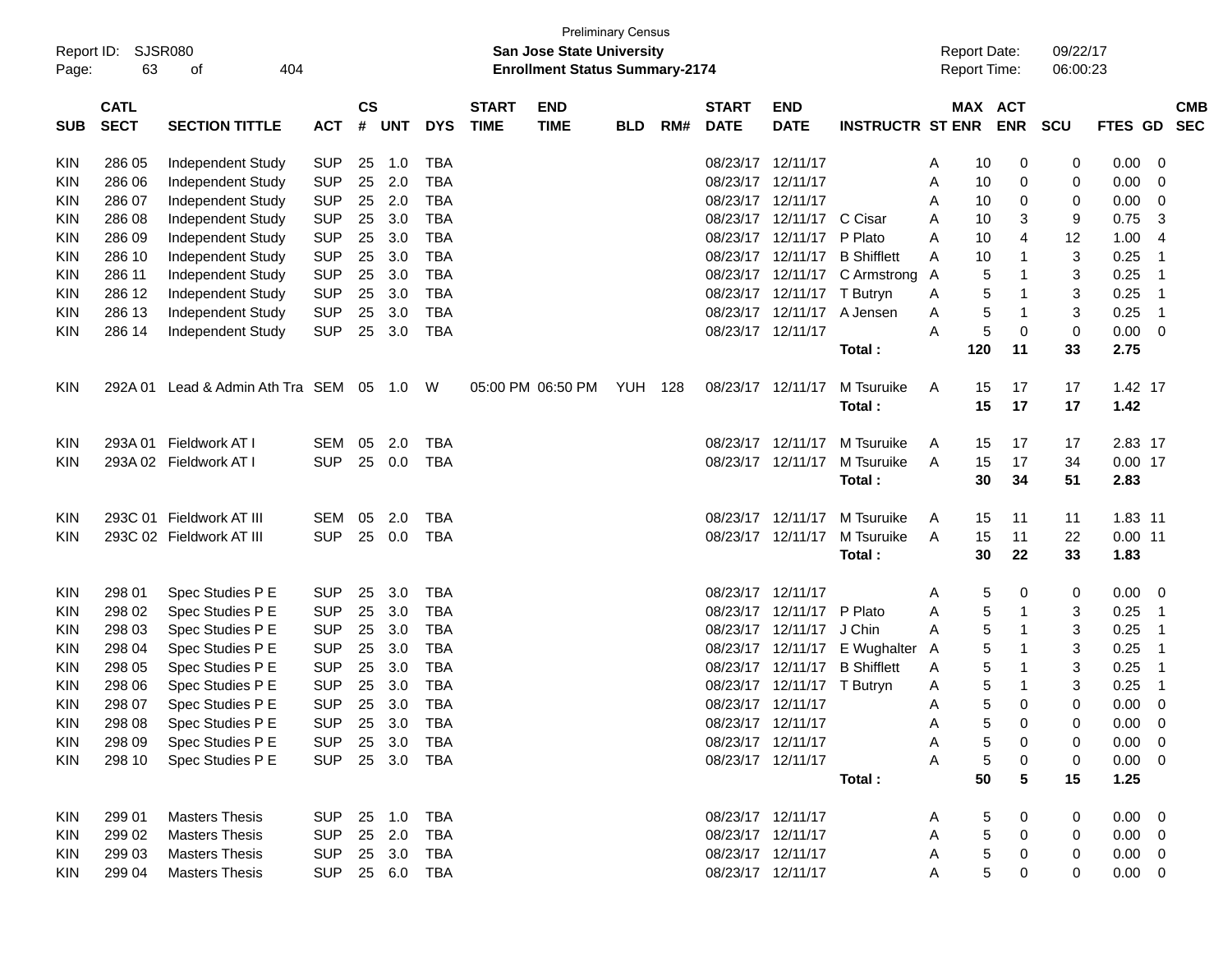| Page:                                                                                    | <b>Preliminary Census</b><br>Report ID:<br><b>SJSR080</b><br><b>San Jose State University</b><br>64<br><b>Enrollment Status Summary-2174</b><br>404<br>οf |                                                                                                                                                                            |                                                                                                |                                        |                                               |                                                                                                |                             |                                        |                                    |     |                                                                                           |                                                                      |                                                                     |                            | <b>Report Date:</b><br><b>Report Time:</b> |                             | 09/22/17<br>06:00:23                             |                                                              |                          |                          |
|------------------------------------------------------------------------------------------|-----------------------------------------------------------------------------------------------------------------------------------------------------------|----------------------------------------------------------------------------------------------------------------------------------------------------------------------------|------------------------------------------------------------------------------------------------|----------------------------------------|-----------------------------------------------|------------------------------------------------------------------------------------------------|-----------------------------|----------------------------------------|------------------------------------|-----|-------------------------------------------------------------------------------------------|----------------------------------------------------------------------|---------------------------------------------------------------------|----------------------------|--------------------------------------------|-----------------------------|--------------------------------------------------|--------------------------------------------------------------|--------------------------|--------------------------|
| <b>SUB</b>                                                                               | <b>CATL</b><br><b>SECT</b>                                                                                                                                | <b>SECTION TITTLE</b>                                                                                                                                                      | <b>ACT</b>                                                                                     | $\mathsf{cs}$<br>#                     | <b>UNT</b>                                    | <b>DYS</b>                                                                                     | <b>START</b><br><b>TIME</b> | <b>END</b><br><b>TIME</b>              | <b>BLD</b>                         | RM# | <b>START</b><br><b>DATE</b>                                                               | <b>END</b><br><b>DATE</b>                                            | <b>INSTRUCTR ST ENR</b>                                             | <b>MAX</b>                 |                                            | <b>ACT</b><br><b>ENR</b>    | <b>SCU</b>                                       | FTES GD                                                      |                          | <b>CMB</b><br><b>SEC</b> |
| <b>KIN</b><br><b>KIN</b><br><b>KIN</b><br><b>KIN</b><br><b>KIN</b><br><b>KIN</b><br>KNED | 299 05<br>299 06<br>299 07<br>299 08<br>299 09<br>299 10                                                                                                  | <b>Masters Thesis</b><br><b>Masters Thesis</b><br><b>Masters Thesis</b><br><b>Masters Thesis</b><br><b>Masters Thesis</b><br><b>Masters Thesis</b><br>184Y 01 Stdt Tchg II | <b>SUP</b><br><b>SUP</b><br><b>SUP</b><br><b>SUP</b><br><b>SUP</b><br><b>SUP</b><br><b>SUP</b> | 25<br>25<br>25<br>25<br>25<br>25<br>25 | 2.0<br>3.0<br>3.0<br>3.0<br>3.0<br>6.0<br>4.0 | <b>TBA</b><br><b>TBA</b><br><b>TBA</b><br><b>TBA</b><br><b>TBA</b><br><b>TBA</b><br><b>TBA</b> |                             |                                        |                                    |     | 08/23/17<br>08/23/17<br>08/23/17<br>08/23/17<br>08/23/17<br>08/23/17 12/11/17<br>08/23/17 | 12/11/17<br>12/11/17<br>12/11/17<br>12/11/17<br>12/11/17<br>12/11/17 | A Jensen<br>E Wughalter A<br>J Chin<br>T Butrvn<br>Total:<br>D Daum | A<br>A<br>A<br>Α<br>A<br>A | 5<br>5<br>5<br>5<br>5<br>5<br>50<br>10     | $\mathbf 0$<br>0<br>4<br>11 | 0<br>3<br>3<br>3<br>3<br>$\mathbf 0$<br>12<br>44 | 0.00<br>0.25<br>0.25<br>0.25<br>0.25<br>0.00<br>1.00<br>2.93 | 0<br>0<br>$\overline{0}$ |                          |
|                                                                                          | KNED 184Z 01                                                                                                                                              | KNED 184Y 02 Stdt Tchg II<br>Stdt Tchg III                                                                                                                                 | <b>SUP</b><br><b>SUP</b>                                                                       | 25<br>25                               | 5.0<br>4.0                                    | <b>TBA</b><br><b>TBA</b>                                                                       |                             |                                        |                                    |     | 08/23/17<br>08/23/17                                                                      | 12/11/17<br>12/11/17                                                 | D Daum<br>Total:<br>D Daum                                          | A<br>A                     | 10<br>20<br>10                             | 3<br>14                     | 15<br>59<br>4                                    | 1.00<br>3.93<br>0.27                                         | -0<br>- 0                |                          |
| <b>KNED</b>                                                                              | 184Z 02                                                                                                                                                   | Stdt Tchg III                                                                                                                                                              | <b>SUP</b>                                                                                     | 25                                     | 5.0                                           | <b>TBA</b>                                                                                     |                             |                                        |                                    |     | 08/23/17                                                                                  | 12/11/17                                                             | D Daum<br>Total:                                                    | A                          | 10<br>20                                   | 3<br>4                      | 15<br>19                                         | 1.00<br>1.27                                                 | 0                        |                          |
| KNED<br><b>KNED</b>                                                                      | 339 01<br>339 02                                                                                                                                          | Instr Matl & Proc PE<br>Instr Matl & Proc PE                                                                                                                               | <b>LEC</b><br><b>ACT</b>                                                                       | 02<br>08                               | 3.0<br>0.0                                    | $\mathsf{T}$<br>Т                                                                              |                             | 04:00 PM 05:50 PM<br>06:00 PM 07:50 PM | <b>SPXC 153</b><br><b>SPXC 153</b> |     | 08/23/17<br>08/23/17                                                                      | 12/11/17<br>12/11/17                                                 | E Siebert<br>E Siebert<br>Total:                                    | $\mathsf{A}$<br>A          | 15<br>15<br>30                             | 20<br>20<br>40              | 40<br>20<br>60                                   | 4.05<br>0.00<br>4.05                                         | -1                       |                          |

**Department : Kinesiology Department Total : 8286 7616 11631 783.55**

| <b>Department Total:</b>  |      | 8286 7616 11631 |      | 783.55 |
|---------------------------|------|-----------------|------|--------|
| <b>Lower Division :</b>   | 4877 | 4693 5327       |      | 355.23 |
| <b>Upper Division :</b>   |      | 2895 2648 5675  |      | 379.18 |
| <b>Graduate Division:</b> | 514  | -275            | -629 | 49.13  |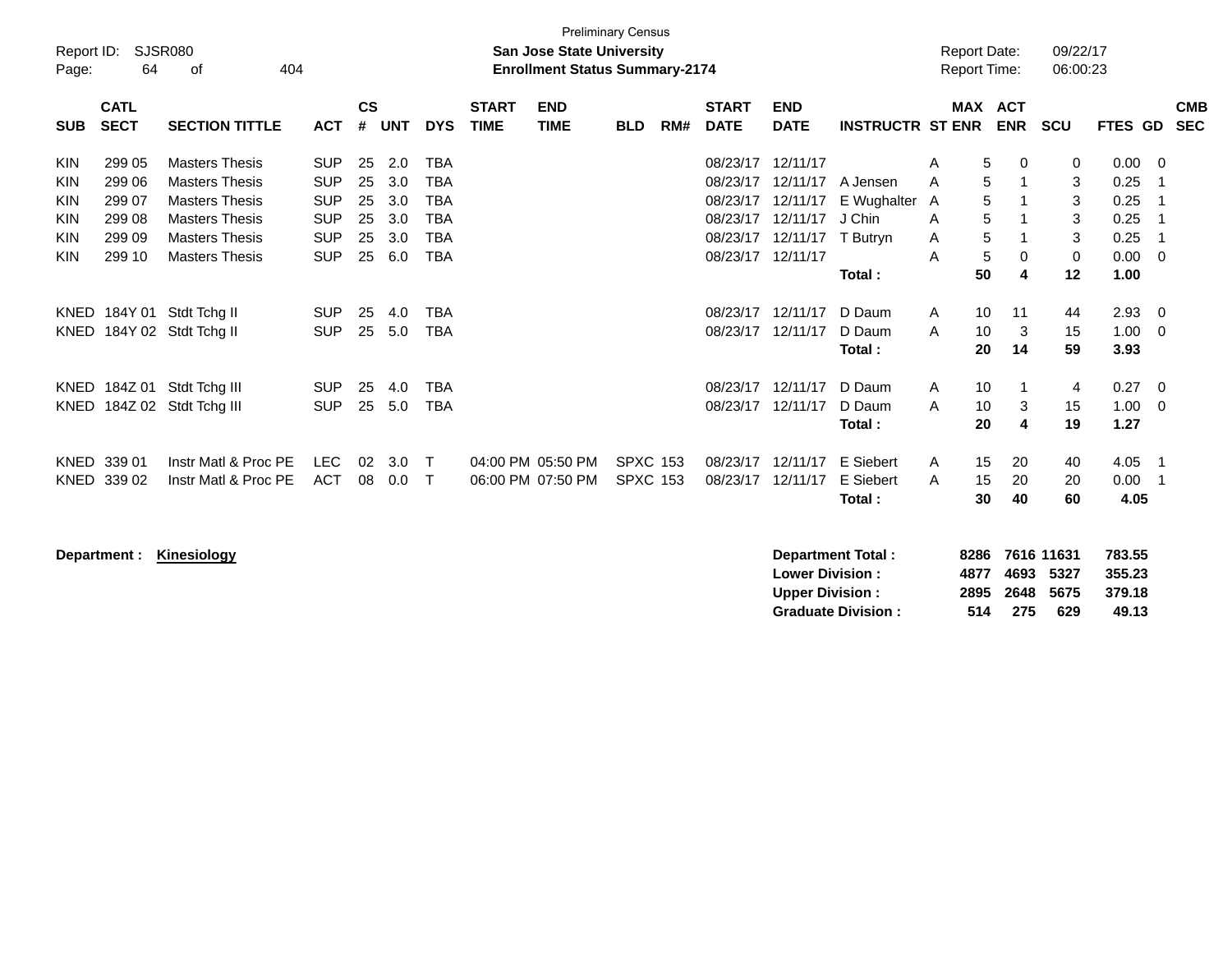| Report ID:<br>Page: | 65                         | <b>SJSR080</b><br>404<br>οf                                                   |              |                    |            |            |                             | San Jose State University<br><b>Enrollment Status Summary-2174</b> | <b>Preliminary Census</b> |     |                             |                           |                         |   | <b>Report Date:</b><br><b>Report Time:</b> |            | 09/22/17<br>06:00:23 |                |                         |            |
|---------------------|----------------------------|-------------------------------------------------------------------------------|--------------|--------------------|------------|------------|-----------------------------|--------------------------------------------------------------------|---------------------------|-----|-----------------------------|---------------------------|-------------------------|---|--------------------------------------------|------------|----------------------|----------------|-------------------------|------------|
| SUB                 | <b>CATL</b><br><b>SECT</b> | <b>SECTION TITTLE</b>                                                         | <b>ACT</b>   | $\mathsf{cs}$<br># | <b>UNT</b> | <b>DYS</b> | <b>START</b><br><b>TIME</b> | <b>END</b><br><b>TIME</b>                                          | <b>BLD</b>                | RM# | <b>START</b><br><b>DATE</b> | <b>END</b><br><b>DATE</b> | <b>INSTRUCTR ST ENR</b> |   | MAX ACT                                    | <b>ENR</b> | <b>SCU</b>           | FTES GD SEC    |                         | <b>CMB</b> |
|                     |                            |                                                                               |              |                    |            |            |                             |                                                                    |                           |     |                             |                           |                         |   |                                            |            |                      |                |                         |            |
| College             |                            | <b>Applied Sciences &amp; Arts</b><br><b>Recreation &amp; Leisure Studies</b> |              |                    |            |            |                             |                                                                    |                           |     |                             |                           |                         |   |                                            |            |                      |                |                         |            |
|                     | Department :<br>RECL 10 01 | Creat Meaning Life                                                            | <b>LEC</b>   | 02                 | 3.0        | MW         |                             | 10:30 AM 11:45 AM                                                  | YUH                       | 243 |                             | 08/23/17 12/11/17         | P Toney                 | A | 40                                         | 37         | 111                  | 7.40           | - 0                     |            |
| RECL                | 10 03                      | Creat Meaning Life                                                            | <b>LEC</b>   | 02                 | 3.0        | MW         |                             | 12:00 PM 01:15 PM                                                  | <b>CCB</b>                | 101 |                             | 08/23/17 12/11/17         | F Noonis                | A | 40                                         | 40         | 120                  | 8.00           | - 0                     |            |
| <b>RECL</b>         | 10 04                      | <b>Creat Meaning Life</b>                                                     | <b>LEC</b>   | 02                 | 3.0        | <b>TR</b>  |                             | 01:30 PM 02:45 PM                                                  | <b>SH</b>                 | 346 |                             | 08/23/17 12/11/17         | M Duphily               | A | 40                                         | 37         | 111                  | 7.40           | $\mathbf 0$             |            |
| RECL                | 10 05                      | Creat Meaning Life                                                            | <b>LEC</b>   | 02 <sub>o</sub>    | 3.0        | <b>TR</b>  |                             | 10:30 AM 11:45 AM                                                  | <b>DMH</b>                | 165 |                             | 08/23/17 12/11/17         | M Duphily               | A | 40                                         | 39         | 117                  | 7.80           | $\overline{0}$          |            |
| RECL                | 10 06                      | Creat Meaning Life                                                            | <b>LEC</b>   | 02                 | 3.0        | <b>TR</b>  |                             | 10:30 AM 11:45 AM                                                  | <b>BBC</b>                | 205 |                             | 08/23/17 12/11/17         | W Spain                 | A | 40                                         | 28         | 84                   | 5.60           | $\overline{0}$          |            |
| RECL                | 1080                       | Creat Meaning Life                                                            | <b>LEC</b>   | 02                 | 3.0        | <b>TBA</b> |                             |                                                                    |                           |     |                             | 08/23/17 12/11/17         | B Grosvenor A           |   | 30                                         | 28         | 84                   | 5.60           | $\overline{\mathbf{0}}$ |            |
|                     |                            |                                                                               |              |                    |            |            |                             |                                                                    |                           |     |                             |                           | Total:                  |   | 230                                        | 209        | 627                  | 41.80          |                         |            |
| RECL                | 90 02                      | Rec Parks Tourism                                                             | <b>LEC</b>   | 02                 | 3.0        | TR         |                             | 09:00 AM 10:15 AM                                                  | <b>BBC</b>                | 103 |                             | 08/23/17 12/11/17         | P Toney                 | A | 40                                         | 36         | 108                  | $7.20 \t 0$    |                         |            |
|                     |                            |                                                                               |              |                    |            |            |                             |                                                                    |                           |     |                             |                           | Total:                  |   | 40                                         | 36         | 108                  | 7.20           |                         |            |
| RECL                | 9701                       | <b>Event Planning</b>                                                         | <b>LEC</b>   | 02                 | 3.0        | TR         |                             | 12:00 PM 01:15 PM                                                  | <b>CL</b>                 | 310 |                             | 08/23/17 12/11/17         | <b>B</b> Grosvenor A    |   | 35                                         | 15         | 30                   | 3.00           | $\overline{\mathbf{0}}$ |            |
|                     | RECL 97 02                 | <b>Event Planning</b>                                                         | <b>ACT</b>   | 11                 | 0.0        | $\top$     |                             | 06:00 PM 08:45 PM                                                  | YUH                       | 243 |                             | 08/23/17 12/11/17         | <b>B</b> Grosvenor A    |   | 35                                         | 15         | 15                   | 0.00           | $\overline{\mathbf{0}}$ |            |
|                     |                            |                                                                               |              |                    |            |            |                             |                                                                    |                           |     |                             |                           | Total:                  |   | 70                                         | 30         | 45                   | 3.00           |                         |            |
|                     |                            | RECL 100W 01 Writing Workshop                                                 | SEM 04       |                    | 3.0        | -R         |                             | 03:00 PM 05:45 PM                                                  | МH                        | 322 |                             | 08/23/17 12/11/17         | C Jones                 | A | 25                                         | 24         | 72                   | 4.80 0         |                         |            |
|                     |                            |                                                                               |              |                    |            |            |                             |                                                                    |                           |     |                             |                           | Total:                  |   | 25                                         | 24         | 72                   | 4.80           |                         |            |
|                     | RECL 110 01                | Leisure, Life                                                                 | <b>LEC</b>   |                    | 02 3.0     | MW         |                             | 09:00 AM 10:15 AM                                                  | <b>SH</b>                 | 242 |                             | 08/23/17 12/11/17         | P Toney                 | A | 40                                         | 30         | 90                   | $6.00 \t 0$    |                         |            |
|                     |                            |                                                                               |              |                    |            |            |                             |                                                                    |                           |     |                             |                           | Total:                  |   | 40                                         | 30         | 90                   | 6.00           |                         |            |
|                     | RECL 111 01                | Leis Cult & Ident                                                             | <b>LEC</b>   |                    | 02 3.0     | MW         |                             | 09:00 AM 10:15 AM                                                  | МH                        | 324 |                             | 08/23/17 12/11/17         | L Levine                | A | 40                                         | 39         | 117                  | 7.80 0         |                         |            |
|                     |                            |                                                                               |              |                    |            |            |                             |                                                                    |                           |     |                             |                           | Total:                  |   | 40                                         | 39         | 117                  | 7.80           |                         |            |
|                     | RECL 112 01                | Intro to RT                                                                   | <b>LEC</b>   |                    | 02 3.0     | TR         |                             | 01:30 PM 02:45 PM                                                  | <b>YUH 243</b>            |     |                             | 08/23/17 12/11/17         | <b>B</b> Grosvenor A    |   | 40                                         | 44         | 132                  | 8.80 0         |                         |            |
|                     |                            |                                                                               |              |                    |            |            |                             |                                                                    |                           |     |                             |                           | Total:                  |   | 40                                         | 44         | 132                  | 8.80           |                         |            |
|                     | RECL 130 01                | Event Marketing in R LEC                                                      |              |                    | 3.0        |            |                             |                                                                    |                           |     |                             |                           |                         | Χ | 0                                          | 0          | 0                    | 0.00           | $\overline{\mathbf{0}}$ |            |
|                     |                            |                                                                               |              |                    |            |            |                             |                                                                    |                           |     |                             |                           | Total:                  |   | 0                                          | 0          | $\bf{0}$             | 0.00           |                         |            |
|                     | RECL 132 01                | Rec Program Plan LEC 02 3.0 M                                                 |              |                    |            |            |                             | 12:00 PM 02:45 PM YUH 243 08/23/17 12/11/17 L Levine               |                           |     |                             |                           |                         | A | 40                                         | 16         | 48                   | $3.20 \ 0$     |                         |            |
|                     |                            |                                                                               |              |                    |            |            |                             |                                                                    |                           |     |                             |                           | Total:                  |   | 40                                         | 16         | 48                   | 3.20           |                         |            |
|                     | RECL 135 06                | Rec Areas & Facilit                                                           | SEM 04 3.0 F |                    |            |            |                             | 09:30 AM 12:15 PM MH                                               |                           | 322 |                             | 08/23/17 12/11/17 J Baur  |                         | A | 30                                         | 18         | 54                   | $3.60 \quad 0$ |                         |            |
|                     |                            |                                                                               |              |                    |            |            |                             |                                                                    |                           |     |                             |                           | Total:                  |   | 30                                         | 18         | 54                   | 3.60           |                         |            |
|                     | RECL 136 01                | Rec & Park Admin                                                              |              |                    |            |            |                             | LEC 02 3.0 TR 09:00 AM 10:15 AM MH 322 08/23/17 12/11/17 W Spain   |                           |     |                             |                           |                         | A |                                            | 30 19      | 57                   | $3.80\ 0$      |                         |            |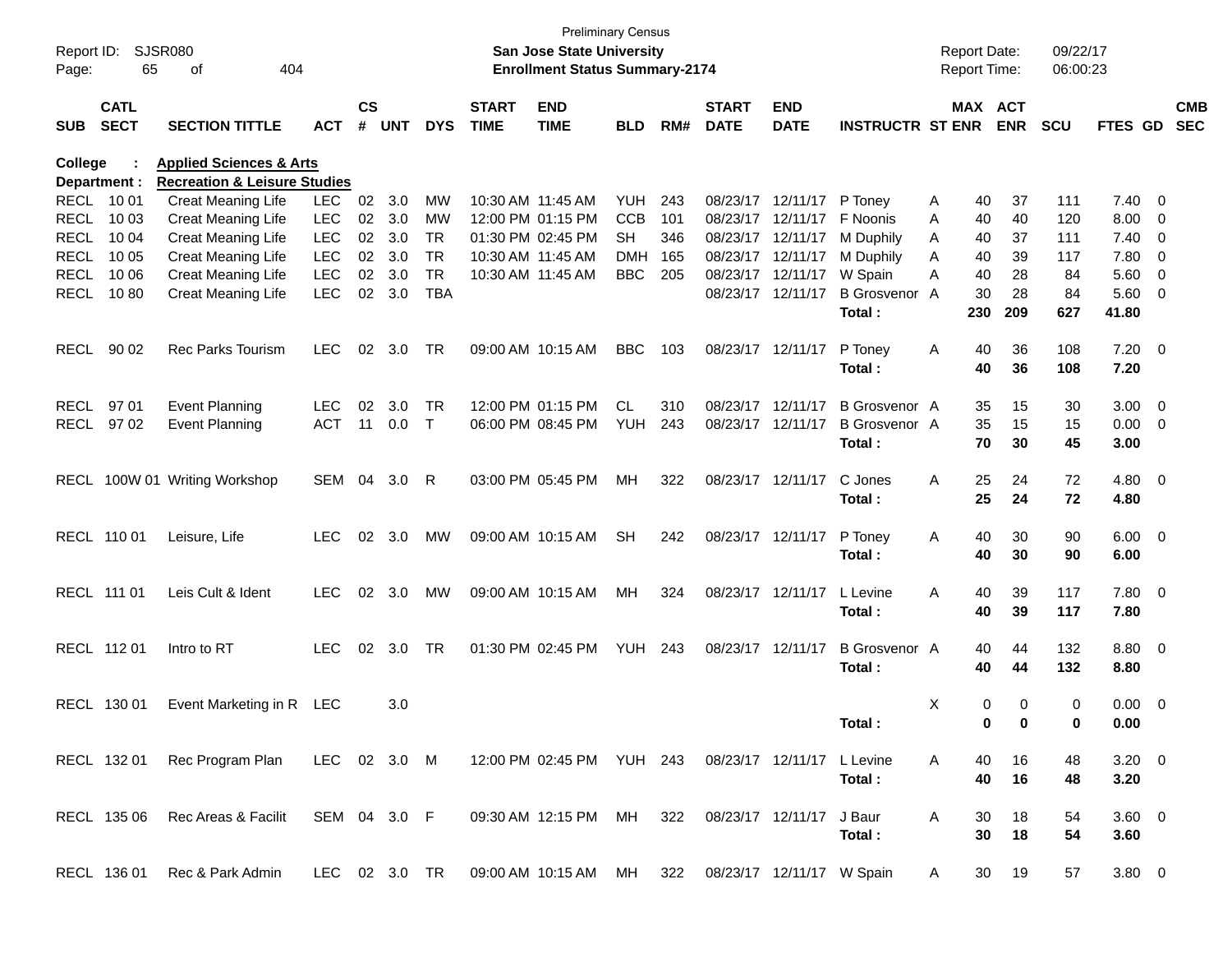| Page:      | Report ID: SJSR080<br>66   | 404<br>of                            |                   |                    |                |            |                             | <b>Preliminary Census</b><br>San Jose State University<br><b>Enrollment Status Summary-2174</b> |            |     |                             |                           |                         | <b>Report Date:</b><br>Report Time: |                                                                            | 09/22/17<br>06:00:23               |                                    |            |
|------------|----------------------------|--------------------------------------|-------------------|--------------------|----------------|------------|-----------------------------|-------------------------------------------------------------------------------------------------|------------|-----|-----------------------------|---------------------------|-------------------------|-------------------------------------|----------------------------------------------------------------------------|------------------------------------|------------------------------------|------------|
| <b>SUB</b> | <b>CATL</b><br><b>SECT</b> | <b>SECTION TITTLE</b>                | <b>ACT</b>        | $\mathsf{cs}$<br># | <b>UNT</b>     | <b>DYS</b> | <b>START</b><br><b>TIME</b> | <b>END</b><br><b>TIME</b>                                                                       | <b>BLD</b> | RM# | <b>START</b><br><b>DATE</b> | <b>END</b><br><b>DATE</b> | <b>INSTRUCTR ST ENR</b> |                                     | MAX ACT<br><b>ENR</b>                                                      | <b>SCU</b>                         | FTES GD SEC                        | <b>CMB</b> |
|            |                            |                                      |                   |                    |                |            |                             |                                                                                                 |            |     |                             |                           | Total:                  | 30                                  | 19                                                                         | 57                                 | 3.80                               |            |
|            | RECL 148 01                | BiofdbckPrinciples&P LEC             |                   |                    | 3.0            |            |                             |                                                                                                 |            |     |                             |                           | Total:                  | Χ                                   | 0<br>0<br>$\bf{0}$<br>$\mathbf 0$                                          | 0<br>$\mathbf 0$                   | $0.00 \t 0$<br>0.00                |            |
|            | RECL 153 01                | Youth Development                    | <b>LEC</b>        | 02                 | $3.0$ T        |            |                             | 03:00 PM 05:45 PM                                                                               | МH         | 322 | 08/23/17 12/11/17           |                           | P Toney<br>Total:       | 30<br>A<br>30                       | 14<br>14                                                                   | 42<br>42                           | 2.80 0<br>2.80                     |            |
|            | RECL 155 01                | Outdoor Rec System                   | LEC               |                    | 3.0            |            |                             |                                                                                                 |            |     |                             |                           | Total:                  | X                                   | 0<br>0<br>$\bf{0}$<br>$\mathbf 0$                                          | 0<br>$\bf{0}$                      | $0.00 \t 0$<br>0.00                |            |
|            | RECL 157 01                | Sus Rec & Eco Tour                   | <b>LEC</b>        |                    | 3.0            |            |                             |                                                                                                 |            |     |                             |                           | Total:                  | X                                   | $\pmb{0}$<br>0<br>$\bf{0}$<br>$\mathbf 0$                                  | 0<br>$\mathbf 0$                   | $0.00 \t 0$<br>0.00                |            |
|            | RECL 160 01                | Eval & Res in Rec                    | LEC.              | 03                 | 3.0            | МW         |                             | 10:30 AM 11:45 AM                                                                               | DBH        | 225 | 08/23/17 12/11/17           |                           | J Baur<br>Total:        | 35<br>Α<br>35                       | 21<br>21                                                                   | 63<br>63                           | $4.20 \ 0$<br>4.20                 |            |
|            | RECL 169 80                | Practicum in RT                      | <b>SUP</b>        |                    | 36 1.0         | TBA        |                             |                                                                                                 |            |     | 08/23/17 12/11/17           |                           | S Ross<br>Total:        | 35<br>Α<br>35                       | 15<br>15                                                                   | 15<br>15                           | $1.00 \t 0$<br>1.00                |            |
|            |                            | RECL 170A 80 Pre-Intern Workshp      | <b>LEC</b>        |                    | 02 1.0         | TBA        |                             |                                                                                                 |            |     | 08/23/17 12/11/17           |                           | J Baur<br>Total:        | 15<br>Α<br>15                       | 16<br>16                                                                   | 16<br>16                           | $1.07 \t 0$<br>1.07                |            |
|            |                            | RECL 170B 80 Intern in Rec           | <b>SUP</b>        |                    | 36 10.0        | TBA        |                             |                                                                                                 |            |     | 08/23/17 12/11/17           |                           | J Baur<br>Total:        | 12<br>Α<br>12                       | 4<br>4                                                                     | 40<br>40                           | $2.67$ 0<br>2.67                   |            |
|            |                            | RECL 170C 80 Intern in TR            | <b>SUP</b>        |                    | 36 10.0        | TBA        |                             |                                                                                                 |            |     | 08/23/17 12/11/17           |                           | S Ross<br>Total:        | 15<br>Α<br>15                       | 9<br>9                                                                     | 90<br>90                           | $6.00 \quad 0$<br>6.00             |            |
|            | RECL 180 01                | <b>Indiv Study</b>                   | <b>SUP</b>        |                    | 36 3.0         | <b>TBA</b> |                             |                                                                                                 |            |     |                             | 08/23/17 12/11/17         | J Baur<br>Total:        | 30<br>Α<br>30                       | 3<br>3                                                                     | 9<br>9                             | $0.60 \t 0$<br>0.60                |            |
|            | RECL 184 01                | Directed Reading                     | SUP 36 3.0 TBA    |                    |                |            |                             |                                                                                                 |            |     | 08/23/17 12/11/17           |                           | J Baur<br>Total:        | A<br>30<br>30                       | $\overline{a}$<br>$\mathbf{2}$                                             | 6<br>6                             | $0.40 \ 0$<br>0.40                 |            |
|            | RECL 185 01<br>GERO 185 01 | Leis Rec & Aging<br>Leis Rec & Aging | <b>LEC</b><br>LEC |                    | 3.0<br>$3.0\,$ |            |                             |                                                                                                 |            |     |                             |                           | Total:                  | X<br>$\pmb{\times}$                 | $\pmb{0}$<br>$\pmb{0}$<br>$\pmb{0}$<br>$\pmb{0}$<br>$\pmb{0}$<br>$\pmb{0}$ | 0<br>$\boldsymbol{0}$<br>$\pmb{0}$ | $0.00 \t 0$<br>$0.00 \t 0$<br>0.00 |            |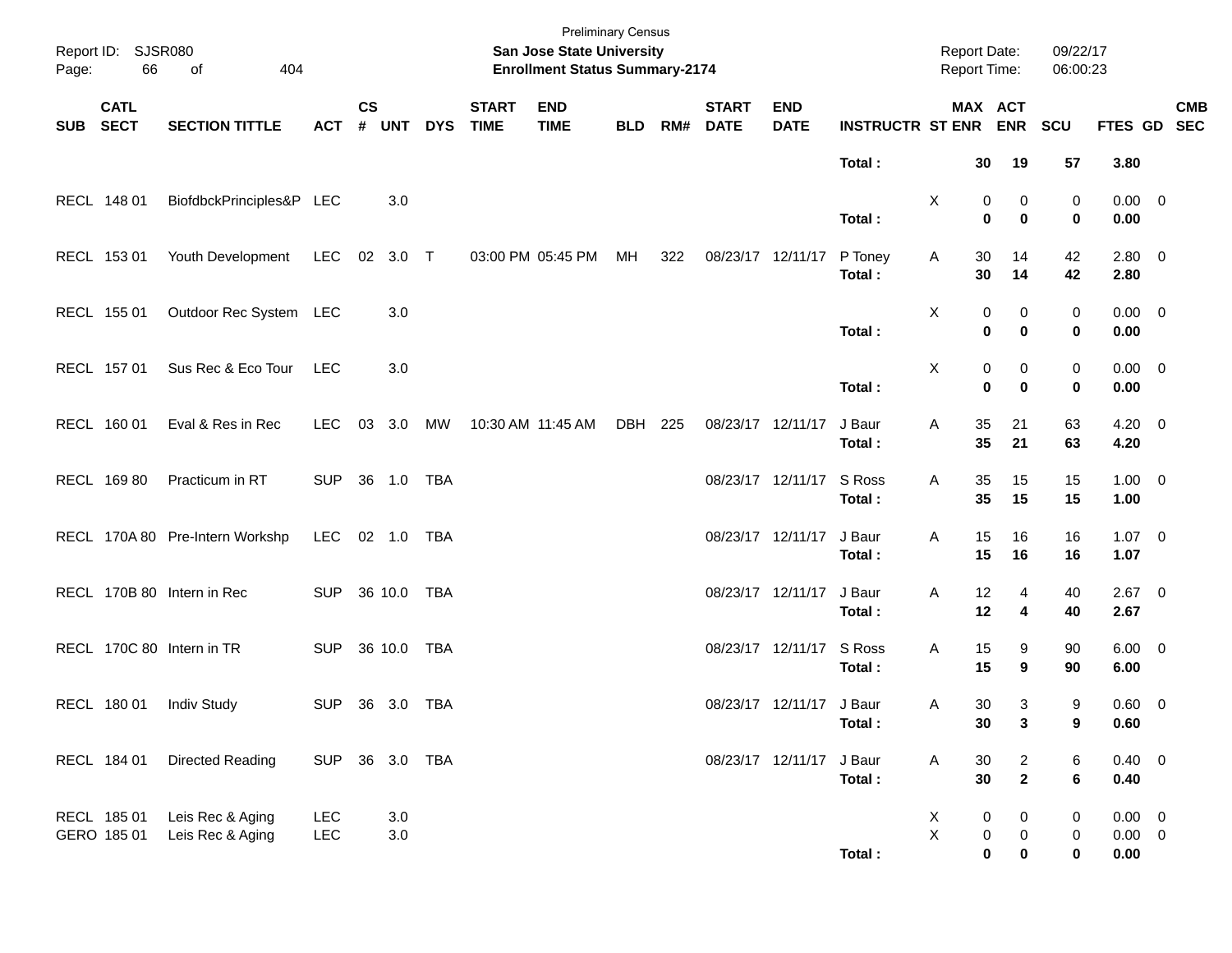| Report ID:          |                            | <b>SJSR080</b>                                       |            |                    |            |            |                             | <b>Preliminary Census</b><br><b>San Jose State University</b> |            |     |                             |                           |                           | <b>Report Date:</b> |                          |                   | 09/22/17    |                 |                          |                          |
|---------------------|----------------------------|------------------------------------------------------|------------|--------------------|------------|------------|-----------------------------|---------------------------------------------------------------|------------|-----|-----------------------------|---------------------------|---------------------------|---------------------|--------------------------|-------------------|-------------|-----------------|--------------------------|--------------------------|
| Page:               | 67                         | 404<br>οf                                            |            |                    |            |            |                             | <b>Enrollment Status Summary-2174</b>                         |            |     |                             |                           |                           | <b>Report Time:</b> |                          |                   | 06:00:23    |                 |                          |                          |
| <b>SUB</b>          | <b>CATL</b><br><b>SECT</b> | <b>SECTION TITTLE</b>                                | <b>ACT</b> | $\mathsf{cs}$<br># | <b>UNT</b> | <b>DYS</b> | <b>START</b><br><b>TIME</b> | <b>END</b><br><b>TIME</b>                                     | <b>BLD</b> | RM# | <b>START</b><br><b>DATE</b> | <b>END</b><br><b>DATE</b> | <b>INSTRUCTR ST ENR</b>   | MAX                 | <b>ACT</b><br><b>ENR</b> |                   | <b>SCU</b>  | FTES GD         |                          | <b>CMB</b><br><b>SEC</b> |
| RECL<br><b>RECL</b> | 18701<br>18702             | Leisure Education RT LEC<br>Leisure Education RT LEC |            | 02                 | 3.0<br>3.0 | <b>MW</b>  |                             | 01:30 PM 02:45 PM                                             | HB         | 407 | 08/23/17                    | 12/11/17                  | S Ross                    | A<br>X              | 35<br>$\mathbf 0$        | 21<br>$\mathbf 0$ | 63<br>0     | 4.20<br>0.00    | - 0<br>- 0               |                          |
|                     |                            |                                                      |            |                    |            |            |                             |                                                               |            |     |                             |                           | Total:                    |                     | 35                       | 21                | 63          | 4.20            |                          |                          |
| <b>RECL</b>         | 193 01                     | RT for Phys Cond                                     | <b>LEC</b> | 02                 | 3.0        | W          |                             | 03:00 PM 05:45 PM                                             | <b>SH</b>  | 314 | 08/23/17                    | 12/11/17                  | B Grosvenor A             |                     | 35                       | 28                | 84          | 5.60            | $\overline{\phantom{0}}$ |                          |
| <b>RECL</b>         | 193 02                     | RT for Phys Cond                                     | <b>LEC</b> |                    | 3.0        |            |                             |                                                               |            |     |                             |                           | Total:                    | X                   | $\mathbf 0$<br>35        | 0<br>28           | 0<br>84     | 0.00<br>5.60    | - 0                      |                          |
| <b>RECL</b>         | 198 01                     | RT Assess and Doc                                    | <b>LEC</b> |                    | 3.0        |            |                             |                                                               |            |     |                             |                           |                           | X                   | $\mathbf 0$              | 0                 | 0           | $0.00 \t 0$     |                          |                          |
| <b>RECL</b>         | 198 02                     | RT Assess and Doc                                    | LEC.       | 02                 | 3.0        | <b>MW</b>  |                             | 12:00 PM 01:15 PM                                             | ENG        | 403 | 08/23/17                    | 12/11/17                  | S Ross<br>Total:          | A                   | 40<br>40                 | 24<br>24          | 72<br>72    | 4.80<br>4.80    | - 0                      |                          |
|                     | Department :               | <b>Recreation &amp; Leisure Studies</b>              |            |                    |            |            |                             |                                                               |            |     |                             | <b>Lower Division:</b>    | <b>Department Total:</b>  | 897                 | 340                      | 622<br>275        | 1850<br>780 | 123.33<br>52.00 |                          |                          |
|                     |                            |                                                      |            |                    |            |            |                             |                                                               |            |     |                             | <b>Upper Division:</b>    | <b>Graduate Division:</b> | 557                 | 0                        | 347<br>0          | 1070<br>0   | 71.33<br>0.00   |                          |                          |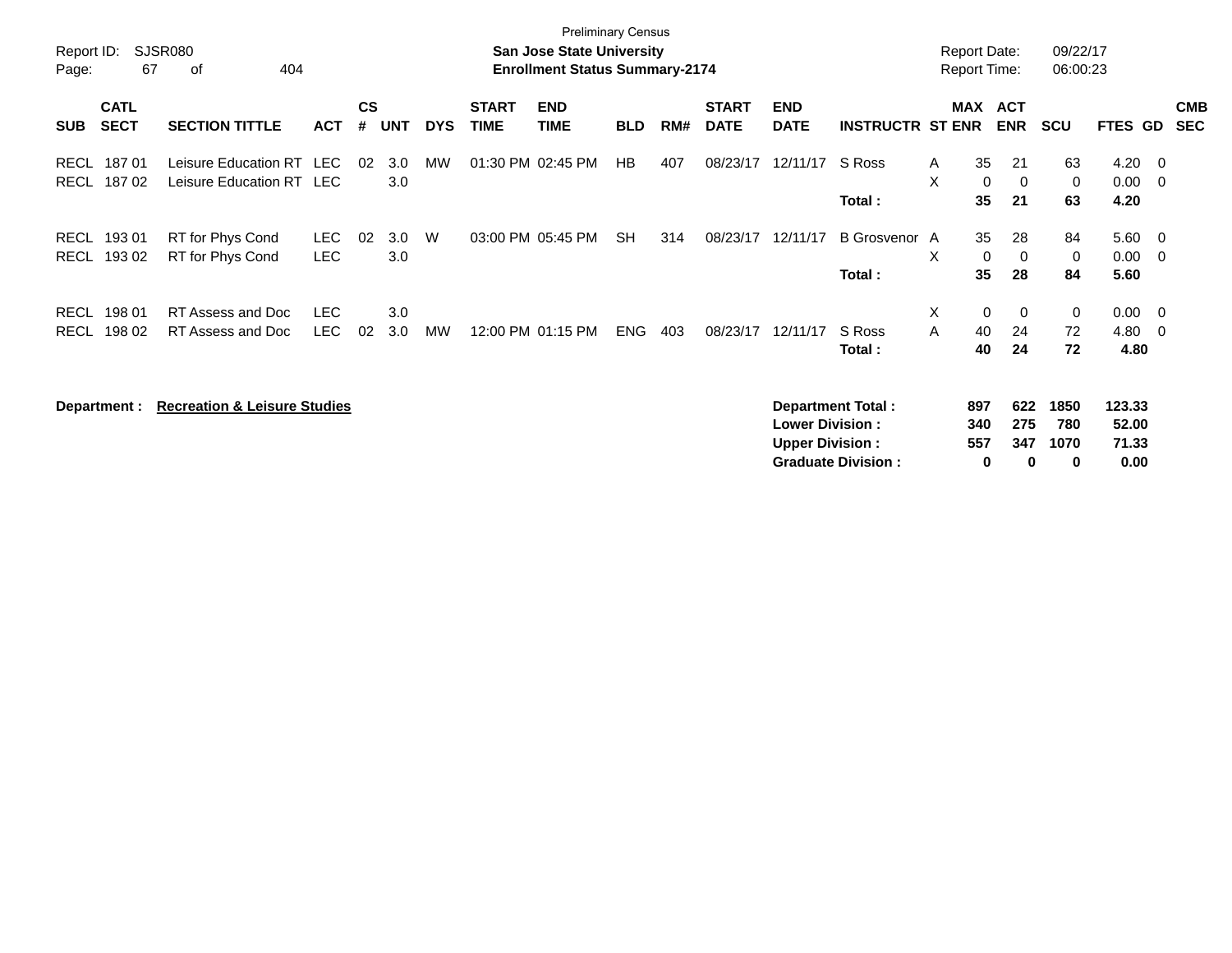| $\mathsf{cs}$<br><b>START</b><br><b>CATL</b><br><b>START</b><br><b>END</b><br><b>END</b><br><b>MAX ACT</b><br><b>CMB</b><br><b>SECT</b><br>#<br><b>TIME</b><br><b>INSTRUCTR ST ENR</b><br><b>ENR</b><br><b>SEC</b><br><b>SUB</b><br><b>SECTION TITTLE</b><br><b>ACT</b><br><b>UNT</b><br><b>DYS</b><br><b>TIME</b><br><b>BLD</b><br>RM#<br><b>DATE</b><br><b>DATE</b><br><b>SCU</b><br>FTES GD<br>College<br><b>Applied Sciences &amp; Arts</b><br>Department :<br><b>Social Work</b><br>GERO 107 01<br>LEC<br>02<br>3.0<br>06:00 PM 08:45 PM<br>312<br>08/23/17<br>12/11/17<br>V Silva<br>35<br>15<br>3.00<br>0 <sup>o</sup><br>Aging and Society<br>м<br><b>SH</b><br>А<br>45<br>LEC<br>02<br>9<br>SCWK 107 01<br>3.0<br>06:00 PM 08:45 PM<br><b>SH</b><br>312<br>08/23/17<br>12/11/17<br>V Silva<br>27<br>1.80<br>0 <sup>o</sup><br>Aging and Society<br>M<br>Α<br>0<br>LEC<br>02<br>107 01<br>3.0<br>M<br>06:00 PM 08:45 PM<br><b>SH</b><br>312<br>08/23/17<br>12/11/17<br>V Silva<br>$\mathbf 0$<br>9<br>27<br>1.80<br>0 <sup>o</sup><br>HS<br>Aging and Society<br>A<br>LEC<br>02<br>3.0<br>GERO 107 02<br>R<br>12:00 PM 02:45 PM<br><b>SH</b><br>312<br>08/23/17<br>12/11/17<br>V Silva<br>35<br>14<br>42<br>2.80<br>0 <sup>o</sup><br>Aging and Society<br>Α<br>LEC<br>02<br>3.0<br>SCWK 107 02<br>R<br>12:00 PM 02:45 PM<br><b>SH</b><br>312<br>08/23/17<br>12/11/17<br>V Silva<br>$\overline{7}$<br>21<br>1.40<br>0 <sup>o</sup><br>Aging and Society<br>0<br>A<br>LEC<br>02<br>3.0<br>R<br>HS<br>107 02<br>12:00 PM 02:45 PM<br><b>SH</b><br>312<br>08/23/17<br>12/11/17<br>V Silva<br>13<br>39<br>2.60<br>0 <sup>o</sup><br>Aging and Society<br>0<br>Α<br>Χ<br>GERO 107 03<br><b>LEC</b><br>3.0<br>0<br>$\mathbf 0$<br>0.00<br>Aging and Society<br>0<br>0<br>X<br>SCWK 107 03<br><b>LEC</b><br>0<br>0.00<br>Aging and Society<br>3.0<br>0<br>0<br>0<br>X<br>107 03<br>LEC<br>3.0<br>0<br>0<br>0<br>0.00<br>HS<br>Aging and Society<br>$\overline{\mathbf{0}}$<br>67<br>Total:<br>70<br>201<br>13.40<br>GERO 108 01<br>Hith in Later Life<br><b>LEC</b><br>3.0<br>Х<br>0.00<br>0<br>0<br>0<br>$\overline{\mathbf{0}}$<br>X<br>108 01<br><b>LEC</b><br>3.0<br>0<br>0<br>0.00<br>HS<br><b>Hith in Later Life</b><br>0<br>$\overline{\mathbf{0}}$<br>Total:<br>$\mathbf 0$<br>0<br>$\mathbf 0$<br>0.00<br>3.0<br>GERO 117 02<br>LEC<br>02<br>06:00 PM 08:45 PM<br><b>BBC</b><br>125<br>08/23/17<br>12/11/17<br>J McCabe<br>2<br>6<br>0.40<br>0 <sup>o</sup><br>Soc Pol Serv Aging<br>$\top$<br>Α<br>40<br>LEC<br>02<br><b>BBC</b><br>HS<br>117 02<br>Soc Pol Serv Aging<br>3.0<br>06:00 PM 08:45 PM<br>125<br>08/23/17<br>12/11/17<br>J McCabe<br>19<br>57<br>3.80<br>0 <sup>o</sup><br>Т<br>Α<br>0<br>02<br>GERO 117 03<br>Soc Pol Serv Aging<br>LEC<br>3.0<br>03:00 PM 05:45 PM<br><b>YUH</b><br>243<br>08/23/17<br>12/11/17<br>J McCabe<br>35<br>3<br>0.20<br>$0\,C$<br>Т<br>A<br>$\mathbf 1$<br>3.0<br>32<br>117 03<br>Soc Pol Serv Aging<br><b>LEC</b><br>02<br>$\top$<br>03:00 PM 05:45 PM<br>YUH<br>243<br>08/23/17 12/11/17<br>J McCabe<br>0<br>96<br>6.40<br>0 <sup>o</sup><br>HS<br>A<br>75<br>54<br>Total:<br>162<br>10.80<br>GERO 133 01<br>Gero Field Work<br><b>SUP</b><br>36<br>3.0<br><b>TBA</b><br>08/23/17 12/11/17<br>Α<br>10<br>0<br>0.00<br>$\overline{\phantom{0}}$<br>0<br>10<br>$\mathbf 0$<br>0<br>0.00<br>Total:<br><b>SCWK 1001</b><br>Int Soc Wel & SocW<br><b>LEC</b><br>3.0<br>Х<br>0<br>0.00<br>0<br>0<br>$\overline{\mathbf{0}}$<br>X<br><b>SCWK 1002</b><br>Int Soc Wel & SocW<br><b>LEC</b><br>3.0<br>0.00<br>0<br>0<br>0<br>$\overline{\phantom{0}}$<br>$\mathbf 0$<br>0<br>0<br>0.00<br>Total:<br><b>SEM</b><br>SCWK 100W 01 Writing Workshop<br>3.0<br>X<br>$0.00 \t 0$<br>$\mathbf{0}$<br>0<br>0<br>X<br>SCWK 100W 02 Writing Workshop<br><b>SEM</b><br>3.0<br>$0.00 \t 0$<br>0<br>0<br>0<br>Total:<br>0<br>$\mathbf 0$<br>0<br>0.00<br>SCWK 110 01<br>Fnd Sw Practice<br>3.0<br>M<br>09:00 AM 11:45 AM<br>08/23/17 12/11/17 S Lee<br>$5.80\ 0$<br>SEM 04<br>SH<br>312<br>29<br>A<br>25<br>87<br><b>SCWK 110 02</b><br><b>Fnd Sw Practice</b><br>SEM<br>04<br>3.0<br>09:00 AM 11:45 AM<br><b>SH</b><br>312<br>08/23/17 12/11/17 Y Maxwell<br>25<br>25<br>75<br>$5.00 \t 0$<br>$\top$<br>A<br>X<br><b>SCWK 11003</b><br><b>Fnd Sw Practice</b><br><b>SEM</b><br>3.0<br>0<br>0<br>$0.00 \t 0$<br>0<br>Total:<br>50<br>54<br>162<br>10.80 | Report ID:<br>Page: | 68 | SJSR080<br>404<br>οf |  |  | <b>Preliminary Census</b><br><b>San Jose State University</b><br><b>Enrollment Status Summary-2174</b> |  |  |  | Report Date:<br>Report Time: | 09/22/17<br>06:00:23 |  |  |
|----------------------------------------------------------------------------------------------------------------------------------------------------------------------------------------------------------------------------------------------------------------------------------------------------------------------------------------------------------------------------------------------------------------------------------------------------------------------------------------------------------------------------------------------------------------------------------------------------------------------------------------------------------------------------------------------------------------------------------------------------------------------------------------------------------------------------------------------------------------------------------------------------------------------------------------------------------------------------------------------------------------------------------------------------------------------------------------------------------------------------------------------------------------------------------------------------------------------------------------------------------------------------------------------------------------------------------------------------------------------------------------------------------------------------------------------------------------------------------------------------------------------------------------------------------------------------------------------------------------------------------------------------------------------------------------------------------------------------------------------------------------------------------------------------------------------------------------------------------------------------------------------------------------------------------------------------------------------------------------------------------------------------------------------------------------------------------------------------------------------------------------------------------------------------------------------------------------------------------------------------------------------------------------------------------------------------------------------------------------------------------------------------------------------------------------------------------------------------------------------------------------------------------------------------------------------------------------------------------------------------------------------------------------------------------------------------------------------------------------------------------------------------------------------------------------------------------------------------------------------------------------------------------------------------------------------------------------------------------------------------------------------------------------------------------------------------------------------------------------------------------------------------------------------------------------------------------------------------------------------------------------------------------------------------------------------------------------------------------------------------------------------------------------------------------------------------------------------------------------------------------------------------------------------------------------------------------------------------------------------------------------------------------------------------------------------------------------------------------------------------------------------------------------------------------------------------------------------------------------------------------------------------------------------------------------------------------------------------------------------------------------------------------------------------------------------------------------------------------------------------------------------------------------------------------------------------------------------------------------------------------------------------------------------------------------------------------------------------------------------------------------|---------------------|----|----------------------|--|--|--------------------------------------------------------------------------------------------------------|--|--|--|------------------------------|----------------------|--|--|
|                                                                                                                                                                                                                                                                                                                                                                                                                                                                                                                                                                                                                                                                                                                                                                                                                                                                                                                                                                                                                                                                                                                                                                                                                                                                                                                                                                                                                                                                                                                                                                                                                                                                                                                                                                                                                                                                                                                                                                                                                                                                                                                                                                                                                                                                                                                                                                                                                                                                                                                                                                                                                                                                                                                                                                                                                                                                                                                                                                                                                                                                                                                                                                                                                                                                                                                                                                                                                                                                                                                                                                                                                                                                                                                                                                                                                                                                                                                                                                                                                                                                                                                                                                                                                                                                                                                                                                                        |                     |    |                      |  |  |                                                                                                        |  |  |  |                              |                      |  |  |
|                                                                                                                                                                                                                                                                                                                                                                                                                                                                                                                                                                                                                                                                                                                                                                                                                                                                                                                                                                                                                                                                                                                                                                                                                                                                                                                                                                                                                                                                                                                                                                                                                                                                                                                                                                                                                                                                                                                                                                                                                                                                                                                                                                                                                                                                                                                                                                                                                                                                                                                                                                                                                                                                                                                                                                                                                                                                                                                                                                                                                                                                                                                                                                                                                                                                                                                                                                                                                                                                                                                                                                                                                                                                                                                                                                                                                                                                                                                                                                                                                                                                                                                                                                                                                                                                                                                                                                                        |                     |    |                      |  |  |                                                                                                        |  |  |  |                              |                      |  |  |
|                                                                                                                                                                                                                                                                                                                                                                                                                                                                                                                                                                                                                                                                                                                                                                                                                                                                                                                                                                                                                                                                                                                                                                                                                                                                                                                                                                                                                                                                                                                                                                                                                                                                                                                                                                                                                                                                                                                                                                                                                                                                                                                                                                                                                                                                                                                                                                                                                                                                                                                                                                                                                                                                                                                                                                                                                                                                                                                                                                                                                                                                                                                                                                                                                                                                                                                                                                                                                                                                                                                                                                                                                                                                                                                                                                                                                                                                                                                                                                                                                                                                                                                                                                                                                                                                                                                                                                                        |                     |    |                      |  |  |                                                                                                        |  |  |  |                              |                      |  |  |
|                                                                                                                                                                                                                                                                                                                                                                                                                                                                                                                                                                                                                                                                                                                                                                                                                                                                                                                                                                                                                                                                                                                                                                                                                                                                                                                                                                                                                                                                                                                                                                                                                                                                                                                                                                                                                                                                                                                                                                                                                                                                                                                                                                                                                                                                                                                                                                                                                                                                                                                                                                                                                                                                                                                                                                                                                                                                                                                                                                                                                                                                                                                                                                                                                                                                                                                                                                                                                                                                                                                                                                                                                                                                                                                                                                                                                                                                                                                                                                                                                                                                                                                                                                                                                                                                                                                                                                                        |                     |    |                      |  |  |                                                                                                        |  |  |  |                              |                      |  |  |
|                                                                                                                                                                                                                                                                                                                                                                                                                                                                                                                                                                                                                                                                                                                                                                                                                                                                                                                                                                                                                                                                                                                                                                                                                                                                                                                                                                                                                                                                                                                                                                                                                                                                                                                                                                                                                                                                                                                                                                                                                                                                                                                                                                                                                                                                                                                                                                                                                                                                                                                                                                                                                                                                                                                                                                                                                                                                                                                                                                                                                                                                                                                                                                                                                                                                                                                                                                                                                                                                                                                                                                                                                                                                                                                                                                                                                                                                                                                                                                                                                                                                                                                                                                                                                                                                                                                                                                                        |                     |    |                      |  |  |                                                                                                        |  |  |  |                              |                      |  |  |
|                                                                                                                                                                                                                                                                                                                                                                                                                                                                                                                                                                                                                                                                                                                                                                                                                                                                                                                                                                                                                                                                                                                                                                                                                                                                                                                                                                                                                                                                                                                                                                                                                                                                                                                                                                                                                                                                                                                                                                                                                                                                                                                                                                                                                                                                                                                                                                                                                                                                                                                                                                                                                                                                                                                                                                                                                                                                                                                                                                                                                                                                                                                                                                                                                                                                                                                                                                                                                                                                                                                                                                                                                                                                                                                                                                                                                                                                                                                                                                                                                                                                                                                                                                                                                                                                                                                                                                                        |                     |    |                      |  |  |                                                                                                        |  |  |  |                              |                      |  |  |
|                                                                                                                                                                                                                                                                                                                                                                                                                                                                                                                                                                                                                                                                                                                                                                                                                                                                                                                                                                                                                                                                                                                                                                                                                                                                                                                                                                                                                                                                                                                                                                                                                                                                                                                                                                                                                                                                                                                                                                                                                                                                                                                                                                                                                                                                                                                                                                                                                                                                                                                                                                                                                                                                                                                                                                                                                                                                                                                                                                                                                                                                                                                                                                                                                                                                                                                                                                                                                                                                                                                                                                                                                                                                                                                                                                                                                                                                                                                                                                                                                                                                                                                                                                                                                                                                                                                                                                                        |                     |    |                      |  |  |                                                                                                        |  |  |  |                              |                      |  |  |
|                                                                                                                                                                                                                                                                                                                                                                                                                                                                                                                                                                                                                                                                                                                                                                                                                                                                                                                                                                                                                                                                                                                                                                                                                                                                                                                                                                                                                                                                                                                                                                                                                                                                                                                                                                                                                                                                                                                                                                                                                                                                                                                                                                                                                                                                                                                                                                                                                                                                                                                                                                                                                                                                                                                                                                                                                                                                                                                                                                                                                                                                                                                                                                                                                                                                                                                                                                                                                                                                                                                                                                                                                                                                                                                                                                                                                                                                                                                                                                                                                                                                                                                                                                                                                                                                                                                                                                                        |                     |    |                      |  |  |                                                                                                        |  |  |  |                              |                      |  |  |
|                                                                                                                                                                                                                                                                                                                                                                                                                                                                                                                                                                                                                                                                                                                                                                                                                                                                                                                                                                                                                                                                                                                                                                                                                                                                                                                                                                                                                                                                                                                                                                                                                                                                                                                                                                                                                                                                                                                                                                                                                                                                                                                                                                                                                                                                                                                                                                                                                                                                                                                                                                                                                                                                                                                                                                                                                                                                                                                                                                                                                                                                                                                                                                                                                                                                                                                                                                                                                                                                                                                                                                                                                                                                                                                                                                                                                                                                                                                                                                                                                                                                                                                                                                                                                                                                                                                                                                                        |                     |    |                      |  |  |                                                                                                        |  |  |  |                              |                      |  |  |
|                                                                                                                                                                                                                                                                                                                                                                                                                                                                                                                                                                                                                                                                                                                                                                                                                                                                                                                                                                                                                                                                                                                                                                                                                                                                                                                                                                                                                                                                                                                                                                                                                                                                                                                                                                                                                                                                                                                                                                                                                                                                                                                                                                                                                                                                                                                                                                                                                                                                                                                                                                                                                                                                                                                                                                                                                                                                                                                                                                                                                                                                                                                                                                                                                                                                                                                                                                                                                                                                                                                                                                                                                                                                                                                                                                                                                                                                                                                                                                                                                                                                                                                                                                                                                                                                                                                                                                                        |                     |    |                      |  |  |                                                                                                        |  |  |  |                              |                      |  |  |
|                                                                                                                                                                                                                                                                                                                                                                                                                                                                                                                                                                                                                                                                                                                                                                                                                                                                                                                                                                                                                                                                                                                                                                                                                                                                                                                                                                                                                                                                                                                                                                                                                                                                                                                                                                                                                                                                                                                                                                                                                                                                                                                                                                                                                                                                                                                                                                                                                                                                                                                                                                                                                                                                                                                                                                                                                                                                                                                                                                                                                                                                                                                                                                                                                                                                                                                                                                                                                                                                                                                                                                                                                                                                                                                                                                                                                                                                                                                                                                                                                                                                                                                                                                                                                                                                                                                                                                                        |                     |    |                      |  |  |                                                                                                        |  |  |  |                              |                      |  |  |
|                                                                                                                                                                                                                                                                                                                                                                                                                                                                                                                                                                                                                                                                                                                                                                                                                                                                                                                                                                                                                                                                                                                                                                                                                                                                                                                                                                                                                                                                                                                                                                                                                                                                                                                                                                                                                                                                                                                                                                                                                                                                                                                                                                                                                                                                                                                                                                                                                                                                                                                                                                                                                                                                                                                                                                                                                                                                                                                                                                                                                                                                                                                                                                                                                                                                                                                                                                                                                                                                                                                                                                                                                                                                                                                                                                                                                                                                                                                                                                                                                                                                                                                                                                                                                                                                                                                                                                                        |                     |    |                      |  |  |                                                                                                        |  |  |  |                              |                      |  |  |
|                                                                                                                                                                                                                                                                                                                                                                                                                                                                                                                                                                                                                                                                                                                                                                                                                                                                                                                                                                                                                                                                                                                                                                                                                                                                                                                                                                                                                                                                                                                                                                                                                                                                                                                                                                                                                                                                                                                                                                                                                                                                                                                                                                                                                                                                                                                                                                                                                                                                                                                                                                                                                                                                                                                                                                                                                                                                                                                                                                                                                                                                                                                                                                                                                                                                                                                                                                                                                                                                                                                                                                                                                                                                                                                                                                                                                                                                                                                                                                                                                                                                                                                                                                                                                                                                                                                                                                                        |                     |    |                      |  |  |                                                                                                        |  |  |  |                              |                      |  |  |
|                                                                                                                                                                                                                                                                                                                                                                                                                                                                                                                                                                                                                                                                                                                                                                                                                                                                                                                                                                                                                                                                                                                                                                                                                                                                                                                                                                                                                                                                                                                                                                                                                                                                                                                                                                                                                                                                                                                                                                                                                                                                                                                                                                                                                                                                                                                                                                                                                                                                                                                                                                                                                                                                                                                                                                                                                                                                                                                                                                                                                                                                                                                                                                                                                                                                                                                                                                                                                                                                                                                                                                                                                                                                                                                                                                                                                                                                                                                                                                                                                                                                                                                                                                                                                                                                                                                                                                                        |                     |    |                      |  |  |                                                                                                        |  |  |  |                              |                      |  |  |
|                                                                                                                                                                                                                                                                                                                                                                                                                                                                                                                                                                                                                                                                                                                                                                                                                                                                                                                                                                                                                                                                                                                                                                                                                                                                                                                                                                                                                                                                                                                                                                                                                                                                                                                                                                                                                                                                                                                                                                                                                                                                                                                                                                                                                                                                                                                                                                                                                                                                                                                                                                                                                                                                                                                                                                                                                                                                                                                                                                                                                                                                                                                                                                                                                                                                                                                                                                                                                                                                                                                                                                                                                                                                                                                                                                                                                                                                                                                                                                                                                                                                                                                                                                                                                                                                                                                                                                                        |                     |    |                      |  |  |                                                                                                        |  |  |  |                              |                      |  |  |
|                                                                                                                                                                                                                                                                                                                                                                                                                                                                                                                                                                                                                                                                                                                                                                                                                                                                                                                                                                                                                                                                                                                                                                                                                                                                                                                                                                                                                                                                                                                                                                                                                                                                                                                                                                                                                                                                                                                                                                                                                                                                                                                                                                                                                                                                                                                                                                                                                                                                                                                                                                                                                                                                                                                                                                                                                                                                                                                                                                                                                                                                                                                                                                                                                                                                                                                                                                                                                                                                                                                                                                                                                                                                                                                                                                                                                                                                                                                                                                                                                                                                                                                                                                                                                                                                                                                                                                                        |                     |    |                      |  |  |                                                                                                        |  |  |  |                              |                      |  |  |
|                                                                                                                                                                                                                                                                                                                                                                                                                                                                                                                                                                                                                                                                                                                                                                                                                                                                                                                                                                                                                                                                                                                                                                                                                                                                                                                                                                                                                                                                                                                                                                                                                                                                                                                                                                                                                                                                                                                                                                                                                                                                                                                                                                                                                                                                                                                                                                                                                                                                                                                                                                                                                                                                                                                                                                                                                                                                                                                                                                                                                                                                                                                                                                                                                                                                                                                                                                                                                                                                                                                                                                                                                                                                                                                                                                                                                                                                                                                                                                                                                                                                                                                                                                                                                                                                                                                                                                                        |                     |    |                      |  |  |                                                                                                        |  |  |  |                              |                      |  |  |
|                                                                                                                                                                                                                                                                                                                                                                                                                                                                                                                                                                                                                                                                                                                                                                                                                                                                                                                                                                                                                                                                                                                                                                                                                                                                                                                                                                                                                                                                                                                                                                                                                                                                                                                                                                                                                                                                                                                                                                                                                                                                                                                                                                                                                                                                                                                                                                                                                                                                                                                                                                                                                                                                                                                                                                                                                                                                                                                                                                                                                                                                                                                                                                                                                                                                                                                                                                                                                                                                                                                                                                                                                                                                                                                                                                                                                                                                                                                                                                                                                                                                                                                                                                                                                                                                                                                                                                                        |                     |    |                      |  |  |                                                                                                        |  |  |  |                              |                      |  |  |
|                                                                                                                                                                                                                                                                                                                                                                                                                                                                                                                                                                                                                                                                                                                                                                                                                                                                                                                                                                                                                                                                                                                                                                                                                                                                                                                                                                                                                                                                                                                                                                                                                                                                                                                                                                                                                                                                                                                                                                                                                                                                                                                                                                                                                                                                                                                                                                                                                                                                                                                                                                                                                                                                                                                                                                                                                                                                                                                                                                                                                                                                                                                                                                                                                                                                                                                                                                                                                                                                                                                                                                                                                                                                                                                                                                                                                                                                                                                                                                                                                                                                                                                                                                                                                                                                                                                                                                                        |                     |    |                      |  |  |                                                                                                        |  |  |  |                              |                      |  |  |
|                                                                                                                                                                                                                                                                                                                                                                                                                                                                                                                                                                                                                                                                                                                                                                                                                                                                                                                                                                                                                                                                                                                                                                                                                                                                                                                                                                                                                                                                                                                                                                                                                                                                                                                                                                                                                                                                                                                                                                                                                                                                                                                                                                                                                                                                                                                                                                                                                                                                                                                                                                                                                                                                                                                                                                                                                                                                                                                                                                                                                                                                                                                                                                                                                                                                                                                                                                                                                                                                                                                                                                                                                                                                                                                                                                                                                                                                                                                                                                                                                                                                                                                                                                                                                                                                                                                                                                                        |                     |    |                      |  |  |                                                                                                        |  |  |  |                              |                      |  |  |
|                                                                                                                                                                                                                                                                                                                                                                                                                                                                                                                                                                                                                                                                                                                                                                                                                                                                                                                                                                                                                                                                                                                                                                                                                                                                                                                                                                                                                                                                                                                                                                                                                                                                                                                                                                                                                                                                                                                                                                                                                                                                                                                                                                                                                                                                                                                                                                                                                                                                                                                                                                                                                                                                                                                                                                                                                                                                                                                                                                                                                                                                                                                                                                                                                                                                                                                                                                                                                                                                                                                                                                                                                                                                                                                                                                                                                                                                                                                                                                                                                                                                                                                                                                                                                                                                                                                                                                                        |                     |    |                      |  |  |                                                                                                        |  |  |  |                              |                      |  |  |
|                                                                                                                                                                                                                                                                                                                                                                                                                                                                                                                                                                                                                                                                                                                                                                                                                                                                                                                                                                                                                                                                                                                                                                                                                                                                                                                                                                                                                                                                                                                                                                                                                                                                                                                                                                                                                                                                                                                                                                                                                                                                                                                                                                                                                                                                                                                                                                                                                                                                                                                                                                                                                                                                                                                                                                                                                                                                                                                                                                                                                                                                                                                                                                                                                                                                                                                                                                                                                                                                                                                                                                                                                                                                                                                                                                                                                                                                                                                                                                                                                                                                                                                                                                                                                                                                                                                                                                                        |                     |    |                      |  |  |                                                                                                        |  |  |  |                              |                      |  |  |
|                                                                                                                                                                                                                                                                                                                                                                                                                                                                                                                                                                                                                                                                                                                                                                                                                                                                                                                                                                                                                                                                                                                                                                                                                                                                                                                                                                                                                                                                                                                                                                                                                                                                                                                                                                                                                                                                                                                                                                                                                                                                                                                                                                                                                                                                                                                                                                                                                                                                                                                                                                                                                                                                                                                                                                                                                                                                                                                                                                                                                                                                                                                                                                                                                                                                                                                                                                                                                                                                                                                                                                                                                                                                                                                                                                                                                                                                                                                                                                                                                                                                                                                                                                                                                                                                                                                                                                                        |                     |    |                      |  |  |                                                                                                        |  |  |  |                              |                      |  |  |
|                                                                                                                                                                                                                                                                                                                                                                                                                                                                                                                                                                                                                                                                                                                                                                                                                                                                                                                                                                                                                                                                                                                                                                                                                                                                                                                                                                                                                                                                                                                                                                                                                                                                                                                                                                                                                                                                                                                                                                                                                                                                                                                                                                                                                                                                                                                                                                                                                                                                                                                                                                                                                                                                                                                                                                                                                                                                                                                                                                                                                                                                                                                                                                                                                                                                                                                                                                                                                                                                                                                                                                                                                                                                                                                                                                                                                                                                                                                                                                                                                                                                                                                                                                                                                                                                                                                                                                                        |                     |    |                      |  |  |                                                                                                        |  |  |  |                              |                      |  |  |
|                                                                                                                                                                                                                                                                                                                                                                                                                                                                                                                                                                                                                                                                                                                                                                                                                                                                                                                                                                                                                                                                                                                                                                                                                                                                                                                                                                                                                                                                                                                                                                                                                                                                                                                                                                                                                                                                                                                                                                                                                                                                                                                                                                                                                                                                                                                                                                                                                                                                                                                                                                                                                                                                                                                                                                                                                                                                                                                                                                                                                                                                                                                                                                                                                                                                                                                                                                                                                                                                                                                                                                                                                                                                                                                                                                                                                                                                                                                                                                                                                                                                                                                                                                                                                                                                                                                                                                                        |                     |    |                      |  |  |                                                                                                        |  |  |  |                              |                      |  |  |
|                                                                                                                                                                                                                                                                                                                                                                                                                                                                                                                                                                                                                                                                                                                                                                                                                                                                                                                                                                                                                                                                                                                                                                                                                                                                                                                                                                                                                                                                                                                                                                                                                                                                                                                                                                                                                                                                                                                                                                                                                                                                                                                                                                                                                                                                                                                                                                                                                                                                                                                                                                                                                                                                                                                                                                                                                                                                                                                                                                                                                                                                                                                                                                                                                                                                                                                                                                                                                                                                                                                                                                                                                                                                                                                                                                                                                                                                                                                                                                                                                                                                                                                                                                                                                                                                                                                                                                                        |                     |    |                      |  |  |                                                                                                        |  |  |  |                              |                      |  |  |
|                                                                                                                                                                                                                                                                                                                                                                                                                                                                                                                                                                                                                                                                                                                                                                                                                                                                                                                                                                                                                                                                                                                                                                                                                                                                                                                                                                                                                                                                                                                                                                                                                                                                                                                                                                                                                                                                                                                                                                                                                                                                                                                                                                                                                                                                                                                                                                                                                                                                                                                                                                                                                                                                                                                                                                                                                                                                                                                                                                                                                                                                                                                                                                                                                                                                                                                                                                                                                                                                                                                                                                                                                                                                                                                                                                                                                                                                                                                                                                                                                                                                                                                                                                                                                                                                                                                                                                                        |                     |    |                      |  |  |                                                                                                        |  |  |  |                              |                      |  |  |
|                                                                                                                                                                                                                                                                                                                                                                                                                                                                                                                                                                                                                                                                                                                                                                                                                                                                                                                                                                                                                                                                                                                                                                                                                                                                                                                                                                                                                                                                                                                                                                                                                                                                                                                                                                                                                                                                                                                                                                                                                                                                                                                                                                                                                                                                                                                                                                                                                                                                                                                                                                                                                                                                                                                                                                                                                                                                                                                                                                                                                                                                                                                                                                                                                                                                                                                                                                                                                                                                                                                                                                                                                                                                                                                                                                                                                                                                                                                                                                                                                                                                                                                                                                                                                                                                                                                                                                                        |                     |    |                      |  |  |                                                                                                        |  |  |  |                              |                      |  |  |
|                                                                                                                                                                                                                                                                                                                                                                                                                                                                                                                                                                                                                                                                                                                                                                                                                                                                                                                                                                                                                                                                                                                                                                                                                                                                                                                                                                                                                                                                                                                                                                                                                                                                                                                                                                                                                                                                                                                                                                                                                                                                                                                                                                                                                                                                                                                                                                                                                                                                                                                                                                                                                                                                                                                                                                                                                                                                                                                                                                                                                                                                                                                                                                                                                                                                                                                                                                                                                                                                                                                                                                                                                                                                                                                                                                                                                                                                                                                                                                                                                                                                                                                                                                                                                                                                                                                                                                                        |                     |    |                      |  |  |                                                                                                        |  |  |  |                              |                      |  |  |
|                                                                                                                                                                                                                                                                                                                                                                                                                                                                                                                                                                                                                                                                                                                                                                                                                                                                                                                                                                                                                                                                                                                                                                                                                                                                                                                                                                                                                                                                                                                                                                                                                                                                                                                                                                                                                                                                                                                                                                                                                                                                                                                                                                                                                                                                                                                                                                                                                                                                                                                                                                                                                                                                                                                                                                                                                                                                                                                                                                                                                                                                                                                                                                                                                                                                                                                                                                                                                                                                                                                                                                                                                                                                                                                                                                                                                                                                                                                                                                                                                                                                                                                                                                                                                                                                                                                                                                                        |                     |    |                      |  |  |                                                                                                        |  |  |  |                              |                      |  |  |
|                                                                                                                                                                                                                                                                                                                                                                                                                                                                                                                                                                                                                                                                                                                                                                                                                                                                                                                                                                                                                                                                                                                                                                                                                                                                                                                                                                                                                                                                                                                                                                                                                                                                                                                                                                                                                                                                                                                                                                                                                                                                                                                                                                                                                                                                                                                                                                                                                                                                                                                                                                                                                                                                                                                                                                                                                                                                                                                                                                                                                                                                                                                                                                                                                                                                                                                                                                                                                                                                                                                                                                                                                                                                                                                                                                                                                                                                                                                                                                                                                                                                                                                                                                                                                                                                                                                                                                                        |                     |    |                      |  |  |                                                                                                        |  |  |  |                              |                      |  |  |
|                                                                                                                                                                                                                                                                                                                                                                                                                                                                                                                                                                                                                                                                                                                                                                                                                                                                                                                                                                                                                                                                                                                                                                                                                                                                                                                                                                                                                                                                                                                                                                                                                                                                                                                                                                                                                                                                                                                                                                                                                                                                                                                                                                                                                                                                                                                                                                                                                                                                                                                                                                                                                                                                                                                                                                                                                                                                                                                                                                                                                                                                                                                                                                                                                                                                                                                                                                                                                                                                                                                                                                                                                                                                                                                                                                                                                                                                                                                                                                                                                                                                                                                                                                                                                                                                                                                                                                                        |                     |    |                      |  |  |                                                                                                        |  |  |  |                              |                      |  |  |
|                                                                                                                                                                                                                                                                                                                                                                                                                                                                                                                                                                                                                                                                                                                                                                                                                                                                                                                                                                                                                                                                                                                                                                                                                                                                                                                                                                                                                                                                                                                                                                                                                                                                                                                                                                                                                                                                                                                                                                                                                                                                                                                                                                                                                                                                                                                                                                                                                                                                                                                                                                                                                                                                                                                                                                                                                                                                                                                                                                                                                                                                                                                                                                                                                                                                                                                                                                                                                                                                                                                                                                                                                                                                                                                                                                                                                                                                                                                                                                                                                                                                                                                                                                                                                                                                                                                                                                                        |                     |    |                      |  |  |                                                                                                        |  |  |  |                              |                      |  |  |
|                                                                                                                                                                                                                                                                                                                                                                                                                                                                                                                                                                                                                                                                                                                                                                                                                                                                                                                                                                                                                                                                                                                                                                                                                                                                                                                                                                                                                                                                                                                                                                                                                                                                                                                                                                                                                                                                                                                                                                                                                                                                                                                                                                                                                                                                                                                                                                                                                                                                                                                                                                                                                                                                                                                                                                                                                                                                                                                                                                                                                                                                                                                                                                                                                                                                                                                                                                                                                                                                                                                                                                                                                                                                                                                                                                                                                                                                                                                                                                                                                                                                                                                                                                                                                                                                                                                                                                                        |                     |    |                      |  |  |                                                                                                        |  |  |  |                              |                      |  |  |
|                                                                                                                                                                                                                                                                                                                                                                                                                                                                                                                                                                                                                                                                                                                                                                                                                                                                                                                                                                                                                                                                                                                                                                                                                                                                                                                                                                                                                                                                                                                                                                                                                                                                                                                                                                                                                                                                                                                                                                                                                                                                                                                                                                                                                                                                                                                                                                                                                                                                                                                                                                                                                                                                                                                                                                                                                                                                                                                                                                                                                                                                                                                                                                                                                                                                                                                                                                                                                                                                                                                                                                                                                                                                                                                                                                                                                                                                                                                                                                                                                                                                                                                                                                                                                                                                                                                                                                                        |                     |    |                      |  |  |                                                                                                        |  |  |  |                              |                      |  |  |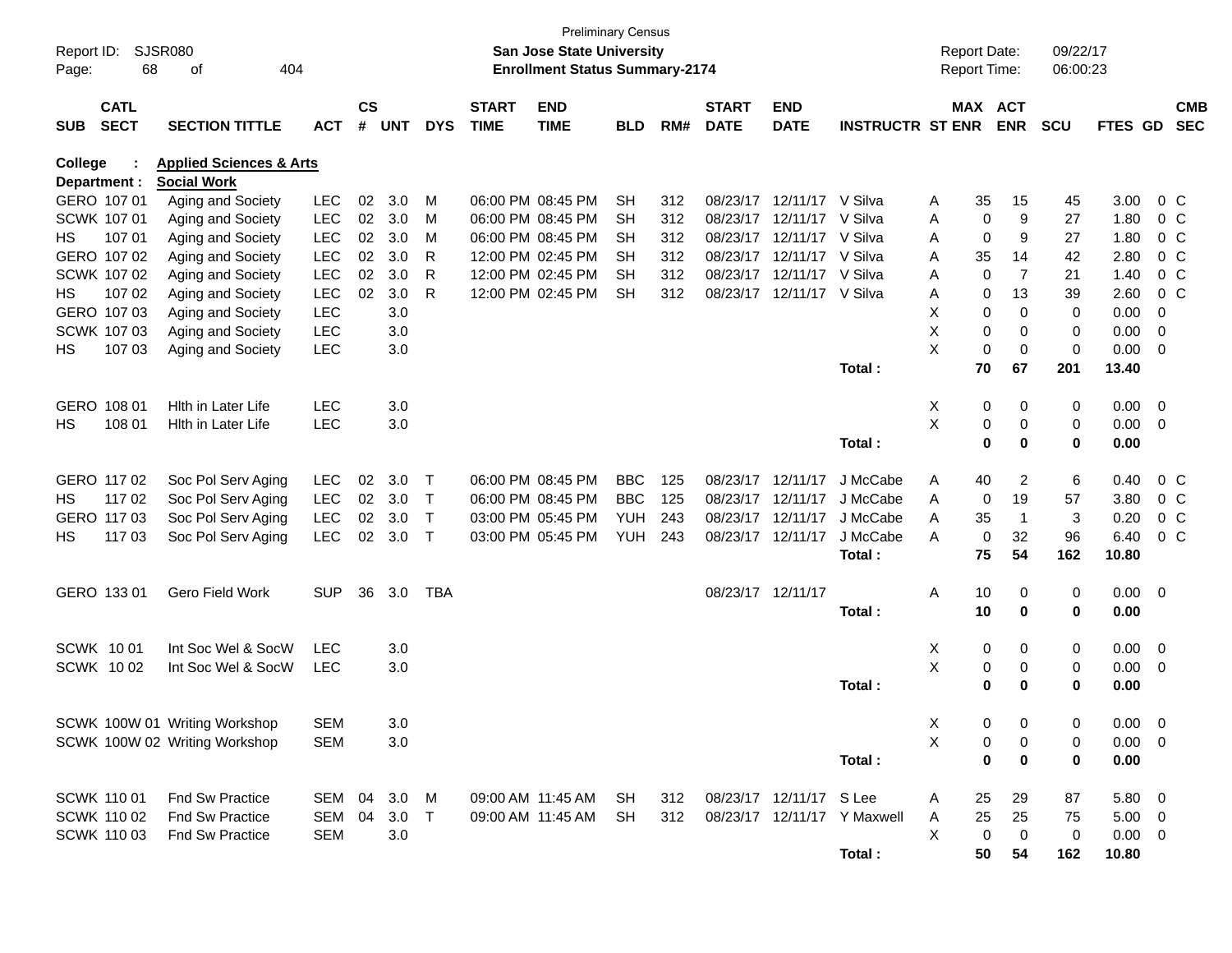| Report ID:<br>69<br>Page:                | SJSR080<br>404<br>оf                          |            |                             |            |              |                             | <b>Preliminary Census</b><br>San Jose State University<br><b>Enrollment Status Summary-2174</b> |                |     |                             |                           |                             | <b>Report Date:</b><br>Report Time: |                       | 09/22/17<br>06:00:23 |                |                          |                          |
|------------------------------------------|-----------------------------------------------|------------|-----------------------------|------------|--------------|-----------------------------|-------------------------------------------------------------------------------------------------|----------------|-----|-----------------------------|---------------------------|-----------------------------|-------------------------------------|-----------------------|----------------------|----------------|--------------------------|--------------------------|
| <b>CATL</b><br><b>SECT</b><br><b>SUB</b> | <b>SECTION TITTLE</b>                         | <b>ACT</b> | $\mathbf{c}\mathbf{s}$<br># | <b>UNT</b> | <b>DYS</b>   | <b>START</b><br><b>TIME</b> | <b>END</b><br><b>TIME</b>                                                                       | <b>BLD</b>     | RM# | <b>START</b><br><b>DATE</b> | <b>END</b><br><b>DATE</b> | <b>INSTRUCTR ST ENR</b>     |                                     | MAX ACT<br><b>ENR</b> | <b>SCU</b>           | <b>FTES GD</b> |                          | <b>CMB</b><br><b>SEC</b> |
| <b>SCWK 111 01</b>                       | Gen SW Practice I                             | <b>SEM</b> | 04                          | 3.0        | М            |                             | 06:00 PM 08:45 PM                                                                               | <b>SH</b>      | 345 | 08/23/17                    | 12/11/17                  | L Moore-Guer A              | 26                                  | 26                    | 78                   | 5.20           | $\overline{\mathbf{0}}$  |                          |
| <b>SCWK 111 02</b>                       | Gen SW Practice I                             | <b>SEM</b> | 04                          | 3.0        | W            |                             | 12:00 PM 02:45 PM                                                                               | SН             | 312 | 08/23/17                    | 12/11/17                  | J Bloom                     | 26<br>Α                             | 27                    | 81                   | 5.40           | 0                        |                          |
| <b>SCWK 111 03</b>                       | Gen SW Practice                               | <b>SEM</b> | 04                          | 3.0        | W            |                             | 03:00 PM 05:45 PM                                                                               | <b>SH</b>      | 345 |                             | 08/23/17 12/11/17         | M Reyes                     | 25<br>A                             | 23                    | 69                   | 4.60           | $\overline{0}$           |                          |
|                                          |                                               |            |                             |            |              |                             |                                                                                                 |                |     |                             |                           | Total:                      | 77                                  | 76                    | 228                  | 15.20          |                          |                          |
| SCWK 120 01                              | Soc SW Practice I                             | <b>LEC</b> | 05                          | 3.0        | M            |                             | 12:00 PM 02:45 PM                                                                               | MН             | 321 |                             | 08/23/17 12/11/17         | E Bruce                     | 25<br>A                             | 33                    | 99                   | 6.60           | - 0                      |                          |
| SCWK 120 02                              | Soc SW Practice I                             | <b>LEC</b> |                             | 3.0        |              |                             |                                                                                                 |                |     |                             |                           |                             | Х                                   | 0                     | 0<br>0               | 0.00           | 0                        |                          |
| SCWK 120 03                              | Soc SW Practice I                             | <b>LEC</b> |                             | 3.0        |              |                             |                                                                                                 |                |     |                             |                           |                             | X                                   | 0                     | 0<br>0               | 0.00           | 0                        |                          |
| <b>SCWK 120 05</b>                       | Soc SW Practice I                             | <b>LEC</b> | 05                          | 3.0        | M            |                             | 06:00 PM 08:45 PM                                                                               | <b>BBC</b>     | 126 |                             | 08/23/17 12/11/17         | E Bruce                     | A<br>25                             | 20                    | 60                   | 4.00           | 0                        |                          |
|                                          |                                               |            |                             |            |              |                             |                                                                                                 |                |     |                             |                           | Total:                      |                                     | 50<br>53              | 159                  | 10.60          |                          |                          |
| SCWK 130 01                              | Hm Bhvr Soc Envt I                            | <b>LEC</b> | 02                          | 3.0        | Τ            |                             | 12:00 PM 02:45 PM                                                                               | <b>SH</b>      | 345 | 08/23/17                    | 12/11/17                  | S Diwan                     | 25<br>A                             | 27                    | 81                   | 5.40           | - 0                      |                          |
| SCWK 130 02                              | Hm Bhvr Soc Envt I                            | <b>LEC</b> | 02                          | 3.0        | $\mathsf{T}$ |                             | 03:00 PM 05:45 PM                                                                               | <b>SH</b>      | 345 | 08/23/17                    | 12/11/17                  | Y Maxwell                   | Α<br>25                             | 26                    | 78                   | 5.20           | $\overline{0}$           |                          |
| SCWK 130 03                              | Hm Bhyr Soc Envt I                            | <b>LEC</b> |                             | 3.0        |              |                             |                                                                                                 |                |     |                             |                           |                             | X                                   | 0                     | 0<br>0               | 0.00           | 0                        |                          |
|                                          |                                               |            |                             |            |              |                             |                                                                                                 |                |     |                             |                           | Total:                      |                                     | 50<br>53              | 159                  | 10.60          |                          |                          |
| SCWK 140 01                              | Intro to Field Prac                           | <b>SUP</b> | 36                          | 3.0        | T            |                             | 12:00 PM 02:45 PM                                                                               |                |     |                             | 08/23/17 12/11/17         | S Lee                       | 25<br>A                             | 27                    | 81                   | 5.40           | - 0                      |                          |
| SCWK 140 02                              | Intro to Field Prac                           | <b>SUP</b> | 36                          | 3.0        | $\top$       |                             | 03:00 PM 05:45 PM                                                                               | DBH            | 133 | 08/23/17                    | 12/11/17                  | J Hubbs                     | 25<br>Α                             | 25                    | 75                   | 5.00           | $\mathbf 0$              |                          |
| SCWK 140 03                              | Intro to Field Prac                           | <b>SUP</b> |                             | 3.0        |              |                             |                                                                                                 |                |     |                             |                           |                             | X                                   | $\mathbf 0$           | $\mathbf 0$<br>0     | 0.00           | 0                        |                          |
|                                          |                                               |            |                             |            |              |                             |                                                                                                 |                |     |                             |                           | Total:                      |                                     | 50<br>52              | 156                  | 10.40          |                          |                          |
| <b>SCWK 141 01</b>                       | Field Practicum I                             | <b>SUP</b> | 36                          | 4.0        | TBA          |                             |                                                                                                 |                |     | 08/23/17                    | 12/11/17                  | M Blandino                  | 30<br>A                             | 16                    | 64                   | 4.27           | $\overline{\phantom{0}}$ |                          |
| SCWK 141 02                              | Field Practicum I                             | <b>SUP</b> | 36                          | 4.0        | <b>TBA</b>   |                             |                                                                                                 |                |     |                             | 08/23/17 12/11/17         | M Curry                     | Α<br>30                             | 16                    | 64                   | 4.27           | $\overline{\mathbf{0}}$  |                          |
| SCWK 141 03                              | Field Practicum I                             | <b>SUP</b> | 36                          | 4.0        | <b>TBA</b>   |                             |                                                                                                 |                |     | 08/23/17                    | 12/11/17                  | L Chin                      | 30<br>A                             | 16                    | 64                   | 4.27           | 0                        |                          |
| <b>SCWK 141 04</b>                       | Field Practicum I                             | <b>SUP</b> | 36                          | 4.0        | <b>TBA</b>   |                             |                                                                                                 |                |     | 08/23/17                    | 12/11/17                  | R Bhader                    | Α<br>30                             | 15                    | 60                   | 4.00           | 0                        |                          |
| SCWK 141 05                              | Field Practicum I                             | <b>SUP</b> | 36                          | 4.0        | <b>TBA</b>   |                             |                                                                                                 |                |     |                             | 08/23/17 12/11/17         | R Bhader                    | 30<br>А                             | 14                    | 56                   | 3.73           | 0                        |                          |
|                                          |                                               |            |                             |            |              |                             |                                                                                                 |                |     |                             |                           | Total:                      | 150                                 | 77                    | 308                  | 20.53          |                          |                          |
| SCWK 202 01                              | Soc Policy and Servi                          | <b>SEM</b> | 05                          | 3.0        | F            |                             | 12:30 PM 03:15 PM                                                                               | <b>SH</b>      | 345 | 08/23/17                    | 12/11/17                  | J Torai                     | 30<br>Α                             | 34                    | 102                  | 8.50 34        |                          |                          |
| <b>SCWK 202 02</b>                       | Soc Policy and Servi                          | SEM        | 05                          | 3.0        | F            |                             | 12:30 PM 03:15 PM                                                                               | МH             | 322 |                             | 08/23/17 12/11/17         | G Thomas                    | 30<br>Α                             | 29                    | 87                   | 7.25 29        |                          |                          |
| <b>SCWK 202 03</b>                       | Soc Policy and Servi SEM 05 3.0 F             |            |                             |            |              |                             | 09:30 AM 12:15 PM                                                                               | CL.            | 324 |                             |                           | 08/23/17 12/11/17 E Gorman  | A                                   | 30<br>29              | 87                   | 7.25 29        |                          |                          |
|                                          | SCWK 202 04 Soc Policy and Servi SEM 05 3.0 W |            |                             |            |              |                             | 06:00 PM 08:45 PM BBC 225                                                                       |                |     |                             |                           | 08/23/17 12/11/17 E Gorman  | A<br>30                             | 31                    | 93                   | 7.75 31        |                          |                          |
|                                          |                                               |            |                             |            |              |                             |                                                                                                 |                |     |                             |                           | Total:                      | 120                                 | 123                   | 369                  | 30.75          |                          |                          |
| SCWK 212 01                              | Hum Be Soc Env I                              | SEM 05 3.0 |                             |            | M            |                             | 09:00 AM 11:45 AM                                                                               | SH.            | 345 |                             |                           | 08/23/17 12/11/17 L Drabble | 30<br>A                             | 34                    | 102                  | 8.50 34        |                          |                          |
| <b>SCWK 212 02</b>                       | Hum Be Soc Env I                              | <b>SEM</b> | 05                          | 3.0        | W            |                             | 12:00 PM 02:45 PM                                                                               | <b>HGH 124</b> |     |                             | 08/23/17 12/11/17 S Sen   |                             | 30<br>A                             | 30                    | 90                   | 7.50 30        |                          |                          |
| SCWK 212 03                              | Hum Be Soc Env I                              | SEM        |                             | 05 3.0     | W            |                             | 09:00 AM 11:45 AM                                                                               | HB.            | 407 |                             | 08/23/17 12/11/17 F Krebs |                             | 30<br>A                             | 28                    | 84                   | 7.00 28        |                          |                          |
| <b>SCWK 212 04</b>                       | Hum Be Soc Env I                              | SEM        |                             | 05 3.0     | M            |                             | 06:00 PM 08:45 PM                                                                               | BBC            | 225 |                             | 08/23/17 12/11/17 F Krebs |                             | 30<br>A                             | 32                    | 96                   | 8.00 32        |                          |                          |
|                                          |                                               |            |                             |            |              |                             |                                                                                                 |                |     |                             |                           | Total:                      |                                     | 120 124               | 372                  | 31.00          |                          |                          |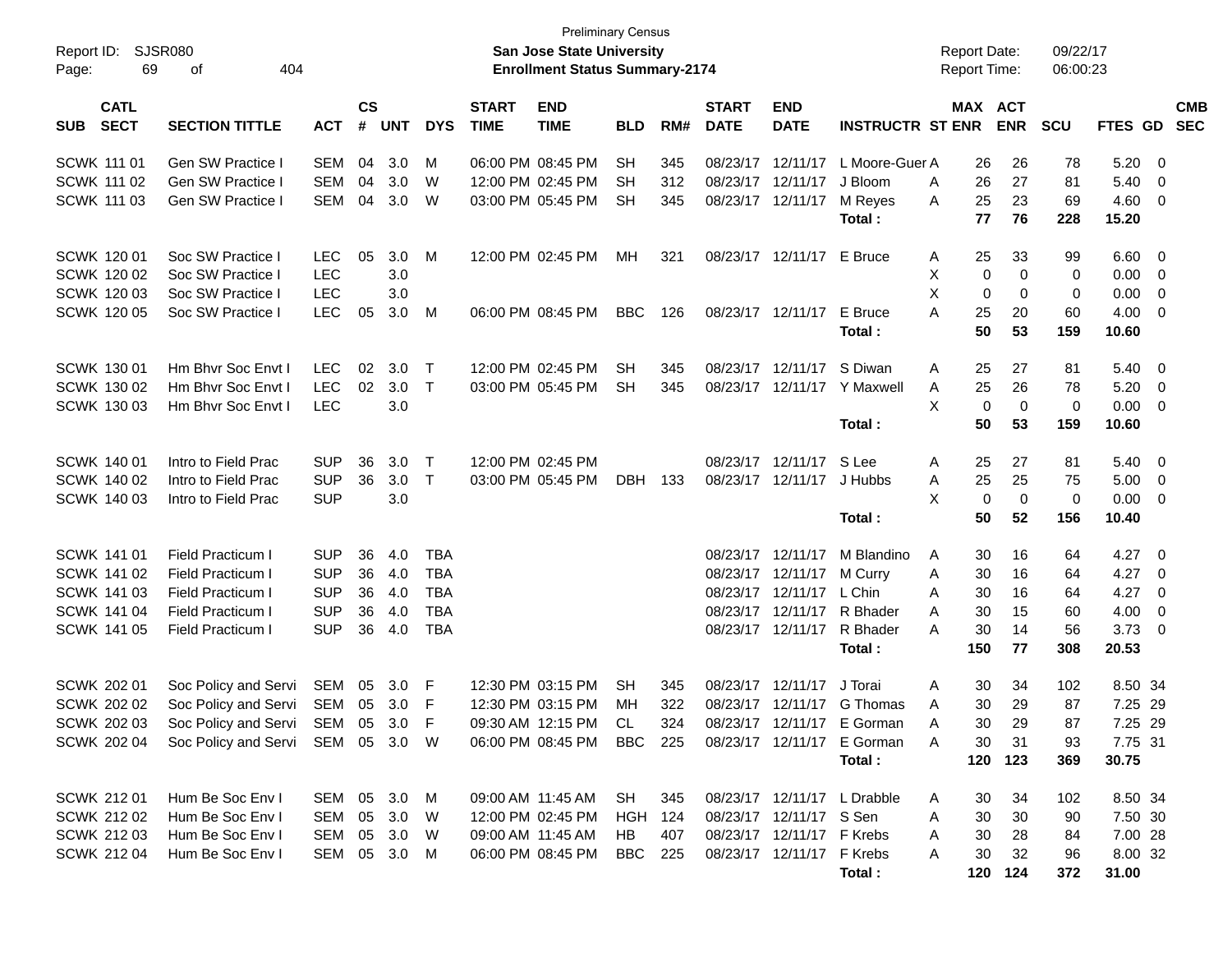| SJSR080<br>Report ID:<br>70<br>Page:                                                                                                               |                                                                                                                                                                                            |                                                                                                                                          |                                              |                                                                                         |                                                                                                              | <b>Preliminary Census</b><br><b>San Jose State University</b><br><b>Enrollment Status Summary-2174</b> |                                                                                  |                             |                          |                                        |                                                                                                                                                                                  | <b>Report Date:</b><br><b>Report Time:</b>                                                                                                         |                                                                                                       | 09/22/17<br>06:00:23                                            |                                                                 |                                                                                                                            |                          |
|----------------------------------------------------------------------------------------------------------------------------------------------------|--------------------------------------------------------------------------------------------------------------------------------------------------------------------------------------------|------------------------------------------------------------------------------------------------------------------------------------------|----------------------------------------------|-----------------------------------------------------------------------------------------|--------------------------------------------------------------------------------------------------------------|--------------------------------------------------------------------------------------------------------|----------------------------------------------------------------------------------|-----------------------------|--------------------------|----------------------------------------|----------------------------------------------------------------------------------------------------------------------------------------------------------------------------------|----------------------------------------------------------------------------------------------------------------------------------------------------|-------------------------------------------------------------------------------------------------------|-----------------------------------------------------------------|-----------------------------------------------------------------|----------------------------------------------------------------------------------------------------------------------------|--------------------------|
| <b>CATL</b><br><b>SECT</b><br><b>SUB</b>                                                                                                           | <b>SECTION TITTLE</b>                                                                                                                                                                      | <b>ACT</b>                                                                                                                               | $\mathsf{cs}$<br>#                           | <b>UNT</b>                                                                              | <b>DYS</b>                                                                                                   | <b>START</b><br><b>TIME</b>                                                                            | <b>END</b><br><b>TIME</b>                                                        | <b>BLD</b>                  | RM#                      | <b>START</b><br><b>DATE</b>            | <b>END</b><br><b>DATE</b>                                                                                                                                                        | <b>INSTRUCTR ST ENR</b>                                                                                                                            |                                                                                                       | MAX ACT<br><b>ENR</b>                                           | <b>SCU</b>                                                      | FTES GD                                                                                                                    | <b>CMB</b><br><b>SEC</b> |
| <b>SCWK 220 01</b><br><b>SCWK 220 02</b><br><b>SCWK 220 03</b><br><b>SCWK 220 04</b>                                                               | Trans Gen Prac I<br>Trans Gen Prac I<br>Trans Gen Prac I<br><b>Trans Gen Prac I</b>                                                                                                        | SEM<br>SEM<br>SEM<br>SEM                                                                                                                 | 05<br>05<br>05<br>05                         | 3.0<br>3.0<br>3.0<br>3.0                                                                | M<br>W<br>W<br>M                                                                                             |                                                                                                        | 12:00 PM 02:45 PM<br>09:00 AM 11:45 AM<br>12:00 PM 02:45 PM<br>06:00 PM 08:45 PM | <b>SH</b><br>SH<br>SH<br>HB | 345<br>345<br>345<br>408 | 08/23/17 12/11/17<br>08/23/17 12/11/17 | 08/23/17 12/11/17<br>08/23/17 12/11/17                                                                                                                                           | M Reyes<br>J Wall<br>M Reyes<br>N Dubus<br>Total:                                                                                                  | 30<br>A<br>30<br>Α<br>30<br>A<br>30<br>A<br>120                                                       | 34<br>30<br>28<br>23<br>115                                     | 102<br>90<br>84<br>69<br>345                                    | 8.50 34<br>7.50 30<br>7.00 28<br>5.75 23<br>28.75                                                                          |                          |
| <b>SCWK 222 01</b><br><b>SCWK 222 02</b>                                                                                                           | Trans Adv Gen I<br>Trans Adv Gen I                                                                                                                                                         | SEM<br>SEM                                                                                                                               | 05<br>05                                     | 3.0<br>3.0                                                                              | $\top$<br>M                                                                                                  |                                                                                                        | 12:00 PM 02:45 PM<br>12:00 PM 02:45 PM                                           | SH.<br><b>HGH 124</b>       | 312                      | 08/23/17 12/11/17                      | 08/23/17 12/11/17                                                                                                                                                                | G Thomas<br>J Wall<br>Total:                                                                                                                       | 25<br>A<br>25<br>A<br>50                                                                              | 29<br>37<br>66                                                  | 87<br>111<br>198                                                | 7.25 29<br>9.25 37<br>16.50                                                                                                |                          |
| SCWK 223 01                                                                                                                                        | Trans Adv Gen II                                                                                                                                                                           | SEM 05                                                                                                                                   |                                              | 3.0 T                                                                                   |                                                                                                              |                                                                                                        | 09:00 AM 11:45 AM                                                                | <b>SH</b>                   | 345                      | 08/23/17 12/11/17                      |                                                                                                                                                                                  | G Thomas<br>Total:                                                                                                                                 | 25<br>A<br>25                                                                                         | 16<br>16                                                        | 48<br>48                                                        | 4.00 16<br>4.00                                                                                                            |                          |
| <b>SCWK 224 01</b>                                                                                                                                 | Pract with Sp Sp                                                                                                                                                                           | SEM 05                                                                                                                                   |                                              | 3.0 T                                                                                   |                                                                                                              |                                                                                                        | 06:00 PM 08:45 PM                                                                | <b>SH</b>                   | 345                      | 08/23/17 12/11/17                      |                                                                                                                                                                                  | M Reyes<br>Total:                                                                                                                                  | 25<br>Α<br>25                                                                                         | 24<br>24                                                        | 72<br>72                                                        | 6.00 24<br>6.00                                                                                                            |                          |
| SCWK 230 01<br>SCWK 230 02<br>SCWK 230 03<br>SCWK 230 04<br>SCWK 230 05<br>SCWK 230 06<br>SCWK 230 07<br><b>SCWK 230 08</b>                        | Soc W Pract I<br>Soc W Pract I<br>Soc W Pract I<br>Soc W Pract I<br>Soc W Pract I<br>Soc W Pract I<br>Soc W Pract I<br>Soc W Pract I                                                       | <b>SUP</b><br><b>SUP</b><br><b>SUP</b><br><b>SUP</b><br><b>SUP</b><br><b>SUP</b><br><b>SUP</b><br><b>SUP</b>                             | 23<br>23<br>23<br>23<br>23<br>23<br>23<br>23 | 3.0<br>3.0<br>3.0<br>3.0<br>3.0<br>3.0<br>3.0<br>3.0                                    | <b>TBA</b><br><b>TBA</b><br><b>TBA</b><br><b>TBA</b><br><b>TBA</b><br><b>TBA</b><br><b>TBA</b><br><b>TBA</b> |                                                                                                        |                                                                                  |                             |                          |                                        | 08/23/17 12/11/17<br>08/23/17 12/11/17<br>08/23/17 12/11/17<br>08/23/17 12/11/17<br>08/23/17 12/11/17<br>08/23/17 12/11/17<br>08/23/17 12/11/17<br>08/23/17 12/11/17             | M Blandino<br><b>B</b> Tavera<br>J Jackson<br>A Fimbres-Wi A<br>V Smith<br>J Rose<br>M Curry<br><b>B</b> Watkins<br>Total:                         | A<br>30<br>Α<br>30<br>30<br>A<br>30<br>30<br>A<br>30<br>A<br>30<br>Α<br>30<br>A<br>240                | 13<br>16<br>17<br>17<br>16<br>10<br>14<br>12<br>115             | 39<br>48<br>51<br>51<br>48<br>30<br>42<br>36<br>345             | 3.25 13<br>4.00 16<br>4.25 17<br>4.25 17<br>4.00 16<br>2.50 10<br>3.50 14<br>3.00 12<br>28.75                              |                          |
| SCWK 232 01<br>SCWK 232 02<br>SCWK 232 03<br>SCWK 232 04<br>SCWK 232 05<br>SCWK 232 06<br>SCWK 232 07<br>SCWK 232 08<br>SCWK 232 09<br>SCWK 232 10 | Soc W Pract III<br>Soc W Pract III<br>Soc W Pract III<br>Soc W Pract III<br>Soc W Pract III<br>Soc W Pract III<br>Soc W Pract III<br>Soc W Pract III<br>Soc W Pract III<br>Soc W Pract III | <b>SUP</b><br><b>SUP</b><br><b>SUP</b><br><b>SUP</b><br><b>SUP</b><br><b>SUP</b><br><b>SUP</b><br><b>SUP</b><br><b>SUP</b><br><b>SUP</b> | 23<br>23<br>23                               | 4.0<br>4.0<br>4.0<br>23 4.0<br>23 4.0<br>23 4.0<br>23 4.0<br>23 4.0<br>23 4.0<br>23 3.0 | <b>TBA</b><br><b>TBA</b><br><b>TBA</b><br><b>TBA</b><br>TBA<br><b>TBA</b><br>TBA<br>TBA<br>TBA<br>TBA        |                                                                                                        |                                                                                  |                             |                          |                                        | 08/23/17 12/11/17<br>08/23/17 12/11/17<br>08/23/17 12/11/17<br>08/23/17 12/11/17 R Ghezzi<br>08/23/17 12/11/17 V Smith<br>08/23/17 12/11/17 J Rose<br>08/23/17 12/11/17 R Ghezzi | L Chin<br><b>B</b> Tavera<br>J Jackson<br>08/23/17 12/11/17 A Fimbres-Wi A<br>08/23/17 12/11/17 B Watkins<br>08/23/17 12/11/17 C Shaffar<br>Total: | 30<br>A<br>30<br>A<br>30<br>A<br>30<br>A<br>30<br>30<br>Α<br>30<br>Α<br>30<br>Α<br>20<br>Α<br>10<br>A | 13<br>14<br>11<br>9<br>11<br>5<br>11<br>20<br>7<br>4<br>270 105 | 52<br>56<br>44<br>36<br>44<br>20<br>44<br>80<br>28<br>12<br>416 | 4.33 13<br>4.67 14<br>3.67 11<br>$3.00$ 9<br>3.67 11<br>$1.67$ 5<br>3.67 11<br>6.67 20<br>$2.33 \quad 7$<br>1.004<br>34.67 |                          |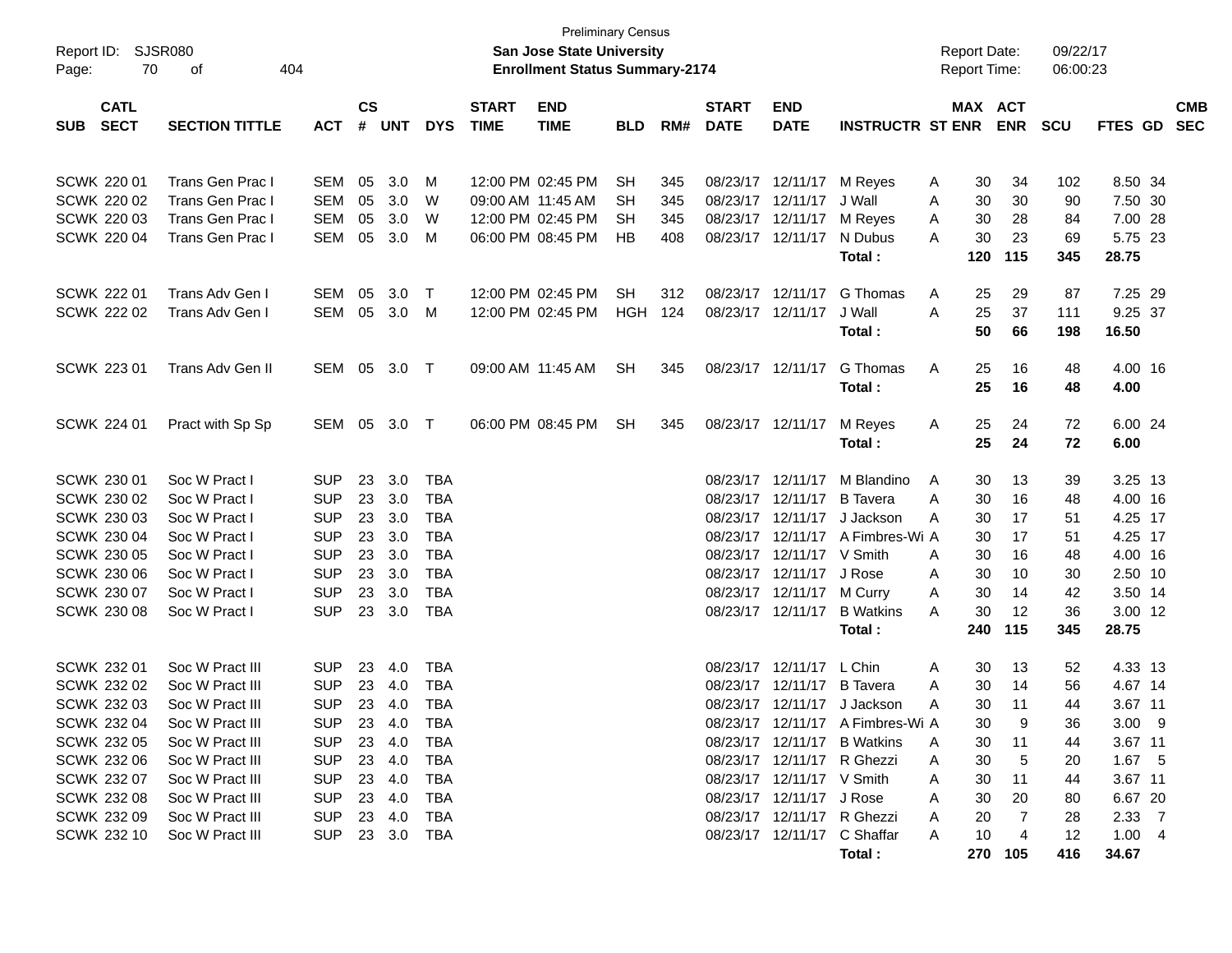| Report ID:<br>Page:                                                                  | <b>SJSR080</b><br>71       | 404<br>0f                                                                                    |                                                      |                      |                          |                                                      |                             | <b>Preliminary Census</b><br><b>San Jose State University</b><br><b>Enrollment Status Summary-2174</b> |                                           |                          |                                              |                                                                              |                                                               | <b>Report Date:</b><br>Report Time: |                             |                             | 09/22/17<br>06:00:23         |                                                   |        |                          |
|--------------------------------------------------------------------------------------|----------------------------|----------------------------------------------------------------------------------------------|------------------------------------------------------|----------------------|--------------------------|------------------------------------------------------|-----------------------------|--------------------------------------------------------------------------------------------------------|-------------------------------------------|--------------------------|----------------------------------------------|------------------------------------------------------------------------------|---------------------------------------------------------------|-------------------------------------|-----------------------------|-----------------------------|------------------------------|---------------------------------------------------|--------|--------------------------|
| <b>SUB</b>                                                                           | <b>CATL</b><br><b>SECT</b> | <b>SECTION TITTLE</b>                                                                        | <b>ACT</b>                                           | $\mathsf{cs}$<br>#   | <b>UNT</b>               | <b>DYS</b>                                           | <b>START</b><br><b>TIME</b> | <b>END</b><br><b>TIME</b>                                                                              | <b>BLD</b>                                | RM#                      | <b>START</b><br><b>DATE</b>                  | <b>END</b><br><b>DATE</b>                                                    | <b>INSTRUCTR ST ENR</b>                                       | <b>MAX</b>                          |                             | <b>ACT</b><br><b>ENR</b>    | <b>SCU</b>                   | <b>FTES GD</b>                                    |        | <b>CMB</b><br><b>SEC</b> |
| SCWK 240 01<br>SCWK 240 02<br><b>SCWK 240 03</b><br>SCWK 240 04                      |                            | Res Method & Des<br>Res Method & Des<br>Res Method & Des<br>Res Method & Des                 | <b>SEM</b><br><b>SEM</b><br><b>SEM</b><br><b>SEM</b> | 05<br>05<br>05<br>05 | 3.0<br>3.0<br>3.0<br>3.0 | F<br>F<br>F<br>W                                     |                             | 09:30 AM 12:15 PM<br>09:30 AM 12:15 PM<br>12:30 PM 03:15 PM<br>06:00 PM 08:45 PM                       | <b>SH</b><br><b>SH</b><br><b>SH</b><br>MН | 345<br>312<br>312<br>523 | 08/23/17<br>08/23/17<br>08/23/17<br>08/23/17 | 12/11/17<br>12/11/17<br>12/11/17<br>12/11/17                                 | K Lemon OsteA<br>H Song<br>E Cohen<br>K Lemon OsteA<br>Total: | A<br>A                              | 30<br>30<br>30<br>30<br>120 | 34<br>30<br>28<br>23<br>115 | 102<br>90<br>84<br>69<br>345 | 8.50 34<br>7.50 30<br>7.00 28<br>5.75 23<br>28.75 |        |                          |
| SCWK 251 01<br>GERO 251 01                                                           |                            | Soc Wk W Aging Pop SEM<br>Soc Wk W Aging Pop SEM                                             |                                                      | 05<br>05             | 3.0<br>3.0               | м<br>м                                               |                             | 06:00 PM 08:45 PM<br>06:00 PM 08:45 PM                                                                 | <b>SH</b><br><b>SH</b>                    | 242<br>242               | 08/23/17                                     | 08/23/17 12/11/17<br>12/11/17                                                | S Diwan<br>S Diwan<br>Total:                                  | A<br>A                              | 25<br>$\Omega$<br>25        | 19<br>$\mathbf 0$<br>19     | 57<br>$\mathbf 0$<br>57      | 4.75 19 C<br>0.00<br>4.75                         | $0\,C$ |                          |
| SCWK 261 01                                                                          |                            | Dir Pract Children                                                                           | SEM                                                  | 05                   | 3.0                      | M                                                    | 09:00 AM 11:45 AM           |                                                                                                        | <b>SH</b>                                 | 331                      |                                              | 08/23/17 12/11/17                                                            | L Arieta Hay A<br>Total:                                      |                                     | 25<br>25                    | 35<br>35                    | 105<br>105                   | 8.75 35<br>8.75                                   |        |                          |
| SCWK 262 01                                                                          |                            | Soc W Prac Addles                                                                            | SEM 05                                               |                      | 3.0                      | M                                                    |                             | 06:00 PM 08:45 PM                                                                                      | <b>CCB</b>                                | 101                      |                                              | 08/23/17 12/11/17                                                            | L Arieta Hay A<br>Total:                                      |                                     | 25<br>25                    | 40<br>40                    | 120<br>120                   | 10.00 40<br>10.00                                 |        |                          |
| SCWK 272 01                                                                          |                            | <b>School Social Work</b>                                                                    | <b>LEC</b>                                           |                      | 02 3.0                   | $\top$                                               | 09:00 AM 11:45 AM           |                                                                                                        | <b>SH</b>                                 | 346                      | 08/23/17 12/11/17                            |                                                                              | T Washington A<br>Total:                                      |                                     | 25<br>25                    | 28<br>28                    | 84<br>84                     | 7.00 28<br>7.00                                   |        |                          |
| <b>SCWK 281 01</b><br>SCWK 281 02                                                    |                            | Soc W in H/MH<br>Soc W in H/MH                                                               | <b>SEM</b><br><b>SEM</b>                             | 05<br>05             | 3.0<br>3.0               | м<br>$\top$                                          |                             | 12:00 PM 02:45 PM<br>06:00 PM 08:45 PM                                                                 | <b>SH</b><br><b>SH</b>                    | 312<br>242               | 08/23/17 12/11/17                            | 08/23/17 12/11/17                                                            | M Conroy<br>M Conroy<br>Total:                                | Α<br>A                              | 25<br>25<br>50              | 31<br>33<br>64              | 93<br>99<br>192              | 7.75 31<br>8.25 33<br>16.00                       |        |                          |
| <b>SCWK 298 01</b><br><b>SCWK 298 02</b><br><b>SCWK 298 03</b><br><b>SCWK 298 04</b> |                            | <b>Special Study</b><br><b>Special Study</b><br><b>Special Study</b><br><b>Special Study</b> | <b>SUP</b><br><b>SUP</b><br><b>SUP</b><br><b>SUP</b> | 25<br>25<br>25<br>25 | 3.0<br>3.0<br>3.0<br>3.0 | м<br>M<br>M<br>M                                     |                             | 03:00 PM 05:45 PM<br>03:00 PM 05:45 PM<br>03:00 PM 05:45 PM<br>03:00 PM 05:45 PM                       | <b>SH</b><br><b>SH</b><br><b>CL</b>       | 332<br>345<br>303        | 08/23/17<br>08/23/17                         | 12/11/17<br>12/11/17<br>08/23/17 12/11/17 S Diwan<br>08/23/17 12/11/17 S Lee | E Cohen<br>N Dubus                                            | A<br>A<br>A<br>A                    | 10<br>10<br>10<br>10        | 14<br>14<br>13<br>13        | 42<br>42<br>39<br>39         | 3.50 14<br>3.50 14<br>3.25 13<br>3.25 13          |        |                          |
| <b>SCWK 298 05</b><br><b>SCWK 298 06</b><br><b>SCWK 298 07</b><br><b>SCWK 298 08</b> |                            | <b>Special Study</b><br><b>Special Study</b><br><b>Special Study</b><br><b>Special Study</b> | <b>SUP</b><br><b>SUP</b><br><b>SUP</b><br>SUP        | 25<br>25<br>25<br>25 | 3.0<br>3.0<br>3.0<br>3.0 | $\top$<br>$\mathsf T$<br>$\mathsf{T}$<br>$\mathsf T$ | 03:00 PM 05:45 PM           | 03:00 PM 05:45 PM<br>03:00 PM 05:45 PM<br>03:00 PM 05:45 PM                                            | HB<br><b>SH</b><br>DH                     | 408<br>331<br>243        | 08/23/17<br>08/23/17<br>08/23/17             | 08/23/17 12/11/17<br>12/11/17<br>12/11/17<br>12/11/17                        | A D'Andrade<br>E Gorman<br>E Bruce<br>S Sen<br>Total:         | A<br>A<br>A<br>A                    | 10<br>10<br>10<br>10<br>80  | 13<br>11<br>14<br>13<br>105 | 39<br>33<br>42<br>39<br>315  | 3.25 13<br>2.75 11<br>3.50 14<br>3.25 13<br>26.25 |        |                          |

**Department : Social Work** 

| Department Total:         |     | 1902 1580 4918 |          | 384.25 |
|---------------------------|-----|----------------|----------|--------|
| <b>Lower Division:</b>    | n   | n              | o        | 0.00   |
| <b>Upper Division:</b>    | 582 |                | 486 1535 | 102.33 |
| <b>Graduate Division:</b> |     | 1320 1094 3383 |          | 281.92 |